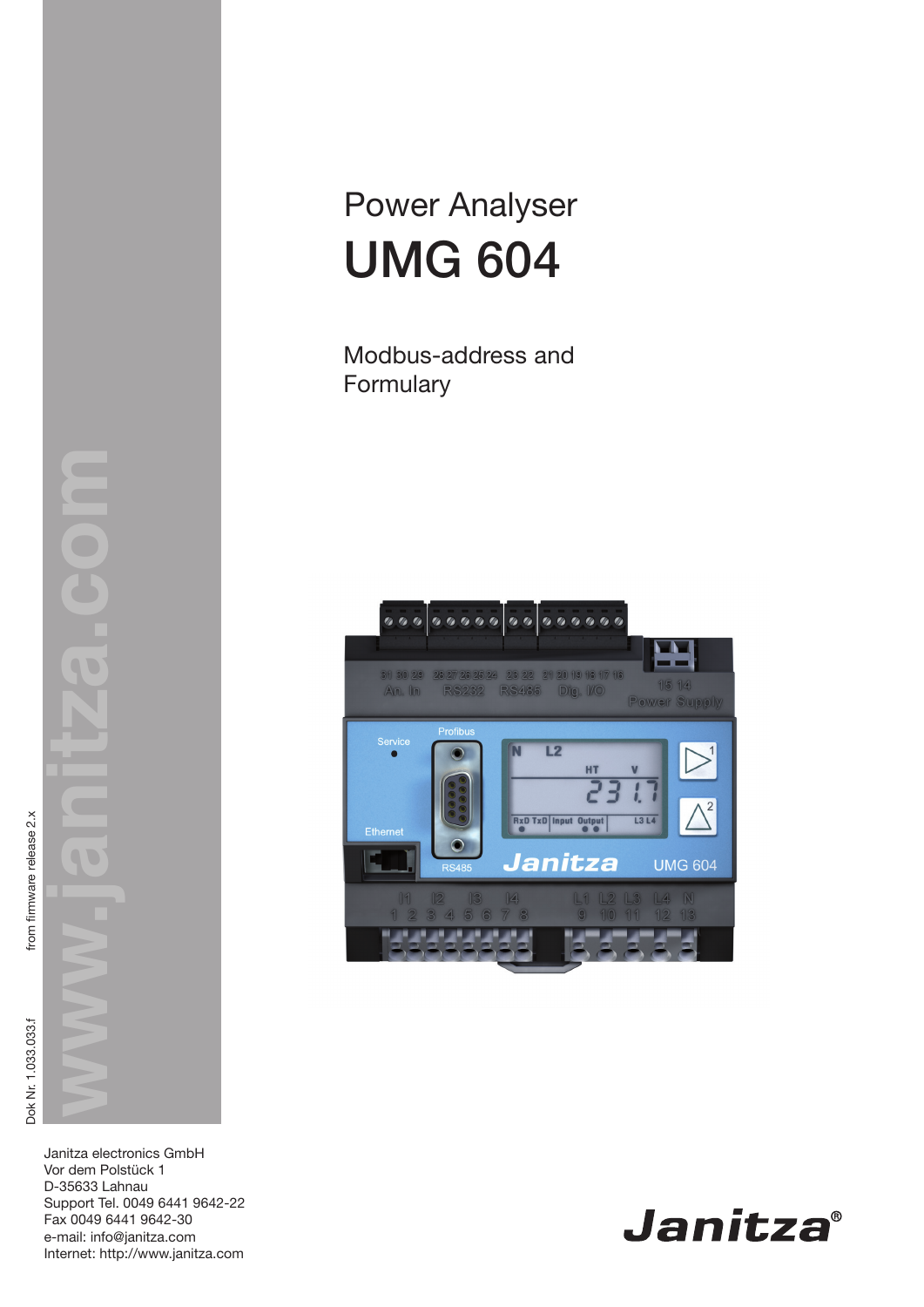| <b>General</b>                             | 3              |
|--------------------------------------------|----------------|
| <b>Modbus</b>                              | 4              |
| Modbus functions (master)                  | 4              |
| Modbus functions (Slave)                   | $\overline{4}$ |
| Transfer parameters                        | 5              |
| Byte sequence                              | 5              |
| Update rate                                | 5              |
| Number formats                             | 5              |
| Symbols and definitions                    | 5              |
| <b>Explanations of the measured values</b> | 6              |
| <b>Address List</b>                        | 12             |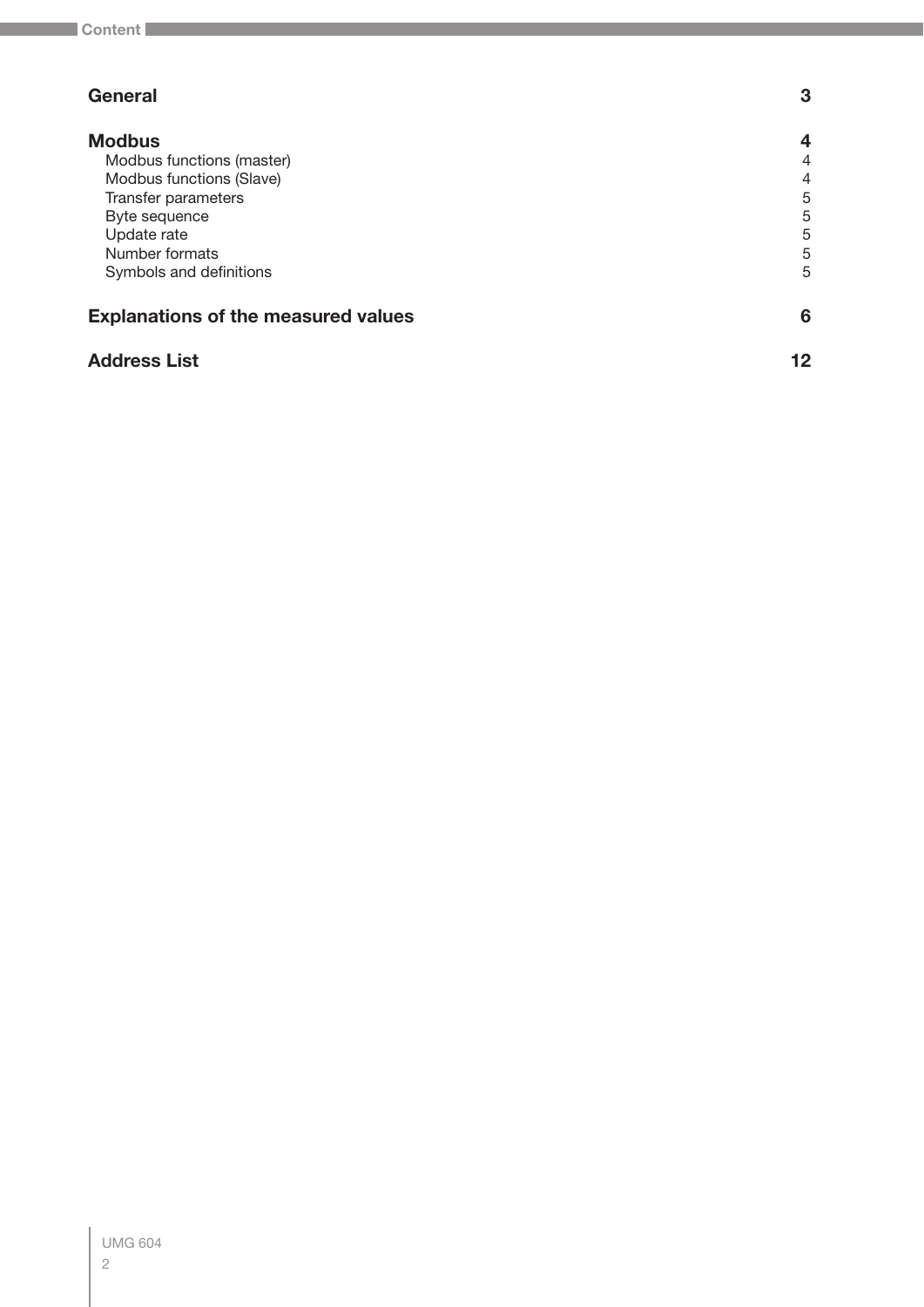## <span id="page-2-0"></span>**General**

## Copyright

This handbook is subject to the legal regulations of the copyright laws and may not be fully or partially photocopied, reprinted or reproduced mechanically or electronically and may not be copied or published in any other way without the legal, written permission of

 Janitza electronics GmbH Vor dem Polstück 1 D35633 Lahnau Germany

## Protected trademarks

All trademarks and the resulting rights belong to the respective owners of these rights.

#### **Disclaimer**

Janitza electronics GmbH does not accept any responsibility for errors or faults within this handbook and does not accept any obligation to keep the contents of this handbook updated.

#### Comments on the handbook

We welcome your comments. If anything appears to be unclear in this handbook, please let us know and send us an E-MAIL to: info@janitza.de



 $\sum_{i=1}^{n}$ 

You will find the addresses for the important device settings on page 105!

## Network Area Voltage Measurement

The UMG604 can conduct voltage measurements in three-phase 4-conductor systems (TT networks, TN networks) and three-phase 3-conduct systems (IT network).

#### Three-Phase 4 Conductor Systems

All of the measured values listed in the table refer to a "three-phase 4 conductor system" (TT network, TN network).

#### Three-Phase 3 Conductor Systems

If a "three-phase 3 conduct system" is selected as the network form for the voltage measurement, all voltages, capacities and phase angles in the table are counted back to a star connection. The currents are not affected by this.



#### Q Sign

 $Sign = 0 \rightarrow$  reactive power = 0 Sign =  $+1$  -> reactive power = inductive  $(Q > 0)$ Sign = -1 -> reactive power = capacitative  $(Q < 0)$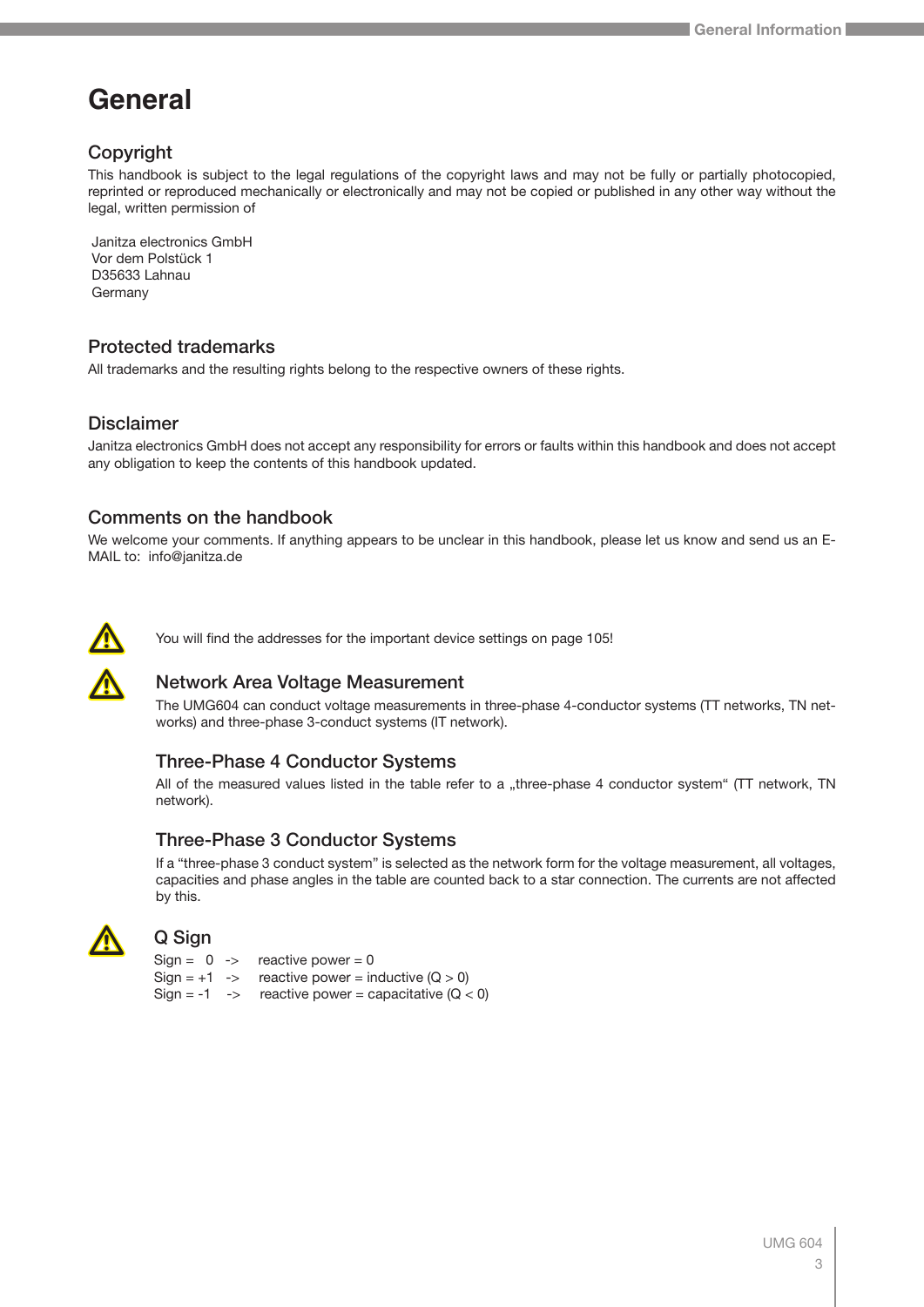## <span id="page-3-0"></span>**Modbus Modbus functions (master)**

As a master, the UMG604 supports the following modbus functions;

#### 01 Read Coil Status

Reads the ON/OFF status of discrete outputs (0X references, coils) in the slave. Broadcast is not supported.

#### 02 Read Input Status

Reads the ON/OFF status of discrete inputs (0X references) in the slave. Broadcast is not supported.

#### 03 Read Holding Registers

Reads the binary contents of holding registers (4X references) in the slave.

#### 04 Read Input Registers

Reads the binary contents of input registers (3X references) in the slave.

#### 05 Force Single Coil

Forces a single coil (0X references) to either ON or OFF. When broadcast, the function forces the same coil reference in all attached slaves.

#### 06 Preset Single Register

Presets a value into a single holding register (4X reference). When broadcast, the function presets the same register reference in all attached slaves.

#### 15 (0F Hex) Force Multiple Coils

Forces each coil (0X references) in a sequence of coils to either ON or OFF. When broadcast, the function forces the same coil reference in all attached slaves.

#### 16 (10Hex) Preset Multiple Registers

Presets values into a sequence of holding registers (4X references). When broadcast, the function presets the same register references in all attached slaves.

#### 23 (17Hex) Read/Write 4X Registers

Performs a combination of one read and one write operation in a single Modbus transaction. The function can write new contents to a group of 4XXXX registers, and then return the contents of another group of 4XXXX registers. Broadcast is not supported.

## **Modbus functions (Slave)**

As a slave, the UMG604 supports the following modbus functions:

#### 03 Read Holding Registers

Reads the binary contents of holding registers (4X references) in the slave.

#### 04 Read Input Registers

Reads the binary contents of input registers (3X references) in the slave.

#### 06 Preset Single Register

Presets a value into a single holding register (4X reference). When broadcast, the function presets the same register reference in all attached slaves.

#### 16 (10Hex) Preset Multiple Registers

Presets values into a sequence of holding registers (4X references). When broadcast, the function presets the same register references in all attached slaves.

#### 23 (17Hex) Read/Write 4X Registers

Performs a combination of one read and one write operation in a single Modbus transaction. The function can write new contents to a group of 4XXXX registers, and then return the contents of another group of 4XXXX registers. Broadcast is not supported.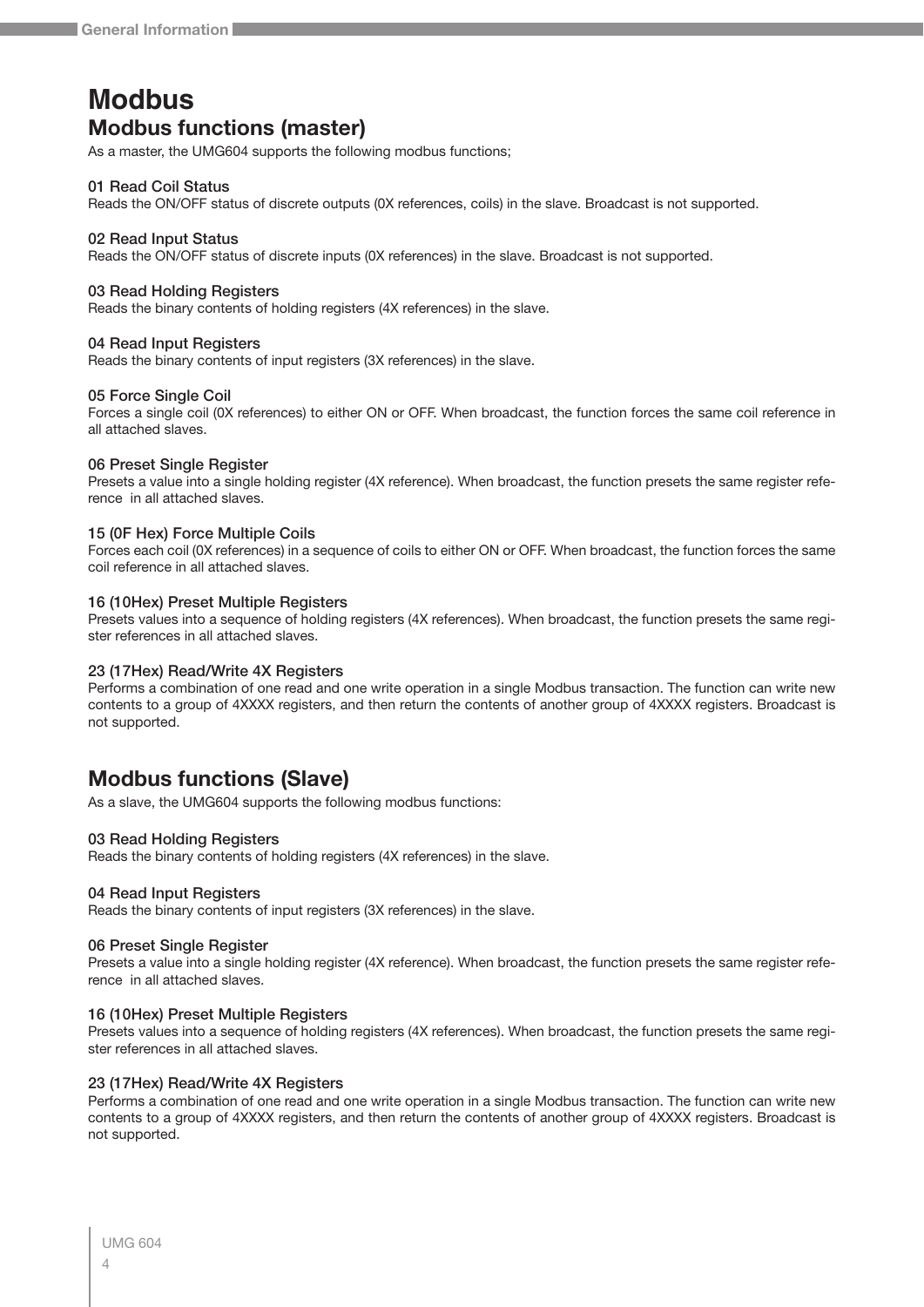## <span id="page-4-0"></span>**Transfer parameters**

The UMG604 supports the following transfer parameters:

Baud rate : 9.6kbps, 19.2kbps, 38.4kbps, 57.6kbps, 115.2 kbps and 921.6 kbps Data bits : 8<br>Parity : 10 : none Stop bits (UMG604) : 2 Stop bits external : 1 or 2

## **Byte sequence**

The data in the modbus address list can be called up in the

- Big-Endian (high-Byte before low-Byte) and in the
- Little-Endian (low-byte before high-byte)

format.

The addresses described in this address list supply the data in the "Big-Endian" format.

If you require the data in the "Little-Endian" format, you must add the value 32768 to the address.

## **Update rate**

The modbus register addresses are updated every 200ms.

## **Number formats**

| <b>Type</b>        | <b>Size</b> | Minimum         | Maximum         |
|--------------------|-------------|-----------------|-----------------|
| char               | 8 bit       | 0               | 255             |
| byte               | 8 bit       | $-128$          | 127             |
| short              | 16 bit      | $-2^{15}$       | $2^{15} - 1$    |
| int                | 32 bit      | $-2^{31}$       | $2^{31} - 1$    |
| uint               | 32 bit      | 0               | $2^{32} - 1$    |
| long <sub>64</sub> | 64 bit      | $-2^{63}$       | $2^{63} - 1$    |
| float              | 32 bit      | <b>IEEE 754</b> | <b>IEEE 754</b> |
| double             | 64 bit      | <b>IEEE 754</b> | <b>IEEE 754</b> |

## **Symbols and definitions**

| N                | Total number of sample points per period<br>(For example, in a period of 20 ms) |
|------------------|---------------------------------------------------------------------------------|
| k                | Sample value or number of samples per period<br>$(0 \le k \le N)$               |
|                  | Number or identification of the phase conductor<br>$(p = 1, 2$ oder 3)          |
| ipk              | Sample value k of the current of the phase conductor p                          |
| <b>UpNk</b>      | Sample value k of the neutral voltage of the phase<br>conductor p               |
| $P_{\mathsf{p}}$ | Real power of the phase conductor p                                             |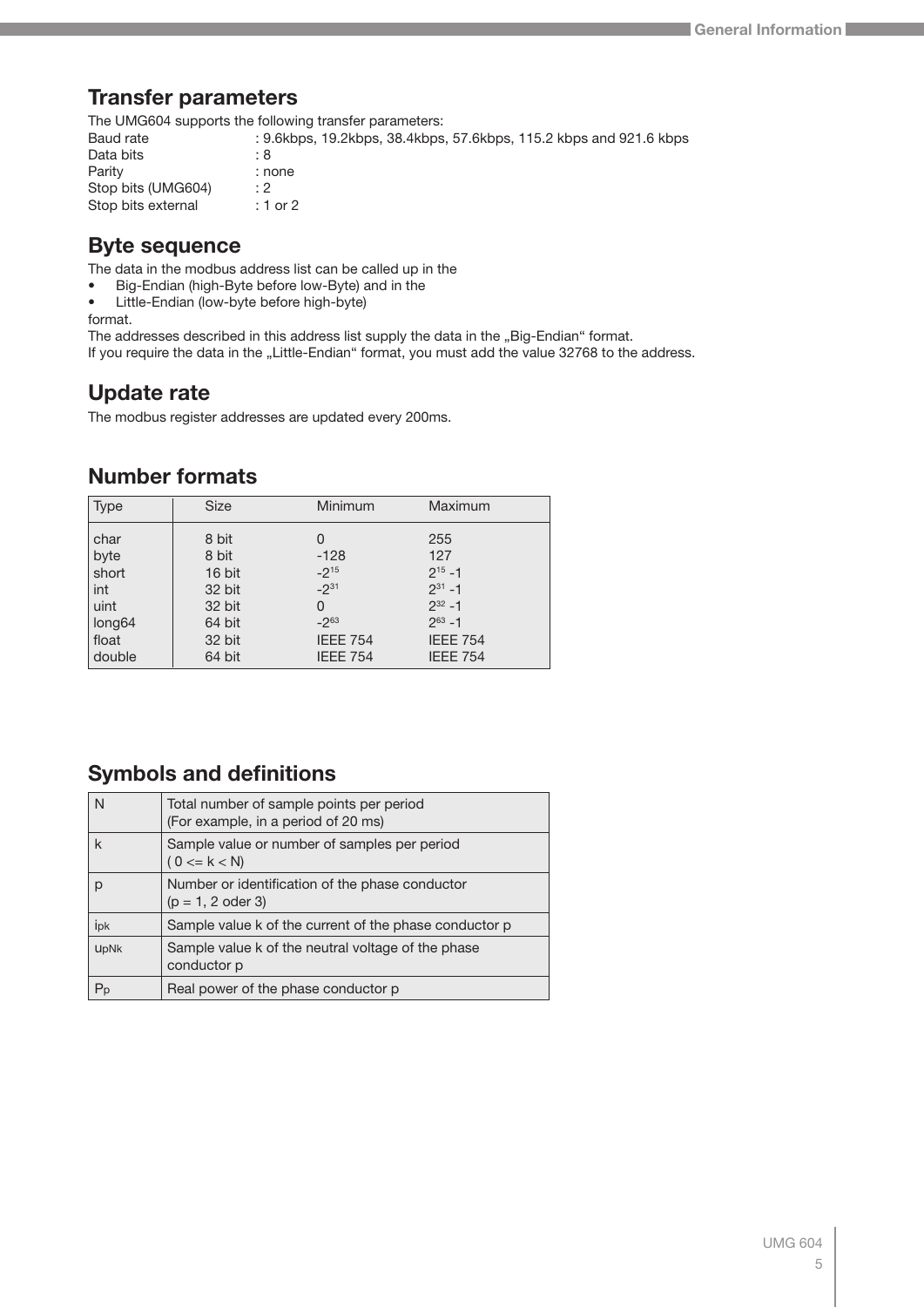## <span id="page-5-0"></span>**Explanations of the measured values**

#### Measured value

- A measured value (in the UMG604) is a effective value which is formed over a period (measuring window) of 200ms.
- A measuring window is 10 periods in the 50Hz network and 12 periods in the 60Hz network.
- A measuring window has a start time and an end time.
- The resolution between the start time and end time is approximately 2ns.
- The accuracy of the start time and end time depends on the accuracy of the internal clock. (Typically +- 1 minute/month)
- In order to improve the accuracy of the internal clock, it is recommended that the clock in the device is compared with a time service and reset.

#### Mean value of measured value

- For each measured value, a sliding mean value is calculated over the selected averaging time.
- The mean value is calculated every 200ms.
- You can take the possible averaging times from the table.

| n              | Mean time / seconds |
|----------------|---------------------|
| 0              | 5                   |
| 1              | 10                  |
| 2              | 15                  |
| 3              | 30                  |
| $\frac{4}{5}$  | 60                  |
|                | 300                 |
| 6              | 480                 |
| $\overline{7}$ | 600                 |
| 8              | 900                 |

#### Max. value of measured value

• The *max. value of the measured value* is the largest measured value which has occurred since the last deletion.

#### Min. value of measured value

• The *min. value of the measured value* is the lowest measured value which has occurred since the last deletion.

#### Max. value of mean value

• The *max. value of the mean value* is the largest mean value which has occurred since the last deletion.

#### Nominal current, voltage, frequency

• The limit values for events and transients are set by the nominal value in percentage.

## Nominal current I<sub>rated</sub>

• The Irated is the nominal current of the transformers and is required for calculation of the K-factor.

#### Peak value negative

• Highest negative sampling value from the last 200ms measuring window

#### Peak value positive

• Highest positive sampling value from the last 200ms measuring window.

#### Crest factor

- The crest factor describes the relation between the peak value and effective value of a periodic quantity. It serves as a characteristic value for general description of the curve form of a periodic quantity. The distortion factor is another example of a quantity for characterization of the difference from the pure sinusoidal form.
- Example

*A sinusoidal change voltage with an effective value of 230 V has a peak value of approx. 325 V. The crest factor is then 325 V / 230 V =1.414 .*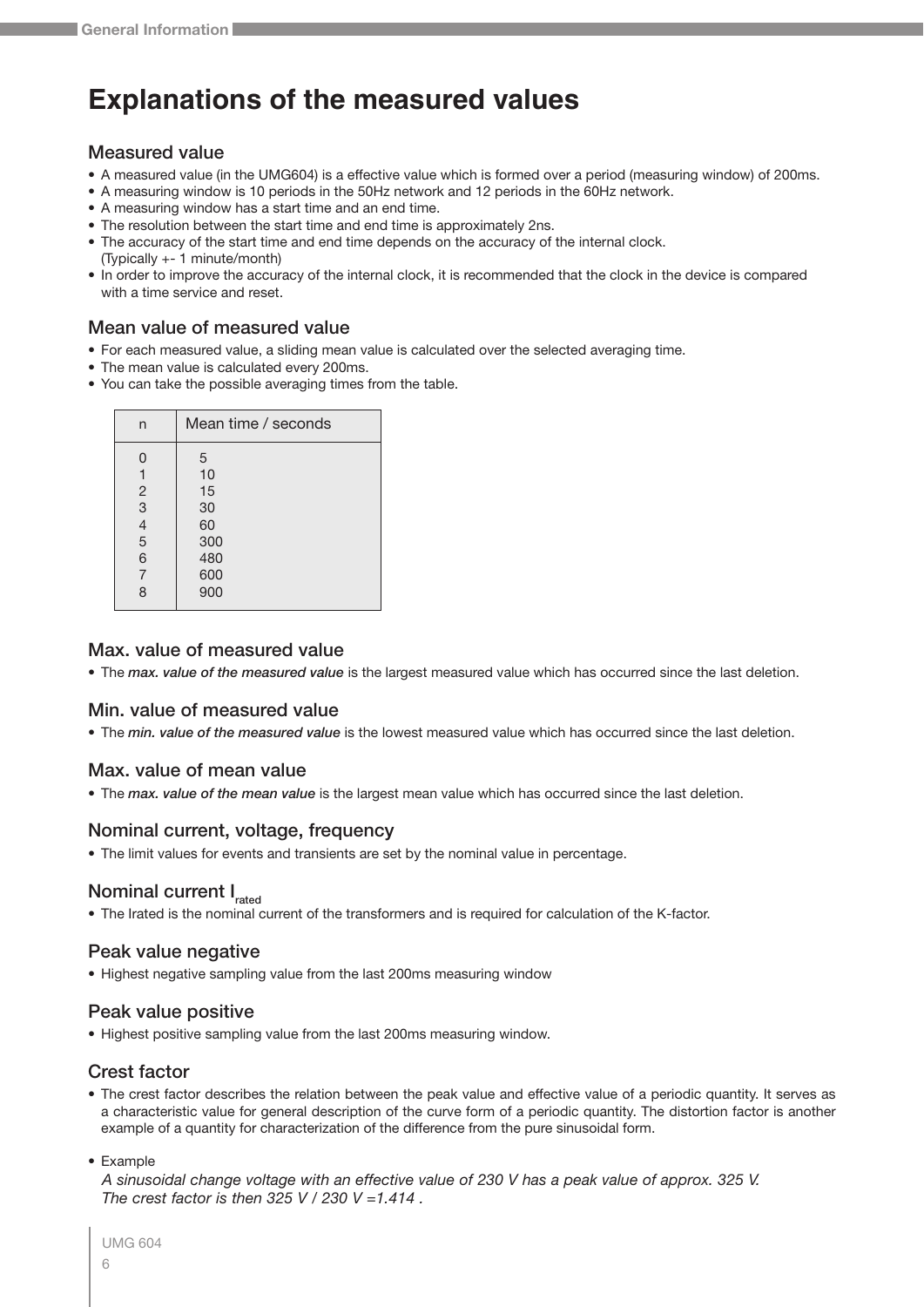Effective value of the current for phase conductor p

$$
I_p=\sqrt{\frac{1}{N}\cdot\sum_{k=0}^{N-1}i_{p_k}^{\phantom{p_k}}^{\phantom{p_k}}}
$$

Effective value of neutral conductor current

$$
I_p=\sqrt{\frac{1}{N}\cdot\sum_{k=0}^{N-1}i_{p_k}^{\phantom{p_2}}^{\phantom{p_2}}}
$$

$$
I_N = \sqrt{\frac{1}{N} \cdot \sum_{k=0}^{N-1} (i_{1_k} + i_{2_k} + i_{3_k})^2}
$$

Effective voltage L-N

$$
U_{\rho N} = \sqrt{\frac{1}{N} \cdot \sum_{k=0}^{N-1} u_{\rho N_k}^2}
$$

Effective voltage L-L

$$
U_{\rho g} = \sqrt{\frac{1}{N} \cdot \sum_{k=0}^{N-1} (u_{gN_k} - u_{\rho N_k})^2}
$$

Star connection voltage (vectorial)

$$
U_{\textit{Sternpunktspannung}} = U_{_{1_{\textit{rms}}}} + U_{_{2_{\textit{rms}}}} + U_{_{3_{\textit{rms}}}}
$$

Real power for phase conductor

Apparent power for phase conductor

• Unsigned

Total apparent power (arithmetic)

• Unsigned

$$
P_p = \frac{1}{N} \cdot \sum_{k=0}^{N-1} (u_{pN_k} \times i_{p_k})
$$

$$
S_p = U_{pN} \cdot I_p
$$

$$
\mathbf{S}_A = \mathbf{S}_1 + \mathbf{S}_2 + \mathbf{S}_3
$$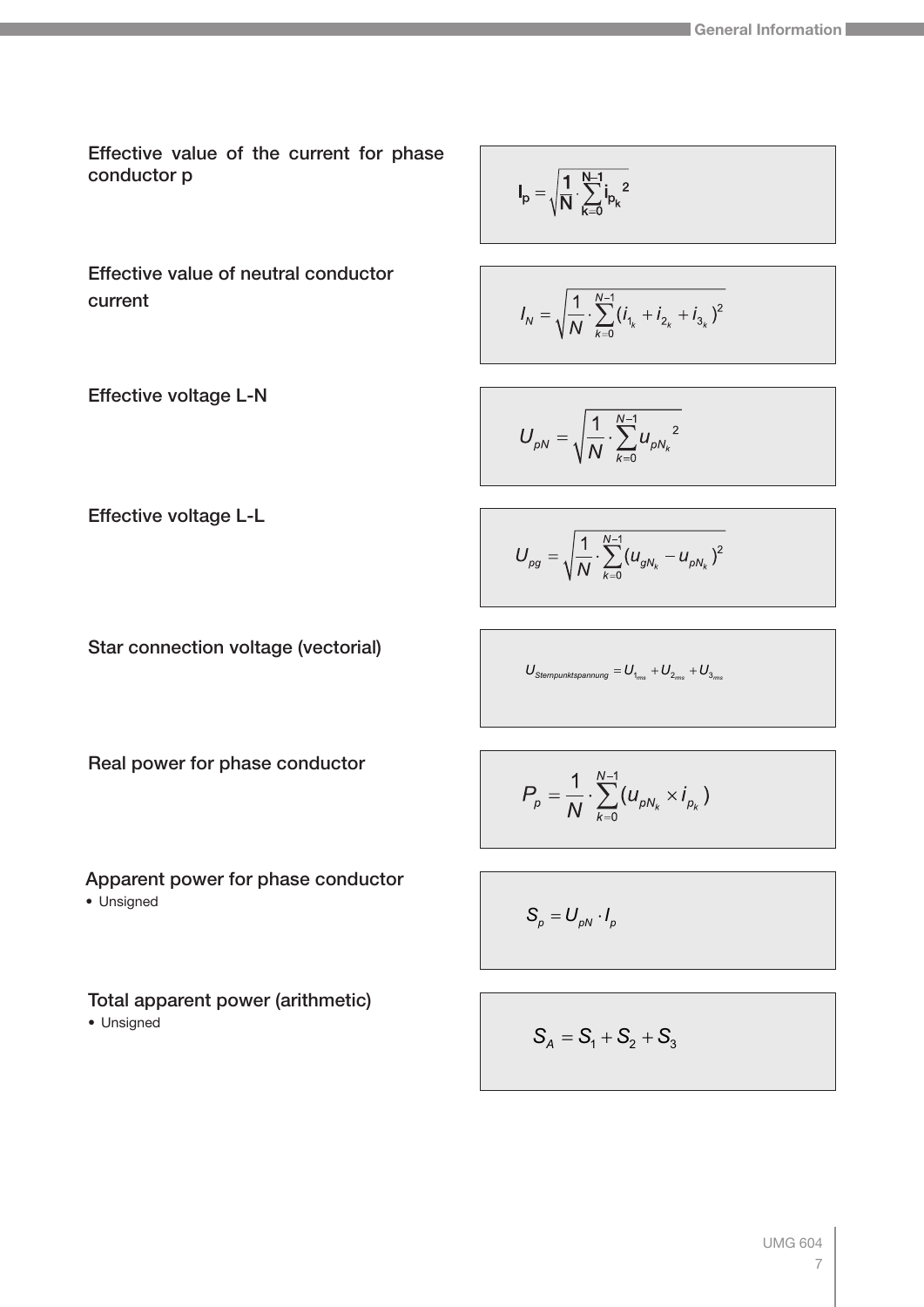#### Order number of harmonics

 $xxx[0]$  = mains frequency (50Hz/60Hz)  $xxx[1] = 2nd harmonic (100Hz/120Hz)$  $xxx[2] = 3rd$  harmonic (150Hz/180Hz) etc.

## THD

- THD (Total Harmonic Distortion) is the distortion factor and provides the relation of the harmonic parts of an oscillation to the mains frequency.
- Distortion factor for the voltage
- M = 40 (UMG604, UMG508, UMG96RM)
- M = 50 (UMG605, UMG511)
- fund corresponds to n=1

$$
THD_{U} = \frac{1}{\left|U_{\text{fund}}\right|} \sqrt{\sum_{n=2}^{M} \left|U_{n\text{.Ham}}\right|^{2}}
$$

 $THD_i = \frac{1}{|I_{\text{fund}}|} \sqrt{\sum_{n=2}^{M} |I_{n,Ham}|^2}$ 

#### Distortion factor for the current

- M = 40 (UMG604, UMG508, UMG96RM)
- $M = 50$  (UMG605, UMG511)
- fund corresponds to n=1

#### THD

- THD for the interharmonics.
- Is calculated in the product series and UMG511 UMG605.

#### **Interharmonics**

- Sinusoidal oscillations, which frequencies are not a multiple integer of the mains frequency.
- Is calculated in the product series and UMG511 UMG605.
- Calculation and measurement methods in accordance with the DIN EN 61000-4-30.
- The order number of inter harmonics corresponds to the order number of the next smallest harmonic. For example, between the 3rd and 4th harmonic of the 3rd inter harmonics.

## TDD (I)

- TDD Total demand distortion, harmonic current distortion in % of maximum demand load current
- IL = Maximum demand load current
- M = 40 (UMG604, UMG508, UMG96RM)
- M = 50 (UMG605, UMG511)

$$
\mathcal{L}^{\mathcal{L}}(\mathcal{L}^{\mathcal{L}}(\mathcal{L}^{\mathcal{L}}))
$$

## Ripple control signal U (EN61000-4-30)

The ripple control signal U is a voltage (200ms measured value) which is measured at a carrier frequency specified by the user. Only frequencies beneath 3kHz are observed.

#### Ripple control signal I

The ripple control signal I is a current (200ms measured value) which is measured at a carrier frequency specified by the user. Only frequencies beneath 3kHz are observed.

$$
TDD = \frac{1}{l_L} \sqrt{\sum_{n=2}^{M} I_n^2} \times 100\%
$$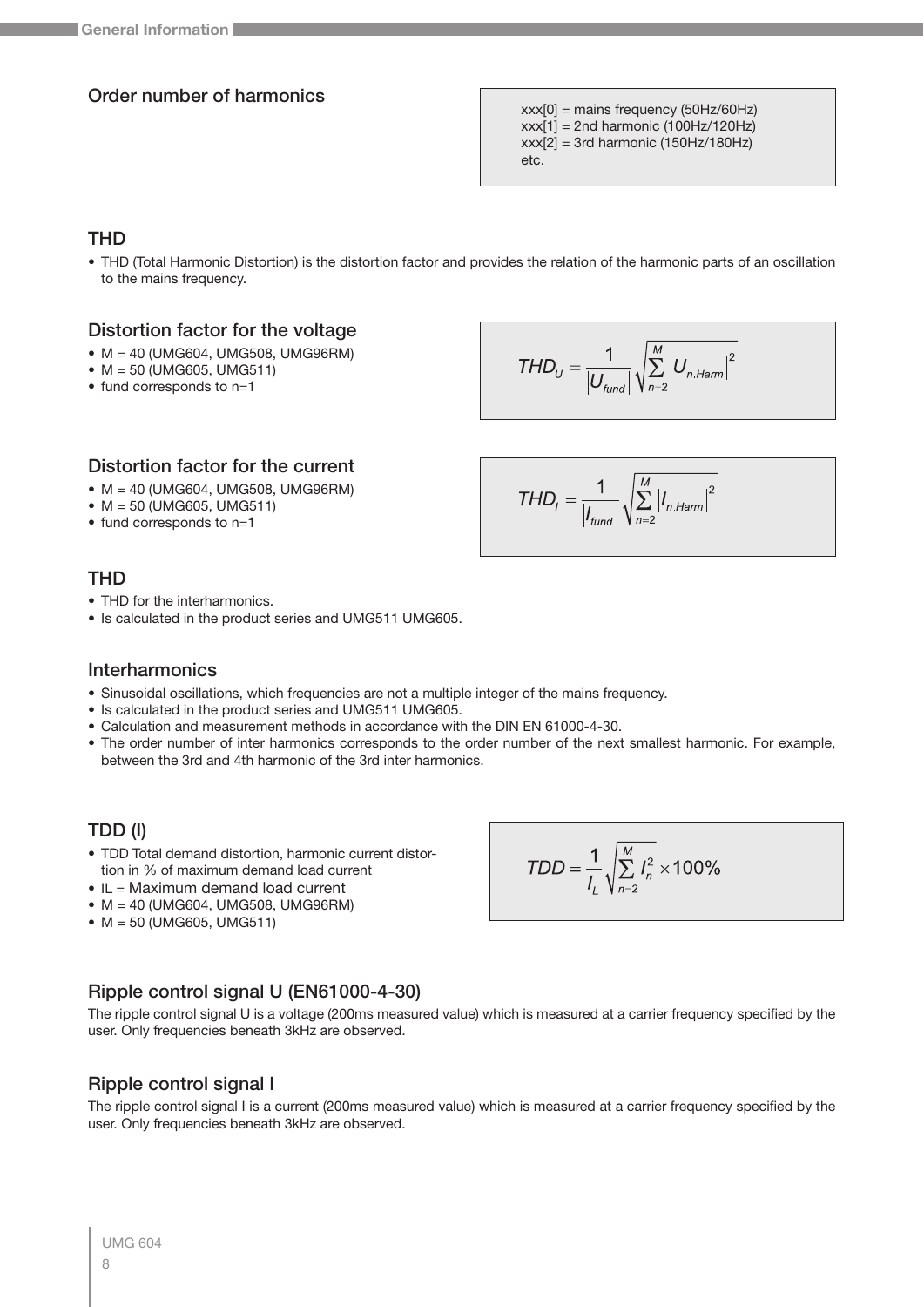#### Positive sequence-negative sequence-zero sequence

- The extent of a voltage or current imbalance in a three-phase system is identified using the positive sequence, negative sequence and zero sequence components.
- The balance of the rotation current system strived for in normal operation is disturbed by the unsymmetrical loads, errors and equipment.
- A three-phase system is called symmetric, when the three phase conductor voltages and currents are the same size and are displaced against each other by 120°. If one or both conditions are not fulfilled, the system is described as unsymmetrical. By calculating the symmetrical components consisting of the positive sequence, negative sequence and zero sequence, the simplified analysis of an imbalanced error is possible in a rotary current system..
- Imbalance is a feature of the network quality for the limits specified in international norms (EN 50160 for example).

#### Positive sequence

$$
U_{\textit{Mit}} = \frac{1}{3} \left| U_{\textit{L1,fund}} + U_{\textit{L2,fund}} \cdot e^{j\frac{2\pi}{3}} + U_{\textit{L3,fund}} \cdot e^{j\frac{4\pi}{3}} \right|
$$

Negative sequence

$$
U_{Geg} = \frac{1}{3} \left| U_{L1, \text{fund}} + U_{L2, \text{fund}} \cdot e^{-j\frac{2\pi}{3}} + U_{L3, \text{fund}} \cdot e^{-j\frac{4\pi}{3}} \right|
$$

Zero sequence

$$
U_{\textit{Nullsystem}} = \frac{1}{3} \Big| U_{\textit{L1,fund}} + U_{\textit{L2,fund}} + U_{\textit{L3,fund}} \Big|
$$

A zero component can only occur if a sum current can flow back through the main conductor.

#### Voltage imbalance

Unsymmetric = 
$$
\frac{U_{\text{Geg}}}{U_{\text{Mit}}}
$$

#### Under difference U (EN61000-4-30)

$$
U_{\text{unter}} = \frac{U_{\text{din}} - \sqrt{\frac{\sum_{i=1}^{n} U_{\text{rms-unter},i}^{2}}{n}}}{U_{\text{din}}}
$$
 [%]



Under difference I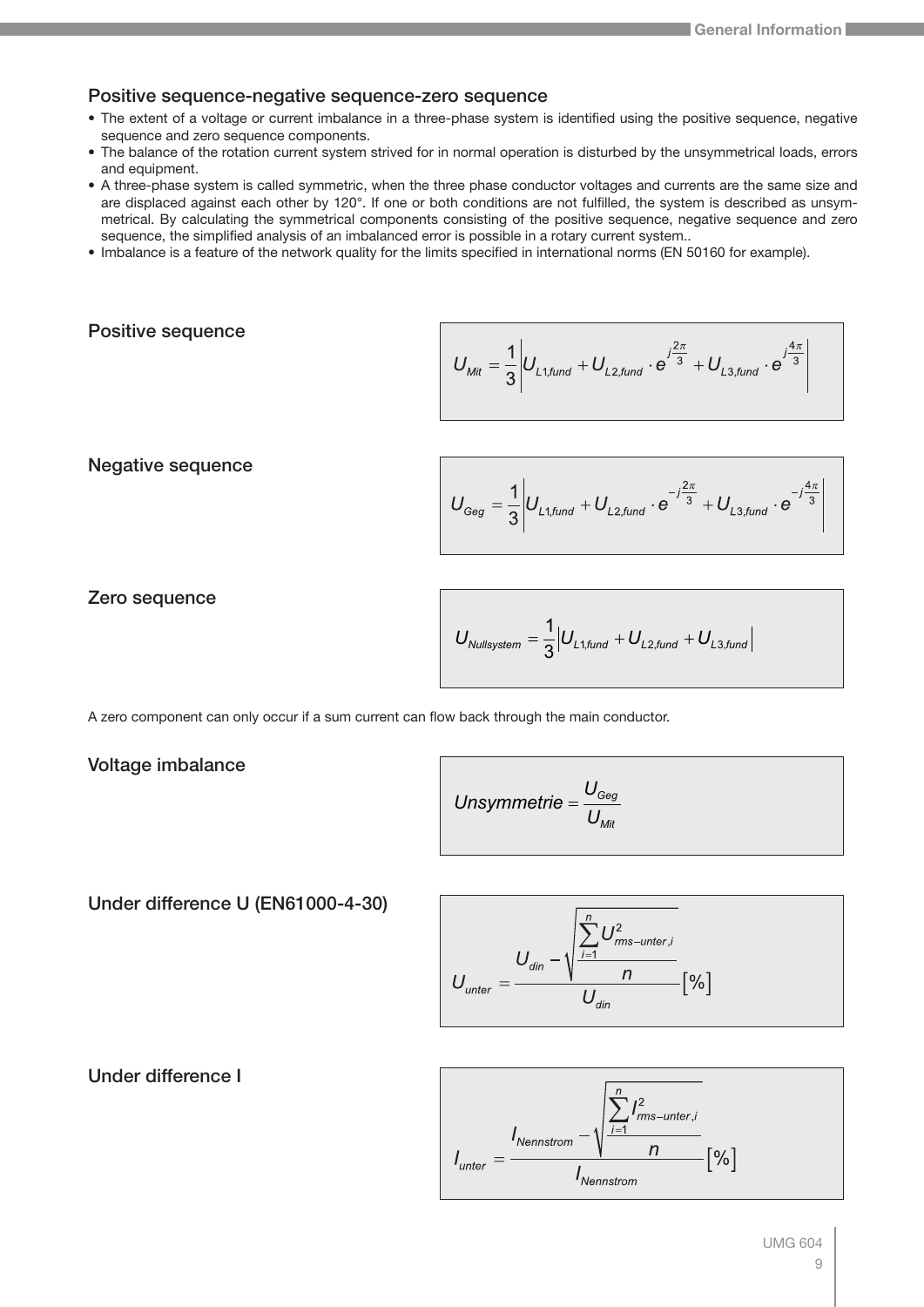## K-factor

• The K-factor describes the increase of the eddy current losses when loaded with harmonics. For a sinusoidal load on the transformer, the K-factor =1. The larger the K-factor, the heavier a transformer can be loaded with harmonics without overheating.

#### Power Factor (vectorial) - Lambda

• The power factor is unsigned.

$$
PF_A = \frac{|P|}{S_A}
$$

#### CosPhi - Fundamental Power Factor

- Only the mains frequency part is used for calculation of the cosphi.
- CosPhi sign:
	- = for the supply of real power
	- $+$  = for obtaining real power

$$
PF_1 = \cos(\varphi) = \frac{P_1}{S_1}
$$

## CosPhi total

- CosPhi sign:
	- = for the supply of real power
	- $+$  = for obtaining real power

$$
\text{COS}(\varphi)_{\text{Sum}_3} = \frac{P_{\text{1}_{\text{fund}}} + P_{\text{2}_{\text{fund}}} + P_{\text{3}_{\text{fund}}}}{\sqrt{(P_{\text{1}_{\text{fund}}} + P_{\text{2}_{\text{fund}}} + P_{\text{3}_{\text{fund}}})^2 + (Q_{\text{1}_{\text{fund}}} + Q_{\text{2}_{\text{fund}}} + Q_{\text{3}_{\text{fund}}})^2}}
$$

$$
\cos(\varphi)_{\text{Sum}_4} = \frac{P_{\text{1}_{\text{fund}}} + P_{\text{2}_{\text{fund}}} + P_{\text{3}_{\text{fund}}} + P_{\text{4}_{\text{fund}}}}{\sqrt{(P_{\text{1}_{\text{fund}}} + P_{\text{2}_{\text{fund}}} + P_{\text{3}_{\text{fund}}} + P_{\text{4}_{\text{fund}}})^2 + (Q_{\text{1}_{\text{fund}}} + Q_{\text{2}_{\text{fund}}} + Q_{\text{3}_{\text{fund}}} + Q_{\text{4}_{\text{fund}}})^2}}
$$

#### Phase Angle Phi

- The phase angle between current and voltage of the external conductor p is calculated according to DIN EN 61557-12 and displayed.
- The sign of the phase angle corresponding to the sign of the reactive power.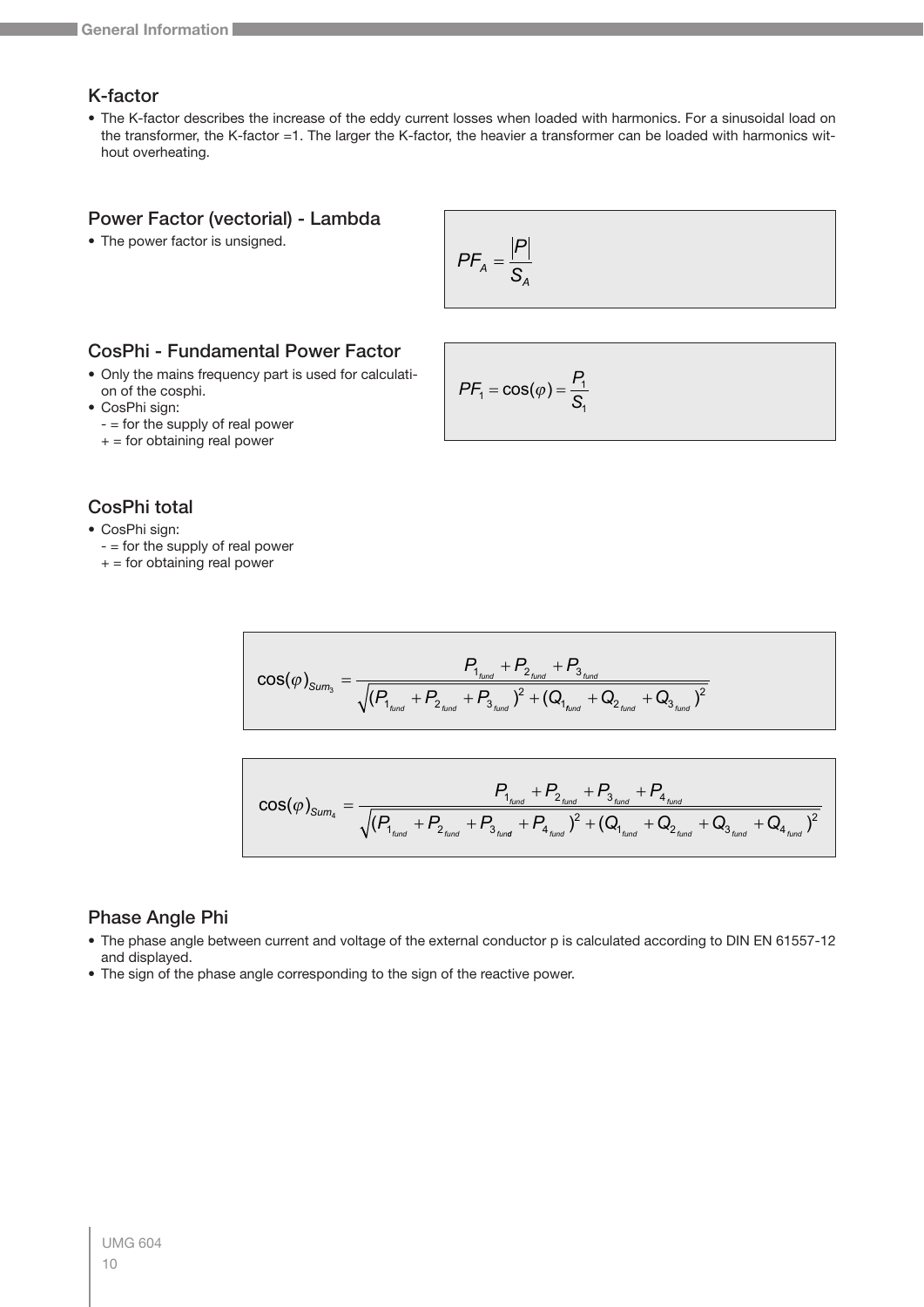#### Mains frequency power factor

The mains frequency power factor is the power factor of the mains frequency and is calculated using the fourier analysis (FFT). The voltage and current must not be sinusoidal. All in the device calculated reactive power are resulting of fundamental reactive power.

#### Power factor sign

- Sign  $Q = +1$  for phi in the range  $0^\circ$  .. 180° (inductive)
- Sign Q = -1 for phi in the range  $180^\circ$  .. 360° (capacitive)

## Reactive power for phase conductor p

• Reactive power of the mains frequency.

#### Total reactive power

• Reactive power of the mains frequency.  $Q_V = Q_1 + Q_2 + Q_3$ 

#### Distortion power factor

- The distortion power factor is the power factor of all mains frequencies and is calculated using the fourier analysis (FFT).
- The apparent power "S" contains all fundamental harmonics and all harmonic rates up to the M-th harmonic.
- The effective power "P" contains all fundamental harmonics and all harmonic rates up to the M-th harmonic.
- M = 40 (UMG604, UMG508, UMG96RM)
- M = 50 (UMG605, UMG511)

Reactive energy per phase

Reactive energy per phase, inductive

Reactive energy per phase, capazitive

Reactive energy, sum L1-L3

Reactive energy, sum L1-L3, inductive

Reactive energy, sum L1-L3, capazitive

$$
\textit{Vorzeichen Q} \left( \varphi_p \right) = +1 \, \textit{falls } \varphi_p \in \left[0^\circ - 180^\circ\right]
$$

Vorzeichen Q
$$
(\varphi_p)
$$
 = -1 *falls*  $\varphi_p \in [180^\circ - 360^\circ]$ 

$$
\boldsymbol{Q}_{\text{fundp}} = \text{Vorzeichen} \ Q\left(\boldsymbol{\varphi}_{\text{p}}\right) \cdot \sqrt{S_{\text{fundp}}^2 - P_{\text{fundp}}^2}
$$

 $D = \sqrt{\mathsf{S}^2-\mathsf{P}^2-\mathsf{Q}^2_{\mathit{fund}}}$ 

$$
E_{r_{L1}} = \int Q_{L1}(t) \cdot \Delta
$$

$$
E_{r(\text{ind})_{L_1}} = \int Q_{L_1}(t) \cdot \Delta t \quad \text{für } Q_{L_1}(t) > 0
$$

$$
E_{r(cap)_{L1}} = \int Q_{L1}(t) \cdot \Delta t \quad \text{für } Q_{L1}(t) < 0
$$

$$
E_{r_{L1,L2,L3}} = \int (Q_{L1}(t) + Q_{L2}(t) + Q_{L3}(t)) \cdot \Delta t
$$

$$
E_{r(ind)_{L1,L2,L3}} = \int (Q_{L1}(t) + Q_{L2}(t) + Q_{L3}(t)) \cdot \Delta t
$$
  
für  $(Q_{L1}(t) + Q_{L2}(t) + Q_{L3}(t)) > 0$ 

$$
E_{r(cap)_{L1,L2,L3}} = \int (Q_{L1}(t) + Q_{L2}(t) + Q_{L3}(t)) \cdot \Delta t
$$
 für  $(Q_{L1}(t) + Q_{L2}(t) + Q_{L3}(t)) < 0$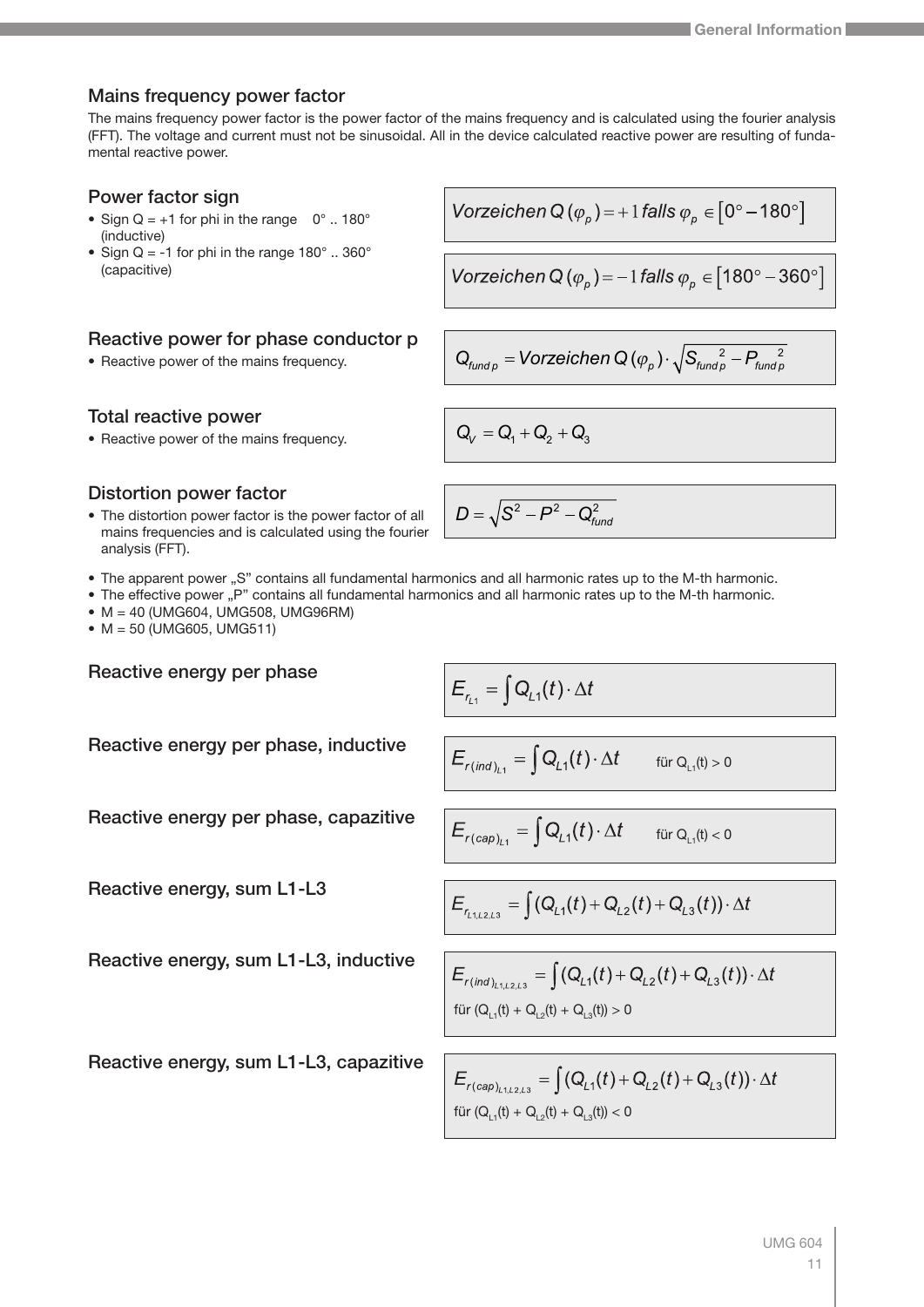## <span id="page-11-0"></span>Address Format Designation Unit Remarks **Address List**

Frequently required readings

| Address Format |       | Designation          | Unit                     | Remarks                                             |
|----------------|-------|----------------------|--------------------------|-----------------------------------------------------|
| 19000          | float | $-G_ULN[0]$          | V                        | Voltage L1-N                                        |
| 19002          | float | $_G_ULN[1]$          | V                        | Voltage L2-N                                        |
| 19004          | float | $-G_ULN[2]$          | V                        | Voltage L3-N                                        |
| 19006          | float | $-G_ULL[0]$          | V                        | Voltage L1-L2                                       |
| 19008          | float | $_G_ULU[1]$          | V                        | Voltage L2-L3                                       |
|                |       |                      | V                        |                                                     |
| 19010          | float | $-G_ULL[2]$          |                          | Voltage L3-L1                                       |
| 19012          | float | $_G$ ILN $[0]$       | Α                        | Apparent current, L1-N                              |
| 19014          | float | $_G/LN[1]$           | A                        | Apparent current, L2-N                              |
| 19016          | float | $-G$ _ILN $[2]$      | A                        | Apparent current, L3-N                              |
| 19018          | float | _G_I_SUM3            | A                        | Vector sum; IN=I1+I2+I3                             |
| 19020          | float | $_G_PLN[0]$          | W                        | Real power L1-N                                     |
| 19022          | float | $_G_PLN[1]$          | W                        | Real power L2-N                                     |
| 19024          | float | $-G_PLN[2]$          | W                        | Real power L3-N                                     |
| 19026          | float | _G_P_SUM3            | W                        | $Psum3=P1+P2+P3$                                    |
| 19028          | float | $_G_SLN[0]$          | VA                       | Apparent power L1-N                                 |
| 19030          | float | $_G_SLN[1]$          | VA                       | Apparent power L2-N                                 |
| 19032          | float | $_G_SLN[2]$          | VA                       | Apparent power L3-N                                 |
| 19034          | float | _G_S_SUM3            | VA                       | Sum; Ssum3=S1+S2+S3                                 |
| 19036          | float | $_G_QLN[0]$          | var                      | Reactive power L1 (fundamental comp.)               |
| 19038          | float | $_G_QLN[1]$          | var                      | Reactive power L2 (fundamental comp.)               |
| 19040          | float | $_G_QLN[2]$          | var                      | Reactive power L3 (fundamental comp.)               |
| 19042          | float | G_Q_SUM3             | var                      | Qsum3=Q1+Q2+Q3 (fundamental comp.)                  |
| 19044          | float | _G_COS_PHI[0]        | $\overline{\phantom{0}}$ | CosPhi; UL1 IL1 (fundamental comp.)                 |
| 19046          | float | $_G_{COS_PHH[1]}$    |                          | CosPhi; UL2 IL2 (fundamental comp.)                 |
| 19048          | float | _G_COS_PHI[2]        | $\overline{\phantom{0}}$ | CosPhi; UL3 IL3 (fundamental comp.)                 |
| 19050          | float | <b>G_FREQ</b>        | Hz                       | Measured frequency                                  |
| 19052          | float | <b>G_PHASE_SEQ</b>   |                          | Rotation field; 1=right, 0=none, -1=left            |
| 19054          | float | $_G_WH[0]$           | Wh                       | Real energy L1                                      |
| 19056          | float | $_G_WH[1]$           | Wh                       | Real energy L2                                      |
| 19058          | float | _G_WH[2]             | Wh                       | Real energy L3                                      |
| 19060          | float | _G_WH_SUML13         | Wh                       | Real energy L1L3                                    |
| 19062          | float | _G_WH_V[0]           | Wh                       | Real energy L1, consumed                            |
| 19064          | float | _G_WH_V[1]           | Wh                       | Real energy L2, consumed                            |
| 19066          | float | $_G_WH_V[2]$         | Wh                       | Real energy L3, consumed                            |
| 19068          | float | G_WH_V_HT_SUML13     | Wh                       | Real energy L1L3, consumed, rate 1                  |
| 19070          | float | $-G_WH_Z[0]$         | Wh                       | Real energy L1, delivered                           |
| 19072          | float | $-G$ WH_Z[1]         | Wh                       | Real energy L2, delivered                           |
| 19074          | float | _G_WH_Z[2]           | Wh                       | Real energy L3, delivered                           |
| 19076          | float | _G_WH_Z_SUML13       | Wh                       | Real energy L1L3, delivered                         |
| 19078          | float | $_G_WH_S[0]$         | VAh                      | Apparent energy L1                                  |
| 19080          | float | $_G_WH_S[1]$         | VAh                      | Apparent energy L2                                  |
| 19082          | float | $_G_WH_S[2]$         | VAh                      | Apparent energy L3                                  |
| 19084          | float | _G_WH_S_SUML13       | VAh                      | Apparent energy L1L3                                |
| 19086          | float | $_G_Q(H[0]$          | varh                     | Reaktive energy L1 (fundamental comp.)              |
| 19088          | float | $_G_QH[1]$           | varh                     | Reaktive energy L2 (fundamental comp.)              |
| 19090          | float | $_G_QH[2]$           | varh                     | Reaktive energy L3 (fundamental comp.)              |
| 19092          | float | _G_QH_SUML13         | varh                     | Reaktive energy L1L3 (fundamental comp.)            |
| 19094          | float | $_G$ $Q$ $H[0]$      | varh                     | Reactive energy, inductive, L1 (fundamental comp.)  |
| 19096          | float | $_G$ $Q$ $H$ [1]     | varh                     | Reactive energy, inductive, L2 (fundamental comp.)  |
| 19098          | float | $_G$ $Q$ $Q$ $H$ $2$ | varh                     | Reactive energy, inductive, L3 (fundamental comp.)  |
| 19100          | float | _G_IQH_SUML13        | varh                     | Reactive energy L1L3, ind. (fundamental comp.)      |
| 19102          | float | $_G_CQH[0]$          | varh                     | Reactive energy, capacitive, L1 (fundamental comp.) |
| 19104          | float | $_G_CQH[1]$          | varh                     | Reactive energy, capacitive, L2 (fundamental comp.) |
| 19106          | float | $_G_CQH[2]$          | varh                     | Reactive energy, capacitive, L3 (fundamental comp.) |
| 19108          | float | _G_CQH_SUML13        | varh                     | Reactive energy L1L3, cap. (fundamental comp.)      |
|                |       |                      |                          |                                                     |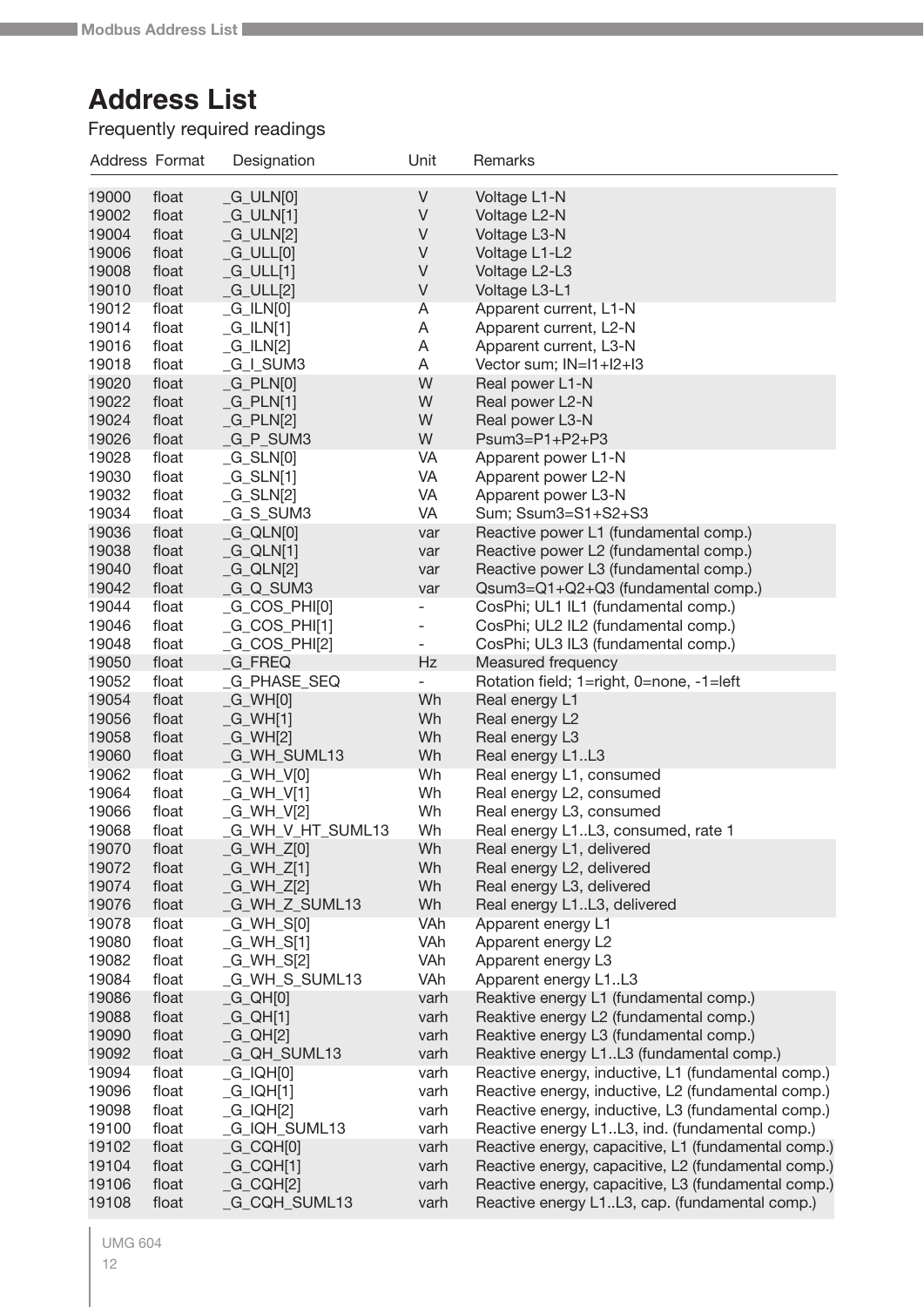| Address Format |       | Designation                      | Unit | Remarks               |
|----------------|-------|----------------------------------|------|-----------------------|
| 19110          | float | $_G$ THD_ULN $[0]$               | %    | Harmonic, THD, U L1-N |
| 19112          | float | G THD ULN[1]                     | %    | Harmonic, THD, U L2-N |
| 19114          | float | $_G$ _THD_ULN[2]                 | %    | Harmonic, THD, U L3-N |
| 19116          | float | $-G$ <sub>THD</sub> $I$ LN $[0]$ | %    | Harmonic, THD, IL1    |
| 19118          | float | $-G$ <sub>THD</sub> $I$ LN $[1]$ | %    | Harmonic, THD, IL2    |
| 19120          | float | $-G$ <sub>THD</sub> $ILN[2]$     | %    | Harmonic, THD, IL3    |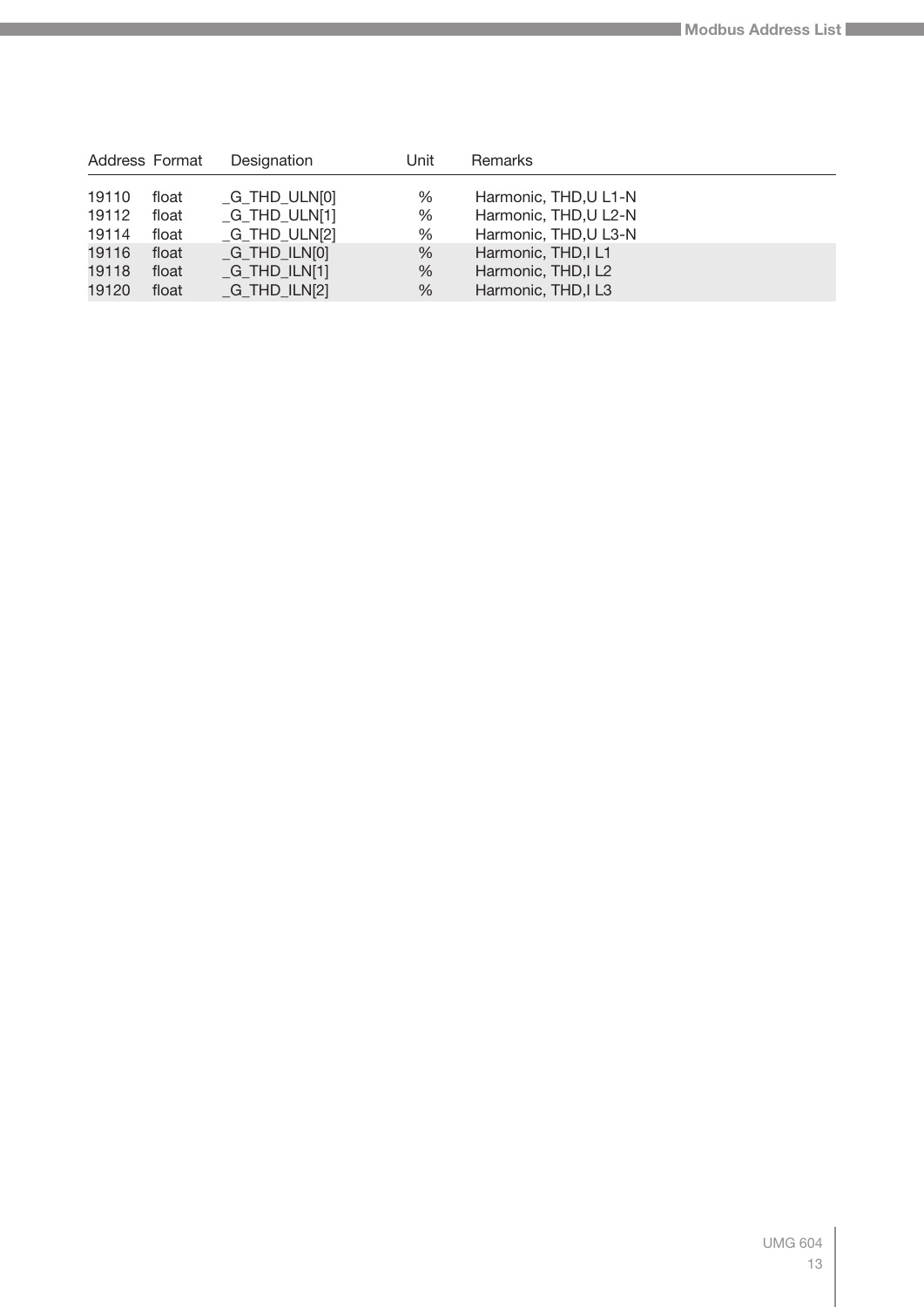| Address Format |                | Designation                | Unit    | Remarks                                    |
|----------------|----------------|----------------------------|---------|--------------------------------------------|
| $\mathsf 0$    | long64         | _REALTIME                  | 2 ns    | Time (UTC)                                 |
| 4              | int            | _SYSTIME                   | sec     | Time (UTC)                                 |
| 6              | short          | <b>DAY</b>                 |         | Day (1  31)                                |
| 7              | short          | $\_MONTH$                  |         | Month (0=Jan,  11=Dec)                     |
| 8              | short          | YEAR                       |         | Year                                       |
| 9              | short          | _HOUR                      | h       | Hour (1  24)                               |
| 10             | short          | MIN                        | min     | Minute (1  59)                             |
| 11             | short          | $\_SEC$                    | S       | Second (1  59)                             |
| 12             | short          | _WEEKDAY                   |         | Weekday, (0=Sun  6=Sat)                    |
| 13             | float          | $-FFT_ULI[0]$              | V       | 1. Harmonic, UL1-N                         |
| 15             | float          | _FFT_UL1[1]                | V       | 2. Harmonic, UL1-N                         |
| 17             | float          | FFT_UL1[2]                 | V       | 3. Harmonic, UL1-N                         |
| 19             | float          | $FFT_ULI[3]$               | V       | 4. Harmonic, UL1-N                         |
| 21             | float          | $FFT_ULI[4]$               | V       | 5. Harmonic, UL1-N                         |
| 23             | float          | $FFT_ULI[5]$               | V       | 6. Harmonic, UL1-N                         |
| 25             | float          | $FFT_ULI[6]$               | V       | 7. Harmonic, UL1-N                         |
| 27             | float          | _FFT_UL1[7]                | V       | 8. Harmonic, UL1-N                         |
| 29             | float          | $FFT_ULI[8]$               | V       | 9. Harmonic, UL1-N                         |
| 31             | float          | _FFT_UL1[9]                | V       | 10. Harmonic, UL1-N                        |
| 33             | float          | FFT_UL1[10]                | V       | 11. Harmonic, UL1-N                        |
| 35             | float          | FFT_UL1[11]                | V       | 12. Harmonic, UL1-N                        |
| 37             | float          | FFT_UL1[12]                | V       | 13. Harmonic, UL1-N                        |
| 39             | float          | FFT_UL1[13]                | V       | 14. Harmonic, UL1-N                        |
| 41             | float          | FFT_UL1[14]                | V       | 15. Harmonic, UL1-N                        |
| 43             | float          | FFT_UL1[15]                | V       | 16. Harmonic, UL1-N                        |
| 45             | float          | $FFT_ULI[16]$              | V<br>V  | 17. Harmonic, UL1-N                        |
| 47             | float          | FFT_UL1[17]                | V       | 18. Harmonic, UL1-N                        |
| 49             | float          | FFT_UL1[18]                | V       | 19. Harmonic, UL1-N                        |
| 51             | float          | FFT_UL1[19]                | V       | 20. Harmonic, UL1-N                        |
| 53<br>55       | float<br>float | FFT_UL1[20]<br>FFT_UL1[21] | V       | 21. Harmonic, UL1-N                        |
| 57             | float          | FFT_UL1[22]                | V       | 22. Harmonic, UL1-N<br>23. Harmonic, UL1-N |
| 59             | float          | FFT_UL1[23]                | V       | 24. Harmonic, UL1-N                        |
| 61             | float          | FFT_UL1[24]                | V       | 25. Harmonic, UL1-N                        |
| 63             | float          | FFT_UL1[25]                | V       | 26. Harmonic, UL1-N                        |
| 65             | float          | _FFT_UL1[26]               | V       | 27. Harmonic, UL1-N                        |
| 67             | float          | FFT_UL1[27]                | V       | 28. Harmonic, UL1-N                        |
| 69             | float          | FFT_UL1[28]                | V       | 29. Harmonic, UL1-N                        |
| 71             | float          | FFT_UL1[29]                | V       | 30. Harmonic, UL1-N                        |
| 73             | float          | FFT_UL1[30]                | V       | 31. Harmonic, UL1-N                        |
| 75             | float          | FFT_UL1[31]                | V       | 32. Harmonic, UL1-N                        |
| 77             | float          | FFT_UL1[32]                | V       | 33. Harmonic, UL1-N                        |
| 79             | float          | FFT_UL1[33]                | V       | 34. Harmonic, UL1-N                        |
| 81             | float          | FFT_UL1[34]                | V       | 35. Harmonic, UL1-N                        |
| 83             | float          | FFT_UL1[35]                | V       | 36. Harmonic, UL1-N                        |
| 85             | float          | FFT_UL1[36]                | V       | 37. Harmonic, UL1-N                        |
| 87             | float          | _FFT_UL1[37]               | V       | 38. Harmonic, UL1-N                        |
| 89             | float          | FFT_UL1[38]                | V       | 39. Harmonic, UL1-N                        |
| 91             | float          | FFT_UL1[39]                | V       | 40. Harmonic, UL1-N                        |
| 93             | float          | _FFT_UL2[0]                | V       |                                            |
| 95             | float          | _FFT_UL2[1]                | V       |                                            |
| 97             | float          | _FFT_UL2[2]                | V       |                                            |
| 99             | float          | FFT_UL2[3]                 | V       |                                            |
| 101            | float          | $FFT_UL2[4]$               | V       |                                            |
| 103            | float          | _FFT_UL2[5]                | V       |                                            |
| 105            | float          | _FFT_UL2[6]                | V       |                                            |
| 107            | float          | _FFT_UL2[7]                | V       |                                            |
| 109            | float          | FFT_UL2[8]                 | $\vee$  |                                            |
| 111            | float          | FFT_UL2[9]                 | $\sf V$ |                                            |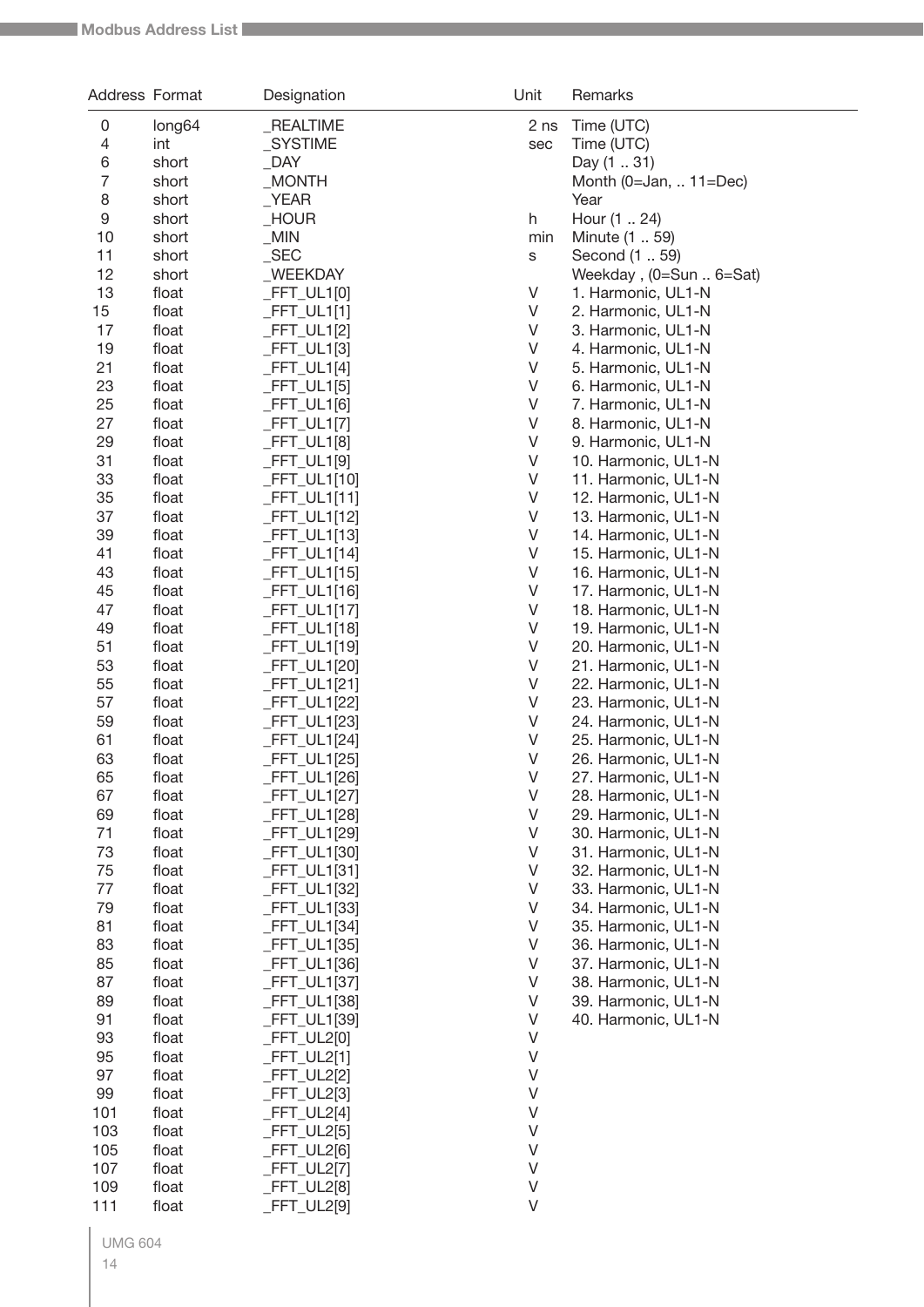|            | Address Format | Designation                    | Unit             | Remarks |
|------------|----------------|--------------------------------|------------------|---------|
| 113        | float          | $-FFT_UL2[10]$                 | $\vee$           |         |
| 115        | float          | $-FFT_UL2[11]$                 | $\vee$           |         |
| 117        | float          | _FFT_UL2[12]                   | V                |         |
| 119        | float          | $-FFT_UL2[13]$                 | V                |         |
| 121        | float          | $-FFT_UL2[14]$                 | V                |         |
| 123        | float          | $-FFT_UL2[15]$                 | V                |         |
| 125        | float          | $-FFT_UL2[16]$                 | V                |         |
| 127        | float          | _FFT_UL2[17]                   | V                |         |
| 129        | float          | _FFT_UL2[18]                   | V                |         |
| 131        | float          | _FFT_UL2[19]                   | V                |         |
| 133        | float          | _FFT_UL2[20]                   | V                |         |
| 135        | float          | _FFT_UL2[21]                   | V                |         |
| 137        | float          | _FFT_UL2[22]                   | V                |         |
| 139        | float          | _FFT_UL2[23]                   | V                |         |
| 141        | float          | _FFT_UL2[24]                   | V                |         |
| 143        | float          | _FFT_UL2[25]                   | V                |         |
| 145        | float          | _FFT_UL2[26]                   | V                |         |
| 147        | float          | _FFT_UL2[27]                   | V                |         |
| 149        | float          | _FFT_UL2[28]                   | V                |         |
| 151        | float          | _FFT_UL2[29]                   | V                |         |
| 153        | float          | _FFT_UL2[30]                   | V                |         |
| 155        | float          | _FFT_UL2[31]                   | V                |         |
| 157        | float          | _FFT_UL2[32]                   | V                |         |
| 159        | float          | _FFT_UL2[33]                   | V                |         |
| 161        | float          | _FFT_UL2[34]                   | V                |         |
| 163        | float          | _FFT_UL2[35]                   | $\vee$           |         |
| 165        | float          | $-FFT_UL2[36]$                 | $\vee$           |         |
| 167        | float          | _FFT_UL2[37]                   | $\vee$           |         |
| 169        | float          | _FFT_UL2[38]                   | $\vee$           |         |
| 171        | float          | _FFT_UL2[39]                   | $\vee$           |         |
| 173        | float          | $-FFT_UL3[0]$                  | $\vee$           |         |
| 175        | float          | $-FFT_UL3[1]$                  | $\vee$<br>$\vee$ |         |
| 177        | float          | $-FFT_UL3[2]$                  | $\vee$           |         |
| 179<br>181 | float          | $-FFT_UL3[3]$                  | $\vee$           |         |
| 183        | float          | $-FFT_UL3[4]$                  | V                |         |
| 185        | float          | $-FFT_UL3[5]$<br>$-FFT_UL3[6]$ | $\vee$           |         |
| 187        | float<br>float | $-FFT_UL3[7]$                  | $\vee$           |         |
| 189        | float          | $-FFT_UL3[8]$                  | $\vee$           |         |
| 191        | float          | $-FFT_UL3[9]$                  | $\vee$           |         |
| 193        | float          | $-FFT_UL3[10]$                 | $\vee$           |         |
| 195        | float          | _FFT_UL3[11]                   | $\vee$           |         |
| 197        | float          | $-FFT_UL3[12]$                 | $\vee$           |         |
| 199        | float          | $-FFT_UL3[13]$                 | $\vee$           |         |
| 201        | float          | $-FFT_UL3[14]$                 | $\vee$           |         |
| 203        | float          | $-FFT_UL3[15]$                 | $\vee$           |         |
| 205        | float          | $-FFT_UL3[16]$                 | $\vee$           |         |
| 207        | float          | $-FFT_UL3[17]$                 | $\vee$           |         |
| 209        | float          | $-FFT_UL3[18]$                 | $\vee$           |         |
| 211        | float          | $-FFT_UL3[19]$                 | $\vee$           |         |
| 213        | float          | _FFT_UL3[20]                   | $\vee$           |         |
| 215        | float          | $-FFT_UL3[21]$                 | $\vee$           |         |
| 217        | float          | $-FFT_UL3[22]$                 | $\vee$           |         |
| 219        | float          | $-FFT_UL3[23]$                 | $\vee$           |         |
| 221        | float          | $-FFT_UL3[24]$                 | $\vee$           |         |
| 223        | float          | $-FFT_UL3[25]$                 | $\vee$           |         |
| 225        | float          | $-FFT_UL3[26]$                 | $\vee$           |         |
| 227        | float          | $-FFT_UL3[27]$                 | $\vee$           |         |
| 229        | float          | _FFT_UL3[28]                   | $\vee$           |         |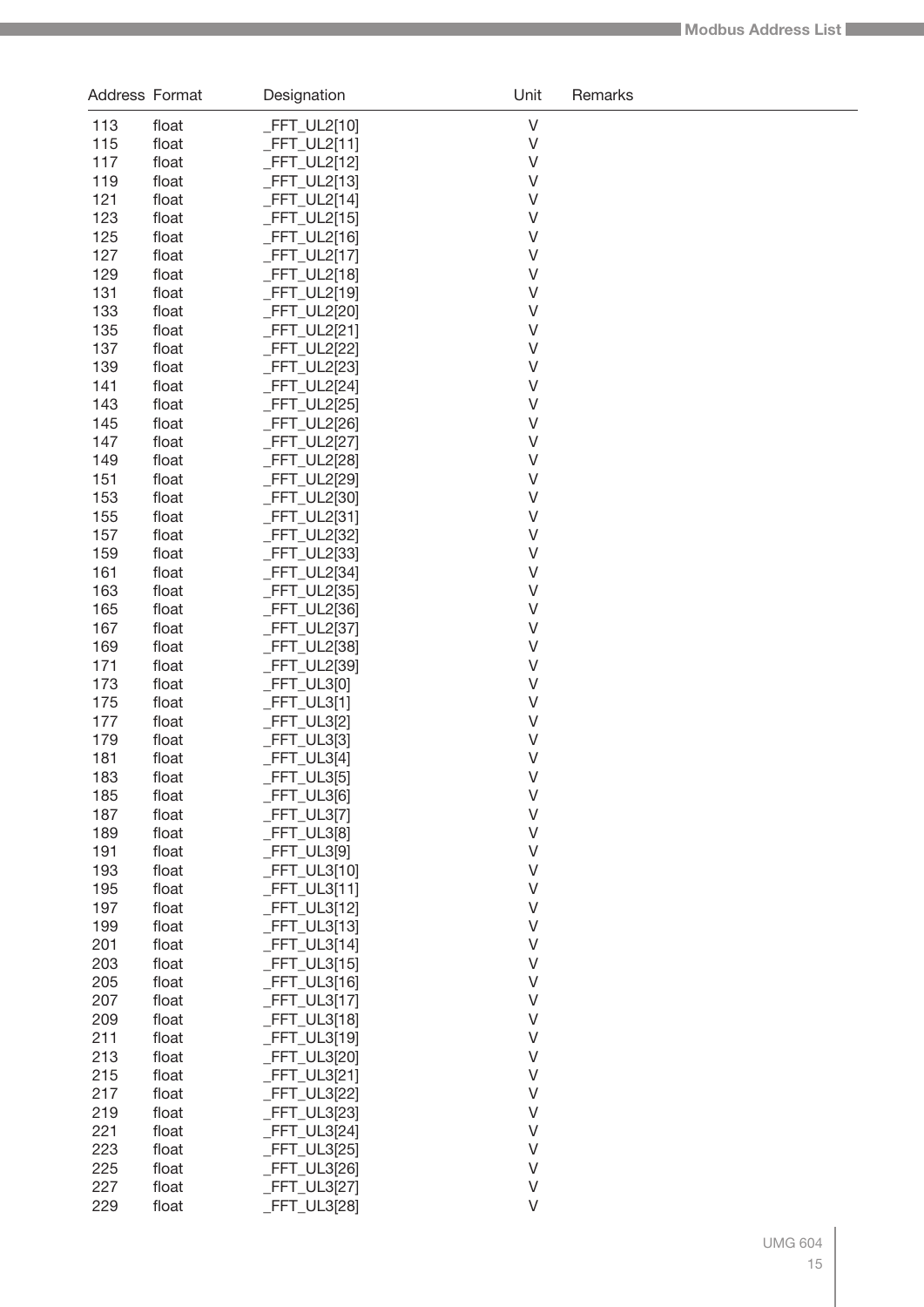| Address Format |                | Designation                    | Unit                      | Remarks |
|----------------|----------------|--------------------------------|---------------------------|---------|
| 231            | float          | FFT_UL3[29]                    | $\vee$                    |         |
| 233            | float          | _FFT_UL3[30]                   | $\sf V$                   |         |
| 235            | float          | _FFT_UL3[31]                   | $\vee$                    |         |
| 237            | float          | _FFT_UL3[32]                   | $\vee$                    |         |
| 239            | float          | _FFT_UL3[33]                   | $\vee$                    |         |
| 241            | float          | _FFT_UL3[34]                   | $\vee$                    |         |
| 243            | float          | _FFT_UL3[35]                   | $\sf V$                   |         |
| 245            | float          | _FFT_UL3[36]                   | $\vee$                    |         |
| 247            | float          | _FFT_UL3[37]                   | $\vee$                    |         |
| 249            | float          | _FFT_UL3[38]                   | $\vee$                    |         |
| 251            | float          | _FFT_UL3[39]                   | $\sf V$                   |         |
| 253            | float          | $-FFT_UL4[0]$                  | $\vee$                    |         |
| 255            | float          | $-FFT_UL4[1]$                  | $\vee$                    |         |
| 257            | float          | $-FFT_UL4[2]$                  | $\vee$                    |         |
| 259            | float          | $-FFT_UL4[3]$                  | $\vee$                    |         |
| 261            | float          | $-FFT_ULA[4]$                  | V                         |         |
| 263            | float          | $-FFT_UL4[5]$                  | $\vee$<br>$\vee$          |         |
| 265<br>267     | float<br>float | $-FFT_UL4[6]$                  | $\vee$                    |         |
| 269            | float          | $-FFT_UL4[7]$<br>$-FFT_UL4[8]$ | V                         |         |
| 271            | float          | _FFT_UL4[9]                    | $\vee$                    |         |
| 273            | float          | _FFT_UL4[10]                   | $\vee$                    |         |
| 275            | float          | $-FFT_UL4[11]$                 | $\vee$                    |         |
| 277            | float          | $-FFT_UL4[12]$                 | $\vee$                    |         |
| 279            | float          | $-FFT_UL4[13]$                 | $\vee$                    |         |
| 281            | float          | _FFT_UL4[14]                   | $\vee$                    |         |
| 283            | float          | $-FFT_UL4[15]$                 | $\vee$                    |         |
| 285            | float          | $-FFT_UL4[16]$                 | $\vee$                    |         |
| 287            | float          | _FFT_UL4[17]                   | $\vee$                    |         |
| 289            | float          | _FFT_UL4[18]                   | $\vee$                    |         |
| 291            | float          | _FFT_UL4[19]                   | $\vee$                    |         |
| 293            | float          | _FFT_UL4[20]                   | $\sf V$                   |         |
| 295            | float          | $-FFT_UL4[21]$                 | V                         |         |
| 297            | float          | _FFT_UL4[22]                   | $\sf V$                   |         |
| 299            | float          | FFT_UL4[23]                    | V                         |         |
| 301            | float          | _FFT_UL4[24]                   | $\vee$                    |         |
| 303            | float          | _FFT_UL4[25]                   | $\vee$                    |         |
| 305            | float          | _FFT_UL4[26]                   | $\vee$                    |         |
| 307            | float          | _FFT_UL4[27]                   | $\vee$                    |         |
| 309            | float          | _FFT_UL4[28]                   | $\sf V$                   |         |
| 311            | float          | _FFT_UL4[29]                   | $\sf V$                   |         |
| 313            | float          | _FFT_UL4[30]                   | $\sf V$                   |         |
| 315            | float          | _FFT_UL4[31]                   | $\vee$                    |         |
| 317            | float          | _FFT_UL4[32]                   | $\sf V$                   |         |
| 319            | float          | _FFT_UL4[33]                   | $\sf V$                   |         |
| 321            | float          | _FFT_UL4[34]                   | $\sf V$                   |         |
| 323            | float          | _FFT_UL4[35]                   | $\sf V$                   |         |
| 325            | float          | _FFT_UL4[36]                   | $\sf V$                   |         |
| 327            | float          | _FFT_UL4[37]                   | $\sf V$                   |         |
| 329            | float          | _FFT_UL4[38]                   | $\vee$                    |         |
| 331            | float          | _FFT_UL4[39]                   | $\vee$                    |         |
| 333            | float          | $-FFT_lL1[0]$                  | A                         |         |
| 335            | float          | $-FFT_lL1[1]$                  | A                         |         |
| 337            | float          | $-FFT_lL1[2]$                  | A<br>A                    |         |
| 339<br>341     | float<br>float | $-FFT_lL1[3]$                  | A                         |         |
| 343            | float          | $-FFT_lL1[4]$<br>$-FFT_lL1[5]$ | $\boldsymbol{\mathsf{A}}$ |         |
| 345            | float          | $-FFT_lL1[6]$                  | A                         |         |
| 347            | float          | $-FFT_lL1[7]$                  | $\mathsf A$               |         |
|                |                |                                |                           |         |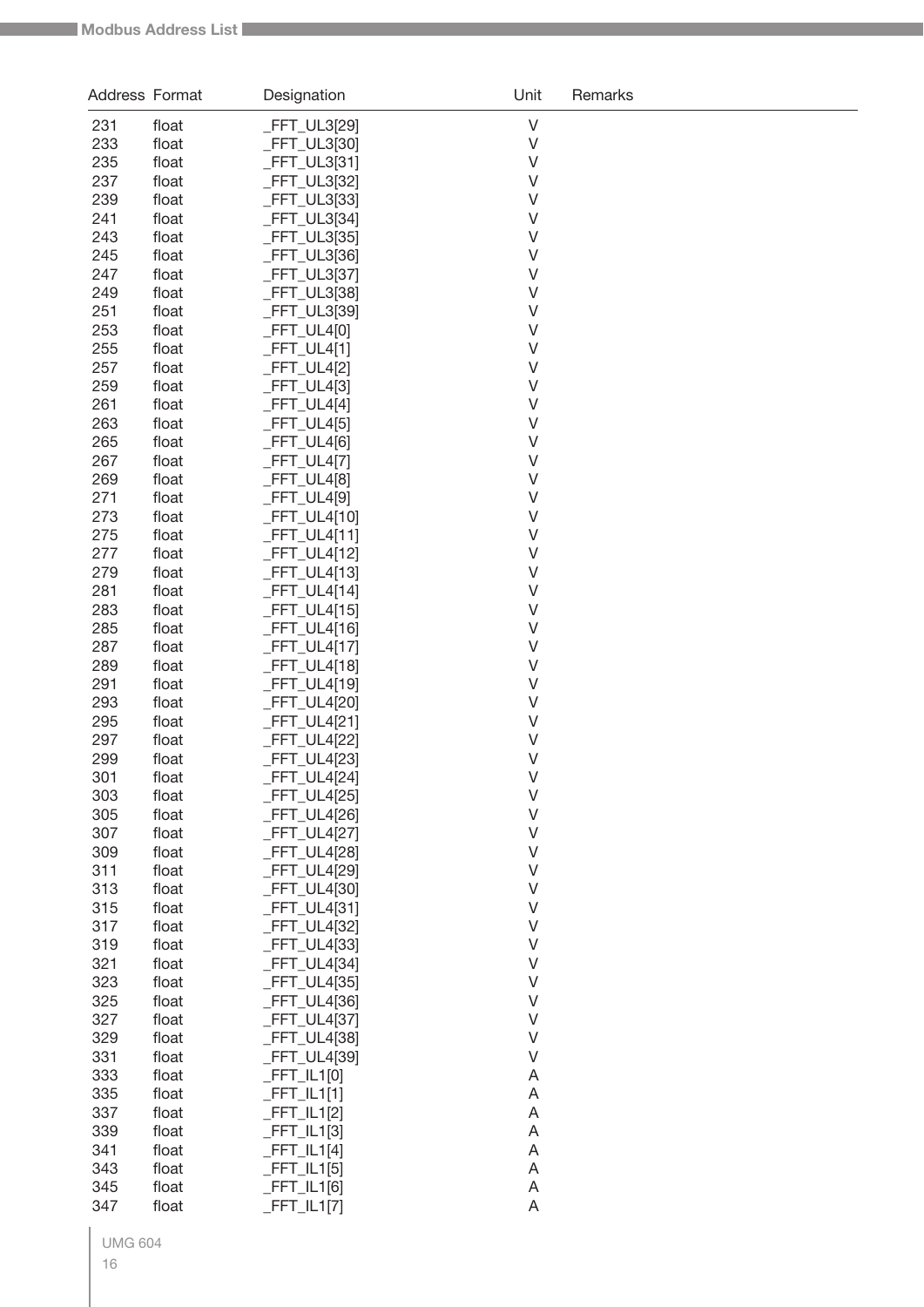| Address Format |                | Designation                      | Unit   | Remarks |
|----------------|----------------|----------------------------------|--------|---------|
| 349            | float          | $-FFT_lL1[8]$                    | A      |         |
| 351            | float          | $-FFT_lL1[9]$                    | A      |         |
| 353            | float          | $-FFT_lL1[10]$                   | A      |         |
| 355            | float          | $-FFT_lL1[11]$                   | A      |         |
| 357            | float          | $-FFT_lL1[12]$                   | A      |         |
| 359            | float          | $-FFT_lL1[13]$                   | A      |         |
| 361            | float          | $-FFT_lL1[14]$                   | A      |         |
| 363            | float          | $-FFT_lL1[15]$                   | A      |         |
| 365            | float          | $-FFT_lL1[16]$                   | A      |         |
| 367            | float          | $-FFT_lL1[17]$                   | A      |         |
| 369            | float          | $-FFT_lL1[18]$                   | A      |         |
| 371            | float          | $-FFT_lL1[19]$                   | A      |         |
| 373            | float          | _FFT_IL1[20]                     | A      |         |
| 375            | float          | $-FFT_lL1[21]$                   | A      |         |
| 377            | float          | $-FFT_lL1[22]$                   | A      |         |
| 379            | float          | FFT_IL1[23]                      | A      |         |
| 381<br>383     | float<br>float | $-FFT_lL1[24]$                   | A<br>A |         |
| 385            | float          | $-FFT_lL1[25]$<br>$-FFT_lL1[26]$ | A      |         |
| 387            | float          | $-FFT_lL1[27]$                   | A      |         |
| 389            | float          | $-FFT_lL1[28]$                   | A      |         |
| 391            | float          | _FFT_IL1[29]                     | A      |         |
| 393            | float          | $-FFT_lL1[30]$                   | A      |         |
| 395            | float          | $-FFT_lL1[31]$                   | A      |         |
| 397            | float          | $-FFT_lL1[32]$                   | A      |         |
| 399            | float          | $-FFT_lL1[33]$                   | A      |         |
| 401            | float          | $-FFT_lL1[34]$                   | A      |         |
| 403            | float          | $-FFT_lL1[35]$                   | A      |         |
| 405            | float          | $-FFT_lL1[36]$                   | A      |         |
| 407            | float          | $-FFT_lL1[37]$                   | A      |         |
| 409            | float          | _FFT_IL1[38]                     | A      |         |
| 411            | float          | _FFT_IL1[39]                     | A      |         |
| 413            | float          | $-FFT_lL2[0]$                    | A      |         |
| 415            | float          | $-FFT_lL2[1]$                    | A      |         |
| 417            | float          | $-FFT_lL2[2]$                    | A      |         |
| 419            | float          | _FFT_IL2[3]                      | A      |         |
| 421            | float          | $-FFT_lL2[4]$                    | A      |         |
| 423            | float          | $-FFT_lL2[5]$                    | A      |         |
| 425<br>427     | float          | $-FFT_lL2[6]$                    | A      |         |
| 429            | float<br>float | $-FFT_lL2[7]$<br>$-FFT_lL2[8]$   | A<br>A |         |
| 431            | float          | $-FFT_lL2[9]$                    | A      |         |
| 433            | float          | $-FFT_lL2[10]$                   | A      |         |
| 435            | float          | $-FFT_lL2[11]$                   | A      |         |
| 437            | float          | $-FFT_lL2[12]$                   | A      |         |
| 439            | float          | $-FFT_lL2[13]$                   | A      |         |
| 441            | float          | $-FFT_lL2[14]$                   | A      |         |
| 443            | float          | $-FFT_lL2[15]$                   | A      |         |
| 445            | float          | $-FFT_lL2[16]$                   | A      |         |
| 447            | float          | $-FFT_lL2[17]$                   | A      |         |
| 449            | float          | $-FFT_lL2[18]$                   | A      |         |
| 451            | float          | $-FFT_lL2[19]$                   | A      |         |
| 453            | float          | $-FFT_lL2[20]$                   | A      |         |
| 455            | float          | $-FFT_lL2[21]$                   | A      |         |
| 457            | float          | $-FFT_lL2[22]$                   | A      |         |
| 459            | float          | $-FFT_lL2[23]$                   | A      |         |
| 461            | float          | $-FFT_lL2[24]$                   | A      |         |
| 463            | float          | $-FFT_lL2[25]$                   | A      |         |
| 465            | float          | $-FFT_lL2[26]$                   | A      |         |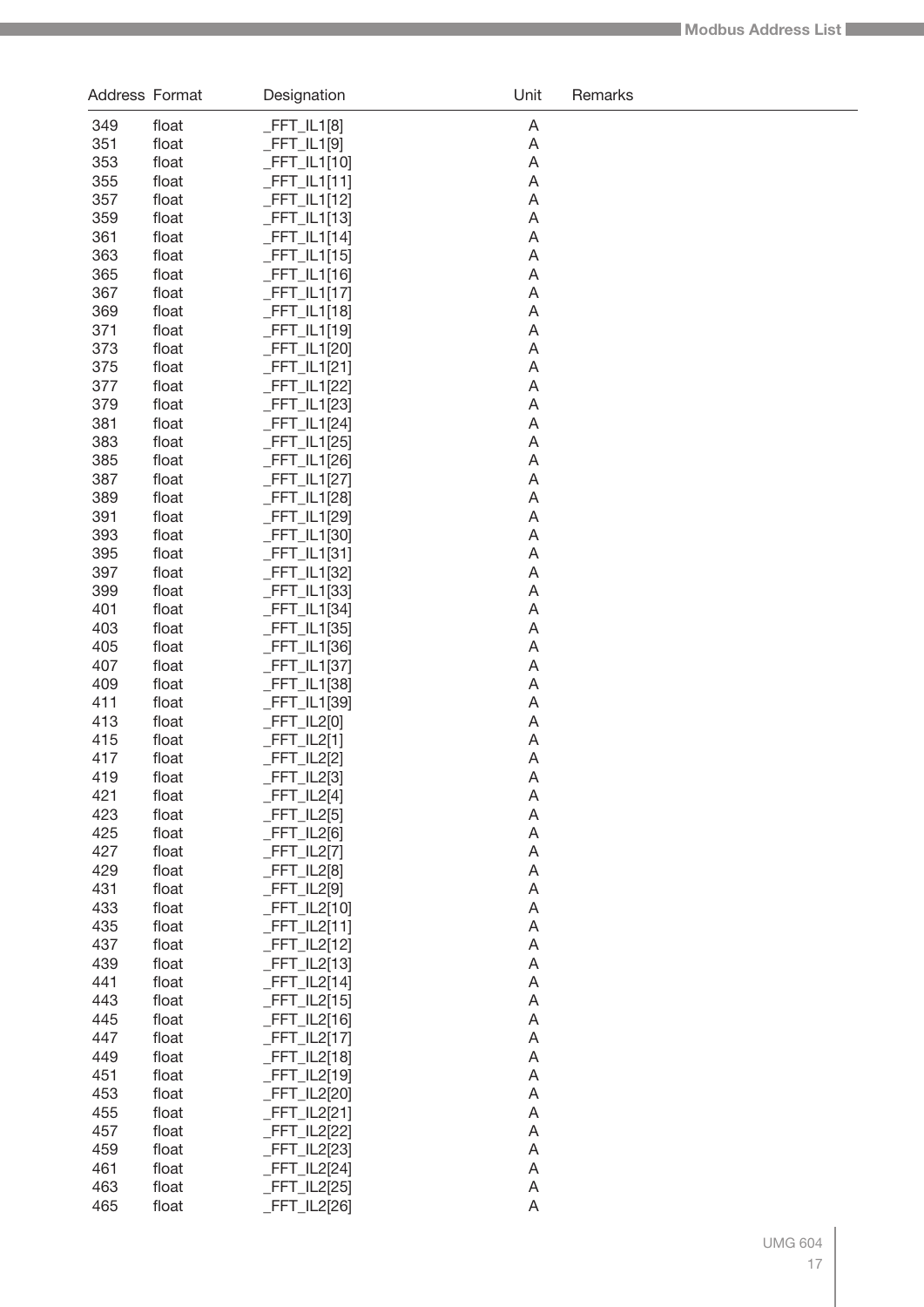| Address Format |                | Designation                     | Unit                           | Remarks |
|----------------|----------------|---------------------------------|--------------------------------|---------|
| 467            | float          | FFT_IL2[27]                     | A                              |         |
| 469            | float          | _FFT_IL2[28]                    | A                              |         |
| 471            | float          | _FFT_IL2[29]                    | A                              |         |
| 473            | float          | _FFT_IL2[30]                    | A                              |         |
| 475            | float          | _FFT_IL2[31]                    | A                              |         |
| 477            | float          | _FFT_IL2[32]                    | A                              |         |
| 479            | float          | _FFT_IL2[33]                    | A                              |         |
| 481            | float          | _FFT_IL2[34]                    | A                              |         |
| 483            | float          | _FFT_IL2[35]                    | A                              |         |
| 485            | float          | _FFT_IL2[36]                    | A                              |         |
| 487            | float          | _FFT_IL2[37]                    | A                              |         |
| 489            | float          | _FFT_IL2[38]                    | A                              |         |
| 491            | float          | _FFT_IL2[39]                    | A                              |         |
| 493            | float          | $-FFT$ _IL3[0]                  | A                              |         |
| 495            | float          | $-FFT_lL3[1]$                   | A                              |         |
| 497            | float          | $-FFT_lL3[2]$                   | A                              |         |
| 499            | float          | $-FFT_lL3[3]$                   | A                              |         |
| 501            | float          | $-FFT_lL3[4]$                   | A                              |         |
| 503            | float          | $-FFT_lL3[5]$                   | A                              |         |
| 505            | float          | $-FFT_lL3[6]$                   | A                              |         |
| 507            | float          | $-FFT_lL3[7]$                   | A                              |         |
| 509            | float          | $-FFT_lL3[8]$                   | A                              |         |
| 511            | float          | $-FFT_lL3[9]$                   | A                              |         |
| 513            | float          | $-FFT$ _IL3[10]                 | A                              |         |
| 515            | float          | $-FFT_LL3[11]$                  | A                              |         |
| 517            | float          | $-FFT_lL3[12]$                  | A                              |         |
| 519            | float          | $-FFT$ _IL3[13]                 | A                              |         |
| 521            | float          | $-FFT$ _IL3[14]                 | A                              |         |
| 523            | float          | $-FFT$ _IL3[15]                 | A                              |         |
| 525            | float          | $-FFT$ _IL3[16]                 | A                              |         |
| 527            | float          | $-FFT_lL3[17]$                  | A                              |         |
| 529            | float          | $-FFT$ _IL3[18]                 | A                              |         |
| 531            | float          | $-FFT_LL3[19]$                  | A                              |         |
| 533            | float          | _FFT_IL3[20]                    | A                              |         |
| 535            | float          | FFT_IL3[21]                     | A                              |         |
| 537            | float          | _FFT_IL3[22]                    | A                              |         |
| 539            | float          | $-FFT_lL3[23]$                  | A                              |         |
| 541            | float          | _FFT_IL3[24]                    | $\overline{A}$                 |         |
| 543            | float          | $-FFT$ _IL3[25]                 | A                              |         |
| 545            | float          | $-FFT$ _IL3[26]                 | A                              |         |
| 547            | float          | _FFT_IL3[27]                    | A                              |         |
| 549            | float          | _FFT_IL3[28]                    | A                              |         |
| 551<br>553     | float<br>float | _FFT_IL3[29]                    | A<br>$\boldsymbol{\mathsf{A}}$ |         |
| 555            | float          | _FFT_IL3[30]                    | A                              |         |
| 557            | float          | $-FFT_lL3[31]$                  | $\boldsymbol{\mathsf{A}}$      |         |
| 559            | float          | _FFT_IL3[32]                    | $\boldsymbol{\mathsf{A}}$      |         |
| 561            | float          | _FFT_IL3[33]                    | $\boldsymbol{\mathsf{A}}$      |         |
| 563            | float          | $-FFT$ _IL3[34]                 | $\boldsymbol{\mathsf{A}}$      |         |
| 565            | float          | _FFT_IL3[35]<br>_FFT_IL3[36]    | $\boldsymbol{\mathsf{A}}$      |         |
| 567            | float          |                                 | $\boldsymbol{\mathsf{A}}$      |         |
| 569            | float          | _FFT_IL3[37]<br>$-FFT$ _IL3[38] | $\boldsymbol{\mathsf{A}}$      |         |
| 571            | float          | _FFT_IL3[39]                    | A                              |         |
| 573            | float          | $-FFT_lL4[0]$                   | $\boldsymbol{\mathsf{A}}$      |         |
| 575            | float          | $-FFT_lL4[1]$                   | $\boldsymbol{\mathsf{A}}$      |         |
| 577            | float          | $-FFT_lL4[2]$                   | A                              |         |
| 579            | float          | $-FFT_lL4[3]$                   | A                              |         |
| 581            | float          | $-FFT_lL4[4]$                   | A                              |         |
| 583            | float          | $-FFT_lL4[5]$                   | A                              |         |
|                |                |                                 |                                |         |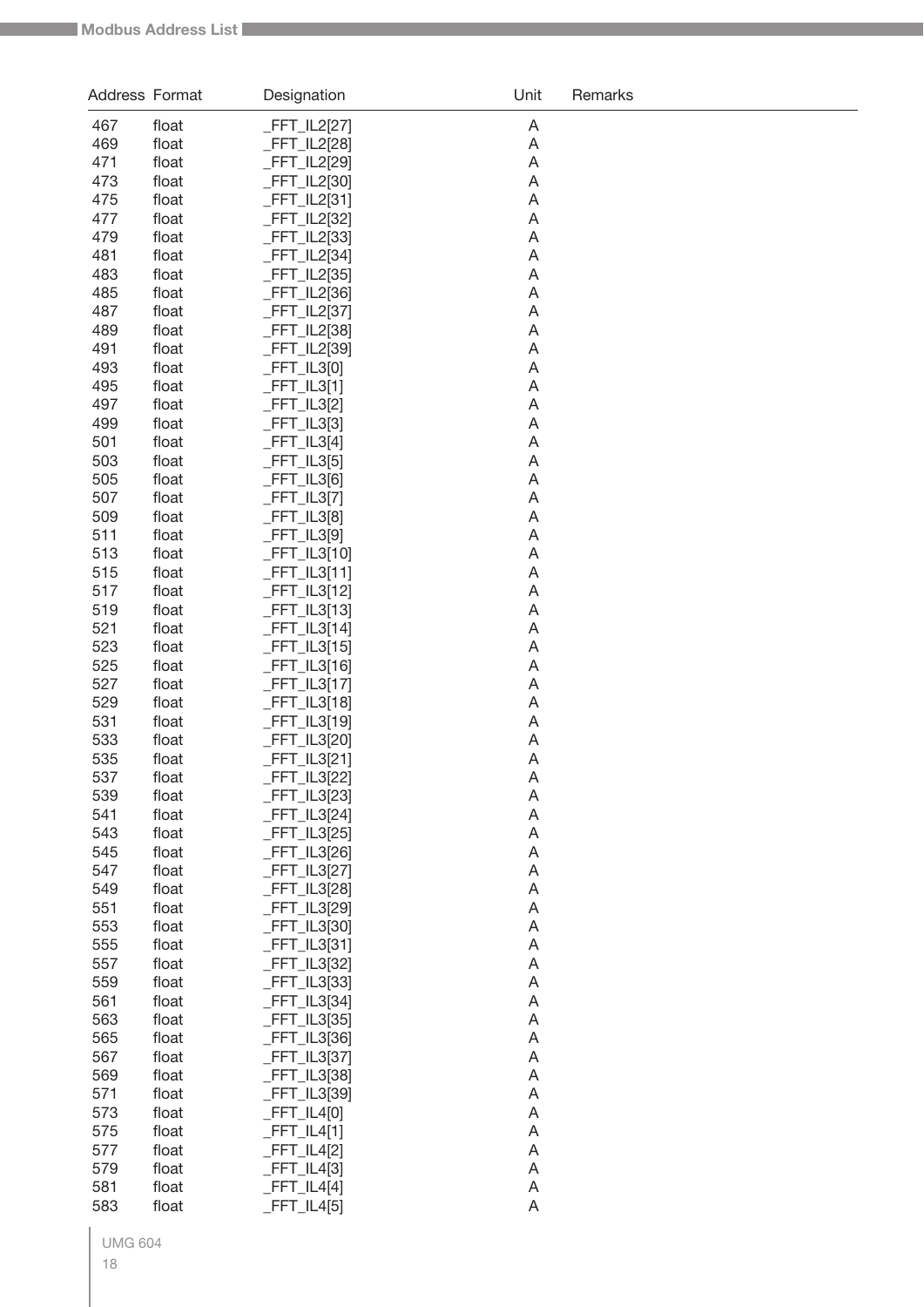| Address Format |                | Designation                      | Unit   | Remarks |
|----------------|----------------|----------------------------------|--------|---------|
| 585            | float          | $-FFT_lL4[6]$                    | Α      |         |
| 587            | float          | $-FFT_lL4[7]$                    | A      |         |
| 589            | float          | $-FFT_ILA[8]$                    | A      |         |
| 591            | float          | $-FFT_ILA[9]$                    | Α      |         |
| 593            | float          | $-FFT_lL4[10]$                   | Α      |         |
| 595            | float          | $_FFT_lL4[11]$                   | Α      |         |
| 597            | float          | $-FFT_lL4[12]$                   | Α      |         |
| 599            | float          | $_FFT_lL4[13]$                   | Α      |         |
| 601            | float          | $_FFT_lL4[14]$                   | Α      |         |
| 603            | float          | $-FFT_lL4[15]$                   | Α      |         |
| 605            | float          | $-FFT_lL4[16]$                   | Α      |         |
| 607            | float          | $-FFT_lL4[17]$                   | Α      |         |
| 609            | float          | $-FFT_lL4[18]$                   | Α      |         |
| 611            | float          | $-FFT_lL4[19]$                   | Α      |         |
| 613            | float          | $-FFT_lL4[20]$                   | Α      |         |
| 615<br>617     | float<br>float | $-FFT_lL4[21]$                   | Α<br>Α |         |
| 619            | float          | $-FFT_lL4[22]$<br>$-FFT_lL4[23]$ | Α      |         |
| 621            | float          | $-FFT_lL4[24]$                   | Α      |         |
| 623            | float          | $-FFT_lL4[25]$                   | Α      |         |
| 625            | float          | $-FFT_lL4[26]$                   | Α      |         |
| 627            | float          | $-FFT_lL4[27]$                   | Α      |         |
| 629            | float          | $-FFT_lL4[28]$                   | Α      |         |
| 631            | float          | $-FFT_lL4[29]$                   | Α      |         |
| 633            | float          | $-FFT_lL4[30]$                   | Α      |         |
| 635            | float          | $-FFT_lL4[31]$                   | Α      |         |
| 637            | float          | $-FFT_lL4[32]$                   | Α      |         |
| 639            | float          | $-FFT_lL4[33]$                   | Α      |         |
| 641            | float          | $-FFT_lL4[34]$                   | Α      |         |
| 643            | float          | $-FFT_lL4[35]$                   | Α      |         |
| 645            | float          | $-FFT_lL4[36]$                   | Α      |         |
| 647            | float          | $-FFT_lL4[37]$                   | A      |         |
| 649            | float          | $-FFT_lL4[38]$                   | A      |         |
| 651            | float          | $-FFT_lL4[39]$                   | A      |         |
| 653            | float          | $-FFT_PL1[0]$                    | W      |         |
| 655            | float          | $-FFT_PL1[1]$                    | W      |         |
| 657            | float          | $-FFT_PL1[2]$                    | W      |         |
| 659            | float          | $-FFT_PL1[3]$                    | W      |         |
| 661            | float          | $-FFT_PL1[4]$                    | W<br>W |         |
| 663<br>665     | float<br>float | $-FFT_PL1[5]$<br>$-FFT_PL1[6]$   | W      |         |
| 667            | float          | $-FFT_PL1[7]$                    | W      |         |
| 669            | float          | $-FFT_PL1[8]$                    | W      |         |
| 671            | float          | $-FFT_PL1[9]$                    | W      |         |
| 673            | float          | $-FFT_PL1[10]$                   | W      |         |
| 675            | float          | $-FFT_PL1[11]$                   | W      |         |
| 677            | float          | $-FFT_PL1[12]$                   | W      |         |
| 679            | float          | $-FFT_PL1[13]$                   | W      |         |
| 681            | float          | $-FFT_PL1[14]$                   | W      |         |
| 683            | float          | $-FFT_PL1[15]$                   | W      |         |
| 685            | float          | $-FFT_PL1[16]$                   | W      |         |
| 687            | float          | $-FFT_PL1[17]$                   | W      |         |
| 689            | float          | $-FFT_PL1[18]$                   | W      |         |
| 691            | float          | $-FFT_PL1[19]$                   | W      |         |
| 693            | float          | $-FFT_PL1[20]$                   | W      |         |
| 695            | float          | $-FFT_PL1[21]$                   | W      |         |
| 697            | float          | $-FFT_PL1[22]$                   | W      |         |
| 699            | float          | $-FFT_PL1[23]$                   | W      |         |
| 701            | float          | $-FFT_PL1[24]$                   | W      |         |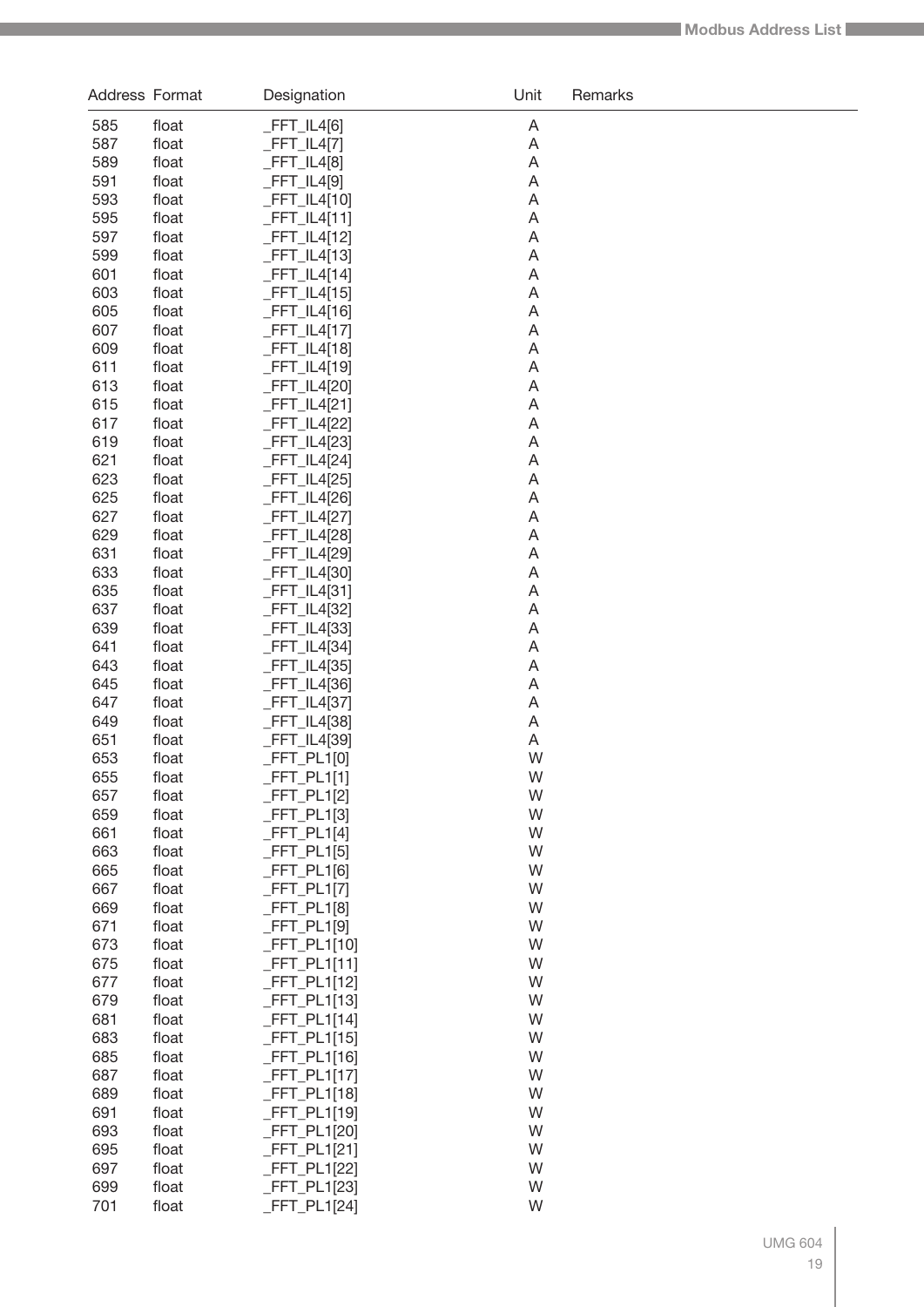| Address Format |                | Designation                      | Unit   | Remarks |
|----------------|----------------|----------------------------------|--------|---------|
| 703            | float          | $-FFT_PL1[25]$                   | W      |         |
| 705            | float          | _FFT_PL1[26]                     | W      |         |
| 707            | float          | FFT_PL1[27]                      | W      |         |
| 709            | float          | _FFT_PL1[28]                     | W      |         |
| 711            | float          | _FFT_PL1[29]                     | W      |         |
| 713            | float          | FFT_PL1[30]                      | W      |         |
| 715            | float          | _FFT_PL1[31]                     | W      |         |
| 717            | float          | _FFT_PL1[32]                     | W      |         |
| 719            | float          | FFT_PL1[33]                      | W      |         |
| 721            | float          | _FFT_PL1[34]                     | W      |         |
| 723            | float          | $-FFT_PL1[35]$                   | W      |         |
| 725            | float          | $FFT_PL1[36]$                    | W      |         |
| 727            | float          | _FFT_PL1[37]                     | W      |         |
| 729            | float          | _FFT_PL1[38]                     | W      |         |
| 731            | float          | FFT_PL1[39]                      | W      |         |
| 733            | float          | $-FFT_PL2[0]$                    | W      |         |
| 735            | float          | _FFT_PL2[1]                      | W      |         |
| 737            | float          | _FFT_PL2[2]                      | W      |         |
| 739            | float          | FFT_PL2[3]                       | W      |         |
| 741            | float          | $FFT_PL2[4]$<br>$FFT_PL2[5]$     | W<br>W |         |
| 743<br>745     | float<br>float | $FFT_PL2[6]$                     | W      |         |
| 747            | float          | _FFT_PL2[7]                      | W      |         |
| 749            | float          | _FFT_PL2[8]                      | W      |         |
| 751            | float          | _FFT_PL2[9]                      | W      |         |
| 753            | float          | $-FFT_PL2[10]$                   | W      |         |
| 755            | float          | _FFT_PL2[11]                     | W      |         |
| 757            | float          | FFT_PL2[12]                      | W      |         |
| 759            | float          | $-FFT_PL2[13]$                   | W      |         |
| 761            | float          | _FFT_PL2[14]                     | W      |         |
| 763            | float          | $-FFT_PL2[15]$                   | W      |         |
| 765            | float          | $-FFT_PL2[16]$                   | W      |         |
| 767            | float          | _FFT_PL2[17]                     | W      |         |
| 769            | float          | FFT_PL2[18]                      | W      |         |
| 771            | float          | FFT_PL2[19]                      | W      |         |
| 773            | float          | _FFT_PL2[20]                     | W      |         |
| 775            | float          | $-FFT_PL2[21]$                   | W      |         |
| 777            | float          | _FFT_PL2[22]                     | W      |         |
| 779            | float          | $-FFT_PL2[23]$                   | W      |         |
| 781            | float          | FFT_PL2[24]                      | W      |         |
| 783            | float          | _FFT_PL2[25]                     | W      |         |
| 785            | float          | $-FFT_PL2[26]$                   | W      |         |
| 787            | float          | _FFT_PL2[27]                     | W      |         |
| 789            | float          | _FFT_PL2[28]                     | W      |         |
| 791            | float          | _FFT_PL2[29]                     | W      |         |
| 793            | float          | _FFT_PL2[30]                     | W      |         |
| 795            | float          | $-FFT_PL2[31]$                   | W      |         |
| 797            | float          | $-FFT_PL2[32]$                   | W      |         |
| 799            | float          | $-FFT_PL2[33]$                   | W      |         |
| 801            | float          | $-FFT_PL2[34]$                   | W      |         |
| 803            | float          | $-FFT_PL2[35]$                   | W      |         |
| 805            | float          | $-FFT_PL2[36]$                   | W<br>W |         |
| 807<br>809     | float<br>float | $-FFT_PL2[37]$                   | W      |         |
| 811            | float          | $-FFT_PL2[38]$<br>$-FFT_PL2[39]$ | W      |         |
| 813            | float          | $-FFT_PL3[0]$                    | W      |         |
| 815            | float          | $-FFT_PL3[1]$                    | W      |         |
| 817            | float          | $-FFT_PL3[2]$                    | W      |         |
| 819            | float          | $-FFT_PL3[3]$                    | W      |         |
|                |                |                                  |        |         |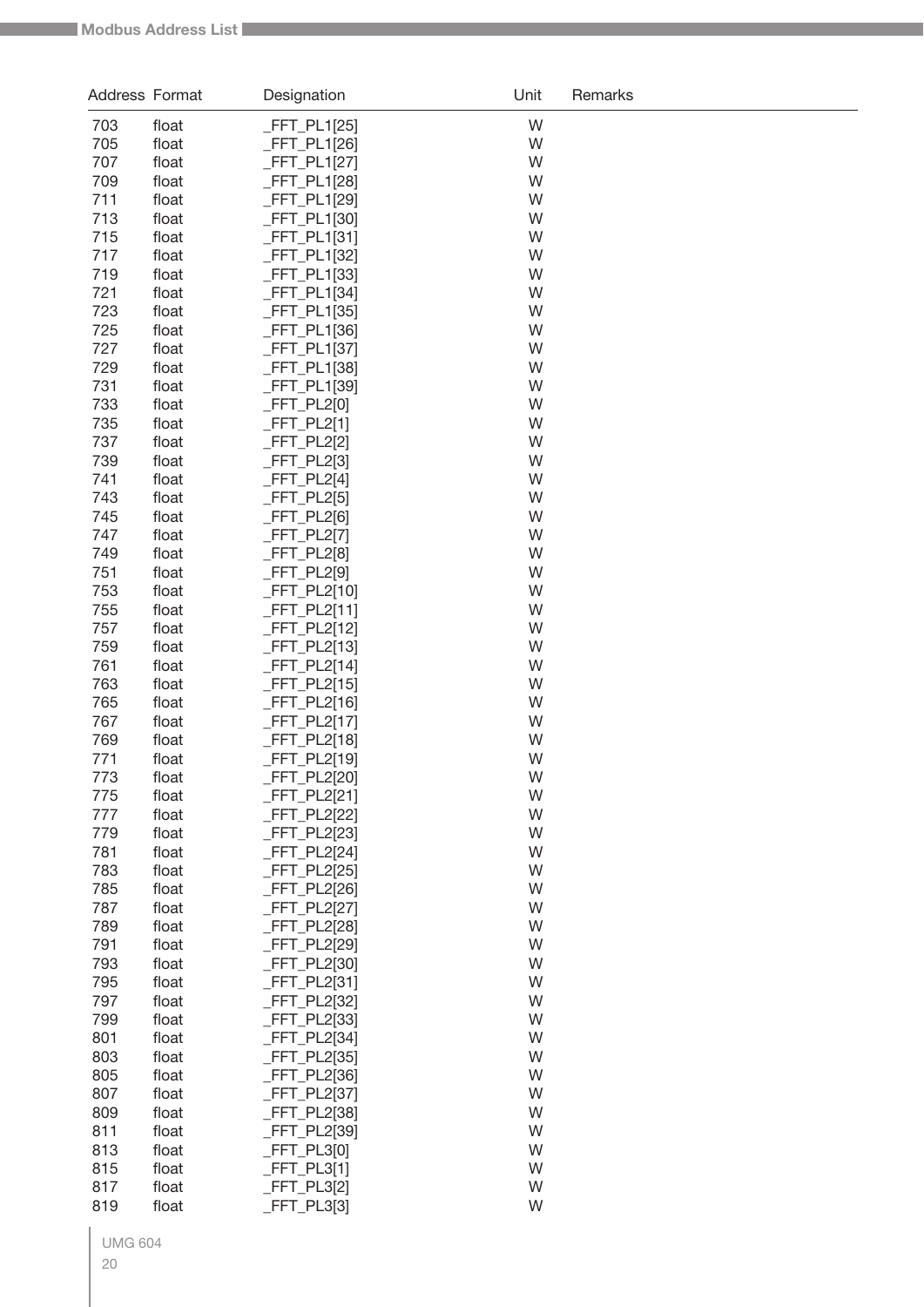| Address Format |                | Designation                      | Unit   | Remarks |
|----------------|----------------|----------------------------------|--------|---------|
| 821            | float          | $-FFT_PL3[4]$                    | W      |         |
| 823            | float          | $-FFT_PL3[5]$                    | W      |         |
| 825            | float          | $-FFT_PL3[6]$                    | W      |         |
| 827            | float          | $-FFT_PL3[7]$                    | W      |         |
| 829            | float          | $-FFT_PL3[8]$                    | W      |         |
| 831            | float          | $-FFT_PL3[9]$                    | W      |         |
| 833            | float          | $-FFT_PL3[10]$                   | W      |         |
| 835            | float          | $-FFT_PL3[11]$                   | W      |         |
| 837            | float          | $-FFT_PL3[12]$                   | W      |         |
| 839            | float          | $-FFT_PL3[13]$                   | W      |         |
| 841            | float          | $-FFT_PL3[14]$                   | W      |         |
| 843            | float          | $-FFT_PL3[15]$                   | W      |         |
| 845            | float          | $-FFT_PL3[16]$                   | W      |         |
| 847            | float          | $-FFT_PL3[17]$                   | W      |         |
| 849            | float          | $-FFT_PL3[18]$                   | W      |         |
| 851            | float          | $-FFT_PL3[19]$                   | W      |         |
| 853            | float          | $-FFT_PL3[20]$                   | W      |         |
| 855            | float          | $-FFT_PL3[21]$                   | W      |         |
| 857            | float          | $-FFT_PL3[22]$                   | W      |         |
| 859            | float          | $-FFT_PL3[23]$                   | W      |         |
| 861            | float          | $-FFT_PL3[24]$                   | W      |         |
| 863            | float          | $-FFT_PL3[25]$                   | W      |         |
| 865            | float          | $-FFT_PL3[26]$                   | W      |         |
| 867            | float          | $-FFT_PL3[27]$                   | W      |         |
| 869            | float          | $-FFT_PL3[28]$                   | W      |         |
| 871            | float          | $-FFT_PL3[29]$                   | W      |         |
| 873            | float          | $-FFT_PL3[30]$                   | W      |         |
| 875            | float          | $-FFT_PL3[31]$                   | W      |         |
| 877            | float          | $-FFT_PL3[32]$                   | W      |         |
| 879            | float          | $-FFT_PL3[33]$                   | W      |         |
| 881            | float          | $-FFT_PL3[34]$                   | W      |         |
| 883            | float          | $-FFT_PL3[35]$                   | W      |         |
| 885            | float          | $-FFT_PL3[36]$                   | W      |         |
| 887            | float          | $-FFT_PL3[37]$                   | W      |         |
| 889            | float          | $-FFT_PL3[38]$                   | W      |         |
| 891            | float          | $-FFT_PL3[39]$                   | W      |         |
| 893            | float          | $-FFT_PL4[0]$                    | W      |         |
| 895            | float          | $-FFT_PL4[1]$                    | W      |         |
| 897            | float          | $-FFT_PL4[2]$                    | W      |         |
| 899            | float          | $-FFT_PL4[3]$                    | W      |         |
| 901            | float          | $-FFT_PL4[4]$                    | W      |         |
| 903            | float          | $-FFT_PL4[5]$                    | W      |         |
| 905            | float          | $-FFT_PL4[6]$                    | W      |         |
| 907            | float          | $-FFT_PL4[7]$                    | W      |         |
| 909            | float          | $-FFT_PL4[8]$                    | W      |         |
| 911            | float          | $-FFT_PL4[9]$                    | W      |         |
| 913            | float          | $-FFT_PL4[10]$                   | W      |         |
| 915            | float          | $-FFT_PL4[11]$                   | W      |         |
| 917            | float          | $-FFT_PL4[12]$                   | W      |         |
| 919            | float          | $-FFT_PL4[13]$                   | W      |         |
| 921            | float          | $-FFT_PL4[14]$                   | W      |         |
| 923            | float          | $-FFT_PL4[15]$                   | W      |         |
| 925            | float          | $-FFT_PL4[16]$                   | W      |         |
| 927            | float          | $-FFT_PL4[17]$                   | W      |         |
| 929            | float          | $-FFT_PL4[18]$                   | W      |         |
| 931            | float          | $-FFT_PL4[19]$                   | W      |         |
| 933<br>935     | float<br>float | $-FFT_PL4[20]$<br>$-FFT_PL4[21]$ | W<br>W |         |
| 937            | float          | $-FFT_PL4[22]$                   | W      |         |
|                |                |                                  |        |         |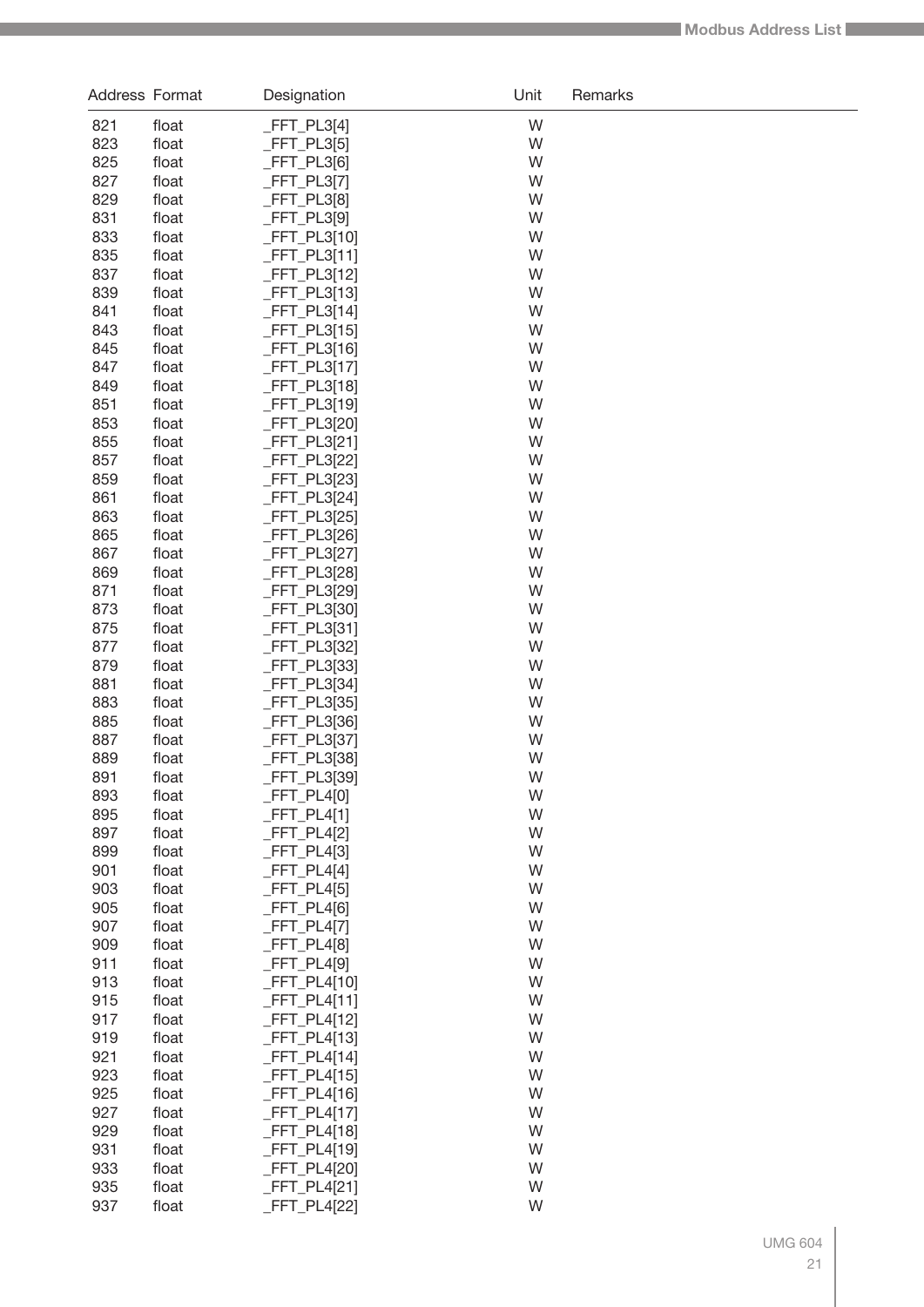| Address Format |                | Designation                   | Unit       | Remarks |
|----------------|----------------|-------------------------------|------------|---------|
| 939            | float          | _FFT_PL4[23]                  | W          |         |
| 941            | float          | $-FFT_PL4[24]$                | W          |         |
| 943            | float          | $FFT_PL4[25]$                 | W          |         |
| 945            | float          | FFT_PL4[26]                   | W          |         |
| 947            | float          | FFT_PL4[27]                   | W          |         |
| 949            | float          | FFT_PL4[28]                   | W          |         |
| 951            | float          | _FFT_PL4[29]                  | W          |         |
| 953            | float          | FFT_PL4[30]                   | W          |         |
| 955            | float          | FFT_PL4[31]                   | W          |         |
| 957            | float          | FFT_PL4[32]                   | W          |         |
| 959            | float          | FFT_PL4[33]                   | W          |         |
| 961            | float          | FFT_PL4[34]                   | W          |         |
| 963            | float          | FFT_PL4[35]                   | W          |         |
| 965<br>967     | float          | $-FFT_PL4[36]$<br>FFT_PL4[37] | W<br>W     |         |
| 969            | float<br>float | $-FFT_PL4[38]$                | W          |         |
| 971            | float          | FFT_PL4[39]                   | W          |         |
| 973            | float          | _FFT_QL1[0]                   | VAr        |         |
| 975            | float          | $FFT_QL1[1]$                  | VAr        |         |
| 977            | float          | _FFT_QL1[2]                   | VAr        |         |
| 979            | float          | $-FFT_QL1[3]$                 | VAr        |         |
| 981            | float          | $-FFT_QL1[4]$                 | VAr        |         |
| 983            | float          | $-FFT_QL1[5]$                 | VAr        |         |
| 985            | float          | $-FFT_QL1[6]$                 | VAr        |         |
| 987            | float          | $-FFT_QL1[7]$                 | VAr        |         |
| 989            | float          | _FFT_QL1[8]                   | VAr        |         |
| 991            | float          | _FFT_QL1[9]                   | VAr        |         |
| 993            | float          | _FFT_QL1[10]                  | VAr        |         |
| 995            | float          | _FFT_QL1[11]                  | VAr        |         |
| 997            | float          | _FFT_QL1[12]                  | VAr        |         |
| 999            | float          | FFT_QL1[13]                   | VAr        |         |
| 1001           | float          | FFT_QL1[14]                   | VAr        |         |
| 1003           | float          | _FFT_QL1[15]                  | VAr        |         |
| 1005<br>1007   | float<br>float | FFT_QL1[16]<br>FFT_QL1[17]    | VAr<br>VAr |         |
| 1009           | float          | _FFT_QL1[18]                  | VAr        |         |
| 1011           | float          | _FFT_QL1[19]                  | VAr        |         |
| 1013           | float          | _FFT_QL1[20]                  | VAr        |         |
| 1015           | float          | _FFT_QL1[21]                  | VAr        |         |
| 1017           | float          | _FFT_QL1[22]                  | VAr        |         |
| 1019           | float          | _FFT_QL1[23]                  | VAr        |         |
| 1021           | float          | _FFT_QL1[24]                  | VAr        |         |
| 1023           | float          | _FFT_QL1[25]                  | VAr        |         |
| 1025           | float          | _FFT_QL1[26]                  | VAr        |         |
| 1027           | float          | _FFT_QL1[27]                  | VAr        |         |
| 1029           | float          | <b>FFT QL1[28]</b>            | VAr        |         |
| 1031           | float          | _FFT_QL1[29]                  | VAr        |         |
| 1033           | float          | _FFT_QL1[30]                  | VAr        |         |
| 1035           | float          | _FFT_QL1[31]                  | VAr        |         |
| 1037           | float          | _FFT_QL1[32]                  | VAr        |         |
| 1039           | float          | _FFT_QL1[33]                  | VAr        |         |
| 1041           | float          | _FFT_QL1[34]                  | VAr        |         |
| 1043           | float          | _FFT_QL1[35]                  | VAr        |         |
| 1045<br>1047   | float<br>float | _FFT_QL1[36]<br>_FFT_QL1[37]  | VAr<br>VAr |         |
| 1049           | float          | _FFT_QL1[38]                  | VAr        |         |
| 1051           | float          | _FFT_QL1[39]                  | VAr        |         |
| 1053           | float          | _FFT_QL2[0]                   | VAr        |         |
| 1055           | float          | $-FFT_QL2[1]$                 | VAr        |         |
|                |                |                               |            |         |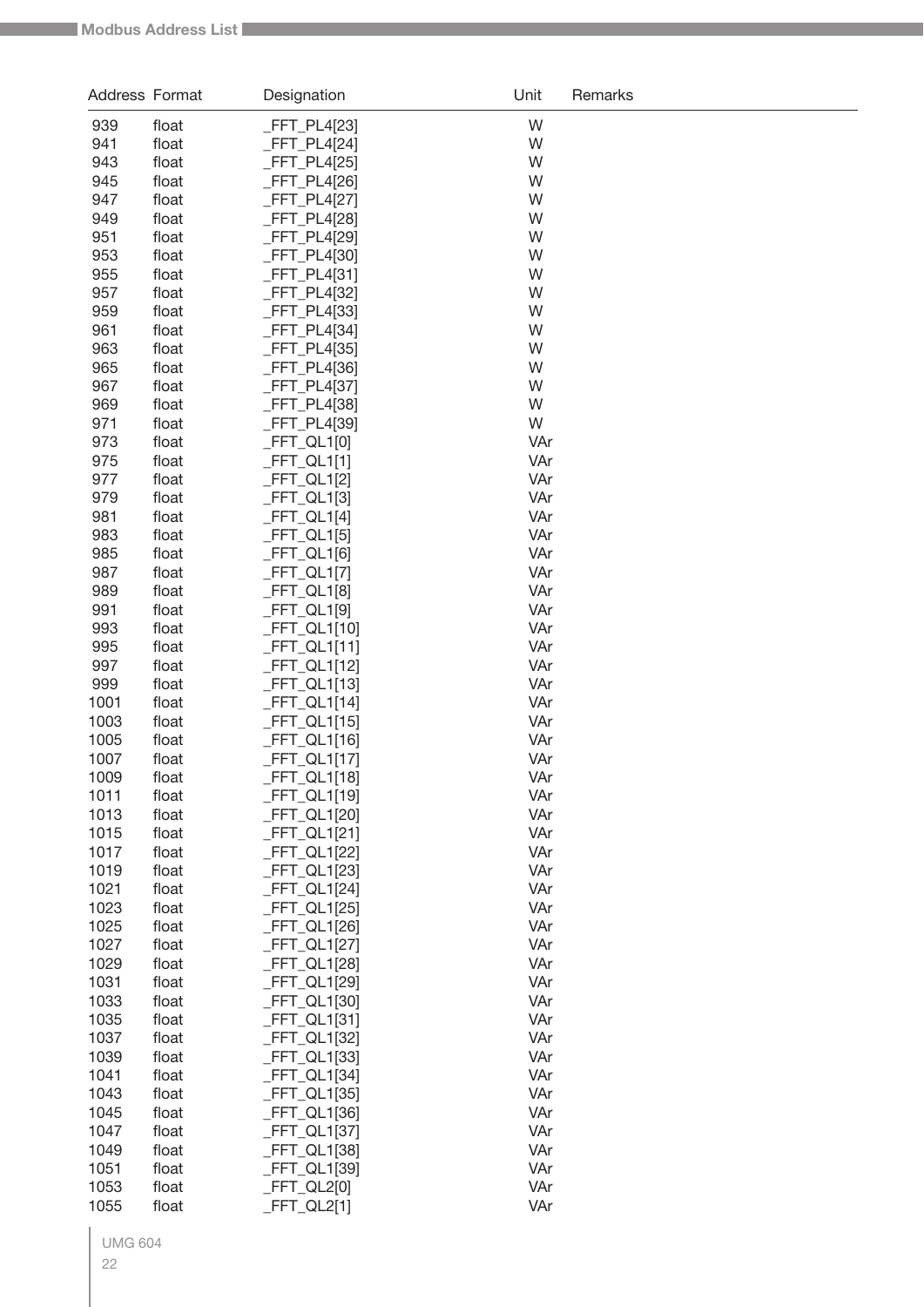| Address Format |                | Designation                      | Unit       | Remarks |
|----------------|----------------|----------------------------------|------------|---------|
| 1057           | float          | $-FFT_QL2[2]$                    | VAr        |         |
| 1059           | float          | $-FFT_QL2[3]$                    | VAr        |         |
| 1061           | float          | $-FFT_QL2[4]$                    | VAr        |         |
| 1063           | float          | $-FFT_QL2[5]$                    | VAr        |         |
| 1065           | float          | $-FFT_QL2[6]$                    | VAr        |         |
| 1067           | float          | $-FFT_QL2[7]$                    | VAr        |         |
| 1069           | float          | $-FFT_QL2[8]$                    | VAr        |         |
| 1071           | float          | $-FFT_QL2[9]$                    | VAr        |         |
| 1073           | float          | $-FFT_QL2[10]$                   | VAr        |         |
| 1075           | float          | _FFT_QL2[11]                     | VAr        |         |
| 1077<br>1079   | float<br>float | $-FFT_QL2[12]$                   | VAr<br>VAr |         |
| 1081           | float          | $-FFT_QL2[13]$<br>$-FFT_QL2[14]$ | VAr        |         |
| 1083           | float          | $-FFT_QL2[15]$                   | VAr        |         |
| 1085           | float          | $-FFT_QL2[16]$                   | VAr        |         |
| 1087           | float          | _FFT_QL2[17]                     | VAr        |         |
| 1089           | float          | _FFT_QL2[18]                     | VAr        |         |
| 1091           | float          | $-FFT_QL2[19]$                   | VAr        |         |
| 1093           | float          | _FFT_QL2[20]                     | VAr        |         |
| 1095           | float          | _FFT_QL2[21]                     | VAr        |         |
| 1097           | float          | $-FFT_QL2[22]$                   | VAr        |         |
| 1099           | float          | $-FFT_QL2[23]$                   | VAr        |         |
| 1101           | float          | _FFT_QL2[24]                     | VAr        |         |
| 1103           | float          | $-FFT_QL2[25]$                   | VAr        |         |
| 1105           | float          | $-FFT_QL2[26]$                   | VAr        |         |
| 1107           | float          | $-FFT_QL2[27]$                   | VAr        |         |
| 1109           | float          | $-FFT_QL2[28]$                   | VAr        |         |
| 1111           | float          | $-FFT_QL2[29]$                   | VAr        |         |
| 1113<br>1115   | float          | _FFT_QL2[30]                     | VAr<br>VAr |         |
| 1117           | float<br>float | $-FFT_QL2[31]$<br>_FFT_QL2[32]   | VAr        |         |
| 1119           | float          | $-FFT_QL2[33]$                   | VAr        |         |
| 1121           | float          | $-FFT_QL2[34]$                   | VAr        |         |
| 1123           | float          | $-FFT_QL2[35]$                   | VAr        |         |
| 1125           | float          | FFT_QL2[36]                      | VAr        |         |
| 1127           | float          | _FFT_QL2[37]                     | VAr        |         |
| 1129           | float          | $-FFT_QL2[38]$                   | VAr        |         |
| 1131           | float          | FFT_QL2[39]                      | VAr        |         |
| 1133           | float          | $-FFT_QL3[0]$                    | VAr        |         |
| 1135           | float          | $FFT_QL3[1]$                     | VAr        |         |
| 1137           | float          | $-FFT_QL3[2]$                    | VAr        |         |
| 1139           | float          | $-FFT_QL3[3]$                    | VAr        |         |
| 1141           | float          | $-FFT_QL3[4]$                    | VAr        |         |
| 1143           | float          | $-FFT_QL3[5]$                    | VAr        |         |
| 1145<br>1147   | float          | $-FFT_QL3[6]$                    | VAr<br>VAr |         |
| 1149           | float<br>float | $-FFT_QL3[7]$<br>$-FFT_QL3[8]$   | VAr        |         |
| 1151           | float          | $-FFT_QL3[9]$                    | VAr        |         |
| 1153           | float          | $-FFT_QL3[10]$                   | VAr        |         |
| 1155           | float          | $-FFT_QL3[11]$                   | VAr        |         |
| 1157           | float          | $-FFT_QL3[12]$                   | VAr        |         |
| 1159           | float          | $-FFT_QL3[13]$                   | VAr        |         |
| 1161           | float          | $-FFT_QL3[14]$                   | VAr        |         |
| 1163           | float          | $-FFT_QL3[15]$                   | VAr        |         |
| 1165           | float          | $-FFT_QL3[16]$                   | VAr        |         |
| 1167           | float          | $-FFT_QL3[17]$                   | VAr        |         |
| 1169           | float          | $-FFT_QL3[18]$                   | VAr        |         |
| 1171           | float          | $-FFT_QL3[19]$                   | VAr        |         |
| 1173           | float          | $-FFT_QL3[20]$                   | VAr        |         |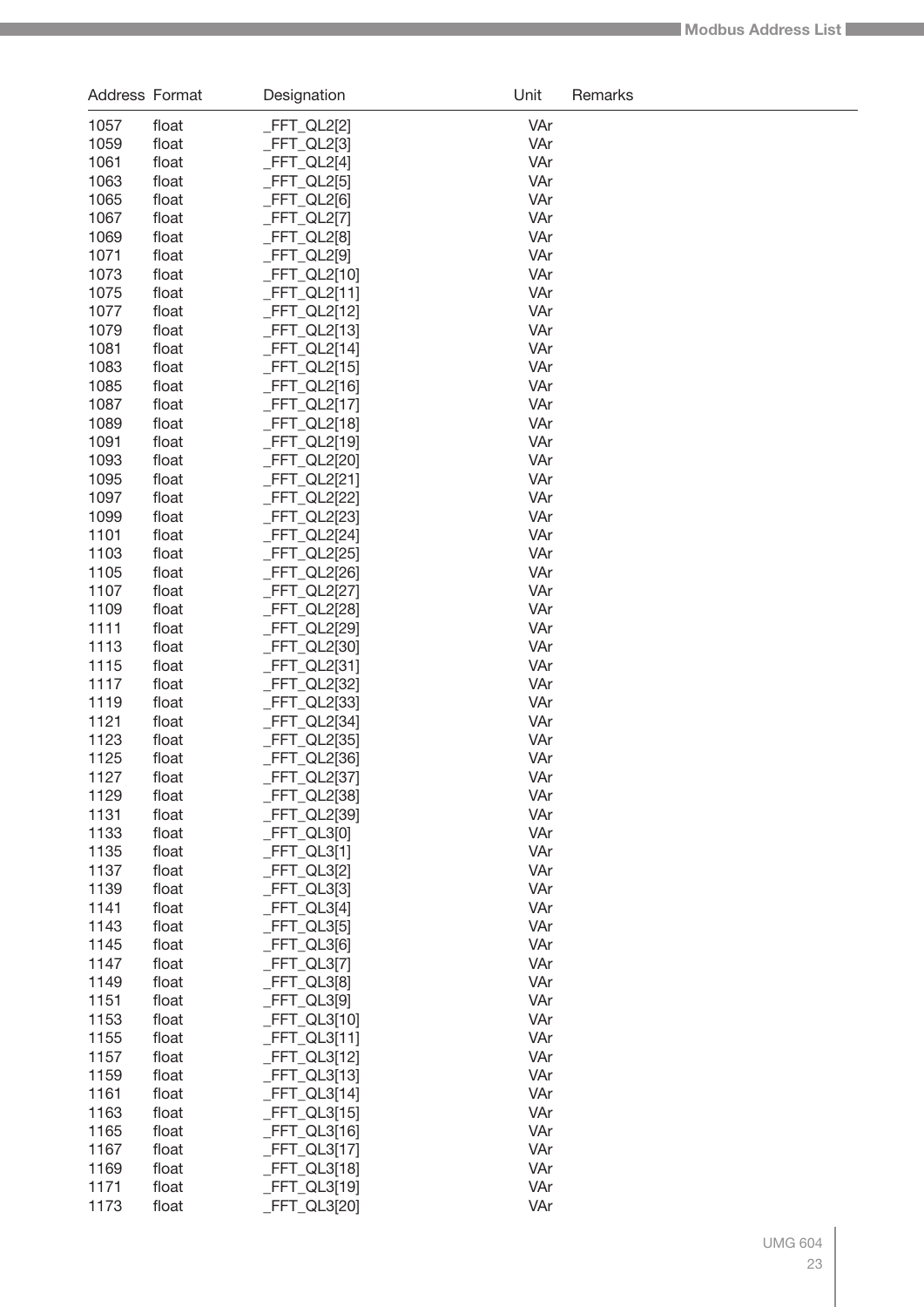| Address Format |                | Designation               | Unit       | Remarks |
|----------------|----------------|---------------------------|------------|---------|
| 1175           | float          | _FFT_QL3[21]              | VAr        |         |
| 1177           | float          | FFT_QL3[22]               | VAr        |         |
| 1179           | float          | FFT_QL3[23]               | VAr        |         |
| 1181           | float          | $FFT_QL3[24]$             | VAr        |         |
| 1183           | float          | FFT_QL3[25]               | VAr        |         |
| 1185           | float          | $FFT_QL3[26]$             | VAr        |         |
| 1187           | float          | FFT_QL3[27]               | VAr        |         |
| 1189           | float          | $FFT_QL3[28]$             | VAr        |         |
| 1191           | float          | FFT_QL3[29]               | VAr        |         |
| 1193           | float          | FFT_QL3[30]               | VAr        |         |
| 1195           | float          | $FFT_QL3[31]$             | VAr        |         |
| 1197           | float          | FFT_QL3[32]               | VAr        |         |
| 1199           | float          | FFT_QL3[33]               | VAr        |         |
| 1201           | float          | FFT_QL3[34]               | VAr        |         |
| 1203           | float          | FFT_QL3[35]               | VAr        |         |
| 1205           | float          | $FFT_QL3[36]$             | VAr        |         |
| 1207           | float          | FFT_QL3[37]               | VAr        |         |
| 1209           | float          | $FFT_QL3[38]$             | VAr        |         |
| 1211           | float          | FFT_QL3[39]               | VAr        |         |
| 1213           | float          | _FFT_QL4[0]               | VAr        |         |
| 1215           | float          | $FFT_QL4[1]$              | VAr        |         |
| 1217           | float          | FFT_QL4[2]                | VAr        |         |
| 1219           | float          | FFT_QL4[3]                | VAr        |         |
| 1221           | float          | $-FFT_QL4[4]$             | VAr        |         |
| 1223           | float          | _FFT_QL4[5]               | VAr        |         |
| 1225           | float          | _FFT_QL4[6]               | VAr        |         |
| 1227           | float          | $-FFT_QL4[7]$             | VAr        |         |
| 1229<br>1231   | float<br>float | FFT_QL4[8]<br>_FFT_QL4[9] | VAr<br>VAr |         |
| 1233           | float          | $FFT_QL4[10]$             | VAr        |         |
| 1235           | float          | $FFT_QL4[11]$             | VAr        |         |
| 1237           | float          | $FFT_QL4[12]$             | VAr        |         |
| 1239           | float          | $FFT_QL4[13]$             | VAr        |         |
| 1241           | float          | $-FFT_QL4[14]$            | VAr        |         |
| 1243           | float          | FFT_QL4[15]               | VAr        |         |
| 1245           | float          | $-FFT_QL4[16]$            | VAr        |         |
| 1247           | float          | $-FFT_QL4[17]$            | VAr        |         |
| 1249           | float          | $-FFT_QL4[18]$            | VAr        |         |
| 1251           | float          | _FFT_QL4[19]              | VAr        |         |
| 1253           | float          | FFT_QL4[20]               | VAr        |         |
| 1255           | float          | _FFT_QL4[21]              | VAr        |         |
| 1257           | float          | _FFT_QL4[22]              | VAr        |         |
| 1259           | float          | _FFT_QL4[23]              | VAr        |         |
| 1261           | float          | _FFT_QL4[24]              | VAr        |         |
| 1263           | float          | _FFT_QL4[25]              | VAr        |         |
| 1265           | float          | $-FFT_QL4[26]$            | VAr        |         |
| 1267           | float          | FFT_QL4[27]               | VAr        |         |
| 1269           | float          | _FFT_QL4[28]              | VAr        |         |
| 1271           | float          | _FFT_QL4[29]              | VAr        |         |
| 1273           | float          | FFT_QL4[30]               | VAr        |         |
| 1275           | float          | _FFT_QL4[31]              | VAr        |         |
| 1277           | float          | _FFT_QL4[32]              | VAr        |         |
| 1279           | float          | FFT_QL4[33]               | VAr        |         |
| 1281           | float          | _FFT_QL4[34]              | VAr        |         |
| 1283           | float          | _FFT_QL4[35]              | VAr        |         |
| 1285           | float          | _FFT_QL4[36]              | VAr        |         |
| 1287           | float          | FFT_QL4[37]               | VAr        |         |
| 1289           | float          | <b>FFT_QL4[38]</b>        | VAr        |         |
| 1291           | float          | _FFT_QL4[39]              | VAr        |         |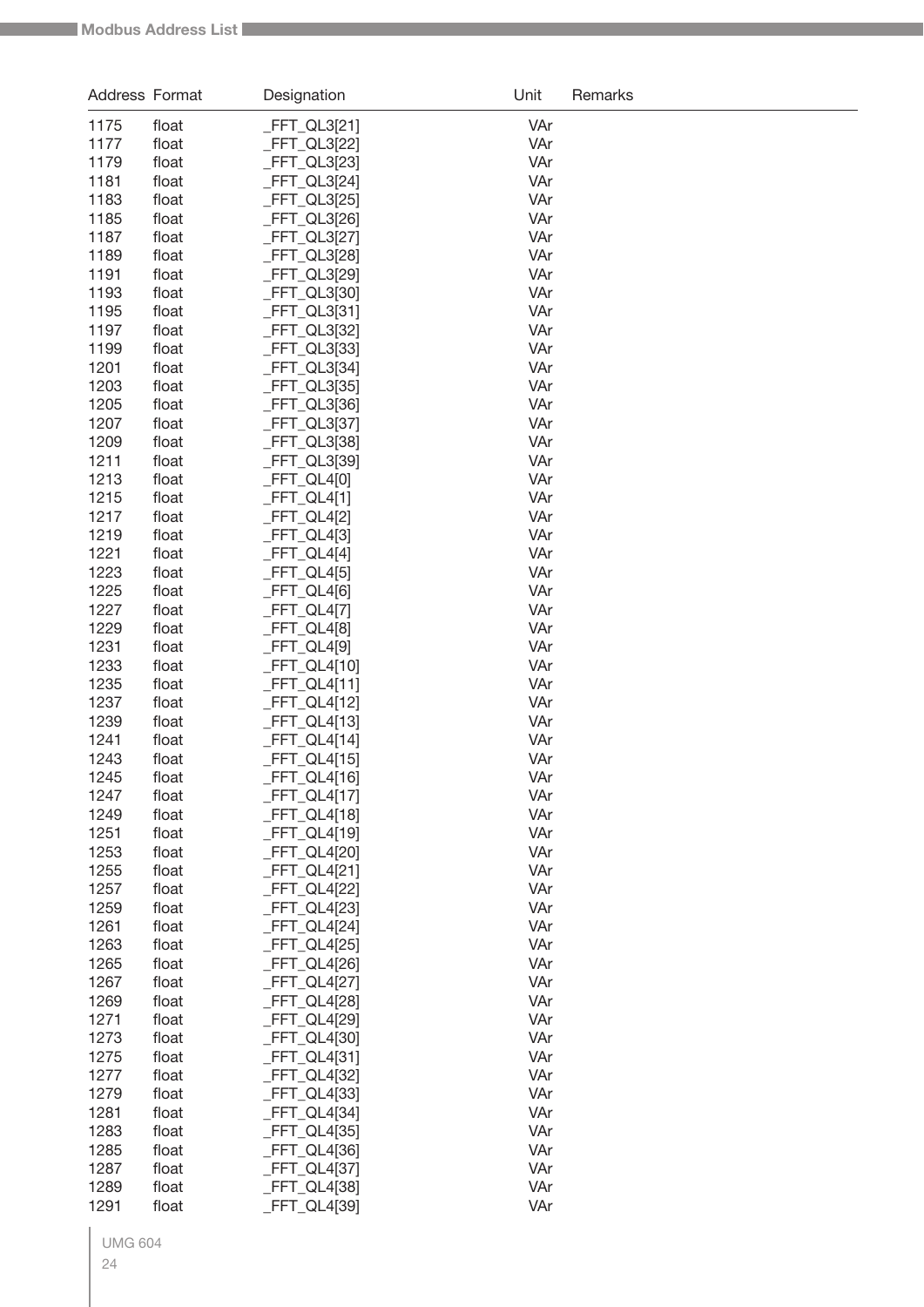| Address Format |       | Designation                                                  | Unit    | Remarks                          |
|----------------|-------|--------------------------------------------------------------|---------|----------------------------------|
| 1293           | float | _THD_ULN[0]                                                  | $\%$    | Total Harmonic Distortion, UL1-N |
| 1295           | float | $THD_ULN[1]$                                                 | $\%$    | Total Harmonic Distortion, UL2-N |
| 1297           | float | _THD_ULN[2]                                                  | $\%$    | Total Harmonic Distortion, UL3-N |
| 1299           | float | _THD_ULN[3]                                                  | $\%$    | Total Harmonic Distortion, UL4-N |
| 1301           | float | $IHD_ILN[0]$                                                 | $\%$    | Total Harmonic Distortion, IL1   |
| 1303           | float | $_THD_LLN[1]$                                                | $\%$    | Total Harmonic Distortion, IL2   |
| 1305           | float | $_IHD_ILN[2]$                                                | $\%$    | Total Harmonic Distortion, IL3   |
| 1307           | float | $_IHD_ILN[3]$                                                | $\%$    | Total Harmonic Distortion, IL4   |
| 1309           | float | KFACT[0]                                                     |         | K-Factor, L1                     |
| 1311           | float | KFACT[1]                                                     |         | K-Factor, L2                     |
|                |       |                                                              |         |                                  |
| 1313           | float | KFACT[2]                                                     |         | K-Factor, L3                     |
| 1315           | float | KFACT[3]                                                     |         | K-Factor, L4                     |
| 1317           | float | $_UL[N[0]$                                                   | V       | Voltage L1-N                     |
| 1319           | float | $_UL[N[1]$                                                   | V       | Voltage L2-N                     |
| 1321           | float | $_ULLN[2]$                                                   | V       | Voltage L3-N                     |
| 1323           | float | $_UL[N[3]$                                                   | V       | Voltage L4-N                     |
| 1325           | float | $_L$ ILN $[0]$                                               | Α       | Current L1                       |
| 1327           | float | $_L$ ILN[1]                                                  | Α       | Current L <sub>2</sub>           |
| 1329           | float | llN[2]                                                       | Α       | Current L <sub>3</sub>           |
| 1331           | float | $_L$ ILN[3]                                                  | A       | Current L4                       |
| 1333           | float | PLN[0]                                                       | W       | Real Power L1                    |
| 1335           | float | PLN[1]                                                       | W       | Real Power L2                    |
| 1337           | float | PLN[2]                                                       | W       | Real Power L3                    |
| 1339           | float | PLN[3]                                                       | W       | Real Power L4                    |
| 1341           | float | $_QLN[0]$                                                    | VAr     | <b>Reactive Power L1</b>         |
| 1343           | float | $\_QLN[1]$                                                   | VAr     | Reactive Power L2                |
| 1345           | float | $_QLN[2]$                                                    | VAr     | Reactive Power L3                |
| 1347           | float | $_QLN[3]$                                                    | VAr     | Reactive Power L4                |
| 1349           | float | $_SLN[0]$                                                    | VA      | Apparent Power L1                |
| 1351           | float | $\_SLN[1]$                                                   | VA      | Apparent Power L2                |
| 1353           | float | $_SLN[2]$                                                    | VA      | Apparent Power L3                |
| 1355           | float | $_SLN[3]$                                                    | VA      | Apparent Power L4                |
| 1357           | float | $_UULL[0]$                                                   | V       | Voltage UL1-L2                   |
| 1359           | float | $\_$ ULL[1]                                                  | V       | Voltage UL2-L3                   |
| 1361           | float | $_UULL[2]$                                                   | V       | Voltage UL3-L1                   |
| 1363           | float | $L$ SUM3                                                     | A       | Sum $IL1 + IL2 + IL3$            |
| 1365           | float | $L$ SUM                                                      | A       | Sum $IL1 + IL2 + IL3 + IL4$      |
| 1367           | float | $S$ _SUM3                                                    | VA      | $Sum SL1 + SL2 + SL3$            |
| 1369           | float | $P$ _SUM3                                                    | W       | Sum $PL1 + PL2 + PL3$            |
| 1371           | float | $Q$ _SUM3                                                    | VAr     | Sum $QL1 + QL2 + QL3$            |
| 1373           | float | _COS_SUM3                                                    |         | Sum CosL1 + CosL2 + CosL3        |
| 1375           | float | $S$ _SUM                                                     | VA      | $Sum SL1 + SL2 + SL3 + SL4$      |
| 1377           | float | $_P$ _SUM                                                    | W       | Sum $PL1 + PL2 + PL3 + PL4$      |
| 1379           | float | $\_Q$ _SUM                                                   | VAr     | Sum $QL1 + QL2 + QL3 + QL4$      |
| 1381           | float | _COS_SUM                                                     |         | Sum CosL1 +CosL2 +CosL3 +CosL4   |
| 1383           | float | $_ULN_RE[0]$                                                 | V       | Voltage L1, Real Part            |
| 1385           | float | $_ULN_RE[1]$                                                 | V       | Voltage L2, Real Part            |
| 1387           | float | $_ULN_RE[2]$                                                 | $\sf V$ | Voltage L3, Real Part            |
| 1389           | float | $_ULN_RE[3]$                                                 | $\sf V$ | Voltage L4, Real Part            |
| 1391           | float | $_UUN$ $IM[0]$                                               | $\sf V$ | Voltage L1, Imaginary Part       |
| 1393           | float | $_ULN_M[M[1]]$                                               | $\sf V$ | Voltage L2, Imaginary Part       |
| 1395           | float | $_UUN_IM[2]$                                                 | $\sf V$ | Voltage L3, Imaginary Part       |
| 1397           | float | $_ULN_M[3]$                                                  | V       | Voltage L4, Imaginary Part       |
| 1399           | float | $\underline{\hspace{0.05cm}}$ $\begin{bmatrix}$ $LN$ $RE[0]$ | A       | Current L1, Real Part            |
| 1401           | float | $llN$ <sub>RE[1]</sub>                                       | Α       | Current L2, Real Part            |
| 1403           | float | $llN$ <sub>_RE[2]</sub>                                      | Α       | Current L3, Real Part            |
| 1405           | float | $llN$ <sub>_RE[3]</sub>                                      | Α       | Current L4, Real Part            |
|                |       |                                                              |         |                                  |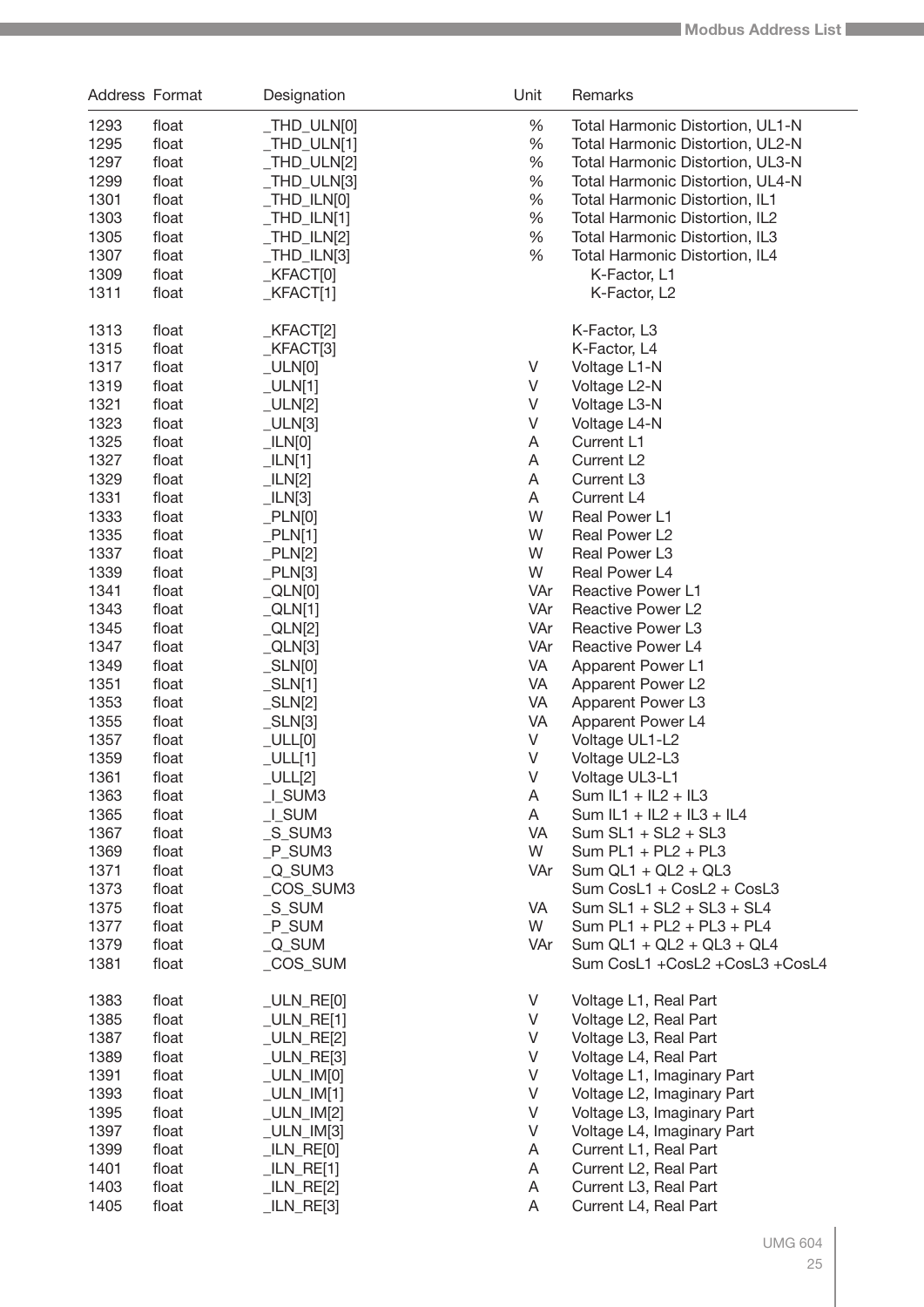| Address Format |                | Designation                                | Unit                  | Remarks                                                        |
|----------------|----------------|--------------------------------------------|-----------------------|----------------------------------------------------------------|
| 1407           | float          | $_L$ ILN $_L$ IM $[0]$                     | A                     | Current L1, Imaginary Part                                     |
| 1409           | float          | $_LLN_lM[1]$                               | A                     | Current L2, Imaginary Part                                     |
| 1411           | float          | $_LLN$ $IM[2]$                             | A                     | Current L3, Imaginary Part                                     |
| 1413           | float          | $_LLN$ $IM[3]$                             | A                     | Current L4, Imaginary Part                                     |
| 1415           | float          | PHASE[0]                                   | o                     | Phase UL1 IL1                                                  |
| 1417           | float          | _PHASE[1]                                  | $\circ$               | Phase UL2 IL2                                                  |
| 1419           | float          | _PHASE[2]                                  | $\circ$               | Phase UL3 IL3                                                  |
| 1421           | float          | PHASE[3]                                   | $\circ$               | Phase UL4 IL4                                                  |
| 1423           | float          | $\textcolor{red}{\mathsf{COS\_PHI[0]}}$    |                       | CosPhi <sub>L1</sub>                                           |
| 1425           | float          | $COS_PHI[1]$                               |                       | CosPhi L2                                                      |
| 1427           | float          | $COS_PHI[2]$                               |                       | CosPhi L3                                                      |
| 1429           | float          | $\left[\right]$ COS $\left[\right]$ PHI[3] |                       | CosPhi L4                                                      |
| 1431           | float          | $IND_CAP[0]$                               |                       | Q Sign in L1                                                   |
| 1433           | float          | $IND_CAP[1]$                               |                       | Q Sign in L2                                                   |
| 1435           | float          | $IND_CAP[2]$                               |                       | Q Sign in L3                                                   |
| 1437           | float          | $IND_CAP[3]$                               |                       | Q Sign in L4                                                   |
| 1439           | float          | $_F$ REQ                                   | Hz                    | Frequency                                                      |
| 1441           | float          | N                                          | V                     | Zero Sequence System                                           |
| 1443           | float          | $\_M$                                      | V                     | Positive Sequence System                                       |
| 1445           | float          | $\overline{\phantom{a}}$ G                 | V                     | Negative Sequence System                                       |
| 1447           | float          | SYM                                        | $\%$                  | Unbalance = Negative Sequence System                           |
|                |                |                                            |                       | / Positive Sequence System                                     |
| 1449           | float          | _PHASE_SEQ                                 |                       | Rotating Field, 1=right, 0-none, -1=lefts                      |
| 1451           | float          | $\_$ IN                                    | A                     | Zero Sequence System                                           |
| 1453           | float          | $\_IM$                                     | A                     | Positive Sequence System                                       |
| 1455           | float          | $\lfloor$ G                                | A                     | Negative Sequence System                                       |
| 1457           | float          | _S0_POWER[0]                               | W                     | Pulse Input 1, Power per Impulse                               |
| 1459           | float          | _S0_POWER[1]                               | W                     | Pulse Input 2, Power per Impulse                               |
| 1461           | float          | _EXT_TEMPERATUR                            | $^{\circ}{\rm C}$     | Temperature                                                    |
| 1463           | float          | _FFT_UL1_AVG[0]                            | V                     | 1. Harmonic, UL1, Mean Value                                   |
| 1465           | float          | _FFT_UL1_AVG[1]                            | V                     | 2. Harmonic, UL1, Mean Value                                   |
| 1467           | float          | _FFT_UL1_AVG[2]                            | V                     | 3. Harmonic, UL1, Mean Value                                   |
| 1469           | float          | _FFT_UL1_AVG[3]                            | V                     | 4. Harmonic, UL1, Mean Value                                   |
| 1471           | float          | FFT_UL1_AVG[4]                             | V                     | 5. Harmonic, UL1, Mean Value                                   |
| 1473           | float          | FFT_UL1_AVG[5]                             | V                     | 6. Harmonic, UL1, Mean Value                                   |
| 1475           | float          | _FFT_UL1_AVG[6]                            | V                     | 7. Harmonic, UL1, Mean Value                                   |
| 1477           | float          | _FFT_UL1_AVG[7]                            | $\vee$                | 8. Harmonic, UL1, Mean Value                                   |
| 1479           | float          | _FFT_UL1_AVG[8]                            | V                     | 9. Harmonic, UL1, Mean Value                                   |
| 1481           | float          | _FFT_UL1_AVG[9]                            | V                     | 10. Harmonic, UL1, Mean Value                                  |
| 1483           | float          | _FFT_UL1_AVG[10]                           | V                     | 11. Harmonic, UL1, Mean Value                                  |
| 1485           | float          | _FFT_UL1_AVG[11]                           | V                     | 12. Harmonic, UL1, Mean Value                                  |
| 1487           | float          | _FFT_UL1_AVG[12]                           | V                     | 13. Harmonic, UL1, Mean Value                                  |
| 1489           | float          | _FFT_UL1_AVG[13]                           | V                     | 14. Harmonic, UL1, Mean Value                                  |
| 1491           | float          | _FFT_UL1_AVG[14]                           | V                     | 15. Harmonic, UL1, Mean Value                                  |
| 1493           | float          | _FFT_UL1_AVG[15]                           | V                     | 16. Harmonic, UL1, Mean Value                                  |
| 1495           | float          | _FFT_UL1_AVG[16]                           | $\vee$<br>$\mathsf V$ | 17. Harmonic, UL1, Mean Value                                  |
| 1497<br>1499   | float<br>float | _FFT_UL1_AVG[17]                           | V                     | 18. Harmonic, UL1, Mean Value                                  |
| 1501           | float          | _FFT_UL1_AVG[18]<br>_FFT_UL1_AVG[19]       | $\mathsf V$           | 19. Harmonic, UL1, Mean Value<br>20. Harmonic, UL1, Mean Value |
| 1503           | float          | _FFT_UL1_AVG[20]                           | V                     | 21. Harmonic, UL1, Mean Value                                  |
| 1505           | float          | _FFT_UL1_AVG[21]                           | $\vee$                | 22. Harmonic, UL1, Mean Value                                  |
| 1507           | float          | _FFT_UL1_AVG[22]                           | $\sf V$               | 23. Harmonic, UL1, Mean Value                                  |
| 1509           | float          | _FFT_UL1_AVG[23]                           | $\vee$                | 24. Harmonic, UL1, Mean Value                                  |
| 1511           | float          | _FFT_UL1_AVG[24]                           | $\sf V$               | 25. Harmonic, UL1, Mean Value                                  |
| 1513           | float          | _FFT_UL1_AVG[25]                           | V                     | 26. Harmonic, UL1, Mean Value                                  |
| 1515           | float          | FFT_UL1_AVG[26]                            | $\vee$                | 27. Harmonic, UL1, Mean Value                                  |
| 1517           | float          | _FFT_UL1_AVG[27]                           | $\vee$                | 28. Harmonic, UL1, Mean Value                                  |
| 1519           | float          | FFT_UL1_AVG[28]                            | $\vee$                | 29. Harmonic, UL1, Mean Value                                  |
| 1521           | float          | FFT_UL1_AVG[29]                            | V                     | 30. Harmonic, UL1, Mean Value                                  |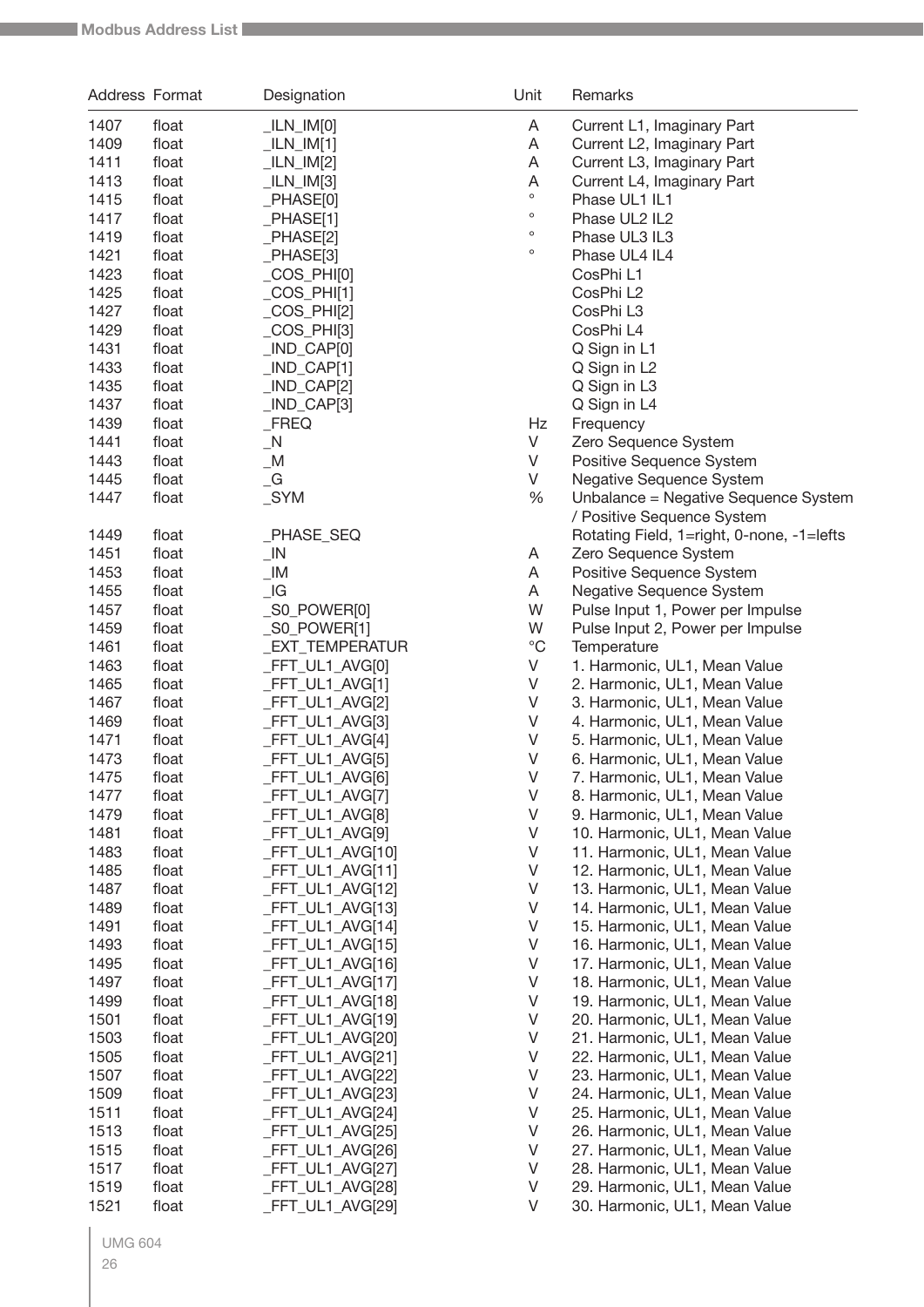| Address Format |                | Designation                          | Unit             | Remarks                       |
|----------------|----------------|--------------------------------------|------------------|-------------------------------|
| 1523           | float          | _FFT_UL1_AVG[30]                     | $\vee$           | 31. Harmonic, UL1, Mean Value |
| 1525           | float          | _FFT_UL1_AVG[31]                     | V                | 32. Harmonic, UL1, Mean Value |
| 1527           | float          | _FFT_UL1_AVG[32]                     | $\sf V$          | 33. Harmonic, UL1, Mean Value |
| 1529           | float          | _FFT_UL1_AVG[33]                     | $\sf V$          | 34. Harmonic, UL1, Mean Value |
| 1531           | float          | _FFT_UL1_AVG[34]                     | $\sf V$          | 35. Harmonic, UL1, Mean Value |
| 1533           | float          | _FFT_UL1_AVG[35]                     | $\sf V$          | 36. Harmonic, UL1, Mean Value |
| 1535           | float          | $-FFT_ULI_AVG[36]$                   | V                | 37. Harmonic, UL1, Mean Value |
| 1537           | float          | _FFT_UL1_AVG[37]                     | $\sf V$          | 38. Harmonic, UL1, Mean Value |
| 1539           | float          | _FFT_UL1_AVG[38]                     | $\sf V$          | 39. Harmonic, UL1, Mean Value |
| 1541           | float          | $-FFT_ULI_AVG[39]$                   | $\mathsf V$      | 40. Harmonic, UL1, Mean Value |
| 1543           | float          | _FFT_UL2_AVG[0]                      | $\mathsf V$      |                               |
| 1545           | float          | _FFT_UL2_AVG[1]                      | $\sf V$          |                               |
| 1547           | float          | _FFT_UL2_AVG[2]                      | $\sf V$          |                               |
| 1549           | float          | _FFT_UL2_AVG[3]                      | $\sf V$          |                               |
| 1551           | float          | _FFT_UL2_AVG[4]                      | $\vee$           |                               |
| 1553           | float          | _FFT_UL2_AVG[5]                      | $\vee$           |                               |
| 1555           | float          | _FFT_UL2_AVG[6]                      | $\sf V$          |                               |
| 1557           | float          | _FFT_UL2_AVG[7]                      | $\sf V$          |                               |
| 1559           | float          | _FFT_UL2_AVG[8]                      | $\vee$           |                               |
| 1561           | float          | _FFT_UL2_AVG[9]                      | $\vee$           |                               |
| 1563           | float          | $-FFT_UL2_AVG[10]$                   | $\vee$           |                               |
| 1565           | float          | _FFT_UL2_AVG[11]                     | $\vee$           |                               |
| 1567           | float          | _FFT_UL2_AVG[12]                     | $\vee$           |                               |
| 1569           | float          | _FFT_UL2_AVG[13]                     | $\vee$           |                               |
| 1571           | float          | _FFT_UL2_AVG[14]                     | $\vee$           |                               |
| 1573           | float          | _FFT_UL2_AVG[15]                     | $\vee$           |                               |
| 1575           | float          | _FFT_UL2_AVG[16]                     | $\vee$           |                               |
| 1577           | float          | _FFT_UL2_AVG[17]                     | $\vee$<br>$\vee$ |                               |
| 1579<br>1581   | float<br>float | _FFT_UL2_AVG[18]<br>_FFT_UL2_AVG[19] | $\vee$           |                               |
| 1583           | float          | _FFT_UL2_AVG[20]                     | $\vee$           |                               |
| 1585           | float          | _FFT_UL2_AVG[21]                     | $\vee$           |                               |
| 1587           | float          | _FFT_UL2_AVG[22]                     | $\vee$           |                               |
| 1589           | float          | _FFT_UL2_AVG[23]                     | $\sf V$          |                               |
| 1591           | float          | _FFT_UL2_AVG[24]                     | $\vee$           |                               |
| 1593           | float          | FFT_UL2_AVG[25]                      | V                |                               |
| 1595           | float          | _FFT_UL2_AVG[26]                     | V                |                               |
| 1597           | float          | _FFT_UL2_AVG[27]                     | $\vee$           |                               |
| 1599           | float          | _FFT_UL2_AVG[28]                     | V                |                               |
| 1601           | float          | FFT UL2 AVG[29]                      | $\vee$           |                               |
| 1603           | float          | _FFT_UL2_AVG[30]                     | $\vee$           |                               |
| 1605           | float          | _FFT_UL2_AVG[31]                     | $\vee$           |                               |
| 1607           | float          | _FFT_UL2_AVG[32]                     | $\vee$           |                               |
| 1609           | float          | _FFT_UL2_AVG[33]                     | $\vee$           |                               |
| 1611           | float          | _FFT_UL2_AVG[34]                     | $\vee$           |                               |
| 1613           | float          | _FFT_UL2_AVG[35]                     | $\vee$           |                               |
| 1615           | float          | _FFT_UL2_AVG[36]                     | $\vee$           |                               |
| 1617           | float          | _FFT_UL2_AVG[37]                     | $\vee$           |                               |
| 1619           | float          | _FFT_UL2_AVG[38]                     | $\vee$           |                               |
| 1621           | float          | _FFT_UL2_AVG[39]                     | $\vee$           |                               |
| 1623           | float          | _FFT_UL3_AVG[0]                      | $\vee$           |                               |
| 1625           | float          | _FFT_UL3_AVG[1]                      | $\vee$           |                               |
| 1627           | float          | _FFT_UL3_AVG[2]                      | $\vee$           |                               |
| 1629           | float          | _FFT_UL3_AVG[3]                      | $\vee$           |                               |
| 1631           | float          | _FFT_UL3_AVG[4]                      | $\vee$           |                               |
| 1633           | float          | _FFT_UL3_AVG[5]                      | V                |                               |
| 1635           | float          | _FFT_UL3_AVG[6]                      | $\vee$           |                               |
| 1637           | float          | _FFT_UL3_AVG[7]                      | $\vee$           |                               |
| 1639           | float          | _FFT_UL3_AVG[8]                      | $\vee$           |                               |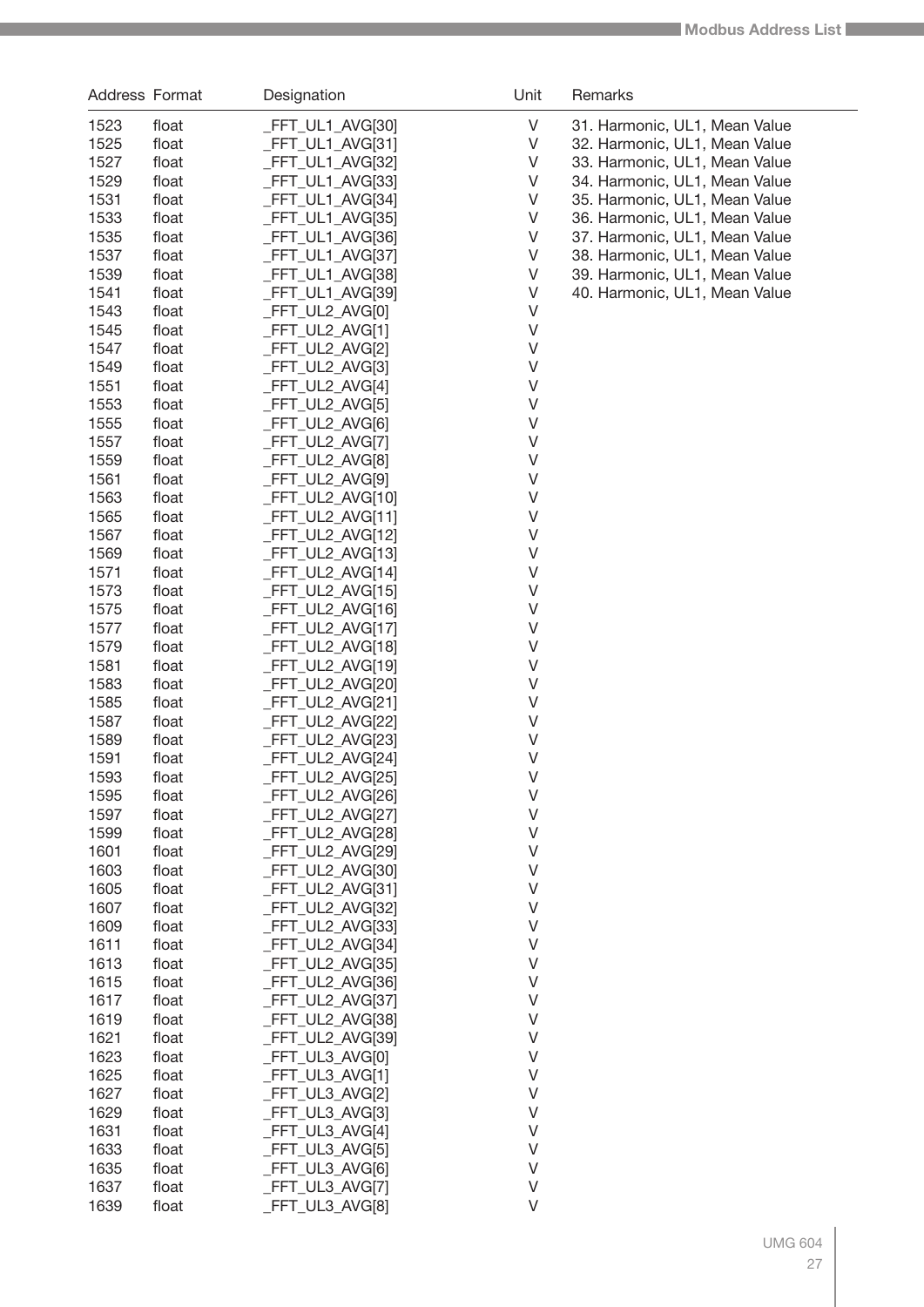| $\vee$<br>1641<br>_FFT_UL3_AVG[9]<br>float<br>$\vee$<br>_FFT_UL3_AVG[10]<br>1643<br>float<br>FFT_UL3_AVG[11]<br>V<br>1645<br>float<br>FFT_UL3_AVG[12]<br>V<br>1647<br>float<br>FFT_UL3_AVG[13]<br>V<br>1649<br>float<br>1651<br>FFT_UL3_AVG[14]<br>V<br>float<br>$\vee$<br>FFT_UL3_AVG[15]<br>1653<br>float<br>$\vee$<br>1655<br>FFT_UL3_AVG[16]<br>float<br>$\vee$<br>1657<br>FFT_UL3_AVG[17]<br>float<br>$\vee$<br>1659<br>FFT_UL3_AVG[18]<br>float<br>$\vee$<br>1661<br>FFT_UL3_AVG[19]<br>float<br>FFT_UL3_AVG[20]<br>V<br>1663<br>float<br>_FFT_UL3_AVG[21]<br>V<br>1665<br>float<br>1667<br>_FFT_UL3_AVG[22]<br>V<br>float<br>FFT_UL3_AVG[23]<br>V<br>1669<br>float<br>$\vee$<br>1671<br>FFT_UL3_AVG[24]<br>float<br>$\vee$<br>FFT_UL3_AVG[25]<br>1673<br>float<br>$\vee$<br>1675<br>FFT_UL3_AVG[26]<br>float<br>$\vee$<br>FFT_UL3_AVG[27]<br>1677<br>float<br>$\vee$<br>FFT_UL3_AVG[28]<br>1679<br>float<br>$\vee$<br>_FFT_UL3_AVG[29]<br>1681<br>float<br>FFT_UL3_AVG[30]<br>V<br>1683<br>float<br>1685<br>_FFT_UL3_AVG[31]<br>V<br>float<br>1687<br>_FFT_UL3_AVG[32]<br>V<br>float<br>FFT_UL3_AVG[33]<br>V<br>1689<br>float<br>$\vee$<br>FFT_UL3_AVG[34]<br>1691<br>float<br>$\vee$<br>FFT_UL3_AVG[35]<br>1693<br>float<br>$\vee$<br>FFT_UL3_AVG[36]<br>1695<br>float<br>1697<br>_FFT_UL3_AVG[37]<br>V<br>float<br>FFT_UL3_AVG[38]<br>V<br>1699<br>float<br>FFT_UL3_AVG[39]<br>V<br>1701<br>float<br>FFT_UL4_AVG[0]<br>V<br>1703<br>float<br>FFT_UL4_AVG[1]<br>V<br>1705<br>float<br>FFT_UL4_AVG[2]<br>V<br>1707<br>float<br>$\vee$<br>1709<br>FFT_UL4_AVG[3]<br>float<br>_FFT_UL4_AVG[4]<br>$\vee$<br>1711<br>float<br>V<br>_FFT_UL4_AVG[5]<br>1713<br>float<br>$\vee$<br>1715<br>_FFT_UL4_AVG[6]<br>float<br>$\sf V$<br>1717<br>_FFT_UL4_AVG[7]<br>float<br>1719<br>_FFT_UL4_AVG[8]<br>V<br>float<br>1721<br>_FFT_UL4_AVG[9]<br>V<br>float<br>1723<br>FFT_UL4_AVG[10]<br>V<br>float<br>1725<br>_FFT_UL4_AVG[11]<br>V<br>float<br>$\vee$<br>1727<br>_FFT_UL4_AVG[12]<br>float<br>$\vee$<br>1729<br>_FFT_UL4_AVG[13]<br>float<br>V<br>1731<br>float<br>FFT UL4 AVG[14]<br>V<br>1733<br>float<br>_FFT_UL4_AVG[15]<br>V<br>1735<br>FFT_UL4_AVG[16]<br>float<br>1737<br>_FFT_UL4_AVG[17]<br>V<br>float<br>1739<br>_FFT_UL4_AVG[18]<br>V<br>float<br>_FFT_UL4_AVG[19]<br>V<br>1741<br>float<br>1743<br>_FFT_UL4_AVG[20]<br>V<br>float<br>1745<br>_FFT_UL4_AVG[21]<br>V<br>float<br>1747<br>_FFT_UL4_AVG[22]<br>V<br>float<br>1749<br>_FFT_UL4_AVG[23]<br>V<br>float<br>1751<br>_FFT_UL4_AVG[24]<br>V<br>float<br>$\vee$<br>1753<br>_FFT_UL4_AVG[25]<br>float<br>$\vee$<br>1755<br>float<br>FFT_UL4_AVG[26] | <b>Address Format</b> |       | Designation     | Unit   | Remarks |
|-----------------------------------------------------------------------------------------------------------------------------------------------------------------------------------------------------------------------------------------------------------------------------------------------------------------------------------------------------------------------------------------------------------------------------------------------------------------------------------------------------------------------------------------------------------------------------------------------------------------------------------------------------------------------------------------------------------------------------------------------------------------------------------------------------------------------------------------------------------------------------------------------------------------------------------------------------------------------------------------------------------------------------------------------------------------------------------------------------------------------------------------------------------------------------------------------------------------------------------------------------------------------------------------------------------------------------------------------------------------------------------------------------------------------------------------------------------------------------------------------------------------------------------------------------------------------------------------------------------------------------------------------------------------------------------------------------------------------------------------------------------------------------------------------------------------------------------------------------------------------------------------------------------------------------------------------------------------------------------------------------------------------------------------------------------------------------------------------------------------------------------------------------------------------------------------------------------------------------------------------------------------------------------------------------------------------------------------------------------------------------------------------------------------------------------------------------------------------------------------------------------------------------------------------------------------------------------------------------------------|-----------------------|-------|-----------------|--------|---------|
|                                                                                                                                                                                                                                                                                                                                                                                                                                                                                                                                                                                                                                                                                                                                                                                                                                                                                                                                                                                                                                                                                                                                                                                                                                                                                                                                                                                                                                                                                                                                                                                                                                                                                                                                                                                                                                                                                                                                                                                                                                                                                                                                                                                                                                                                                                                                                                                                                                                                                                                                                                                                                 |                       |       |                 |        |         |
|                                                                                                                                                                                                                                                                                                                                                                                                                                                                                                                                                                                                                                                                                                                                                                                                                                                                                                                                                                                                                                                                                                                                                                                                                                                                                                                                                                                                                                                                                                                                                                                                                                                                                                                                                                                                                                                                                                                                                                                                                                                                                                                                                                                                                                                                                                                                                                                                                                                                                                                                                                                                                 |                       |       |                 |        |         |
|                                                                                                                                                                                                                                                                                                                                                                                                                                                                                                                                                                                                                                                                                                                                                                                                                                                                                                                                                                                                                                                                                                                                                                                                                                                                                                                                                                                                                                                                                                                                                                                                                                                                                                                                                                                                                                                                                                                                                                                                                                                                                                                                                                                                                                                                                                                                                                                                                                                                                                                                                                                                                 |                       |       |                 |        |         |
|                                                                                                                                                                                                                                                                                                                                                                                                                                                                                                                                                                                                                                                                                                                                                                                                                                                                                                                                                                                                                                                                                                                                                                                                                                                                                                                                                                                                                                                                                                                                                                                                                                                                                                                                                                                                                                                                                                                                                                                                                                                                                                                                                                                                                                                                                                                                                                                                                                                                                                                                                                                                                 |                       |       |                 |        |         |
|                                                                                                                                                                                                                                                                                                                                                                                                                                                                                                                                                                                                                                                                                                                                                                                                                                                                                                                                                                                                                                                                                                                                                                                                                                                                                                                                                                                                                                                                                                                                                                                                                                                                                                                                                                                                                                                                                                                                                                                                                                                                                                                                                                                                                                                                                                                                                                                                                                                                                                                                                                                                                 |                       |       |                 |        |         |
|                                                                                                                                                                                                                                                                                                                                                                                                                                                                                                                                                                                                                                                                                                                                                                                                                                                                                                                                                                                                                                                                                                                                                                                                                                                                                                                                                                                                                                                                                                                                                                                                                                                                                                                                                                                                                                                                                                                                                                                                                                                                                                                                                                                                                                                                                                                                                                                                                                                                                                                                                                                                                 |                       |       |                 |        |         |
|                                                                                                                                                                                                                                                                                                                                                                                                                                                                                                                                                                                                                                                                                                                                                                                                                                                                                                                                                                                                                                                                                                                                                                                                                                                                                                                                                                                                                                                                                                                                                                                                                                                                                                                                                                                                                                                                                                                                                                                                                                                                                                                                                                                                                                                                                                                                                                                                                                                                                                                                                                                                                 |                       |       |                 |        |         |
|                                                                                                                                                                                                                                                                                                                                                                                                                                                                                                                                                                                                                                                                                                                                                                                                                                                                                                                                                                                                                                                                                                                                                                                                                                                                                                                                                                                                                                                                                                                                                                                                                                                                                                                                                                                                                                                                                                                                                                                                                                                                                                                                                                                                                                                                                                                                                                                                                                                                                                                                                                                                                 |                       |       |                 |        |         |
|                                                                                                                                                                                                                                                                                                                                                                                                                                                                                                                                                                                                                                                                                                                                                                                                                                                                                                                                                                                                                                                                                                                                                                                                                                                                                                                                                                                                                                                                                                                                                                                                                                                                                                                                                                                                                                                                                                                                                                                                                                                                                                                                                                                                                                                                                                                                                                                                                                                                                                                                                                                                                 |                       |       |                 |        |         |
|                                                                                                                                                                                                                                                                                                                                                                                                                                                                                                                                                                                                                                                                                                                                                                                                                                                                                                                                                                                                                                                                                                                                                                                                                                                                                                                                                                                                                                                                                                                                                                                                                                                                                                                                                                                                                                                                                                                                                                                                                                                                                                                                                                                                                                                                                                                                                                                                                                                                                                                                                                                                                 |                       |       |                 |        |         |
|                                                                                                                                                                                                                                                                                                                                                                                                                                                                                                                                                                                                                                                                                                                                                                                                                                                                                                                                                                                                                                                                                                                                                                                                                                                                                                                                                                                                                                                                                                                                                                                                                                                                                                                                                                                                                                                                                                                                                                                                                                                                                                                                                                                                                                                                                                                                                                                                                                                                                                                                                                                                                 |                       |       |                 |        |         |
|                                                                                                                                                                                                                                                                                                                                                                                                                                                                                                                                                                                                                                                                                                                                                                                                                                                                                                                                                                                                                                                                                                                                                                                                                                                                                                                                                                                                                                                                                                                                                                                                                                                                                                                                                                                                                                                                                                                                                                                                                                                                                                                                                                                                                                                                                                                                                                                                                                                                                                                                                                                                                 |                       |       |                 |        |         |
|                                                                                                                                                                                                                                                                                                                                                                                                                                                                                                                                                                                                                                                                                                                                                                                                                                                                                                                                                                                                                                                                                                                                                                                                                                                                                                                                                                                                                                                                                                                                                                                                                                                                                                                                                                                                                                                                                                                                                                                                                                                                                                                                                                                                                                                                                                                                                                                                                                                                                                                                                                                                                 |                       |       |                 |        |         |
|                                                                                                                                                                                                                                                                                                                                                                                                                                                                                                                                                                                                                                                                                                                                                                                                                                                                                                                                                                                                                                                                                                                                                                                                                                                                                                                                                                                                                                                                                                                                                                                                                                                                                                                                                                                                                                                                                                                                                                                                                                                                                                                                                                                                                                                                                                                                                                                                                                                                                                                                                                                                                 |                       |       |                 |        |         |
|                                                                                                                                                                                                                                                                                                                                                                                                                                                                                                                                                                                                                                                                                                                                                                                                                                                                                                                                                                                                                                                                                                                                                                                                                                                                                                                                                                                                                                                                                                                                                                                                                                                                                                                                                                                                                                                                                                                                                                                                                                                                                                                                                                                                                                                                                                                                                                                                                                                                                                                                                                                                                 |                       |       |                 |        |         |
|                                                                                                                                                                                                                                                                                                                                                                                                                                                                                                                                                                                                                                                                                                                                                                                                                                                                                                                                                                                                                                                                                                                                                                                                                                                                                                                                                                                                                                                                                                                                                                                                                                                                                                                                                                                                                                                                                                                                                                                                                                                                                                                                                                                                                                                                                                                                                                                                                                                                                                                                                                                                                 |                       |       |                 |        |         |
|                                                                                                                                                                                                                                                                                                                                                                                                                                                                                                                                                                                                                                                                                                                                                                                                                                                                                                                                                                                                                                                                                                                                                                                                                                                                                                                                                                                                                                                                                                                                                                                                                                                                                                                                                                                                                                                                                                                                                                                                                                                                                                                                                                                                                                                                                                                                                                                                                                                                                                                                                                                                                 |                       |       |                 |        |         |
|                                                                                                                                                                                                                                                                                                                                                                                                                                                                                                                                                                                                                                                                                                                                                                                                                                                                                                                                                                                                                                                                                                                                                                                                                                                                                                                                                                                                                                                                                                                                                                                                                                                                                                                                                                                                                                                                                                                                                                                                                                                                                                                                                                                                                                                                                                                                                                                                                                                                                                                                                                                                                 |                       |       |                 |        |         |
|                                                                                                                                                                                                                                                                                                                                                                                                                                                                                                                                                                                                                                                                                                                                                                                                                                                                                                                                                                                                                                                                                                                                                                                                                                                                                                                                                                                                                                                                                                                                                                                                                                                                                                                                                                                                                                                                                                                                                                                                                                                                                                                                                                                                                                                                                                                                                                                                                                                                                                                                                                                                                 |                       |       |                 |        |         |
|                                                                                                                                                                                                                                                                                                                                                                                                                                                                                                                                                                                                                                                                                                                                                                                                                                                                                                                                                                                                                                                                                                                                                                                                                                                                                                                                                                                                                                                                                                                                                                                                                                                                                                                                                                                                                                                                                                                                                                                                                                                                                                                                                                                                                                                                                                                                                                                                                                                                                                                                                                                                                 |                       |       |                 |        |         |
|                                                                                                                                                                                                                                                                                                                                                                                                                                                                                                                                                                                                                                                                                                                                                                                                                                                                                                                                                                                                                                                                                                                                                                                                                                                                                                                                                                                                                                                                                                                                                                                                                                                                                                                                                                                                                                                                                                                                                                                                                                                                                                                                                                                                                                                                                                                                                                                                                                                                                                                                                                                                                 |                       |       |                 |        |         |
|                                                                                                                                                                                                                                                                                                                                                                                                                                                                                                                                                                                                                                                                                                                                                                                                                                                                                                                                                                                                                                                                                                                                                                                                                                                                                                                                                                                                                                                                                                                                                                                                                                                                                                                                                                                                                                                                                                                                                                                                                                                                                                                                                                                                                                                                                                                                                                                                                                                                                                                                                                                                                 |                       |       |                 |        |         |
|                                                                                                                                                                                                                                                                                                                                                                                                                                                                                                                                                                                                                                                                                                                                                                                                                                                                                                                                                                                                                                                                                                                                                                                                                                                                                                                                                                                                                                                                                                                                                                                                                                                                                                                                                                                                                                                                                                                                                                                                                                                                                                                                                                                                                                                                                                                                                                                                                                                                                                                                                                                                                 |                       |       |                 |        |         |
|                                                                                                                                                                                                                                                                                                                                                                                                                                                                                                                                                                                                                                                                                                                                                                                                                                                                                                                                                                                                                                                                                                                                                                                                                                                                                                                                                                                                                                                                                                                                                                                                                                                                                                                                                                                                                                                                                                                                                                                                                                                                                                                                                                                                                                                                                                                                                                                                                                                                                                                                                                                                                 |                       |       |                 |        |         |
|                                                                                                                                                                                                                                                                                                                                                                                                                                                                                                                                                                                                                                                                                                                                                                                                                                                                                                                                                                                                                                                                                                                                                                                                                                                                                                                                                                                                                                                                                                                                                                                                                                                                                                                                                                                                                                                                                                                                                                                                                                                                                                                                                                                                                                                                                                                                                                                                                                                                                                                                                                                                                 |                       |       |                 |        |         |
|                                                                                                                                                                                                                                                                                                                                                                                                                                                                                                                                                                                                                                                                                                                                                                                                                                                                                                                                                                                                                                                                                                                                                                                                                                                                                                                                                                                                                                                                                                                                                                                                                                                                                                                                                                                                                                                                                                                                                                                                                                                                                                                                                                                                                                                                                                                                                                                                                                                                                                                                                                                                                 |                       |       |                 |        |         |
|                                                                                                                                                                                                                                                                                                                                                                                                                                                                                                                                                                                                                                                                                                                                                                                                                                                                                                                                                                                                                                                                                                                                                                                                                                                                                                                                                                                                                                                                                                                                                                                                                                                                                                                                                                                                                                                                                                                                                                                                                                                                                                                                                                                                                                                                                                                                                                                                                                                                                                                                                                                                                 |                       |       |                 |        |         |
|                                                                                                                                                                                                                                                                                                                                                                                                                                                                                                                                                                                                                                                                                                                                                                                                                                                                                                                                                                                                                                                                                                                                                                                                                                                                                                                                                                                                                                                                                                                                                                                                                                                                                                                                                                                                                                                                                                                                                                                                                                                                                                                                                                                                                                                                                                                                                                                                                                                                                                                                                                                                                 |                       |       |                 |        |         |
|                                                                                                                                                                                                                                                                                                                                                                                                                                                                                                                                                                                                                                                                                                                                                                                                                                                                                                                                                                                                                                                                                                                                                                                                                                                                                                                                                                                                                                                                                                                                                                                                                                                                                                                                                                                                                                                                                                                                                                                                                                                                                                                                                                                                                                                                                                                                                                                                                                                                                                                                                                                                                 |                       |       |                 |        |         |
|                                                                                                                                                                                                                                                                                                                                                                                                                                                                                                                                                                                                                                                                                                                                                                                                                                                                                                                                                                                                                                                                                                                                                                                                                                                                                                                                                                                                                                                                                                                                                                                                                                                                                                                                                                                                                                                                                                                                                                                                                                                                                                                                                                                                                                                                                                                                                                                                                                                                                                                                                                                                                 |                       |       |                 |        |         |
|                                                                                                                                                                                                                                                                                                                                                                                                                                                                                                                                                                                                                                                                                                                                                                                                                                                                                                                                                                                                                                                                                                                                                                                                                                                                                                                                                                                                                                                                                                                                                                                                                                                                                                                                                                                                                                                                                                                                                                                                                                                                                                                                                                                                                                                                                                                                                                                                                                                                                                                                                                                                                 |                       |       |                 |        |         |
|                                                                                                                                                                                                                                                                                                                                                                                                                                                                                                                                                                                                                                                                                                                                                                                                                                                                                                                                                                                                                                                                                                                                                                                                                                                                                                                                                                                                                                                                                                                                                                                                                                                                                                                                                                                                                                                                                                                                                                                                                                                                                                                                                                                                                                                                                                                                                                                                                                                                                                                                                                                                                 |                       |       |                 |        |         |
|                                                                                                                                                                                                                                                                                                                                                                                                                                                                                                                                                                                                                                                                                                                                                                                                                                                                                                                                                                                                                                                                                                                                                                                                                                                                                                                                                                                                                                                                                                                                                                                                                                                                                                                                                                                                                                                                                                                                                                                                                                                                                                                                                                                                                                                                                                                                                                                                                                                                                                                                                                                                                 |                       |       |                 |        |         |
|                                                                                                                                                                                                                                                                                                                                                                                                                                                                                                                                                                                                                                                                                                                                                                                                                                                                                                                                                                                                                                                                                                                                                                                                                                                                                                                                                                                                                                                                                                                                                                                                                                                                                                                                                                                                                                                                                                                                                                                                                                                                                                                                                                                                                                                                                                                                                                                                                                                                                                                                                                                                                 |                       |       |                 |        |         |
|                                                                                                                                                                                                                                                                                                                                                                                                                                                                                                                                                                                                                                                                                                                                                                                                                                                                                                                                                                                                                                                                                                                                                                                                                                                                                                                                                                                                                                                                                                                                                                                                                                                                                                                                                                                                                                                                                                                                                                                                                                                                                                                                                                                                                                                                                                                                                                                                                                                                                                                                                                                                                 |                       |       |                 |        |         |
|                                                                                                                                                                                                                                                                                                                                                                                                                                                                                                                                                                                                                                                                                                                                                                                                                                                                                                                                                                                                                                                                                                                                                                                                                                                                                                                                                                                                                                                                                                                                                                                                                                                                                                                                                                                                                                                                                                                                                                                                                                                                                                                                                                                                                                                                                                                                                                                                                                                                                                                                                                                                                 |                       |       |                 |        |         |
|                                                                                                                                                                                                                                                                                                                                                                                                                                                                                                                                                                                                                                                                                                                                                                                                                                                                                                                                                                                                                                                                                                                                                                                                                                                                                                                                                                                                                                                                                                                                                                                                                                                                                                                                                                                                                                                                                                                                                                                                                                                                                                                                                                                                                                                                                                                                                                                                                                                                                                                                                                                                                 |                       |       |                 |        |         |
|                                                                                                                                                                                                                                                                                                                                                                                                                                                                                                                                                                                                                                                                                                                                                                                                                                                                                                                                                                                                                                                                                                                                                                                                                                                                                                                                                                                                                                                                                                                                                                                                                                                                                                                                                                                                                                                                                                                                                                                                                                                                                                                                                                                                                                                                                                                                                                                                                                                                                                                                                                                                                 |                       |       |                 |        |         |
|                                                                                                                                                                                                                                                                                                                                                                                                                                                                                                                                                                                                                                                                                                                                                                                                                                                                                                                                                                                                                                                                                                                                                                                                                                                                                                                                                                                                                                                                                                                                                                                                                                                                                                                                                                                                                                                                                                                                                                                                                                                                                                                                                                                                                                                                                                                                                                                                                                                                                                                                                                                                                 |                       |       |                 |        |         |
|                                                                                                                                                                                                                                                                                                                                                                                                                                                                                                                                                                                                                                                                                                                                                                                                                                                                                                                                                                                                                                                                                                                                                                                                                                                                                                                                                                                                                                                                                                                                                                                                                                                                                                                                                                                                                                                                                                                                                                                                                                                                                                                                                                                                                                                                                                                                                                                                                                                                                                                                                                                                                 |                       |       |                 |        |         |
|                                                                                                                                                                                                                                                                                                                                                                                                                                                                                                                                                                                                                                                                                                                                                                                                                                                                                                                                                                                                                                                                                                                                                                                                                                                                                                                                                                                                                                                                                                                                                                                                                                                                                                                                                                                                                                                                                                                                                                                                                                                                                                                                                                                                                                                                                                                                                                                                                                                                                                                                                                                                                 |                       |       |                 |        |         |
|                                                                                                                                                                                                                                                                                                                                                                                                                                                                                                                                                                                                                                                                                                                                                                                                                                                                                                                                                                                                                                                                                                                                                                                                                                                                                                                                                                                                                                                                                                                                                                                                                                                                                                                                                                                                                                                                                                                                                                                                                                                                                                                                                                                                                                                                                                                                                                                                                                                                                                                                                                                                                 |                       |       |                 |        |         |
|                                                                                                                                                                                                                                                                                                                                                                                                                                                                                                                                                                                                                                                                                                                                                                                                                                                                                                                                                                                                                                                                                                                                                                                                                                                                                                                                                                                                                                                                                                                                                                                                                                                                                                                                                                                                                                                                                                                                                                                                                                                                                                                                                                                                                                                                                                                                                                                                                                                                                                                                                                                                                 |                       |       |                 |        |         |
|                                                                                                                                                                                                                                                                                                                                                                                                                                                                                                                                                                                                                                                                                                                                                                                                                                                                                                                                                                                                                                                                                                                                                                                                                                                                                                                                                                                                                                                                                                                                                                                                                                                                                                                                                                                                                                                                                                                                                                                                                                                                                                                                                                                                                                                                                                                                                                                                                                                                                                                                                                                                                 |                       |       |                 |        |         |
|                                                                                                                                                                                                                                                                                                                                                                                                                                                                                                                                                                                                                                                                                                                                                                                                                                                                                                                                                                                                                                                                                                                                                                                                                                                                                                                                                                                                                                                                                                                                                                                                                                                                                                                                                                                                                                                                                                                                                                                                                                                                                                                                                                                                                                                                                                                                                                                                                                                                                                                                                                                                                 |                       |       |                 |        |         |
|                                                                                                                                                                                                                                                                                                                                                                                                                                                                                                                                                                                                                                                                                                                                                                                                                                                                                                                                                                                                                                                                                                                                                                                                                                                                                                                                                                                                                                                                                                                                                                                                                                                                                                                                                                                                                                                                                                                                                                                                                                                                                                                                                                                                                                                                                                                                                                                                                                                                                                                                                                                                                 |                       |       |                 |        |         |
|                                                                                                                                                                                                                                                                                                                                                                                                                                                                                                                                                                                                                                                                                                                                                                                                                                                                                                                                                                                                                                                                                                                                                                                                                                                                                                                                                                                                                                                                                                                                                                                                                                                                                                                                                                                                                                                                                                                                                                                                                                                                                                                                                                                                                                                                                                                                                                                                                                                                                                                                                                                                                 |                       |       |                 |        |         |
|                                                                                                                                                                                                                                                                                                                                                                                                                                                                                                                                                                                                                                                                                                                                                                                                                                                                                                                                                                                                                                                                                                                                                                                                                                                                                                                                                                                                                                                                                                                                                                                                                                                                                                                                                                                                                                                                                                                                                                                                                                                                                                                                                                                                                                                                                                                                                                                                                                                                                                                                                                                                                 |                       |       |                 |        |         |
|                                                                                                                                                                                                                                                                                                                                                                                                                                                                                                                                                                                                                                                                                                                                                                                                                                                                                                                                                                                                                                                                                                                                                                                                                                                                                                                                                                                                                                                                                                                                                                                                                                                                                                                                                                                                                                                                                                                                                                                                                                                                                                                                                                                                                                                                                                                                                                                                                                                                                                                                                                                                                 |                       |       |                 |        |         |
|                                                                                                                                                                                                                                                                                                                                                                                                                                                                                                                                                                                                                                                                                                                                                                                                                                                                                                                                                                                                                                                                                                                                                                                                                                                                                                                                                                                                                                                                                                                                                                                                                                                                                                                                                                                                                                                                                                                                                                                                                                                                                                                                                                                                                                                                                                                                                                                                                                                                                                                                                                                                                 |                       |       |                 |        |         |
|                                                                                                                                                                                                                                                                                                                                                                                                                                                                                                                                                                                                                                                                                                                                                                                                                                                                                                                                                                                                                                                                                                                                                                                                                                                                                                                                                                                                                                                                                                                                                                                                                                                                                                                                                                                                                                                                                                                                                                                                                                                                                                                                                                                                                                                                                                                                                                                                                                                                                                                                                                                                                 |                       |       |                 |        |         |
|                                                                                                                                                                                                                                                                                                                                                                                                                                                                                                                                                                                                                                                                                                                                                                                                                                                                                                                                                                                                                                                                                                                                                                                                                                                                                                                                                                                                                                                                                                                                                                                                                                                                                                                                                                                                                                                                                                                                                                                                                                                                                                                                                                                                                                                                                                                                                                                                                                                                                                                                                                                                                 |                       |       |                 |        |         |
|                                                                                                                                                                                                                                                                                                                                                                                                                                                                                                                                                                                                                                                                                                                                                                                                                                                                                                                                                                                                                                                                                                                                                                                                                                                                                                                                                                                                                                                                                                                                                                                                                                                                                                                                                                                                                                                                                                                                                                                                                                                                                                                                                                                                                                                                                                                                                                                                                                                                                                                                                                                                                 |                       |       |                 |        |         |
|                                                                                                                                                                                                                                                                                                                                                                                                                                                                                                                                                                                                                                                                                                                                                                                                                                                                                                                                                                                                                                                                                                                                                                                                                                                                                                                                                                                                                                                                                                                                                                                                                                                                                                                                                                                                                                                                                                                                                                                                                                                                                                                                                                                                                                                                                                                                                                                                                                                                                                                                                                                                                 |                       |       |                 |        |         |
|                                                                                                                                                                                                                                                                                                                                                                                                                                                                                                                                                                                                                                                                                                                                                                                                                                                                                                                                                                                                                                                                                                                                                                                                                                                                                                                                                                                                                                                                                                                                                                                                                                                                                                                                                                                                                                                                                                                                                                                                                                                                                                                                                                                                                                                                                                                                                                                                                                                                                                                                                                                                                 |                       |       |                 |        |         |
|                                                                                                                                                                                                                                                                                                                                                                                                                                                                                                                                                                                                                                                                                                                                                                                                                                                                                                                                                                                                                                                                                                                                                                                                                                                                                                                                                                                                                                                                                                                                                                                                                                                                                                                                                                                                                                                                                                                                                                                                                                                                                                                                                                                                                                                                                                                                                                                                                                                                                                                                                                                                                 | 1757                  | float | FFT_UL4_AVG[27] | $\vee$ |         |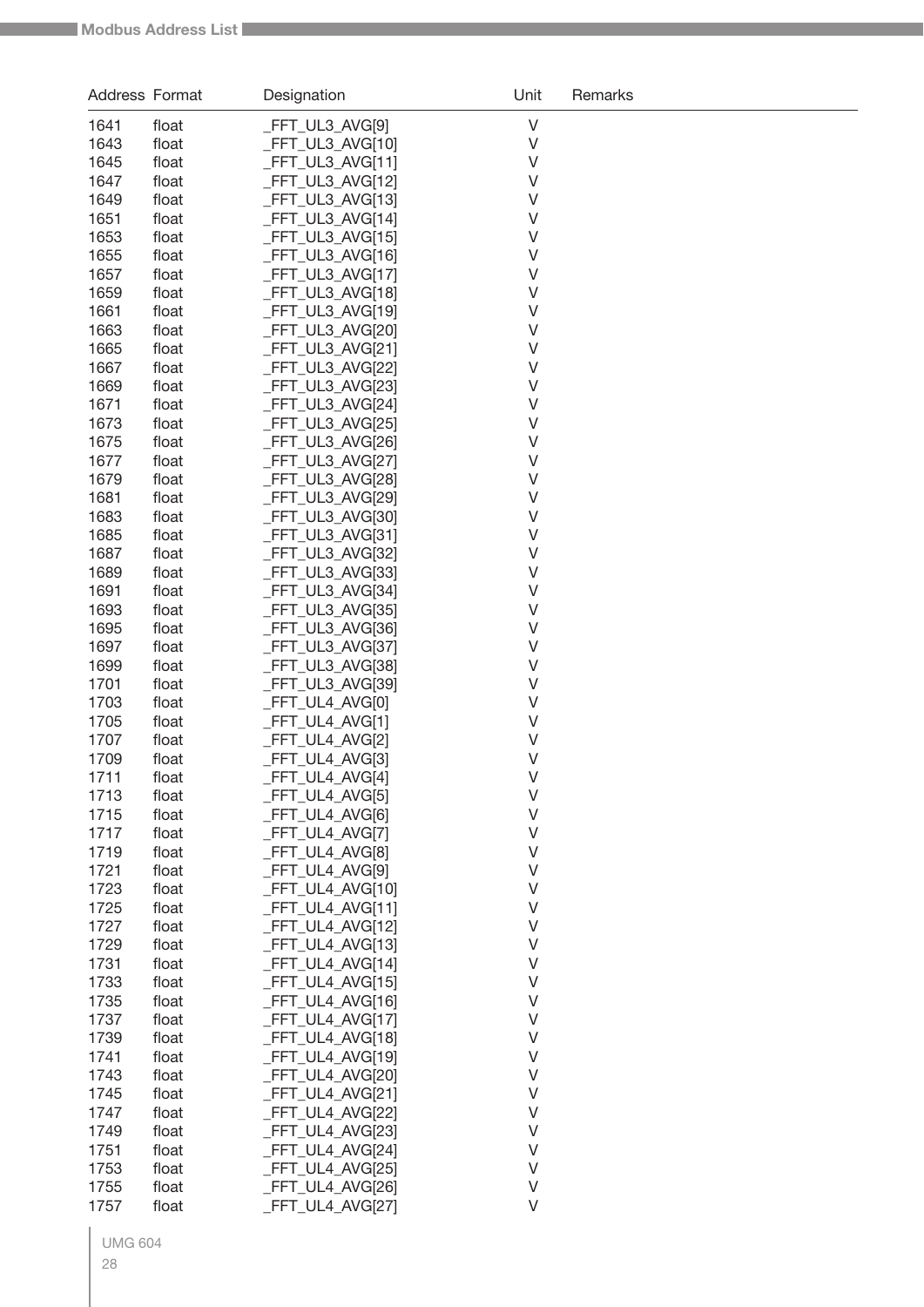| Address Format |                | Designation                         | Unit   | Remarks |
|----------------|----------------|-------------------------------------|--------|---------|
| 1759           | float          | _FFT_UL4_AVG[28]                    | V      |         |
| 1761           | float          | _FFT_UL4_AVG[29]                    | V      |         |
| 1763           | float          | _FFT_UL4_AVG[30]                    | V      |         |
| 1765           | float          | _FFT_UL4_AVG[31]                    | V      |         |
| 1767           | float          | _FFT_UL4_AVG[32]                    | V      |         |
| 1769           | float          | _FFT_UL4_AVG[33]                    | V      |         |
| 1771           | float          | _FFT_UL4_AVG[34]                    | V      |         |
| 1773           | float          | _FFT_UL4_AVG[35]                    | V      |         |
| 1775           | float          | _FFT_UL4_AVG[36]                    | V      |         |
| 1777           | float          | _FFT_UL4_AVG[37]                    | V      |         |
| 1779           | float          | _FFT_UL4_AVG[38]                    | V      |         |
| 1781           | float          | _FFT_UL4_AVG[39]                    | V      |         |
| 1783           | float          | _FFT_IL1_AVG[0]                     | A      |         |
| 1785<br>1787   | float<br>float | $-FFT_lL1_MVG[1]$                   | A<br>A |         |
| 1789           | float          | _FFT_IL1_AVG[2]<br>FFT_IL1_AVG[3]   | A      |         |
| 1791           | float          | _FFT_IL1_AVG[4]                     | A      |         |
| 1793           | float          | _FFT_IL1_AVG[5]                     | A      |         |
| 1795           | float          | _FFT_IL1_AVG[6]                     | A      |         |
| 1797           | float          | _FFT_IL1_AVG[7]                     | A      |         |
| 1799           | float          | _FFT_IL1_AVG[8]                     | A      |         |
| 1801           | float          | _FFT_IL1_AVG[9]                     | A      |         |
| 1803           | float          | _FFT_IL1_AVG[10]                    | A      |         |
| 1805           | float          | _FFT_IL1_AVG[11]                    | A      |         |
| 1807           | float          | _FFT_IL1_AVG[12]                    | Α      |         |
| 1809           | float          | _FFT_IL1_AVG[13]                    | Α      |         |
| 1811           | float          | _FFT_IL1_AVG[14]                    | Α      |         |
| 1813           | float          | _FFT_IL1_AVG[15]                    | Α      |         |
| 1815           | float          | _FFT_IL1_AVG[16]                    | Α      |         |
| 1817           | float          | _FFT_IL1_AVG[17]                    | Α      |         |
| 1819           | float          | _FFT_IL1_AVG[18]                    | Α      |         |
| 1821           | float          | _FFT_IL1_AVG[19]                    | Α      |         |
| 1823           | float          | FFT_IL1_AVG[20]                     | Α      |         |
| 1825<br>1827   | float          | _FFT_IL1_AVG[21]                    | A      |         |
| 1829           | float<br>float | _FFT_IL1_AVG[22]                    | A<br>A |         |
| 1831           | float          | FFT_IL1_AVG[23]<br>_FFT_IL1_AVG[24] | A      |         |
| 1833           | float          | _FFT_IL1_AVG[25]                    | A      |         |
| 1835           | float          | _FFT_IL1_AVG[26]                    | A      |         |
| 1837           | float          | _FFT_IL1_AVG[27]                    | A      |         |
| 1839           | float          | _FFT_IL1_AVG[28]                    | A      |         |
| 1841           | float          | _FFT_IL1_AVG[29]                    | A      |         |
| 1843           | float          | _FFT_IL1_AVG[30]                    | A      |         |
| 1845           | float          | _FFT_IL1_AVG[31]                    | A      |         |
| 1847           | float          | _FFT_IL1_AVG[32]                    | A      |         |
| 1849           | float          | _FFT_IL1_AVG[33]                    | A      |         |
| 1851           | float          | FFT_IL1_AVG[34]                     | Α      |         |
| 1853           | float          | _FFT_IL1_AVG[35]                    | Α      |         |
| 1855           | float          | _FFT_IL1_AVG[36]                    | Α      |         |
| 1857           | float          | _FFT_IL1_AVG[37]                    | Α      |         |
| 1859           | float          | _FFT_IL1_AVG[38]                    | A      |         |
| 1861           | float          | _FFT_IL1_AVG[39]                    | A      |         |
| 1863           | float          | _FFT_IL2_AVG[0]                     | A      |         |
| 1865<br>1867   | float<br>float | _FFT_IL2_AVG[1]<br>_FFT_IL2_AVG[2]  | A<br>A |         |
| 1869           | float          | _FFT_IL2_AVG[3]                     | A      |         |
| 1871           | float          | _FFT_IL2_AVG[4]                     | A      |         |
| 1873           | float          | _FFT_IL2_AVG[5]                     | A      |         |
| 1875           | float          | _FFT_IL2_AVG[6]                     | A      |         |
|                |                |                                     |        |         |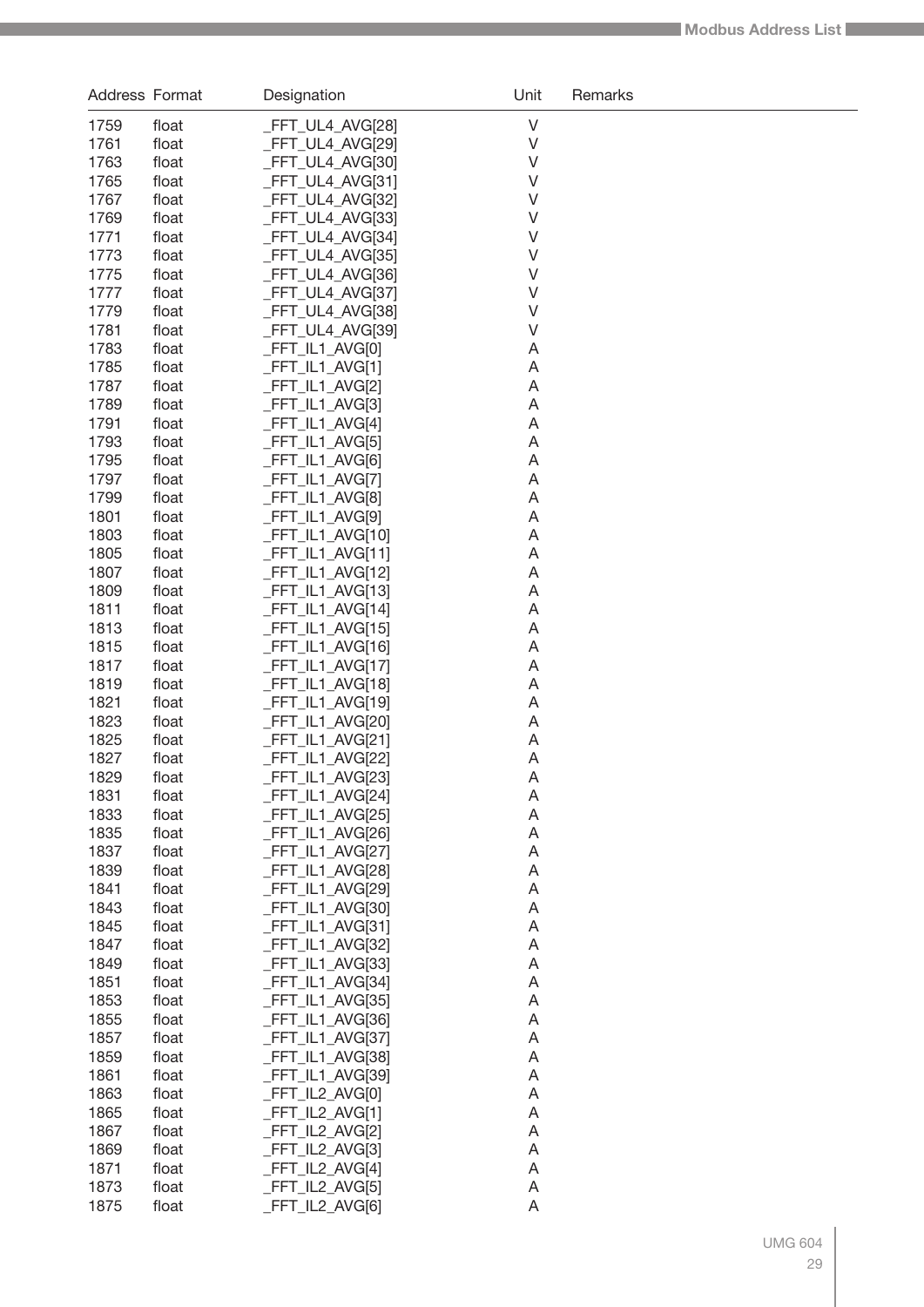| Address Format |                | Designation                         | Unit   | Remarks |
|----------------|----------------|-------------------------------------|--------|---------|
| 1877           | float          | _FFT_IL2_AVG[7]                     | A      |         |
| 1879           | float          | FFT_IL2_AVG[8]                      | A      |         |
| 1881           | float          | FFT_IL2_AVG[9]                      | A      |         |
| 1883           | float          | FFT_IL2_AVG[10]                     | A      |         |
| 1885           | float          | FFT_IL2_AVG[11]                     | A      |         |
| 1887           | float          | FFT_IL2_AVG[12]                     | A      |         |
| 1889           | float          | FFT_IL2_AVG[13]                     | A      |         |
| 1891           | float          | FFT IL2 AVG[14]                     | A      |         |
| 1893           | float          | FFT_IL2_AVG[15]                     | A      |         |
| 1895<br>1897   | float<br>float | FFT_IL2_AVG[16]<br>FFT_IL2_AVG[17]  | A<br>A |         |
| 1899           | float          | FFT_IL2_AVG[18]                     | A      |         |
| 1901           | float          | FFT_IL2_AVG[19]                     | A      |         |
| 1903           | float          | FFT_IL2_AVG[20]                     | A      |         |
| 1905           | float          | FFT_IL2_AVG[21]                     | A      |         |
| 1907           | float          | FFT_IL2_AVG[22]                     | A      |         |
| 1909           | float          | FFT_IL2_AVG[23]                     | A      |         |
| 1911           | float          | FFT_IL2_AVG[24]                     | A      |         |
| 1913           | float          | FFT_IL2_AVG[25]                     | A      |         |
| 1915           | float          | FFT IL2 AVG[26]                     | A      |         |
| 1917           | float          | FFT IL2 AVG[27]<br>FFT_IL2_AVG[28]  | A      |         |
| 1919<br>1921   | float<br>float | FFT_IL2_AVG[29]                     | A<br>A |         |
| 1923           | float          | FFT_IL2_AVG[30]                     | A      |         |
| 1925           | float          | FFT_IL2_AVG[31]                     | A      |         |
| 1927           | float          | FFT_IL2_AVG[32]                     | A      |         |
| 1929           | float          | FFT_IL2_AVG[33]                     | A      |         |
| 1931           | float          | FFT_IL2_AVG[34]                     | A      |         |
| 1933           | float          | FFT_IL2_AVG[35]                     | Α      |         |
| 1935           | float          | FFT_IL2_AVG[36]                     | A      |         |
| 1937           | float          | FFT_IL2_AVG[37]                     | A      |         |
| 1939           | float          | FFT_IL2_AVG[38]                     | A      |         |
| 1941<br>1943   | float<br>float | FFT_IL2_AVG[39]<br>FFT_IL3_AVG[0]   | A<br>A |         |
| 1945           | float          | FFT IL3 AVG[1]                      | Α      |         |
| 1947           | float          | _FFT_IL3_AVG[2]                     | A      |         |
| 1949           | float          | _FFT_IL3_AVG[3]                     | A      |         |
| 1951           | float          | _FFT_IL3_AVG[4]                     | A      |         |
| 1953           | float          | _FFT_IL3_AVG[5]                     | A      |         |
| 1955           | float          | _FFT_IL3_AVG[6]                     | A      |         |
| 1957           | float          | FFT_IL3_AVG[7]                      | A      |         |
| 1959           | float          | _FFT_IL3_AVG[8]                     | A      |         |
| 1961           | float          | _FFT_IL3_AVG[9]                     | A      |         |
| 1963           | float          | FFT_IL3_AVG[10]                     | A      |         |
| 1965<br>1967   | float<br>float | _FFT_IL3_AVG[11]<br>FFT IL3 AVG[12] | A<br>A |         |
| 1969           | float          | FFT_IL3_AVG[13]                     | A      |         |
| 1971           | float          | FFT_IL3_AVG[14]                     | A      |         |
| 1973           | float          | FFT_IL3_AVG[15]                     | A      |         |
| 1975           | float          | FFT_IL3_AVG[16]                     | A      |         |
| 1977           | float          | FFT_IL3_AVG[17]                     | A      |         |
| 1979           | float          | FFT_IL3_AVG[18]                     | A      |         |
| 1981           | float          | FFT_IL3_AVG[19]                     | A      |         |
| 1983           | float          | FFT_IL3_AVG[20]                     | A      |         |
| 1985           | float          | _FFT_IL3_AVG[21]                    | A      |         |
| 1987           | float          | FFT_IL3_AVG[22]                     | A      |         |
| 1989<br>1991   | float<br>float | FFT_IL3_AVG[23]<br>FFT_IL3_AVG[24]  | A<br>A |         |
| 1993           | float          | FFT_IL3_AVG[25]                     | A      |         |
|                |                |                                     |        |         |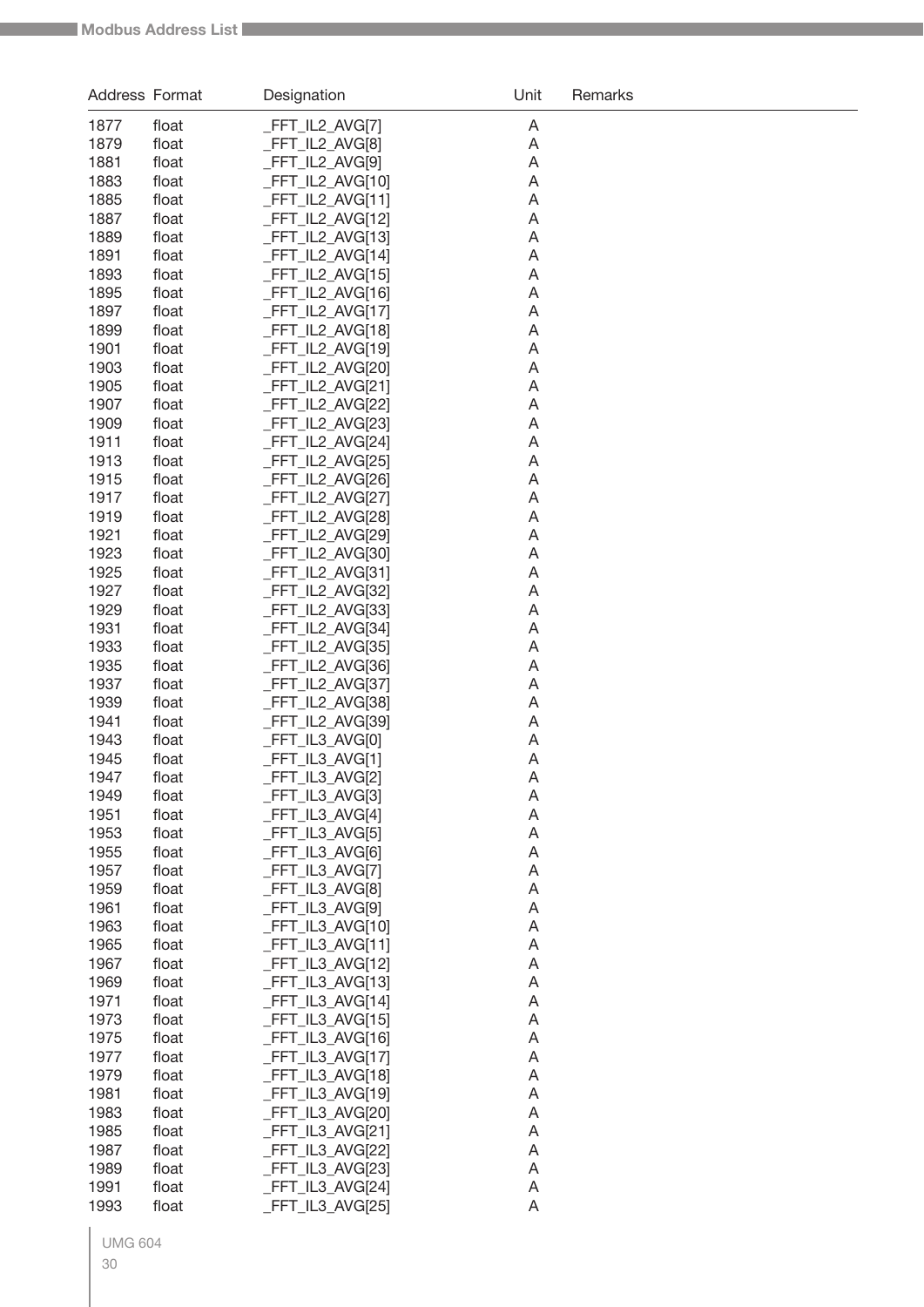| Address Format |                | Designation                          | Unit   | Remarks |
|----------------|----------------|--------------------------------------|--------|---------|
| 1995           | float          | _FFT_IL3_AVG[26]                     | A      |         |
| 1997           | float          | _FFT_IL3_AVG[27]                     | A      |         |
| 1999           | float          | _FFT_IL3_AVG[28]                     | A      |         |
| 2001           | float          | _FFT_IL3_AVG[29]                     | A      |         |
| 2003           | float          | _FFT_IL3_AVG[30]                     | A      |         |
| 2005           | float          | _FFT_IL3_AVG[31]                     | A      |         |
| 2007           | float          | _FFT_IL3_AVG[32]                     | A      |         |
| 2009           | float          | _FFT_IL3_AVG[33]                     | A      |         |
| 2011           | float          | _FFT_IL3_AVG[34]                     | A      |         |
| 2013<br>2015   | float          | _FFT_IL3_AVG[35]                     | A<br>A |         |
| 2017           | float<br>float | _FFT_IL3_AVG[36]<br>_FFT_IL3_AVG[37] | A      |         |
| 2019           | float          | _FFT_IL3_AVG[38]                     | A      |         |
| 2021           | float          | _FFT_IL3_AVG[39]                     | A      |         |
| 2023           | float          | _FFT_IL4_AVG[0]                      | A      |         |
| 2025           | float          | _FFT_IL4_AVG[1]                      | A      |         |
| 2027           | float          | _FFT_IL4_AVG[2]                      | A      |         |
| 2029           | float          | _FFT_IL4_AVG[3]                      | A      |         |
| 2031           | float          | _FFT_IL4_AVG[4]                      | A      |         |
| 2033           | float          | _FFT_IL4_AVG[5]                      | A      |         |
| 2035           | float          | _FFT_IL4_AVG[6]                      | A      |         |
| 2037           | float          | _FFT_IL4_AVG[7]                      | A      |         |
| 2039           | float          | _FFT_IL4_AVG[8]                      | A      |         |
| 2041           | float          | _FFT_IL4_AVG[9]                      | A      |         |
| 2043           | float          | _FFT_IL4_AVG[10]                     | A      |         |
| 2045<br>2047   | float          | _FFT_IL4_AVG[11]                     | A      |         |
| 2049           | float<br>float | _FFT_IL4_AVG[12]<br>_FFT_IL4_AVG[13] | A<br>A |         |
| 2051           | float          | _FFT_IL4_AVG[14]                     | A      |         |
| 2053           | float          | _FFT_IL4_AVG[15]                     | A      |         |
| 2055           | float          | _FFT_IL4_AVG[16]                     | A      |         |
| 2057           | float          | _FFT_IL4_AVG[17]                     | A      |         |
| 2059           | float          | _FFT_IL4_AVG[18]                     | A      |         |
| 2061           | float          | _FFT_IL4_AVG[19]                     | A      |         |
| 2063           | float          | _FFT_IL4_AVG[20]                     | A      |         |
| 2065           | float          | FFT_IL4_AVG[21]                      | A      |         |
| 2067           | float          | _FFT_IL4_AVG[22]                     | A      |         |
| 2069           | float          | _FFT_IL4_AVG[23]                     | A      |         |
| 2071           | float          | _FFT_IL4_AVG[24]                     | A      |         |
| 2073           | float          | _FFT_IL4_AVG[25]                     | A      |         |
| 2075           | float          | _FFT_IL4_AVG[26]                     | A      |         |
| 2077           | float          | _FFT_IL4_AVG[27]                     | A      |         |
| 2079<br>2081   | float          | FFT_IL4_AVG[28]                      | A      |         |
| 2083           | float          | _FFT_IL4_AVG[29]                     | A      |         |
| 2085           | float<br>float | _FFT_IL4_AVG[30]<br>_FFT_IL4_AVG[31] | A<br>A |         |
| 2087           | float          | _FFT_IL4_AVG[32]                     | A      |         |
| 2089           | float          | _FFT_IL4_AVG[33]                     | A      |         |
| 2091           | float          | _FFT_IL4_AVG[34]                     | A      |         |
| 2093           | float          | _FFT_IL4_AVG[35]                     | A      |         |
| 2095           | float          | _FFT_IL4_AVG[36]                     | A      |         |
| 2097           | float          | _FFT_IL4_AVG[37]                     | A      |         |
| 2099           | float          | _FFT_IL4_AVG[38]                     | A      |         |
| 2101           | float          | _FFT_IL4_AVG[39]                     | Α      |         |
| 2103           | float          | _FFT_PL1_AVG[0]                      | W      |         |
| 2105           | float          | _FFT_PL1_AVG[1]                      | W      |         |
| 2107           | float          | _FFT_PL1_AVG[2]                      | W      |         |
| 2109           | float          | FFT_PL1_AVG[3]                       | W      |         |
| 2111           | float          | _FFT_PL1_AVG[4]                      | W      |         |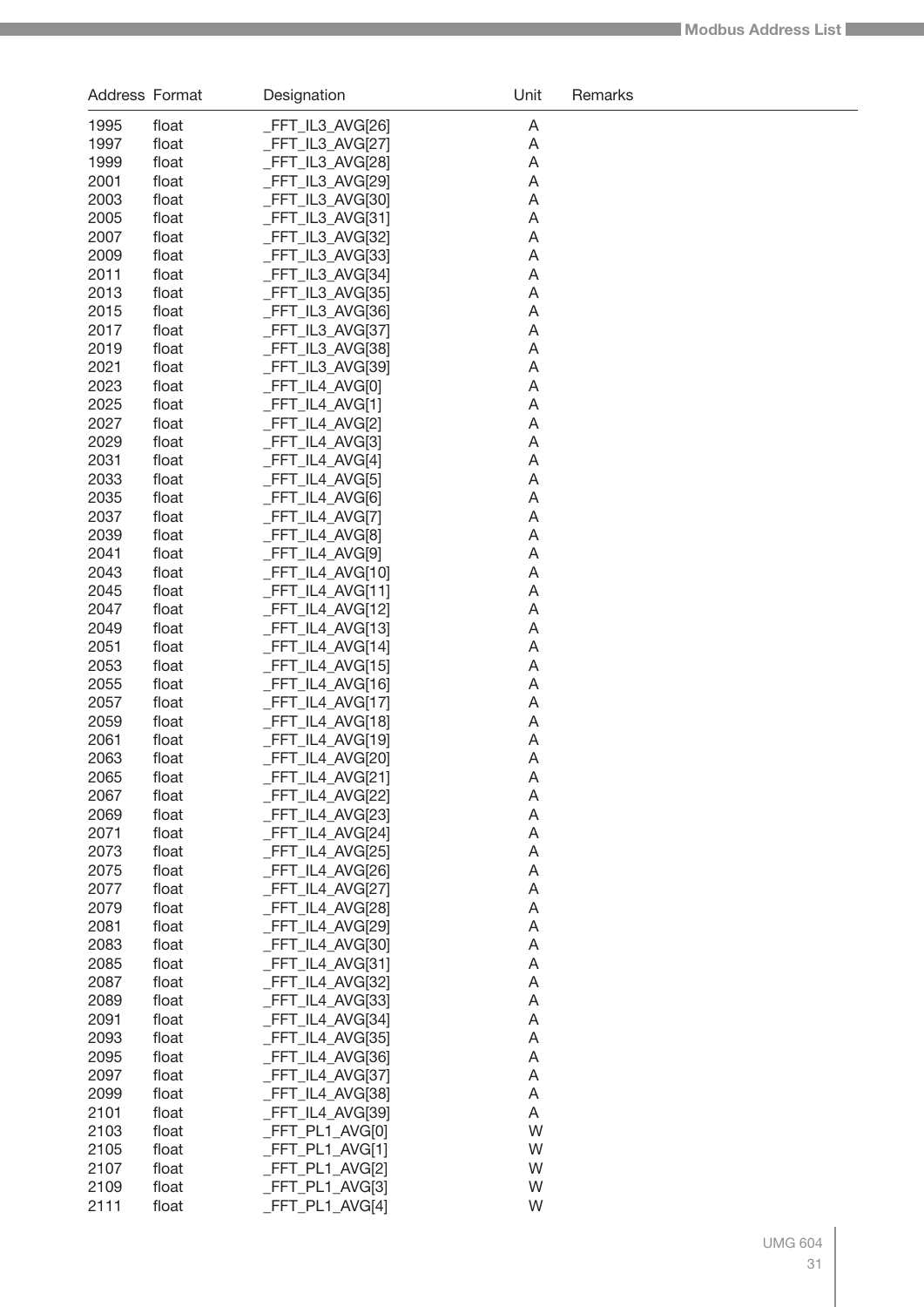| Address Format |                | Designation                          | Unit   | Remarks |
|----------------|----------------|--------------------------------------|--------|---------|
| 2113           | float          | _FFT_PL1_AVG[5]                      | W      |         |
| 2115           | float          | _FFT_PL1_AVG[6]                      | W      |         |
| 2117           | float          | _FFT_PL1_AVG[7]                      | W      |         |
| 2119           | float          | _FFT_PL1_AVG[8]                      | W      |         |
| 2121           | float          | _FFT_PL1_AVG[9]                      | W      |         |
| 2123           | float          | _FFT_PL1_AVG[10]                     | W      |         |
| 2125           | float          | _FFT_PL1_AVG[11]                     | W      |         |
| 2127           | float          | _FFT_PL1_AVG[12]                     | W      |         |
| 2129           | float          | _FFT_PL1_AVG[13]                     | W      |         |
| 2131           | float          | _FFT_PL1_AVG[14]                     | W      |         |
| 2133           | float          | _FFT_PL1_AVG[15]                     | W      |         |
| 2135           | float          | _FFT_PL1_AVG[16]                     | W      |         |
| 2137           | float          | _FFT_PL1_AVG[17]                     | W      |         |
| 2139           | float          | _FFT_PL1_AVG[18]                     | W      |         |
| 2141           | float          | _FFT_PL1_AVG[19]                     | W      |         |
| 2143           | float          | _FFT_PL1_AVG[20]                     | W      |         |
| 2145           | float          | FFT_PL1_AVG[21]                      | W      |         |
| 2147           | float          | _FFT_PL1_AVG[22]                     | W      |         |
| 2149           | float          | _FFT_PL1_AVG[23]                     | W      |         |
| 2151           | float          | _FFT_PL1_AVG[24]                     | W      |         |
| 2153           | float          | _FFT_PL1_AVG[25]                     | W      |         |
| 2155           | float          | _FFT_PL1_AVG[26]                     | W      |         |
| 2157<br>2159   | float          | _FFT_PL1_AVG[27]                     | W<br>W |         |
| 2161           | float<br>float | _FFT_PL1_AVG[28]<br>_FFT_PL1_AVG[29] | W      |         |
| 2163           | float          | _FFT_PL1_AVG[30]                     | W      |         |
| 2165           | float          | _FFT_PL1_AVG[31]                     | W      |         |
| 2167           | float          | _FFT_PL1_AVG[32]                     | W      |         |
| 2169           | float          | _FFT_PL1_AVG[33]                     | W      |         |
| 2171           | float          | _FFT_PL1_AVG[34]                     | W      |         |
| 2173           | float          | _FFT_PL1_AVG[35]                     | W      |         |
| 2175           | float          | _FFT_PL1_AVG[36]                     | W      |         |
| 2177           | float          | _FFT_PL1_AVG[37]                     | W      |         |
| 2179           | float          | FFT_PL1_AVG[38]                      | W      |         |
| 2181           | float          | _FFT_PL1_AVG[39]                     | W      |         |
| 2183           | float          | _FFT_PL2_AVG[0]                      | W      |         |
| 2185           | float          | _FFT_PL2_AVG[1]                      | W      |         |
| 2187           | float          | _FFT_PL2_AVG[2]                      | W      |         |
| 2189           | float          | _FFT_PL2_AVG[3]                      | W      |         |
| 2191           | float          | _FFT_PL2_AVG[4]                      | W      |         |
| 2193           | float          | _FFT_PL2_AVG[5]                      | W      |         |
| 2195           | float          | _FFT_PL2_AVG[6]                      | W      |         |
| 2197           | float          | _FFT_PL2_AVG[7]                      | W      |         |
| 2199           | float          | _FFT_PL2_AVG[8]                      | W      |         |
| 2201           | float          | _FFT_PL2_AVG[9]                      | W      |         |
| 2203           | float          | _FFT_PL2_AVG[10]                     | W      |         |
| 2205           | float          | _FFT_PL2_AVG[11]                     | W      |         |
| 2207           | float          | _FFT_PL2_AVG[12]                     | W      |         |
| 2209           | float          | _FFT_PL2_AVG[13]                     | W      |         |
| 2211           | float          | _FFT_PL2_AVG[14]                     | W      |         |
| 2213           | float          | _FFT_PL2_AVG[15]                     | W      |         |
| 2215           | float          | _FFT_PL2_AVG[16]                     | W      |         |
| 2217           | float          | _FFT_PL2_AVG[17]                     | W      |         |
| 2219           | float          | _FFT_PL2_AVG[18]                     | W      |         |
| 2221<br>2223   | float          | _FFT_PL2_AVG[19]<br>_FFT_PL2_AVG[20] | W<br>W |         |
| 2225           | float<br>float | _FFT_PL2_AVG[21]                     | W      |         |
| 2227           | float          | _FFT_PL2_AVG[22]                     | W      |         |
| 2229           | float          | _FFT_PL2_AVG[23]                     | W      |         |
|                |                |                                      |        |         |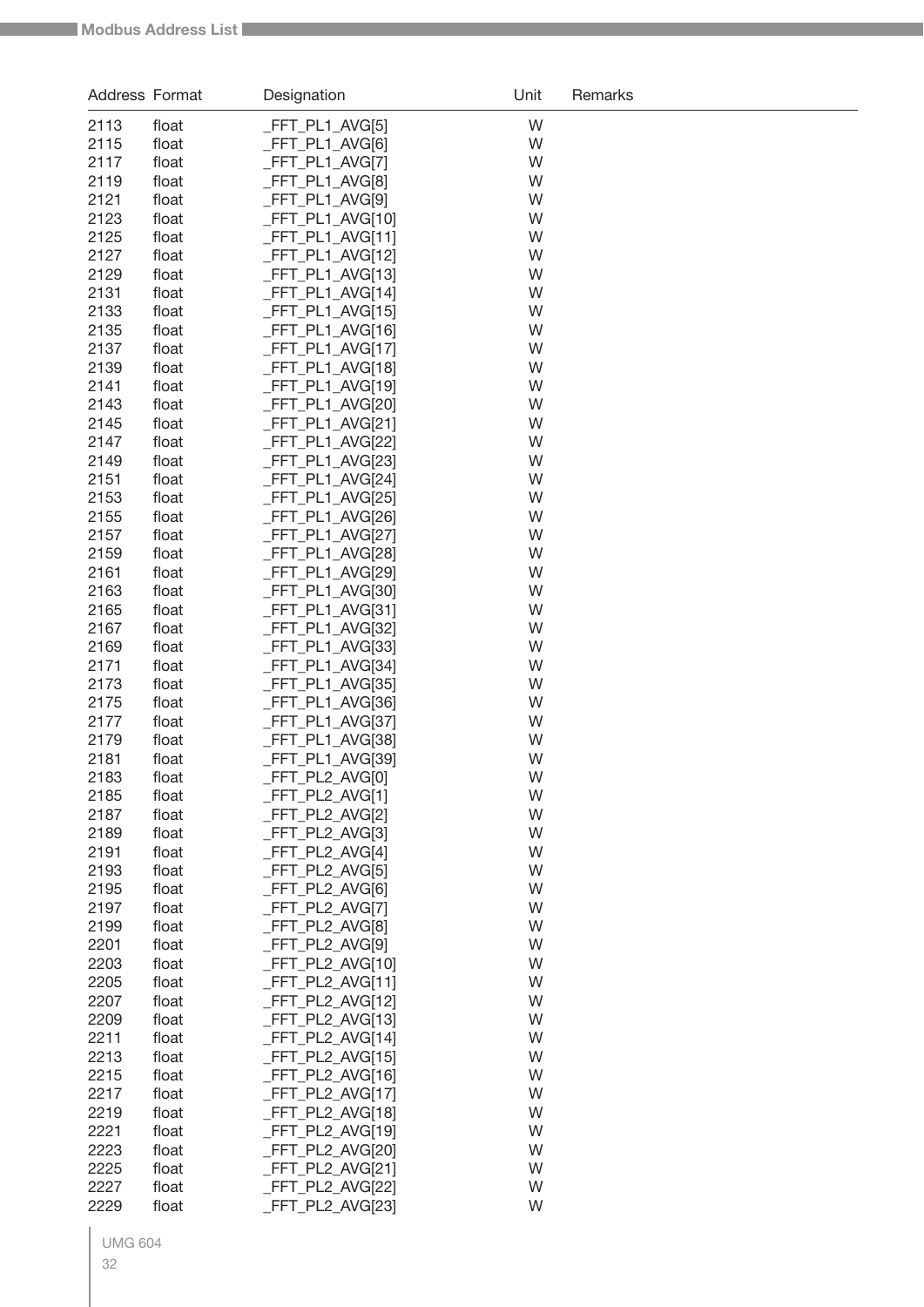| Address Format |                | Designation                          | Unit   | Remarks |
|----------------|----------------|--------------------------------------|--------|---------|
| 2231           | float          | _FFT_PL2_AVG[24]                     | W      |         |
| 2233           | float          | _FFT_PL2_AVG[25]                     | W      |         |
| 2235           | float          | _FFT_PL2_AVG[26]                     | W      |         |
| 2237           | float          | _FFT_PL2_AVG[27]                     | W      |         |
| 2239           | float          | _FFT_PL2_AVG[28]                     | W      |         |
| 2241           | float          | _FFT_PL2_AVG[29]                     | W      |         |
| 2243           | float          | _FFT_PL2_AVG[30]                     | W      |         |
| 2245           | float          | _FFT_PL2_AVG[31]                     | W      |         |
| 2247<br>2249   | float<br>float | _FFT_PL2_AVG[32]                     | W<br>W |         |
| 2251           | float          | _FFT_PL2_AVG[33]<br>_FFT_PL2_AVG[34] | W      |         |
| 2253           | float          | _FFT_PL2_AVG[35]                     | W      |         |
| 2255           | float          | _FFT_PL2_AVG[36]                     | W      |         |
| 2257           | float          | _FFT_PL2_AVG[37]                     | W      |         |
| 2259           | float          | _FFT_PL2_AVG[38]                     | W      |         |
| 2261           | float          | _FFT_PL2_AVG[39]                     | W      |         |
| 2263           | float          | _FFT_PL3_AVG[0]                      | W      |         |
| 2265           | float          | _FFT_PL3_AVG[1]                      | W      |         |
| 2267           | float          | FFT_PL3_AVG[2]                       | W      |         |
| 2269           | float          | FFT_PL3_AVG[3]                       | W      |         |
| 2271           | float          | _FFT_PL3_AVG[4]                      | W      |         |
| 2273           | float          | _FFT_PL3_AVG[5]                      | W      |         |
| 2275<br>2277   | float<br>float | FFT_PL3_AVG[6]<br>FFT_PL3_AVG[7]     | W<br>W |         |
| 2279           | float          | FFT_PL3_AVG[8]                       | W      |         |
| 2281           | float          | _FFT_PL3_AVG[9]                      | W      |         |
| 2283           | float          | _FFT_PL3_AVG[10]                     | W      |         |
| 2285           | float          | _FFT_PL3_AVG[11]                     | W      |         |
| 2287           | float          | _FFT_PL3_AVG[12]                     | W      |         |
| 2289           | float          | _FFT_PL3_AVG[13]                     | W      |         |
| 2291           | float          | _FFT_PL3_AVG[14]                     | W      |         |
| 2293           | float          | _FFT_PL3_AVG[15]                     | W      |         |
| 2295           | float          | _FFT_PL3_AVG[16]                     | W      |         |
| 2297           | float          | _FFT_PL3_AVG[17]                     | W      |         |
| 2299           | float          | _FFT_PL3_AVG[18]                     | W      |         |
| 2301           | float          | FFT_PL3_AVG[19]                      | W      |         |
| 2303<br>2305   | float<br>float | _FFT_PL3_AVG[20]<br>FFT PL3 AVG[21]  | W<br>W |         |
| 2307           | float          | _FFT_PL3_AVG[22]                     | W      |         |
| 2309           | float          | _FFT_PL3_AVG[23]                     | W      |         |
| 2311           | float          | _FFT_PL3_AVG[24]                     | W      |         |
| 2313           | float          | FFT PL3 AVG[25]                      | W      |         |
| 2315           | float          | FFT PL3 AVG[26]                      | W      |         |
| 2317           | float          | FFT PL3 AVG[27]                      | W      |         |
| 2319           | float          | _FFT_PL3_AVG[28]                     | W      |         |
| 2321           | float          | _FFT_PL3_AVG[29]                     | W      |         |
| 2323           | float          | FFT PL3 AVG[30]                      | W      |         |
| 2325           | float          | _FFT_PL3_AVG[31]                     | W      |         |
| 2327           | float          | _FFT_PL3_AVG[32]                     | W      |         |
| 2329<br>2331   | float<br>float | _FFT_PL3_AVG[33]<br>_FFT_PL3_AVG[34] | W<br>W |         |
| 2333           | float          | _FFT_PL3_AVG[35]                     | W      |         |
| 2335           | float          | _FFT_PL3_AVG[36]                     | W      |         |
| 2337           | float          | _FFT_PL3_AVG[37]                     | W      |         |
| 2339           | float          | _FFT_PL3_AVG[38]                     | W      |         |
| 2341           | float          | _FFT_PL3_AVG[39]                     | W      |         |
| 2343           | float          | _FFT_PL4_AVG[0]                      | W      |         |
| 2345           | float          | _FFT_PL4_AVG[1]                      | W      |         |
| 2347           | float          | _FFT_PL4_AVG[2]                      | W      |         |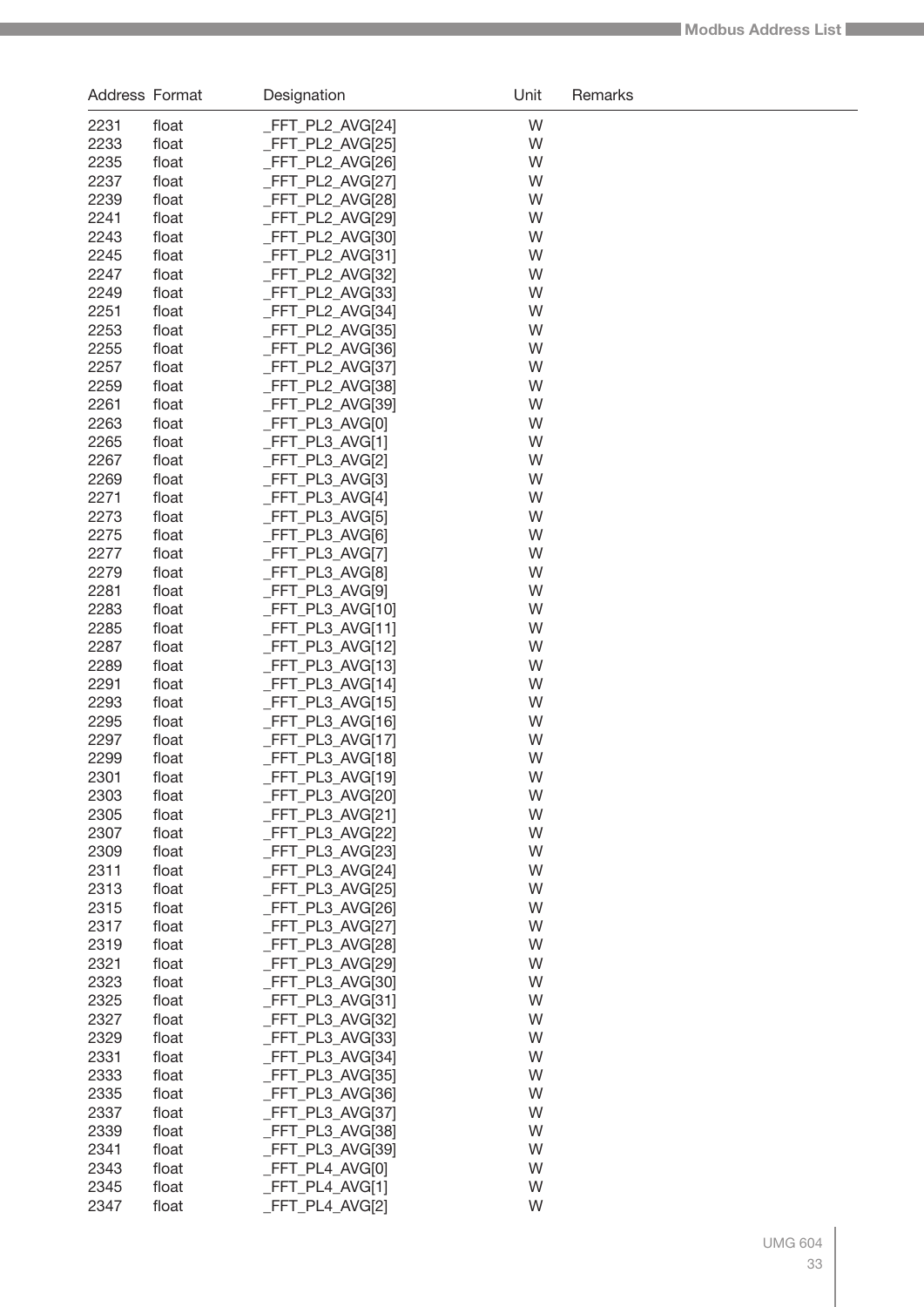| Address Format |                | Designation                        | Unit       | Remarks |
|----------------|----------------|------------------------------------|------------|---------|
| 2349           | float          | _FFT_PL4_AVG[3]                    | W          |         |
| 2351           | float          | _FFT_PL4_AVG[4]                    | W          |         |
| 2353           | float          | _FFT_PL4_AVG[5]                    | W          |         |
| 2355           | float          | _FFT_PL4_AVG[6]                    | W          |         |
| 2357           | float          | _FFT_PL4_AVG[7]                    | W          |         |
| 2359           | float          | _FFT_PL4_AVG[8]                    | W          |         |
| 2361           | float          | _FFT_PL4_AVG[9]                    | W          |         |
| 2363           | float          | _FFT_PL4_AVG[10]                   | W          |         |
| 2365           | float          | _FFT_PL4_AVG[11]                   | W          |         |
| 2367           | float          | _FFT_PL4_AVG[12]                   | W          |         |
| 2369           | float          | _FFT_PL4_AVG[13]                   | W          |         |
| 2371           | float          | _FFT_PL4_AVG[14]                   | W          |         |
| 2373           | float          | _FFT_PL4_AVG[15]                   | W          |         |
| 2375           | float          | _FFT_PL4_AVG[16]                   | W          |         |
| 2377           | float          | _FFT_PL4_AVG[17]                   | W          |         |
| 2379           | float          | _FFT_PL4_AVG[18]                   | W          |         |
| 2381           | float          | _FFT_PL4_AVG[19]                   | W          |         |
| 2383           | float          | _FFT_PL4_AVG[20]                   | W          |         |
| 2385           | float          | _FFT_PL4_AVG[21]                   | W          |         |
| 2387           | float          | _FFT_PL4_AVG[22]                   | W          |         |
| 2389           | float          | _FFT_PL4_AVG[23]                   | W          |         |
| 2391           | float          | _FFT_PL4_AVG[24]                   | W          |         |
| 2393           | float          | _FFT_PL4_AVG[25]                   | W          |         |
| 2395           | float          | _FFT_PL4_AVG[26]                   | W          |         |
| 2397           | float          | _FFT_PL4_AVG[27]                   | W          |         |
| 2399           | float          | _FFT_PL4_AVG[28]                   | W          |         |
| 2401           | float          | _FFT_PL4_AVG[29]                   | W          |         |
| 2403           | float          | _FFT_PL4_AVG[30]                   | W          |         |
| 2405           | float          | _FFT_PL4_AVG[31]                   | W          |         |
| 2407           | float          | _FFT_PL4_AVG[32]                   | W          |         |
| 2409           | float          | _FFT_PL4_AVG[33]                   | W          |         |
| 2411           | float          | _FFT_PL4_AVG[34]                   | W          |         |
| 2413           | float          | _FFT_PL4_AVG[35]                   | W          |         |
| 2415           | float          | _FFT_PL4_AVG[36]                   | W          |         |
| 2417           | float          | _FFT_PL4_AVG[37]                   | W          |         |
| 2419           | float          | _FFT_PL4_AVG[38]                   | W          |         |
| 2421           | float          | _FFT_PL4_AVG[39]                   | W          |         |
| 2423           | float          | _FFT_QL1_AVG[0]                    | VAr        |         |
| 2425           | float          | _FFT_QL1_AVG[1]                    | VAr        |         |
| 2427<br>2429   | float<br>float | _FFT_QL1_AVG[2]<br>_FFT_QL1_AVG[3] | VAr<br>VAr |         |
| 2431           | float          | _FFT_QL1_AVG[4]                    | VAr        |         |
| 2433           | float          | _FFT_QL1_AVG[5]                    | VAr        |         |
| 2435           | float          | _FFT_QL1_AVG[6]                    | VAr        |         |
| 2437           | float          | _FFT_QL1_AVG[7]                    | VAr        |         |
| 2439           | float          | _FFT_QL1_AVG[8]                    | VAr        |         |
| 2441           | float          | _FFT_QL1_AVG[9]                    | VAr        |         |
| 2443           | float          | _FFT_QL1_AVG[10]                   | VAr        |         |
| 2445           | float          | _FFT_QL1_AVG[11]                   | VAr        |         |
| 2447           | float          | _FFT_QL1_AVG[12]                   | VAr        |         |
| 2449           | float          | _FFT_QL1_AVG[13]                   | VAr        |         |
| 2451           | float          | _FFT_QL1_AVG[14]                   | VAr        |         |
| 2453           | float          | _FFT_QL1_AVG[15]                   | VAr        |         |
| 2455           | float          | _FFT_QL1_AVG[16]                   | VAr        |         |
| 2457           | float          | _FFT_QL1_AVG[17]                   | VAr        |         |
| 2459           | float          | _FFT_QL1_AVG[18]                   | VAr        |         |
| 2461           | float          | _FFT_QL1_AVG[19]                   | VAr        |         |
| 2463           | float          | _FFT_QL1_AVG[20]                   | VAr        |         |
| 2465           | float          | _FFT_QL1_AVG[21]                   | VAr        |         |
|                |                |                                    |            |         |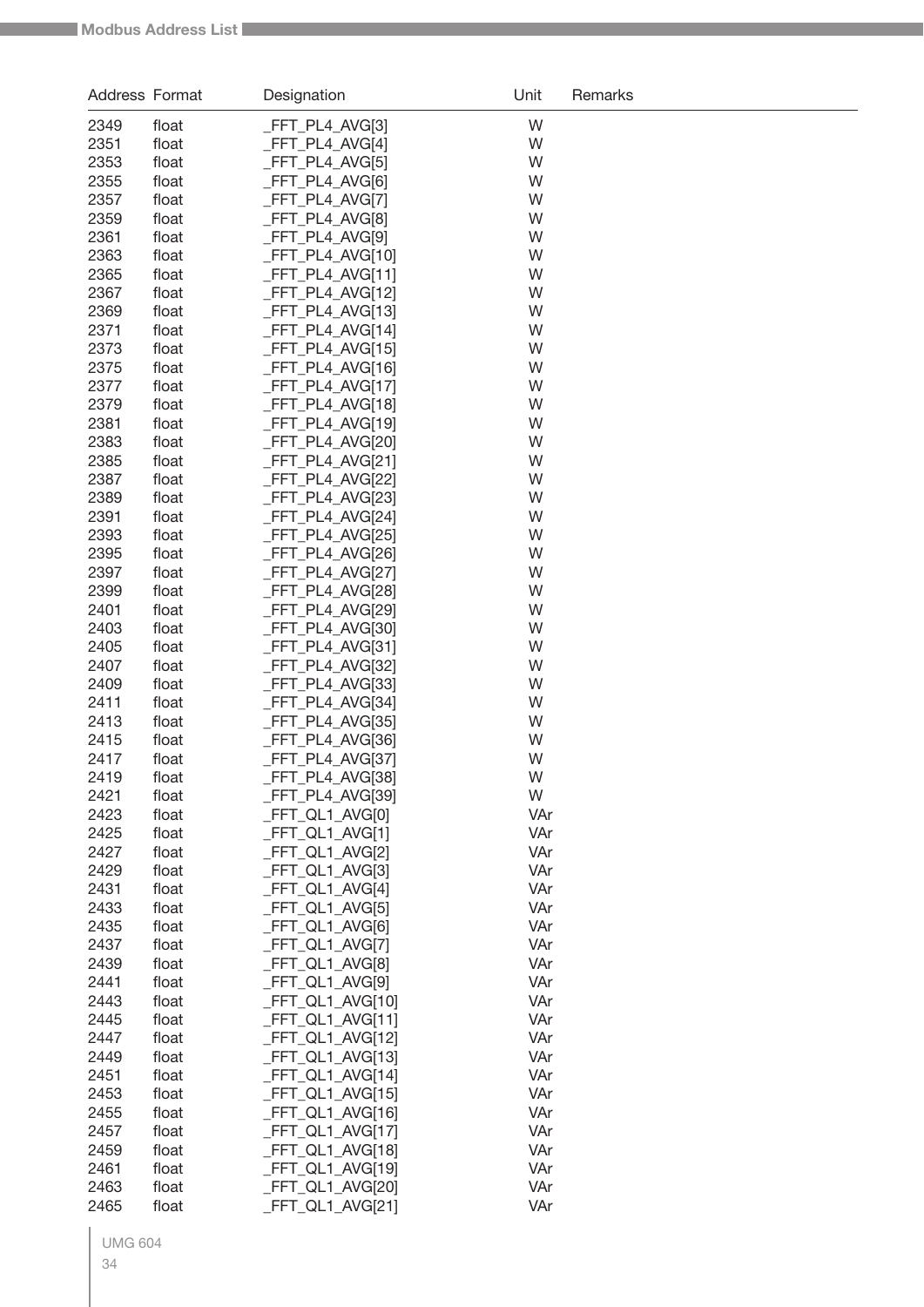| Address Format |                | Designation                            | Unit       | Remarks |
|----------------|----------------|----------------------------------------|------------|---------|
| 2467           | float          | _FFT_QL1_AVG[22]                       | VAr        |         |
| 2469           | float          | _FFT_QL1_AVG[23]                       | VAr        |         |
| 2471           | float          | _FFT_QL1_AVG[24]                       | VAr        |         |
| 2473           | float          | _FFT_QL1_AVG[25]                       | VAr        |         |
| 2475           | float          | _FFT_QL1_AVG[26]                       | VAr        |         |
| 2477           | float          | _FFT_QL1_AVG[27]                       | VAr        |         |
| 2479           | float          | _FFT_QL1_AVG[28]                       | VAr        |         |
| 2481           | float          | _FFT_QL1_AVG[29]                       | VAr        |         |
| 2483           | float          | _FFT_QL1_AVG[30]                       | VAr        |         |
| 2485           | float          | _FFT_QL1_AVG[31]                       | VAr        |         |
| 2487           | float          | _FFT_QL1_AVG[32]                       | VAr        |         |
| 2489           | float          | _FFT_QL1_AVG[33]                       | VAr        |         |
| 2491           | float          | _FFT_QL1_AVG[34]                       | VAr        |         |
| 2493           | float          | _FFT_QL1_AVG[35]                       | VAr        |         |
| 2495           | float          | _FFT_QL1_AVG[36]                       | VAr        |         |
| 2497           | float          | _FFT_QL1_AVG[37]                       | VAr        |         |
| 2499<br>2501   | float<br>float | _FFT_QL1_AVG[38]<br>_FFT_QL1_AVG[39]   | VAr<br>VAr |         |
| 2503           | float          | FFT QL2 AVG[0]                         | VAr        |         |
| 2505           | float          | _FFT_QL2_AVG[1]                        | VAr        |         |
| 2507           | float          | _FFT_QL2_AVG[2]                        | VAr        |         |
| 2509           | float          | _FFT_QL2_AVG[3]                        | VAr        |         |
| 2511           | float          | FFT QL2 AVG[4]                         | VAr        |         |
| 2513           | float          | _FFT_QL2_AVG[5]                        | VAr        |         |
| 2515           | float          | _FFT_QL2_AVG[6]                        | VAr        |         |
| 2517           | float          | _FFT_QL2_AVG[7]                        | VAr        |         |
| 2519           | float          | _FFT_QL2_AVG[8]                        | VAr        |         |
| 2521           | float          | _FFT_QL2_AVG[9]                        | VAr        |         |
| 2523           | float          | _FFT_QL2_AVG[10]                       | VAr        |         |
| 2525           | float          | _FFT_QL2_AVG[11]                       | VAr        |         |
| 2527           | float          | _FFT_QL2_AVG[12]                       | VAr        |         |
| 2529           | float          | _FFT_QL2_AVG[13]                       | VAr        |         |
| 2531           | float          | _FFT_QL2_AVG[14]                       | VAr        |         |
| 2533           | float          | _FFT_QL2_AVG[15]                       | VAr        |         |
| 2535           | float          | _FFT_QL2_AVG[16]                       | VAr        |         |
| 2537           | float          | FFT_QL2_AVG[17]                        | VAr        |         |
| 2539           | float          | _FFT_QL2_AVG[18]                       | VAr        |         |
| 2541           | float          | _FFT_QL2_AVG[19]                       | VAr        |         |
| 2543           | float          | _FFT_QL2_AVG[20]                       | VAr        |         |
| 2545<br>2547   | float<br>float | $-FFT_QL2_AVG[21]$<br>_FFT_QL2_AVG[22] | VAr<br>VAr |         |
| 2549           | float          | _FFT_QL2_AVG[23]                       | VAr        |         |
| 2551           | float          | _FFT_QL2_AVG[24]                       | VAr        |         |
| 2553           | float          | _FFT_QL2_AVG[25]                       | VAr        |         |
| 2555           | float          | _FFT_QL2_AVG[26]                       | VAr        |         |
| 2557           | float          | _FFT_QL2_AVG[27]                       | VAr        |         |
| 2559           | float          | _FFT_QL2_AVG[28]                       | VAr        |         |
| 2561           | float          | _FFT_QL2_AVG[29]                       | VAr        |         |
| 2563           | float          | _FFT_QL2_AVG[30]                       | VAr        |         |
| 2565           | float          | _FFT_QL2_AVG[31]                       | VAr        |         |
| 2567           | float          | _FFT_QL2_AVG[32]                       | VAr        |         |
| 2569           | float          | _FFT_QL2_AVG[33]                       | VAr        |         |
| 2571           | float          | _FFT_QL2_AVG[34]                       | VAr        |         |
| 2573           | float          | _FFT_QL2_AVG[35]                       | VAr        |         |
| 2575           | float          | _FFT_QL2_AVG[36]                       | VAr        |         |
| 2577           | float          | _FFT_QL2_AVG[37]                       | VAr        |         |
| 2579           | float          | _FFT_QL2_AVG[38]                       | VAr        |         |
| 2581           | float          | _FFT_QL2_AVG[39]                       | VAr        |         |
| 2583           | float          | _FFT_QL3_AVG[0]                        | VAr        |         |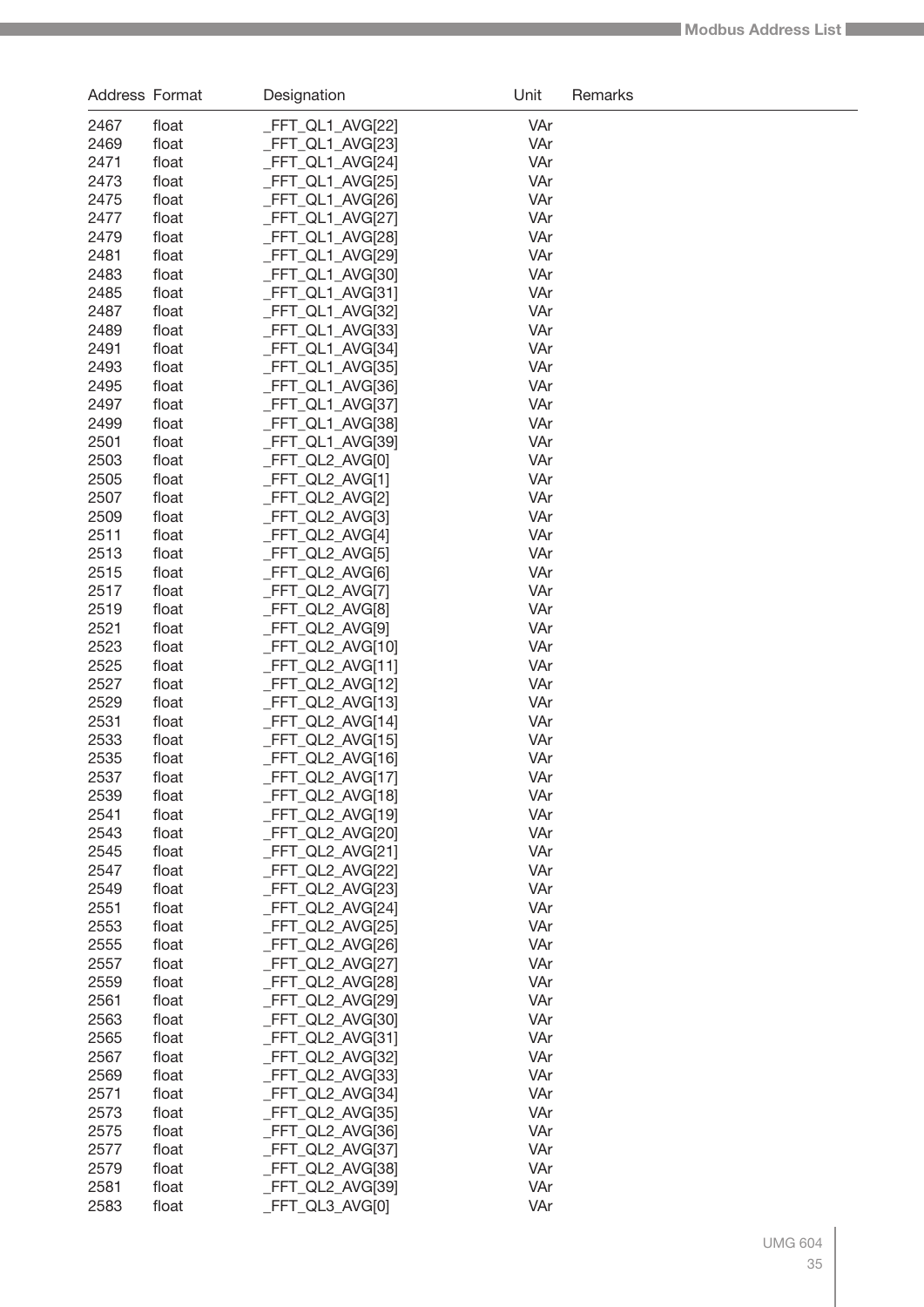| Address Format |                | Designation                         | Unit       | Remarks |
|----------------|----------------|-------------------------------------|------------|---------|
| 2585           | float          | FFT_QL3_AVG[1]                      | VAr        |         |
| 2587           | float          | _FFT_QL3_AVG[2]                     | VAr        |         |
| 2589           | float          | _FFT_QL3_AVG[3]                     | VAr        |         |
| 2591           | float          | _FFT_QL3_AVG[4]                     | VAr        |         |
| 2593           | float          | FFT_QL3_AVG[5]                      | VAr        |         |
| 2595           | float          | _FFT_QL3_AVG[6]                     | VAr        |         |
| 2597           | float          | _FFT_QL3_AVG[7]                     | VAr        |         |
| 2599           | float          | _FFT_QL3_AVG[8]                     | VAr        |         |
| 2601           | float          | _FFT_QL3_AVG[9]                     | VAr        |         |
| 2603           | float          | _FFT_QL3_AVG[10]                    | VAr        |         |
| 2605           | float          | _FFT_QL3_AVG[11]                    | VAr        |         |
| 2607           | float          | _FFT_QL3_AVG[12]                    | VAr        |         |
| 2609           | float          | FFT_QL3_AVG[13]                     | VAr        |         |
| 2611           | float          | _FFT_QL3_AVG[14]                    | VAr        |         |
| 2613           | float          | _FFT_QL3_AVG[15]                    | VAr        |         |
| 2615           | float          | _FFT_QL3_AVG[16]                    | VAr        |         |
| 2617           | float          | _FFT_QL3_AVG[17]                    | VAr        |         |
| 2619<br>2621   | float          | FFT_QL3_AVG[18]<br>_FFT_QL3_AVG[19] | VAr<br>VAr |         |
| 2623           | float<br>float | FFT_QL3_AVG[20]                     | VAr        |         |
| 2625           | float          | _FFT_QL3_AVG[21]                    | VAr        |         |
| 2627           | float          | _FFT_QL3_AVG[22]                    | VAr        |         |
| 2629           | float          | _FFT_QL3_AVG[23]                    | VAr        |         |
| 2631           | float          | FFT_QL3_AVG[24]                     | VAr        |         |
| 2633           | float          | _FFT_QL3_AVG[25]                    | VAr        |         |
| 2635           | float          | _FFT_QL3_AVG[26]                    | VAr        |         |
| 2637           | float          | _FFT_QL3_AVG[27]                    | VAr        |         |
| 2639           | float          | FFT_QL3_AVG[28]                     | VAr        |         |
| 2641           | float          | _FFT_QL3_AVG[29]                    | VAr        |         |
| 2643           | float          | _FFT_QL3_AVG[30]                    | VAr        |         |
| 2645           | float          | _FFT_QL3_AVG[31]                    | VAr        |         |
| 2647           | float          | _FFT_QL3_AVG[32]                    | VAr        |         |
| 2649           | float          | FFT_QL3_AVG[33]                     | VAr        |         |
| 2651           | float          | FFT_QL3_AVG[34]                     | VAr        |         |
| 2653           | float          | FFT_QL3_AVG[35]                     | VAr        |         |
| 2655           | float          | _FFT_QL3_AVG[36]                    | VAr        |         |
| 2657           | float          | _FFT_QL3_AVG[37]                    | VAr        |         |
| 2659           | float          | FFT_QL3_AVG[38]                     | VAr        |         |
| 2661           | float          | FFT QL3 AVG[39]                     | VAr        |         |
| 2663           | float          | _FFT_QL4_AVG[0]                     | VAr        |         |
| 2665           | float          | _FFT_QL4_AVG[1]                     | VAr        |         |
| 2667<br>2669   | float<br>float | _FFT_QL4_AVG[2]<br>_FFT_QL4_AVG[3]  | VAr<br>VAr |         |
| 2671           | float          | _FFT_QL4_AVG[4]                     | VAr        |         |
| 2673           | float          | _FFT_QL4_AVG[5]                     | VAr        |         |
| 2675           | float          | _FFT_QL4_AVG[6]                     | VAr        |         |
| 2677           | float          | _FFT_QL4_AVG[7]                     | VAr        |         |
| 2679           | float          | _FFT_QL4_AVG[8]                     | VAr        |         |
| 2681           | float          | _FFT_QL4_AVG[9]                     | VAr        |         |
| 2683           | float          | _FFT_QL4_AVG[10]                    | VAr        |         |
| 2685           | float          | _FFT_QL4_AVG[11]                    | VAr        |         |
| 2687           | float          | _FFT_QL4_AVG[12]                    | VAr        |         |
| 2689           | float          | _FFT_QL4_AVG[13]                    | VAr        |         |
| 2691           | float          | _FFT_QL4_AVG[14]                    | VAr        |         |
| 2693           | float          | _FFT_QL4_AVG[15]                    | VAr        |         |
| 2695           | float          | _FFT_QL4_AVG[16]                    | VAr        |         |
| 2697           | float          | _FFT_QL4_AVG[17]                    | VAr        |         |
| 2699           | float          | FFT_QL4_AVG[18]                     | VAr        |         |
| 2701           | float          | FFT_QL4_AVG[19]                     | VAr        |         |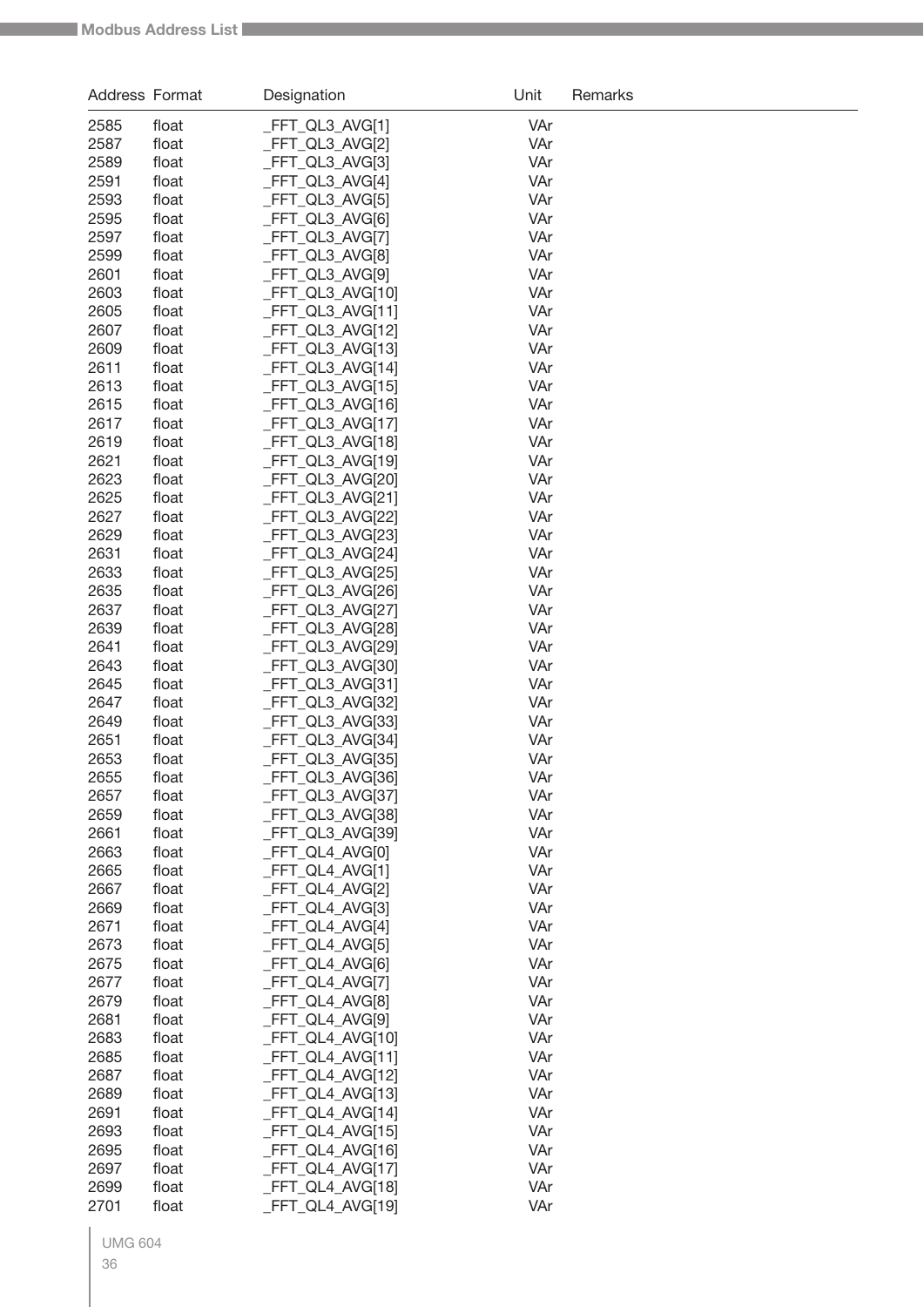| Address Format |                | Designation                         | Unit       | Remarks |
|----------------|----------------|-------------------------------------|------------|---------|
| 2703           | float          | _FFT_QL4_AVG[20]                    | VAr        |         |
| 2705           | float          | _FFT_QL4_AVG[21]                    | VAr        |         |
| 2707           | float          | _FFT_QL4_AVG[22]                    | VAr        |         |
| 2709           | float          | _FFT_QL4_AVG[23]                    | VAr        |         |
| 2711           | float          | _FFT_QL4_AVG[24]                    | VAr        |         |
| 2713           | float          | _FFT_QL4_AVG[25]                    | VAr        |         |
| 2715           | float          | _FFT_QL4_AVG[26]                    | VAr        |         |
| 2717           | float          | _FFT_QL4_AVG[27]                    | VAr        |         |
| 2719           | float          | _FFT_QL4_AVG[28]                    | VAr        |         |
| 2721           | float          | _FFT_QL4_AVG[29]                    | VAr        |         |
| 2723           | float          | _FFT_QL4_AVG[30]                    | VAr        |         |
| 2725           | float          | _FFT_QL4_AVG[31]                    | VAr        |         |
| 2727           | float          | _FFT_QL4_AVG[32]                    | VAr        |         |
| 2729           | float          | _FFT_QL4_AVG[33]                    | VAr        |         |
| 2731           | float          | _FFT_QL4_AVG[34]                    | VAr        |         |
| 2733           | float          | _FFT_QL4_AVG[35]                    | VAr        |         |
| 2735           | float          | _FFT_QL4_AVG[36]                    | VAr        |         |
| 2737<br>2739   | float          | _FFT_QL4_AVG[37]                    | VAr        |         |
| 2741           | float          | FFT_QL4_AVG[38]                     | VAr<br>VAr |         |
| 2743           | float<br>float | _FFT_QL4_AVG[39]<br>_THD_ULN_AVG[0] | %          |         |
| 2745           | float          | _THD_ULN_AVG[1]                     | %          |         |
| 2747           | float          | _THD_ULN_AVG[2]                     | %          |         |
| 2749           | float          | _THD_ULN_AVG[3]                     | %          |         |
| 2751           | float          | _THD_ILN_AVG[0]                     | %          |         |
| 2753           | float          | _THD_ILN_AVG[1]                     | %          |         |
| 2755           | float          | _THD_ILN_AVG[2]                     | %          |         |
| 2757           | float          | _THD_ILN_AVG[3]                     | %          |         |
| 2759           | float          | _KFACT_AVG[0]                       |            |         |
| 2761           | float          | _KFACT_AVG[1]                       |            |         |
| 2763           | float          | _KFACT_AVG[2]                       |            |         |
| 2765           | float          | _KFACT_AVG[3]                       |            |         |
| 2767           | float          | _ULN_AVG[0]                         | $\vee$     |         |
| 2769           | float          | _ULN_AVG[1]                         | V          |         |
| 2771           | float          | _ULN_AVG[2]                         | $\vee$     |         |
| 2773           | float          | _ULN_AVG[3]                         | V          |         |
| 2775           | float          | $_LIN_AVG[0]$                       | A          |         |
| 2777           | float          | $ILN_AVG[1]$                        | A          |         |
| 2779           | float          | $_LIN_AVG[2]$                       | A          |         |
| 2781           | float          | $_LIN_AVG[3]$                       | Α          |         |
| 2783           | float          | _PLN_AVG[0]                         | W          |         |
| 2785           | float          | $PLN_AVG[1]$                        | W          |         |
| 2787           | float          | _PLN_AVG[2]                         | W          |         |
| 2789           | float          | _PLN_AVG[3]                         | W          |         |
| 2791<br>2793   | float          | _QLN_AVG[0]                         | VAr<br>VAr |         |
| 2795           | float<br>float | $_QLN_AVG[1]$<br>_QLN_AVG[2]        | VAr        |         |
| 2797           | float          | $_QLN_AVG[3]$                       | VAr        |         |
| 2799           | float          | _SLN_AVG[0]                         | VA         |         |
| 2801           | float          | $\_SLN$ $AVG[1]$                    | VA         |         |
| 2803           | float          | $-SLN$ $AVG[2]$                     | VA         |         |
| 2805           | float          | $-SLN$ $AVG[3]$                     | <b>VA</b>  |         |
| 2807           | float          | _ULL_AVG[0]                         | $\vee$     |         |
| 2809           | float          | $_ULL$ _AVG[1]                      | $\vee$     |         |
| 2811           | float          | _ULL_AVG[2]                         | $\vee$     |         |
| 2813           | float          | _I_SUM3_AVG                         | A          |         |
| 2815           | float          | _I_SUM_AVG                          | Α          |         |
| 2817           | float          | _S_SUM3_AVG                         | <b>VA</b>  |         |
| 2819           | float          | _P_SUM3_AVG                         | W          |         |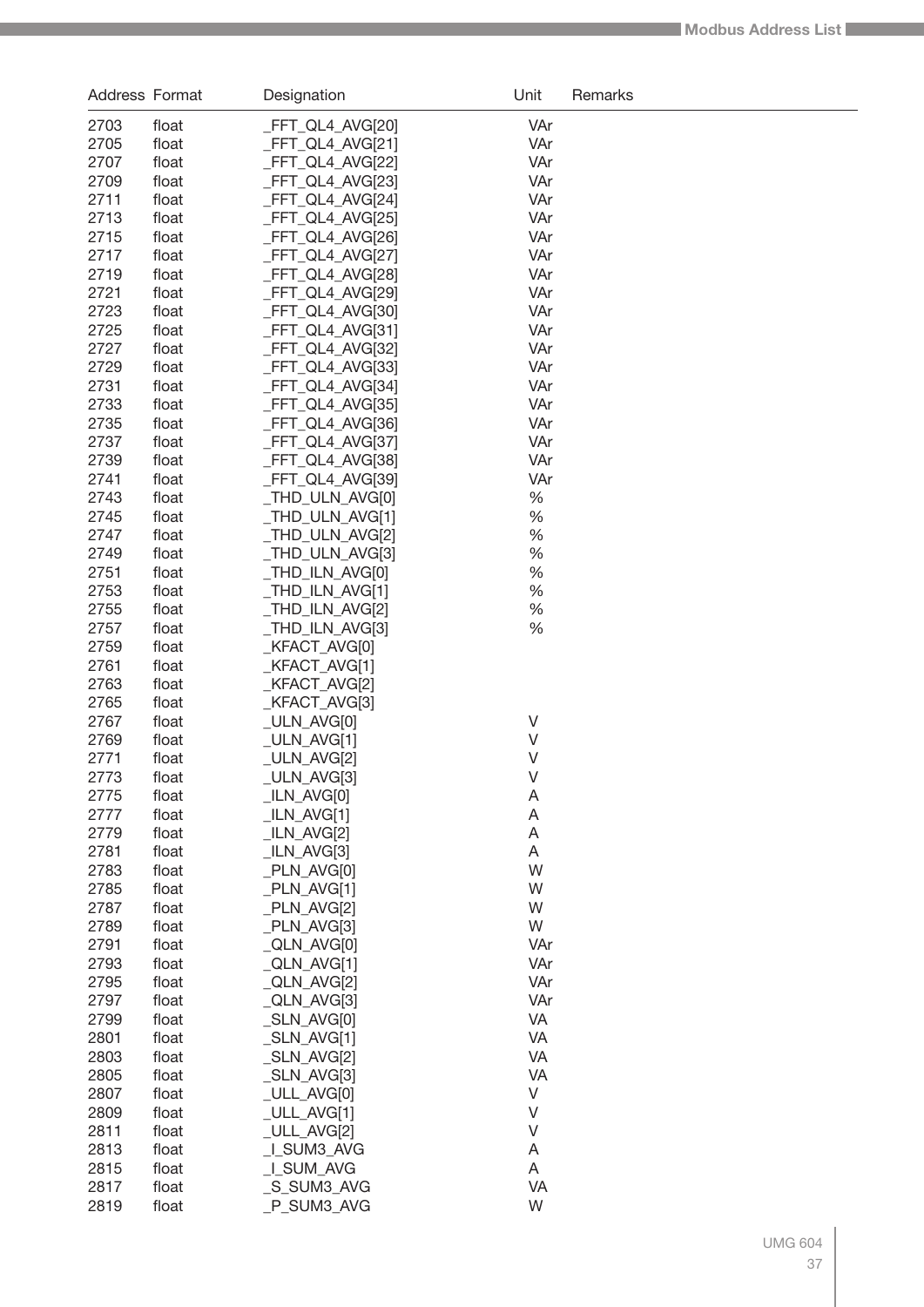| Address Format |                | Designation                        | Unit        | Remarks |
|----------------|----------------|------------------------------------|-------------|---------|
| 2821           | float          | Q_SUM3_AVG                         | VAr         |         |
| 2823           | float          | _S_SUM_AVG                         | VA          |         |
| 2825           | float          | P_SUM_AVG                          | W           |         |
| 2827           | float          | _Q_SUM_AVG                         | VAr         |         |
| 2829           | float          | FREQ_AVG                           | Hz          |         |
| 2831           | float          | N_AVG                              | V           |         |
| 2833           | float          | _M_AVG                             | V           |         |
| 2835           | float          | _G_AVG                             | V           |         |
| 2837           | float          | SYM AVG                            | %           |         |
| 2839           | float          | IN_AVG                             | Α           |         |
| 2841           | float          | _IM_AVG                            | Α           |         |
| 2843           | float          | _IG_AVG                            | Α           |         |
| 2845           | float          | _S0_POWER_AVG[0]                   | W           |         |
| 2847           | float          | _S0_POWER_AVG[1]                   | W           |         |
| 2849           | float          | _EXT_TEMPERATUR_AVG                | $^{\circ}C$ |         |
| 2851           | float          | _FFT_UL1_MIN[0]                    | V           |         |
| 2853           | float          | _FFT_UL1_MIN[1]                    | V           |         |
| 2855           | float          | FFT_UL1_MIN[2]                     | V           |         |
| 2857           | float          | FFT_UL1_MIN[3]                     | V           |         |
| 2859           | float          | _FFT_UL1_MIN[4]                    | V           |         |
| 2861<br>2863   | float          | _FFT_UL1_MIN[5]                    | V<br>V      |         |
| 2865           | float<br>float | _FFT_UL1_MIN[6]<br>_FFT_UL1_MIN[7] | V           |         |
| 2867           | float          | _FFT_UL1_MIN[8]                    | V           |         |
| 2869           | float          | _FFT_UL1_MIN[9]                    | V           |         |
| 2871           | float          | _FFT_UL1_MIN[10]                   | V           |         |
| 2873           | float          | _FFT_UL1_MIN[11]                   | V           |         |
| 2875           | float          | _FFT_UL1_MIN[12]                   | V           |         |
| 2877           | float          | _FFT_UL1_MIN[13]                   | V           |         |
| 2879           | float          | _FFT_UL1_MIN[14]                   | V           |         |
| 2881           | float          | _FFT_UL1_MIN[15]                   | V           |         |
| 2883           | float          | _FFT_UL1_MIN[16]                   | V           |         |
| 2885           | float          | _FFT_UL1_MIN[17]                   | V           |         |
| 2887           | float          | _FFT_UL1_MIN[18]                   | V           |         |
| 2889           | float          | _FFT_UL1_MIN[19]                   | V           |         |
| 2891           | float          | _FFT_UL1_MIN[20]                   | $\vee$      |         |
| 2893           | float          | _FFT_UL1_MIN[21]                   | V           |         |
| 2895           | float          | _FFT_UL1_MIN[22]                   | V           |         |
| 2897           | float          | FFT_UL1_MIN[23]                    | V           |         |
| 2899           | float          | FFT_UL1_MIN[24]                    | V           |         |
| 2901           | float          | _FFT_UL1_MIN[25]                   | V           |         |
| 2903           | float          | _FFT_UL1_MIN[26]                   | V           |         |
| 2905<br>2907   | float          | FFT_UL1_MIN[27]                    | V<br>V      |         |
| 2909           | float<br>float | FFT_UL1_MIN[28]<br>FFT_UL1_MIN[29] | V           |         |
| 2911           | float          | FFT UL1 MIN[30]                    | V           |         |
| 2913           | float          | _FFT_UL1_MIN[31]                   | V           |         |
| 2915           | float          | FFT_UL1_MIN[32]                    | V           |         |
| 2917           | float          | FFT_UL1_MIN[33]                    | V           |         |
| 2919           | float          | FFT_UL1_MIN[34]                    | V           |         |
| 2921           | float          | _FFT_UL1_MIN[35]                   | V           |         |
| 2923           | float          | _FFT_UL1_MIN[36]                   | V           |         |
| 2925           | float          | _FFT_UL1_MIN[37]                   | V           |         |
| 2927           | float          | FFT_UL1_MIN[38]                    | V           |         |
| 2929           | float          | FFT_UL1_MIN[39]                    | V           |         |
| 2931           | float          | _FFT_UL2_MIN[0]                    | V           |         |
| 2933           | float          | _FFT_UL2_MIN[1]                    | V           |         |
| 2935           | float          | FFT_UL2_MIN[2]                     | $\vee$      |         |
| 2937           | float          | FFT_UL2_MIN[3]                     | $\vee$      |         |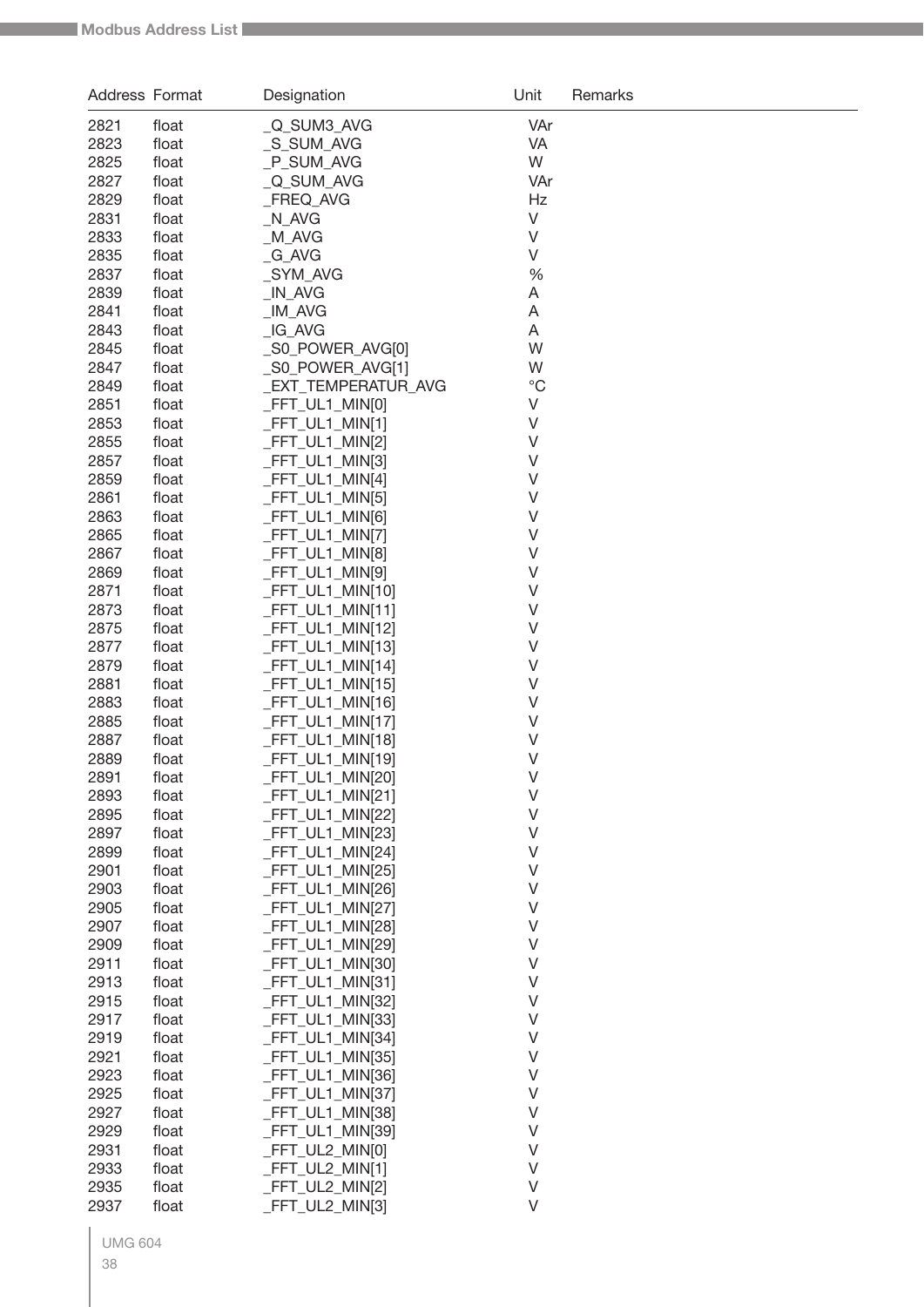| Address Format |                | Designation                          | Unit   | Remarks |
|----------------|----------------|--------------------------------------|--------|---------|
| 2939           | float          | _FFT_UL2_MIN[4]                      | V      |         |
| 2941           | float          | _FFT_UL2_MIN[5]                      | $\vee$ |         |
| 2943           | float          | _FFT_UL2_MIN[6]                      | $\vee$ |         |
| 2945           | float          | _FFT_UL2_MIN[7]                      | V      |         |
| 2947           | float          | _FFT_UL2_MIN[8]                      | V      |         |
| 2949           | float          | _FFT_UL2_MIN[9]                      | V      |         |
| 2951           | float          | _FFT_UL2_MIN[10]                     | V      |         |
| 2953           | float          | _FFT_UL2_MIN[11]                     | $\vee$ |         |
| 2955           | float          | _FFT_UL2_MIN[12]                     | $\vee$ |         |
| 2957           | float          | _FFT_UL2_MIN[13]                     | V      |         |
| 2959           | float          | _FFT_UL2_MIN[14]                     | V      |         |
| 2961           | float          | _FFT_UL2_MIN[15]                     | V      |         |
| 2963           | float          | _FFT_UL2_MIN[16]                     | V      |         |
| 2965           | float          | _FFT_UL2_MIN[17]                     | V      |         |
| 2967           | float          | _FFT_UL2_MIN[18]                     | $\vee$ |         |
| 2969           | float          | _FFT_UL2_MIN[19]                     | $\vee$ |         |
| 2971           | float          | _FFT_UL2_MIN[20]                     | V      |         |
| 2973           | float          | _FFT_UL2_MIN[21]                     | V      |         |
| 2975           | float          | _FFT_UL2_MIN[22]                     | V      |         |
| 2977           | float          | FFT_UL2_MIN[23]                      | V      |         |
| 2979           | float          | _FFT_UL2_MIN[24]                     | V      |         |
| 2981           | float          | _FFT_UL2_MIN[25]                     | $\vee$ |         |
| 2983           | float          | FFT_UL2_MIN[26]                      | $\vee$ |         |
| 2985           | float          | _FFT_UL2_MIN[27]                     | V      |         |
| 2987           | float          | _FFT_UL2_MIN[28]                     | V      |         |
| 2989<br>2991   | float          | _FFT_UL2_MIN[29]                     | V<br>V |         |
| 2993           | float<br>float | _FFT_UL2_MIN[30]<br>_FFT_UL2_MIN[31] | V      |         |
| 2995           | float          | _FFT_UL2_MIN[32]                     | $\vee$ |         |
| 2997           | float          | _FFT_UL2_MIN[33]                     | V      |         |
| 2999           | float          | _FFT_UL2_MIN[34]                     | V      |         |
| 3001           | float          | _FFT_UL2_MIN[35]                     | V      |         |
| 3003           | float          | _FFT_UL2_MIN[36]                     | V      |         |
| 3005           | float          | _FFT_UL2_MIN[37]                     | V      |         |
| 3007           | float          | _FFT_UL2_MIN[38]                     | $\vee$ |         |
| 3009           | float          | FFT UL2 MIN[39]                      | V      |         |
| 3011           | float          | _FFT_UL3_MIN[0]                      | $\vee$ |         |
| 3013           | float          | _FFT_UL3_MIN[1]                      | $\vee$ |         |
| 3015           | float          | _FFT_UL3_MIN[2]                      | V      |         |
| 3017           | float          | FFT_UL3_MIN[3]                       | V      |         |
| 3019           | float          | _FFT_UL3_MIN[4]                      | V      |         |
| 3021           | float          | _FFT_UL3_MIN[5]                      | V      |         |
| 3023           | float          | _FFT_UL3_MIN[6]                      | V      |         |
| 3025           | float          | _FFT_UL3_MIN[7]                      | V      |         |
| 3027           | float          | _FFT_UL3_MIN[8]                      | V      |         |
| 3029           | float          | _FFT_UL3_MIN[9]                      | V      |         |
| 3031           | float          | _FFT_UL3_MIN[10]                     | V      |         |
| 3033           | float          | _FFT_UL3_MIN[11]                     | V      |         |
| 3035           | float          | _FFT_UL3_MIN[12]                     | V      |         |
| 3037           | float          | _FFT_UL3_MIN[13]                     | V      |         |
| 3039           | float          | _FFT_UL3_MIN[14]                     | V      |         |
| 3041           | float          | _FFT_UL3_MIN[15]                     | V      |         |
| 3043           | float          | _FFT_UL3_MIN[16]                     | V      |         |
| 3045           | float          | _FFT_UL3_MIN[17]                     | V      |         |
| 3047           | float          | _FFT_UL3_MIN[18]                     | V      |         |
| 3049           | float          | _FFT_UL3_MIN[19]                     | V      |         |
| 3051           | float          | _FFT_UL3_MIN[20]                     | V      |         |
| 3053           | float          | $-FFT_UL3_MIN[21]$                   | $\vee$ |         |
| 3055           | float          | _FFT_UL3_MIN[22]                     | $\vee$ |         |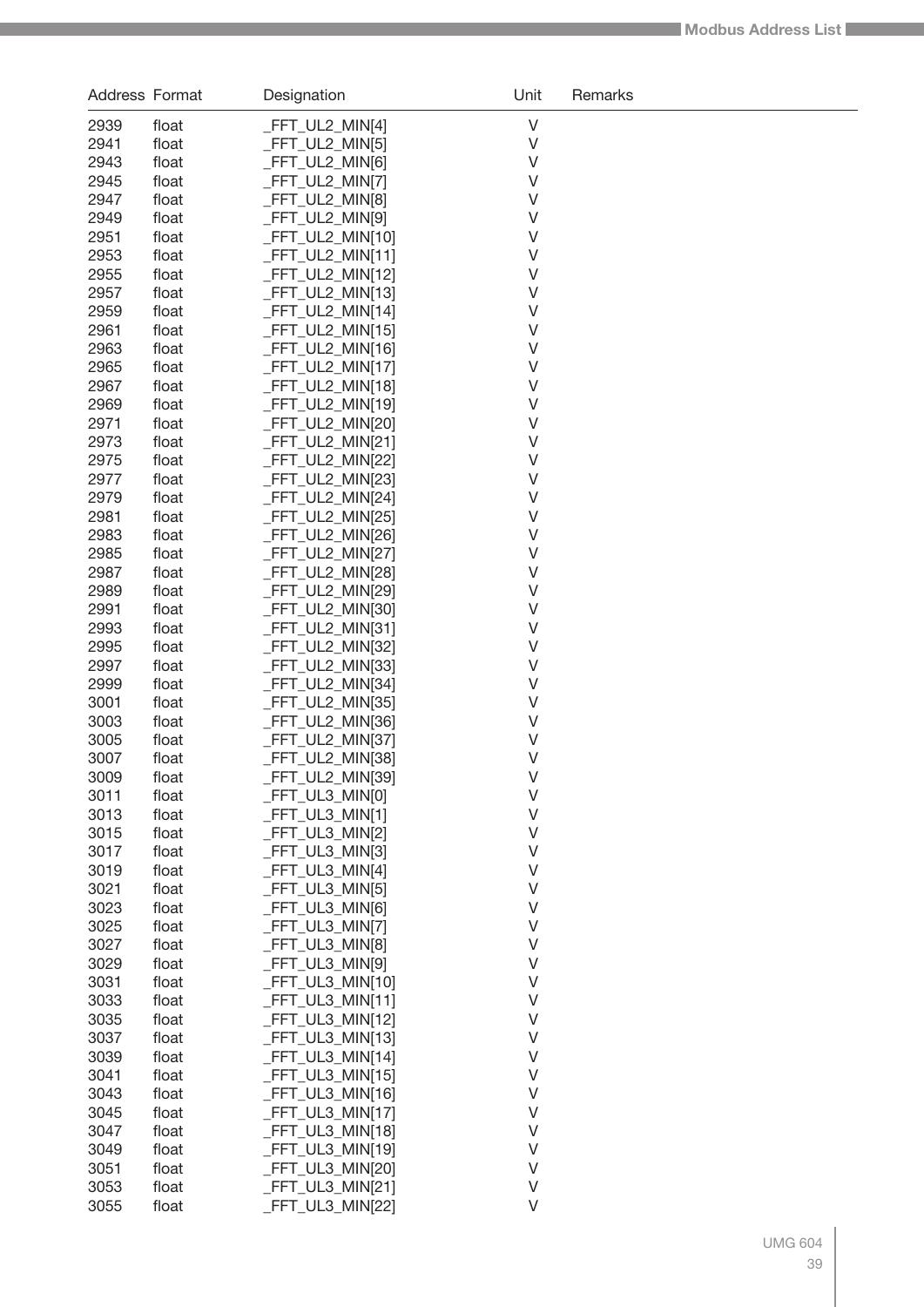| Address Format |                | Designation                          | Unit             | Remarks |
|----------------|----------------|--------------------------------------|------------------|---------|
| 3057           | float          | _FFT_UL3_MIN[23]                     | $\vee$           |         |
| 3059           | float          | FFT_UL3_MIN[24]                      | $\vee$           |         |
| 3061           | float          | FFT_UL3_MIN[25]                      | V                |         |
| 3063           | float          | FFT_UL3_MIN[26]                      | V                |         |
| 3065           | float          | FFT_UL3_MIN[27]                      | V                |         |
| 3067           | float          | FFT_UL3_MIN[28]                      | V                |         |
| 3069           | float          | _FFT_UL3_MIN[29]                     | V                |         |
| 3071           | float          | _FFT_UL3_MIN[30]                     | V                |         |
| 3073           | float          | _FFT_UL3_MIN[31]                     | V<br>V           |         |
| 3075<br>3077   | float<br>float | FFT_UL3_MIN[32]<br>_FFT_UL3_MIN[33]  | V                |         |
| 3079           | float          | _FFT_UL3_MIN[34]                     | V                |         |
| 3081           | float          | FFT_UL3_MIN[35]                      | V                |         |
| 3083           | float          | _FFT_UL3_MIN[36]                     | V                |         |
| 3085           | float          | FFT_UL3_MIN[37]                      | V                |         |
| 3087           | float          | FFT_UL3_MIN[38]                      | V                |         |
| 3089           | float          | FFT_UL3_MIN[39]                      | V                |         |
| 3091           | float          | _FFT_UL4_MIN[0]                      | V                |         |
| 3093           | float          | FFT_UL4_MIN[1]                       | V                |         |
| 3095           | float          | FFT_UL4_MIN[2]                       | V                |         |
| 3097           | float          | FFT_UL4_MIN[3]                       | V                |         |
| 3099           | float          | FFT_UL4_MIN[4]                       | V                |         |
| 3101           | float          | FFT_UL4_MIN[5]                       | V<br>V           |         |
| 3103<br>3105   | float<br>float | FFT_UL4_MIN[6]<br>FFT_UL4_MIN[7]     | V                |         |
| 3107           | float          | _FFT_UL4_MIN[8]                      | V                |         |
| 3109           | float          | _FFT_UL4_MIN[9]                      | V                |         |
| 3111           | float          | FFT_UL4_MIN[10]                      | V                |         |
| 3113           | float          | _FFT_UL4_MIN[11]                     | V                |         |
| 3115           | float          | FFT_UL4_MIN[12]                      | V                |         |
| 3117           | float          | _FFT_UL4_MIN[13]                     | V                |         |
| 3119           | float          | _FFT_UL4_MIN[14]                     | V                |         |
| 3121           | float          | FFT_UL4_MIN[15]                      | V                |         |
| 3123           | float          | _FFT_UL4_MIN[16]                     | V                |         |
| 3125           | float          | FFT_UL4_MIN[17]                      | V                |         |
| 3127           | float          | _FFT_UL4_MIN[18]                     | $\vee$           |         |
| 3129<br>3131   | float          | _FFT_UL4_MIN[19]                     | V<br>$\vee$      |         |
| 3133           | float<br>float | _FFT_UL4_MIN[20]<br>_FFT_UL4_MIN[21] | $\vee$           |         |
| 3135           | float          | FFT_UL4_MIN[22]                      | $\vee$           |         |
| 3137           | float          | FFT_UL4_MIN[23]                      | $\vee$           |         |
| 3139           | float          | FFT_UL4_MIN[24]                      | $\vee$           |         |
| 3141           | float          | _FFT_UL4_MIN[25]                     | $\vee$           |         |
| 3143           | float          | _FFT_UL4_MIN[26]                     | $\vee$           |         |
| 3145           | float          | _FFT_UL4_MIN[27]                     | V                |         |
| 3147           | float          | FFT_UL4_MIN[28]                      | $\vee$           |         |
| 3149           | float          | _FFT_UL4_MIN[29]                     | $\sf V$          |         |
| 3151           | float          | FFT_UL4_MIN[30]                      | $\sf V$          |         |
| 3153           | float          | _FFT_UL4_MIN[31]                     | $\sf V$          |         |
| 3155           | float          | FFT_UL4_MIN[32]                      | $\vee$           |         |
| 3157           | float          | _FFT_UL4_MIN[33]                     | $\vee$<br>$\vee$ |         |
| 3159<br>3161   | float<br>float | FFT_UL4_MIN[34]<br>FFT_UL4_MIN[35]   | $\vee$           |         |
| 3163           | float          | FFT_UL4_MIN[36]                      | $\vee$           |         |
| 3165           | float          | FFT_UL4_MIN[37]                      | $\vee$           |         |
| 3167           | float          | FFT_UL4_MIN[38]                      | $\vee$           |         |
| 3169           | float          | FFT_UL4_MIN[39]                      | $\vee$           |         |
| 3171           | float          | _THD_ULN_MIN[0]                      | %                |         |
| 3173           | float          | _THD_ULN_MIN[1]                      | %                |         |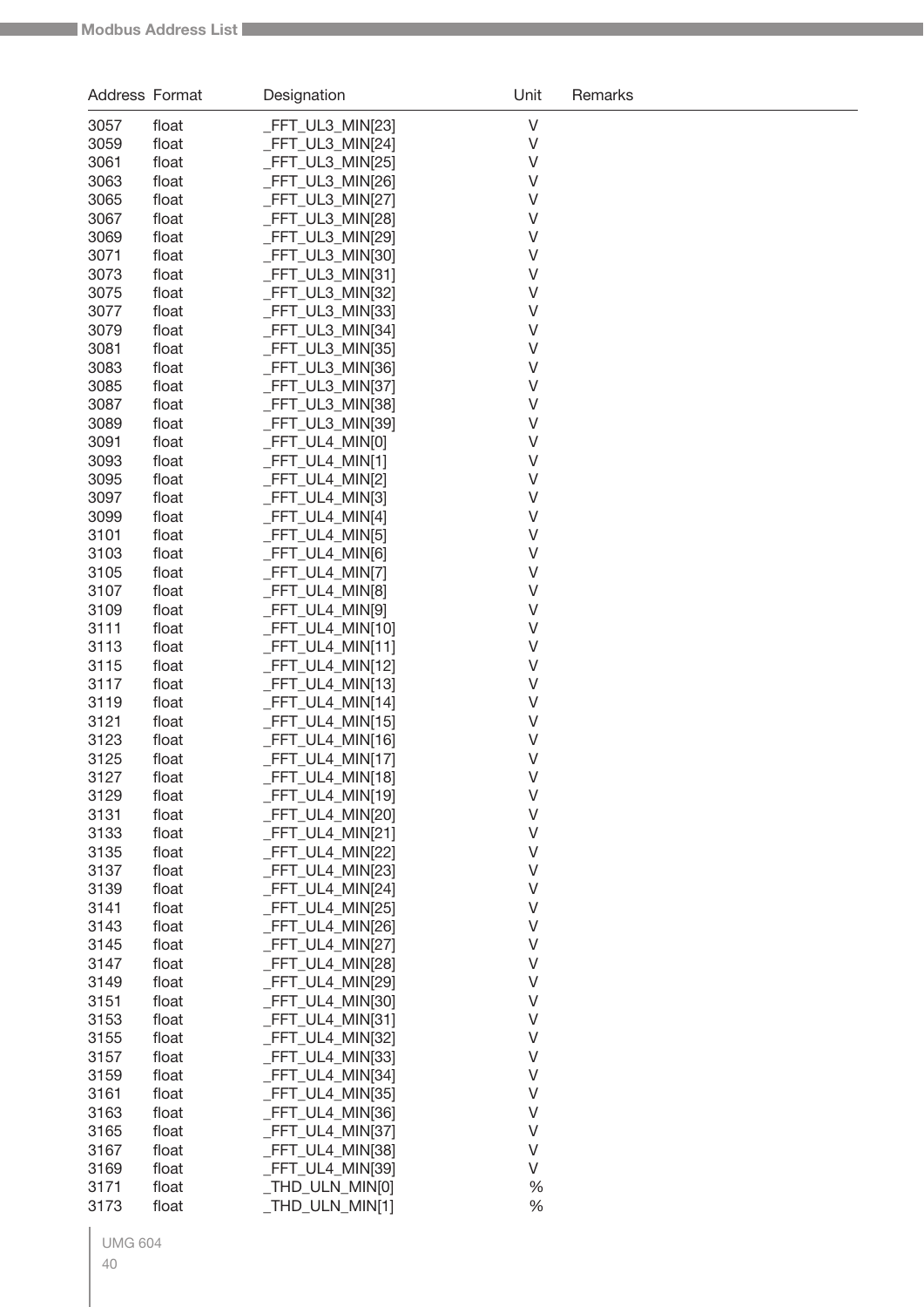| Address Format |                | Designation                          | Unit               | Remarks |
|----------------|----------------|--------------------------------------|--------------------|---------|
| 3175           | float          | _THD_ULN_MIN[2]                      | %                  |         |
| 3177           | float          | _THD_ULN_MIN[3]                      | %                  |         |
| 3179           | float          | _ULN_MIN[0]                          | $\sf V$            |         |
| 3181           | float          | _ULN_MIN[1]                          | $\sf V$            |         |
| 3183           | float          | _ULN_MIN[2]                          | $\sf V$            |         |
| 3185           | float          | _ULN_MIN[3]                          | $\vee$             |         |
| 3187           | float          | _ULL_MIN[0]                          | $\vee$             |         |
| 3189           | float          | $_ULL_MIN[1]$                        | $\sf V$            |         |
| 3191           | float          | _ULL_MIN[2]                          | $\vee$             |         |
| 3193           | float          | <b>FREQ MIN</b>                      | Hz                 |         |
| 3195           | float          | $N$ <sub>MIN</sub>                   | V                  |         |
| 3197           | float          | $M_M$                                | $\vee$             |         |
| 3199           | float          | $_G_MIN$                             | V                  |         |
| 3201           | float          | _SYM_MIN                             | %                  |         |
| 3203           | float          | _EXT_TEMPERATUR_MIN                  | $^{\circ}C$        |         |
| 3205           | float          | _FFT_UL1_MAX[0]                      | V                  |         |
| 3207           | float          | _FFT_UL1_MAX[1]                      | $\sf V$            |         |
| 3209           | float          | _FFT_UL1_MAX[2]                      | $\sf V$            |         |
| 3211           | float          | _FFT_UL1_MAX[3]                      | $\vee$             |         |
| 3213           | float          | _FFT_UL1_MAX[4]                      | $\vee$             |         |
| 3215           | float          | _FFT_UL1_MAX[5]                      | $\sf V$            |         |
| 3217           | float          | _FFT_UL1_MAX[6]                      | $\sf V$            |         |
| 3219           | float          | _FFT_UL1_MAX[7]                      | $\sf V$            |         |
| 3221           | float          | _FFT_UL1_MAX[8]                      | $\sf V$            |         |
| 3223           | float          | _FFT_UL1_MAX[9]                      | $\sf V$<br>$\sf V$ |         |
| 3225<br>3227   | float<br>float | _FFT_UL1_MAX[10]<br>_FFT_UL1_MAX[11] | $\vee$             |         |
| 3229           | float          | _FFT_UL1_MAX[12]                     | $\vee$             |         |
| 3231           | float          | _FFT_UL1_MAX[13]                     | $\vee$             |         |
| 3233           | float          | _FFT_UL1_MAX[14]                     | $\sf V$            |         |
| 3235           | float          | _FFT_UL1_MAX[15]                     | V                  |         |
| 3237           | float          | _FFT_UL1_MAX[16]                     | V                  |         |
| 3239           | float          | _FFT_UL1_MAX[17]                     | $\sf V$            |         |
| 3241           | float          | FFT_UL1_MAX[18]                      | $\sf V$            |         |
| 3243           | float          | FFT_UL1_MAX[19]                      | $\vee$             |         |
| 3245           | float          | FFT_UL1_MAX[20]                      | $\vee$             |         |
| 3247           | float          | FFT_UL1_MAX[21]                      | $\vee$             |         |
| 3249           | float          | _FFT_UL1_MAX[22]                     | $\vee$             |         |
| 3251           | float          | FFT_UL1_MAX[23]                      | $\vee$             |         |
| 3253           | float          | _FFT_UL1_MAX[24]                     | V                  |         |
| 3255           | float          | _FFT_UL1_MAX[25]                     | V                  |         |
| 3257           | float          | _FFT_UL1_MAX[26]                     | $\sf V$            |         |
| 3259           | float          | _FFT_UL1_MAX[27]                     | $\sf V$            |         |
| 3261           | float          | FFT_UL1_MAX[28]                      | $\vee$             |         |
| 3263           | float          | FFT_UL1_MAX[29]                      | $\vee$             |         |
| 3265           | float          | FFT_UL1_MAX[30]                      | $\sf V$            |         |
| 3267           | float          | _FFT_UL1_MAX[31]                     | $\sf V$            |         |
| 3269           | float          | _FFT_UL1_MAX[32]                     | $\sf V$            |         |
| 3271           | float          | _FFT_UL1_MAX[33]                     | V                  |         |
| 3273           | float          | _FFT_UL1_MAX[34]                     | V                  |         |
| 3275           | float          | _FFT_UL1_MAX[35]                     | $\vee$<br>$\sf V$  |         |
| 3277<br>3279   | float          | _FFT_UL1_MAX[36]                     | $\sf V$            |         |
| 3281           | float<br>float | _FFT_UL1_MAX[37]<br>FFT_UL1_MAX[38]  | $\vee$             |         |
| 3283           | float          | FFT_UL1_MAX[39]                      | $\sf V$            |         |
| 3285           | float          | FFT_UL2_MAX[0]                       | $\sf V$            |         |
| 3287           | float          | _FFT_UL2_MAX[1]                      | $\sf V$            |         |
| 3289           | float          | _FFT_UL2_MAX[2]                      | $\vee$             |         |
| 3291           | float          | _FFT_UL2_MAX[3]                      | V                  |         |
|                |                |                                      |                    |         |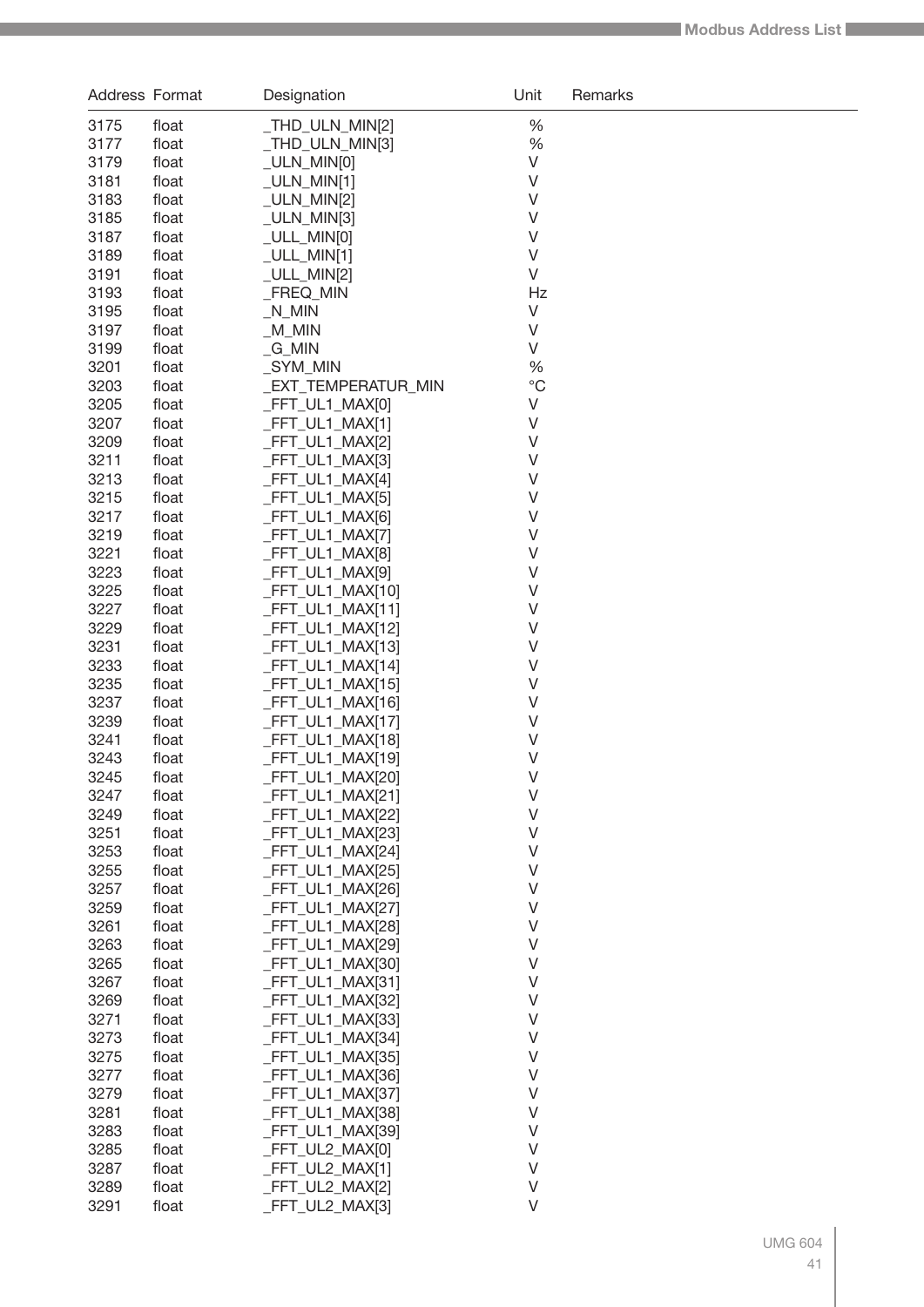| $\vee$<br>3293<br>_FFT_UL2_MAX[4]<br>float<br>$\vee$<br>3295<br>_FFT_UL2_MAX[5]<br>float<br>FFT UL2 MAX[6]<br>V<br>3297<br>float<br>FFT_UL2_MAX[7]<br>V<br>3299<br>float<br>3301<br>FFT_UL2_MAX[8]<br>V<br>float<br>FFT_UL2_MAX[9]<br>V<br>3303<br>float<br>3305<br>_FFT_UL2_MAX[10]<br>V<br>float<br>3307<br>_FFT_UL2_MAX[11]<br>V<br>float<br>_FFT_UL2_MAX[12]<br>V<br>3309<br>float<br>_FFT_UL2_MAX[13]<br>V<br>3311<br>float<br>_FFT_UL2_MAX[14]<br>V<br>3313<br>float<br>_FFT_UL2_MAX[15]<br>V<br>3315<br>float<br>3317<br>_FFT_UL2_MAX[16]<br>V<br>float<br>_FFT_UL2_MAX[17]<br>V<br>3319<br>float<br>3321<br>_FFT_UL2_MAX[18]<br>V<br>float<br>3323<br>_FFT_UL2_MAX[19]<br>V<br>float<br>3325<br>_FFT_UL2_MAX[20]<br>V<br>float<br>3327<br>FFT_UL2_MAX[21]<br>V<br>float<br>3329<br>_FFT_UL2_MAX[22]<br>V<br>float<br>3331<br>_FFT_UL2_MAX[23]<br>V<br>float<br>_FFT_UL2_MAX[24]<br>V<br>3333<br>float<br>3335<br>_FFT_UL2_MAX[25]<br>V<br>float<br>3337<br>_FFT_UL2_MAX[26]<br>$\vee$<br>float<br>_FFT_UL2_MAX[27]<br>$\vee$<br>3339<br>float<br>_FFT_UL2_MAX[28]<br>$\vee$<br>3341<br>float<br>_FFT_UL2_MAX[29]<br>$\vee$<br>3343<br>float<br>_FFT_UL2_MAX[30]<br>$\vee$<br>3345<br>float<br>3347<br>_FFT_UL2_MAX[31]<br>$\vee$<br>float<br>_FFT_UL2_MAX[32]<br>$\vee$<br>3349<br>float<br>_FFT_UL2_MAX[33]<br>$\vee$<br>3351<br>float<br>_FFT_UL2_MAX[34]<br>$\vee$<br>3353<br>float<br>_FFT_UL2_MAX[35]<br>$\vee$<br>3355<br>float<br>_FFT_UL2_MAX[36]<br>$\vee$<br>3357<br>float<br>FFT UL2 MAX[37]<br>V<br>3359<br>float<br>FFT_UL2_MAX[38]<br>$\vee$<br>3361<br>float<br>3363<br>_FFT_UL2_MAX[39]<br>float<br>$\vee$<br>V<br>3365<br>_FFT_UL3_MAX[0]<br>float<br>$\vee$<br>3367<br>_FFT_UL3_MAX[1]<br>float<br>$\vee$<br>3369<br>_FFT_UL3_MAX[2]<br>float<br>$\vee$<br>3371<br>_FFT_UL3_MAX[3]<br>float<br>$\vee$<br>3373<br>FFT_UL3_MAX[4]<br>float<br>$\vee$<br>3375<br>FFT_UL3_MAX[5]<br>float<br>$\vee$<br>3377<br>FFT_UL3_MAX[6]<br>float<br>$\vee$<br>3379<br>FFT_UL3_MAX[7]<br>float<br>3381<br>_FFT_UL3_MAX[8]<br>V<br>float<br>$\vee$<br>3383<br>FFT UL3 MAX[9]<br>float<br>$\vee$<br>3385<br>_FFT_UL3_MAX[10]<br>float<br>3387<br>V<br>float<br>_FFT_UL3_MAX[11]<br>3389<br>V<br>float<br>_FFT_UL3_MAX[12]<br>V<br>3391<br>float<br>_FFT_UL3_MAX[13]<br>3393<br>V<br>float<br>_FFT_UL3_MAX[14]<br>3395<br>V<br>float<br>_FFT_UL3_MAX[15]<br>3397<br>_FFT_UL3_MAX[16]<br>V<br>float<br>3399<br>_FFT_UL3_MAX[17]<br>V<br>float<br>$\vee$<br>3401<br>_FFT_UL3_MAX[18]<br>float<br>$\vee$<br>3403<br>_FFT_UL3_MAX[19]<br>float<br>$\vee$<br>3405<br>_FFT_UL3_MAX[20]<br>float<br>$\vee$<br>3407<br>float<br>FFT_UL3_MAX[21] | Address Format |       | Designation     | Unit   | Remarks |
|-------------------------------------------------------------------------------------------------------------------------------------------------------------------------------------------------------------------------------------------------------------------------------------------------------------------------------------------------------------------------------------------------------------------------------------------------------------------------------------------------------------------------------------------------------------------------------------------------------------------------------------------------------------------------------------------------------------------------------------------------------------------------------------------------------------------------------------------------------------------------------------------------------------------------------------------------------------------------------------------------------------------------------------------------------------------------------------------------------------------------------------------------------------------------------------------------------------------------------------------------------------------------------------------------------------------------------------------------------------------------------------------------------------------------------------------------------------------------------------------------------------------------------------------------------------------------------------------------------------------------------------------------------------------------------------------------------------------------------------------------------------------------------------------------------------------------------------------------------------------------------------------------------------------------------------------------------------------------------------------------------------------------------------------------------------------------------------------------------------------------------------------------------------------------------------------------------------------------------------------------------------------------------------------------------------------------------------------------------------------------------------------------------------------------------------------------------------------------------------------------------------------------------------------------------------------------------------------------------------------------------------------------|----------------|-------|-----------------|--------|---------|
|                                                                                                                                                                                                                                                                                                                                                                                                                                                                                                                                                                                                                                                                                                                                                                                                                                                                                                                                                                                                                                                                                                                                                                                                                                                                                                                                                                                                                                                                                                                                                                                                                                                                                                                                                                                                                                                                                                                                                                                                                                                                                                                                                                                                                                                                                                                                                                                                                                                                                                                                                                                                                                                 |                |       |                 |        |         |
|                                                                                                                                                                                                                                                                                                                                                                                                                                                                                                                                                                                                                                                                                                                                                                                                                                                                                                                                                                                                                                                                                                                                                                                                                                                                                                                                                                                                                                                                                                                                                                                                                                                                                                                                                                                                                                                                                                                                                                                                                                                                                                                                                                                                                                                                                                                                                                                                                                                                                                                                                                                                                                                 |                |       |                 |        |         |
|                                                                                                                                                                                                                                                                                                                                                                                                                                                                                                                                                                                                                                                                                                                                                                                                                                                                                                                                                                                                                                                                                                                                                                                                                                                                                                                                                                                                                                                                                                                                                                                                                                                                                                                                                                                                                                                                                                                                                                                                                                                                                                                                                                                                                                                                                                                                                                                                                                                                                                                                                                                                                                                 |                |       |                 |        |         |
|                                                                                                                                                                                                                                                                                                                                                                                                                                                                                                                                                                                                                                                                                                                                                                                                                                                                                                                                                                                                                                                                                                                                                                                                                                                                                                                                                                                                                                                                                                                                                                                                                                                                                                                                                                                                                                                                                                                                                                                                                                                                                                                                                                                                                                                                                                                                                                                                                                                                                                                                                                                                                                                 |                |       |                 |        |         |
|                                                                                                                                                                                                                                                                                                                                                                                                                                                                                                                                                                                                                                                                                                                                                                                                                                                                                                                                                                                                                                                                                                                                                                                                                                                                                                                                                                                                                                                                                                                                                                                                                                                                                                                                                                                                                                                                                                                                                                                                                                                                                                                                                                                                                                                                                                                                                                                                                                                                                                                                                                                                                                                 |                |       |                 |        |         |
|                                                                                                                                                                                                                                                                                                                                                                                                                                                                                                                                                                                                                                                                                                                                                                                                                                                                                                                                                                                                                                                                                                                                                                                                                                                                                                                                                                                                                                                                                                                                                                                                                                                                                                                                                                                                                                                                                                                                                                                                                                                                                                                                                                                                                                                                                                                                                                                                                                                                                                                                                                                                                                                 |                |       |                 |        |         |
|                                                                                                                                                                                                                                                                                                                                                                                                                                                                                                                                                                                                                                                                                                                                                                                                                                                                                                                                                                                                                                                                                                                                                                                                                                                                                                                                                                                                                                                                                                                                                                                                                                                                                                                                                                                                                                                                                                                                                                                                                                                                                                                                                                                                                                                                                                                                                                                                                                                                                                                                                                                                                                                 |                |       |                 |        |         |
|                                                                                                                                                                                                                                                                                                                                                                                                                                                                                                                                                                                                                                                                                                                                                                                                                                                                                                                                                                                                                                                                                                                                                                                                                                                                                                                                                                                                                                                                                                                                                                                                                                                                                                                                                                                                                                                                                                                                                                                                                                                                                                                                                                                                                                                                                                                                                                                                                                                                                                                                                                                                                                                 |                |       |                 |        |         |
|                                                                                                                                                                                                                                                                                                                                                                                                                                                                                                                                                                                                                                                                                                                                                                                                                                                                                                                                                                                                                                                                                                                                                                                                                                                                                                                                                                                                                                                                                                                                                                                                                                                                                                                                                                                                                                                                                                                                                                                                                                                                                                                                                                                                                                                                                                                                                                                                                                                                                                                                                                                                                                                 |                |       |                 |        |         |
|                                                                                                                                                                                                                                                                                                                                                                                                                                                                                                                                                                                                                                                                                                                                                                                                                                                                                                                                                                                                                                                                                                                                                                                                                                                                                                                                                                                                                                                                                                                                                                                                                                                                                                                                                                                                                                                                                                                                                                                                                                                                                                                                                                                                                                                                                                                                                                                                                                                                                                                                                                                                                                                 |                |       |                 |        |         |
|                                                                                                                                                                                                                                                                                                                                                                                                                                                                                                                                                                                                                                                                                                                                                                                                                                                                                                                                                                                                                                                                                                                                                                                                                                                                                                                                                                                                                                                                                                                                                                                                                                                                                                                                                                                                                                                                                                                                                                                                                                                                                                                                                                                                                                                                                                                                                                                                                                                                                                                                                                                                                                                 |                |       |                 |        |         |
|                                                                                                                                                                                                                                                                                                                                                                                                                                                                                                                                                                                                                                                                                                                                                                                                                                                                                                                                                                                                                                                                                                                                                                                                                                                                                                                                                                                                                                                                                                                                                                                                                                                                                                                                                                                                                                                                                                                                                                                                                                                                                                                                                                                                                                                                                                                                                                                                                                                                                                                                                                                                                                                 |                |       |                 |        |         |
|                                                                                                                                                                                                                                                                                                                                                                                                                                                                                                                                                                                                                                                                                                                                                                                                                                                                                                                                                                                                                                                                                                                                                                                                                                                                                                                                                                                                                                                                                                                                                                                                                                                                                                                                                                                                                                                                                                                                                                                                                                                                                                                                                                                                                                                                                                                                                                                                                                                                                                                                                                                                                                                 |                |       |                 |        |         |
|                                                                                                                                                                                                                                                                                                                                                                                                                                                                                                                                                                                                                                                                                                                                                                                                                                                                                                                                                                                                                                                                                                                                                                                                                                                                                                                                                                                                                                                                                                                                                                                                                                                                                                                                                                                                                                                                                                                                                                                                                                                                                                                                                                                                                                                                                                                                                                                                                                                                                                                                                                                                                                                 |                |       |                 |        |         |
|                                                                                                                                                                                                                                                                                                                                                                                                                                                                                                                                                                                                                                                                                                                                                                                                                                                                                                                                                                                                                                                                                                                                                                                                                                                                                                                                                                                                                                                                                                                                                                                                                                                                                                                                                                                                                                                                                                                                                                                                                                                                                                                                                                                                                                                                                                                                                                                                                                                                                                                                                                                                                                                 |                |       |                 |        |         |
|                                                                                                                                                                                                                                                                                                                                                                                                                                                                                                                                                                                                                                                                                                                                                                                                                                                                                                                                                                                                                                                                                                                                                                                                                                                                                                                                                                                                                                                                                                                                                                                                                                                                                                                                                                                                                                                                                                                                                                                                                                                                                                                                                                                                                                                                                                                                                                                                                                                                                                                                                                                                                                                 |                |       |                 |        |         |
|                                                                                                                                                                                                                                                                                                                                                                                                                                                                                                                                                                                                                                                                                                                                                                                                                                                                                                                                                                                                                                                                                                                                                                                                                                                                                                                                                                                                                                                                                                                                                                                                                                                                                                                                                                                                                                                                                                                                                                                                                                                                                                                                                                                                                                                                                                                                                                                                                                                                                                                                                                                                                                                 |                |       |                 |        |         |
|                                                                                                                                                                                                                                                                                                                                                                                                                                                                                                                                                                                                                                                                                                                                                                                                                                                                                                                                                                                                                                                                                                                                                                                                                                                                                                                                                                                                                                                                                                                                                                                                                                                                                                                                                                                                                                                                                                                                                                                                                                                                                                                                                                                                                                                                                                                                                                                                                                                                                                                                                                                                                                                 |                |       |                 |        |         |
|                                                                                                                                                                                                                                                                                                                                                                                                                                                                                                                                                                                                                                                                                                                                                                                                                                                                                                                                                                                                                                                                                                                                                                                                                                                                                                                                                                                                                                                                                                                                                                                                                                                                                                                                                                                                                                                                                                                                                                                                                                                                                                                                                                                                                                                                                                                                                                                                                                                                                                                                                                                                                                                 |                |       |                 |        |         |
|                                                                                                                                                                                                                                                                                                                                                                                                                                                                                                                                                                                                                                                                                                                                                                                                                                                                                                                                                                                                                                                                                                                                                                                                                                                                                                                                                                                                                                                                                                                                                                                                                                                                                                                                                                                                                                                                                                                                                                                                                                                                                                                                                                                                                                                                                                                                                                                                                                                                                                                                                                                                                                                 |                |       |                 |        |         |
|                                                                                                                                                                                                                                                                                                                                                                                                                                                                                                                                                                                                                                                                                                                                                                                                                                                                                                                                                                                                                                                                                                                                                                                                                                                                                                                                                                                                                                                                                                                                                                                                                                                                                                                                                                                                                                                                                                                                                                                                                                                                                                                                                                                                                                                                                                                                                                                                                                                                                                                                                                                                                                                 |                |       |                 |        |         |
|                                                                                                                                                                                                                                                                                                                                                                                                                                                                                                                                                                                                                                                                                                                                                                                                                                                                                                                                                                                                                                                                                                                                                                                                                                                                                                                                                                                                                                                                                                                                                                                                                                                                                                                                                                                                                                                                                                                                                                                                                                                                                                                                                                                                                                                                                                                                                                                                                                                                                                                                                                                                                                                 |                |       |                 |        |         |
|                                                                                                                                                                                                                                                                                                                                                                                                                                                                                                                                                                                                                                                                                                                                                                                                                                                                                                                                                                                                                                                                                                                                                                                                                                                                                                                                                                                                                                                                                                                                                                                                                                                                                                                                                                                                                                                                                                                                                                                                                                                                                                                                                                                                                                                                                                                                                                                                                                                                                                                                                                                                                                                 |                |       |                 |        |         |
|                                                                                                                                                                                                                                                                                                                                                                                                                                                                                                                                                                                                                                                                                                                                                                                                                                                                                                                                                                                                                                                                                                                                                                                                                                                                                                                                                                                                                                                                                                                                                                                                                                                                                                                                                                                                                                                                                                                                                                                                                                                                                                                                                                                                                                                                                                                                                                                                                                                                                                                                                                                                                                                 |                |       |                 |        |         |
|                                                                                                                                                                                                                                                                                                                                                                                                                                                                                                                                                                                                                                                                                                                                                                                                                                                                                                                                                                                                                                                                                                                                                                                                                                                                                                                                                                                                                                                                                                                                                                                                                                                                                                                                                                                                                                                                                                                                                                                                                                                                                                                                                                                                                                                                                                                                                                                                                                                                                                                                                                                                                                                 |                |       |                 |        |         |
|                                                                                                                                                                                                                                                                                                                                                                                                                                                                                                                                                                                                                                                                                                                                                                                                                                                                                                                                                                                                                                                                                                                                                                                                                                                                                                                                                                                                                                                                                                                                                                                                                                                                                                                                                                                                                                                                                                                                                                                                                                                                                                                                                                                                                                                                                                                                                                                                                                                                                                                                                                                                                                                 |                |       |                 |        |         |
|                                                                                                                                                                                                                                                                                                                                                                                                                                                                                                                                                                                                                                                                                                                                                                                                                                                                                                                                                                                                                                                                                                                                                                                                                                                                                                                                                                                                                                                                                                                                                                                                                                                                                                                                                                                                                                                                                                                                                                                                                                                                                                                                                                                                                                                                                                                                                                                                                                                                                                                                                                                                                                                 |                |       |                 |        |         |
|                                                                                                                                                                                                                                                                                                                                                                                                                                                                                                                                                                                                                                                                                                                                                                                                                                                                                                                                                                                                                                                                                                                                                                                                                                                                                                                                                                                                                                                                                                                                                                                                                                                                                                                                                                                                                                                                                                                                                                                                                                                                                                                                                                                                                                                                                                                                                                                                                                                                                                                                                                                                                                                 |                |       |                 |        |         |
|                                                                                                                                                                                                                                                                                                                                                                                                                                                                                                                                                                                                                                                                                                                                                                                                                                                                                                                                                                                                                                                                                                                                                                                                                                                                                                                                                                                                                                                                                                                                                                                                                                                                                                                                                                                                                                                                                                                                                                                                                                                                                                                                                                                                                                                                                                                                                                                                                                                                                                                                                                                                                                                 |                |       |                 |        |         |
|                                                                                                                                                                                                                                                                                                                                                                                                                                                                                                                                                                                                                                                                                                                                                                                                                                                                                                                                                                                                                                                                                                                                                                                                                                                                                                                                                                                                                                                                                                                                                                                                                                                                                                                                                                                                                                                                                                                                                                                                                                                                                                                                                                                                                                                                                                                                                                                                                                                                                                                                                                                                                                                 |                |       |                 |        |         |
|                                                                                                                                                                                                                                                                                                                                                                                                                                                                                                                                                                                                                                                                                                                                                                                                                                                                                                                                                                                                                                                                                                                                                                                                                                                                                                                                                                                                                                                                                                                                                                                                                                                                                                                                                                                                                                                                                                                                                                                                                                                                                                                                                                                                                                                                                                                                                                                                                                                                                                                                                                                                                                                 |                |       |                 |        |         |
|                                                                                                                                                                                                                                                                                                                                                                                                                                                                                                                                                                                                                                                                                                                                                                                                                                                                                                                                                                                                                                                                                                                                                                                                                                                                                                                                                                                                                                                                                                                                                                                                                                                                                                                                                                                                                                                                                                                                                                                                                                                                                                                                                                                                                                                                                                                                                                                                                                                                                                                                                                                                                                                 |                |       |                 |        |         |
|                                                                                                                                                                                                                                                                                                                                                                                                                                                                                                                                                                                                                                                                                                                                                                                                                                                                                                                                                                                                                                                                                                                                                                                                                                                                                                                                                                                                                                                                                                                                                                                                                                                                                                                                                                                                                                                                                                                                                                                                                                                                                                                                                                                                                                                                                                                                                                                                                                                                                                                                                                                                                                                 |                |       |                 |        |         |
|                                                                                                                                                                                                                                                                                                                                                                                                                                                                                                                                                                                                                                                                                                                                                                                                                                                                                                                                                                                                                                                                                                                                                                                                                                                                                                                                                                                                                                                                                                                                                                                                                                                                                                                                                                                                                                                                                                                                                                                                                                                                                                                                                                                                                                                                                                                                                                                                                                                                                                                                                                                                                                                 |                |       |                 |        |         |
|                                                                                                                                                                                                                                                                                                                                                                                                                                                                                                                                                                                                                                                                                                                                                                                                                                                                                                                                                                                                                                                                                                                                                                                                                                                                                                                                                                                                                                                                                                                                                                                                                                                                                                                                                                                                                                                                                                                                                                                                                                                                                                                                                                                                                                                                                                                                                                                                                                                                                                                                                                                                                                                 |                |       |                 |        |         |
|                                                                                                                                                                                                                                                                                                                                                                                                                                                                                                                                                                                                                                                                                                                                                                                                                                                                                                                                                                                                                                                                                                                                                                                                                                                                                                                                                                                                                                                                                                                                                                                                                                                                                                                                                                                                                                                                                                                                                                                                                                                                                                                                                                                                                                                                                                                                                                                                                                                                                                                                                                                                                                                 |                |       |                 |        |         |
|                                                                                                                                                                                                                                                                                                                                                                                                                                                                                                                                                                                                                                                                                                                                                                                                                                                                                                                                                                                                                                                                                                                                                                                                                                                                                                                                                                                                                                                                                                                                                                                                                                                                                                                                                                                                                                                                                                                                                                                                                                                                                                                                                                                                                                                                                                                                                                                                                                                                                                                                                                                                                                                 |                |       |                 |        |         |
|                                                                                                                                                                                                                                                                                                                                                                                                                                                                                                                                                                                                                                                                                                                                                                                                                                                                                                                                                                                                                                                                                                                                                                                                                                                                                                                                                                                                                                                                                                                                                                                                                                                                                                                                                                                                                                                                                                                                                                                                                                                                                                                                                                                                                                                                                                                                                                                                                                                                                                                                                                                                                                                 |                |       |                 |        |         |
|                                                                                                                                                                                                                                                                                                                                                                                                                                                                                                                                                                                                                                                                                                                                                                                                                                                                                                                                                                                                                                                                                                                                                                                                                                                                                                                                                                                                                                                                                                                                                                                                                                                                                                                                                                                                                                                                                                                                                                                                                                                                                                                                                                                                                                                                                                                                                                                                                                                                                                                                                                                                                                                 |                |       |                 |        |         |
|                                                                                                                                                                                                                                                                                                                                                                                                                                                                                                                                                                                                                                                                                                                                                                                                                                                                                                                                                                                                                                                                                                                                                                                                                                                                                                                                                                                                                                                                                                                                                                                                                                                                                                                                                                                                                                                                                                                                                                                                                                                                                                                                                                                                                                                                                                                                                                                                                                                                                                                                                                                                                                                 |                |       |                 |        |         |
|                                                                                                                                                                                                                                                                                                                                                                                                                                                                                                                                                                                                                                                                                                                                                                                                                                                                                                                                                                                                                                                                                                                                                                                                                                                                                                                                                                                                                                                                                                                                                                                                                                                                                                                                                                                                                                                                                                                                                                                                                                                                                                                                                                                                                                                                                                                                                                                                                                                                                                                                                                                                                                                 |                |       |                 |        |         |
|                                                                                                                                                                                                                                                                                                                                                                                                                                                                                                                                                                                                                                                                                                                                                                                                                                                                                                                                                                                                                                                                                                                                                                                                                                                                                                                                                                                                                                                                                                                                                                                                                                                                                                                                                                                                                                                                                                                                                                                                                                                                                                                                                                                                                                                                                                                                                                                                                                                                                                                                                                                                                                                 |                |       |                 |        |         |
|                                                                                                                                                                                                                                                                                                                                                                                                                                                                                                                                                                                                                                                                                                                                                                                                                                                                                                                                                                                                                                                                                                                                                                                                                                                                                                                                                                                                                                                                                                                                                                                                                                                                                                                                                                                                                                                                                                                                                                                                                                                                                                                                                                                                                                                                                                                                                                                                                                                                                                                                                                                                                                                 |                |       |                 |        |         |
|                                                                                                                                                                                                                                                                                                                                                                                                                                                                                                                                                                                                                                                                                                                                                                                                                                                                                                                                                                                                                                                                                                                                                                                                                                                                                                                                                                                                                                                                                                                                                                                                                                                                                                                                                                                                                                                                                                                                                                                                                                                                                                                                                                                                                                                                                                                                                                                                                                                                                                                                                                                                                                                 |                |       |                 |        |         |
|                                                                                                                                                                                                                                                                                                                                                                                                                                                                                                                                                                                                                                                                                                                                                                                                                                                                                                                                                                                                                                                                                                                                                                                                                                                                                                                                                                                                                                                                                                                                                                                                                                                                                                                                                                                                                                                                                                                                                                                                                                                                                                                                                                                                                                                                                                                                                                                                                                                                                                                                                                                                                                                 |                |       |                 |        |         |
|                                                                                                                                                                                                                                                                                                                                                                                                                                                                                                                                                                                                                                                                                                                                                                                                                                                                                                                                                                                                                                                                                                                                                                                                                                                                                                                                                                                                                                                                                                                                                                                                                                                                                                                                                                                                                                                                                                                                                                                                                                                                                                                                                                                                                                                                                                                                                                                                                                                                                                                                                                                                                                                 |                |       |                 |        |         |
|                                                                                                                                                                                                                                                                                                                                                                                                                                                                                                                                                                                                                                                                                                                                                                                                                                                                                                                                                                                                                                                                                                                                                                                                                                                                                                                                                                                                                                                                                                                                                                                                                                                                                                                                                                                                                                                                                                                                                                                                                                                                                                                                                                                                                                                                                                                                                                                                                                                                                                                                                                                                                                                 |                |       |                 |        |         |
|                                                                                                                                                                                                                                                                                                                                                                                                                                                                                                                                                                                                                                                                                                                                                                                                                                                                                                                                                                                                                                                                                                                                                                                                                                                                                                                                                                                                                                                                                                                                                                                                                                                                                                                                                                                                                                                                                                                                                                                                                                                                                                                                                                                                                                                                                                                                                                                                                                                                                                                                                                                                                                                 |                |       |                 |        |         |
|                                                                                                                                                                                                                                                                                                                                                                                                                                                                                                                                                                                                                                                                                                                                                                                                                                                                                                                                                                                                                                                                                                                                                                                                                                                                                                                                                                                                                                                                                                                                                                                                                                                                                                                                                                                                                                                                                                                                                                                                                                                                                                                                                                                                                                                                                                                                                                                                                                                                                                                                                                                                                                                 |                |       |                 |        |         |
|                                                                                                                                                                                                                                                                                                                                                                                                                                                                                                                                                                                                                                                                                                                                                                                                                                                                                                                                                                                                                                                                                                                                                                                                                                                                                                                                                                                                                                                                                                                                                                                                                                                                                                                                                                                                                                                                                                                                                                                                                                                                                                                                                                                                                                                                                                                                                                                                                                                                                                                                                                                                                                                 |                |       |                 |        |         |
|                                                                                                                                                                                                                                                                                                                                                                                                                                                                                                                                                                                                                                                                                                                                                                                                                                                                                                                                                                                                                                                                                                                                                                                                                                                                                                                                                                                                                                                                                                                                                                                                                                                                                                                                                                                                                                                                                                                                                                                                                                                                                                                                                                                                                                                                                                                                                                                                                                                                                                                                                                                                                                                 |                |       |                 |        |         |
|                                                                                                                                                                                                                                                                                                                                                                                                                                                                                                                                                                                                                                                                                                                                                                                                                                                                                                                                                                                                                                                                                                                                                                                                                                                                                                                                                                                                                                                                                                                                                                                                                                                                                                                                                                                                                                                                                                                                                                                                                                                                                                                                                                                                                                                                                                                                                                                                                                                                                                                                                                                                                                                 |                |       |                 |        |         |
|                                                                                                                                                                                                                                                                                                                                                                                                                                                                                                                                                                                                                                                                                                                                                                                                                                                                                                                                                                                                                                                                                                                                                                                                                                                                                                                                                                                                                                                                                                                                                                                                                                                                                                                                                                                                                                                                                                                                                                                                                                                                                                                                                                                                                                                                                                                                                                                                                                                                                                                                                                                                                                                 |                |       |                 |        |         |
|                                                                                                                                                                                                                                                                                                                                                                                                                                                                                                                                                                                                                                                                                                                                                                                                                                                                                                                                                                                                                                                                                                                                                                                                                                                                                                                                                                                                                                                                                                                                                                                                                                                                                                                                                                                                                                                                                                                                                                                                                                                                                                                                                                                                                                                                                                                                                                                                                                                                                                                                                                                                                                                 |                |       |                 |        |         |
|                                                                                                                                                                                                                                                                                                                                                                                                                                                                                                                                                                                                                                                                                                                                                                                                                                                                                                                                                                                                                                                                                                                                                                                                                                                                                                                                                                                                                                                                                                                                                                                                                                                                                                                                                                                                                                                                                                                                                                                                                                                                                                                                                                                                                                                                                                                                                                                                                                                                                                                                                                                                                                                 |                |       |                 |        |         |
|                                                                                                                                                                                                                                                                                                                                                                                                                                                                                                                                                                                                                                                                                                                                                                                                                                                                                                                                                                                                                                                                                                                                                                                                                                                                                                                                                                                                                                                                                                                                                                                                                                                                                                                                                                                                                                                                                                                                                                                                                                                                                                                                                                                                                                                                                                                                                                                                                                                                                                                                                                                                                                                 | 3409           | float | FFT_UL3_MAX[22] | $\vee$ |         |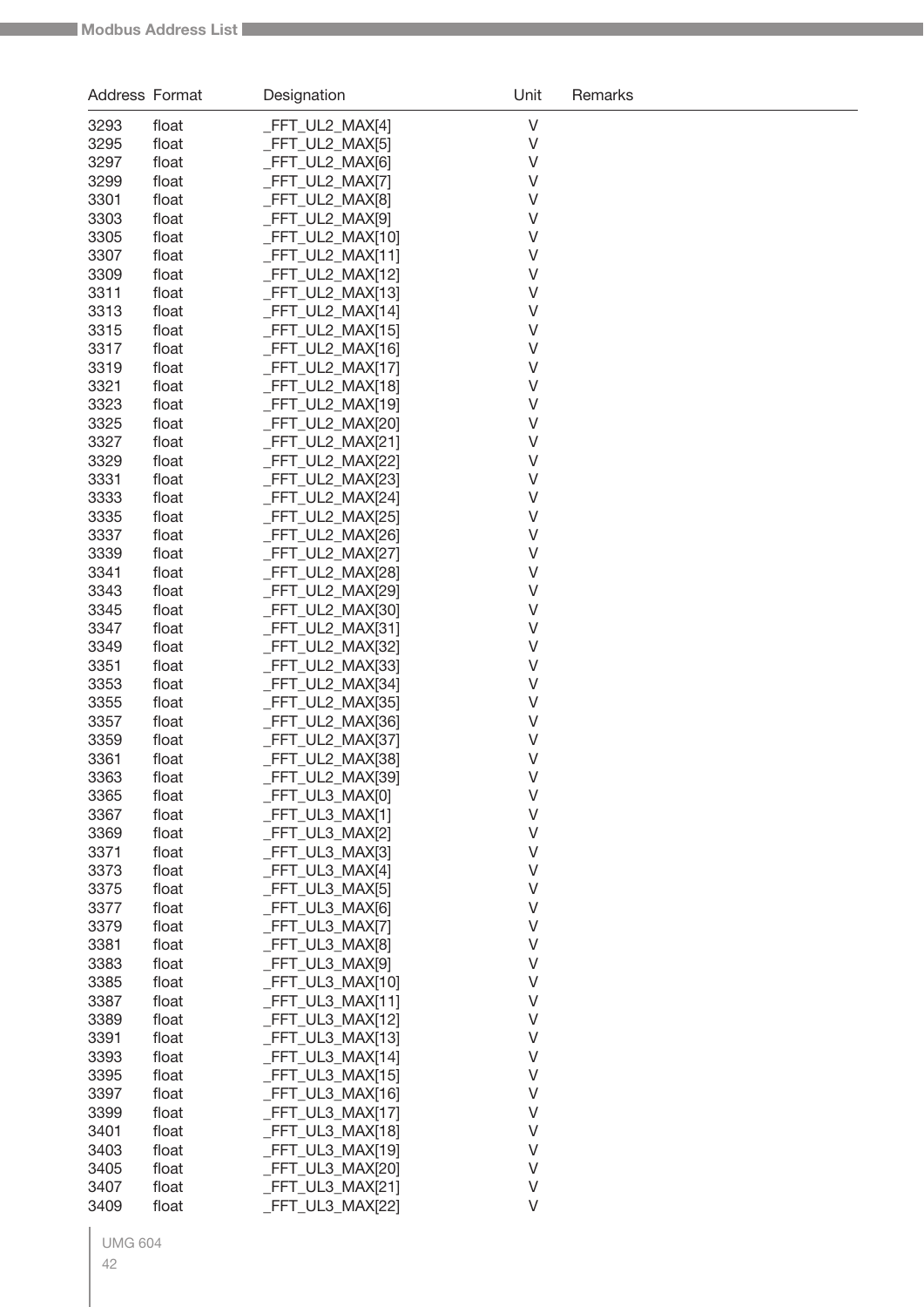| Address Format |                | Designation                          | Unit             | Remarks |
|----------------|----------------|--------------------------------------|------------------|---------|
| 3411           | float          | _FFT_UL3_MAX[23]                     | $\vee$           |         |
| 3413           | float          | _FFT_UL3_MAX[24]                     | V                |         |
| 3415           | float          | _FFT_UL3_MAX[25]                     | V                |         |
| 3417           | float          | _FFT_UL3_MAX[26]                     | V                |         |
| 3419           | float          | _FFT_UL3_MAX[27]                     | V                |         |
| 3421           | float          | _FFT_UL3_MAX[28]                     | V                |         |
| 3423           | float          | _FFT_UL3_MAX[29]                     | V                |         |
| 3425           | float          | _FFT_UL3_MAX[30]                     | V                |         |
| 3427           | float          | _FFT_UL3_MAX[31]                     | V                |         |
| 3429           | float          | _FFT_UL3_MAX[32]                     | V                |         |
| 3431           | float          | _FFT_UL3_MAX[33]                     | V                |         |
| 3433           | float          | _FFT_UL3_MAX[34]                     | V                |         |
| 3435           | float          | _FFT_UL3_MAX[35]                     | V                |         |
| 3437           | float          | _FFT_UL3_MAX[36]                     | V                |         |
| 3439           | float          | _FFT_UL3_MAX[37]                     | V                |         |
| 3441           | float          | _FFT_UL3_MAX[38]                     | V                |         |
| 3443           | float          | _FFT_UL3_MAX[39]                     | V<br>V           |         |
| 3445<br>3447   | float<br>float | _FFT_UL4_MAX[0]<br>_FFT_UL4_MAX[1]   | V                |         |
| 3449           | float          | FFT UL4 MAX[2]                       | V                |         |
| 3451           | float          | _FFT_UL4_MAX[3]                      | V                |         |
| 3453           | float          | _FFT_UL4_MAX[4]                      | V                |         |
| 3455           | float          | _FFT_UL4_MAX[5]                      | V                |         |
| 3457           | float          | _FFT_UL4_MAX[6]                      | V                |         |
| 3459           | float          | _FFT_UL4_MAX[7]                      | V                |         |
| 3461           | float          | _FFT_UL4_MAX[8]                      | V                |         |
| 3463           | float          | _FFT_UL4_MAX[9]                      | V                |         |
| 3465           | float          | _FFT_UL4_MAX[10]                     | V                |         |
| 3467           | float          | $-FFT_ULA_MAX[11]$                   | V                |         |
| 3469           | float          | _FFT_UL4_MAX[12]                     | V                |         |
| 3471           | float          | _FFT_UL4_MAX[13]                     | V                |         |
| 3473           | float          | $-FFT_ULA_MAX[14]$                   | V                |         |
| 3475           | float          | _FFT_UL4_MAX[15]                     | V                |         |
| 3477           | float          | $-FFT_UL4_MAX[16]$                   | $\vee$           |         |
| 3479           | float          | _FFT_UL4_MAX[17]                     | $\vee$           |         |
| 3481           | float          | FFT_UL4_MAX[18]                      | V                |         |
| 3483           | float          | _FFT_UL4_MAX[19]                     | $\vee$           |         |
| 3485           | float          | _FFT_UL4_MAX[20]                     | $\vee$           |         |
| 3487           | float          | _FFT_UL4_MAX[21]                     | $\vee$           |         |
| 3489           | float          | _FFT_UL4_MAX[22]                     | $\vee$<br>$\vee$ |         |
| 3491<br>3493   | float<br>float | _FFT_UL4_MAX[23]<br>_FFT_UL4_MAX[24] | $\vee$           |         |
| 3495           | float          | _FFT_UL4_MAX[25]                     | $\vee$           |         |
| 3497           | float          | _FFT_UL4_MAX[26]                     | $\vee$           |         |
| 3499           | float          | _FFT_UL4_MAX[27]                     | $\vee$           |         |
| 3501           | float          | _FFT_UL4_MAX[28]                     | $\vee$           |         |
| 3503           | float          | _FFT_UL4_MAX[29]                     | $\vee$           |         |
| 3505           | float          | _FFT_UL4_MAX[30]                     | $\vee$           |         |
| 3507           | float          | $-FFT_ULA_MAX[31]$                   | $\vee$           |         |
| 3509           | float          | _FFT_UL4_MAX[32]                     | $\vee$           |         |
| 3511           | float          | _FFT_UL4_MAX[33]                     | $\vee$           |         |
| 3513           | float          | _FFT_UL4_MAX[34]                     | $\vee$           |         |
| 3515           | float          | _FFT_UL4_MAX[35]                     | $\vee$           |         |
| 3517           | float          | _FFT_UL4_MAX[36]                     | $\vee$           |         |
| 3519           | float          | _FFT_UL4_MAX[37]                     | $\vee$           |         |
| 3521           | float          | _FFT_UL4_MAX[38]                     | $\vee$           |         |
| 3523           | float          | _FFT_UL4_MAX[39]                     | $\vee$           |         |
| 3525           | float          | $-FFT_lL1_MAX[0]$                    | A                |         |
| 3527           | float          | $-FFT_lL1_MAX[1]$                    | A                |         |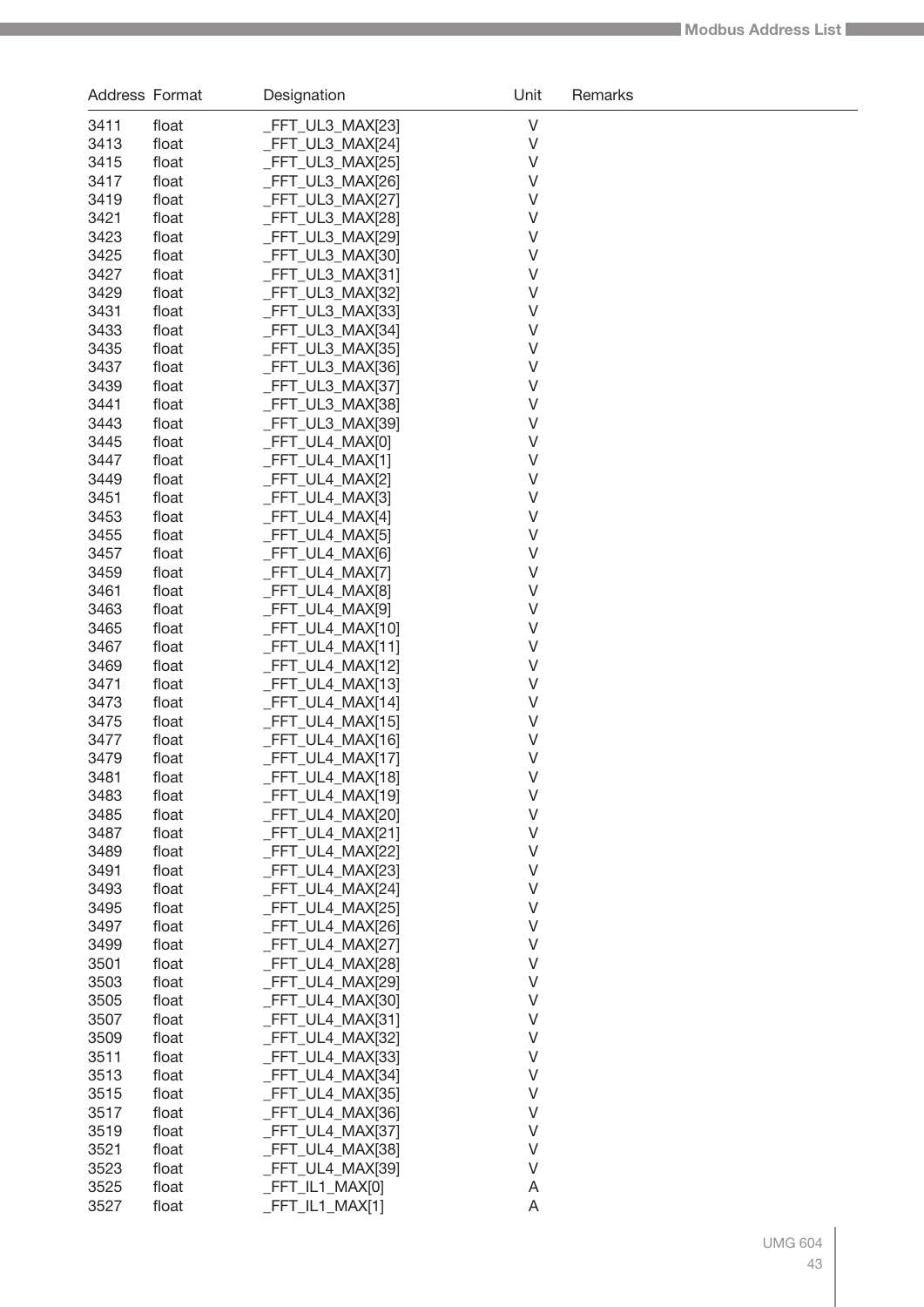| Address Format |                | Designation                          | Unit   | Remarks |
|----------------|----------------|--------------------------------------|--------|---------|
| 3529           | float          | _FFT_IL1_MAX[2]                      | A      |         |
| 3531           | float          | _FFT_IL1_MAX[3]                      | A      |         |
| 3533           | float          | _FFT_IL1_MAX[4]                      | A      |         |
| 3535           | float          | _FFT_IL1_MAX[5]                      | A      |         |
| 3537           | float          | _FFT_IL1_MAX[6]                      | A      |         |
| 3539           | float          | _FFT_IL1_MAX[7]                      | A      |         |
| 3541           | float          | _FFT_IL1_MAX[8]                      | A      |         |
| 3543           | float          | _FFT_IL1_MAX[9]                      | A      |         |
| 3545           | float          | _FFT_IL1_MAX[10]                     | A      |         |
| 3547           | float          | _FFT_IL1_MAX[11]                     | A      |         |
| 3549           | float          | FFT_IL1_MAX[12]                      | A      |         |
| 3551           | float          | _FFT_IL1_MAX[13]                     | A      |         |
| 3553           | float          | FFT_IL1_MAX[14]                      | A      |         |
| 3555           | float          | _FFT_IL1_MAX[15]                     | A      |         |
| 3557           | float          | FFT_IL1_MAX[16]                      | A      |         |
| 3559           | float          | FFT_IL1_MAX[17]                      | A      |         |
| 3561           | float          | FFT_IL1_MAX[18]                      | A      |         |
| 3563           | float          | FFT_IL1_MAX[19]                      | A      |         |
| 3565           | float          | FFT_IL1_MAX[20]                      | A      |         |
| 3567           | float          | _FFT_IL1_MAX[21]                     | A      |         |
| 3569<br>3571   | float<br>float | _FFT_IL1_MAX[22]<br>_FFT_IL1_MAX[23] | A<br>A |         |
| 3573           | float          | _FFT_IL1_MAX[24]                     | Α      |         |
| 3575           | float          | _FFT_IL1_MAX[25]                     | A      |         |
| 3577           | float          | FFT_IL1_MAX[26]                      | Α      |         |
| 3579           | float          | FFT_IL1_MAX[27]                      | Α      |         |
| 3581           | float          | _FFT_IL1_MAX[28]                     | Α      |         |
| 3583           | float          | _FFT_IL1_MAX[29]                     | Α      |         |
| 3585           | float          | _FFT_IL1_MAX[30]                     | Α      |         |
| 3587           | float          | FFT_IL1_MAX[31]                      | Α      |         |
| 3589           | float          | FFT_IL1_MAX[32]                      | A      |         |
| 3591           | float          | FFT_IL1_MAX[33]                      | Α      |         |
| 3593           | float          | FFT_IL1_MAX[34]                      | A      |         |
| 3595           | float          | FFT_IL1_MAX[35]                      | Α      |         |
| 3597           | float          | FFT_IL1_MAX[36]                      | A      |         |
| 3599           | float          | _FFT_IL1_MAX[37]                     | A      |         |
| 3601           | float          | _FFT_IL1_MAX[38]                     | A      |         |
| 3603           | float          | FFT_IL1_MAX[39]                      | A      |         |
| 3605           | float          | FFT_IL2_MAX[0]                       | A      |         |
| 3607           | float          | FFT_IL2_MAX[1]                       | A      |         |
| 3609           | float          | FFT_IL2_MAX[2]                       | Α      |         |
| 3611           | float          | FFT_IL2_MAX[3]                       | A      |         |
| 3613           | float          | FFT_IL2_MAX[4]                       | A      |         |
| 3615<br>3617   | float          | _FFT_IL2_MAX[5]                      | A      |         |
| 3619           | float          | _FFT_IL2_MAX[6]<br>FFT_IL2_MAX[7]    | Α      |         |
| 3621           | float<br>float | FFT_IL2_MAX[8]                       | A<br>A |         |
| 3623           | float          | FFT_IL2_MAX[9]                       | A      |         |
| 3625           | float          | FFT_IL2_MAX[10]                      | A      |         |
| 3627           | float          | _FFT_IL2_MAX[11]                     | A      |         |
| 3629           | float          | _FFT_IL2_MAX[12]                     | A      |         |
| 3631           | float          | _FFT_IL2_MAX[13]                     | A      |         |
| 3633           | float          | _FFT_IL2_MAX[14]                     | A      |         |
| 3635           | float          | _FFT_IL2_MAX[15]                     | A      |         |
| 3637           | float          | _FFT_IL2_MAX[16]                     | A      |         |
| 3639           | float          | _FFT_IL2_MAX[17]                     | A      |         |
| 3641           | float          | _FFT_IL2_MAX[18]                     | A      |         |
| 3643           | float          | FFT_IL2_MAX[19]                      | A      |         |
| 3645           | float          | FFT_IL2_MAX[20]                      | A      |         |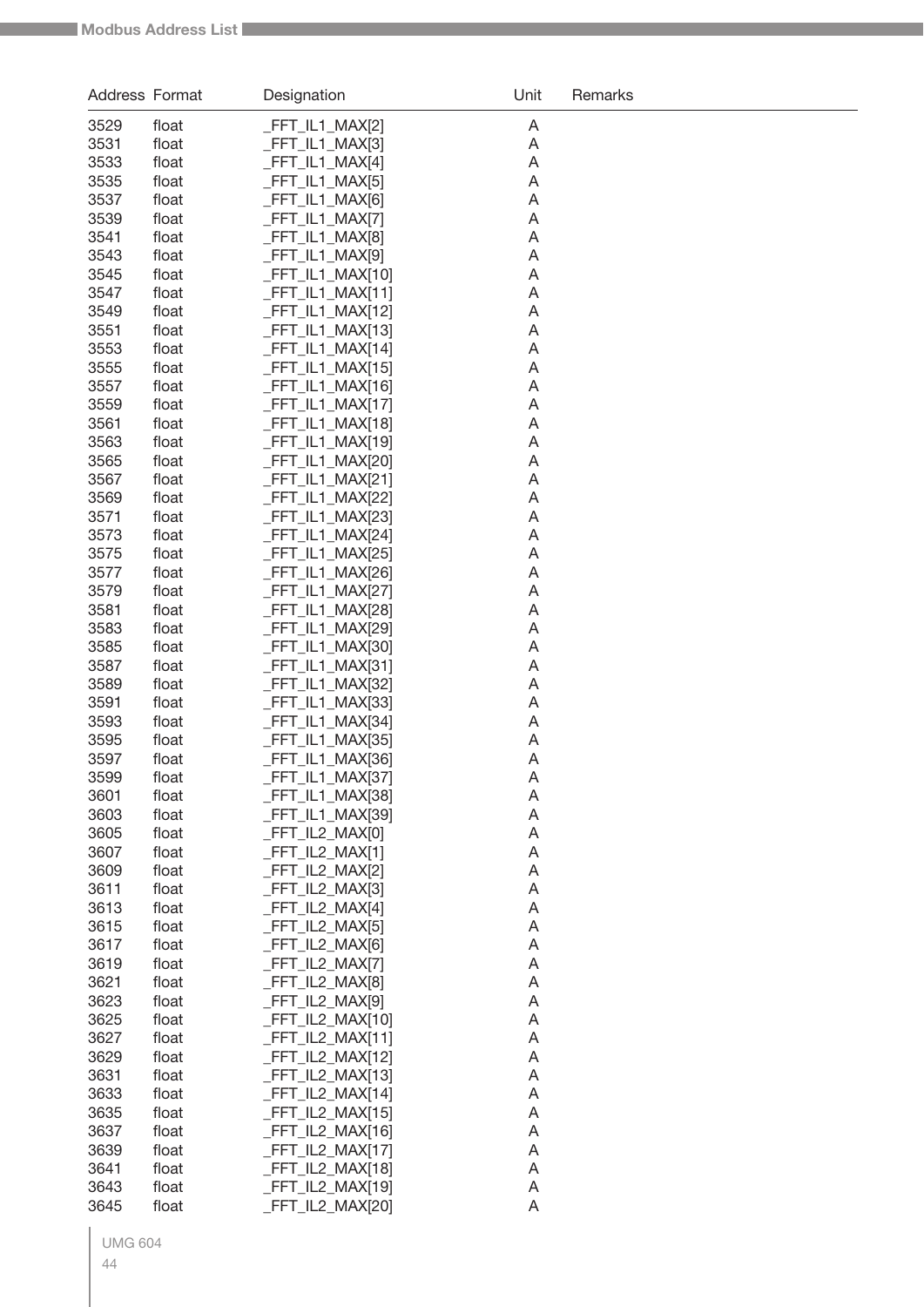| Address Format |                | Designation                          | Unit   | Remarks |
|----------------|----------------|--------------------------------------|--------|---------|
| 3647           | float          | _FFT_IL2_MAX[21]                     | A      |         |
| 3649           | float          | _FFT_IL2_MAX[22]                     | A      |         |
| 3651           | float          | _FFT_IL2_MAX[23]                     | A      |         |
| 3653           | float          | _FFT_IL2_MAX[24]                     | A      |         |
| 3655           | float          | _FFT_IL2_MAX[25]                     | A      |         |
| 3657           | float          | _FFT_IL2_MAX[26]                     | A      |         |
| 3659           | float          | _FFT_IL2_MAX[27]                     | A      |         |
| 3661           | float          | _FFT_IL2_MAX[28]                     | A      |         |
| 3663           | float          | _FFT_IL2_MAX[29]                     | A      |         |
| 3665           | float          | _FFT_IL2_MAX[30]                     | A      |         |
| 3667           | float          | _FFT_IL2_MAX[31]                     | A      |         |
| 3669           | float          | _FFT_IL2_MAX[32]                     | A      |         |
| 3671           | float          | _FFT_IL2_MAX[33]                     | A      |         |
| 3673           | float          | _FFT_IL2_MAX[34]                     | A      |         |
| 3675           | float          | _FFT_IL2_MAX[35]                     | A      |         |
| 3677           | float          | FFT_IL2_MAX[36]                      | A      |         |
| 3679           | float          | _FFT_IL2_MAX[37]                     | A      |         |
| 3681           | float          | _FFT_IL2_MAX[38]                     | A      |         |
| 3683<br>3685   | float<br>float | FFT_IL2_MAX[39]<br>_FFT_IL3_MAX[0]   | A      |         |
| 3687           | float          | $-FFT_lL3_MAX[1]$                    | A<br>A |         |
| 3689           | float          | _FFT_IL3_MAX[2]                      | A      |         |
| 3691           | float          | _FFT_IL3_MAX[3]                      | A      |         |
| 3693           | float          | $-FFT_lL3_MAX[4]$                    | A      |         |
| 3695           | float          | _FFT_IL3_MAX[5]                      | A      |         |
| 3697           | float          | _FFT_IL3_MAX[6]                      | A      |         |
| 3699           | float          | $-FFT_lL3_MAX[7]$                    | A      |         |
| 3701           | float          | _FFT_IL3_MAX[8]                      | A      |         |
| 3703           | float          | _FFT_IL3_MAX[9]                      | A      |         |
| 3705           | float          | $-FFT_lL3_MAX[10]$                   | A      |         |
| 3707           | float          | $-FFT_lL3_MAX[11]$                   | A      |         |
| 3709           | float          | _FFT_IL3_MAX[12]                     | A      |         |
| 3711           | float          | $-FFT_lL3_MAX[13]$                   | A      |         |
| 3713           | float          | $-FFT_lL3_MAX[14]$                   | A      |         |
| 3715           | float          | _FFT_IL3_MAX[15]                     | A      |         |
| 3717           | float          | _FFT_IL3_MAX[16]                     | A      |         |
| 3719           | float          | $-FFT_lL3_MAX[17]$                   | A      |         |
| 3721           | float          | _FFT_IL3_MAX[18]                     | A      |         |
| 3723           | float          | _FFT_IL3_MAX[19]                     | A      |         |
| 3725           | float          | _FFT_IL3_MAX[20]                     | A      |         |
| 3727           | float          | _FFT_IL3_MAX[21]                     | A      |         |
| 3729           | float          | _FFT_IL3_MAX[22]                     | A      |         |
| 3731           | float          | _FFT_IL3_MAX[23]                     | A      |         |
| 3733           | float          | _FFT_IL3_MAX[24]                     | A      |         |
| 3735           | float          | _FFT_IL3_MAX[25]                     | A      |         |
| 3737           | float          | _FFT_IL3_MAX[26]                     | A      |         |
| 3739           | float          | _FFT_IL3_MAX[27]                     | A      |         |
| 3741           | float          | _FFT_IL3_MAX[28]                     | A      |         |
| 3743<br>3745   | float<br>float | _FFT_IL3_MAX[29]<br>_FFT_IL3_MAX[30] | A<br>A |         |
| 3747           | float          | _FFT_IL3_MAX[31]                     | A      |         |
| 3749           | float          | _FFT_IL3_MAX[32]                     | A      |         |
| 3751           | float          | _FFT_IL3_MAX[33]                     | A      |         |
| 3753           | float          | _FFT_IL3_MAX[34]                     | A      |         |
| 3755           | float          | _FFT_IL3_MAX[35]                     | A      |         |
| 3757           | float          | _FFT_IL3_MAX[36]                     | A      |         |
| 3759           | float          | _FFT_IL3_MAX[37]                     | A      |         |
| 3761           | float          | _FFT_IL3_MAX[38]                     | A      |         |
| 3763           | float          | _FFT_IL3_MAX[39]                     | A      |         |
|                |                |                                      |        |         |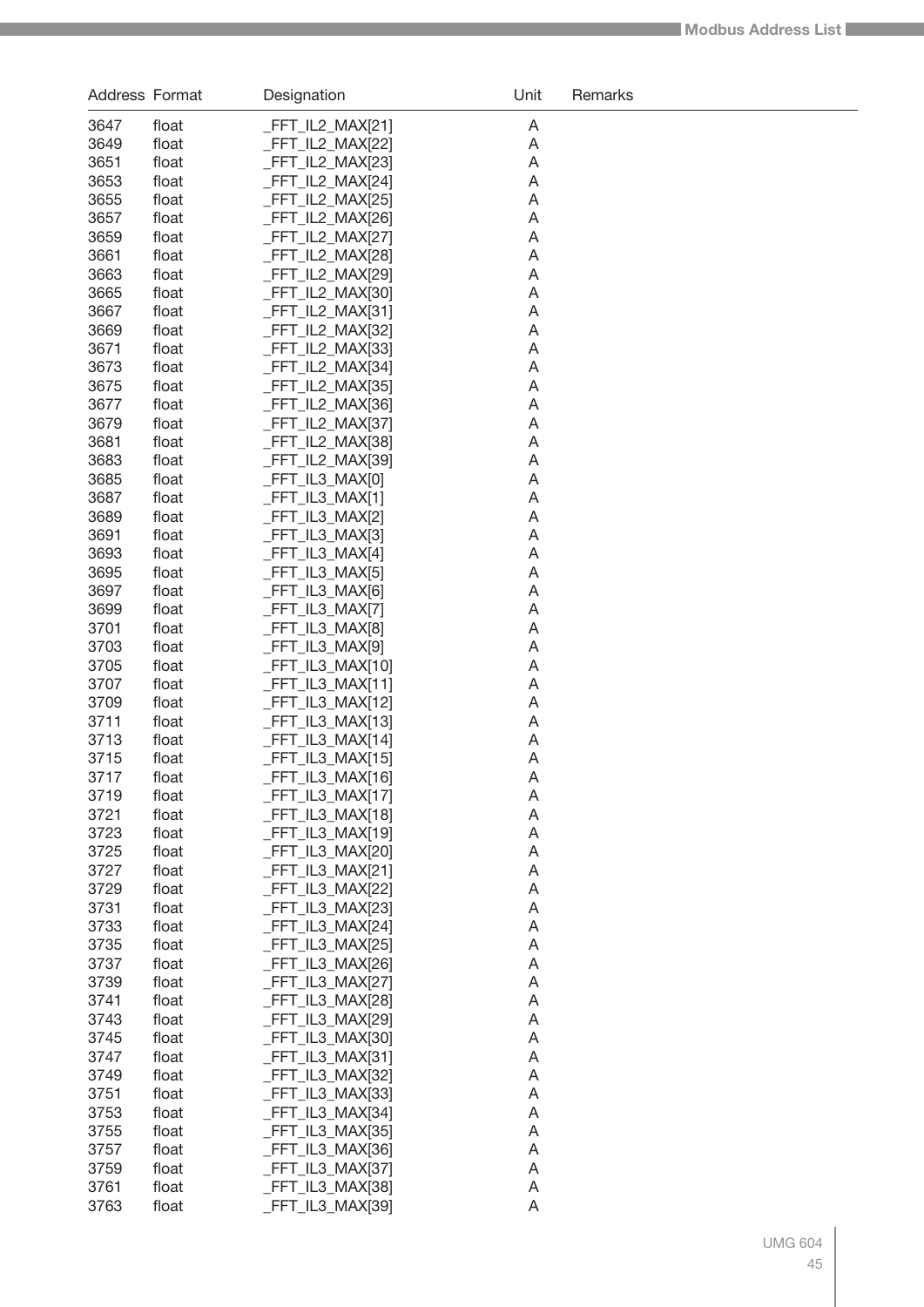| Address Format |                | Designation                         | Unit   | Remarks |
|----------------|----------------|-------------------------------------|--------|---------|
| 3765           | float          | FFT_IL4_MAX[0]                      | A      |         |
| 3767           | float          | FFT_IL4_MAX[1]                      | A      |         |
| 3769           | float          | FFT IL4 MAX[2]                      | A      |         |
| 3771           | float          | FFT_IL4_MAX[3]                      | A      |         |
| 3773           | float          | FFT_IL4_MAX[4]                      | A      |         |
| 3775           | float          | FFT_IL4_MAX[5]                      | A      |         |
| 3777           | float          | FFT_IL4_MAX[6]                      | A      |         |
| 3779           | float          | FFT_IL4_MAX[7]<br>FFT_IL4_MAX[8]    | A      |         |
| 3781<br>3783   | float<br>float | FFT_IL4_MAX[9]                      | A<br>A |         |
| 3785           | float          | FFT_IL4_MAX[10]                     | A      |         |
| 3787           | float          | FFT_IL4_MAX[11]                     | A      |         |
| 3789           | float          | FFT_IL4_MAX[12]                     | A      |         |
| 3791           | float          | FFT_IL4_MAX[13]                     | A      |         |
| 3793           | float          | FFT_IL4_MAX[14]                     | A      |         |
| 3795           | float          | FFT_IL4_MAX[15]                     | A      |         |
| 3797           | float          | FFT_IL4_MAX[16]                     | A      |         |
| 3799           | float          | FFT_IL4_MAX[17]                     | A      |         |
| 3801           | float          | FFT_IL4_MAX[18]                     | A      |         |
| 3803           | float          | FFT_IL4_MAX[19]                     | A      |         |
| 3805<br>3807   | float<br>float | FFT_IL4_MAX[20]<br>FFT_IL4_MAX[21]  | A<br>A |         |
| 3809           | float          | FFT_IL4_MAX[22]                     | A      |         |
| 3811           | float          | FFT_IL4_MAX[23]                     | A      |         |
| 3813           | float          | FFT_IL4_MAX[24]                     | A      |         |
| 3815           | float          | FFT_IL4_MAX[25]                     | A      |         |
| 3817           | float          | FFT_IL4_MAX[26]                     | A      |         |
| 3819           | float          | FFT_IL4_MAX[27]                     | Α      |         |
| 3821           | float          | FFT_IL4_MAX[28]                     | Α      |         |
| 3823           | float          | FFT_IL4_MAX[29]                     | A      |         |
| 3825           | float          | FFT_IL4_MAX[30]                     | A      |         |
| 3827           | float          | FFT_IL4_MAX[31]                     | A      |         |
| 3829           | float          | FFT_IL4_MAX[32]                     | Α      |         |
| 3831           | float          | FFT_IL4_MAX[33]                     | A      |         |
| 3833<br>3835   | float<br>float | FFT_IL4_MAX[34]<br>_FFT_IL4_MAX[35] | A<br>A |         |
| 3837           | float          | _FFT_IL4_MAX[36]                    | Α      |         |
| 3839           | float          | FFT_IL4_MAX[37]                     | A      |         |
| 3841           | float          | FFT_IL4_MAX[38]                     | A      |         |
| 3843           | float          | FFT_IL4_MAX[39]                     | Α      |         |
| 3845           | float          | FFT_PL1_MAX[0]                      | W      |         |
| 3847           | float          | FFT PL1 MAX[1]                      | W      |         |
| 3849           | float          | FFT PL1 MAX[2]                      | W      |         |
| 3851           | float          | FFT PL1 MAX[3]                      | W      |         |
| 3853           | float          | FFT_PL1_MAX[4]                      | W      |         |
| 3855           | float          | FFT_PL1_MAX[5]                      | W      |         |
| 3857<br>3859   | float          | FFT_PL1_MAX[6]<br>FFT_PL1_MAX[7]    | W<br>W |         |
| 3861           | float<br>float | FFT_PL1_MAX[8]                      | W      |         |
| 3863           | float          | FFT_PL1_MAX[9]                      | W      |         |
| 3865           | float          | _FFT_PL1_MAX[10]                    | W      |         |
| 3867           | float          | _FFT_PL1_MAX[11]                    | W      |         |
| 3869           | float          | FFT_PL1_MAX[12]                     | W      |         |
| 3871           | float          | FFT_PL1_MAX[13]                     | W      |         |
| 3873           | float          | FFT_PL1_MAX[14]                     | W      |         |
| 3875           | float          | _FFT_PL1_MAX[15]                    | W      |         |
| 3877           | float          | FFT_PL1_MAX[16]                     | W      |         |
| 3879           | float          | FFT_PL1_MAX[17]                     | W      |         |
| 3881           | float          | FFT_PL1_MAX[18]                     | W      |         |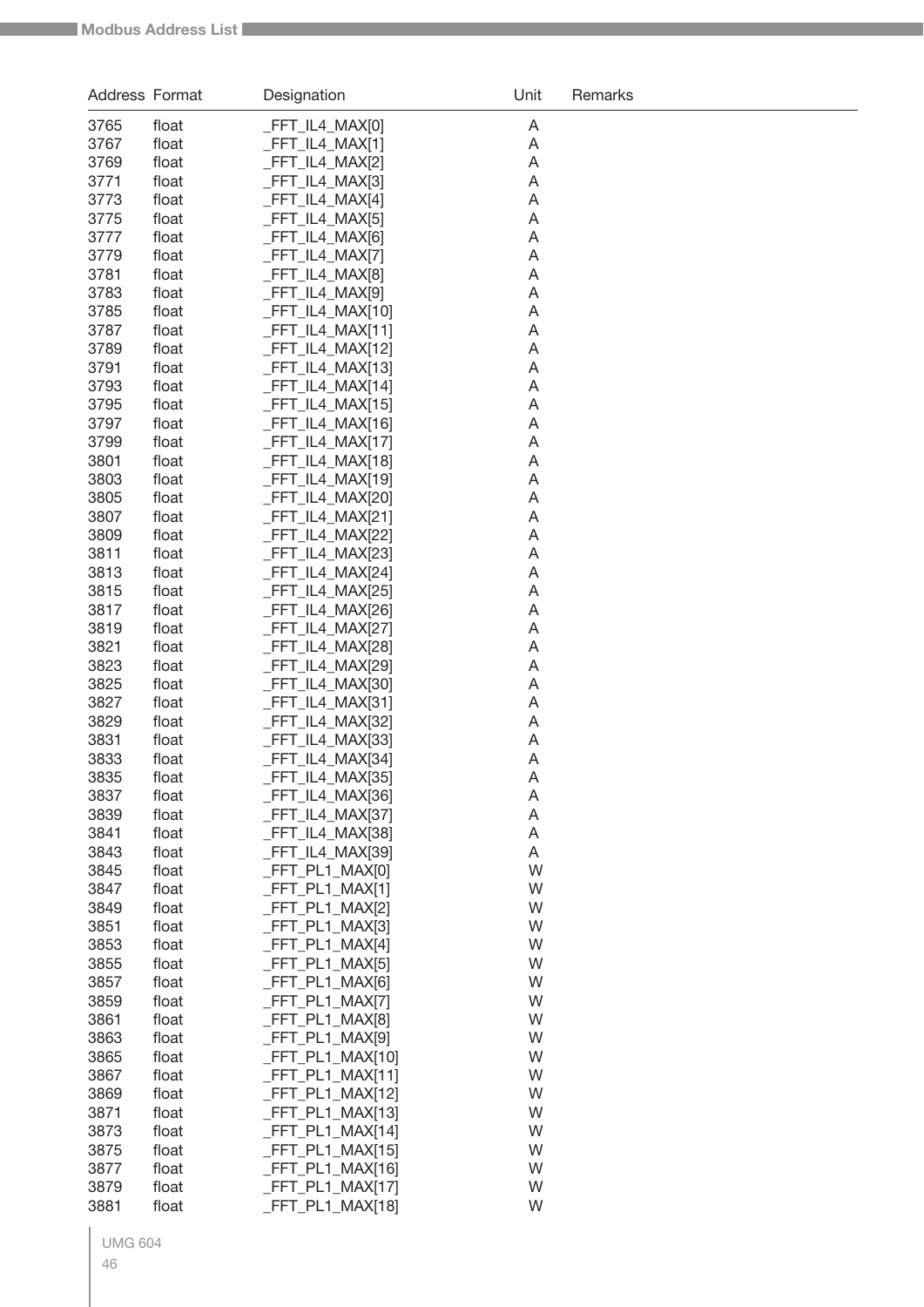| Address Format |                | Designation                              | Unit   | Remarks |
|----------------|----------------|------------------------------------------|--------|---------|
| 3883           | float          | $-FFT_PL1_MAX[19]$                       | W      |         |
| 3885           | float          | $-FFT_PL1_MAX[20]$                       | W      |         |
| 3887           | float          | $-FFT_PL1_MAX[21]$                       | W      |         |
| 3889           | float          | $-FFT_PL1_MAX[22]$                       | W      |         |
| 3891           | float          | $-FFT_PL1_MAX[23]$                       | W      |         |
| 3893           | float          | _FFT_PL1_MAX[24]                         | W      |         |
| 3895           | float          | _FFT_PL1_MAX[25]                         | W      |         |
| 3897           | float          | $-FFT_PL1_MAX[26]$                       | W      |         |
| 3899           | float          | _FFT_PL1_MAX[27]                         | W      |         |
| 3901           | float          | $-FFT_PL1_MAX[28]$                       | W      |         |
| 3903           | float          | $-FFT_PL1_MAX[29]$                       | W      |         |
| 3905           | float          | $-FFT_PL1_MAX[30]$                       | W      |         |
| 3907           | float          | _FFT_PL1_MAX[31]                         | W      |         |
| 3909<br>3911   | float          | $-FFT_PL1_MAX[32]$                       | W<br>W |         |
| 3913           | float<br>float | $-FFT_PL1_MAX[33]$<br>$-FFT_PL1_MAX[34]$ | W      |         |
| 3915           | float          | $-FFT_PL1_MAX[35]$                       | W      |         |
| 3917           | float          | $-FFT_PL1_MAX[36]$                       | W      |         |
| 3919           | float          | $-FFT_PL1_MAX[37]$                       | W      |         |
| 3921           | float          | $-FFT_PL1_MAX[38]$                       | W      |         |
| 3923           | float          | $-FFT_PL1_MAX[39]$                       | W      |         |
| 3925           | float          | _FFT_PL2_MAX[0]                          | W      |         |
| 3927           | float          | _FFT_PL2_MAX[1]                          | W      |         |
| 3929           | float          | _FFT_PL2_MAX[2]                          | W      |         |
| 3931           | float          | FFT_PL2_MAX[3]                           | W      |         |
| 3933           | float          | _FFT_PL2_MAX[4]                          | W      |         |
| 3935           | float          | _FFT_PL2_MAX[5]                          | W      |         |
| 3937           | float          | _FFT_PL2_MAX[6]                          | W      |         |
| 3939           | float          | _FFT_PL2_MAX[7]                          | W      |         |
| 3941           | float          | FFT_PL2_MAX[8]                           | W      |         |
| 3943           | float          | _FFT_PL2_MAX[9]                          | W      |         |
| 3945           | float          | _FFT_PL2_MAX[10]                         | W      |         |
| 3947           | float          | _FFT_PL2_MAX[11]                         | W      |         |
| 3949           | float          | _FFT_PL2_MAX[12]                         | W      |         |
| 3951           | float          | _FFT_PL2_MAX[13]                         | W      |         |
| 3953           | float          | FFT_PL2_MAX[14]                          | W      |         |
| 3955<br>3957   | float<br>float | $-FFT_PL2_MAX[15]$<br>FFT_PL2_MAX[16]    | W<br>W |         |
| 3959           | float          | _FFT_PL2_MAX[17]                         | W      |         |
| 3961           | float          | _FFT_PL2_MAX[18]                         | W      |         |
| 3963           | float          | FFT_PL2_MAX[19]                          | W      |         |
| 3965           | float          | _FFT_PL2_MAX[20]                         | W      |         |
| 3967           | float          | _FFT_PL2_MAX[21]                         | W      |         |
| 3969           | float          | _FFT_PL2_MAX[22]                         | W      |         |
| 3971           | float          | _FFT_PL2_MAX[23]                         | W      |         |
| 3973           | float          | $-FFT_PL2_MAX[24]$                       | W      |         |
| 3975           | float          | $-FFT_PL2_MAX[25]$                       | W      |         |
| 3977           | float          | $-FFT_PL2_MAX[26]$                       | W      |         |
| 3979           | float          | _FFT_PL2_MAX[27]                         | W      |         |
| 3981           | float          | _FFT_PL2_MAX[28]                         | W      |         |
| 3983           | float          | _FFT_PL2_MAX[29]                         | W      |         |
| 3985           | float          | _FFT_PL2_MAX[30]                         | W      |         |
| 3987           | float          | _FFT_PL2_MAX[31]                         | W      |         |
| 3989           | float          | _FFT_PL2_MAX[32]                         | W      |         |
| 3991           | float          | _FFT_PL2_MAX[33]                         | W      |         |
| 3993           | float          | _FFT_PL2_MAX[34]                         | W      |         |
| 3995           | float          | _FFT_PL2_MAX[35]                         | W      |         |
| 3997           | float          | _FFT_PL2_MAX[36]                         | W      |         |
| 3999           | float          | _FFT_PL2_MAX[37]                         | W      |         |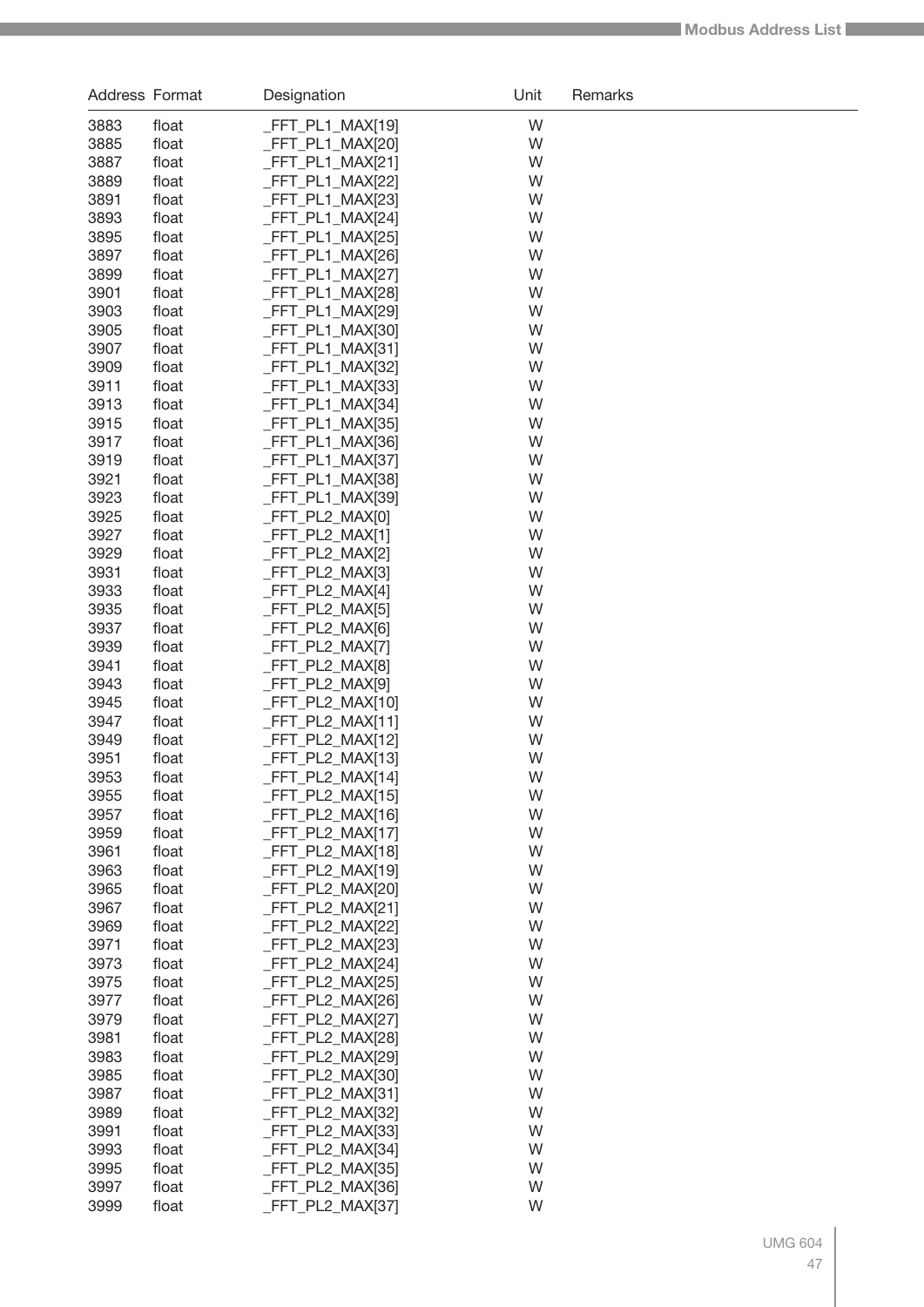| Address Format |                | Designation                         | Unit   | Remarks |
|----------------|----------------|-------------------------------------|--------|---------|
| 4001           | float          | FFT_PL2_MAX[38]                     | W      |         |
| 4003           | float          | FFT_PL2_MAX[39]                     | W      |         |
| 4005           | float          | FFT PL3 MAX[0]                      | W      |         |
| 4007           | float          | FFT_PL3_MAX[1]                      | W      |         |
| 4009           | float          | FFT_PL3_MAX[2]                      | W      |         |
| 4011           | float          | FFT_PL3_MAX[3]                      | W      |         |
| 4013           | float          | FFT_PL3_MAX[4]                      | W      |         |
| 4015           | float          | FFT_PL3_MAX[5]                      | W      |         |
| 4017<br>4019   | float<br>float | FFT_PL3_MAX[6]<br>FFT_PL3_MAX[7]    | W<br>W |         |
| 4021           | float          | FFT_PL3_MAX[8]                      | W      |         |
| 4023           | float          | FFT_PL3_MAX[9]                      | W      |         |
| 4025           | float          | FFT_PL3_MAX[10]                     | W      |         |
| 4027           | float          | FFT_PL3_MAX[11]                     | W      |         |
| 4029           | float          | FFT_PL3_MAX[12]                     | W      |         |
| 4031           | float          | FFT_PL3_MAX[13]                     | W      |         |
| 4033           | float          | FFT_PL3_MAX[14]                     | W      |         |
| 4035           | float          | FFT_PL3_MAX[15]                     | W      |         |
| 4037           | float          | FFT PL3 MAX[16]                     | W      |         |
| 4039           | float          | FFT_PL3_MAX[17]                     | W      |         |
| 4041           | float          | FFT_PL3_MAX[18]                     | W      |         |
| 4043<br>4045   | float          | FFT_PL3_MAX[19]<br>FFT_PL3_MAX[20]  | W<br>W |         |
| 4047           | float<br>float | FFT_PL3_MAX[21]                     | W      |         |
| 4049           | float          | FFT_PL3_MAX[22]                     | W      |         |
| 4051           | float          | FFT_PL3_MAX[23]                     | W      |         |
| 4053           | float          | FFT_PL3_MAX[24]                     | W      |         |
| 4055           | float          | FFT_PL3_MAX[25]                     | W      |         |
| 4057           | float          | FFT_PL3_MAX[26]                     | W      |         |
| 4059           | float          | FFT_PL3_MAX[27]                     | W      |         |
| 4061           | float          | FFT_PL3_MAX[28]                     | W      |         |
| 4063           | float          | FFT_PL3_MAX[29]                     | W      |         |
| 4065           | float          | FFT_PL3_MAX[30]                     | W      |         |
| 4067           | float          | FFT_PL3_MAX[31]                     | W      |         |
| 4069           | float          | FFT_PL3_MAX[32]                     | W      |         |
| 4071<br>4073   | float<br>float | _FFT_PL3_MAX[33]<br>FFT PL3 MAX[34] | W<br>W |         |
| 4075           | float          | _FFT_PL3_MAX[35]                    | W      |         |
| 4077           | float          | FFT_PL3_MAX[36]                     | W      |         |
| 4079           | float          | FFT PL3 MAX[37]                     | W      |         |
| 4081           | float          | FFT PL3 MAX[38]                     | W      |         |
| 4083           | float          | FFT_PL3_MAX[39]                     | W      |         |
| 4085           | float          | FFT PL4 MAX[0]                      | W      |         |
| 4087           | float          | _FFT_PL4_MAX[1]                     | W      |         |
| 4089           | float          | _FFT_PL4_MAX[2]                     | W      |         |
| 4091           | float          | FFT_PL4_MAX[3]                      | W      |         |
| 4093           | float          | _FFT_PL4_MAX[4]                     | W      |         |
| 4095           | float          | FFT_PL4_MAX[5]                      | W      |         |
| 4097<br>4099   | float<br>float | FFT_PL4_MAX[6]<br>_FFT_PL4_MAX[7]   | W<br>W |         |
| 4101           | float          | FFT_PL4_MAX[8]                      | W      |         |
| 4103           | float          | FFT_PL4_MAX[9]                      | W      |         |
| 4105           | float          | $-FFT_PL4_MAX[10]$                  | W      |         |
| 4107           | float          | _FFT_PL4_MAX[11]                    | W      |         |
| 4109           | float          | FFT_PL4_MAX[12]                     | W      |         |
| 4111           | float          | _FFT_PL4_MAX[13]                    | W      |         |
| 4113           | float          | FFT_PL4_MAX[14]                     | W      |         |
| 4115           | float          | FFT_PL4_MAX[15]                     | W      |         |
| 4117           | float          | FFT_PL4_MAX[16]                     | W      |         |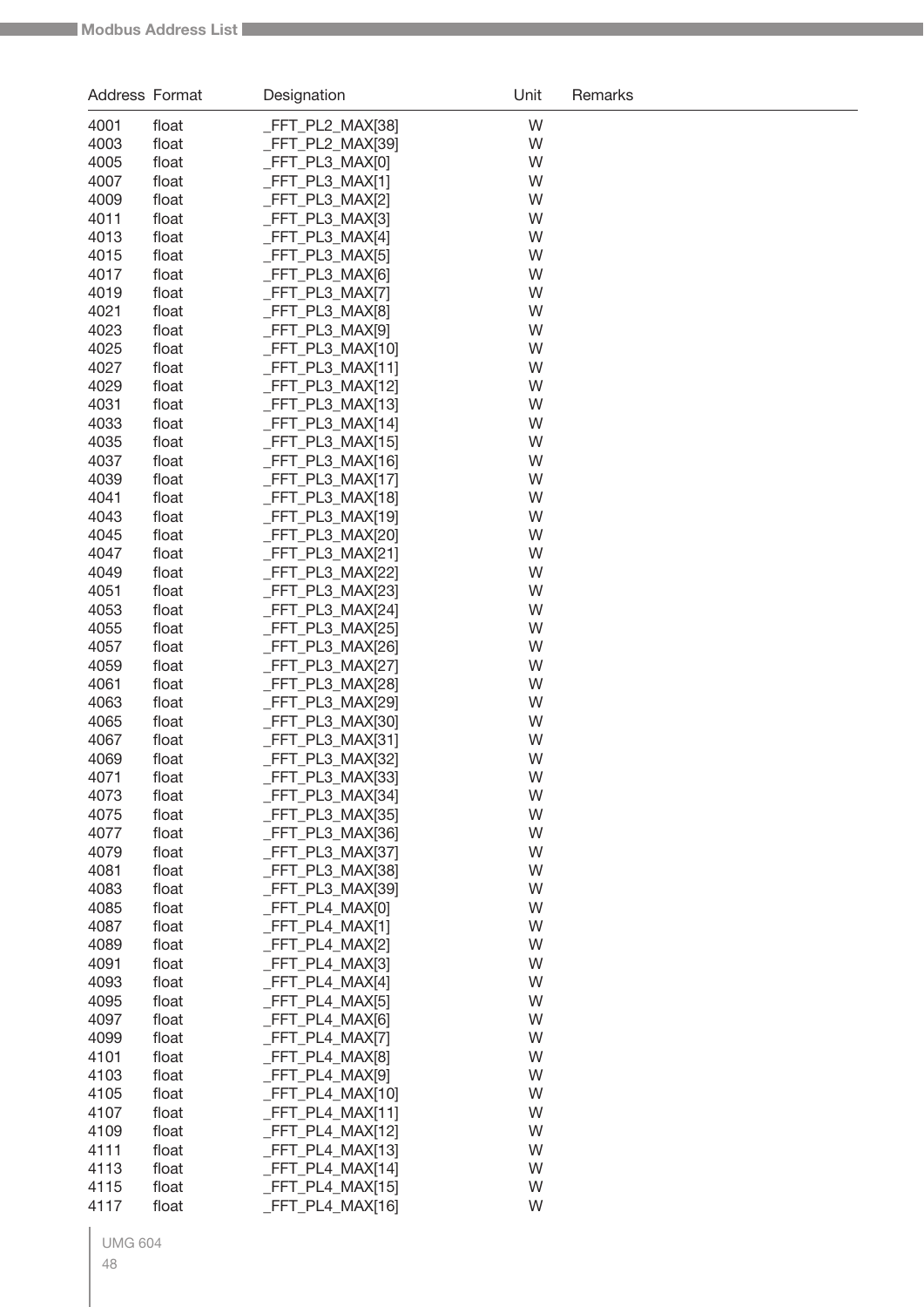| Address Format |                | Designation                            | Unit       | Remarks |
|----------------|----------------|----------------------------------------|------------|---------|
| 4119           | float          | _FFT_PL4_MAX[17]                       | W          |         |
| 4121           | float          | $-FFT_PL4_MAX[18]$                     | W          |         |
| 4123           | float          | $-FFT_PL4_MAX[19]$                     | W          |         |
| 4125           | float          | $-FFT_PL4_MAX[20]$                     | W          |         |
| 4127           | float          | $-FFT_PL4_MAX[21]$                     | W          |         |
| 4129           | float          | _FFT_PL4_MAX[22]                       | W          |         |
| 4131           | float          | _FFT_PL4_MAX[23]                       | W          |         |
| 4133           | float          | FFT PL4 MAX[24]                        | W          |         |
| 4135<br>4137   | float<br>float | _FFT_PL4_MAX[25]<br>FFT PL4 MAX[26]    | W<br>W     |         |
| 4139           | float          | FFT PL4 MAX[27]                        | W          |         |
| 4141           | float          | _FFT_PL4_MAX[28]                       | W          |         |
| 4143           | float          | $-FFT_PL4_MAX[29]$                     | W          |         |
| 4145           | float          | $-FFT_PL4_MAX[30]$                     | W          |         |
| 4147           | float          | $-FFT_PL4_MAX[31]$                     | W          |         |
| 4149           | float          | _FFT_PL4_MAX[32]                       | W          |         |
| 4151           | float          | _FFT_PL4_MAX[33]                       | W          |         |
| 4153           | float          | _FFT_PL4_MAX[34]                       | W          |         |
| 4155           | float          | _FFT_PL4_MAX[35]                       | W          |         |
| 4157           | float          | _FFT_PL4_MAX[36]                       | W          |         |
| 4159           | float          | _FFT_PL4_MAX[37]                       | W          |         |
| 4161<br>4163   | float<br>float | _FFT_PL4_MAX[38]                       | W<br>W     |         |
| 4165           | float          | _FFT_PL4_MAX[39]<br>_FFT_QL1_MAX[0]    | VAr        |         |
| 4167           | float          | _FFT_QL1_MAX[1]                        | VAr        |         |
| 4169           | float          | _FFT_QL1_MAX[2]                        | VAr        |         |
| 4171           | float          | _FFT_QL1_MAX[3]                        | VAr        |         |
| 4173           | float          | _FFT_QL1_MAX[4]                        | VAr        |         |
| 4175           | float          | _FFT_QL1_MAX[5]                        | VAr        |         |
| 4177           | float          | _FFT_QL1_MAX[6]                        | VAr        |         |
| 4179           | float          | _FFT_QL1_MAX[7]                        | VAr        |         |
| 4181           | float          | _FFT_QL1_MAX[8]                        | VAr        |         |
| 4183           | float          | _FFT_QL1_MAX[9]                        | VAr        |         |
| 4185           | float          | _FFT_QL1_MAX[10]                       | VAr        |         |
| 4187           | float          | _FFT_QL1_MAX[11]                       | VAr        |         |
| 4189<br>4191   | float          | FFT_QL1_MAX[12]<br>_FFT_QL1_MAX[13]    | VAr<br>VAr |         |
| 4193           | float<br>float | _FFT_QL1_MAX[14]                       | VAr        |         |
| 4195           | float          | _FFT_QL1_MAX[15]                       | VAr        |         |
| 4197           | float          | FFT_QL1_MAX[16]                        | VAr        |         |
| 4199           | float          | _FFT_QL1_MAX[17]                       | VAr        |         |
| 4201           | float          | _FFT_QL1_MAX[18]                       | VAr        |         |
| 4203           | float          | _FFT_QL1_MAX[19]                       | VAr        |         |
| 4205           | float          | _FFT_QL1_MAX[20]                       | VAr        |         |
| 4207           | float          | _FFT_QL1_MAX[21]                       | VAr        |         |
| 4209           | float          | _FFT_QL1_MAX[22]                       | VAr        |         |
| 4211           | float          | _FFT_QL1_MAX[23]                       | VAr        |         |
| 4213           | float          | _FFT_QL1_MAX[24]                       | VAr        |         |
| 4215           | float          | _FFT_QL1_MAX[25]                       | VAr        |         |
| 4217<br>4219   | float<br>float | _FFT_QL1_MAX[26]<br>$-FFT_QL1_MAX[27]$ | VAr<br>VAr |         |
| 4221           | float          | _FFT_QL1_MAX[28]                       | VAr        |         |
| 4223           | float          | _FFT_QL1_MAX[29]                       | VAr        |         |
| 4225           | float          | _FFT_QL1_MAX[30]                       | VAr        |         |
| 4227           | float          | _FFT_QL1_MAX[31]                       | VAr        |         |
| 4229           | float          | _FFT_QL1_MAX[32]                       | VAr        |         |
| 4231           | float          | _FFT_QL1_MAX[33]                       | VAr        |         |
| 4233           | float          | _FFT_QL1_MAX[34]                       | VAr        |         |
| 4235           | float          | _FFT_QL1_MAX[35]                       | VAr        |         |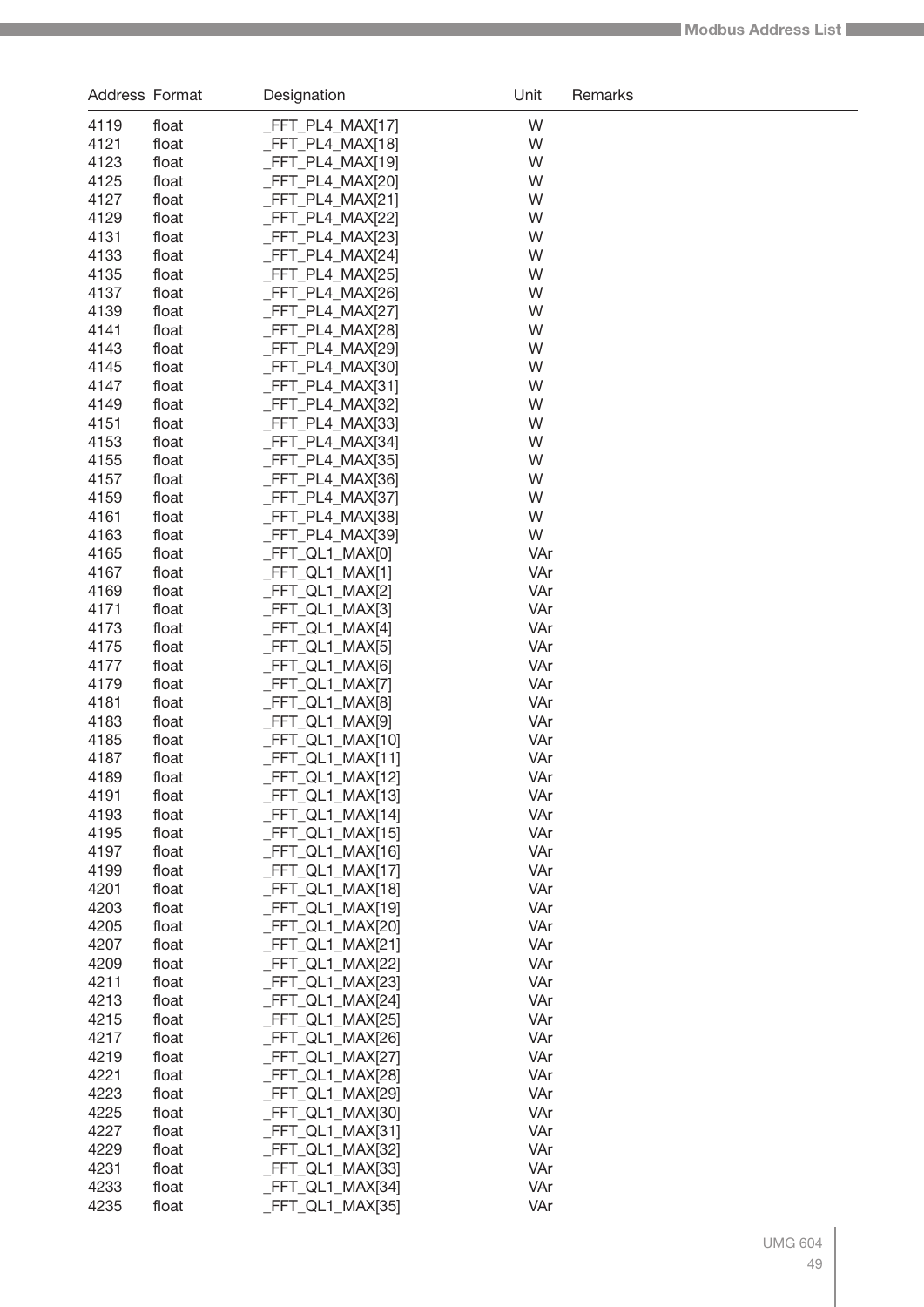| Address Format |                | Designation                          | Unit       | Remarks |
|----------------|----------------|--------------------------------------|------------|---------|
| 4237           | float          | _FFT_QL1_MAX[36]                     | VAr        |         |
| 4239           | float          | _FFT_QL1_MAX[37]                     | VAr        |         |
| 4241           | float          | _FFT_QL1_MAX[38]                     | VAr        |         |
| 4243           | float          | _FFT_QL1_MAX[39]                     | VAr        |         |
| 4245           | float          | _FFT_QL2_MAX[0]                      | VAr        |         |
| 4247           | float          | _FFT_QL2_MAX[1]                      | VAr        |         |
| 4249           | float          | _FFT_QL2_MAX[2]                      | VAr        |         |
| 4251           | float          | _FFT_QL2_MAX[3]                      | VAr        |         |
| 4253           | float          | _FFT_QL2_MAX[4]                      | VAr        |         |
| 4255           | float          | _FFT_QL2_MAX[5]                      | VAr        |         |
| 4257           | float          | _FFT_QL2_MAX[6]                      | VAr        |         |
| 4259           | float          | _FFT_QL2_MAX[7]                      | VAr        |         |
| 4261           | float          | _FFT_QL2_MAX[8]                      | VAr        |         |
| 4263           | float          | _FFT_QL2_MAX[9]                      | VAr        |         |
| 4265           | float          | FFT_QL2_MAX[10]                      | VAr        |         |
| 4267           | float          | FFT_QL2_MAX[11]                      | VAr        |         |
| 4269           | float          | _FFT_QL2_MAX[12]<br>FFT_QL2_MAX[13]  | VAr        |         |
| 4271<br>4273   | float<br>float | _FFT_QL2_MAX[14]                     | VAr<br>VAr |         |
| 4275           | float          | FFT_QL2_MAX[15]                      | VAr        |         |
| 4277           | float          | _FFT_QL2_MAX[16]                     | VAr        |         |
| 4279           | float          | _FFT_QL2_MAX[17]                     | VAr        |         |
| 4281           | float          | _FFT_QL2_MAX[18]                     | VAr        |         |
| 4283           | float          | _FFT_QL2_MAX[19]                     | VAr        |         |
| 4285           | float          | _FFT_QL2_MAX[20]                     | VAr        |         |
| 4287           | float          | _FFT_QL2_MAX[21]                     | VAr        |         |
| 4289           | float          | _FFT_QL2_MAX[22]                     | VAr        |         |
| 4291           | float          | _FFT_QL2_MAX[23]                     | VAr        |         |
| 4293           | float          | _FFT_QL2_MAX[24]                     | VAr        |         |
| 4295           | float          | _FFT_QL2_MAX[25]                     | VAr        |         |
| 4297           | float          | FFT_QL2_MAX[26]                      | VAr        |         |
| 4299           | float          | _FFT_QL2_MAX[27]                     | VAr        |         |
| 4301           | float          | _FFT_QL2_MAX[28]                     | VAr        |         |
| 4303           | float          | _FFT_QL2_MAX[29]                     | VAr        |         |
| 4305           | float          | _FFT_QL2_MAX[30]                     | VAr        |         |
| 4307           | float          | _FFT_QL2_MAX[31]                     | VAr        |         |
| 4309           | float          | _FFT_QL2_MAX[32]                     | VAr        |         |
| 4311           | float          | _FFT_QL2_MAX[33]                     | VAr        |         |
| 4313           | float          | FFT_QL2_MAX[34]                      | VAr        |         |
| 4315           | float          | FFT_QL2_MAX[35]                      | VAr        |         |
| 4317<br>4319   | float<br>float | _FFT_QL2_MAX[36]<br>_FFT_QL2_MAX[37] | VAr<br>VAr |         |
| 4321           | float          | FFT_QL2_MAX[38]                      | VAr        |         |
| 4323           | float          | _FFT_QL2_MAX[39]                     | VAr        |         |
| 4325           | float          | FFT_QL3_MAX[0]                       | VAr        |         |
| 4327           | float          | _FFT_QL3_MAX[1]                      | VAr        |         |
| 4329           | float          | _FFT_QL3_MAX[2]                      | VAr        |         |
| 4331           | float          | _FFT_QL3_MAX[3]                      | VAr        |         |
| 4333           | float          | _FFT_QL3_MAX[4]                      | VAr        |         |
| 4335           | float          | _FFT_QL3_MAX[5]                      | VAr        |         |
| 4337           | float          | _FFT_QL3_MAX[6]                      | VAr        |         |
| 4339           | float          | _FFT_QL3_MAX[7]                      | VAr        |         |
| 4341           | float          | _FFT_QL3_MAX[8]                      | VAr        |         |
| 4343           | float          | _FFT_QL3_MAX[9]                      | VAr        |         |
| 4345           | float          | _FFT_QL3_MAX[10]                     | VAr        |         |
| 4347           | float          | _FFT_QL3_MAX[11]                     | VAr        |         |
| 4349           | float          | _FFT_QL3_MAX[12]                     | VAr        |         |
| 4351           | float          | FFT_QL3_MAX[13]                      | VAr        |         |
| 4353           | float          | FFT_QL3_MAX[14]                      | VAr        |         |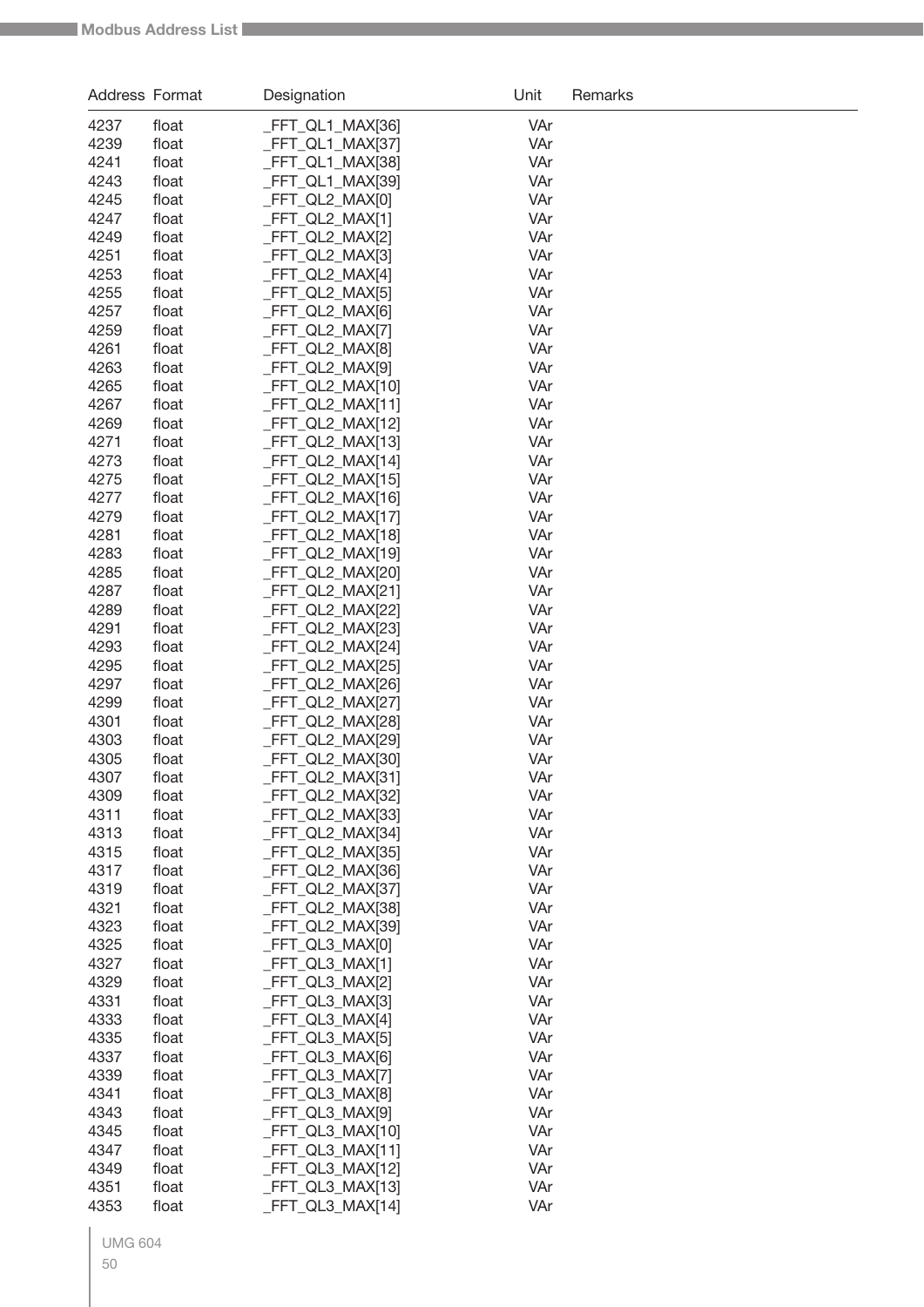| Address Format |                | Designation                          | Unit       | Remarks |
|----------------|----------------|--------------------------------------|------------|---------|
| 4355           | float          | _FFT_QL3_MAX[15]                     | VAr        |         |
| 4357           | float          | _FFT_QL3_MAX[16]                     | VAr        |         |
| 4359           | float          | _FFT_QL3_MAX[17]                     | VAr        |         |
| 4361           | float          | _FFT_QL3_MAX[18]                     | VAr        |         |
| 4363           | float          | _FFT_QL3_MAX[19]                     | VAr        |         |
| 4365           | float          | _FFT_QL3_MAX[20]                     | VAr        |         |
| 4367           | float          | _FFT_QL3_MAX[21]                     | VAr        |         |
| 4369           | float          | _FFT_QL3_MAX[22]                     | VAr        |         |
| 4371           | float          | _FFT_QL3_MAX[23]                     | VAr        |         |
| 4373           | float          | _FFT_QL3_MAX[24]                     | VAr        |         |
| 4375           | float          | _FFT_QL3_MAX[25]                     | VAr        |         |
| 4377           | float          | _FFT_QL3_MAX[26]                     | VAr        |         |
| 4379           | float          | _FFT_QL3_MAX[27]                     | VAr        |         |
| 4381           | float          | _FFT_QL3_MAX[28]                     | VAr        |         |
| 4383           | float          | _FFT_QL3_MAX[29]                     | VAr        |         |
| 4385           | float          | _FFT_QL3_MAX[30]                     | VAr        |         |
| 4387           | float          | _FFT_QL3_MAX[31]                     | VAr        |         |
| 4389           | float          | _FFT_QL3_MAX[32]                     | VAr        |         |
| 4391           | float          | _FFT_QL3_MAX[33]                     | VAr        |         |
| 4393<br>4395   | float<br>float | _FFT_QL3_MAX[34]<br>_FFT_QL3_MAX[35] | VAr<br>VAr |         |
| 4397           | float          | _FFT_QL3_MAX[36]                     | VAr        |         |
| 4399           | float          | _FFT_QL3_MAX[37]                     | VAr        |         |
| 4401           | float          | _FFT_QL3_MAX[38]                     | VAr        |         |
| 4403           | float          | _FFT_QL3_MAX[39]                     | VAr        |         |
| 4405           | float          | _FFT_QL4_MAX[0]                      | VAr        |         |
| 4407           | float          | _FFT_QL4_MAX[1]                      | VAr        |         |
| 4409           | float          | _FFT_QL4_MAX[2]                      | VAr        |         |
| 4411           | float          | _FFT_QL4_MAX[3]                      | VAr        |         |
| 4413           | float          | _FFT_QL4_MAX[4]                      | VAr        |         |
| 4415           | float          | _FFT_QL4_MAX[5]                      | VAr        |         |
| 4417           | float          | _FFT_QL4_MAX[6]                      | VAr        |         |
| 4419           | float          | _FFT_QL4_MAX[7]                      | VAr        |         |
| 4421           | float          | _FFT_QL4_MAX[8]                      | VAr        |         |
| 4423           | float          | _FFT_QL4_MAX[9]                      | VAr        |         |
| 4425           | float          | FFT_QL4_MAX[10]                      | VAr        |         |
| 4427           | float          | $-FFT_QL4_MAX[11]$                   | VAr        |         |
| 4429           | float          | FFT QL4 MAX[12]                      | VAr        |         |
| 4431           | float          | FFT_QL4_MAX[13]                      | VAr        |         |
| 4433           | float          | _FFT_QL4_MAX[14]                     | VAr        |         |
| 4435           | float          | _FFT_QL4_MAX[15]                     | VAr        |         |
| 4437           | float          | _FFT_QL4_MAX[16]                     | VAr        |         |
| 4439           | float          | _FFT_QL4_MAX[17]                     | VAr        |         |
| 4441           | float          | _FFT_QL4_MAX[18]                     | VAr        |         |
| 4443<br>4445   | float          | _FFT_QL4_MAX[19]<br>_FFT_QL4_MAX[20] | VAr<br>VAr |         |
| 4447           | float<br>float | _FFT_QL4_MAX[21]                     | VAr        |         |
| 4449           | float          | _FFT_QL4_MAX[22]                     | VAr        |         |
| 4451           | float          | $-FFT_QL4_MAX[23]$                   | VAr        |         |
| 4453           | float          | _FFT_QL4_MAX[24]                     | VAr        |         |
| 4455           | float          | _FFT_QL4_MAX[25]                     | VAr        |         |
| 4457           | float          | _FFT_QL4_MAX[26]                     | VAr        |         |
| 4459           | float          | _FFT_QL4_MAX[27]                     | VAr        |         |
| 4461           | float          | $-FFT_QL4_MAX[28]$                   | VAr        |         |
| 4463           | float          | _FFT_QL4_MAX[29]                     | VAr        |         |
| 4465           | float          | _FFT_QL4_MAX[30]                     | VAr        |         |
| 4467           | float          | _FFT_QL4_MAX[31]                     | VAr        |         |
| 4469           | float          | _FFT_QL4_MAX[32]                     | VAr        |         |
| 4471           | float          | $-FFT_QL4_MAX[33]$                   | VAr        |         |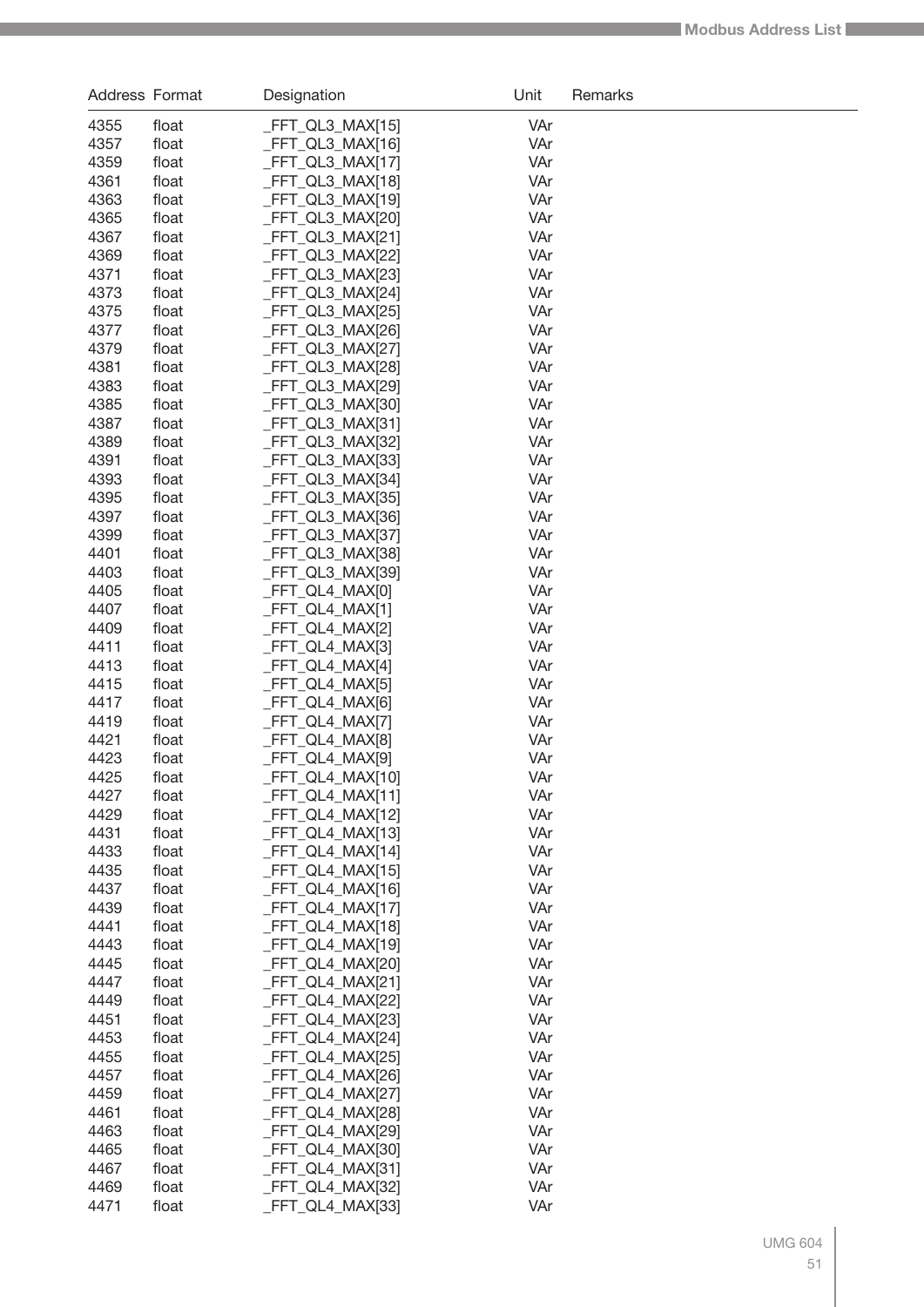| Address Format |                | Designation                        | Unit     | Remarks |
|----------------|----------------|------------------------------------|----------|---------|
| 4473           | float          | _FFT_QL4_MAX[34]                   | VAr      |         |
| 4475           | float          | _FFT_QL4_MAX[35]                   | VAr      |         |
| 4477           | float          | _FFT_QL4_MAX[36]                   | VAr      |         |
| 4479           | float          | _FFT_QL4_MAX[37]                   | VAr      |         |
| 4481           | float          | _FFT_QL4_MAX[38]                   | VAr      |         |
| 4483           | float          | _FFT_QL4_MAX[39]                   | VAr      |         |
| 4485           | float          | _THD_ULN_MAX[0]                    | $\%$     |         |
| 4487           | float          | _THD_ULN_MAX[1]                    | $\%$     |         |
| 4489           | float          | _THD_ULN_MAX[2]                    | %        |         |
| 4491           | float          | _THD_ULN_MAX[3]                    | %        |         |
| 4493           | float          | _THD_ILN_MAX[0]                    | %        |         |
| 4495           | float          | _THD_ILN_MAX[1]                    | %        |         |
| 4497           | float          | _THD_ILN_MAX[2]                    | %        |         |
| 4499           | float          | _THD_ILN_MAX[3]                    | %        |         |
| 4501<br>4503   | float<br>float | _KFACT_MAX[0]<br>_KFACT_MAX[1]     |          |         |
| 4505           | float          | _KFACT_MAX[2]                      |          |         |
| 4507           | float          | _KFACT_MAX[3]                      |          |         |
| 4509           | float          | _ULN_MAX[0]                        | V        |         |
| 4511           | float          | $_ULN_MAX[1]$                      | V        |         |
| 4513           | float          | _ULN_MAX[2]                        | V        |         |
| 4515           | float          | $_ULN_MAX[3]$                      | V        |         |
| 4517           | float          | $llN_MAX[0]$                       | A        |         |
| 4519           | float          | $_L$ ILN $_M$ MAX[1]               | A        |         |
| 4521           | float          | _ILN_MAX[2]                        | Α        |         |
| 4523           | float          | $_LIN_MAX[3]$                      | Α        |         |
| 4525           | float          | $PLN_MAX[0]$                       | W        |         |
| 4527           | float          | $PLN_MAX[1]$                       | W        |         |
| 4529           | float          | _PLN_MAX[2]                        | W        |         |
| 4531           | float          | $PLN_MAX[3]$                       | W        |         |
| 4533           | float          | _QLN_MAX[0]                        | VAr      |         |
| 4535           | float          | _QLN_MAX[1]                        | VAr      |         |
| 4537           | float          | _QLN_MAX[2]                        | VAr      |         |
| 4539           | float          | _QLN_MAX[3]                        | VAr      |         |
| 4541<br>4543   | float          | _SLN_MAX[0]                        | VA<br>VA |         |
| 4545           | float          | $\_SLN\_MAX[1]$<br>$\_SLN\_MAX[2]$ | VA       |         |
| 4547           | float<br>float | $_L$ SLN $_M$ MAX[3]               | VA       |         |
| 4549           | float          | _ULL_MAX[0]                        | V        |         |
| 4551           | float          | _ULL_MAX[1]                        | V        |         |
| 4553           | float          | _ULL_MAX[2]                        | V        |         |
| 4555           | float          | _I_SUM3_MAX                        | A        |         |
| 4557           | float          | _I_SUM_MAX                         | Α        |         |
| 4559           | float          | _S_SUM3_MAX                        | VA       |         |
| 4561           | float          | _P_SUM3_MAX                        | W        |         |
| 4563           | float          | Q SUM3 MAX                         | VAr      |         |
| 4565           | float          | _S_SUM_MAX                         | VA       |         |
| 4567           | float          | _P_SUM_MAX                         | W        |         |
| 4569           | float          | _Q_SUM_MAX                         | VAr      |         |
| 4571           | float          | _FREQ_MAX                          | Hz       |         |
| 4573           | float          | $N_MAX$                            | $\vee$   |         |
| 4575           | float          | $_M$ M $_{MAX}$                    | $\vee$   |         |
| 4577           | float          | _G_MAX                             | V        |         |
| 4579           | float          | _SYM_MAX                           | %        |         |
| 4581<br>4583   | float          | _IN_MAX<br>$IM$ $MAX$              | Α<br>Α   |         |
| 4585           | float<br>float | _IG_MAX                            | A        |         |
| 4587           | float          | _S0_POWER_MAX[0]                   | W        |         |
| 4589           | float          | _S0_POWER_MAX[1]                   | W        |         |
|                |                |                                    |          |         |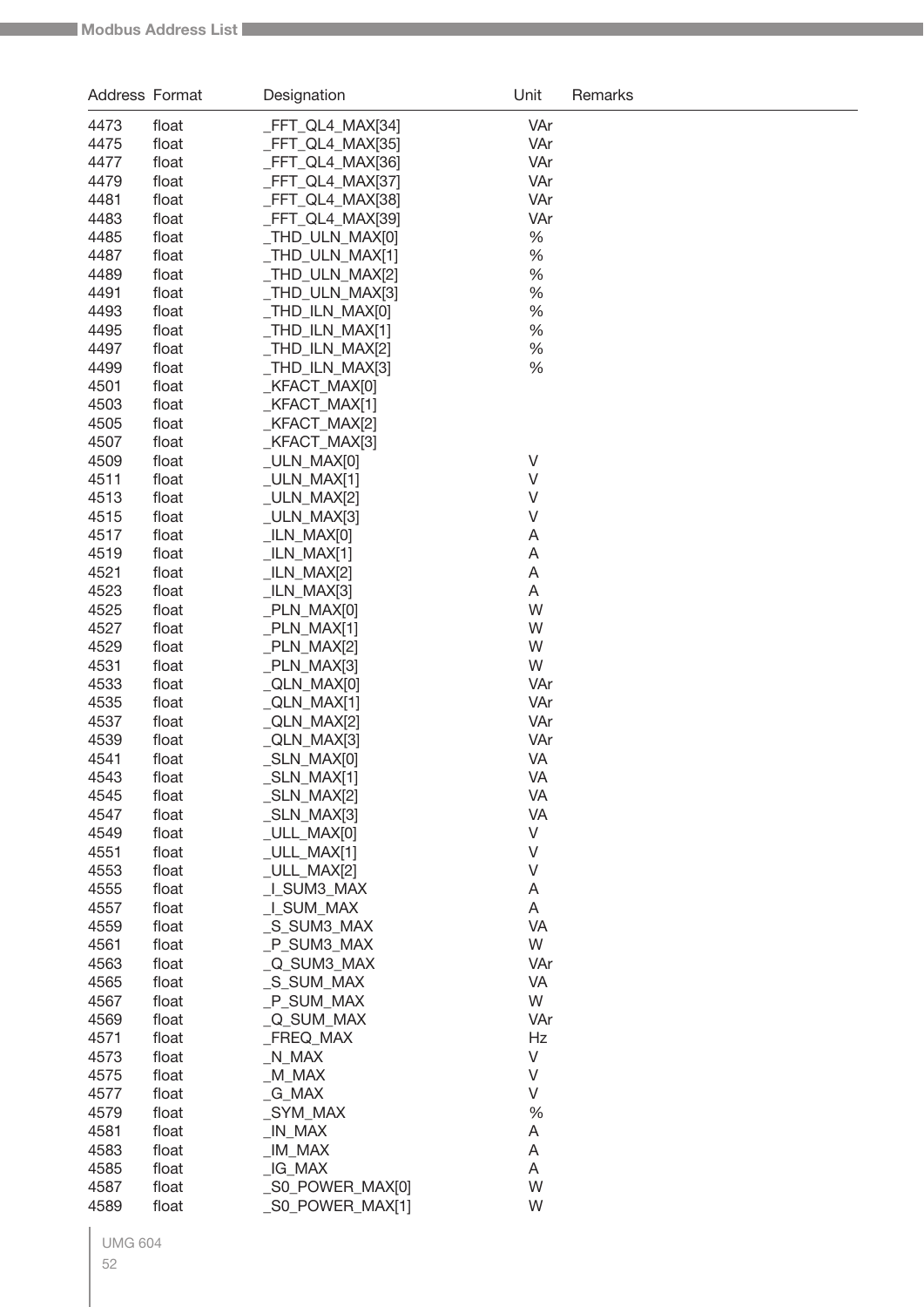| $^{\circ}C$<br><b>EXT_TEMPERATUR_MAX</b><br>4591<br>float<br>4593<br>FFT_UL1_AVG_T[0]<br>short<br>Average time see table on page 2<br>$\sf n$<br>4594<br>_FFT_UL1_AVG_T[1]<br>short<br>$\mathsf{n}$<br>4595<br>_FFT_UL1_AVG_T[2]<br>short<br>$\mathsf{n}$<br>4596<br>FFT_UL1_AVG_T[3]<br>short<br>$\mathsf{n}$<br>4597<br>_FFT_UL1_AVG_T[4]<br>short<br>$\mathsf{n}$<br>4598<br>_FFT_UL1_AVG_T[5]<br>short<br>$\mathsf{n}$<br>4599<br>_FFT_UL1_AVG_T[6]<br>short<br>$\mathsf{n}$<br>4600<br>_FFT_UL1_AVG_T[7]<br>short<br>$\mathsf{n}$<br>4601<br>FFT_UL1_AVG_T[8]<br>short<br>$\mathsf{n}$<br>4602<br>_FFT_UL1_AVG_T[9]<br>short<br>$\mathsf{n}$<br>4603<br>_FFT_UL1_AVG_T[10]<br>short<br>$\mathsf{n}$<br>4604<br>_FFT_UL1_AVG_T[11]<br>short<br>$\mathsf{n}$<br>4605<br>FFT_UL1_AVG_T[12]<br>short<br>$\mathsf{n}$<br>4606<br>FFT_UL1_AVG_T[13]<br>short<br>$\mathsf{n}$<br>4607<br>FFT_UL1_AVG_T[14]<br>short<br>$\mathsf{n}$<br>4608<br>FFT_UL1_AVG_T[15]<br>short<br>$\mathsf{n}$<br>4609<br>FFT_UL1_AVG_T[16]<br>short<br>$\mathsf{n}$<br>4610<br>FFT_UL1_AVG_T[17]<br>short<br>$\mathsf{n}$<br>4611<br>FFT_UL1_AVG_T[18]<br>short<br>$\mathsf{n}$<br>4612<br>FFT_UL1_AVG_T[19]<br>short<br>$\mathsf{n}$<br>4613<br>_FFT_UL1_AVG_T[20]<br>short<br>$\mathsf{n}$<br>4614<br>_FFT_UL1_AVG_T[21]<br>short<br>$\mathsf{n}$<br>4615<br>FFT_UL1_AVG_T[22]<br>short<br>$\mathsf{n}$<br>4616<br>FFT_UL1_AVG_T[23]<br>short<br>$\mathsf{n}$<br>4617<br>FFT_UL1_AVG_T[24]<br>short<br>$\mathsf{n}$<br>4618<br>FFT_UL1_AVG_T[25]<br>short<br>$\mathsf{n}$<br>4619<br>FFT_UL1_AVG_T[26]<br>short<br>$\mathsf{n}$<br>4620<br>FFT_UL1_AVG_T[27]<br>short<br>$\mathsf{n}$<br>4621<br>FFT_UL1_AVG_T[28]<br>short<br>$\mathsf{n}$<br>4622<br>FFT_UL1_AVG_T[29]<br>short<br>$\mathsf{n}$<br>4623<br>FFT_UL1_AVG_T[30]<br>short<br>$\mathsf{n}$<br>_FFT_UL1_AVG_T[31]<br>4624<br>short<br>n<br>4625<br>FFT_UL1_AVG_T[32]<br>short<br>n<br>FFT_UL1_AVG_T[33]<br>4626<br>short<br>n<br>4627<br>_FFT_UL1_AVG_T[34]<br>short<br>$\mathsf{n}$<br>_FFT_UL1_AVG_T[35]<br>4628<br>short<br>n<br>_FFT_UL1_AVG_T[36]<br>4629<br>short<br>$\mathsf{n}$<br>4630<br>_FFT_UL1_AVG_T[37]<br>short<br>Average time see table on page 2<br>$\mathsf{n}$<br>4631<br>_FFT_UL1_AVG_T[38]<br>short<br>$\mathsf{n}$<br>4632<br>_FFT_UL1_AVG_T[39]<br>short<br>$\mathsf{n}$<br>4633<br>_FFT_UL2_AVG_T[0]<br>short<br>$\mathsf{n}$<br>4634<br>_FFT_UL2_AVG_T[1]<br>short<br>$\mathsf{n}$<br>4635<br>_FFT_UL2_AVG_T[2]<br>short<br>$\mathsf{n}$<br>4636<br>_FFT_UL2_AVG_T[3]<br>short<br>$\mathsf{n}$<br>4637<br>_FFT_UL2_AVG_T[4]<br>short<br>$\mathsf{n}$<br>4638<br>_FFT_UL2_AVG_T[5]<br>short<br>$\mathsf{n}$<br>4639<br>_FFT_UL2_AVG_T[6]<br>short<br>$\mathsf{n}$<br>4640<br>_FFT_UL2_AVG_T[7]<br>short<br>$\mathsf{n}$<br>4641<br>_FFT_UL2_AVG_T[8]<br>short<br>$\mathsf{n}$<br>_FFT_UL2_AVG_T[9]<br>4642<br>short<br>$\mathsf{n}$<br>4643<br>_FFT_UL2_AVG_T[10]<br>short<br>n<br>4644<br>_FFT_UL2_AVG_T[11]<br>short<br>n<br>4645<br>_FFT_UL2_AVG_T[12]<br>short<br>n<br>4646<br>_FFT_UL2_AVG_T[13]<br>short<br>n<br>4647<br>_FFT_UL2_AVG_T[14]<br>short<br>n<br>4648<br>_FFT_UL2_AVG_T[15]<br>short<br>n<br>4649<br>_FFT_UL2_AVG_T[16]<br>short<br>n<br>4650<br>_FFT_UL2_AVG_T[17]<br>short<br>n | Address Format | Designation | Unit | Remarks |
|----------------------------------------------------------------------------------------------------------------------------------------------------------------------------------------------------------------------------------------------------------------------------------------------------------------------------------------------------------------------------------------------------------------------------------------------------------------------------------------------------------------------------------------------------------------------------------------------------------------------------------------------------------------------------------------------------------------------------------------------------------------------------------------------------------------------------------------------------------------------------------------------------------------------------------------------------------------------------------------------------------------------------------------------------------------------------------------------------------------------------------------------------------------------------------------------------------------------------------------------------------------------------------------------------------------------------------------------------------------------------------------------------------------------------------------------------------------------------------------------------------------------------------------------------------------------------------------------------------------------------------------------------------------------------------------------------------------------------------------------------------------------------------------------------------------------------------------------------------------------------------------------------------------------------------------------------------------------------------------------------------------------------------------------------------------------------------------------------------------------------------------------------------------------------------------------------------------------------------------------------------------------------------------------------------------------------------------------------------------------------------------------------------------------------------------------------------------------------------------------------------------------------------------------------------------------------------------------------------------------------------------------------------------------------------------------------------------------------------------------------------------------------------------------------------------------------------------------------------------------------------------------------------------------------------------------------------------------------------------------------------------------------------------------------------------------------------------------------------------------------------------------------------------------------------------------------------------------------------------------------------------------|----------------|-------------|------|---------|
|                                                                                                                                                                                                                                                                                                                                                                                                                                                                                                                                                                                                                                                                                                                                                                                                                                                                                                                                                                                                                                                                                                                                                                                                                                                                                                                                                                                                                                                                                                                                                                                                                                                                                                                                                                                                                                                                                                                                                                                                                                                                                                                                                                                                                                                                                                                                                                                                                                                                                                                                                                                                                                                                                                                                                                                                                                                                                                                                                                                                                                                                                                                                                                                                                                                                      |                |             |      |         |
|                                                                                                                                                                                                                                                                                                                                                                                                                                                                                                                                                                                                                                                                                                                                                                                                                                                                                                                                                                                                                                                                                                                                                                                                                                                                                                                                                                                                                                                                                                                                                                                                                                                                                                                                                                                                                                                                                                                                                                                                                                                                                                                                                                                                                                                                                                                                                                                                                                                                                                                                                                                                                                                                                                                                                                                                                                                                                                                                                                                                                                                                                                                                                                                                                                                                      |                |             |      |         |
|                                                                                                                                                                                                                                                                                                                                                                                                                                                                                                                                                                                                                                                                                                                                                                                                                                                                                                                                                                                                                                                                                                                                                                                                                                                                                                                                                                                                                                                                                                                                                                                                                                                                                                                                                                                                                                                                                                                                                                                                                                                                                                                                                                                                                                                                                                                                                                                                                                                                                                                                                                                                                                                                                                                                                                                                                                                                                                                                                                                                                                                                                                                                                                                                                                                                      |                |             |      |         |
|                                                                                                                                                                                                                                                                                                                                                                                                                                                                                                                                                                                                                                                                                                                                                                                                                                                                                                                                                                                                                                                                                                                                                                                                                                                                                                                                                                                                                                                                                                                                                                                                                                                                                                                                                                                                                                                                                                                                                                                                                                                                                                                                                                                                                                                                                                                                                                                                                                                                                                                                                                                                                                                                                                                                                                                                                                                                                                                                                                                                                                                                                                                                                                                                                                                                      |                |             |      |         |
|                                                                                                                                                                                                                                                                                                                                                                                                                                                                                                                                                                                                                                                                                                                                                                                                                                                                                                                                                                                                                                                                                                                                                                                                                                                                                                                                                                                                                                                                                                                                                                                                                                                                                                                                                                                                                                                                                                                                                                                                                                                                                                                                                                                                                                                                                                                                                                                                                                                                                                                                                                                                                                                                                                                                                                                                                                                                                                                                                                                                                                                                                                                                                                                                                                                                      |                |             |      |         |
|                                                                                                                                                                                                                                                                                                                                                                                                                                                                                                                                                                                                                                                                                                                                                                                                                                                                                                                                                                                                                                                                                                                                                                                                                                                                                                                                                                                                                                                                                                                                                                                                                                                                                                                                                                                                                                                                                                                                                                                                                                                                                                                                                                                                                                                                                                                                                                                                                                                                                                                                                                                                                                                                                                                                                                                                                                                                                                                                                                                                                                                                                                                                                                                                                                                                      |                |             |      |         |
|                                                                                                                                                                                                                                                                                                                                                                                                                                                                                                                                                                                                                                                                                                                                                                                                                                                                                                                                                                                                                                                                                                                                                                                                                                                                                                                                                                                                                                                                                                                                                                                                                                                                                                                                                                                                                                                                                                                                                                                                                                                                                                                                                                                                                                                                                                                                                                                                                                                                                                                                                                                                                                                                                                                                                                                                                                                                                                                                                                                                                                                                                                                                                                                                                                                                      |                |             |      |         |
|                                                                                                                                                                                                                                                                                                                                                                                                                                                                                                                                                                                                                                                                                                                                                                                                                                                                                                                                                                                                                                                                                                                                                                                                                                                                                                                                                                                                                                                                                                                                                                                                                                                                                                                                                                                                                                                                                                                                                                                                                                                                                                                                                                                                                                                                                                                                                                                                                                                                                                                                                                                                                                                                                                                                                                                                                                                                                                                                                                                                                                                                                                                                                                                                                                                                      |                |             |      |         |
|                                                                                                                                                                                                                                                                                                                                                                                                                                                                                                                                                                                                                                                                                                                                                                                                                                                                                                                                                                                                                                                                                                                                                                                                                                                                                                                                                                                                                                                                                                                                                                                                                                                                                                                                                                                                                                                                                                                                                                                                                                                                                                                                                                                                                                                                                                                                                                                                                                                                                                                                                                                                                                                                                                                                                                                                                                                                                                                                                                                                                                                                                                                                                                                                                                                                      |                |             |      |         |
|                                                                                                                                                                                                                                                                                                                                                                                                                                                                                                                                                                                                                                                                                                                                                                                                                                                                                                                                                                                                                                                                                                                                                                                                                                                                                                                                                                                                                                                                                                                                                                                                                                                                                                                                                                                                                                                                                                                                                                                                                                                                                                                                                                                                                                                                                                                                                                                                                                                                                                                                                                                                                                                                                                                                                                                                                                                                                                                                                                                                                                                                                                                                                                                                                                                                      |                |             |      |         |
|                                                                                                                                                                                                                                                                                                                                                                                                                                                                                                                                                                                                                                                                                                                                                                                                                                                                                                                                                                                                                                                                                                                                                                                                                                                                                                                                                                                                                                                                                                                                                                                                                                                                                                                                                                                                                                                                                                                                                                                                                                                                                                                                                                                                                                                                                                                                                                                                                                                                                                                                                                                                                                                                                                                                                                                                                                                                                                                                                                                                                                                                                                                                                                                                                                                                      |                |             |      |         |
|                                                                                                                                                                                                                                                                                                                                                                                                                                                                                                                                                                                                                                                                                                                                                                                                                                                                                                                                                                                                                                                                                                                                                                                                                                                                                                                                                                                                                                                                                                                                                                                                                                                                                                                                                                                                                                                                                                                                                                                                                                                                                                                                                                                                                                                                                                                                                                                                                                                                                                                                                                                                                                                                                                                                                                                                                                                                                                                                                                                                                                                                                                                                                                                                                                                                      |                |             |      |         |
|                                                                                                                                                                                                                                                                                                                                                                                                                                                                                                                                                                                                                                                                                                                                                                                                                                                                                                                                                                                                                                                                                                                                                                                                                                                                                                                                                                                                                                                                                                                                                                                                                                                                                                                                                                                                                                                                                                                                                                                                                                                                                                                                                                                                                                                                                                                                                                                                                                                                                                                                                                                                                                                                                                                                                                                                                                                                                                                                                                                                                                                                                                                                                                                                                                                                      |                |             |      |         |
|                                                                                                                                                                                                                                                                                                                                                                                                                                                                                                                                                                                                                                                                                                                                                                                                                                                                                                                                                                                                                                                                                                                                                                                                                                                                                                                                                                                                                                                                                                                                                                                                                                                                                                                                                                                                                                                                                                                                                                                                                                                                                                                                                                                                                                                                                                                                                                                                                                                                                                                                                                                                                                                                                                                                                                                                                                                                                                                                                                                                                                                                                                                                                                                                                                                                      |                |             |      |         |
|                                                                                                                                                                                                                                                                                                                                                                                                                                                                                                                                                                                                                                                                                                                                                                                                                                                                                                                                                                                                                                                                                                                                                                                                                                                                                                                                                                                                                                                                                                                                                                                                                                                                                                                                                                                                                                                                                                                                                                                                                                                                                                                                                                                                                                                                                                                                                                                                                                                                                                                                                                                                                                                                                                                                                                                                                                                                                                                                                                                                                                                                                                                                                                                                                                                                      |                |             |      |         |
|                                                                                                                                                                                                                                                                                                                                                                                                                                                                                                                                                                                                                                                                                                                                                                                                                                                                                                                                                                                                                                                                                                                                                                                                                                                                                                                                                                                                                                                                                                                                                                                                                                                                                                                                                                                                                                                                                                                                                                                                                                                                                                                                                                                                                                                                                                                                                                                                                                                                                                                                                                                                                                                                                                                                                                                                                                                                                                                                                                                                                                                                                                                                                                                                                                                                      |                |             |      |         |
|                                                                                                                                                                                                                                                                                                                                                                                                                                                                                                                                                                                                                                                                                                                                                                                                                                                                                                                                                                                                                                                                                                                                                                                                                                                                                                                                                                                                                                                                                                                                                                                                                                                                                                                                                                                                                                                                                                                                                                                                                                                                                                                                                                                                                                                                                                                                                                                                                                                                                                                                                                                                                                                                                                                                                                                                                                                                                                                                                                                                                                                                                                                                                                                                                                                                      |                |             |      |         |
|                                                                                                                                                                                                                                                                                                                                                                                                                                                                                                                                                                                                                                                                                                                                                                                                                                                                                                                                                                                                                                                                                                                                                                                                                                                                                                                                                                                                                                                                                                                                                                                                                                                                                                                                                                                                                                                                                                                                                                                                                                                                                                                                                                                                                                                                                                                                                                                                                                                                                                                                                                                                                                                                                                                                                                                                                                                                                                                                                                                                                                                                                                                                                                                                                                                                      |                |             |      |         |
|                                                                                                                                                                                                                                                                                                                                                                                                                                                                                                                                                                                                                                                                                                                                                                                                                                                                                                                                                                                                                                                                                                                                                                                                                                                                                                                                                                                                                                                                                                                                                                                                                                                                                                                                                                                                                                                                                                                                                                                                                                                                                                                                                                                                                                                                                                                                                                                                                                                                                                                                                                                                                                                                                                                                                                                                                                                                                                                                                                                                                                                                                                                                                                                                                                                                      |                |             |      |         |
|                                                                                                                                                                                                                                                                                                                                                                                                                                                                                                                                                                                                                                                                                                                                                                                                                                                                                                                                                                                                                                                                                                                                                                                                                                                                                                                                                                                                                                                                                                                                                                                                                                                                                                                                                                                                                                                                                                                                                                                                                                                                                                                                                                                                                                                                                                                                                                                                                                                                                                                                                                                                                                                                                                                                                                                                                                                                                                                                                                                                                                                                                                                                                                                                                                                                      |                |             |      |         |
|                                                                                                                                                                                                                                                                                                                                                                                                                                                                                                                                                                                                                                                                                                                                                                                                                                                                                                                                                                                                                                                                                                                                                                                                                                                                                                                                                                                                                                                                                                                                                                                                                                                                                                                                                                                                                                                                                                                                                                                                                                                                                                                                                                                                                                                                                                                                                                                                                                                                                                                                                                                                                                                                                                                                                                                                                                                                                                                                                                                                                                                                                                                                                                                                                                                                      |                |             |      |         |
|                                                                                                                                                                                                                                                                                                                                                                                                                                                                                                                                                                                                                                                                                                                                                                                                                                                                                                                                                                                                                                                                                                                                                                                                                                                                                                                                                                                                                                                                                                                                                                                                                                                                                                                                                                                                                                                                                                                                                                                                                                                                                                                                                                                                                                                                                                                                                                                                                                                                                                                                                                                                                                                                                                                                                                                                                                                                                                                                                                                                                                                                                                                                                                                                                                                                      |                |             |      |         |
|                                                                                                                                                                                                                                                                                                                                                                                                                                                                                                                                                                                                                                                                                                                                                                                                                                                                                                                                                                                                                                                                                                                                                                                                                                                                                                                                                                                                                                                                                                                                                                                                                                                                                                                                                                                                                                                                                                                                                                                                                                                                                                                                                                                                                                                                                                                                                                                                                                                                                                                                                                                                                                                                                                                                                                                                                                                                                                                                                                                                                                                                                                                                                                                                                                                                      |                |             |      |         |
|                                                                                                                                                                                                                                                                                                                                                                                                                                                                                                                                                                                                                                                                                                                                                                                                                                                                                                                                                                                                                                                                                                                                                                                                                                                                                                                                                                                                                                                                                                                                                                                                                                                                                                                                                                                                                                                                                                                                                                                                                                                                                                                                                                                                                                                                                                                                                                                                                                                                                                                                                                                                                                                                                                                                                                                                                                                                                                                                                                                                                                                                                                                                                                                                                                                                      |                |             |      |         |
|                                                                                                                                                                                                                                                                                                                                                                                                                                                                                                                                                                                                                                                                                                                                                                                                                                                                                                                                                                                                                                                                                                                                                                                                                                                                                                                                                                                                                                                                                                                                                                                                                                                                                                                                                                                                                                                                                                                                                                                                                                                                                                                                                                                                                                                                                                                                                                                                                                                                                                                                                                                                                                                                                                                                                                                                                                                                                                                                                                                                                                                                                                                                                                                                                                                                      |                |             |      |         |
|                                                                                                                                                                                                                                                                                                                                                                                                                                                                                                                                                                                                                                                                                                                                                                                                                                                                                                                                                                                                                                                                                                                                                                                                                                                                                                                                                                                                                                                                                                                                                                                                                                                                                                                                                                                                                                                                                                                                                                                                                                                                                                                                                                                                                                                                                                                                                                                                                                                                                                                                                                                                                                                                                                                                                                                                                                                                                                                                                                                                                                                                                                                                                                                                                                                                      |                |             |      |         |
|                                                                                                                                                                                                                                                                                                                                                                                                                                                                                                                                                                                                                                                                                                                                                                                                                                                                                                                                                                                                                                                                                                                                                                                                                                                                                                                                                                                                                                                                                                                                                                                                                                                                                                                                                                                                                                                                                                                                                                                                                                                                                                                                                                                                                                                                                                                                                                                                                                                                                                                                                                                                                                                                                                                                                                                                                                                                                                                                                                                                                                                                                                                                                                                                                                                                      |                |             |      |         |
|                                                                                                                                                                                                                                                                                                                                                                                                                                                                                                                                                                                                                                                                                                                                                                                                                                                                                                                                                                                                                                                                                                                                                                                                                                                                                                                                                                                                                                                                                                                                                                                                                                                                                                                                                                                                                                                                                                                                                                                                                                                                                                                                                                                                                                                                                                                                                                                                                                                                                                                                                                                                                                                                                                                                                                                                                                                                                                                                                                                                                                                                                                                                                                                                                                                                      |                |             |      |         |
|                                                                                                                                                                                                                                                                                                                                                                                                                                                                                                                                                                                                                                                                                                                                                                                                                                                                                                                                                                                                                                                                                                                                                                                                                                                                                                                                                                                                                                                                                                                                                                                                                                                                                                                                                                                                                                                                                                                                                                                                                                                                                                                                                                                                                                                                                                                                                                                                                                                                                                                                                                                                                                                                                                                                                                                                                                                                                                                                                                                                                                                                                                                                                                                                                                                                      |                |             |      |         |
|                                                                                                                                                                                                                                                                                                                                                                                                                                                                                                                                                                                                                                                                                                                                                                                                                                                                                                                                                                                                                                                                                                                                                                                                                                                                                                                                                                                                                                                                                                                                                                                                                                                                                                                                                                                                                                                                                                                                                                                                                                                                                                                                                                                                                                                                                                                                                                                                                                                                                                                                                                                                                                                                                                                                                                                                                                                                                                                                                                                                                                                                                                                                                                                                                                                                      |                |             |      |         |
|                                                                                                                                                                                                                                                                                                                                                                                                                                                                                                                                                                                                                                                                                                                                                                                                                                                                                                                                                                                                                                                                                                                                                                                                                                                                                                                                                                                                                                                                                                                                                                                                                                                                                                                                                                                                                                                                                                                                                                                                                                                                                                                                                                                                                                                                                                                                                                                                                                                                                                                                                                                                                                                                                                                                                                                                                                                                                                                                                                                                                                                                                                                                                                                                                                                                      |                |             |      |         |
|                                                                                                                                                                                                                                                                                                                                                                                                                                                                                                                                                                                                                                                                                                                                                                                                                                                                                                                                                                                                                                                                                                                                                                                                                                                                                                                                                                                                                                                                                                                                                                                                                                                                                                                                                                                                                                                                                                                                                                                                                                                                                                                                                                                                                                                                                                                                                                                                                                                                                                                                                                                                                                                                                                                                                                                                                                                                                                                                                                                                                                                                                                                                                                                                                                                                      |                |             |      |         |
|                                                                                                                                                                                                                                                                                                                                                                                                                                                                                                                                                                                                                                                                                                                                                                                                                                                                                                                                                                                                                                                                                                                                                                                                                                                                                                                                                                                                                                                                                                                                                                                                                                                                                                                                                                                                                                                                                                                                                                                                                                                                                                                                                                                                                                                                                                                                                                                                                                                                                                                                                                                                                                                                                                                                                                                                                                                                                                                                                                                                                                                                                                                                                                                                                                                                      |                |             |      |         |
|                                                                                                                                                                                                                                                                                                                                                                                                                                                                                                                                                                                                                                                                                                                                                                                                                                                                                                                                                                                                                                                                                                                                                                                                                                                                                                                                                                                                                                                                                                                                                                                                                                                                                                                                                                                                                                                                                                                                                                                                                                                                                                                                                                                                                                                                                                                                                                                                                                                                                                                                                                                                                                                                                                                                                                                                                                                                                                                                                                                                                                                                                                                                                                                                                                                                      |                |             |      |         |
|                                                                                                                                                                                                                                                                                                                                                                                                                                                                                                                                                                                                                                                                                                                                                                                                                                                                                                                                                                                                                                                                                                                                                                                                                                                                                                                                                                                                                                                                                                                                                                                                                                                                                                                                                                                                                                                                                                                                                                                                                                                                                                                                                                                                                                                                                                                                                                                                                                                                                                                                                                                                                                                                                                                                                                                                                                                                                                                                                                                                                                                                                                                                                                                                                                                                      |                |             |      |         |
|                                                                                                                                                                                                                                                                                                                                                                                                                                                                                                                                                                                                                                                                                                                                                                                                                                                                                                                                                                                                                                                                                                                                                                                                                                                                                                                                                                                                                                                                                                                                                                                                                                                                                                                                                                                                                                                                                                                                                                                                                                                                                                                                                                                                                                                                                                                                                                                                                                                                                                                                                                                                                                                                                                                                                                                                                                                                                                                                                                                                                                                                                                                                                                                                                                                                      |                |             |      |         |
|                                                                                                                                                                                                                                                                                                                                                                                                                                                                                                                                                                                                                                                                                                                                                                                                                                                                                                                                                                                                                                                                                                                                                                                                                                                                                                                                                                                                                                                                                                                                                                                                                                                                                                                                                                                                                                                                                                                                                                                                                                                                                                                                                                                                                                                                                                                                                                                                                                                                                                                                                                                                                                                                                                                                                                                                                                                                                                                                                                                                                                                                                                                                                                                                                                                                      |                |             |      |         |
|                                                                                                                                                                                                                                                                                                                                                                                                                                                                                                                                                                                                                                                                                                                                                                                                                                                                                                                                                                                                                                                                                                                                                                                                                                                                                                                                                                                                                                                                                                                                                                                                                                                                                                                                                                                                                                                                                                                                                                                                                                                                                                                                                                                                                                                                                                                                                                                                                                                                                                                                                                                                                                                                                                                                                                                                                                                                                                                                                                                                                                                                                                                                                                                                                                                                      |                |             |      |         |
|                                                                                                                                                                                                                                                                                                                                                                                                                                                                                                                                                                                                                                                                                                                                                                                                                                                                                                                                                                                                                                                                                                                                                                                                                                                                                                                                                                                                                                                                                                                                                                                                                                                                                                                                                                                                                                                                                                                                                                                                                                                                                                                                                                                                                                                                                                                                                                                                                                                                                                                                                                                                                                                                                                                                                                                                                                                                                                                                                                                                                                                                                                                                                                                                                                                                      |                |             |      |         |
|                                                                                                                                                                                                                                                                                                                                                                                                                                                                                                                                                                                                                                                                                                                                                                                                                                                                                                                                                                                                                                                                                                                                                                                                                                                                                                                                                                                                                                                                                                                                                                                                                                                                                                                                                                                                                                                                                                                                                                                                                                                                                                                                                                                                                                                                                                                                                                                                                                                                                                                                                                                                                                                                                                                                                                                                                                                                                                                                                                                                                                                                                                                                                                                                                                                                      |                |             |      |         |
|                                                                                                                                                                                                                                                                                                                                                                                                                                                                                                                                                                                                                                                                                                                                                                                                                                                                                                                                                                                                                                                                                                                                                                                                                                                                                                                                                                                                                                                                                                                                                                                                                                                                                                                                                                                                                                                                                                                                                                                                                                                                                                                                                                                                                                                                                                                                                                                                                                                                                                                                                                                                                                                                                                                                                                                                                                                                                                                                                                                                                                                                                                                                                                                                                                                                      |                |             |      |         |
|                                                                                                                                                                                                                                                                                                                                                                                                                                                                                                                                                                                                                                                                                                                                                                                                                                                                                                                                                                                                                                                                                                                                                                                                                                                                                                                                                                                                                                                                                                                                                                                                                                                                                                                                                                                                                                                                                                                                                                                                                                                                                                                                                                                                                                                                                                                                                                                                                                                                                                                                                                                                                                                                                                                                                                                                                                                                                                                                                                                                                                                                                                                                                                                                                                                                      |                |             |      |         |
|                                                                                                                                                                                                                                                                                                                                                                                                                                                                                                                                                                                                                                                                                                                                                                                                                                                                                                                                                                                                                                                                                                                                                                                                                                                                                                                                                                                                                                                                                                                                                                                                                                                                                                                                                                                                                                                                                                                                                                                                                                                                                                                                                                                                                                                                                                                                                                                                                                                                                                                                                                                                                                                                                                                                                                                                                                                                                                                                                                                                                                                                                                                                                                                                                                                                      |                |             |      |         |
|                                                                                                                                                                                                                                                                                                                                                                                                                                                                                                                                                                                                                                                                                                                                                                                                                                                                                                                                                                                                                                                                                                                                                                                                                                                                                                                                                                                                                                                                                                                                                                                                                                                                                                                                                                                                                                                                                                                                                                                                                                                                                                                                                                                                                                                                                                                                                                                                                                                                                                                                                                                                                                                                                                                                                                                                                                                                                                                                                                                                                                                                                                                                                                                                                                                                      |                |             |      |         |
|                                                                                                                                                                                                                                                                                                                                                                                                                                                                                                                                                                                                                                                                                                                                                                                                                                                                                                                                                                                                                                                                                                                                                                                                                                                                                                                                                                                                                                                                                                                                                                                                                                                                                                                                                                                                                                                                                                                                                                                                                                                                                                                                                                                                                                                                                                                                                                                                                                                                                                                                                                                                                                                                                                                                                                                                                                                                                                                                                                                                                                                                                                                                                                                                                                                                      |                |             |      |         |
|                                                                                                                                                                                                                                                                                                                                                                                                                                                                                                                                                                                                                                                                                                                                                                                                                                                                                                                                                                                                                                                                                                                                                                                                                                                                                                                                                                                                                                                                                                                                                                                                                                                                                                                                                                                                                                                                                                                                                                                                                                                                                                                                                                                                                                                                                                                                                                                                                                                                                                                                                                                                                                                                                                                                                                                                                                                                                                                                                                                                                                                                                                                                                                                                                                                                      |                |             |      |         |
|                                                                                                                                                                                                                                                                                                                                                                                                                                                                                                                                                                                                                                                                                                                                                                                                                                                                                                                                                                                                                                                                                                                                                                                                                                                                                                                                                                                                                                                                                                                                                                                                                                                                                                                                                                                                                                                                                                                                                                                                                                                                                                                                                                                                                                                                                                                                                                                                                                                                                                                                                                                                                                                                                                                                                                                                                                                                                                                                                                                                                                                                                                                                                                                                                                                                      |                |             |      |         |
|                                                                                                                                                                                                                                                                                                                                                                                                                                                                                                                                                                                                                                                                                                                                                                                                                                                                                                                                                                                                                                                                                                                                                                                                                                                                                                                                                                                                                                                                                                                                                                                                                                                                                                                                                                                                                                                                                                                                                                                                                                                                                                                                                                                                                                                                                                                                                                                                                                                                                                                                                                                                                                                                                                                                                                                                                                                                                                                                                                                                                                                                                                                                                                                                                                                                      |                |             |      |         |
|                                                                                                                                                                                                                                                                                                                                                                                                                                                                                                                                                                                                                                                                                                                                                                                                                                                                                                                                                                                                                                                                                                                                                                                                                                                                                                                                                                                                                                                                                                                                                                                                                                                                                                                                                                                                                                                                                                                                                                                                                                                                                                                                                                                                                                                                                                                                                                                                                                                                                                                                                                                                                                                                                                                                                                                                                                                                                                                                                                                                                                                                                                                                                                                                                                                                      |                |             |      |         |
|                                                                                                                                                                                                                                                                                                                                                                                                                                                                                                                                                                                                                                                                                                                                                                                                                                                                                                                                                                                                                                                                                                                                                                                                                                                                                                                                                                                                                                                                                                                                                                                                                                                                                                                                                                                                                                                                                                                                                                                                                                                                                                                                                                                                                                                                                                                                                                                                                                                                                                                                                                                                                                                                                                                                                                                                                                                                                                                                                                                                                                                                                                                                                                                                                                                                      |                |             |      |         |
|                                                                                                                                                                                                                                                                                                                                                                                                                                                                                                                                                                                                                                                                                                                                                                                                                                                                                                                                                                                                                                                                                                                                                                                                                                                                                                                                                                                                                                                                                                                                                                                                                                                                                                                                                                                                                                                                                                                                                                                                                                                                                                                                                                                                                                                                                                                                                                                                                                                                                                                                                                                                                                                                                                                                                                                                                                                                                                                                                                                                                                                                                                                                                                                                                                                                      |                |             |      |         |
|                                                                                                                                                                                                                                                                                                                                                                                                                                                                                                                                                                                                                                                                                                                                                                                                                                                                                                                                                                                                                                                                                                                                                                                                                                                                                                                                                                                                                                                                                                                                                                                                                                                                                                                                                                                                                                                                                                                                                                                                                                                                                                                                                                                                                                                                                                                                                                                                                                                                                                                                                                                                                                                                                                                                                                                                                                                                                                                                                                                                                                                                                                                                                                                                                                                                      |                |             |      |         |
|                                                                                                                                                                                                                                                                                                                                                                                                                                                                                                                                                                                                                                                                                                                                                                                                                                                                                                                                                                                                                                                                                                                                                                                                                                                                                                                                                                                                                                                                                                                                                                                                                                                                                                                                                                                                                                                                                                                                                                                                                                                                                                                                                                                                                                                                                                                                                                                                                                                                                                                                                                                                                                                                                                                                                                                                                                                                                                                                                                                                                                                                                                                                                                                                                                                                      |                |             |      |         |
|                                                                                                                                                                                                                                                                                                                                                                                                                                                                                                                                                                                                                                                                                                                                                                                                                                                                                                                                                                                                                                                                                                                                                                                                                                                                                                                                                                                                                                                                                                                                                                                                                                                                                                                                                                                                                                                                                                                                                                                                                                                                                                                                                                                                                                                                                                                                                                                                                                                                                                                                                                                                                                                                                                                                                                                                                                                                                                                                                                                                                                                                                                                                                                                                                                                                      |                |             |      |         |
|                                                                                                                                                                                                                                                                                                                                                                                                                                                                                                                                                                                                                                                                                                                                                                                                                                                                                                                                                                                                                                                                                                                                                                                                                                                                                                                                                                                                                                                                                                                                                                                                                                                                                                                                                                                                                                                                                                                                                                                                                                                                                                                                                                                                                                                                                                                                                                                                                                                                                                                                                                                                                                                                                                                                                                                                                                                                                                                                                                                                                                                                                                                                                                                                                                                                      |                |             |      |         |
|                                                                                                                                                                                                                                                                                                                                                                                                                                                                                                                                                                                                                                                                                                                                                                                                                                                                                                                                                                                                                                                                                                                                                                                                                                                                                                                                                                                                                                                                                                                                                                                                                                                                                                                                                                                                                                                                                                                                                                                                                                                                                                                                                                                                                                                                                                                                                                                                                                                                                                                                                                                                                                                                                                                                                                                                                                                                                                                                                                                                                                                                                                                                                                                                                                                                      |                |             |      |         |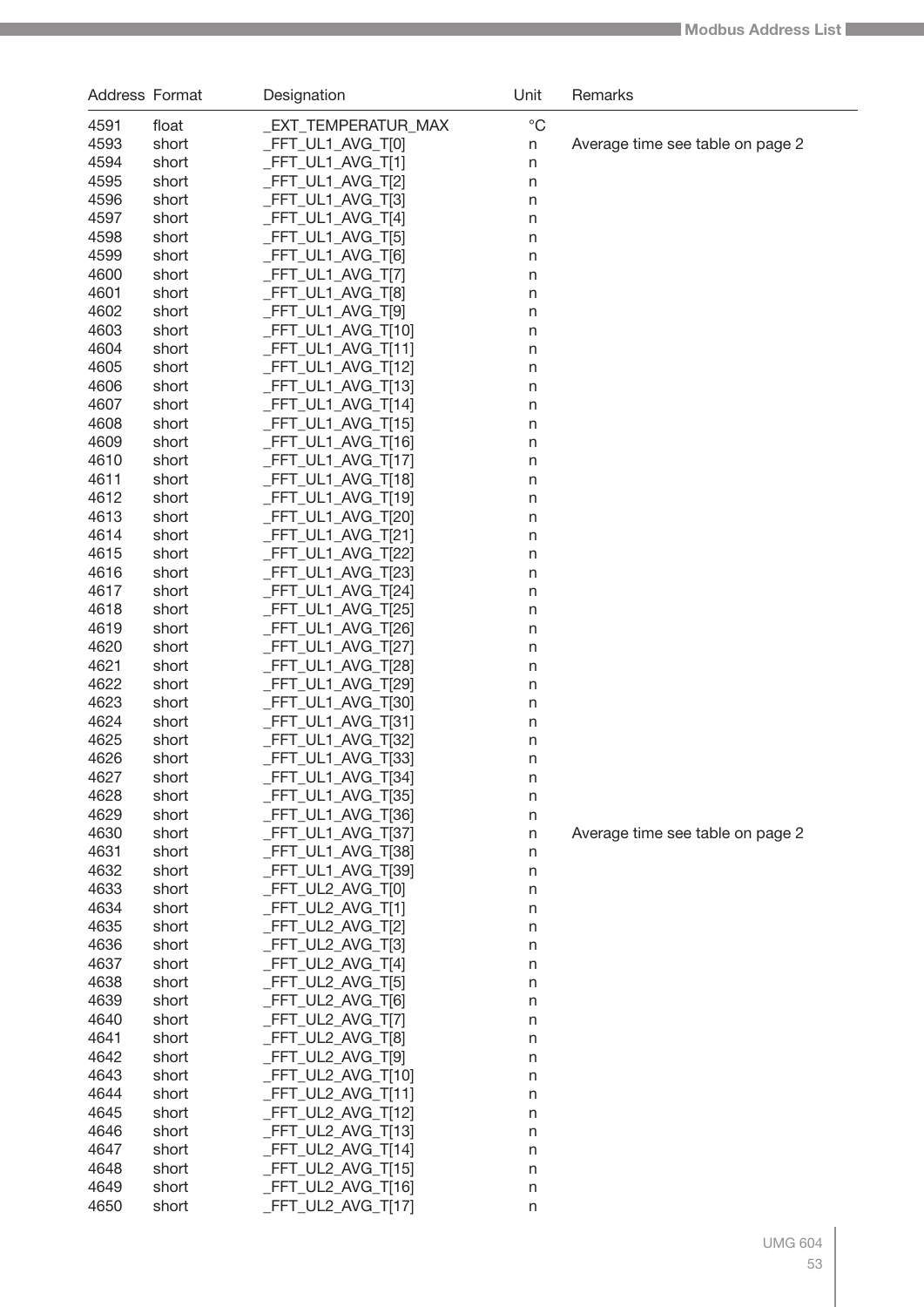| Address Format |                | Designation                             | Unit    | Remarks                          |
|----------------|----------------|-----------------------------------------|---------|----------------------------------|
| 4651           | short          | _FFT_UL2_AVG_T[18]                      | $\sf n$ |                                  |
| 4652           | short          | FFT_UL2_AVG_T[19]                       | n       |                                  |
| 4653           | short          | FFT_UL2_AVG_T[20]                       | n       |                                  |
| 4654           | short          | FFT_UL2_AVG_T[21]                       | n       |                                  |
| 4655           | short          | FFT_UL2_AVG_T[22]                       | n       |                                  |
| 4656           | short          | FFT_UL2_AVG_T[23]                       | n       |                                  |
| 4657           | short          | FFT_UL2_AVG_T[24]                       | n       |                                  |
| 4658           | short          | FFT_UL2_AVG_T[25]                       | n       |                                  |
| 4659           | short          | FFT_UL2_AVG_T[26]                       | n       |                                  |
| 4660           | short          | FFT_UL2_AVG_T[27]                       | n       |                                  |
| 4661           | short          | FFT_UL2_AVG_T[28]                       | n       |                                  |
| 4662           | short          | FFT_UL2_AVG_T[29]                       | n       |                                  |
| 4663           | short          | FFT_UL2_AVG_T[30]                       | n       |                                  |
| 4664           | short          | FFT_UL2_AVG_T[31]                       | n       |                                  |
| 4665           | short          | FFT_UL2_AVG_T[32]                       | n       |                                  |
| 4666           | short          | FFT_UL2_AVG_T[33]                       | n       |                                  |
| 4667           | short          | FFT_UL2_AVG_T[34]                       | n       |                                  |
| 4668<br>4669   | short<br>short | FFT_UL2_AVG_T[35]<br>FFT_UL2_AVG_T[36]  | n       |                                  |
| 4670           | short          | FFT_UL2_AVG_T[37]                       | n<br>n  |                                  |
| 4671           | short          | FFT_UL2_AVG_T[38]                       | n       |                                  |
| 4672           | short          | FFT_UL2_AVG_T[39]                       | n       |                                  |
| 4673           | short          | FFT_UL3_AVG_T[0]                        | n       |                                  |
| 4674           | short          | FFT_UL3_AVG_T[1]                        | n       |                                  |
| 4675           | short          | FFT_UL3_AVG_T[2]                        | n       |                                  |
| 4676           | short          | FFT_UL3_AVG_T[3]                        | n       |                                  |
| 4677           | short          | FFT_UL3_AVG_T[4]                        | n       |                                  |
| 4678           | short          | FFT_UL3_AVG_T[5]                        | n       |                                  |
| 4679           | short          | FFT_UL3_AVG_T[6]                        | n       |                                  |
| 4680           | short          | FFT_UL3_AVG_T[7]                        | n       |                                  |
| 4681           | short          | FFT_UL3_AVG_T[8]                        | n       |                                  |
| 4682           | short          | FFT_UL3_AVG_T[9]                        | n       |                                  |
| 4683           | short          | FFT_UL3_AVG_T[10]                       | n       |                                  |
| 4684           | short          | FFT_UL3_AVG_T[11]                       | n       |                                  |
| 4685           | short          | FFT_UL3_AVG_T[12]                       | n       |                                  |
| 4686           | short          | _FFT_UL3_AVG_T[13]                      | n       |                                  |
| 4687           | short          | _FFT_UL3_AVG_T[14]                      | n       |                                  |
| 4688<br>4689   | short<br>short | _FFT_UL3_AVG_T[15]<br>FFT_UL3_AVG_T[16] | $\sf n$ |                                  |
| 4690           | short          | _FFT_UL3_AVG_T[17]                      | n<br>n  | Average time see table on page 2 |
| 4691           | short          | _FFT_UL3_AVG_T[18]                      | n       |                                  |
| 4692           | short          | _FFT_UL3_AVG_T[19]                      | n       |                                  |
| 4693           | short          | _FFT_UL3_AVG_T[20]                      | n       |                                  |
| 4694           | short          | _FFT_UL3_AVG_T[21]                      | n       |                                  |
| 4695           | short          | _FFT_UL3_AVG_T[22]                      | n       |                                  |
| 4696           | short          | _FFT_UL3_AVG_T[23]                      | n       |                                  |
| 4697           | short          | _FFT_UL3_AVG_T[24]                      | n       |                                  |
| 4698           | short          | _FFT_UL3_AVG_T[25]                      | n       |                                  |
| 4699           | short          | _FFT_UL3_AVG_T[26]                      | n       |                                  |
| 4700           | short          | _FFT_UL3_AVG_T[27]                      | n       |                                  |
| 4701           | short          | _FFT_UL3_AVG_T[28]                      | n       |                                  |
| 4702           | short          | _FFT_UL3_AVG_T[29]                      | n       |                                  |
| 4703           | short          | _FFT_UL3_AVG_T[30]                      | n       |                                  |
| 4704           | short          | _FFT_UL3_AVG_T[31]                      | n       |                                  |
| 4705           | short          | _FFT_UL3_AVG_T[32]                      | n       |                                  |
| 4706           | short          | _FFT_UL3_AVG_T[33]                      | n       |                                  |
| 4707           | short          | _FFT_UL3_AVG_T[34]                      | n       |                                  |
| 4708           | short          | FFT_UL3_AVG_T[35]                       | n       |                                  |
| 4709           | short          | FFT_UL3_AVG_T[36]                       | n       |                                  |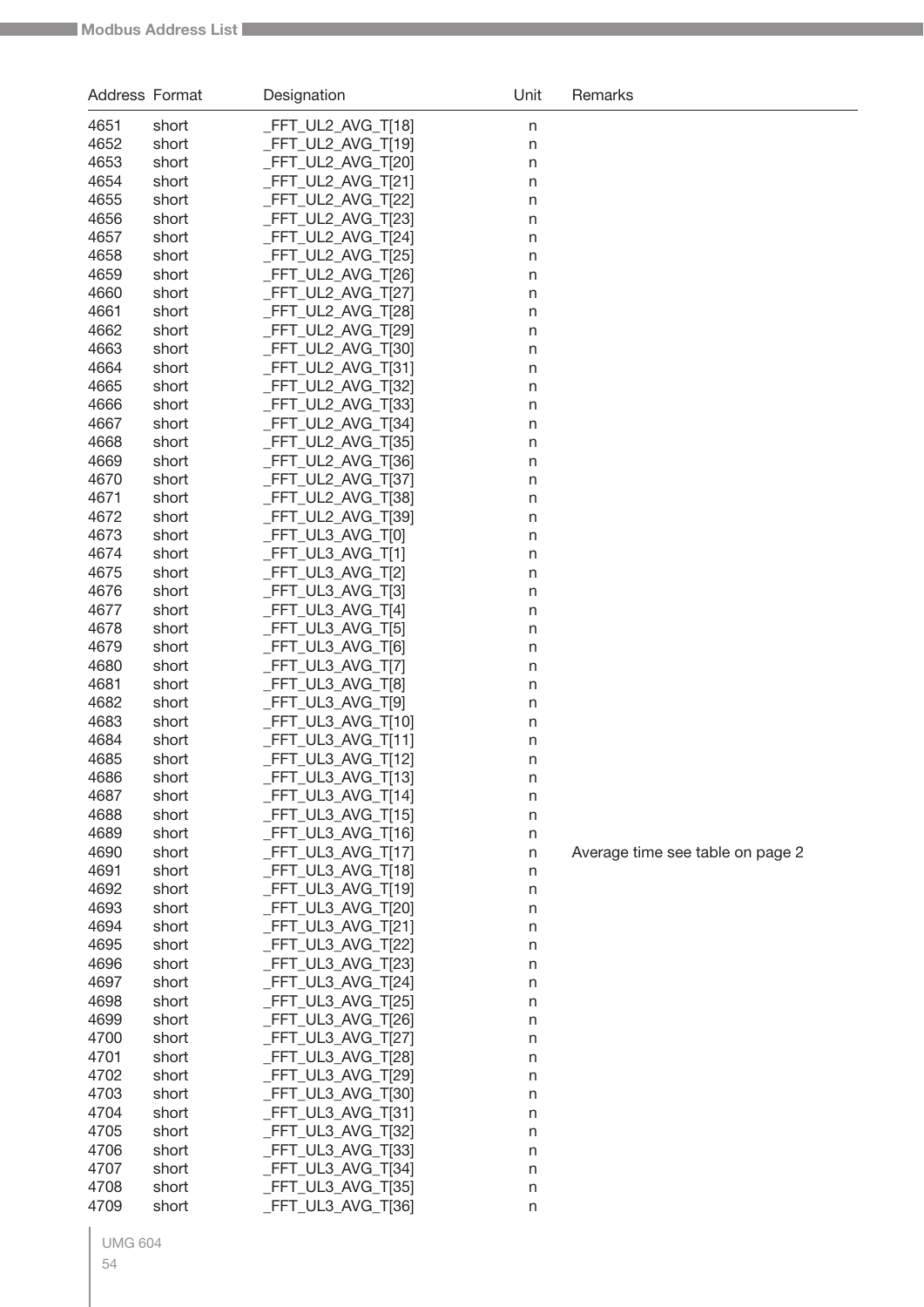| Address Format |                | Designation                              | Unit               | Remarks                          |
|----------------|----------------|------------------------------------------|--------------------|----------------------------------|
| 4710           | short          | _FFT_UL3_AVG_T[37]                       | n                  |                                  |
| 4711           | short          | _FFT_UL3_AVG_T[38]                       | $\sf n$            |                                  |
| 4712           | short          | _FFT_UL3_AVG_T[39]                       | n                  |                                  |
| 4713           | short          | FFT_UL4_AVG_T[0]                         | n                  |                                  |
| 4714           | short          | _FFT_UL4_AVG_T[1]                        | n                  |                                  |
| 4715           | short          | _FFT_UL4_AVG_T[2]                        | n                  |                                  |
| 4716           | short          | _FFT_UL4_AVG_T[3]                        | n                  |                                  |
| 4717           | short          | _FFT_UL4_AVG_T[4]                        | n                  |                                  |
| 4718           | short          | _FFT_UL4_AVG_T[5]                        | n                  |                                  |
| 4719           | short          | _FFT_UL4_AVG_T[6]                        | n                  |                                  |
| 4720           | short          | _FFT_UL4_AVG_T[7]                        | n                  |                                  |
| 4721           | short          | FFT_UL4_AVG_T[8]                         | $\sf n$            |                                  |
| 4722<br>4723   | short          | FFT_UL4_AVG_T[9]                         | $\sf n$            |                                  |
| 4724           | short<br>short | _FFT_UL4_AVG_T[10]<br>_FFT_UL4_AVG_T[11] | $\sf n$<br>$\sf n$ |                                  |
| 4725           | short          | FFT_UL4_AVG_T[12]                        | $\sf n$            |                                  |
| 4726           | short          | _FFT_UL4_AVG_T[13]                       | $\sf n$            |                                  |
| 4727           | short          | _FFT_UL4_AVG_T[14]                       | n                  |                                  |
| 4728           | short          | _FFT_UL4_AVG_T[15]                       | n                  |                                  |
| 4729           | short          | _FFT_UL4_AVG_T[16]                       | n                  |                                  |
| 4730           | short          | _FFT_UL4_AVG_T[17]                       | n                  |                                  |
| 4731           | short          | _FFT_UL4_AVG_T[18]                       | n                  |                                  |
| 4732           | short          | FFT_UL4_AVG_T[19]                        | n                  |                                  |
| 4733           | short          | _FFT_UL4_AVG_T[20]                       | n                  |                                  |
| 4734           | short          | _FFT_UL4_AVG_T[21]                       | n                  |                                  |
| 4735           | short          | _FFT_UL4_AVG_T[22]                       | n                  |                                  |
| 4736           | short          | _FFT_UL4_AVG_T[23]                       | n                  |                                  |
| 4737           | short          | _FFT_UL4_AVG_T[24]                       | $\sf n$            |                                  |
| 4738           | short          | _FFT_UL4_AVG_T[25]                       | $\sf n$            |                                  |
| 4739           | short          | _FFT_UL4_AVG_T[26]                       | $\sf n$            |                                  |
| 4740           | short          | _FFT_UL4_AVG_T[27]                       | $\sf n$            |                                  |
| 4741<br>4742   | short<br>short | FFT_UL4_AVG_T[28]<br>_FFT_UL4_AVG_T[29]  | n                  |                                  |
| 4743           | short          | _FFT_UL4_AVG_T[30]                       | n<br>n             |                                  |
| 4744           | short          | _FFT_UL4_AVG_T[31]                       | n                  |                                  |
| 4745           | short          | _FFT_UL4_AVG_T[32]                       | n                  |                                  |
| 4746           | short          | _FFT_UL4_AVG_T[33]                       | n                  |                                  |
| 4747           | short          | _FFT_UL4_AVG_T[34]                       | $\sf n$            |                                  |
| 4748           | short          | _FFT_UL4_AVG_T[35]                       | n                  |                                  |
| 4749           | short          | _FFT_UL4_AVG_T[36]                       | n                  |                                  |
| 4750           | short          | _FFT_UL4_AVG_T[37]                       | $\sf n$            | Average time see table on page 2 |
| 4751           | short          | _FFT_UL4_AVG_T[38]                       | n                  |                                  |
| 4752           | short          | _FFT_UL4_AVG_T[39]                       | n                  |                                  |
| 4753           | short          | $-FFT_lL1_AVG_T[0]$                      | n                  |                                  |
| 4754           | short          | _FFT_IL1_AVG_T[1]                        | n                  |                                  |
| 4755           | short          | _FFT_IL1_AVG_T[2]                        | n                  |                                  |
| 4756           | short          | _FFT_IL1_AVG_T[3]                        | n                  |                                  |
| 4757<br>4758   | short          | _FFT_IL1_AVG_T[4]<br>_FFT_IL1_AVG_T[5]   | n                  |                                  |
| 4759           | short<br>short | _FFT_IL1_AVG_T[6]                        | n                  |                                  |
| 4760           | short          | _FFT_IL1_AVG_T[7]                        | n<br>n             |                                  |
| 4761           | short          | _FFT_IL1_AVG_T[8]                        | n                  |                                  |
| 4762           | short          | _FFT_IL1_AVG_T[9]                        | n                  |                                  |
| 4763           | short          | _FFT_IL1_AVG_T[10]                       | n                  |                                  |
| 4764           | short          | _FFT_IL1_AVG_T[11]                       | n                  |                                  |
| 4765           | short          | _FFT_IL1_AVG_T[12]                       | n                  |                                  |
| 4766           | short          | _FFT_IL1_AVG_T[13]                       | n                  |                                  |
| 4767           | short          | _FFT_IL1_AVG_T[14]                       | n                  |                                  |
| 4768           | short          | _FFT_IL1_AVG_T[15]                       | n                  |                                  |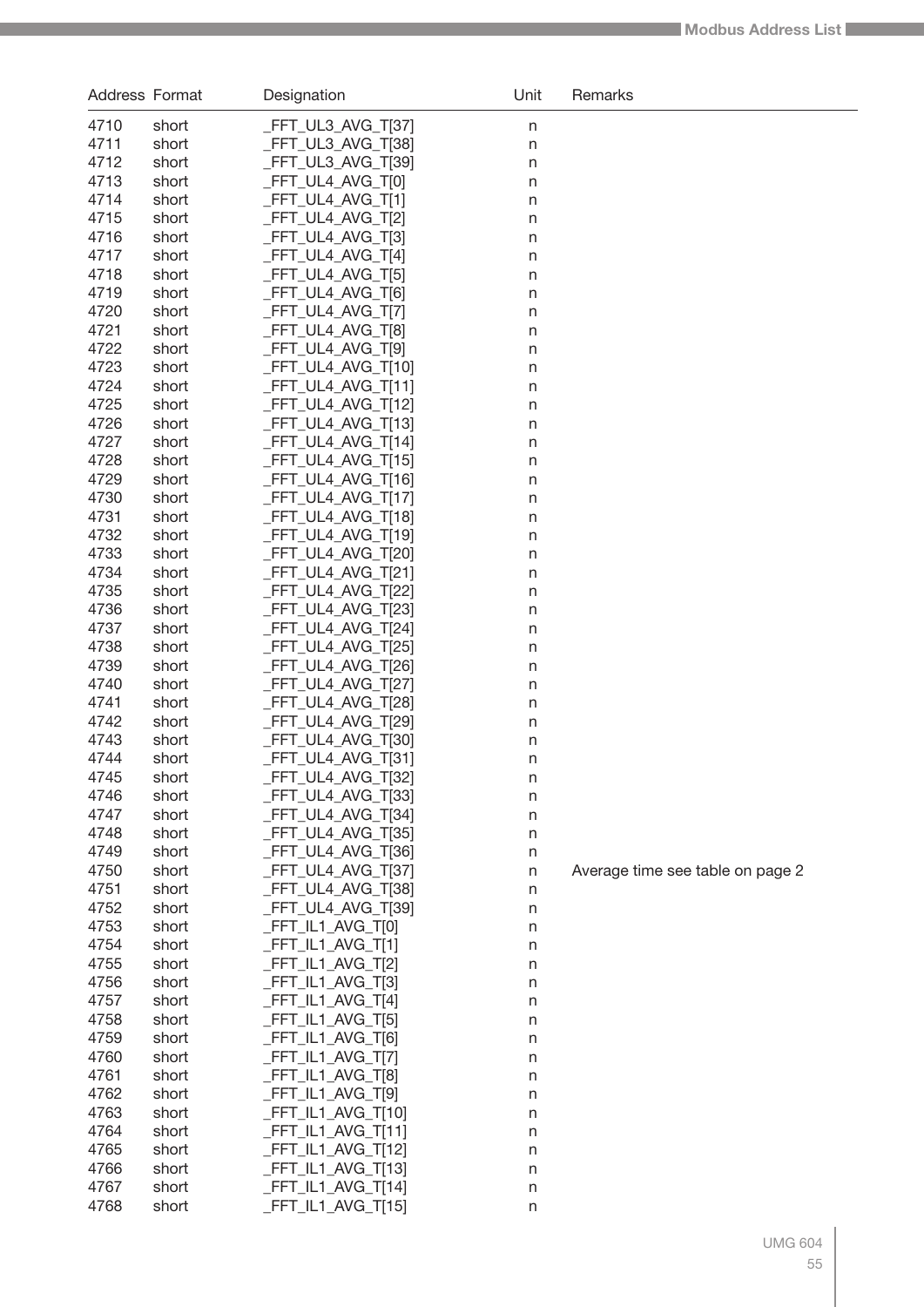| <b>Address Format</b> |                | Designation                              | Unit    | Remarks                          |
|-----------------------|----------------|------------------------------------------|---------|----------------------------------|
| 4769                  | short          | _FFT_IL1_AVG_T[16]                       | n       |                                  |
| 4770                  | short          | _FFT_IL1_AVG_T[17]                       | n       |                                  |
| 4771                  | short          | _FFT_IL1_AVG_T[18]                       | n       |                                  |
| 4772                  | short          | FFT_IL1_AVG_T[19]                        | n       |                                  |
| 4773                  | short          | _FFT_IL1_AVG_T[20]                       | n       |                                  |
| 4774                  | short          | _FFT_IL1_AVG_T[21]                       | n       |                                  |
| 4775                  | short          | FFT_IL1_AVG_T[22]                        | n       |                                  |
| 4776                  | short          | _FFT_IL1_AVG_T[23]                       | n       |                                  |
| 4777                  | short          | _FFT_IL1_AVG_T[24]                       | n       |                                  |
| 4778                  | short          | _FFT_IL1_AVG_T[25]                       | n       |                                  |
| 4779<br>4780          | short          | _FFT_IL1_AVG_T[26]<br>_FFT_IL1_AVG_T[27] | n       |                                  |
| 4781                  | short<br>short | _FFT_IL1_AVG_T[28]                       | n       |                                  |
| 4782                  | short          | _FFT_IL1_AVG_T[29]                       | n<br>n  |                                  |
| 4783                  | short          | _FFT_IL1_AVG_T[30]                       | n       |                                  |
| 4784                  | short          | _FFT_IL1_AVG_T[31]                       | n       |                                  |
| 4785                  | short          | _FFT_IL1_AVG_T[32]                       | n       |                                  |
| 4786                  | short          | _FFT_IL1_AVG_T[33]                       | n       |                                  |
| 4787                  | short          | _FFT_IL1_AVG_T[34]                       | n       |                                  |
| 4788                  | short          | _FFT_IL1_AVG_T[35]                       | n       |                                  |
| 4789                  | short          | _FFT_IL1_AVG_T[36]                       | n       |                                  |
| 4790                  | short          | FFT_IL1_AVG_T[37]                        | n       |                                  |
| 4791                  | short          | _FFT_IL1_AVG_T[38]                       | n       |                                  |
| 4792                  | short          | _FFT_IL1_AVG_T[39]                       | n       |                                  |
| 4793                  | short          | FFT_IL2_AVG_T[0]                         | n       |                                  |
| 4794                  | short          | _FFT_IL2_AVG_T[1]                        | n       |                                  |
| 4795                  | short          | FFT_IL2_AVG_T[2]                         | n       |                                  |
| 4796                  | short          | FFT_IL2_AVG_T[3]<br>FFT_IL2_AVG_T[4]     | n       |                                  |
| 4797<br>4798          | short<br>short | _FFT_IL2_AVG_T[5]                        | n       |                                  |
| 4799                  | short          | _FFT_IL2_AVG_T[6]                        | n<br>n  |                                  |
| 4800                  | short          | _FFT_IL2_AVG_T[7]                        | n       |                                  |
| 4801                  | short          | FFT_IL2_AVG_T[8]                         | n       |                                  |
| 4802                  | short          | _FFT_IL2_AVG_T[9]                        | n       |                                  |
| 4803                  | short          | _FFT_IL2_AVG_T[10]                       | n       |                                  |
| 4804                  | short          | _FFT_IL2_AVG_T[11]                       | n       |                                  |
| 4805                  | short          | _FFT_IL2_AVG_T[12]                       | n       |                                  |
| 4806                  | short          | FFT_IL2_AVG_T[13]                        | n       |                                  |
| 4807                  | short          | _FFT_IL2_AVG_T[14]                       | n       |                                  |
| 4808                  | short          | _FFT_IL2_AVG_T[15]                       | n       |                                  |
| 4809                  | short          | _FFT_IL2_AVG_T[16]                       | n       |                                  |
| 4810                  | short          | _FFT_IL2_AVG_T[17]                       | $\sf n$ | Average time see table on page 2 |
| 4811                  | short          | _FFT_IL2_AVG_T[18]                       | n       |                                  |
| 4812<br>4813          | short          | _FFT_IL2_AVG_T[19]                       | n       |                                  |
| 4814                  | short<br>short | _FFT_IL2_AVG_T[20]<br>_FFT_IL2_AVG_T[21] | n       |                                  |
| 4815                  | short          | _FFT_IL2_AVG_T[22]                       | n<br>n  |                                  |
| 4816                  | short          | _FFT_IL2_AVG_T[23]                       | n       |                                  |
| 4817                  | short          | _FFT_IL2_AVG_T[24]                       | n       |                                  |
| 4818                  | short          | _FFT_IL2_AVG_T[25]                       | n       |                                  |
| 4819                  | short          | _FFT_IL2_AVG_T[26]                       | n       |                                  |
| 4820                  | short          | _FFT_IL2_AVG_T[27]                       | n       |                                  |
| 4821                  | short          | _FFT_IL2_AVG_T[28]                       | n       |                                  |
| 4822                  | short          | _FFT_IL2_AVG_T[29]                       | n       |                                  |
| 4823                  | short          | _FFT_IL2_AVG_T[30]                       | n       |                                  |
| 4824                  | short          | _FFT_IL2_AVG_T[31]                       | n       |                                  |
| 4825                  | short          | _FFT_IL2_AVG_T[32]                       | n       |                                  |
| 4826                  | short          | _FFT_IL2_AVG_T[33]                       | n       |                                  |
| 4827                  | short          | _FFT_IL2_AVG_T[34]                       | n       |                                  |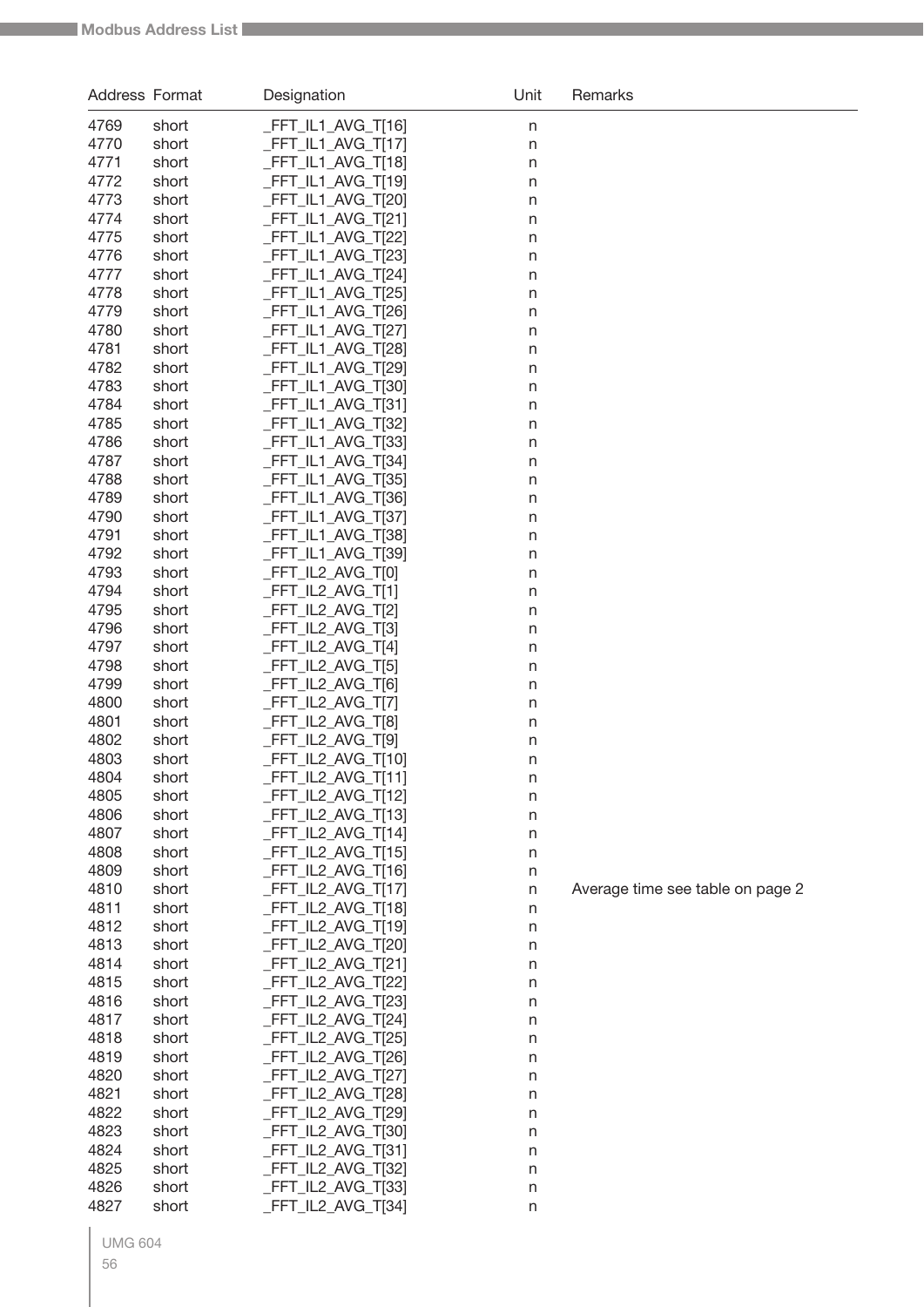| Address Format |                | Designation                                  | Unit         | Remarks                          |
|----------------|----------------|----------------------------------------------|--------------|----------------------------------|
| 4828           | short          | _FFT_IL2_AVG_T[35]                           | n            |                                  |
| 4829           | short          | _FFT_IL2_AVG_T[36]                           | $\sf n$      |                                  |
| 4830           | short          | _FFT_IL2_AVG_T[37]                           | n            |                                  |
| 4831           | short          | FFT_IL2_AVG_T[38]                            | n            |                                  |
| 4832           | short          | _FFT_IL2_AVG_T[39]                           | n            |                                  |
| 4833           | short          | _FFT_IL3_AVG_T[0]                            | n            |                                  |
| 4834           | short          | _FFT_IL3_AVG_T[1]                            | $\sf n$      |                                  |
| 4835           | short          | FFT_IL3_AVG_T[2]                             | $\sf n$      |                                  |
| 4836           | short          | _FFT_IL3_AVG_T[3]                            | $\sf n$      |                                  |
| 4837           | short          | _FFT_IL3_AVG_T[4]                            | $\sf n$      |                                  |
| 4838           | short          | _FFT_IL3_AVG_T[5]                            | $\sf n$      |                                  |
| 4839           | short          | _FFT_IL3_AVG_T[6]                            | $\sf n$      |                                  |
| 4840<br>4841   | short          | _FFT_IL3_AVG_T[7]<br>FFT_IL3_AVG_T[8]        | $\sf n$      |                                  |
| 4842           | short<br>short | _FFT_IL3_AVG_T[9]                            | n<br>n       |                                  |
| 4843           | short          | _FFT_IL3_AVG_T[10]                           | n            |                                  |
| 4844           | short          | _FFT_IL3_AVG_T[11]                           | n            |                                  |
| 4845           | short          | _FFT_IL3_AVG_T[12]                           | $\sf n$      |                                  |
| 4846           | short          | _FFT_IL3_AVG_T[13]                           | $\sf n$      |                                  |
| 4847           | short          | _FFT_IL3_AVG_T[14]                           | $\sf n$      |                                  |
| 4848           | short          | _FFT_IL3_AVG_T[15]                           | $\sf n$      |                                  |
| 4849           | short          | _FFT_IL3_AVG_T[16]                           | $\sf n$      |                                  |
| 4850           | short          | _FFT_IL3_AVG_T[17]                           | $\sf n$      |                                  |
| 4851           | short          | _FFT_IL3_AVG_T[18]                           | n            |                                  |
| 4852           | short          | _FFT_IL3_AVG_T[19]                           | n            |                                  |
| 4853           | short          | _FFT_IL3_AVG_T[20]                           | n            |                                  |
| 4854           | short          | _FFT_IL3_AVG_T[21]                           | n            |                                  |
| 4855           | short          | _FFT_IL3_AVG_T[22]                           | n            |                                  |
| 4856           | short          | _FFT_IL3_AVG_T[23]                           | $\sf n$      |                                  |
| 4857           | short          | _FFT_IL3_AVG_T[24]                           | $\sf n$      |                                  |
| 4858           | short          | _FFT_IL3_AVG_T[25]                           | $\sf n$      |                                  |
| 4859           | short          | _FFT_IL3_AVG_T[26]                           | $\sf n$      |                                  |
| 4860           | short          | _FFT_IL3_AVG_T[27]                           | $\sf n$      |                                  |
| 4861           | short          | _FFT_IL3_AVG_T[28]                           | n            |                                  |
| 4862<br>4863   | short<br>short | _FFT_IL3_AVG_T[29]<br>FFT_IL3_AVG_T[30]      | n            |                                  |
| 4864           | short          | $-FFT_IL3_AVG_T[31]$                         | n            |                                  |
| 4865           | short          | _FFT_IL3_AVG_T[32]                           | n<br>$\sf n$ |                                  |
| 4866           | short          | _FFT_IL3_AVG_T[33]                           | $\sf n$      |                                  |
| 4867           | short          | _FFT_IL3_AVG_T[34]                           | $\sf n$      |                                  |
| 4868           | short          | _FFT_IL3_AVG_T[35]                           | $\sf n$      |                                  |
| 4869           | short          | _FFT_IL3_AVG_T[36]                           | $\sf n$      |                                  |
| 4870           | short          | _FFT_IL3_AVG_T[37]                           | $\sf n$      | Average time see table on page 2 |
| 4871           | short          | _FFT_IL3_AVG_T[38]                           | $\mathsf{n}$ |                                  |
| 4872           | short          | _FFT_IL3_AVG_T[39]                           | n            |                                  |
| 4873           | short          | _FFT_IL4_AVG_T[0]                            | n            |                                  |
| 4874           | short          | $-FFT_lL4_AVG_T[1]$                          | n            |                                  |
| 4875           | short          | _FFT_IL4_AVG_T[2]                            | n            |                                  |
| 4876           | short          | _FFT_IL4_AVG_T[3]                            | n            |                                  |
| 4877           | short          | $-FFT_lL4_AVG_T[4]$                          | n            |                                  |
| 4878           | short          | _FFT_IL4_AVG_T[5]                            | n            |                                  |
| 4879           | short          | _FFT_IL4_AVG_T[6]                            | n            |                                  |
| 4880           | short          | $-FFT_lL4_AVG_T[7]$                          | n            |                                  |
| 4881           | short          | _FFT_IL4_AVG_T[8]                            | n            |                                  |
| 4882<br>4883   | short          | _FFT_IL4_AVG_T[9]                            | n            |                                  |
| 4884           | short<br>short | $-FFT_lLA_AVG_T[10]$<br>$-FFT_lLA_AVG_T[11]$ | n<br>n       |                                  |
| 4885           | short          | $-FFT_lLA_AVG_T[12]$                         | n            |                                  |
| 4886           | short          | _FFT_IL4_AVG_T[13]                           | n            |                                  |
|                |                |                                              |              |                                  |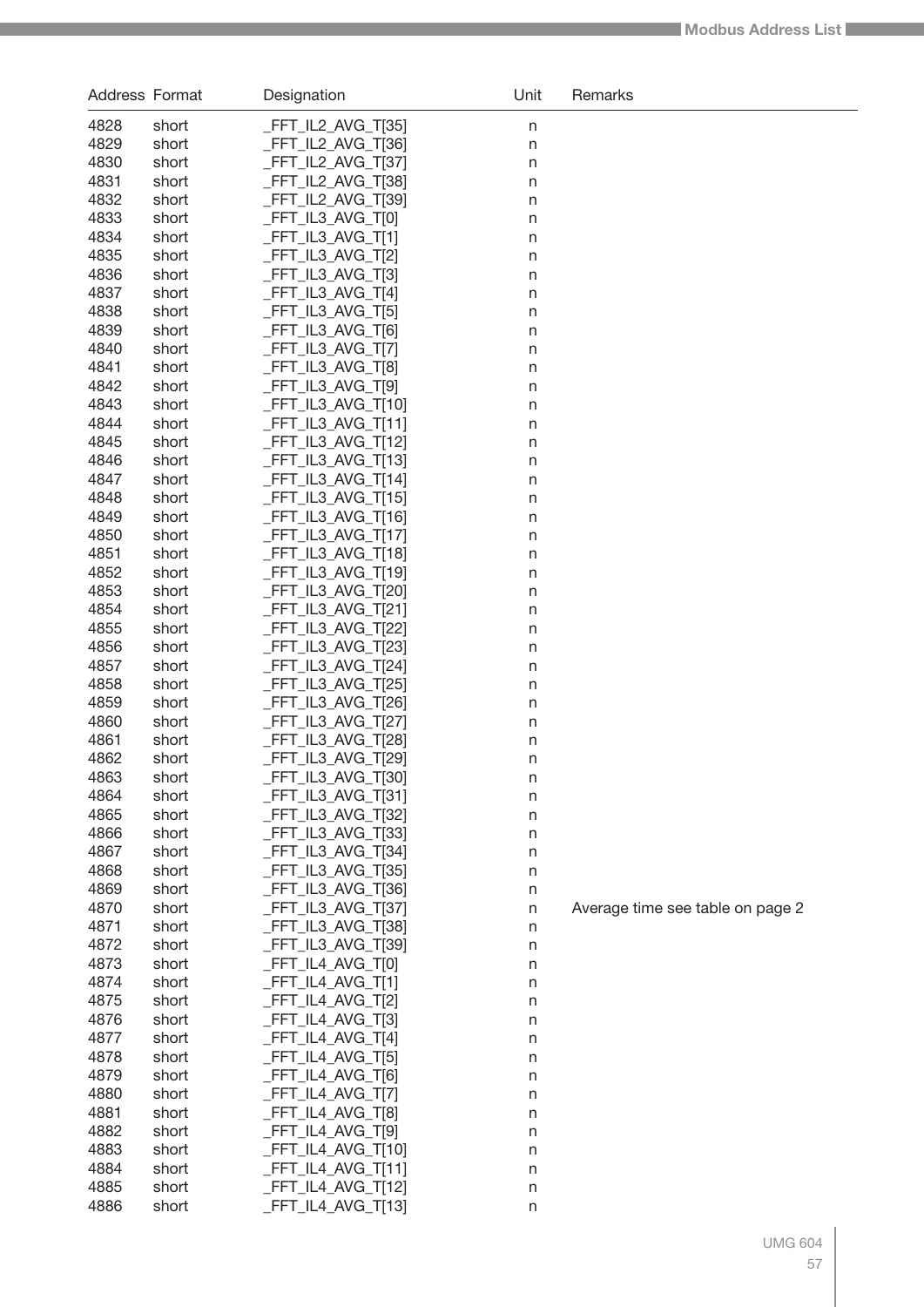| Address Format |                | Designation                              | Unit    | Remarks                          |
|----------------|----------------|------------------------------------------|---------|----------------------------------|
| 4887           | short          | FFT_IL4_AVG_T[14]                        | $\sf n$ |                                  |
| 4888           | short          | FFT_IL4_AVG_T[15]                        | $\sf n$ |                                  |
| 4889           | short          | FFT_IL4_AVG_T[16]                        | n       |                                  |
| 4890           | short          | FFT_IL4_AVG_T[17]                        | n       |                                  |
| 4891           | short          | FFT_IL4_AVG_T[18]                        | n       |                                  |
| 4892           | short          | FFT_IL4_AVG_T[19]                        | n       |                                  |
| 4893           | short          | FFT_IL4_AVG_T[20]                        | n       |                                  |
| 4894           | short          | FFT_IL4_AVG_T[21]                        | n       |                                  |
| 4895<br>4896   | short<br>short | FFT_IL4_AVG_T[22]<br>FFT_IL4_AVG_T[23]   | n       |                                  |
| 4897           | short          | FFT_IL4_AVG_T[24]                        | n<br>n  |                                  |
| 4898           | short          | FFT_IL4_AVG_T[25]                        | n       |                                  |
| 4899           | short          | FFT_IL4_AVG_T[26]                        | n       |                                  |
| 4900           | short          | FFT_IL4_AVG_T[27]                        | n       |                                  |
| 4901           | short          | FFT_IL4_AVG_T[28]                        | n       |                                  |
| 4902           | short          | FFT_IL4_AVG_T[29]                        | n       |                                  |
| 4903           | short          | FFT_IL4_AVG_T[30]                        | n       |                                  |
| 4904           | short          | FFT_IL4_AVG_T[31]                        | n       |                                  |
| 4905           | short          | FFT_IL4_AVG_T[32]                        | n       |                                  |
| 4906<br>4907   | short          | FFT_IL4_AVG_T[33]                        | n       |                                  |
| 4908           | short<br>short | FFT_IL4_AVG_T[34]<br>FFT_IL4_AVG_T[35]   | n       |                                  |
| 4909           | short          | FFT_IL4_AVG_T[36]                        | n<br>n  |                                  |
| 4910           | short          | FFT_IL4_AVG_T[37]                        | n       |                                  |
| 4911           | short          | FFT_IL4_AVG_T[38]                        | n       |                                  |
| 4912           | short          | FFT_IL4_AVG_T[39]                        | n       |                                  |
| 4913           | short          | FFT_PL1_AVG_T[0]                         | n       |                                  |
| 4914           | short          | FFT_PL1_AVG_T[1]                         | n       |                                  |
| 4915           | short          | FFT_PL1_AVG_T[2]                         | n       |                                  |
| 4916           | short          | FFT_PL1_AVG_T[3]                         | n       |                                  |
| 4917           | short          | FFT_PL1_AVG_T[4]                         | n       |                                  |
| 4918           | short          | FFT_PL1_AVG_T[5]                         | n       |                                  |
| 4919<br>4920   | short<br>short | FFT_PL1_AVG_T[6]<br>FFT_PL1_AVG_T[7]     | n       |                                  |
| 4921           | short          | FFT_PL1_AVG_T[8]                         | n<br>n  |                                  |
| 4922           | short          | _FFT_PL1_AVG_T[9]                        | $\sf n$ |                                  |
| 4923           | short          | _FFT_PL1_AVG_T[10]                       | n       |                                  |
| 4924           | short          | _FFT_PL1_AVG_T[11]                       | $\sf n$ |                                  |
| 4925           | short          | _FFT_PL1_AVG_T[12]                       | n       |                                  |
| 4926           | short          | _FFT_PL1_AVG_T[13]                       | n       |                                  |
| 4927           | short          | _FFT_PL1_AVG_T[14]                       | n       |                                  |
| 4928           | short          | _FFT_PL1_AVG_T[15]                       | n       |                                  |
| 4929           | short          | _FFT_PL1_AVG_T[16]                       | n       |                                  |
| 4930<br>4931   | short<br>short | _FFT_PL1_AVG_T[17]<br>_FFT_PL1_AVG_T[18] | $\sf n$ | Average time see table on page 2 |
| 4932           | short          | _FFT_PL1_AVG_T[19]                       | n       |                                  |
| 4933           | short          | _FFT_PL1_AVG_T[20]                       | n<br>n  |                                  |
| 4934           | short          | _FFT_PL1_AVG_T[21]                       | n       |                                  |
| 4935           | short          | FFT_PL1_AVG_T[22]                        | n       |                                  |
| 4936           | short          | FFT_PL1_AVG_T[23]                        | n       |                                  |
| 4937           | short          | FFT_PL1_AVG_T[24]                        | n       |                                  |
| 4938           | short          | _FFT_PL1_AVG_T[25]                       | n       |                                  |
| 4939           | short          | _FFT_PL1_AVG_T[26]                       | n       |                                  |
| 4940           | short          | _FFT_PL1_AVG_T[27]                       | n       |                                  |
| 4941           | short          | FFT_PL1_AVG_T[28]                        | n       |                                  |
| 4942<br>4943   | short          | _FFT_PL1_AVG_T[29]<br>_FFT_PL1_AVG_T[30] | n       |                                  |
| 4944           | short<br>short | _FFT_PL1_AVG_T[31]                       | n<br>n  |                                  |
| 4945           | short          | FFT_PL1_AVG_T[32]                        | n       |                                  |
|                |                |                                          |         |                                  |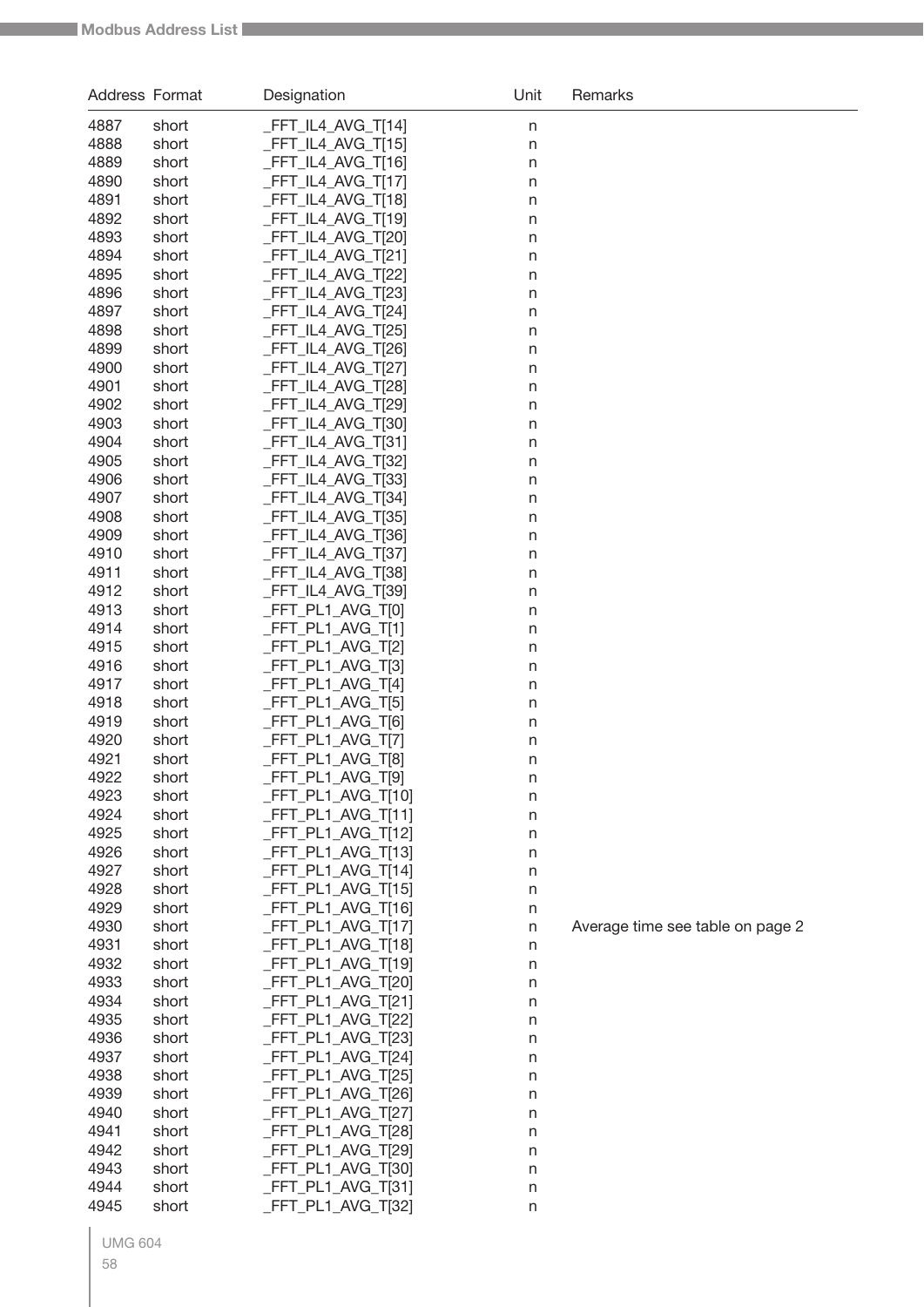| Address Format |                | Designation                              | Unit              | Remarks                          |
|----------------|----------------|------------------------------------------|-------------------|----------------------------------|
| 4946           | short          | _FFT_PL1_AVG_T[33]                       | n                 |                                  |
| 4947           | short          | _FFT_PL1_AVG_T[34]                       | $\mathsf{n}$      |                                  |
| 4948           | short          | _FFT_PL1_AVG_T[35]                       | $\mathsf{n}$      |                                  |
| 4949           | short          | _FFT_PL1_AVG_T[36]                       | $\sf n$           |                                  |
| 4950           | short          | _FFT_PL1_AVG_T[37]                       | $\sf n$           |                                  |
| 4951           | short          | _FFT_PL1_AVG_T[38]                       | $\sf n$           |                                  |
| 4952           | short          | _FFT_PL1_AVG_T[39]                       | $\sf n$           |                                  |
| 4953           | short          | _FFT_PL2_AVG_T[0]                        | $\sf n$           |                                  |
| 4954<br>4955   | short          | _FFT_PL2_AVG_T[1]                        | $\mathsf{n}$      |                                  |
| 4956           | short<br>short | _FFT_PL2_AVG_T[2]<br>_FFT_PL2_AVG_T[3]   | n<br>n            |                                  |
| 4957           | short          | _FFT_PL2_AVG_T[4]                        | n                 |                                  |
| 4958           | short          | _FFT_PL2_AVG_T[5]                        | n                 |                                  |
| 4959           | short          | _FFT_PL2_AVG_T[6]                        | n                 |                                  |
| 4960           | short          | _FFT_PL2_AVG_T[7]                        | n                 |                                  |
| 4961           | short          | _FFT_PL2_AVG_T[8]                        | n                 |                                  |
| 4962           | short          | _FFT_PL2_AVG_T[9]                        | n                 |                                  |
| 4963           | short          | _FFT_PL2_AVG_T[10]                       | n                 |                                  |
| 4964           | short          | _FFT_PL2_AVG_T[11]                       | n                 |                                  |
| 4965           | short          | _FFT_PL2_AVG_T[12]                       | n                 |                                  |
| 4966           | short          | _FFT_PL2_AVG_T[13]                       | n                 |                                  |
| 4967           | short          | _FFT_PL2_AVG_T[14]                       | n                 |                                  |
| 4968           | short          | _FFT_PL2_AVG_T[15]                       | n                 |                                  |
| 4969<br>4970   | short<br>short | _FFT_PL2_AVG_T[16]<br>_FFT_PL2_AVG_T[17] | n                 |                                  |
| 4971           | short          | FFT_PL2_AVG_T[18]                        | n<br>n            |                                  |
| 4972           | short          | _FFT_PL2_AVG_T[19]                       | n                 |                                  |
| 4973           | short          | _FFT_PL2_AVG_T[20]                       | n                 |                                  |
| 4974           | short          | _FFT_PL2_AVG_T[21]                       | n                 |                                  |
| 4975           | short          | _FFT_PL2_AVG_T[22]                       | n                 |                                  |
| 4976           | short          | _FFT_PL2_AVG_T[23]                       | n                 |                                  |
| 4977           | short          | _FFT_PL2_AVG_T[24]                       | n                 |                                  |
| 4978           | short          | _FFT_PL2_AVG_T[25]                       | n                 |                                  |
| 4979           | short          | _FFT_PL2_AVG_T[26]                       | n                 |                                  |
| 4980           | short          | _FFT_PL2_AVG_T[27]                       | n                 |                                  |
| 4981           | short          | _FFT_PL2_AVG_T[28]                       | n                 |                                  |
| 4982           | short          | _FFT_PL2_AVG_T[29]                       | n                 |                                  |
| 4983<br>4984   | short<br>short | _FFT_PL2_AVG_T[30]<br>_FFT_PL2_AVG_T[31] | $\mathsf{n}$      |                                  |
| 4985           | short          | _FFT_PL2_AVG_T[32]                       | $\mathsf{n}$<br>n |                                  |
| 4986           | short          | _FFT_PL2_AVG_T[33]                       | n                 |                                  |
| 4987           | short          | _FFT_PL2_AVG_T[34]                       | n                 |                                  |
| 4988           | short          | _FFT_PL2_AVG_T[35]                       | $\mathsf{n}$      |                                  |
| 4989           | short          | _FFT_PL2_AVG_T[36]                       | $\mathsf{n}$      |                                  |
| 4990           | short          | _FFT_PL2_AVG_T[37]                       | $\mathsf{n}$      | Average time see table on page 2 |
| 4991           | short          | _FFT_PL2_AVG_T[38]                       | $\mathsf{n}$      |                                  |
| 4992           | short          | _FFT_PL2_AVG_T[39]                       | n                 |                                  |
| 4993           | short          | _FFT_PL3_AVG_T[0]                        | n                 |                                  |
| 4994           | short          | _FFT_PL3_AVG_T[1]                        | n                 |                                  |
| 4995           | short          | _FFT_PL3_AVG_T[2]                        | n                 |                                  |
| 4996           | short          | _FFT_PL3_AVG_T[3]                        | n                 |                                  |
| 4997<br>4998   | short          | _FFT_PL3_AVG_T[4]                        | n                 |                                  |
| 4999           | short<br>short | _FFT_PL3_AVG_T[5]<br>_FFT_PL3_AVG_T[6]   | n<br>n            |                                  |
| 5000           | short          | _FFT_PL3_AVG_T[7]                        | n                 |                                  |
| 5001           | short          | _FFT_PL3_AVG_T[8]                        | n                 |                                  |
| 5002           | short          | _FFT_PL3_AVG_T[9]                        | n                 |                                  |
| 5003           | short          | _FFT_PL3_AVG_T[10]                       | n                 |                                  |
| 5004           | short          | _FFT_PL3_AVG_T[11]                       | n                 |                                  |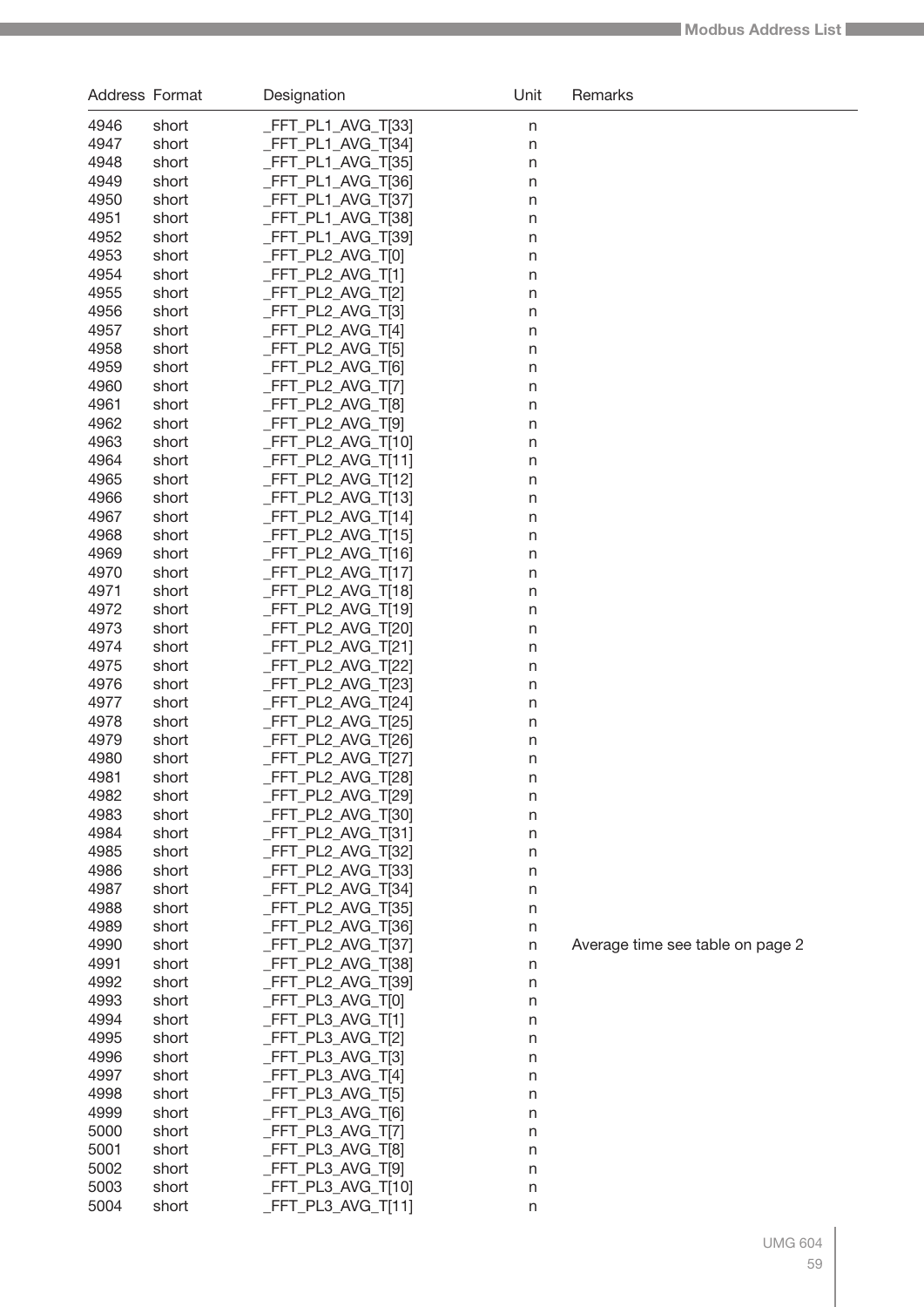| Address Format |                | Designation                             | Unit    | Remarks                          |
|----------------|----------------|-----------------------------------------|---------|----------------------------------|
| 5005           | short          | _FFT_PL3_AVG_T[12]                      | $\sf n$ |                                  |
| 5006           | short          | FFT_PL3_AVG_T[13]                       | n       |                                  |
| 5007           | short          | FFT_PL3_AVG_T[14]                       | n       |                                  |
| 5008           | short          | FFT_PL3_AVG_T[15]                       | n       |                                  |
| 5009           | short          | FFT_PL3_AVG_T[16]                       | n       |                                  |
| 5010           | short          | FFT_PL3_AVG_T[17]                       | n       |                                  |
| 5011           | short          | FFT_PL3_AVG_T[18]                       | n       |                                  |
| 5012           | short          | _FFT_PL3_AVG_T[19]                      | n       |                                  |
| 5013           | short          | FFT_PL3_AVG_T[20]                       | n       |                                  |
| 5014           | short          | FFT_PL3_AVG_T[21]                       | n       |                                  |
| 5015           | short          | FFT_PL3_AVG_T[22]                       | n       |                                  |
| 5016           | short          | FFT_PL3_AVG_T[23]                       | n       |                                  |
| 5017           | short          | _FFT_PL3_AVG_T[24]                      | n       |                                  |
| 5018           | short          | FFT_PL3_AVG_T[25]                       | n       |                                  |
| 5019           | short          | FFT_PL3_AVG_T[26]                       | n       |                                  |
| 5020<br>5021   | short          | FFT_PL3_AVG_T[27]<br>FFT_PL3_AVG_T[28]  | n       |                                  |
| 5022           | short<br>short | FFT_PL3_AVG_T[29]                       | n       |                                  |
| 5023           | short          | FFT_PL3_AVG_T[30]                       | n<br>n  |                                  |
| 5024           | short          | _FFT_PL3_AVG_T[31]                      | n       |                                  |
| 5025           | short          | FFT_PL3_AVG_T[32]                       | n       |                                  |
| 5026           | short          | FFT_PL3_AVG_T[33]                       | n       |                                  |
| 5027           | short          | FFT_PL3_AVG_T[34]                       | n       |                                  |
| 5028           | short          | _FFT_PL3_AVG_T[35]                      | n       |                                  |
| 5029           | short          | FFT_PL3_AVG_T[36]                       | n       |                                  |
| 5030           | short          | FFT_PL3_AVG_T[37]                       | n       |                                  |
| 5031           | short          | FFT_PL3_AVG_T[38]                       | n       |                                  |
| 5032           | short          | FFT_PL3_AVG_T[39]                       | n       |                                  |
| 5033           | short          | FFT_PL4_AVG_T[0]                        | n       |                                  |
| 5034           | short          | FFT_PL4_AVG_T[1]                        | n       |                                  |
| 5035           | short          | FFT_PL4_AVG_T[2]                        | n       |                                  |
| 5036           | short          | FFT_PL4_AVG_T[3]                        | n       |                                  |
| 5037           | short          | FFT_PL4_AVG_T[4]                        | n       |                                  |
| 5038           | short          | FFT_PL4_AVG_T[5]                        | n       |                                  |
| 5039           | short          | FFT_PL4_AVG_T[6]                        | n       |                                  |
| 5040           | short          | _FFT_PL4_AVG_T[7]                       | n       |                                  |
| 5041           | short          | FFT_PL4_AVG_T[8]                        | n       |                                  |
| 5042<br>5043   | short<br>short | _FFT_PL4_AVG_T[9]<br>_FFT_PL4_AVG_T[10] | $\sf n$ |                                  |
| 5044           | short          | _FFT_PL4_AVG_T[11]                      | n       |                                  |
| 5045           | short          | _FFT_PL4_AVG_T[12]                      | n<br>n  |                                  |
| 5046           | short          | _FFT_PL4_AVG_T[13]                      | n       |                                  |
| 5047           | short          | _FFT_PL4_AVG_T[14]                      | n       |                                  |
| 5048           | short          | _FFT_PL4_AVG_T[15]                      | n       |                                  |
| 5049           | short          | FFT_PL4_AVG_T[16]                       | n       |                                  |
| 5050           | short          | FFT PL4 AVG T[17]                       | n       | Average time see table on page 2 |
| 5051           | short          | _FFT_PL4_AVG_T[18]                      | n       |                                  |
| 5052           | short          | _FFT_PL4_AVG_T[19]                      | n       |                                  |
| 5053           | short          | FFT_PL4_AVG_T[20]                       | n       |                                  |
| 5054           | short          | _FFT_PL4_AVG_T[21]                      | n       |                                  |
| 5055           | short          | FFT_PL4_AVG_T[22]                       | n       |                                  |
| 5056           | short          | FFT_PL4_AVG_T[23]                       | n       |                                  |
| 5057           | short          | _FFT_PL4_AVG_T[24]                      | n       |                                  |
| 5058           | short          | _FFT_PL4_AVG_T[25]                      | n       |                                  |
| 5059           | short          | _FFT_PL4_AVG_T[26]                      | n       |                                  |
| 5060           | short          | _FFT_PL4_AVG_T[27]                      | n       |                                  |
| 5061           | short          | _FFT_PL4_AVG_T[28]                      | n       |                                  |
| 5062           | short          | _FFT_PL4_AVG_T[29]                      | n       |                                  |
| 5063           | short          | FFT_PL4_AVG_T[30]                       | n       |                                  |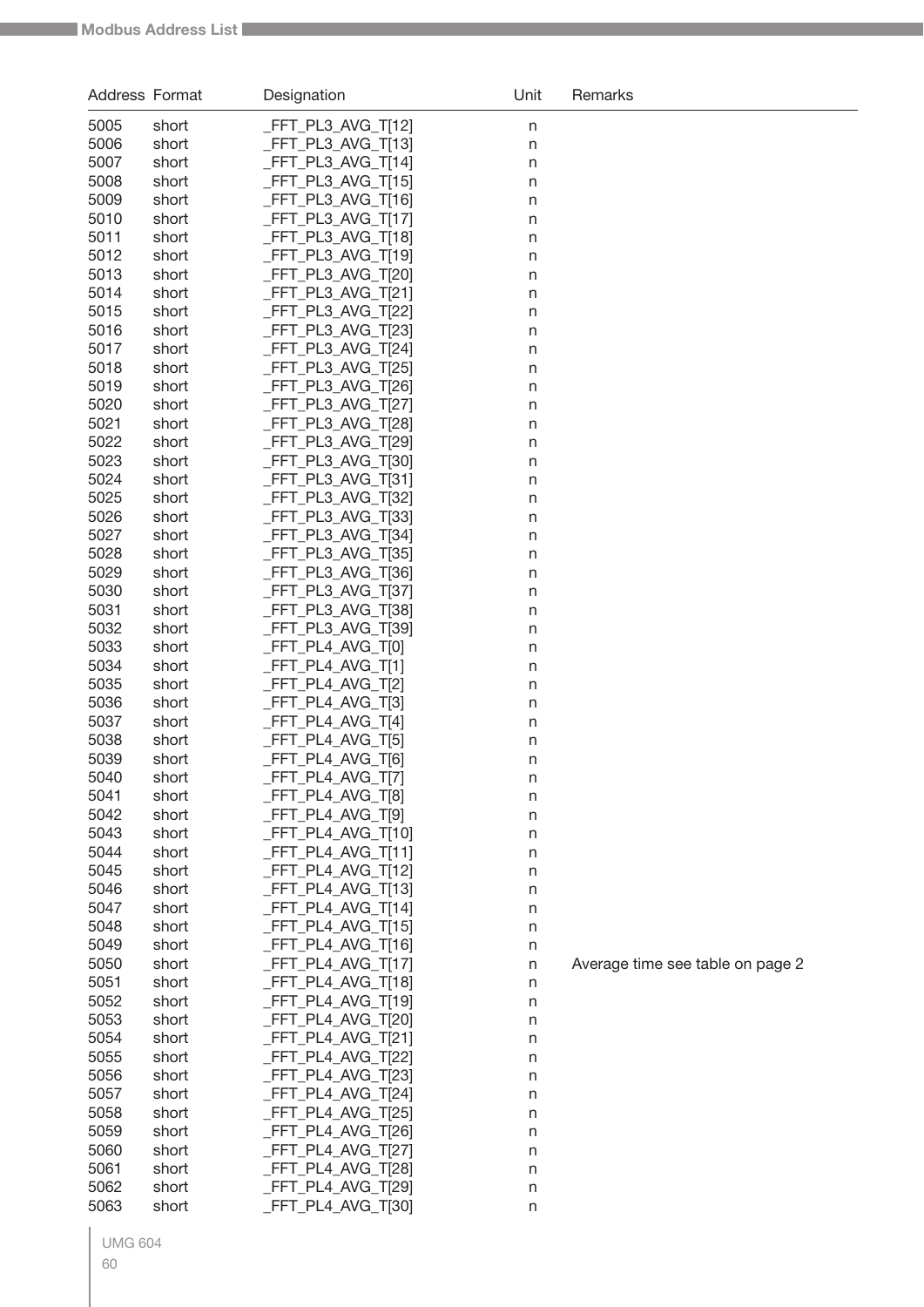| Address Format |                | Designation                              | Unit                         | Remarks                          |
|----------------|----------------|------------------------------------------|------------------------------|----------------------------------|
| 5064           | short          | _FFT_PL4_AVG_T[31]                       | n                            |                                  |
| 5065           | short          | _FFT_PL4_AVG_T[32]                       | $\mathsf{n}$                 |                                  |
| 5066           | short          | _FFT_PL4_AVG_T[33]                       | $\mathsf{n}$                 |                                  |
| 5067           | short          | _FFT_PL4_AVG_T[34]                       | n                            |                                  |
| 5068           | short          | _FFT_PL4_AVG_T[35]                       | n                            |                                  |
| 5069           | short          | _FFT_PL4_AVG_T[36]                       | n                            |                                  |
| 5070           | short          | _FFT_PL4_AVG_T[37]                       | n                            |                                  |
| 5071           | short          | _FFT_PL4_AVG_T[38]                       | n                            |                                  |
| 5072           | short          | FFT_PL4_AVG_T[39]                        | n                            |                                  |
| 5073           | short          | _FFT_QL1_AVG_T[0]                        | n                            |                                  |
| 5074           | short          | _FFT_QL1_AVG_T[1]                        | n                            |                                  |
| 5075           | short          | _FFT_QL1_AVG_T[2]                        | n                            |                                  |
| 5076           | short          | _FFT_QL1_AVG_T[3]                        | n                            |                                  |
| 5077           | short          | _FFT_QL1_AVG_T[4]                        | n                            |                                  |
| 5078<br>5079   | short          | _FFT_QL1_AVG_T[5]                        | n                            |                                  |
| 5080           | short<br>short | _FFT_QL1_AVG_T[6]<br>_FFT_QL1_AVG_T[7]   | $\mathsf{n}$                 |                                  |
| 5081           | short          | _FFT_QL1_AVG_T[8]                        | $\mathsf{n}$<br>$\mathsf{n}$ |                                  |
| 5082           | short          | _FFT_QL1_AVG_T[9]                        | $\mathsf{n}$                 |                                  |
| 5083           | short          | _FFT_QL1_AVG_T[10]                       | $\mathsf{n}$                 |                                  |
| 5084           | short          | _FFT_QL1_AVG_T[11]                       | $\mathsf{n}$                 |                                  |
| 5085           | short          | _FFT_QL1_AVG_T[12]                       | $\mathsf{n}$                 |                                  |
| 5086           | short          | _FFT_QL1_AVG_T[13]                       | $\mathsf{n}$                 |                                  |
| 5087           | short          | _FFT_QL1_AVG_T[14]                       | $\mathsf{n}$                 |                                  |
| 5088           | short          | _FFT_QL1_AVG_T[15]                       | $\mathsf{n}$                 |                                  |
| 5089           | short          | _FFT_QL1_AVG_T[16]                       | $\mathsf{n}$                 |                                  |
| 5090           | short          | _FFT_QL1_AVG_T[17]                       | n                            |                                  |
| 5091           | short          | _FFT_QL1_AVG_T[18]                       | n                            |                                  |
| 5092           | short          | _FFT_QL1_AVG_T[19]                       | n                            |                                  |
| 5093           | short          | _FFT_QL1_AVG_T[20]                       | n                            |                                  |
| 5094           | short          | _FFT_QL1_AVG_T[21]                       | n                            |                                  |
| 5095           | short          | _FFT_QL1_AVG_T[22]                       | n                            |                                  |
| 5096           | short          | _FFT_QL1_AVG_T[23]                       | n                            |                                  |
| 5097           | short          | _FFT_QL1_AVG_T[24]                       | n                            |                                  |
| 5098           | short          | _FFT_QL1_AVG_T[25]                       | n                            |                                  |
| 5099           | short          | _FFT_QL1_AVG_T[26]                       | n                            |                                  |
| 5100           | short          | _FFT_QL1_AVG_T[27]                       | n                            |                                  |
| 5101           | short          | _FFT_QL1_AVG_T[28]                       | $\mathsf{n}$                 |                                  |
| 5102<br>5103   | short          | _FFT_QL1_AVG_T[29]                       | $\mathsf{n}$                 |                                  |
| 5104           | short<br>short | _FFT_QL1_AVG_T[30]<br>_FFT_QL1_AVG_T[31] | n                            |                                  |
| 5105           | short          | _FFT_QL1_AVG_T[32]                       | n<br>n                       |                                  |
| 5106           | short          | _FFT_QL1_AVG_T[33]                       | n                            |                                  |
| 5107           | short          | _FFT_QL1_AVG_T[34]                       | $\mathsf{n}$                 |                                  |
| 5108           | short          | _FFT_QL1_AVG_T[35]                       | $\mathsf{n}$                 |                                  |
| 5109           | short          | _FFT_QL1_AVG_T[36]                       | $\mathsf{n}$                 |                                  |
| 5110           | short          | _FFT_QL1_AVG_T[37]                       | $\mathsf{n}$                 | Average time see table on page 2 |
| 5111           | short          | _FFT_QL1_AVG_T[38]                       | n                            |                                  |
| 5112           | short          | _FFT_QL1_AVG_T[39]                       | n                            |                                  |
| 5113           | short          | _FFT_QL2_AVG_T[0]                        | n                            |                                  |
| 5114           | short          | _FFT_QL2_AVG_T[1]                        | n                            |                                  |
| 5115           | short          | _FFT_QL2_AVG_T[2]                        | n                            |                                  |
| 5116           | short          | _FFT_QL2_AVG_T[3]                        | n                            |                                  |
| 5117           | short          | _FFT_QL2_AVG_T[4]                        | n                            |                                  |
| 5118           | short          | _FFT_QL2_AVG_T[5]                        | n                            |                                  |
| 5119           | short          | _FFT_QL2_AVG_T[6]                        | n                            |                                  |
| 5120           | short          | _FFT_QL2_AVG_T[7]                        | n                            |                                  |
| 5121           | short          | _FFT_QL2_AVG_T[8]                        | n                            |                                  |
| 5122           | short          | _FFT_QL2_AVG_T[9]                        | n                            |                                  |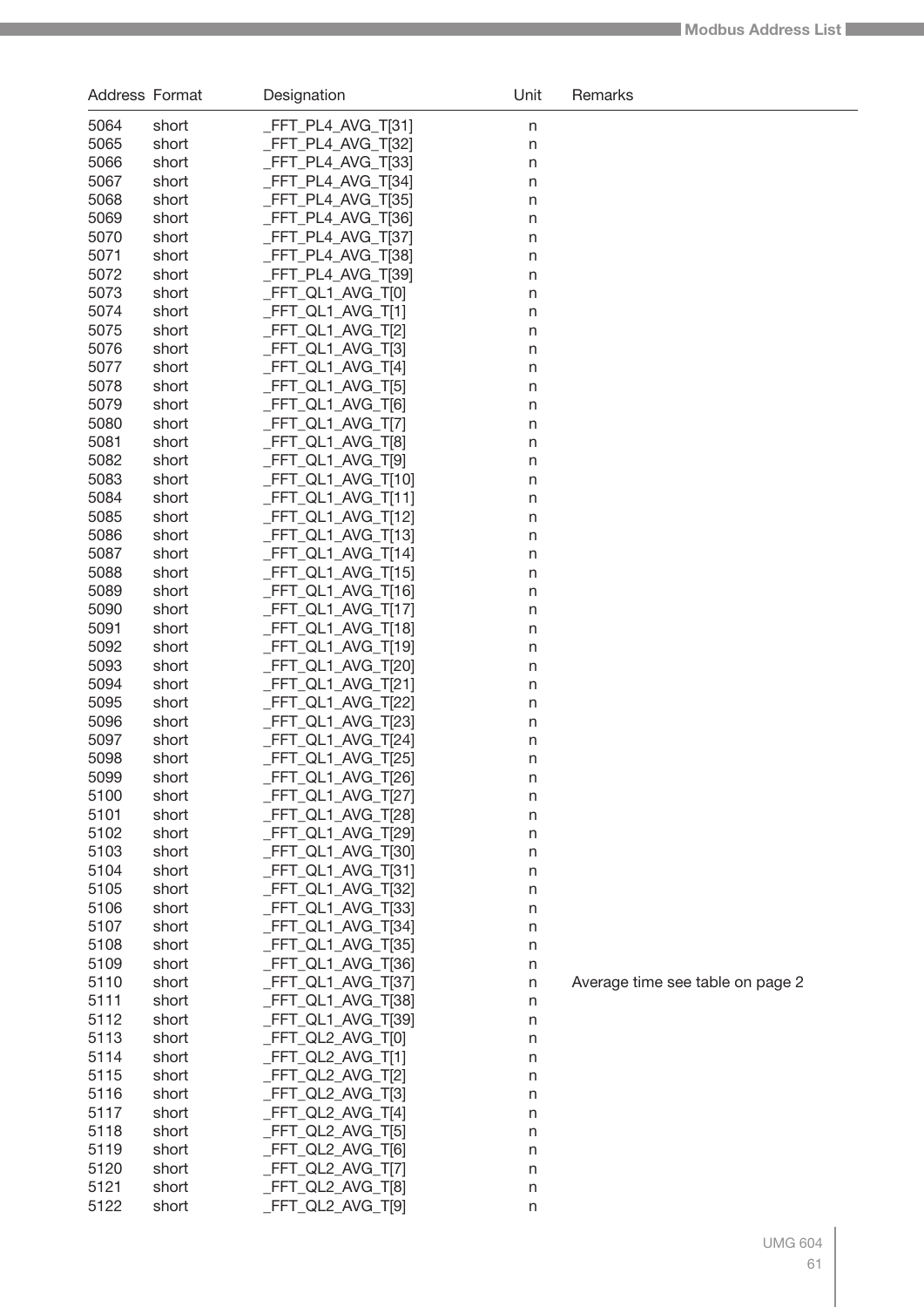| Address Format |                | Designation                              | Unit   | Remarks                          |
|----------------|----------------|------------------------------------------|--------|----------------------------------|
| 5123           | short          | _FFT_QL2_AVG_T[10]                       | n      |                                  |
| 5124           | short          | _FFT_QL2_AVG_T[11]                       | n      |                                  |
| 5125           | short          | _FFT_QL2_AVG_T[12]                       | n      |                                  |
| 5126           | short          | FFT_QL2_AVG_T[13]                        | n      |                                  |
| 5127           | short          | FFT_QL2_AVG_T[14]                        | n      |                                  |
| 5128           | short          | _FFT_QL2_AVG_T[15]                       | n      |                                  |
| 5129           | short          | FFT_QL2_AVG_T[16]                        | n      |                                  |
| 5130           | short          | FFT_QL2_AVG_T[17]                        | n      |                                  |
| 5131           | short          | _FFT_QL2_AVG_T[18]                       | n      |                                  |
| 5132           | short          | _FFT_QL2_AVG_T[19]                       | n      |                                  |
| 5133           | short          | FFT_QL2_AVG_T[20]                        | n      |                                  |
| 5134           | short          | _FFT_QL2_AVG_T[21]                       | n      |                                  |
| 5135<br>5136   | short          | _FFT_QL2_AVG_T[22]<br>FFT_QL2_AVG_T[23]  | n      |                                  |
| 5137           | short<br>short | _FFT_QL2_AVG_T[24]                       | n      |                                  |
| 5138           | short          | _FFT_QL2_AVG_T[25]                       | n<br>n |                                  |
| 5139           | short          | FFT_QL2_AVG_T[26]                        | n      |                                  |
| 5140           | short          | _FFT_QL2_AVG_T[27]                       | n      |                                  |
| 5141           | short          | FFT_QL2_AVG_T[28]                        | n      |                                  |
| 5142           | short          | _FFT_QL2_AVG_T[29]                       | n      |                                  |
| 5143           | short          | FFT_QL2_AVG_T[30]                        | n      |                                  |
| 5144           | short          | _FFT_QL2_AVG_T[31]                       | n      |                                  |
| 5145           | short          | _FFT_QL2_AVG_T[32]                       | n      |                                  |
| 5146           | short          | FFT_QL2_AVG_T[33]                        | n      |                                  |
| 5147           | short          | _FFT_QL2_AVG_T[34]                       | n      |                                  |
| 5148           | short          | FFT_QL2_AVG_T[35]                        | n      |                                  |
| 5149           | short          | _FFT_QL2_AVG_T[36]                       | n      |                                  |
| 5150           | short          | FFT_QL2_AVG_T[37]                        | n      |                                  |
| 5151           | short          | FFT_QL2_AVG_T[38]                        | n      |                                  |
| 5152           | short          | _FFT_QL2_AVG_T[39]                       | n      |                                  |
| 5153           | short          | _FFT_QL3_AVG_T[0]                        | n      |                                  |
| 5154           | short          | _FFT_QL3_AVG_T[1]                        | n      |                                  |
| 5155           | short          | _FFT_QL3_AVG_T[2]                        | n      |                                  |
| 5156           | short          | _FFT_QL3_AVG_T[3]                        | n      |                                  |
| 5157           | short          | FFT_QL3_AVG_T[4]                         | n      |                                  |
| 5158<br>5159   | short          | _FFT_QL3_AVG_T[5]<br>_FFT_QL3_AVG_T[6]   | n      |                                  |
| 5160           | short<br>short | _FFT_QL3_AVG_T[7]                        | n<br>n |                                  |
| 5161           | short          | _FFT_QL3_AVG_T[8]                        | n      |                                  |
| 5162           | short          | _FFT_QL3_AVG_T[9]                        | n      |                                  |
| 5163           | short          | _FFT_QL3_AVG_T[10]                       | n      |                                  |
| 5164           | short          | _FFT_QL3_AVG_T[11]                       | n      |                                  |
| 5165           | short          | _FFT_QL3_AVG_T[12]                       | n      |                                  |
| 5166           | short          | _FFT_QL3_AVG_T[13]                       | n      |                                  |
| 5167           | short          | FFT_QL3_AVG_T[14]                        | n      |                                  |
| 5168           | short          | _FFT_QL3_AVG_T[15]                       | n      |                                  |
| 5169           | short          | _FFT_QL3_AVG_T[16]                       | n      |                                  |
| 5170           | short          | _FFT_QL3_AVG_T[17]                       | n      | Average time see table on page 2 |
| 5171           | short          | _FFT_QL3_AVG_T[18]                       | n      |                                  |
| 5172           | short          | _FFT_QL3_AVG_T[19]                       | n      |                                  |
| 5173           | short          | _FFT_QL3_AVG_T[20]                       | n      |                                  |
| 5174           | short          | _FFT_QL3_AVG_T[21]                       | n      |                                  |
| 5175           | short          | _FFT_QL3_AVG_T[22]                       | n      |                                  |
| 5176           | short          | _FFT_QL3_AVG_T[23]                       | n      |                                  |
| 5177           | short          | _FFT_QL3_AVG_T[24]                       | n      |                                  |
| 5178           | short          | _FFT_QL3_AVG_T[25]                       | n      |                                  |
| 5179<br>5180   | short          | _FFT_QL3_AVG_T[26]<br>_FFT_QL3_AVG_T[27] | n      |                                  |
| 5181           | short<br>short | FFT_QL3_AVG_T[28]                        | n      |                                  |
|                |                |                                          | n      |                                  |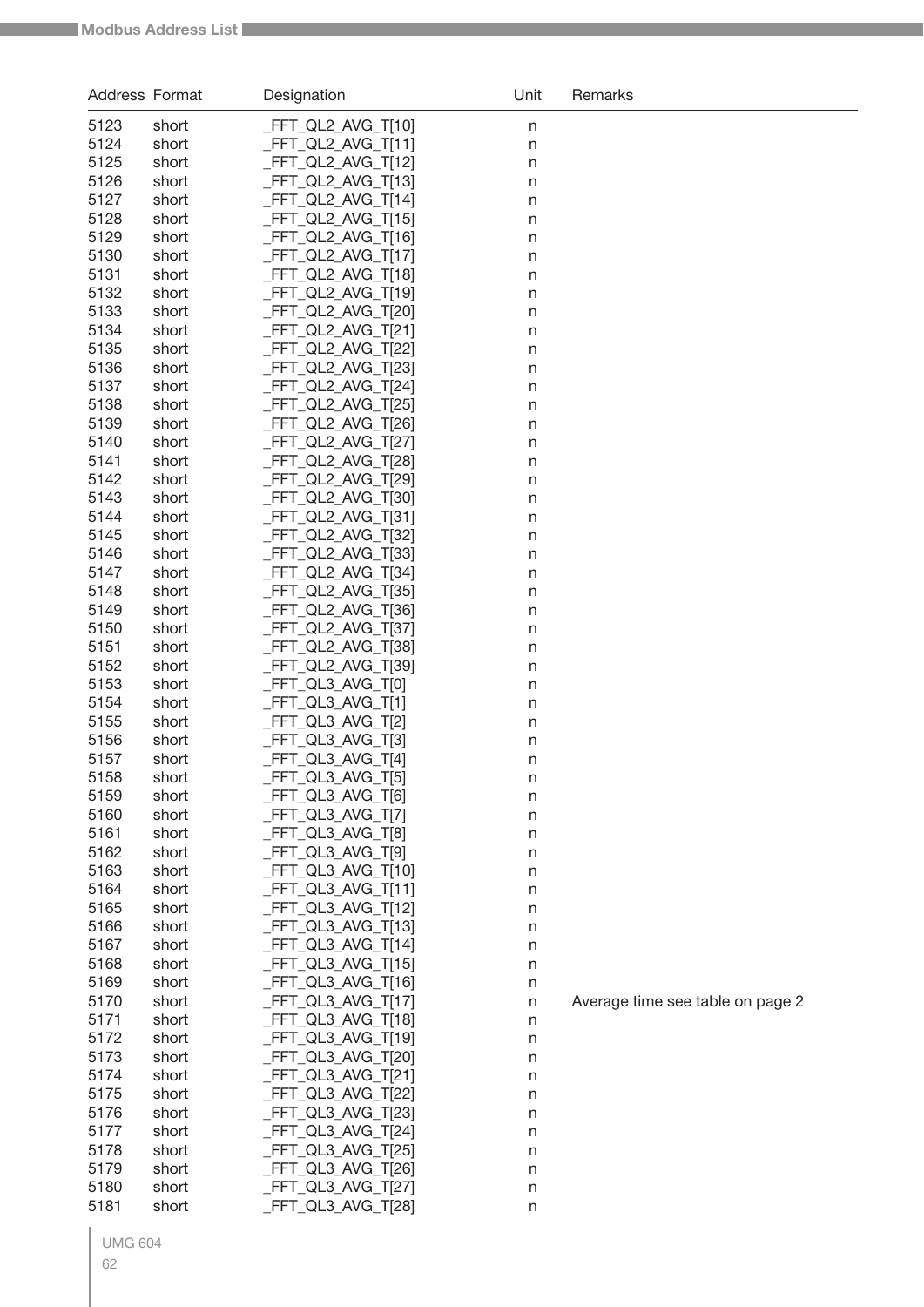| Address Format |                | Designation                              | Unit    | Remarks                          |
|----------------|----------------|------------------------------------------|---------|----------------------------------|
| 5182           | short          | _FFT_QL3_AVG_T[29]                       | n       |                                  |
| 5183           | short          | _FFT_QL3_AVG_T[30]                       | $\sf n$ |                                  |
| 5184           | short          | _FFT_QL3_AVG_T[31]                       | $\sf n$ |                                  |
| 5185           | short          | FFT_QL3_AVG_T[32]                        | n       |                                  |
| 5186           | short          | _FFT_QL3_AVG_T[33]                       | n       |                                  |
| 5187           | short          | _FFT_QL3_AVG_T[34]                       | $\sf n$ |                                  |
| 5188           | short          | _FFT_QL3_AVG_T[35]                       | n       |                                  |
| 5189           | short          | _FFT_QL3_AVG_T[36]                       | n       |                                  |
| 5190           | short          | _FFT_QL3_AVG_T[37]                       | n       |                                  |
| 5191           | short          | _FFT_QL3_AVG_T[38]                       | n       |                                  |
| 5192           | short          | FFT_QL3_AVG_T[39]                        | n       |                                  |
| 5193           | short          | _FFT_QL4_AVG_T[0]                        | n       |                                  |
| 5194           | short          | _FFT_QL4_AVG_T[1]                        | n       |                                  |
| 5195           | short          | _FFT_QL4_AVG_T[2]                        | n       |                                  |
| 5196           | short          | _FFT_QL4_AVG_T[3]                        | n       |                                  |
| 5197           | short          | _FFT_QL4_AVG_T[4]                        | n       |                                  |
| 5198           | short          | _FFT_QL4_AVG_T[5]                        | n       |                                  |
| 5199           | short          | _FFT_QL4_AVG_T[6]                        | n       |                                  |
| 5200<br>5201   | short<br>short | _FFT_QL4_AVG_T[7]<br>_FFT_QL4_AVG_T[8]   | n       |                                  |
| 5202           | short          | _FFT_QL4_AVG_T[9]                        | n<br>n  |                                  |
| 5203           | short          | _FFT_QL4_AVG_T[10]                       | n       |                                  |
| 5204           | short          | _FFT_QL4_AVG_T[11]                       | n       |                                  |
| 5205           | short          | _FFT_QL4_AVG_T[12]                       | n       |                                  |
| 5206           | short          | _FFT_QL4_AVG_T[13]                       | n       |                                  |
| 5207           | short          | _FFT_QL4_AVG_T[14]                       | n       |                                  |
| 5208           | short          | _FFT_QL4_AVG_T[15]                       | n       |                                  |
| 5209           | short          | _FFT_QL4_AVG_T[16]                       | n       |                                  |
| 5210           | short          | _FFT_QL4_AVG_T[17]                       | n       |                                  |
| 5211           | short          | _FFT_QL4_AVG_T[18]                       | n       |                                  |
| 5212           | short          | _FFT_QL4_AVG_T[19]                       | n       |                                  |
| 5213           | short          | _FFT_QL4_AVG_T[20]                       | n       |                                  |
| 5214           | short          | _FFT_QL4_AVG_T[21]                       | n       |                                  |
| 5215           | short          | _FFT_QL4_AVG_T[22]                       | n       |                                  |
| 5216           | short          | _FFT_QL4_AVG_T[23]                       | n       |                                  |
| 5217           | short          | FFT_QL4_AVG_T[24]                        | n       |                                  |
| 5218           | short          | _FFT_QL4_AVG_T[25]                       | n       |                                  |
| 5219           | short          | _FFT_QL4_AVG_T[26]                       | n       |                                  |
| 5220           | short          | _FFT_QL4_AVG_T[27]                       | n       |                                  |
| 5221<br>5222   | short<br>short | _FFT_QL4_AVG_T[28]<br>_FFT_QL4_AVG_T[29] | n       |                                  |
| 5223           | short          | _FFT_QL4_AVG_T[30]                       | n<br>n  |                                  |
| 5224           | short          | _FFT_QL4_AVG_T[31]                       | n       |                                  |
| 5225           | short          | _FFT_QL4_AVG_T[32]                       | n       |                                  |
| 5226           | short          | _FFT_QL4_AVG_T[33]                       | n       |                                  |
| 5227           | short          | _FFT_QL4_AVG_T[34]                       | n       |                                  |
| 5228           | short          | _FFT_QL4_AVG_T[35]                       | n       |                                  |
| 5229           | short          | _FFT_QL4_AVG_T[36]                       | n       |                                  |
| 5230           | short          | _FFT_QL4_AVG_T[37]                       | $\sf n$ | Average time see table on page 2 |
| 5231           | short          | _FFT_QL4_AVG_T[38]                       | n       |                                  |
| 5232           | short          | _FFT_QL4_AVG_T[39]                       | n       |                                  |
| 5233           | short          | _THD_ULN_AVG_T[0]                        | n       |                                  |
| 5234           | short          | _THD_ULN_AVG_T[1]                        | n       |                                  |
| 5235           | short          | _THD_ULN_AVG_T[2]                        | n       |                                  |
| 5236           | short          | _THD_ULN_AVG_T[3]                        | n       |                                  |
| 5237           | short          | _THD_ILN_AVG_T[0]                        | n       |                                  |
| 5238           | short          | $_THD_ILN_AVG_T[1]$                      | n       |                                  |
| 5239           | short          | _THD_ILN_AVG_T[2]                        | n       |                                  |
| 5240           | short          | _THD_ILN_AVG_T[3]                        | n       |                                  |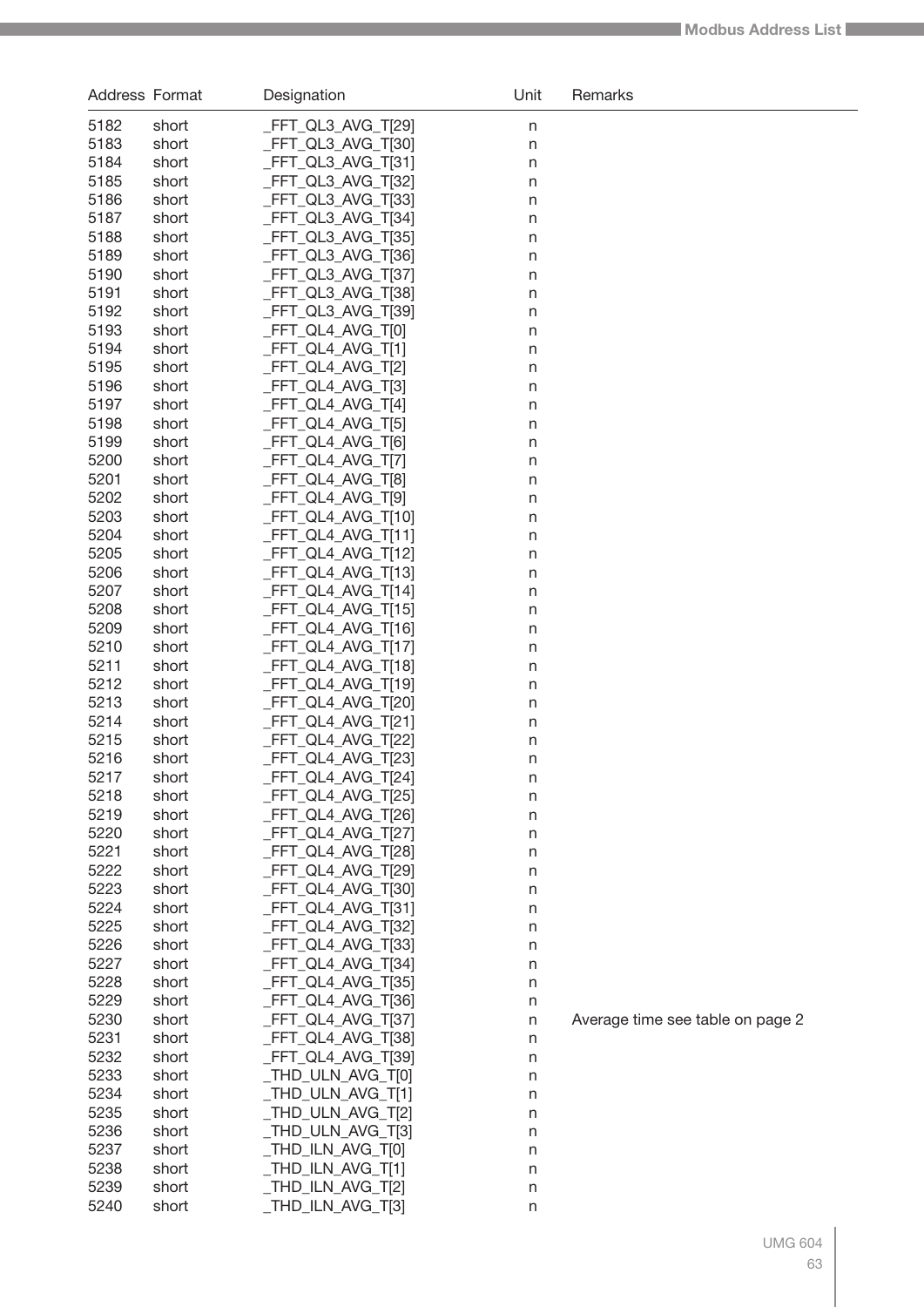| Address Format |                | Designation                   | Unit        | Remarks               |
|----------------|----------------|-------------------------------|-------------|-----------------------|
| 5241           | short          | _KFACT_AVG_T[0]               | $\sf n$     |                       |
| 5242           | short          | _KFACT_AVG_T[1]               | n           |                       |
| 5243           | short          | KFACT_AVG_T[2]                | n           |                       |
| 5244           | short          | KFACT_AVG_T[3]                | n           |                       |
| 5245           | short          | _ULN_AVG_T[0]                 | n           |                       |
| 5246           | short          | _ULN_AVG_T[1]                 | n           |                       |
| 5247           | short          | _ULN_AVG_T[2]                 | n           |                       |
| 5248           | short          | _ULN_AVG_T[3]                 | n           |                       |
| 5249           | short          | _ILN_AVG_T[0]                 | n           |                       |
| 5250           | short          | _ILN_AVG_T[1]                 | n           |                       |
| 5251           | short          | _ILN_AVG_T[2]                 | n           |                       |
| 5252           | short          | _ILN_AVG_T[3]                 | n           |                       |
| 5253           | short          | _PLN_AVG_T[0]                 | n           |                       |
| 5254           | short          | _PLN_AVG_T[1]                 | n           |                       |
| 5255           | short          | _PLN_AVG_T[2]                 | n           |                       |
| 5256           | short          | PLN_AVG_T[3]                  | n           |                       |
| 5257           | short          | QLN_AVG_T[0]                  | n           |                       |
| 5258           | short          | _QLN_AVG_T[1]                 | n           |                       |
| 5259           | short          | _QLN_AVG_T[2]                 | n           |                       |
| 5260           | short          | _QLN_AVG_T[3]                 | n           |                       |
| 5261           | short          | _SLN_AVG_T[0]                 | n           |                       |
| 5262           | short          | _SLN_AVG_T[1]                 | n           |                       |
| 5263           | short          | _SLN_AVG_T[2]                 | n           |                       |
| 5264<br>5265   | short<br>short | _SLN_AVG_T[3]<br>ULL_AVG_T[0] | n           |                       |
| 5266           | short          | _ULL_AVG_T[1]                 | n           |                       |
| 5267           | short          | _ULL_AVG_T[2]                 | n<br>n      |                       |
| 5268           | short          | LSUM3_AVG_T                   | n           |                       |
| 5269           | short          | LSUM_AVG_T                    | n           |                       |
| 5270           | short          | _S_SUM3_AVG_T                 | n           |                       |
| 5271           | short          | _P_SUM3_AVG_T                 | n           |                       |
| 5272           | short          | _Q_SUM3_AVG_T                 | n           |                       |
| 5273           | short          | _S_SUM_AVG_T                  | n           |                       |
| 5274           | short          | _P_SUM_AVG_T                  | n           |                       |
| 5275           | short          | _Q_SUM_AVG_T                  | n           |                       |
| 5276           | short          | _FREQ_AVG_T                   | n           |                       |
| 5277           | short          | _N_AVG_T                      | n           |                       |
| 5278           | short          | _M_AVG_T                      | n           |                       |
| 5279           | short          | _G_AVG_T                      | n           |                       |
| 5280           | short          | _SYM_AVG_T                    | n           |                       |
| 5281           | short          | _IN_AVG_T                     | n           |                       |
| 5282           | short          | IM AVG T                      | n           |                       |
| 5283           | short          | _IG_AVG_T                     | n           |                       |
| 5284           | short          | _S0_POWER_AVG_T[0]            | n           |                       |
| 5285           | short          | _S0_POWER_AVG_T[1]            | n           |                       |
| 5286           | short          | EXT TEMPERATUR AVG T          | $^{\circ}C$ |                       |
| 5287           | uint           | _FFT_UL1_MIN_T[0]             | S           | Time stamp (UTC-time) |
| 5289           | uint           | _FFT_UL1_MIN_T[1]             | S           |                       |
| 5291           | uint           | _FFT_UL1_MIN_T[2]             | s           |                       |
| 5293           | uint           | _FFT_UL1_MIN_T[3]             | S           | Time stamp (UTC-time) |
| 5295           | uint           | _FFT_UL1_MIN_T[4]             | S           |                       |
| 5297           | uint           | _FFT_UL1_MIN_T[5]             | S           |                       |
| 5299           | uint           | _FFT_UL1_MIN_T[6]             | S           |                       |
| 5301           | uint           | _FFT_UL1_MIN_T[7]             | S           |                       |
| 5303           | uint           | _FFT_UL1_MIN_T[8]             | s           |                       |
| 5305           | uint           | _FFT_UL1_MIN_T[9]             | s           |                       |
| 5307           | uint           | _FFT_UL1_MIN_T[10]            | S           |                       |
| 5309           | uint           | _FFT_UL1_MIN_T[11]            | S           |                       |
| 5311           | uint           | _FFT_UL1_MIN_T[12]            | S           |                       |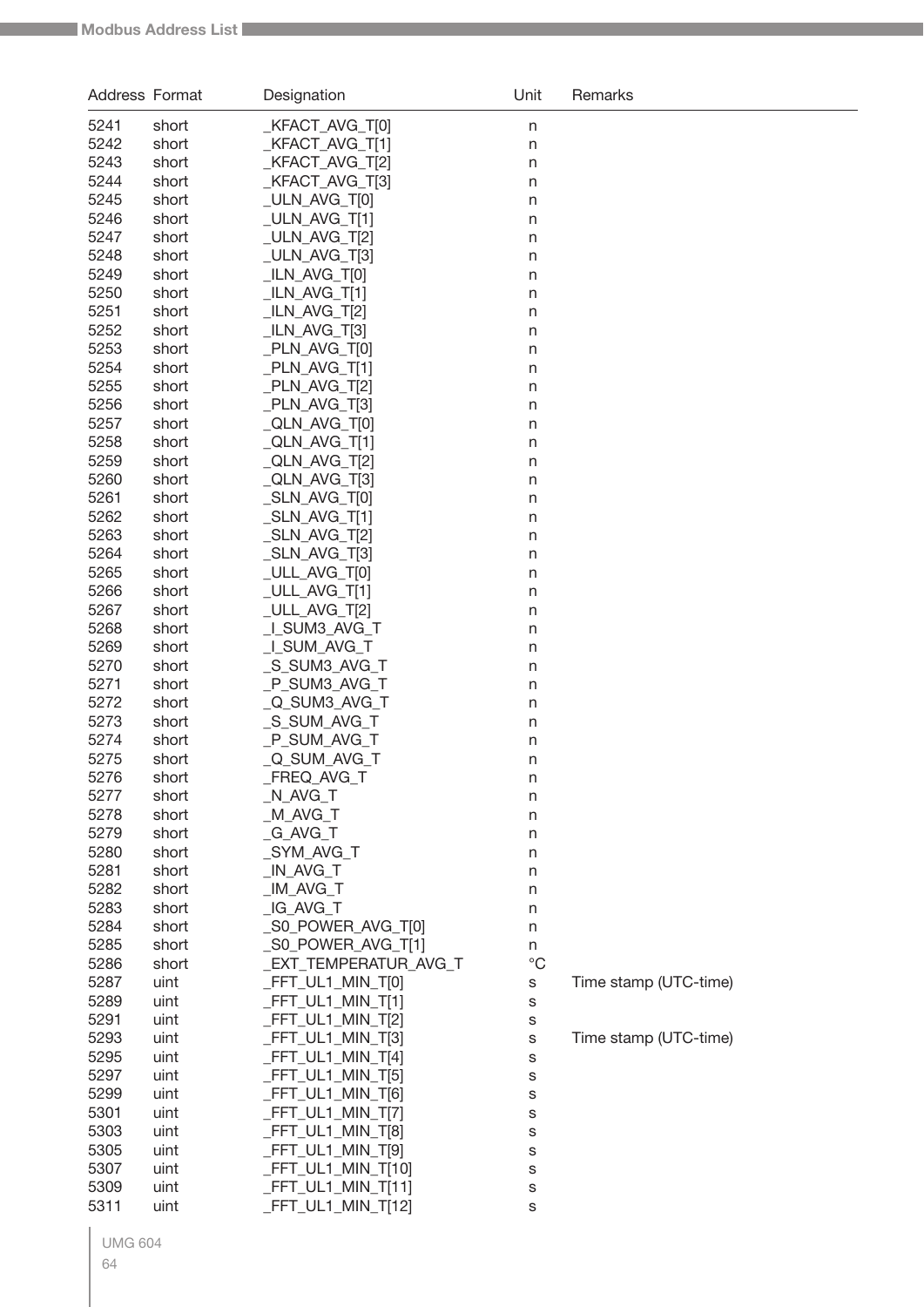| Address Format |              | Designation                                  | Unit   | Remarks               |
|----------------|--------------|----------------------------------------------|--------|-----------------------|
| 5313           | uint         | $-FFT_ULI_MIN_T[13]$                         | S      |                       |
| 5315           | uint         | $-FFT_ULI_MIN_T[14]$                         | S      |                       |
| 5317           | uint         | $-FFT_ULI_MIN_T[15]$                         | S      |                       |
| 5319           | uint         | $-FFT_ULI_MIN_T[16]$                         | S      |                       |
| 5321           | uint         | $-FFT_ULI_MIN_T[17]$                         | S      |                       |
| 5323           | uint         | _FFT_UL1_MIN_T[18]                           | S      |                       |
| 5325           | uint         | _FFT_UL1_MIN_T[19]                           | S      |                       |
| 5327           | uint         | _FFT_UL1_MIN_T[20]                           | S      |                       |
| 5329           | uint         | _FFT_UL1_MIN_T[21]                           | S      |                       |
| 5331           | uint         | $-FFT_ULI_MIN_T[22]$                         | S      |                       |
| 5333           | uint         | $-FFT_ULI_MIN_T[23]$                         | S      |                       |
| 5335           | uint         | $-FFT_ULI_MIN_T[24]$                         | S      |                       |
| 5337           | uint         | $-FFT_ULI_MIN_T[25]$                         | S      |                       |
| 5339<br>5341   | uint         | $-FFT_ULI_MIN_T[26]$                         | S      |                       |
| 5343           | uint<br>uint | $-FFT_ULI_MIN_T[27]$<br>$-FFT_ULI_MIN_T[28]$ | S      |                       |
| 5345           | uint         | _FFT_UL1_MIN_T[29]                           | S<br>S |                       |
| 5347           | uint         | $-FFT_ULI_MIN_T[30]$                         | S      |                       |
| 5349           | uint         | $-FFT_ULI_MIN_T[31]$                         | S      |                       |
| 5351           | uint         | $-FFT_ULI_MIN_T[32]$                         | S      |                       |
| 5353           | uint         | $-FFT_ULI_MIN_T[33]$                         | S      |                       |
| 5355           | uint         | $-FFT_ULI_MIN_T[34]$                         | S      |                       |
| 5357           | uint         | $-FFT_ULI_MIN_T[35]$                         | S      |                       |
| 5359           | uint         | $-FFT_ULI_MIN_T[36]$                         | S      |                       |
| 5361           | uint         | _FFT_UL1_MIN_T[37]                           | S      |                       |
| 5363           | uint         | _FFT_UL1_MIN_T[38]                           | S      |                       |
| 5365           | uint         | _FFT_UL1_MIN_T[39]                           | S      |                       |
| 5367           | uint         | _FFT_UL2_MIN_T[0]                            | S      |                       |
| 5369           | uint         | _FFT_UL2_MIN_T[1]                            | S      |                       |
| 5371           | uint         | _FFT_UL2_MIN_T[2]                            | S      |                       |
| 5373           | uint         | _FFT_UL2_MIN_T[3]                            | S      |                       |
| 5375           | uint         | _FFT_UL2_MIN_T[4]                            | S      |                       |
| 5377           | uint         | _FFT_UL2_MIN_T[5]                            | S      |                       |
| 5379           | uint         | _FFT_UL2_MIN_T[6]                            | S      |                       |
| 5381           | uint         | $-FFT_UL2_MIN_T[7]$                          | S      |                       |
| 5383           | uint         | FFT_UL2_MIN_T[8]                             | s      |                       |
| 5385<br>5387   | uint<br>uint | _FFT_UL2_MIN_T[9]<br>_FFT_UL2_MIN_T[10]      | s      |                       |
| 5389           | uint         | _FFT_UL2_MIN_T[11]                           | S<br>S |                       |
| 5391           | uint         | _FFT_UL2_MIN_T[12]                           | S      |                       |
| 5393           | uint         | _FFT_UL2_MIN_T[13]                           | S      |                       |
| 5395           | uint         | _FFT_UL2_MIN_T[14]                           | S      |                       |
| 5397           | uint         | _FFT_UL2_MIN_T[15]                           | S      |                       |
| 5399           | uint         | _FFT_UL2_MIN_T[16]                           | S      |                       |
| 5401           | uint         | _FFT_UL2_MIN_T[17]                           | S      |                       |
| 5403           | uint         | _FFT_UL2_MIN_T[18]                           | S      |                       |
| 5405           | uint         | _FFT_UL2_MIN_T[19]                           | S      |                       |
| 5407           | uint         | _FFT_UL2_MIN_T[20]                           | S      |                       |
| 5409           | uint         | _FFT_UL2_MIN_T[21]                           | S      |                       |
| 5411           | uint         | _FFT_UL2_MIN_T[22]                           | S      |                       |
| 5413           | uint         | _FFT_UL2_MIN_T[23]                           | S      | Time stamp (UTC-time) |
| 5415           | uint         | _FFT_UL2_MIN_T[24]                           | S      |                       |
| 5417           | uint         | _FFT_UL2_MIN_T[25]                           | S      |                       |
| 5419           | uint         | _FFT_UL2_MIN_T[26]                           | S      |                       |
| 5421           | uint         | _FFT_UL2_MIN_T[27]                           | S      |                       |
| 5423           | uint         | _FFT_UL2_MIN_T[28]                           | S      |                       |
| 5425<br>5427   | uint         | _FFT_UL2_MIN_T[29]<br>_FFT_UL2_MIN_T[30]     | S      |                       |
| 5429           | uint<br>uint | _FFT_UL2_MIN_T[31]                           | S      |                       |
|                |              |                                              | S      |                       |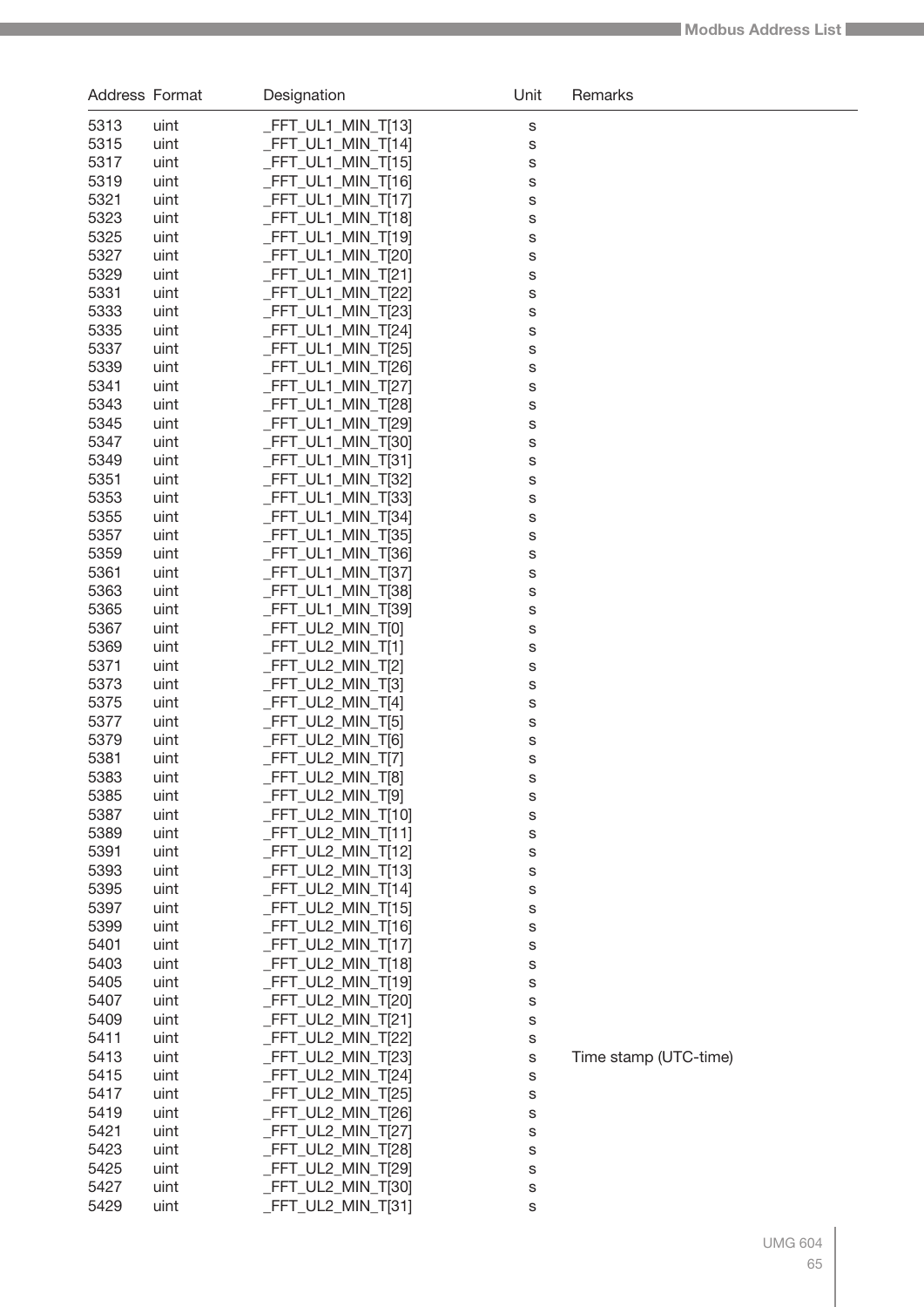| Address Format |              | Designation                             | Unit   | Remarks               |
|----------------|--------------|-----------------------------------------|--------|-----------------------|
| 5431           | uint         | _FFT_UL2_MIN_T[32]                      | S      |                       |
| 5433           | uint         | _FFT_UL2_MIN_T[33]                      | S      |                       |
| 5435           | uint         | FFT_UL2_MIN_T[34]                       | S      |                       |
| 5437           | uint         | FFT_UL2_MIN_T[35]                       | S      |                       |
| 5439           | uint         | FFT_UL2_MIN_T[36]                       | S      |                       |
| 5441           | uint         | FFT_UL2_MIN_T[37]                       | S      |                       |
| 5443           | uint         | FFT_UL2_MIN_T[38]                       | S      |                       |
| 5445           | uint         | FFT_UL2_MIN_T[39]                       | S      |                       |
| 5447           | uint         | FFT UL3 MIN T[0]                        | S      |                       |
| 5449           | uint         | <b>FFT_UL3_MIN_T[1]</b>                 | S      |                       |
| 5451           | uint         | FFT_UL3_MIN_T[2]                        | S      |                       |
| 5453           | uint         | _FFT_UL3_MIN_T[3]                       | S      |                       |
| 5455           | uint         | FFT_UL3_MIN_T[4]                        | S      |                       |
| 5457           | uint         | _FFT_UL3_MIN_T[5]                       | S      |                       |
| 5459           | uint         | FFT UL3 MIN T[6]                        | S      |                       |
| 5461<br>5463   | uint         | FFT_UL3_MIN_T[7]<br>FFT_UL3_MIN_T[8]    | S      |                       |
| 5465           | uint<br>uint | FFT UL3 MIN T[9]                        | S      |                       |
| 5467           | uint         | FFT_UL3_MIN_T[10]                       | S<br>S |                       |
| 5469           | uint         | FFT UL3 MIN T[11]                       | S      |                       |
| 5471           | uint         | FFT_UL3_MIN_T[12]                       | S      |                       |
| 5473           | uint         | FFT_UL3_MIN_T[13]                       | S      |                       |
| 5475           | uint         | FFT_UL3_MIN_T[14]                       | S      |                       |
| 5477           | uint         | FFT_UL3_MIN_T[15]                       | S      |                       |
| 5479           | uint         | FFT_UL3_MIN_T[16]                       | S      |                       |
| 5481           | uint         | FFT_UL3_MIN_T[17]                       | S      |                       |
| 5483           | uint         | FFT_UL3_MIN_T[18]                       | S      |                       |
| 5485           | uint         | FFT_UL3_MIN_T[19]                       | S      |                       |
| 5487           | uint         | _FFT_UL3_MIN_T[20]                      | S      |                       |
| 5489           | uint         | FFT_UL3_MIN_T[21]                       | S      |                       |
| 5491           | uint         | _FFT_UL3_MIN_T[22]                      | S      |                       |
| 5493           | uint         | _FFT_UL3_MIN_T[23]                      | S      |                       |
| 5495           | uint         | FFT_UL3_MIN_T[24]                       | S      |                       |
| 5497           | uint         | FFT UL3 MIN T[25]                       | S      |                       |
| 5499           | uint         | FFT_UL3_MIN_T[26]                       | S      |                       |
| 5501           | uint         | _FFT_UL3_MIN_T[27]                      | s      |                       |
| 5503           | uint         | _FFT_UL3_MIN_T[28]                      | s      |                       |
| 5505           | uint         | _FFT_UL3_MIN_T[29]                      | s      |                       |
| 5507           | uint         | FFT_UL3_MIN_T[30]                       | s      |                       |
| 5509<br>5511   | uint         | _FFT_UL3_MIN_T[31]<br>FFT_UL3_MIN_T[32] | s      |                       |
| 5513           | uint<br>uint | FFT_UL3_MIN_T[33]                       | s      |                       |
| 5515           | uint         | _FFT_UL3_MIN_T[34]                      | s<br>s |                       |
| 5517           | uint         | _FFT_UL3_MIN_T[35]                      | s      |                       |
| 5519           | uint         | _FFT_UL3_MIN_T[36]                      | s      |                       |
| 5521           | uint         | _FFT_UL3_MIN_T[37]                      | s      |                       |
| 5523           | uint         | _FFT_UL3_MIN_T[38]                      | s      |                       |
| 5525           | uint         | _FFT_UL3_MIN_T[39]                      | S      |                       |
| 5527           | uint         | _FFT_UL4_MIN_T[0]                       | S      |                       |
| 5529           | uint         | _FFT_UL4_MIN_T[1]                       | S      |                       |
| 5531           | uint         | _FFT_UL4_MIN_T[2]                       | S      |                       |
| 5533           | uint         | _FFT_UL4_MIN_T[3]                       | S      | Time stamp (UTC-time) |
| 5535           | uint         | _FFT_UL4_MIN_T[4]                       | s      |                       |
| 5537           | uint         | _FFT_UL4_MIN_T[5]                       | S      |                       |
| 5539           | uint         | _FFT_UL4_MIN_T[6]                       | s      |                       |
| 5541           | uint         | _FFT_UL4_MIN_T[7]                       | S      |                       |
| 5543           | uint         | _FFT_UL4_MIN_T[8]                       | S      |                       |
| 5545           | uint         | _FFT_UL4_MIN_T[9]                       | S      |                       |
| 5547           | uint         | _FFT_UL4_MIN_T[10]                      | S      |                       |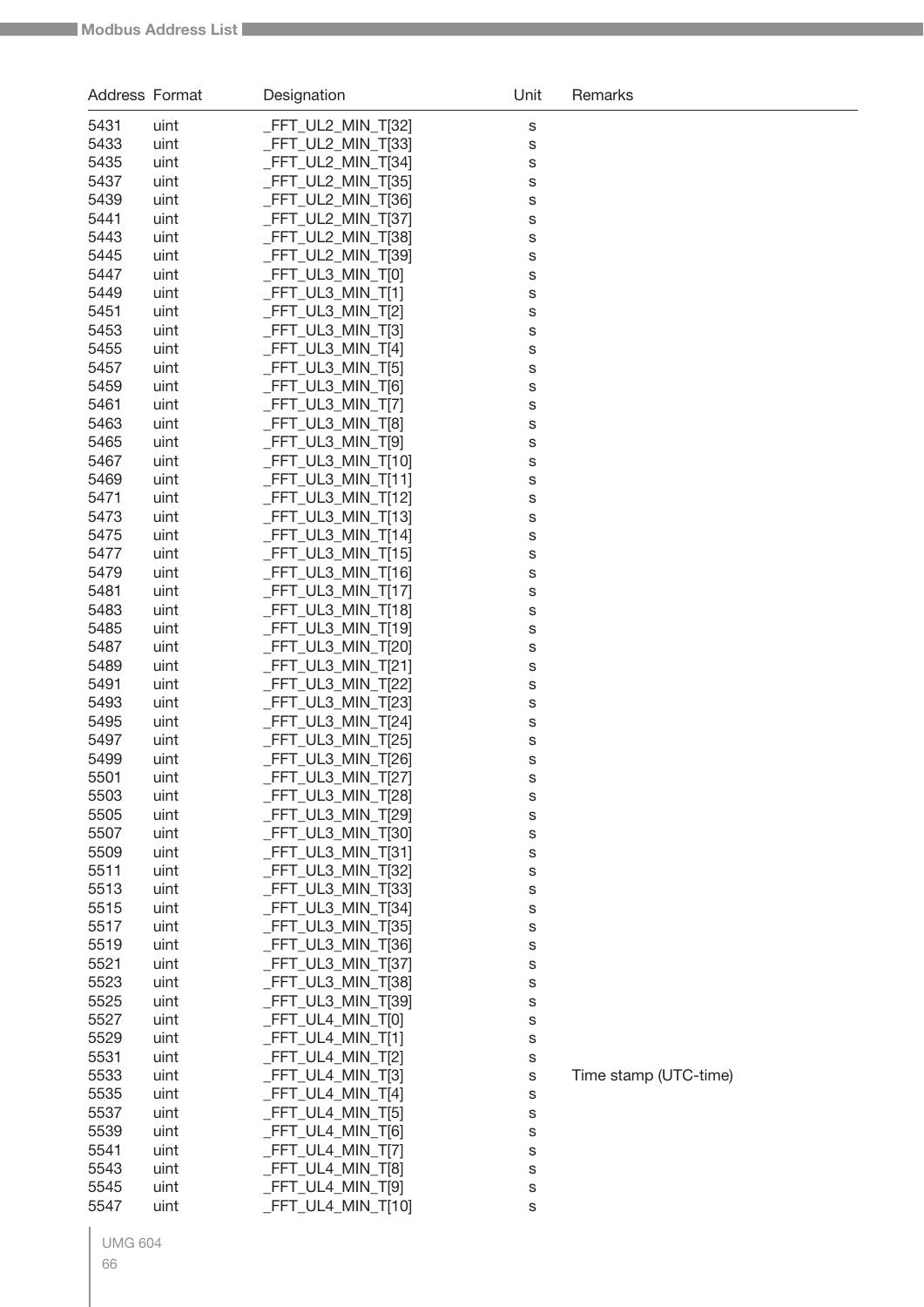| <b>Address Format</b> |              | Designation                               | Unit   | Remarks               |
|-----------------------|--------------|-------------------------------------------|--------|-----------------------|
| 5549                  | uint         | _FFT_UL4_MIN_T[11]                        | S      |                       |
| 5551                  | uint         | _FFT_UL4_MIN_T[12]                        | S      |                       |
| 5553                  | uint         | _FFT_UL4_MIN_T[13]                        | S      |                       |
| 5555                  | uint         | $-FFT_ULA_MIN_T[14]$                      | S      |                       |
| 5557                  | uint         | $-FFT_ULA_MIN_T[15]$                      | S      |                       |
| 5559                  | uint         | _FFT_UL4_MIN_T[16]                        | S      |                       |
| 5561                  | uint         | _FFT_UL4_MIN_T[17]                        | S      |                       |
| 5563                  | uint         | _FFT_UL4_MIN_T[18]                        | S      |                       |
| 5565                  | uint         | $-FFT_ULA_MIN_T[19]$                      | S      |                       |
| 5567                  | uint         | $-FFT_ULA_MIN_T[20]$                      | S      |                       |
| 5569                  | uint         | $-FFT_ULA_MIN_T[21]$                      | S      |                       |
| 5571                  | uint         | $-FFT_ULA_MIN_T[22]$                      | S      |                       |
| 5573                  | uint         | _FFT_UL4_MIN_T[23]                        | S      |                       |
| 5575                  | uint         | _FFT_UL4_MIN_T[24]                        | S      |                       |
| 5577                  | uint         | $-FFT_ULA_MIN_T[25]$                      | S      |                       |
| 5579                  | uint         | _FFT_UL4_MIN_T[26]                        | S      |                       |
| 5581<br>5583          | uint         | $-FFT_ULA_MIN_T[27]$                      | S      |                       |
| 5585                  | uint<br>uint | $-FFT_ULA_MIN_T[28]$<br>FFT UL4 MIN T[29] | S      |                       |
| 5587                  | uint         | $-FFT_ULA_MIN_T[30]$                      | S<br>S |                       |
| 5589                  | uint         | _FFT_UL4_MIN_T[31]                        | S      |                       |
| 5591                  | uint         | $-FFT_ULA_MIN_T[32]$                      | S      |                       |
| 5593                  | uint         | $-FFT_ULA_MIN_T[33]$                      | S      |                       |
| 5595                  | uint         | $-FFT_ULA_MIN_T[34]$                      | S      |                       |
| 5597                  | uint         | $-FFT_ULA_MIN_T[35]$                      | S      |                       |
| 5599                  | uint         | $-FFT_ULA_MIN_T[36]$                      | S      |                       |
| 5601                  | uint         | _FFT_UL4_MIN_T[37]                        | S      |                       |
| 5603                  | uint         | _FFT_UL4_MIN_T[38]                        | S      |                       |
| 5605                  | uint         | _FFT_UL4_MIN_T[39]                        | S      |                       |
| 5607                  | uint         | $_THD_ULN_MIN_T[0]$                       | S      |                       |
| 5609                  | uint         | $_THD_ULN_MIN_T[1]$                       | S      |                       |
| 5611                  | uint         | _THD_ULN_MIN_T[2]                         | S      |                       |
| 5613                  | uint         | _THD_ULN_MIN_T[3]                         | S      |                       |
| 5615                  | uint         | _ULN_MIN_T[0]                             | S      |                       |
| 5617                  | uint         | _ULN_MIN_T[1]                             | S      |                       |
| 5619                  | uint         | ULN_MIN_T[2]                              | s      |                       |
| 5621                  | uint         | $_ULN_MIN_T[3]$                           | s      |                       |
| 5623<br>5625          | uint<br>uint | _ULL_MIN_T[0]<br>$_UULLMIN_T[1]$          | S      |                       |
| 5627                  | uint         | _ULL_MIN_T[2]                             | S<br>S |                       |
| 5629                  | uint         | FREQ MIN T                                | S      |                       |
| 5631                  | uint         | $N$ <sub>MIN</sub> $T$                    | S      |                       |
| 5633                  | uint         | $M_MN$                                    | S      |                       |
| 5635                  | uint         | $_G$ MIN $_T$                             | S      |                       |
| 5637                  | uint         | SYM MIN T                                 | S      |                       |
| 5639                  | uint         | _EXT_TEMPERATUR_MIN_T                     | S      |                       |
| 5641                  | uint         | _FFT_UL1_MAX_T[0]                         | s      |                       |
| 5643                  | uint         | $-FFT_ULI_MAX_T[1]$                       | S      |                       |
| 5645                  | uint         | _FFT_UL1_MAX_T[2]                         | S      |                       |
| 5647                  | uint         | _FFT_UL1_MAX_T[3]                         | S      |                       |
| 5649                  | uint         | $-FFT_ULI_MAX_T[4]$                       | S      |                       |
| 5651                  | uint         | _FFT_UL1_MAX_T[5]                         | S      |                       |
| 5653                  | uint         | _FFT_UL1_MAX_T[6]                         | S      | Time stamp (UTC-time) |
| 5655                  | uint         | _FFT_UL1_MAX_T[7]                         | S      |                       |
| 5657                  | uint         | _FFT_UL1_MAX_T[8]                         | S      |                       |
| 5659                  | uint         | _FFT_UL1_MAX_T[9]                         | S      |                       |
| 5661                  | uint         | _FFT_UL1_MAX_T[10]                        | S      |                       |
| 5663                  | uint         | $-FFT_ULI_MAX_T[11]$                      | S      |                       |
| 5665                  | uint         | $-FFT_ULI_MAX_T[12]$                      | S      |                       |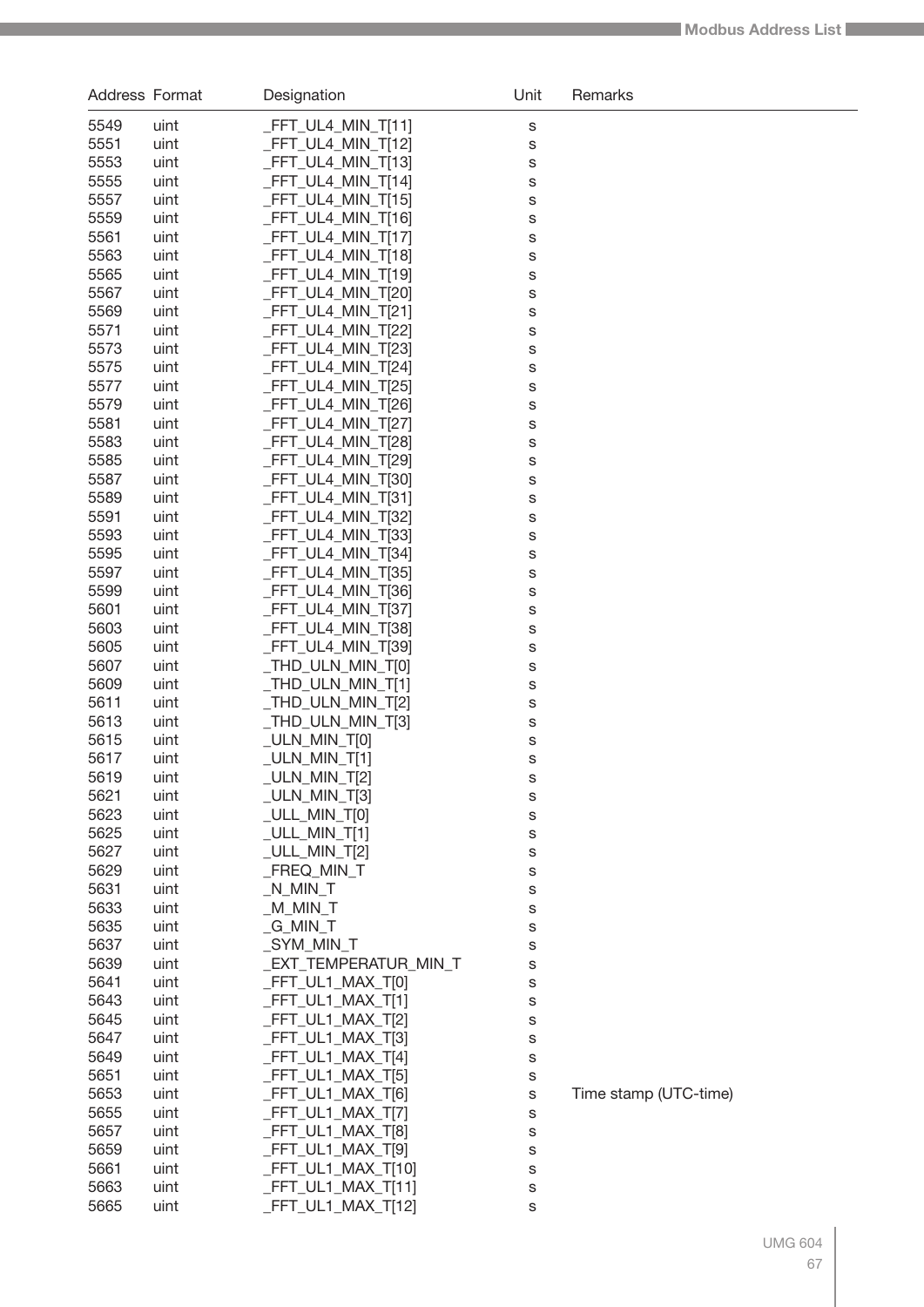| <b>Address Format</b> |              | Designation                              | Unit   | Remarks               |
|-----------------------|--------------|------------------------------------------|--------|-----------------------|
| 5667                  | uint         | _FFT_UL1_MAX_T[13]                       | S      |                       |
| 5669                  | uint         | _FFT_UL1_MAX_T[14]                       | S      |                       |
| 5671                  | uint         | FFT_UL1_MAX_T[15]                        | S      |                       |
| 5673                  | uint         | FFT_UL1_MAX_T[16]                        | S      |                       |
| 5675                  | uint         | FFT_UL1_MAX_T[17]                        | S      |                       |
| 5677                  | uint         | FFT_UL1_MAX_T[18]                        | S      |                       |
| 5679                  | uint         | _FFT_UL1_MAX_T[19]                       | S      |                       |
| 5681                  | uint         | _FFT_UL1_MAX_T[20]                       | S      |                       |
| 5683                  | uint         | _FFT_UL1_MAX_T[21]                       | S      |                       |
| 5685                  | uint         | FFT_UL1_MAX_T[22]                        | S      |                       |
| 5687                  | uint         | _FFT_UL1_MAX_T[23]                       | S      |                       |
| 5689                  | uint         | _FFT_UL1_MAX_T[24]                       | S      |                       |
| 5691                  | uint         | _FFT_UL1_MAX_T[25]                       | S      |                       |
| 5693                  | uint         | _FFT_UL1_MAX_T[26]                       | S      |                       |
| 5695<br>5697          | uint<br>uint | FFT_UL1_MAX_T[27]<br>_FFT_UL1_MAX_T[28]  | S      |                       |
| 5699                  | uint         | _FFT_UL1_MAX_T[29]                       | S<br>S |                       |
| 5701                  | uint         | _FFT_UL1_MAX_T[30]                       | S      |                       |
| 5703                  | uint         | _FFT_UL1_MAX_T[31]                       | S      |                       |
| 5705                  | uint         | _FFT_UL1_MAX_T[32]                       | S      |                       |
| 5707                  | uint         | FFT UL1 MAX T[33]                        | S      |                       |
| 5709                  | uint         | FFT_UL1_MAX_T[34]                        | S      |                       |
| 5711                  | uint         | FFT_UL1_MAX_T[35]                        | S      |                       |
| 5713                  | uint         | _FFT_UL1_MAX_T[36]                       | S      |                       |
| 5715                  | uint         | FFT_UL1_MAX_T[37]                        | S      |                       |
| 5717                  | uint         | _FFT_UL1_MAX_T[38]                       | S      |                       |
| 5719                  | uint         | _FFT_UL1_MAX_T[39]                       | S      |                       |
| 5721                  | uint         | FFT_UL2_MAX_T[0]                         | S      |                       |
| 5723                  | uint         | FFT_UL2_MAX_T[1]                         | S      |                       |
| 5725                  | uint         | FFT_UL2_MAX_T[2]                         | S      |                       |
| 5727                  | uint         | FFT_UL2_MAX_T[3]                         | S      |                       |
| 5729                  | uint         | FFT_UL2_MAX_T[4]                         | S      |                       |
| 5731                  | uint         | FFT_UL2_MAX_T[5]                         | S      |                       |
| 5733                  | uint         | FFT UL2_MAX_T[6]                         | S      |                       |
| 5735<br>5737          | uint         | FFT_UL2_MAX_T[7]<br>_FFT_UL2_MAX_T[8]    | S      |                       |
| 5739                  | uint<br>uint | _FFT_UL2_MAX_T[9]                        | s      |                       |
| 5741                  | uint         | _FFT_UL2_MAX_T[10]                       | S<br>S |                       |
| 5743                  | uint         | _FFT_UL2_MAX_T[11]                       | S      |                       |
| 5745                  | uint         | FFT_UL2_MAX_T[12]                        | S      |                       |
| 5747                  | uint         | _FFT_UL2_MAX_T[13]                       | S      |                       |
| 5749                  | uint         | FFT_UL2_MAX_T[14]                        | S      |                       |
| 5751                  | uint         | _FFT_UL2_MAX_T[15]                       | S      |                       |
| 5753                  | uint         | _FFT_UL2_MAX_T[16]                       | S      |                       |
| 5755                  | uint         | _FFT_UL2_MAX_T[17]                       | S      |                       |
| 5757                  | uint         | FFT_UL2_MAX_T[18]                        | S      |                       |
| 5759                  | uint         | FFT_UL2_MAX_T[19]                        | S      |                       |
| 5761                  | uint         | _FFT_UL2_MAX_T[20]                       | S      |                       |
| 5763                  | uint         | _FFT_UL2_MAX_T[21]                       | S      |                       |
| 5765                  | uint         | _FFT_UL2_MAX_T[22]                       | S      |                       |
| 5767                  | uint         | _FFT_UL2_MAX_T[23]                       | S      |                       |
| 5769                  | uint         | _FFT_UL2_MAX_T[24]                       | S      |                       |
| 5771                  | uint         | _FFT_UL2_MAX_T[25]                       | S      |                       |
| 5773                  | uint         | _FFT_UL2_MAX_T[26]                       | S      | Time stamp (UTC-time) |
| 5775                  | uint         | _FFT_UL2_MAX_T[27]                       | S      |                       |
| 5777<br>5779          | uint<br>uint | _FFT_UL2_MAX_T[28]<br>_FFT_UL2_MAX_T[29] | S      |                       |
| 5781                  | uint         | _FFT_UL2_MAX_T[30]                       | S<br>S |                       |
| 5783                  | uint         | FFT_UL2_MAX_T[31]                        | S      |                       |
|                       |              |                                          |        |                       |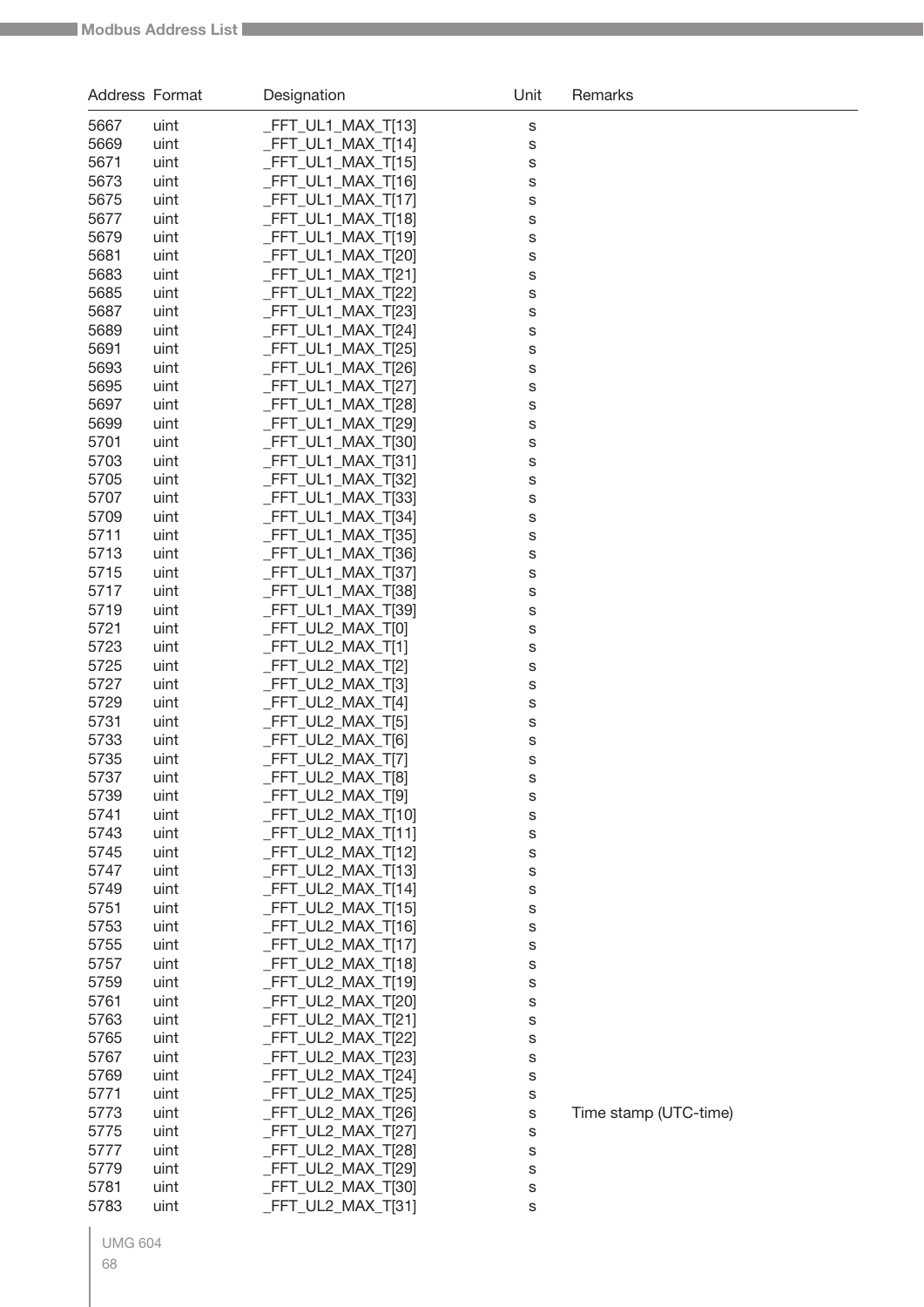| Address Format |              | Designation                            | Unit | Remarks               |
|----------------|--------------|----------------------------------------|------|-----------------------|
| 5785           | uint         | _FFT_UL2_MAX_T[32]                     | S    |                       |
| 5787           | uint         | _FFT_UL2_MAX_T[33]                     | S    |                       |
| 5789           | uint         | _FFT_UL2_MAX_T[34]                     | S    |                       |
| 5791           | uint         | _FFT_UL2_MAX_T[35]                     | S    |                       |
| 5793           | uint         | _FFT_UL2_MAX_T[36]                     | S    |                       |
| 5795           | uint         | _FFT_UL2_MAX_T[37]                     | S    |                       |
| 5797           | uint         | _FFT_UL2_MAX_T[38]                     | S    |                       |
| 5799           | uint         | _FFT_UL2_MAX_T[39]                     | S    |                       |
| 5801           | uint         | _FFT_UL3_MAX_T[0]                      | S    |                       |
| 5803           | uint         | _FFT_UL3_MAX_T[1]                      | S    |                       |
| 5805           | uint         | _FFT_UL3_MAX_T[2]                      | S    |                       |
| 5807           | uint         | _FFT_UL3_MAX_T[3]                      | S    |                       |
| 5809           | uint         | $-FFT_UL3_MAX_T[4]$                    | S    |                       |
| 5811           | uint         | _FFT_UL3_MAX_T[5]                      | S    |                       |
| 5813           | uint         | _FFT_UL3_MAX_T[6]                      | S    |                       |
| 5815           | uint         | _FFT_UL3_MAX_T[7]                      | S    |                       |
| 5817           | uint         | _FFT_UL3_MAX_T[8]                      | S    |                       |
| 5819           | uint         | FFT UL3 MAX T[9]                       | S    |                       |
| 5821           | uint         | _FFT_UL3_MAX_T[10]                     | S    |                       |
| 5823           | uint         | $-FFT_UL3_MAX_T[11]$                   | S    |                       |
| 5825           | uint         | _FFT_UL3_MAX_T[12]                     | S    |                       |
| 5827           | uint         | $-FFT_UL3_MAX_T[13]$                   | S    |                       |
| 5829           | uint         | $-FFT_UL3_MAX_T[14]$                   | S    |                       |
| 5831           | uint         | _FFT_UL3_MAX_T[15]                     | S    |                       |
| 5833           | uint         | $-FFT_UL3_MAX_T[16]$                   | S    |                       |
| 5835           | uint         | _FFT_UL3_MAX_T[17]                     | S    |                       |
| 5837           | uint         | _FFT_UL3_MAX_T[18]                     | S    |                       |
| 5839           | uint         | $-FFT_UL3_MAX_T[19]$                   | S    |                       |
| 5841           | uint         | _FFT_UL3_MAX_T[20]                     | S    |                       |
| 5843           | uint         | _FFT_UL3_MAX_T[21]                     | S    |                       |
| 5845           | uint         | _FFT_UL3_MAX_T[22]                     | S    |                       |
| 5847           | uint         | _FFT_UL3_MAX_T[23]                     | S    |                       |
| 5849           | uint         | _FFT_UL3_MAX_T[24]                     | S    |                       |
| 5851           | uint         | _FFT_UL3_MAX_T[25]                     | S    |                       |
| 5853           | uint         | _FFT_UL3_MAX_T[26]                     | S    |                       |
| 5855           | uint         | FFT_UL3_MAX_T[27]                      | S    |                       |
| 5857           | uint         | _FFT_UL3_MAX_T[28]                     | s    |                       |
| 5859           | uint         | FFT UL3 MAX T[29]                      | S    |                       |
| 5861           | uint         | _FFT_UL3_MAX_T[30]                     | S    |                       |
| 5863           | uint         | <b>FFT_UL3_MAX_T[31]</b>               | S    |                       |
| 5865           | uint         | _FFT_UL3_MAX_T[32]                     | S    |                       |
| 5867           | uint         | FFT UL3 MAX T[33]                      | S    |                       |
| 5869           | uint         | <b>FFT_UL3_MAX_T[34]</b>               | S    |                       |
| 5871           | uint         | <b>FFT_UL3_MAX_T[35]</b>               | S    |                       |
| 5873           | uint         | _FFT_UL3_MAX_T[36]                     | S    |                       |
| 5875           | uint         | FFT UL3 MAX T[37]                      | S    |                       |
| 5877           | uint         | <b>FFT_UL3_MAX_T[38]</b>               | S    |                       |
| 5879           | uint         | <b>FFT_UL3_MAX_T[39]</b>               | S    |                       |
| 5881           | uint         | _FFT_UL4_MAX_T[0]                      | S    |                       |
| 5883           | uint         | $FFT_ULA_MAX_T[1]$                     | S    |                       |
| 5885           | uint         | _FFT_UL4_MAX_T[2]                      | S    |                       |
| 5887           | uint         | _FFT_UL4_MAX_T[3]                      | S    |                       |
| 5889           | uint         | $FFT_ULA_MAX_T[4]$                     | S    |                       |
| 5891           | uint         | _FFT_UL4_MAX_T[5]                      | S    |                       |
| 5893           | uint         | _FFT_UL4_MAX_T[6]                      | S    | Time stamp (UTC-time) |
| 5895           | uint         | _FFT_UL4_MAX_T[7]                      | S    |                       |
| 5897<br>5899   | uint<br>uint | _FFT_UL4_MAX_T[8]<br>_FFT_UL4_MAX_T[9] | S    |                       |
| 5901           | uint         | $-FFT_ULA_MAX_T[10]$                   | S    |                       |
|                |              |                                        | S    |                       |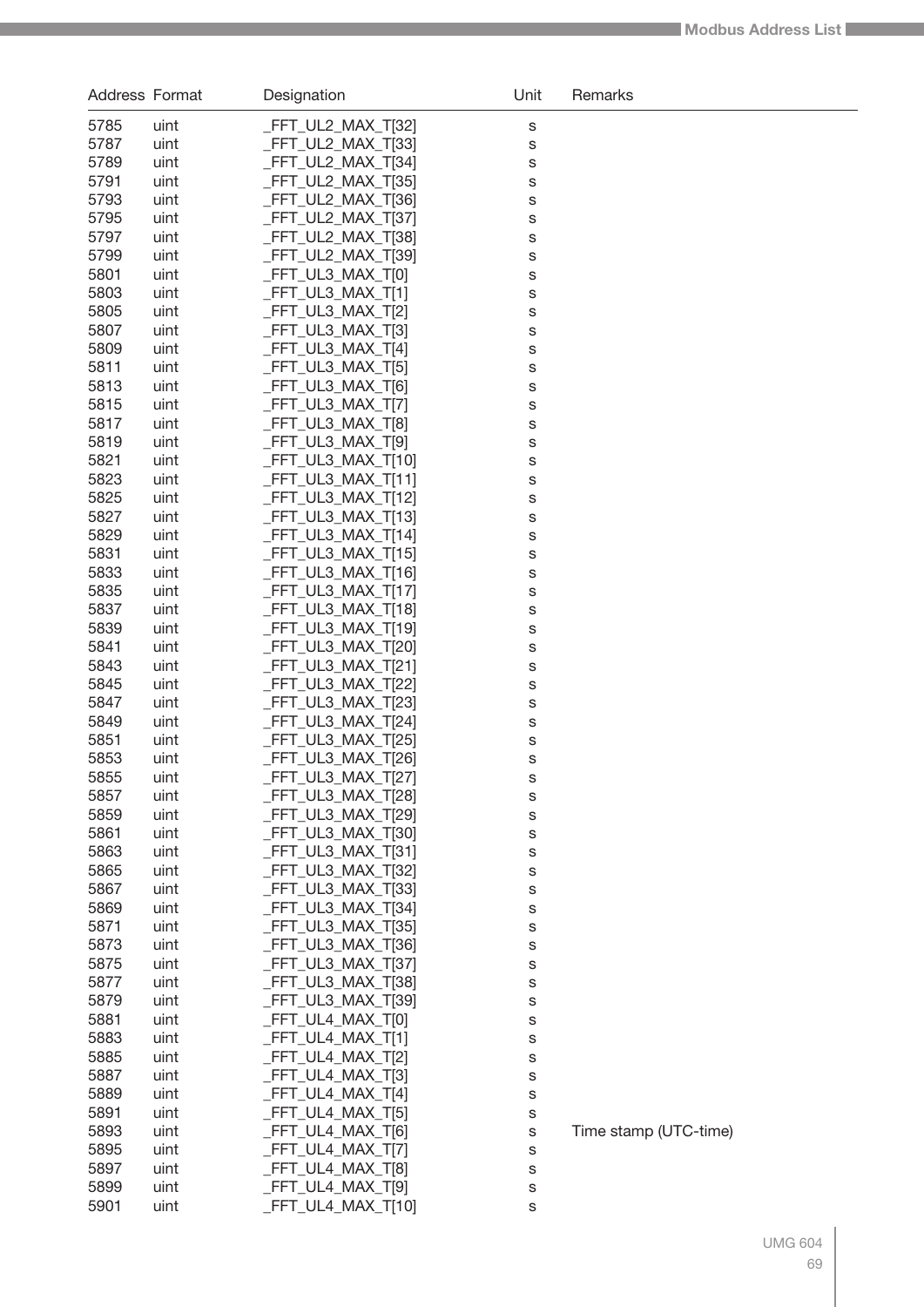| <b>Address Format</b> |              | Designation                              | Unit                       | Remarks               |
|-----------------------|--------------|------------------------------------------|----------------------------|-----------------------|
| 5903                  | uint         | _FFT_UL4_MAX_T[11]                       | $\mathbb S$                |                       |
| 5905                  | uint         | _FFT_UL4_MAX_T[12]                       | $\mathbb S$                |                       |
| 5907                  | uint         | FFT_UL4_MAX_T[13]                        | S                          |                       |
| 5909                  | uint         | FFT UL4 MAX T[14]                        | S                          |                       |
| 5911                  | uint         | FFT_UL4_MAX_T[15]                        | S                          |                       |
| 5913                  | uint         | FFT_UL4_MAX_T[16]                        | S                          |                       |
| 5915                  | uint         | FFT_UL4_MAX_T[17]                        | S                          |                       |
| 5917                  | uint         | FFT_UL4_MAX_T[18]                        | S                          |                       |
| 5919                  | uint         | FFT_UL4_MAX_T[19]                        | S                          |                       |
| 5921                  | uint         | FFT UL4 MAX T[20]                        | S                          |                       |
| 5923                  | uint         | FFT_UL4_MAX_T[21]                        | S                          |                       |
| 5925                  | uint         | FFT_UL4_MAX_T[22]                        | S                          |                       |
| 5927                  | uint         | FFT_UL4_MAX_T[23]                        | S                          |                       |
| 5929                  | uint         | FFT_UL4_MAX_T[24]<br>FFT UL4 MAX T[25]   | S                          |                       |
| 5931<br>5933          | uint<br>uint | FFT_UL4_MAX_T[26]                        | S                          |                       |
| 5935                  | uint         | FFT_UL4_MAX_T[27]                        | S<br>S                     |                       |
| 5937                  | uint         | FFT_UL4_MAX_T[28]                        | S                          |                       |
| 5939                  | uint         | _FFT_UL4_MAX_T[29]                       | S                          |                       |
| 5941                  | uint         | FFT_UL4_MAX_T[30]                        | S                          |                       |
| 5943                  | uint         | FFT_UL4_MAX_T[31]                        | S                          |                       |
| 5945                  | uint         | FFT_UL4_MAX_T[32]                        | S                          |                       |
| 5947                  | uint         | FFT_UL4_MAX_T[33]                        | S                          |                       |
| 5949                  | uint         | FFT_UL4_MAX_T[34]                        | S                          |                       |
| 5951                  | uint         | FFT_UL4_MAX_T[35]                        | S                          |                       |
| 5953                  | uint         | FFT_UL4_MAX_T[36]                        | S                          |                       |
| 5955                  | uint         | FFT_UL4_MAX_T[37]                        | S                          |                       |
| 5957                  | uint         | FFT_UL4_MAX_T[38]                        | S                          |                       |
| 5959                  | uint         | _FFT_UL4_MAX_T[39]                       | S                          |                       |
| 5961                  | uint         | FFT_IL1_MAX_T[0]                         | $\mathbb S$                |                       |
| 5963                  | uint         | FFT_IL1_MAX_T[1]                         | $\mathbb S$                |                       |
| 5965<br>5967          | uint<br>uint | FFT IL1 MAX T[2]<br>FFT_IL1_MAX_T[3]     | $\mathbb S$                |                       |
| 5969                  | uint         | FFT_IL1_MAX_T[4]                         | $\mathbb S$<br>$\mathbb S$ |                       |
| 5971                  | uint         | FFT_IL1_MAX_T[5]                         | s                          |                       |
| 5973                  | uint         | _FFT_IL1_MAX_T[6]                        | S                          |                       |
| 5975                  | uint         | _FFT_IL1_MAX_T[7]                        | s                          |                       |
| 5977                  | uint         | FFT_IL1_MAX_T[8]                         | s                          |                       |
| 5979                  | uint         | FFT_IL1_MAX_T[9]                         | s                          |                       |
| 5981                  | uint         | _FFT_IL1_MAX_T[10]                       | S                          |                       |
| 5983                  | uint         | $FFT_lL1_MAX_T[11]$                      | S                          |                       |
| 5985                  | uint         | _FFT_IL1_MAX_T[12]                       | S                          |                       |
| 5987                  | uint         | _FFT_IL1_MAX_T[13]                       | S                          |                       |
| 5989                  | uint         | _FFT_IL1_MAX_T[14]                       | s                          |                       |
| 5991                  | uint         | _FFT_IL1_MAX_T[15]                       | S                          |                       |
| 5993                  | uint         | _FFT_IL1_MAX_T[16]                       | S                          |                       |
| 5995                  | uint         | _FFT_IL1_MAX_T[17]                       | S                          |                       |
| 5997                  | uint         | _FFT_IL1_MAX_T[18]                       | S                          |                       |
| 5999<br>6001          | uint<br>uint | _FFT_IL1_MAX_T[19]<br>_FFT_IL1_MAX_T[20] | S                          |                       |
| 6003                  | uint         | _FFT_IL1_MAX_T[21]                       | S                          |                       |
| 6005                  | uint         | _FFT_IL1_MAX_T[22]                       | S<br>S                     |                       |
| 6007                  | uint         | _FFT_IL1_MAX_T[23]                       | S                          |                       |
| 6009                  | uint         | FFT_IL1_MAX_T[24]                        | S                          |                       |
| 6011                  | uint         | _FFT_IL1_MAX_T[25]                       | S                          |                       |
| 6013                  | uint         | _FFT_IL1_MAX_T[26]                       | S                          | Time stamp (UTC-time) |
| 6015                  | uint         | _FFT_IL1_MAX_T[27]                       | S                          |                       |
| 6017                  | uint         | _FFT_IL1_MAX_T[28]                       | S                          |                       |
| 6019                  | uint         | _FFT_IL1_MAX_T[29]                       | s                          |                       |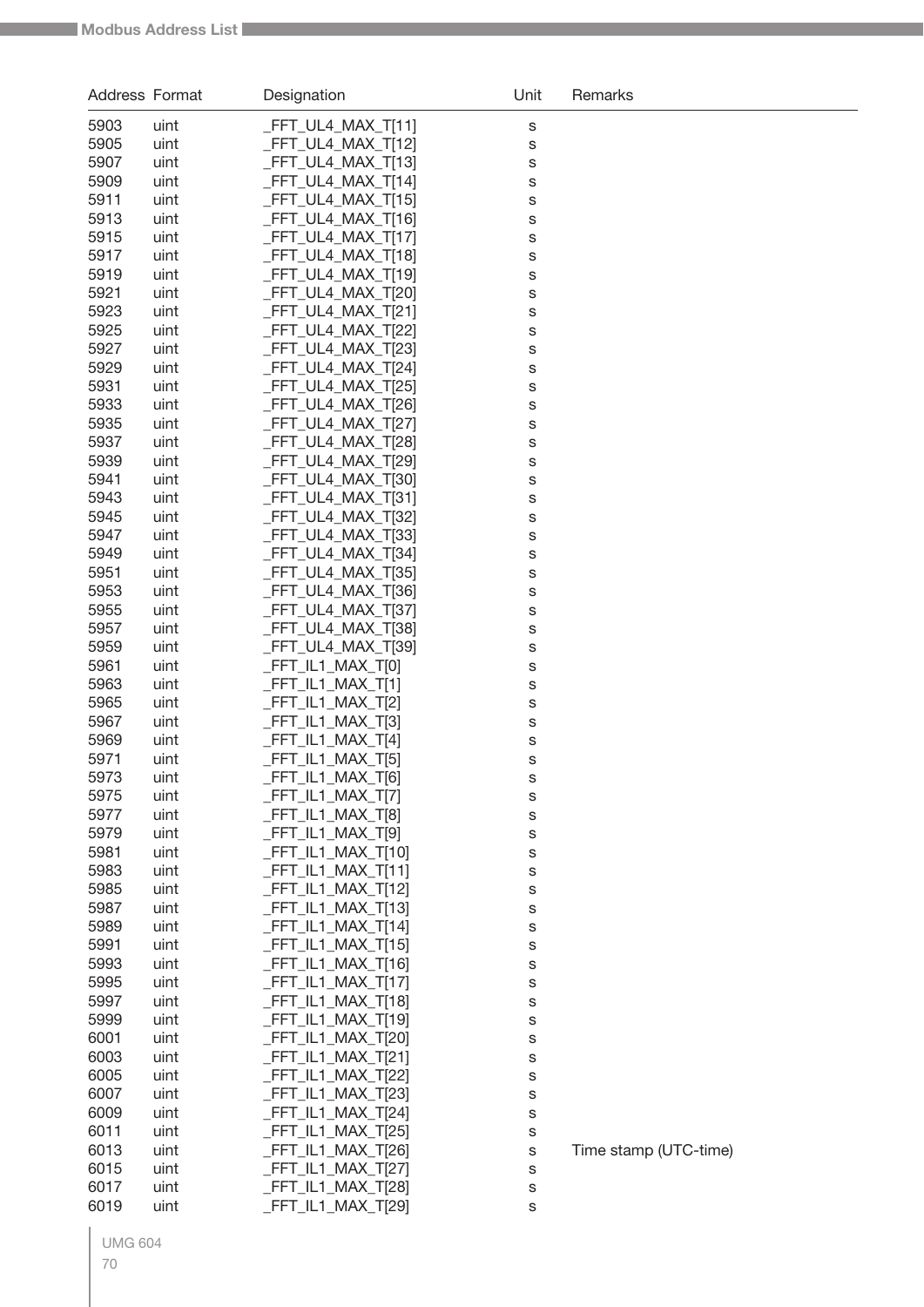| Address Format |              | Designation                                | Unit   | Remarks               |
|----------------|--------------|--------------------------------------------|--------|-----------------------|
| 6021           | uint         | $-FFT_lL1_MAX_T[30]$                       | S      |                       |
| 6023           | uint         | $-FFT_lL1_MAX_T[31]$                       | S      |                       |
| 6025           | uint         | _FFT_IL1_MAX_T[32]                         | S      |                       |
| 6027           | uint         | _FFT_IL1_MAX_T[33]                         | S      |                       |
| 6029           | uint         | $-FFT_lL1_MAX_T[34]$                       | S      |                       |
| 6031           | uint         | $-FFT_lL1_MAX_T[35]$                       | S      |                       |
| 6033           | uint         | $-FFT_lL1_MAX_T[36]$                       | S      |                       |
| 6035           | uint         | FFT IL1 MAX T[37]                          | S      |                       |
| 6037           | uint         | FFT IL1 MAX T[38]                          | S      |                       |
| 6039           | uint         | _FFT_IL1_MAX_T[39]                         | S      |                       |
| 6041           | uint         | _FFT_IL2_MAX_T[0]                          | S      |                       |
| 6043           | uint         | $-FFT_lL2_MAX_T[1]$                        | S      |                       |
| 6045           | uint         | _FFT_IL2_MAX_T[2]                          | S      |                       |
| 6047<br>6049   | uint<br>uint | $-FFT_lL2_MAX_T3$<br>$-FFT_lL2_MAX_T[4]$   | S      |                       |
| 6051           | uint         | _FFT_IL2_MAX_T[5]                          | S<br>S |                       |
| 6053           | uint         | $-FFT$ _IL2_MAX_T[6]                       | S      |                       |
| 6055           | uint         | _FFT_IL2_MAX_T[7]                          | S      |                       |
| 6057           | uint         | _FFT_IL2_MAX_T[8]                          | S      |                       |
| 6059           | uint         | $-FFT_lL2_MAX_T[9]$                        | S      |                       |
| 6061           | uint         | $-FFT_lL2_MAX_T[10]$                       | S      |                       |
| 6063           | uint         | $-FFT_lL2_MAX_T[11]$                       | S      |                       |
| 6065           | uint         | $-FFT_lL2_MAX_lT[12]$                      | S      |                       |
| 6067           | uint         | $-FFT_lL2_MAX_lT[13]$                      | S      |                       |
| 6069           | uint         | $-FFT_lL2_MAX_lT[14]$                      | S      |                       |
| 6071           | uint         | $-FFT_lL2_MAX_lT[15]$                      | S      |                       |
| 6073           | uint         | $-FFT_lL2_MAX_lT[16]$                      | S      |                       |
| 6075           | uint         | $-FFT_lL2_MAX_lT[17]$                      | S      |                       |
| 6077           | uint         | $-FFT_lL2_MAX_lT[18]$                      | S      |                       |
| 6079           | uint         | $-FFT_lL2_MAX_T[19]$                       | S      |                       |
| 6081           | uint         | _FFT_IL2_MAX_T[20]                         | S      |                       |
| 6083           | uint         | $-FFT_lL2_MAX_T[21]$                       | S      |                       |
| 6085           | uint         | _FFT_IL2_MAX_T[22]                         | S      |                       |
| 6087<br>6089   | uint         | _FFT_IL2_MAX_T[23]                         | S      |                       |
| 6091           | uint<br>uint | $-FFT_lL2_MAX_T[24]$<br>FFT_IL2_MAX_T[25]  | S<br>S |                       |
| 6093           | uint         | $-FFT_lL2_MAX_T[26]$                       | s      |                       |
| 6095           | uint         | _FFT_IL2_MAX_T[27]                         | S      |                       |
| 6097           | uint         | _FFT_IL2_MAX_T[28]                         | S      |                       |
| 6099           | uint         | _FFT_IL2_MAX_T[29]                         | S      |                       |
| 6101           | uint         | FFT IL2 MAX T[30]                          | S      |                       |
| 6103           | uint         | FFT IL2 MAX T[31]                          | S      |                       |
| 6105           | uint         | _FFT_IL2_MAX_T[32]                         | S      |                       |
| 6107           | uint         | <b>FFT_IL2_MAX_T[33]</b>                   | S      |                       |
| 6109           | uint         | _FFT_IL2_MAX_T[34]                         | S      |                       |
| 6111           | uint         | FFT IL2 MAX T[35]                          | S      |                       |
| 6113           | uint         | _FFT_IL2_MAX_T[36]                         | S      |                       |
| 6115           | uint         | _FFT_IL2_MAX_T[37]                         | S      |                       |
| 6117           | uint         | _FFT_IL2_MAX_T[38]                         | S      |                       |
| 6119           | uint         | _FFT_IL2_MAX_T[39]                         | s      |                       |
| 6121           | uint         | $-FFT_IL3_MAX_T[0]$                        | s      |                       |
| 6123           | uint         | $-FFT_IL3_MAX_T[1]$                        | S      |                       |
| 6125<br>6127   | uint         | $-FFT_IL3_MAX_T[2]$<br>$-FFT_IL3_MAX_T[3]$ | S      |                       |
| 6129           | uint<br>uint | $FFT_IL3_MAX_T[4]$                         | S<br>S |                       |
| 6131           | uint         | $-FFT_lL3_MAX_T[5]$                        | s      |                       |
| 6133           | uint         | $-FFT_lL3_MAX_T[6]$                        | s      | Time stamp (UTC-time) |
| 6135           | uint         | $-FFT_IL3_MAX_T77$                         | s      |                       |
| 6137           | uint         | $-FFT_IL3_MAX_T[8]$                        | S      |                       |
|                |              |                                            |        |                       |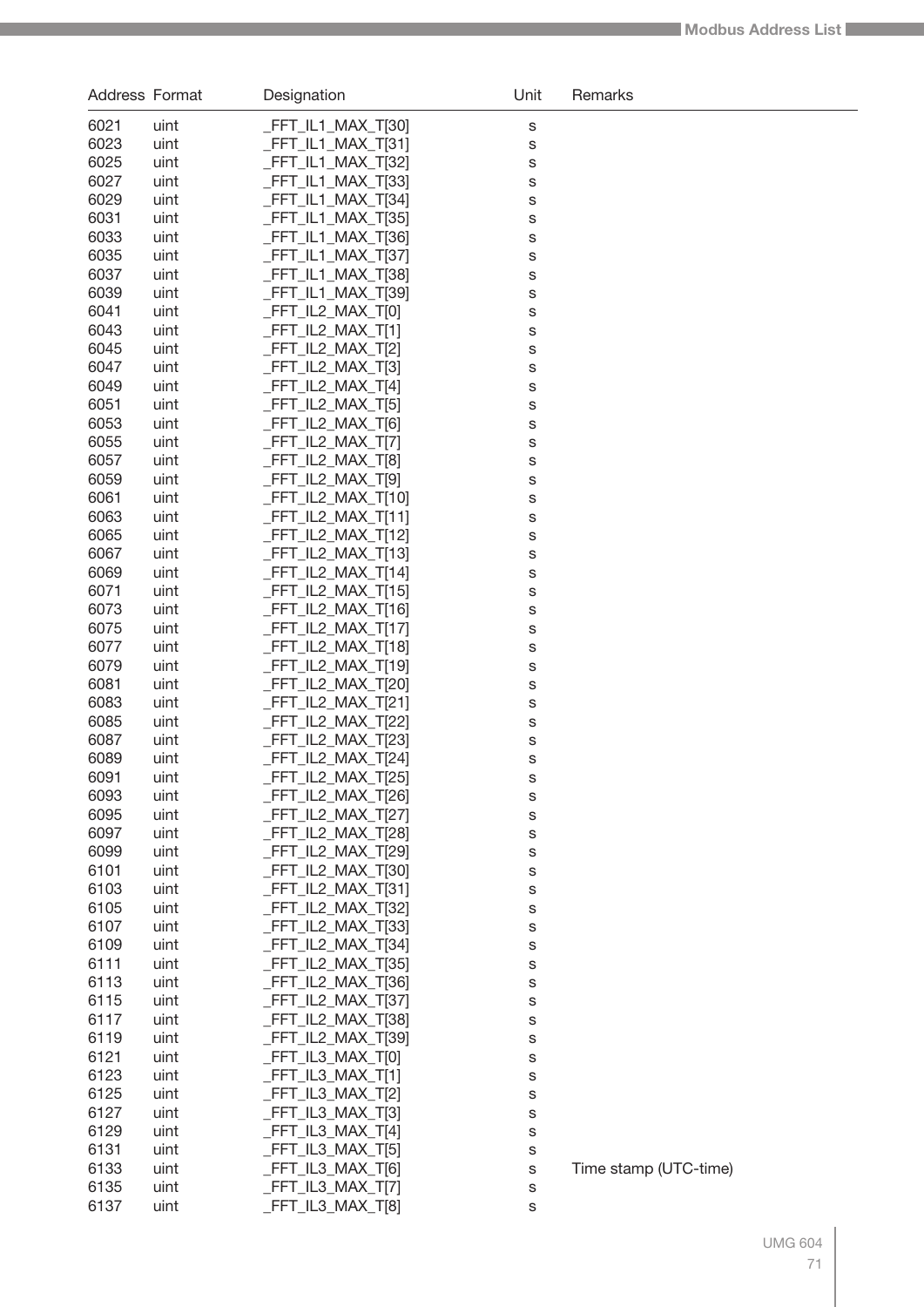| Address Format |              | Designation                              | Unit        | Remarks               |
|----------------|--------------|------------------------------------------|-------------|-----------------------|
| 6139           | uint         | FFT_IL3_MAX_T[9]                         | S           |                       |
| 6141           | uint         | $FFT_lL3_MAX_T[10]$                      | S           |                       |
| 6143           | uint         | _FFT_IL3_MAX_T[11]                       | S           |                       |
| 6145           | uint         | FFT IL3 MAX T[12]                        | S           |                       |
| 6147           | uint         | FFT_IL3_MAX_T[13]                        | S           |                       |
| 6149           | uint         | _FFT_IL3_MAX_T[14]                       | S           |                       |
| 6151           | uint         | FFT_IL3_MAX_T[15]                        | S           |                       |
| 6153<br>6155   | uint<br>uint | FFT_IL3_MAX_T[16]<br>FFT IL3 MAX T[17]   | S           |                       |
| 6157           | uint         | FFT_IL3_MAX_T[18]                        | S<br>S      |                       |
| 6159           | uint         | FFT_IL3_MAX_T[19]                        | S           |                       |
| 6161           | uint         | FFT_IL3_MAX_T[20]                        | S           |                       |
| 6163           | uint         | FFT_IL3_MAX_T[21]                        | S           |                       |
| 6165           | uint         | _FFT_IL3_MAX_T[22]                       | S           |                       |
| 6167           | uint         | FFT_IL3_MAX_T[23]                        | S           |                       |
| 6169           | uint         | FFT_IL3_MAX_T[24]                        | S           |                       |
| 6171           | uint         | FFT_IL3_MAX_T[25]                        | S           |                       |
| 6173           | uint         | _FFT_IL3_MAX_T[26]                       | S           |                       |
| 6175<br>6177   | uint         | _FFT_IL3_MAX_T[27]<br>FFT IL3 MAX T[28]  | S           |                       |
| 6179           | uint<br>uint | FFT_IL3_MAX_T[29]                        | S<br>S      |                       |
| 6181           | uint         | _FFT_IL3_MAX_T[30]                       | S           |                       |
| 6183           | uint         | _FFT_IL3_MAX_T[31]                       | S           |                       |
| 6185           | uint         | FFT_IL3_MAX_T[32]                        | S           |                       |
| 6187           | uint         | FFT_IL3_MAX_T[33]                        | S           |                       |
| 6189           | uint         | FFT_IL3_MAX_T[34]                        | S           |                       |
| 6191           | uint         | FFT_IL3_MAX_T[35]                        | S           |                       |
| 6193           | uint         | FFT_IL3_MAX_T[36]                        | S           |                       |
| 6195           | uint         | _FFT_IL3_MAX_T[37]                       | S           |                       |
| 6197<br>6199   | uint<br>uint | FFT_IL3_MAX_T[38]<br>FFT IL3 MAX T[39]   | S           |                       |
| 6201           | uint         | FFT IL4 MAX T[0]                         | S<br>S      |                       |
| 6203           | uint         | FFT_IL4_MAX_T[1]                         | $\mathbb S$ |                       |
| 6205           | uint         | FFT IL4 MAX T[2]                         | s           |                       |
| 6207           | uint         | FFT_IL4_MAX_T[3]                         | S           |                       |
| 6209           | uint         | _FFT_IL4_MAX_T[4]                        | S           |                       |
| 6211           | uint         | _FFT_IL4_MAX_T[5]                        | S           |                       |
| 6213           | uint         | FFT_IL4_MAX_T[6]                         | S           |                       |
| 6215           | uint         | _FFT_IL4_MAX_T[7]                        | S           |                       |
| 6217<br>6219   | uint         | _FFT_IL4_MAX_T[8]<br>FFT_IL4_MAX_T[9]    | S           |                       |
| 6221           | uint<br>uint | _FFT_IL4_MAX_T[10]                       | S<br>S      |                       |
| 6223           | uint         | _FFT_IL4_MAX_T[11]                       | S           |                       |
| 6225           | uint         | _FFT_IL4_MAX_T[12]                       | S           |                       |
| 6227           | uint         | _FFT_IL4_MAX_T[13]                       | S           |                       |
| 6229           | uint         | FFT_IL4_MAX_T[14]                        | S           |                       |
| 6231           | uint         | _FFT_IL4_MAX_T[15]                       | S           |                       |
| 6233           | uint         | _FFT_IL4_MAX_T[16]                       | S           |                       |
| 6235           | uint         | _FFT_IL4_MAX_T[17]                       | S           |                       |
| 6237           | uint         | _FFT_IL4_MAX_T[18]                       | S           |                       |
| 6239           | uint         | _FFT_IL4_MAX_T[19]                       | S           |                       |
| 6241<br>6243   | uint<br>uint | _FFT_IL4_MAX_T[20]<br>_FFT_IL4_MAX_T[21] | S<br>S      |                       |
| 6245           | uint         | _FFT_IL4_MAX_T[22]                       | S           |                       |
| 6247           | uint         | _FFT_IL4_MAX_T[23]                       | S           |                       |
| 6249           | uint         | _FFT_IL4_MAX_T[24]                       | S           |                       |
| 6251           | uint         | _FFT_IL4_MAX_T[25]                       | S           |                       |
| 6253           | uint         | _FFT_IL4_MAX_T[26]                       | S           | Time stamp (UTC-time) |
| 6255           | uint         | FFT_IL4_MAX_T[27]                        | S           |                       |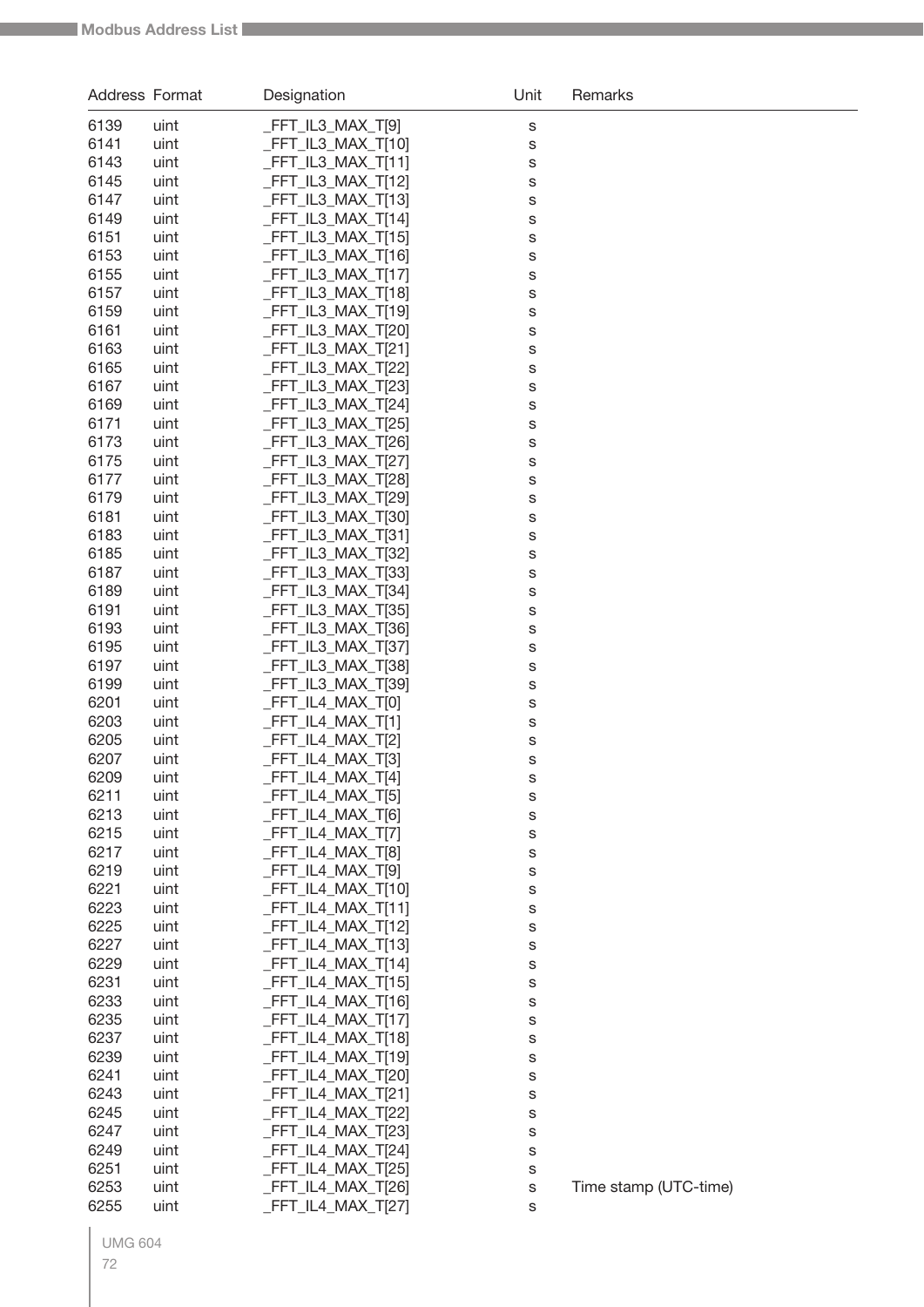| <b>Address Format</b> |              | Designation                                  | Unit   | Remarks               |
|-----------------------|--------------|----------------------------------------------|--------|-----------------------|
| 6257                  | uint         | _FFT_IL4_MAX_T[28]                           | S      |                       |
| 6259                  | uint         | $-FFT_lLA_MAX_T[29]$                         | S      |                       |
| 6261                  | uint         | $-FFT_lLA_MAX_T[30]$                         | S      |                       |
| 6263                  | uint         | $-FFT_lLA_MAX_T[31]$                         | S      |                       |
| 6265                  | uint         | $-FFT_lL4_MAX_T[32]$                         | S      |                       |
| 6267                  | uint         | $-FFT_lLA_MAX_T[33]$                         | S      |                       |
| 6269                  | uint         | $-FFT_lLA_MAX_T[34]$                         | S      |                       |
| 6271                  | uint         | FFT IL4 MAX T[35]                            | S      |                       |
| 6273                  | uint         | FFT IL4 MAX T[36]                            | S      |                       |
| 6275                  | uint         | FFT IL4 MAX T[37]                            | S      |                       |
| 6277                  | uint         | _FFT_IL4_MAX_T[38]                           | S      |                       |
| 6279                  | uint         | $-FFT_lLA_MAX_T[39]$                         | S      |                       |
| 6281                  | uint         | $-FFT_PL1_MAX_T[0]$                          | S      |                       |
| 6283                  | uint         | $-FFT_PL1_MAX_T[1]$                          | S      |                       |
| 6285                  | uint         | $-FFT_PL1_MAX_T[2]$                          | S      |                       |
| 6287                  | uint         | $-FFT_PL1_MAX_T3$                            | S      |                       |
| 6289                  | uint         | $-FFT_PL1_MAX_T[4]$                          | S      |                       |
| 6291                  | uint         | $-FFT_PL1_MAX_T[5]$                          | S      |                       |
| 6293                  | uint         | $-FFT_PL1_MAX_T[6]$                          | S      |                       |
| 6295                  | uint         | $-FFT_PL1_MAX_T7]$                           | S      |                       |
| 6297                  | uint         | $-FFT_PL1_MAX_T[8]$                          | S      |                       |
| 6299<br>6301          | uint         | $-FFT_PL1_MAX_T[9]$                          | S      |                       |
| 6303                  | uint<br>uint | $-FFT_PL1_MAX_T[10]$<br>$-FFT_PL1_MAX_T[11]$ | S      |                       |
| 6305                  | uint         | $-FFT_PL1_MAX_T[12]$                         | S<br>S |                       |
| 6307                  | uint         | $-FFT_PL1_MAX_T[13]$                         | S      |                       |
| 6309                  | uint         | $-FFT_PL1_MAX_T[14]$                         | S      |                       |
| 6311                  | uint         | $-FFT_PL1_MAX_T[15]$                         | S      |                       |
| 6313                  | uint         | $-FFT_PL1_MAX_T[16]$                         | S      |                       |
| 6315                  | uint         | $-FFT_PL1_MAX_T[17]$                         | S      |                       |
| 6317                  | uint         | $-FFT_PL1_MAX_T[18]$                         | S      |                       |
| 6319                  | uint         | $-FFT_PL1_MAX_T[19]$                         | S      |                       |
| 6321                  | uint         | $-FFT_PL1_MAX_T[20]$                         | S      |                       |
| 6323                  | uint         | $-FFT_PL1_MAX_T[21]$                         | S      |                       |
| 6325                  | uint         | _FFT_PL1_MAX_T[22]                           | S      |                       |
| 6327                  | uint         | FFT_PL1_MAX_T[23]                            | S      |                       |
| 6329                  | uint         | $-FFT_PL1_MAX_T[24]$                         | S      |                       |
| 6331                  | uint         | FFT PL1 MAX T[25]                            | S      |                       |
| 6333                  | uint         | $-FFT_PL1_MAX_T[26]$                         | S      |                       |
| 6335                  | uint         | $-FFT_PL1_MAX_T[27]$                         | S      |                       |
| 6337                  | uint         | $-FFT_PL1_MAX_T[28]$                         | S      |                       |
| 6339                  | uint         | FFT PL1 MAX T[29]                            | S      |                       |
| 6341                  | uint         | $-FFT_PL1_MAX_T[30]$                         | S      |                       |
| 6343                  | uint         | FFT PL1 MAX T[31]                            | S      |                       |
| 6345                  | uint         | $-FFT_PL1_MAX_T[32]$                         | S      |                       |
| 6347<br>6349          | uint<br>uint | $-FFT_PL1_MAX_T[33]$<br>$-FFT_PL1_MAX_T[34]$ | S      |                       |
| 6351                  | uint         | $-FFT_PL1_MAX_T[35]$                         | S<br>S |                       |
| 6353                  | uint         | $-FFT_PL1_MAX_T[36]$                         | S      |                       |
| 6355                  | uint         | $-FFT_PL1_MAX_T[37]$                         | S      |                       |
| 6357                  | uint         | $-FFT_PL1_MAX_T[38]$                         | S      |                       |
| 6359                  | uint         | _FFT_PL1_MAX_T[39]                           | S      |                       |
| 6361                  | uint         | $-FFT_PL2_MAX_T[0]$                          | S      |                       |
| 6363                  | uint         | $-FFT_PL2_MAX_T[1]$                          | S      |                       |
| 6365                  | uint         | $-FFT_PL2_MAX_T[2]$                          | S      |                       |
| 6367                  | uint         | _FFT_PL2_MAX_T[3]                            | S      |                       |
| 6369                  | uint         | _FFT_PL2_MAX_T[4]                            | S      |                       |
| 6371                  | uint         | _FFT_PL2_MAX_T[5]                            | S      |                       |
| 6373                  | uint         | _FFT_PL2_MAX_T[6]                            | S      | Time stamp (UTC-time) |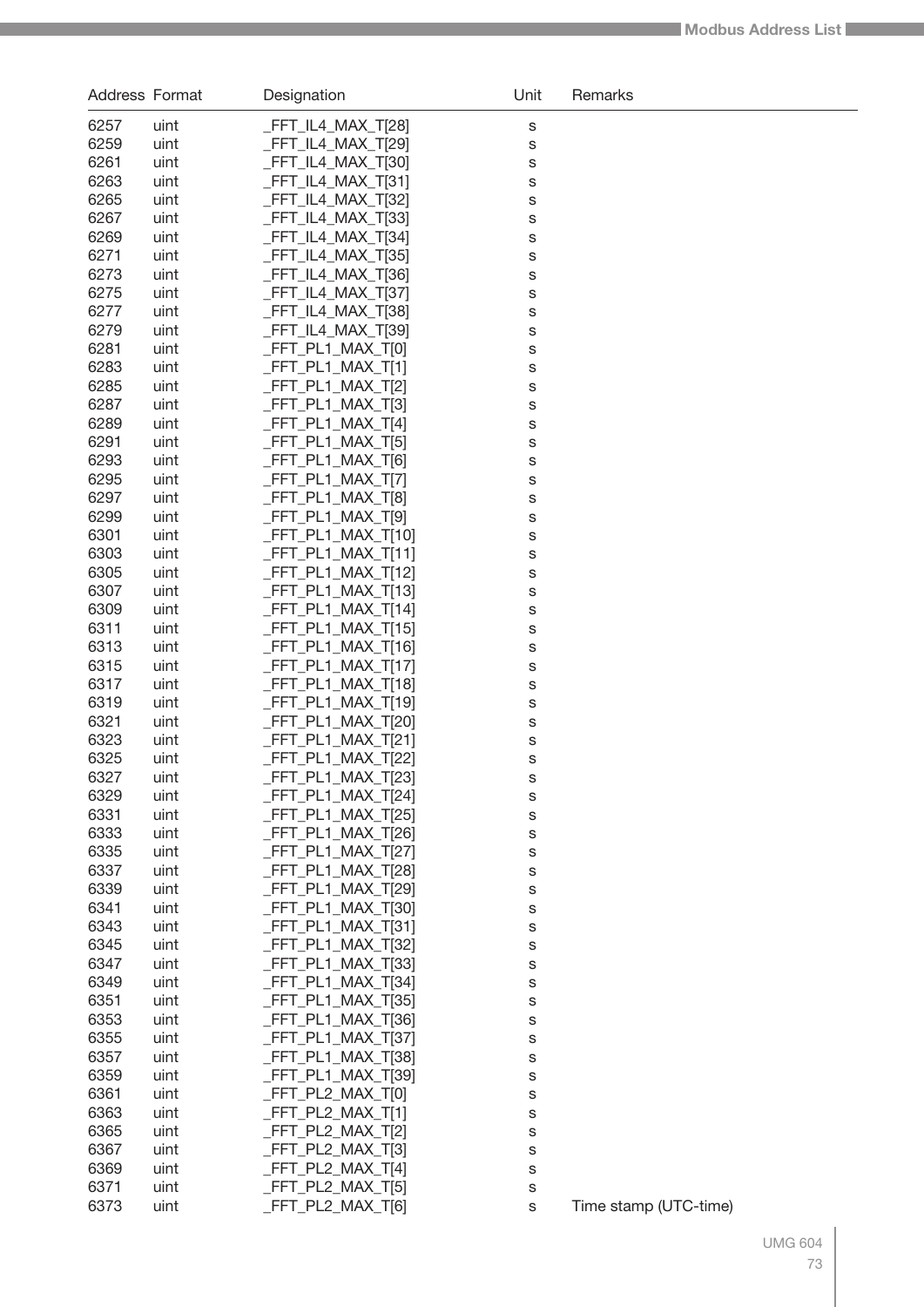| Address Format |              | Designation                             | Unit   | Remarks |
|----------------|--------------|-----------------------------------------|--------|---------|
| 6375           | uint         | _FFT_PL2_MAX_T[7]                       | S      |         |
| 6377           | uint         | FFT_PL2_MAX_T[8]                        | S      |         |
| 6379           | uint         | FFT_PL2_MAX_T[9]                        | S      |         |
| 6381           | uint         | FFT_PL2_MAX_T[10]                       | S      |         |
| 6383           | uint         | FFT_PL2_MAX_T[11]                       | S      |         |
| 6385           | uint         | FFT_PL2_MAX_T[12]                       | S      |         |
| 6387           | uint         | FFT_PL2_MAX_T[13]                       | S      |         |
| 6389           | uint         | FFT PL2 MAX T[14]                       | S      |         |
| 6391           | uint         | FFT_PL2_MAX_T[15]                       | S      |         |
| 6393           | uint         | FFT_PL2_MAX_T[16]                       | S      |         |
| 6395           | uint         | FFT_PL2_MAX_T[17]                       | S      |         |
| 6397           | uint         | FFT_PL2_MAX_T[18]                       | S      |         |
| 6399           | uint         | FFT_PL2_MAX_T[19]                       | S      |         |
| 6401           | uint         | FFT_PL2_MAX_T[20]                       | S      |         |
| 6403           | uint         | FFT_PL2_MAX_T[21]                       | S      |         |
| 6405           | uint         | FFT_PL2_MAX_T[22]                       | S      |         |
| 6407           | uint         | FFT_PL2_MAX_T[23]                       | S      |         |
| 6409           | uint         | FFT_PL2_MAX_T[24]                       | S      |         |
| 6411<br>6413   | uint<br>uint | FFT_PL2_MAX_T[25]<br>FFT PL2 MAX T[26]  | S      |         |
| 6415           | uint         | FFT_PL2_MAX_T[27]                       | S<br>S |         |
| 6417           | uint         | FFT_PL2_MAX_T[28]                       | S      |         |
| 6419           | uint         | FFT_PL2_MAX_T[29]                       | S      |         |
| 6421           | uint         | FFT_PL2_MAX_T[30]                       | S      |         |
| 6423           | uint         | FFT_PL2_MAX_T[31]                       | S      |         |
| 6425           | uint         | FFT_PL2_MAX_T[32]                       | S      |         |
| 6427           | uint         | FFT_PL2_MAX_T[33]                       | S      |         |
| 6429           | uint         | FFT_PL2_MAX_T[34]                       | S      |         |
| 6431           | uint         | FFT_PL2_MAX_T[35]                       | S      |         |
| 6433           | uint         | FFT_PL2_MAX_T[36]                       | S      |         |
| 6435           | uint         | FFT_PL2_MAX_T[37]                       | S      |         |
| 6437           | uint         | FFT_PL2_MAX_T[38]                       | S      |         |
| 6439           | uint         | FFT_PL2_MAX_T[39]                       | S      |         |
| 6441           | uint         | FFT_PL3_MAX_T[0]                        | S      |         |
| 6443           | uint         | _FFT_PL3_MAX_T[1]                       | S      |         |
| 6445           | uint         | _FFT_PL3_MAX_T[2]                       | s      |         |
| 6447           | uint         | _FFT_PL3_MAX_T[3]                       | S      |         |
| 6449<br>6451   | uint<br>uint | _FFT_PL3_MAX_T[4]<br>_FFT_PL3_MAX_T[5]  | S      |         |
| 6453           | uint         | FFT_PL3_MAX_T[6]                        | S      |         |
| 6455           | uint         | FFT_PL3_MAX_T[7]                        | S<br>S |         |
| 6457           | uint         | FFT_PL3_MAX_T[8]                        | S      |         |
| 6459           | uint         | FFT_PL3_MAX_T[9]                        | S      |         |
| 6461           | uint         | _FFT_PL3_MAX_T[10]                      | S      |         |
| 6463           | uint         | _FFT_PL3_MAX_T[11]                      | S      |         |
| 6465           | uint         | FFT PL3 MAX T[12]                       | S      |         |
| 6467           | uint         | FFT_PL3_MAX_T[13]                       | S      |         |
| 6469           | uint         | _FFT_PL3_MAX_T[14]                      | S      |         |
| 6471           | uint         | FFT_PL3_MAX_T[15]                       | S      |         |
| 6473           | uint         | FFT_PL3_MAX_T[16]                       | S      |         |
| 6475           | uint         | FFT_PL3_MAX_T[17]                       | S      |         |
| 6477           | uint         | FFT_PL3_MAX_T[18]                       | S      |         |
| 6479           | uint         | FFT_PL3_MAX_T[19]                       | S      |         |
| 6481           | uint         | _FFT_PL3_MAX_T[20]                      | S      |         |
| 6483           | uint         | _FFT_PL3_MAX_T[21]                      | S      |         |
| 6485           | uint         | _FFT_PL3_MAX_T[22]                      | S      |         |
| 6487<br>6489   | uint<br>uint | _FFT_PL3_MAX_T[23]<br>FFT_PL3_MAX_T[24] | S      |         |
| 6491           | uint         | _FFT_PL3_MAX_T[25]                      | S<br>S |         |
|                |              |                                         |        |         |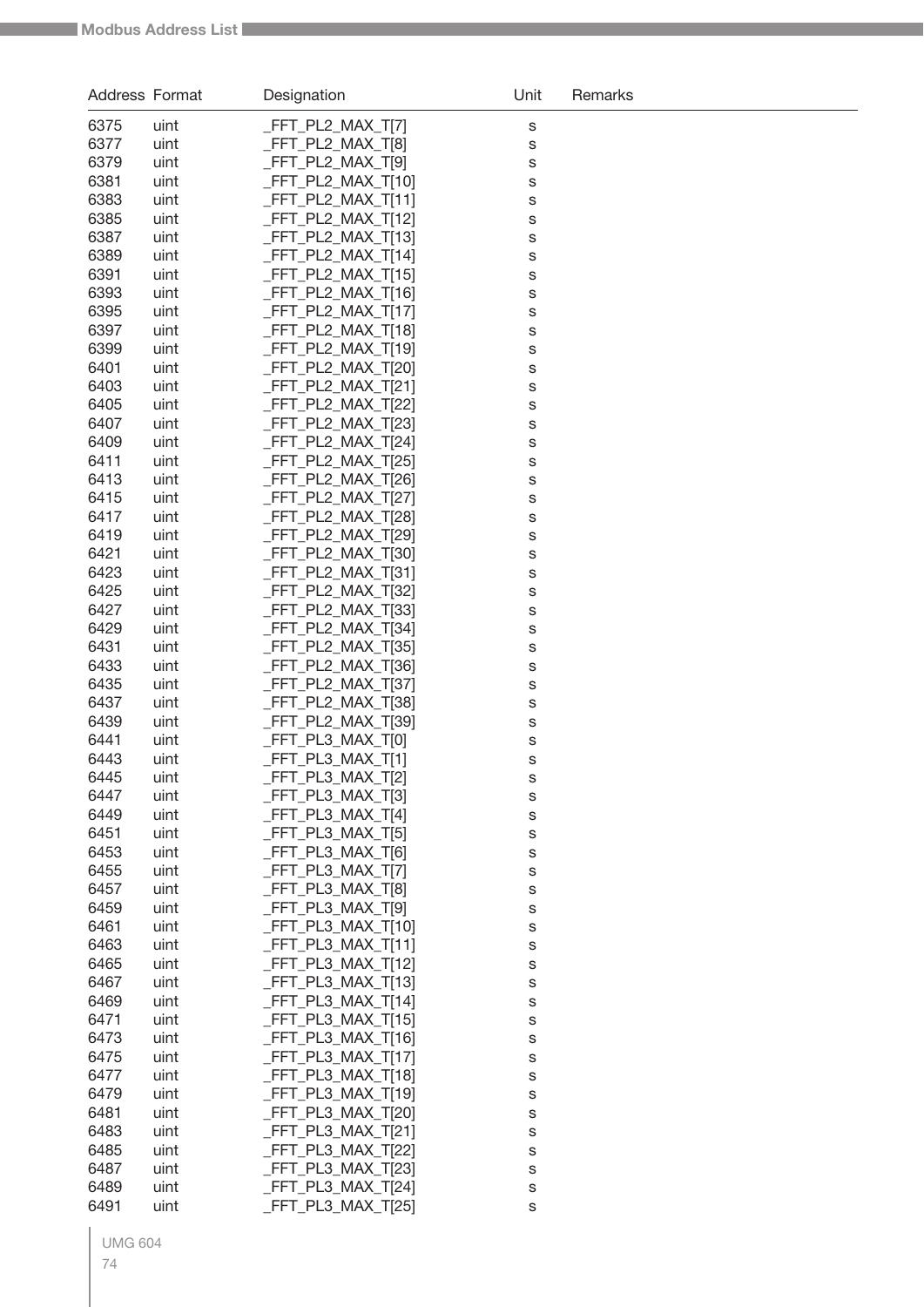| Address Format |              | Designation                                | Unit   | Remarks               |
|----------------|--------------|--------------------------------------------|--------|-----------------------|
| 6493           | uint         | $-FFT_PL3_MAX_T[26]$                       | S      | Time stamp (UTC-time) |
| 6495           | uint         | _FFT_PL3_MAX_T[27]                         | S      |                       |
| 6497           | uint         | _FFT_PL3_MAX_T[28]                         | S      |                       |
| 6499           | uint         | _FFT_PL3_MAX_T[29]                         | S      |                       |
| 6501           | uint         | _FFT_PL3_MAX_T[30]                         | S      |                       |
| 6503           | uint         | _FFT_PL3_MAX_T[31]                         | S      |                       |
| 6505           | uint         | _FFT_PL3_MAX_T[32]                         | S      |                       |
| 6507           | uint         | _FFT_PL3_MAX_T[33]                         | S      |                       |
| 6509           | uint         | $-FFT_PL3_MAX_T[34]$                       | S      |                       |
| 6511           | uint         | _FFT_PL3_MAX_T[35]                         | S      |                       |
| 6513           | uint         | $-FFT_PL3_MAX_T[36]$                       | S      |                       |
| 6515           | uint         | $-FFT_PL3_MAX_T[37]$                       | S      |                       |
| 6517           | uint         | _FFT_PL3_MAX_T[38]                         | S      |                       |
| 6519           | uint         | _FFT_PL3_MAX_T[39]                         | S      |                       |
| 6521           | uint         | _FFT_PL4_MAX_T[0]                          | S      |                       |
| 6523           | uint         | $-FFT_PL4_MAX_T[1]$                        | S      |                       |
| 6525           | uint         | $-FFT_PL4_MAX_T[2]$                        | S      |                       |
| 6527<br>6529   | uint<br>uint | $-FFT_PL4_MAX_T[3]$<br>FFT_PL4_MAX_T[4]    | S      |                       |
| 6531           | uint         | _FFT_PL4_MAX_T[5]                          | S<br>S |                       |
| 6533           | uint         | FFT_PL4_MAX_T[6]                           | S      |                       |
| 6535           | uint         | _FFT_PL4_MAX_T[7]                          | S      |                       |
| 6537           | uint         | _FFT_PL4_MAX_T[8]                          | S      |                       |
| 6539           | uint         | FFT_PL4_MAX_T[9]                           | S      |                       |
| 6541           | uint         | _FFT_PL4_MAX_T[10]                         | S      |                       |
| 6543           | uint         | $-FFT_PLA_MAX_T[11]$                       | S      |                       |
| 6545           | uint         | _FFT_PL4_MAX_T[12]                         | S      |                       |
| 6547           | uint         | $-FFT_PL4_MAX_T[13]$                       | S      |                       |
| 6549           | uint         | _FFT_PL4_MAX_T[14]                         | S      |                       |
| 6551           | uint         | _FFT_PL4_MAX_T[15]                         | S      |                       |
| 6553           | uint         | _FFT_PL4_MAX_T[16]                         | S      |                       |
| 6555           | uint         | _FFT_PL4_MAX_T[17]                         | S      |                       |
| 6557           | uint         | _FFT_PL4_MAX_T[18]                         | S      |                       |
| 6559           | uint         | _FFT_PL4_MAX_T[19]                         | S      |                       |
| 6561           | uint         | _FFT_PL4_MAX_T[20]                         | S      |                       |
| 6563           | uint         | _FFT_PL4_MAX_T[21]                         | S      |                       |
| 6565<br>6567   | uint         | $-FFT_PL4_MAX_T[22]$<br>_FFT_PL4_MAX_T[23] | S      |                       |
| 6569           | uint<br>uint | FFT PL4 MAX T[24]                          | S<br>S |                       |
| 6571           | uint         | $-FFT_PL4_MAX_T[25]$                       | S      |                       |
| 6573           | uint         | $-FFT_PL4_MAX_T[26]$                       | S      |                       |
| 6575           | uint         | FFT PL4 MAX T[27]                          | S      |                       |
| 6577           | uint         | FFT PL4 MAX T[28]                          | S      |                       |
| 6579           | uint         | FFT PL4 MAX T[29]                          | S      |                       |
| 6581           | uint         | FFT PL4 MAX T[30]                          | S      |                       |
| 6583           | uint         | $-FFT_PL4_MAX_T[31]$                       | S      |                       |
| 6585           | uint         | FFT PL4 MAX T[32]                          | S      |                       |
| 6587           | uint         | $-FFT_PL4_MAX_T[33]$                       | S      |                       |
| 6589           | uint         | $-FFT_PL4_MAX_T[34]$                       | S      |                       |
| 6591           | uint         | $-FFT_PL4_MAX_T[35]$                       | S      |                       |
| 6593           | uint         | $-FFT_PL4_MAX_T[36]$                       | S      |                       |
| 6595           | uint         | $-FFT_PL4_MAX_T[37]$                       | S      |                       |
| 6597           | uint         | $-FFT_PL4_MAX_T[38]$                       | S      |                       |
| 6599           | uint         | _FFT_PL4_MAX_T[39]                         | S      |                       |
| 6601           | uint         | _FFT_QL1_MAX_T[0]                          | S      |                       |
| 6603<br>6605   | uint         | _FFT_QL1_MAX_T[1]<br>_FFT_QL1_MAX_T[2]     | S      |                       |
| 6607           | uint<br>uint | _FFT_QL1_MAX_T[3]                          | S<br>S |                       |
| 6609           | uint         | $-FFT_QL1_MAX_T[4]$                        | S      |                       |
|                |              |                                            |        |                       |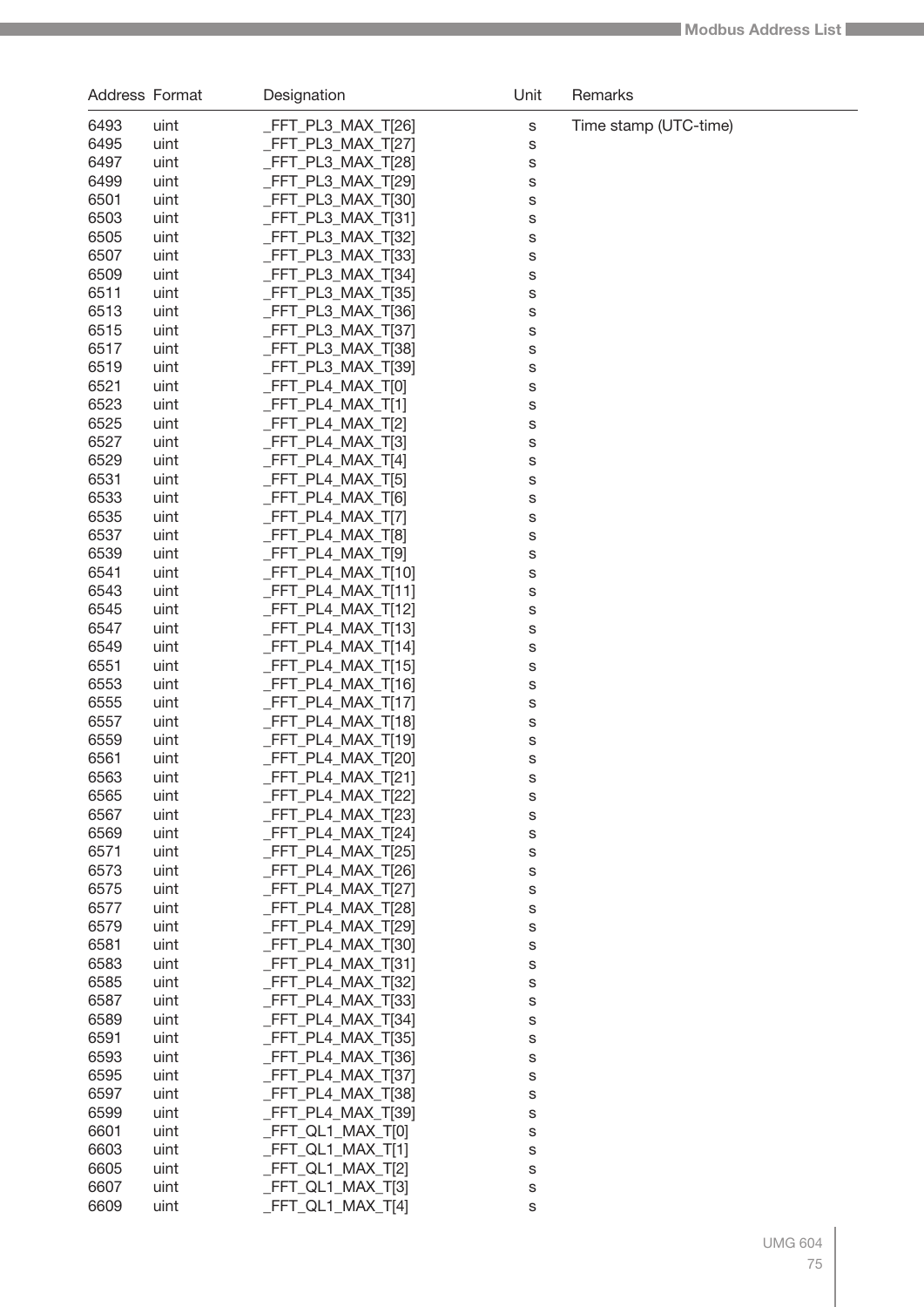| Address Format |              | Designation                              | Unit        | Remarks               |
|----------------|--------------|------------------------------------------|-------------|-----------------------|
| 6611           | uint         | _FFT_QL1_MAX_T[5]                        | S           |                       |
| 6613           | uint         | _FFT_QL1_MAX_T[6]                        | $\mathbb S$ | Time stamp (UTC-time) |
| 6615           | uint         | _FFT_QL1_MAX_T[7]                        | S           |                       |
| 6617           | uint         | _FFT_QL1_MAX_T[8]                        | S           |                       |
| 6619           | uint         | _FFT_QL1_MAX_T[9]                        | S           |                       |
| 6621           | uint         | _FFT_QL1_MAX_T[10]                       | S           |                       |
| 6623           | uint         | _FFT_QL1_MAX_T[11]                       | S           |                       |
| 6625           | uint         | _FFT_QL1_MAX_T[12]                       | S           |                       |
| 6627           | uint         | _FFT_QL1_MAX_T[13]                       | S           |                       |
| 6629           | uint         | _FFT_QL1_MAX_T[14]                       | S           |                       |
| 6631           | uint         | _FFT_QL1_MAX_T[15]                       | S           |                       |
| 6633<br>6635   | uint<br>uint | _FFT_QL1_MAX_T[16]<br>_FFT_QL1_MAX_T[17] | S           |                       |
| 6637           | uint         | _FFT_QL1_MAX_T[18]                       | S           |                       |
| 6639           | uint         | _FFT_QL1_MAX_T[19]                       | S<br>S      |                       |
| 6641           | uint         | _FFT_QL1_MAX_T[20]                       | S           |                       |
| 6643           | uint         | _FFT_QL1_MAX_T[21]                       | S           |                       |
| 6645           | uint         | _FFT_QL1_MAX_T[22]                       | S           |                       |
| 6647           | uint         | _FFT_QL1_MAX_T[23]                       | S           |                       |
| 6649           | uint         | _FFT_QL1_MAX_T[24]                       | S           |                       |
| 6651           | uint         | _FFT_QL1_MAX_T[25]                       | S           |                       |
| 6653           | uint         | _FFT_QL1_MAX_T[26]                       | S           |                       |
| 6655           | uint         | _FFT_QL1_MAX_T[27]                       | S           |                       |
| 6657           | uint         | _FFT_QL1_MAX_T[28]                       | S           |                       |
| 6659           | uint         | _FFT_QL1_MAX_T[29]                       | S           |                       |
| 6661           | uint         | _FFT_QL1_MAX_T[30]                       | S           |                       |
| 6663           | uint         | _FFT_QL1_MAX_T[31]                       | S           |                       |
| 6665           | uint         | _FFT_QL1_MAX_T[32]                       | S           |                       |
| 6667<br>6669   | uint<br>uint | _FFT_QL1_MAX_T[33]<br>_FFT_QL1_MAX_T[34] | S           |                       |
| 6671           | uint         | _FFT_QL1_MAX_T[35]                       | S<br>S      |                       |
| 6673           | uint         | _FFT_QL1_MAX_T[36]                       | S           |                       |
| 6675           | uint         | _FFT_QL1_MAX_T[37]                       | S           |                       |
| 6677           | uint         | _FFT_QL1_MAX_T[38]                       | S           |                       |
| 6679           | uint         | _FFT_QL1_MAX_T[39]                       | $\mathbb S$ |                       |
| 6681           | uint         | _FFT_QL2_MAX_T[0]                        | S           |                       |
| 6683           | uint         | _FFT_QL2_MAX_T[1]                        | S           |                       |
| 6685           | uint         | _FFT_QL2_MAX_T[2]                        | S           |                       |
| 6687           | uint         | _FFT_QL2_MAX_T[3]                        | S           |                       |
| 6689           | uint         | _FFT_QL2_MAX_T[4]                        | S           |                       |
| 6691           | uint         | _FFT_QL2_MAX_T[5]                        | S           |                       |
| 6693           | uint         | _FFT_QL2_MAX_T[6]                        | S           |                       |
| 6695           | uint         | _FFT_QL2_MAX_T[7]                        | S           |                       |
| 6697<br>6699   | uint         | FFT_QL2_MAX_T[8]<br>FFT_QL2_MAX_T[9]     | S           |                       |
| 6701           | uint<br>uint | _FFT_QL2_MAX_T[10]                       | S           |                       |
| 6703           | uint         | _FFT_QL2_MAX_T[11]                       | S<br>S      |                       |
| 6705           | uint         | _FFT_QL2_MAX_T[12]                       | S           |                       |
| 6707           | uint         | _FFT_QL2_MAX_T[13]                       | S           |                       |
| 6709           | uint         | _FFT_QL2_MAX_T[14]                       | S           |                       |
| 6711           | uint         | _FFT_QL2_MAX_T[15]                       | S           |                       |
| 6713           | uint         | _FFT_QL2_MAX_T[16]                       | S           |                       |
| 6715           | uint         | _FFT_QL2_MAX_T[17]                       | S           |                       |
| 6717           | uint         | _FFT_QL2_MAX_T[18]                       | S           |                       |
| 6719           | uint         | _FFT_QL2_MAX_T[19]                       | S           |                       |
| 6721           | uint         | FFT_QL2_MAX_T[20]                        | S           |                       |
| 6723           | uint         | _FFT_QL2_MAX_T[21]                       | S           |                       |
| 6725           | uint         | FFT_QL2_MAX_T[22]                        | S           |                       |
| 6727           | uint         | FFT_QL2_MAX_T[23]                        | s           |                       |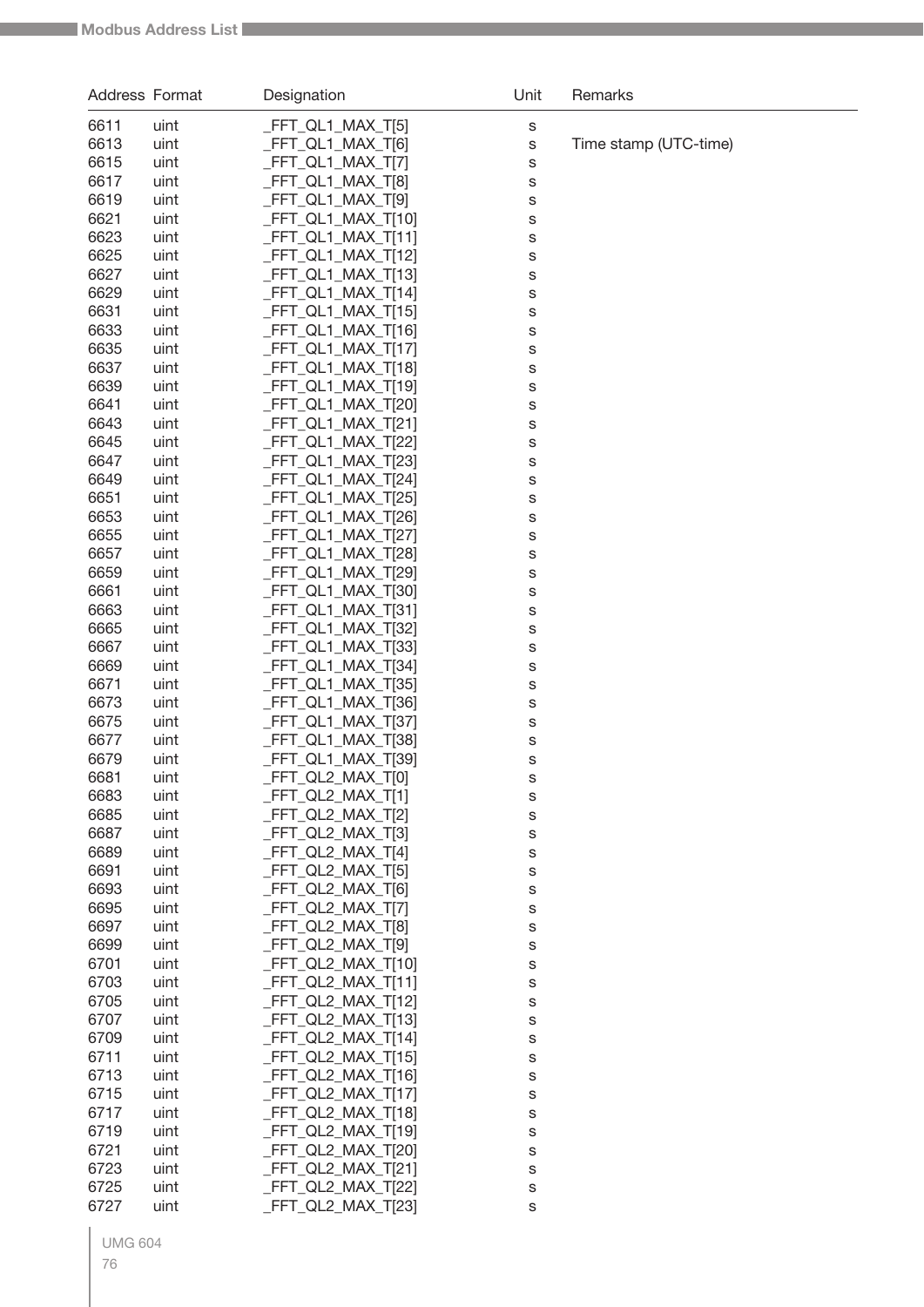| Address Format |              | Designation                              | Unit   | Remarks               |
|----------------|--------------|------------------------------------------|--------|-----------------------|
| 6729           | uint         | FFT_QL2_MAX_T[24]                        | S      |                       |
| 6731           | uint         | FFT_QL2_MAX_T[25]                        | S      |                       |
| 6733           | uint         | FFT_QL2_MAX_T[26]                        | S      | Time stamp (UTC-time) |
| 6735           | uint         | FFT_QL2_MAX_T[27]                        | S      |                       |
| 6737           | uint         | FFT_QL2_MAX_T[28]                        | S      |                       |
| 6739           | uint         | FFT_QL2_MAX_T[29]                        | S      |                       |
| 6741           | uint         | FFT_QL2_MAX_T[30]                        | S      |                       |
| 6743           | uint         | FFT_QL2_MAX_T[31]                        | S      |                       |
| 6745           | uint         | FFT QL2 MAX T[32]                        | S      |                       |
| 6747           | uint         | FFT_QL2_MAX_T[33]                        | S      |                       |
| 6749           | uint         | FFT_QL2_MAX_T[34]                        | S      |                       |
| 6751           | uint         | FFT_QL2_MAX_T[35]                        | S      |                       |
| 6753           | uint         | FFT_QL2_MAX_T[36]                        | S      |                       |
| 6755           | uint         | FFT_QL2_MAX_T[37]                        | S      |                       |
| 6757           | uint         | FFT_QL2_MAX_T[38]                        | S      |                       |
| 6759           | uint         | FFT_QL2_MAX_T[39]                        | S      |                       |
| 6761           | uint         | _FFT_QL3_MAX_T[0]                        | S      |                       |
| 6763           | uint         | FFT QL3 MAX T[1]                         | S      |                       |
| 6765           | uint         | _FFT_QL3_MAX_T[2]                        | S      |                       |
| 6767           | uint         | _FFT_QL3_MAX_T[3]                        | S      |                       |
| 6769           | uint         | _FFT_QL3_MAX_T[4]                        | S      |                       |
| 6771           | uint         | _FFT_QL3_MAX_T[5]                        | S      |                       |
| 6773           | uint         | _FFT_QL3_MAX_T[6]                        | S      |                       |
| 6775           | uint         | _FFT_QL3_MAX_T[7]                        | S      |                       |
| 6777           | uint         | _FFT_QL3_MAX_T[8]                        | S      |                       |
| 6779           | uint         | _FFT_QL3_MAX_T[9]                        | S      |                       |
| 6781           | uint         | _FFT_QL3_MAX_T[10]                       | S      |                       |
| 6783           | uint         | $FFT_QL3_MAX_T[11]$                      | S      |                       |
| 6785           | uint         | FFT_QL3_MAX_T[12]                        | S      |                       |
| 6787           | uint         | _FFT_QL3_MAX_T[13]                       | S      |                       |
| 6789           | uint         | _FFT_QL3_MAX_T[14]                       | S      |                       |
| 6791           | uint         | _FFT_QL3_MAX_T[15]                       | S      |                       |
| 6793           | uint         | _FFT_QL3_MAX_T[16]                       | S      |                       |
| 6795<br>6797   | uint         | _FFT_QL3_MAX_T[17]                       | S      |                       |
| 6799           | uint<br>uint | _FFT_QL3_MAX_T[18]<br>_FFT_QL3_MAX_T[19] | S      |                       |
| 6801           |              | _FFT_QL3_MAX_T[20]                       | s      |                       |
| 6803           | uint<br>uint | FFT_QL3_MAX_T[21]                        | s<br>S |                       |
| 6805           | uint         | FFT QL3 MAX T[22]                        | S      |                       |
| 6807           | uint         | FFT_QL3_MAX_T[23]                        | S      |                       |
| 6809           | uint         | FFT_QL3_MAX_T[24]                        | S      |                       |
| 6811           | uint         | FFT_QL3_MAX_T[25]                        | S      |                       |
| 6813           | uint         | FFT_QL3_MAX_T[26]                        | S      |                       |
| 6815           | uint         | FFT QL3 MAX T[27]                        | S      |                       |
| 6817           | uint         | FFT QL3 MAX T[28]                        | S      |                       |
| 6819           | uint         | FFT_QL3_MAX_T[29]                        | S      |                       |
| 6821           | uint         | FFT_QL3_MAX_T[30]                        | S      |                       |
| 6823           | uint         | FFT_QL3_MAX_T[31]                        | S      |                       |
| 6825           | uint         | FFT_QL3_MAX_T[32]                        | S      |                       |
| 6827           | uint         | FFT_QL3_MAX_T[33]                        | S      |                       |
| 6829           | uint         | FFT_QL3_MAX_T[34]                        | S      |                       |
| 6831           | uint         | FFT_QL3_MAX_T[35]                        | S      |                       |
| 6833           | uint         | FFT_QL3_MAX_T[36]                        | S      |                       |
| 6835           | uint         | FFT_QL3_MAX_T[37]                        | S      |                       |
| 6837           | uint         | FFT_QL3_MAX_T[38]                        | S      |                       |
| 6839           | uint         | FFT_QL3_MAX_T[39]                        | S      |                       |
| 6841           | uint         | FFT_QL4_MAX_T[0]                         | S      |                       |
| 6843           | uint         | FFT_QL4_MAX_T[1]                         | S      |                       |
| 6845           | uint         | FFT_QL4_MAX_T[2]                         | S      |                       |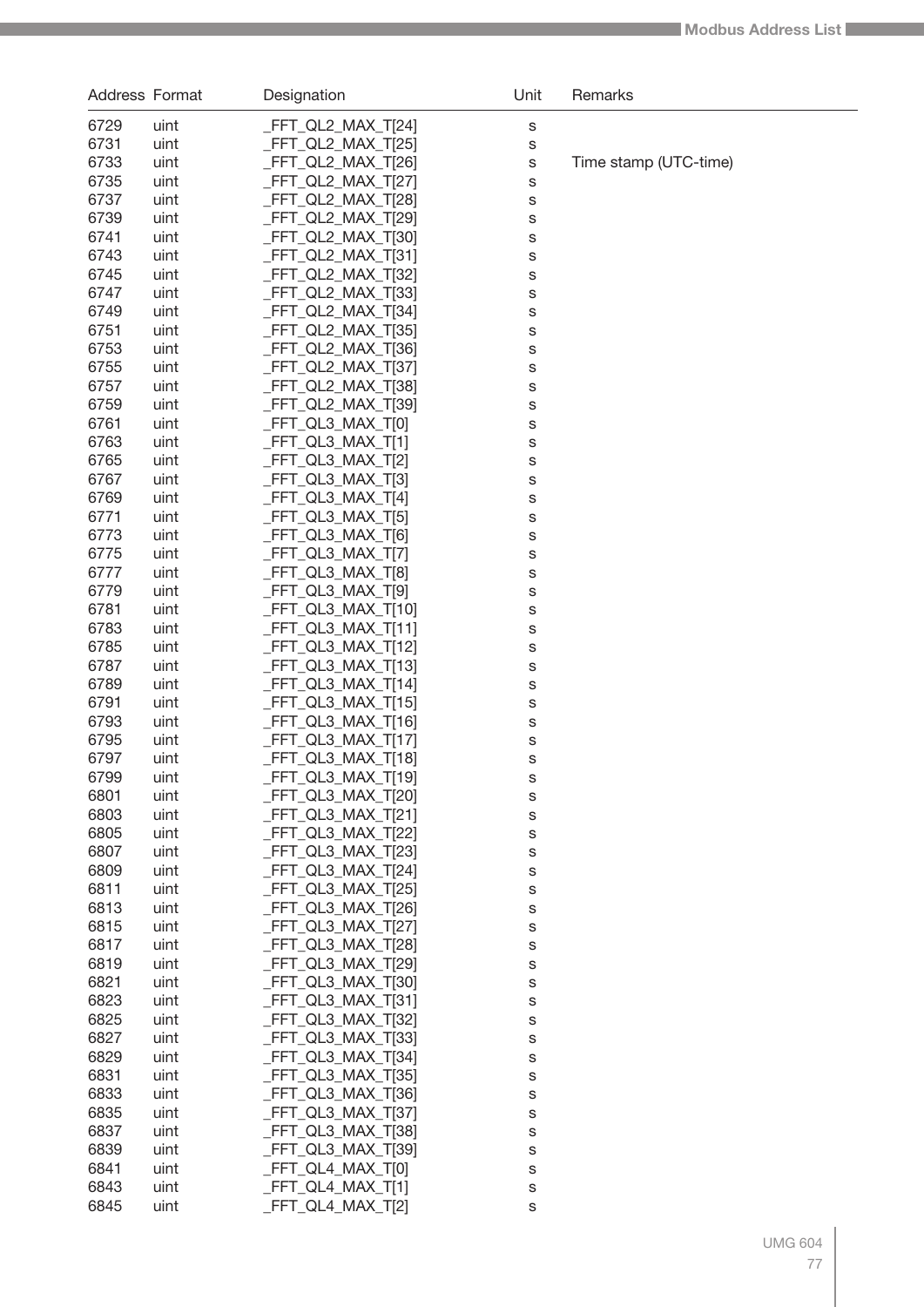| Address Format |              | Designation                             | Unit   | Remarks               |
|----------------|--------------|-----------------------------------------|--------|-----------------------|
| 6847           | uint         | _FFT_QL4_MAX_T[3]                       | S      |                       |
| 6849           | uint         | _FFT_QL4_MAX_T[4]                       | S      |                       |
| 6851           | uint         | FFT_QL4_MAX_T[5]                        | S      |                       |
| 6853           | uint         | FFT_QL4_MAX_T[6]                        | S      | Time stamp (UTC-time) |
| 6855           | uint         | FFT_QL4_MAX_T[7]                        | S      |                       |
| 6857           | uint         | FFT_QL4_MAX_T[8]                        | S      |                       |
| 6859           | uint         | FFT_QL4_MAX_T[9]                        | S      |                       |
| 6861           | uint         | FFT_QL4_MAX_T[10]                       | S      |                       |
| 6863           | uint         | _FFT_QL4_MAX_T[11]                      | S      |                       |
| 6865           | uint         | FFT_QL4_MAX_T[12]                       | S      |                       |
| 6867           | uint         | FFT_QL4_MAX_T[13]                       | S      |                       |
| 6869<br>6871   | uint<br>uint | FFT_QL4_MAX_T[14]<br>FFT_QL4_MAX_T[15]  | S      |                       |
| 6873           | uint         | FFT_QL4_MAX_T[16]                       | S      |                       |
| 6875           | uint         | _FFT_QL4_MAX_T[17]                      | S<br>S |                       |
| 6877           | uint         | FFT_QL4_MAX_T[18]                       | S      |                       |
| 6879           | uint         | FFT_QL4_MAX_T[19]                       | S      |                       |
| 6881           | uint         | FFT_QL4_MAX_T[20]                       | S      |                       |
| 6883           | uint         | FFT_QL4_MAX_T[21]                       | S      |                       |
| 6885           | uint         | FFT_QL4_MAX_T[22]                       | S      |                       |
| 6887           | uint         | FFT_QL4_MAX_T[23]                       | S      |                       |
| 6889           | uint         | FFT_QL4_MAX_T[24]                       | S      |                       |
| 6891           | uint         | FFT_QL4_MAX_T[25]                       | S      |                       |
| 6893           | uint         | FFT_QL4_MAX_T[26]                       | S      |                       |
| 6895           | uint         | FFT_QL4_MAX_T[27]                       | S      |                       |
| 6897           | uint         | FFT_QL4_MAX_T[28]                       | S      |                       |
| 6899           | uint         | FFT_QL4_MAX_T[29]                       | S      |                       |
| 6901           | uint         | FFT_QL4_MAX_T[30]                       | S      |                       |
| 6903           | uint         | FFT_QL4_MAX_T[31]<br>_FFT_QL4_MAX_T[32] | S      |                       |
| 6905<br>6907   | uint<br>uint | _FFT_QL4_MAX_T[33]                      | S      |                       |
| 6909           | uint         | FFT_QL4_MAX_T[34]                       | S<br>S |                       |
| 6911           | uint         | FFT_QL4_MAX_T[35]                       | S      |                       |
| 6913           | uint         | _FFT_QL4_MAX_T[36]                      | S      |                       |
| 6915           | uint         | _FFT_QL4_MAX_T[37]                      | S      |                       |
| 6917           | uint         | _FFT_QL4_MAX_T[38]                      | S      |                       |
| 6919           | uint         | _FFT_QL4_MAX_T[39]                      | S      |                       |
| 6921           | uint         | THD ULN MAX T[0]                        | S      |                       |
| 6923           | uint         | THD ULN MAX T[1]                        | S      |                       |
| 6925           | uint         | THD_ULN_MAX_T[2]                        | S      |                       |
| 6927           | uint         | THD_ULN_MAX_T[3]                        | S      |                       |
| 6929           | uint         | THD_ILN_MAX_T[0]                        | S      |                       |
| 6931           | uint         | THD ILN MAX T[1]                        | S      |                       |
| 6933<br>6935   | uint<br>uint | THD_ILN_MAX_T[2]<br>_THD_ILN_MAX_T[3]   | S      |                       |
| 6937           | uint         | _KFACT_MAX_T[0]                         | S<br>S |                       |
| 6939           | uint         | KFACT_MAX_T[1]                          | S      |                       |
| 6941           | uint         | _KFACT_MAX_T[2]                         | S      |                       |
| 6943           | uint         | _KFACT_MAX_T[3]                         | S      |                       |
| 6945           | uint         | _ULN_MAX_T[0]                           | S      |                       |
| 6947           | uint         | $_ULN_MAX_T[1]$                         | S      |                       |
| 6949           | uint         | _ULN_MAX_T[2]                           | S      |                       |
| 6951           | uint         | _ULN_MAX_T[3]                           | S      |                       |
| 6953           | uint         | $_LIN_MAX_T[0]$                         | S      |                       |
| 6955           | uint         | $_LIN_MAX_T[1]$                         | S      |                       |
| 6957           | uint         | $_LIN_MAX_T[2]$                         | S      |                       |
| 6959           | uint         | $_LIN_MAX_T[3]$                         | S      |                       |
| 6961           | uint         | _PLN_MAX_T[0]                           | S      |                       |
| 6963           | uint         | _PLN_MAX_T[1]                           | S      |                       |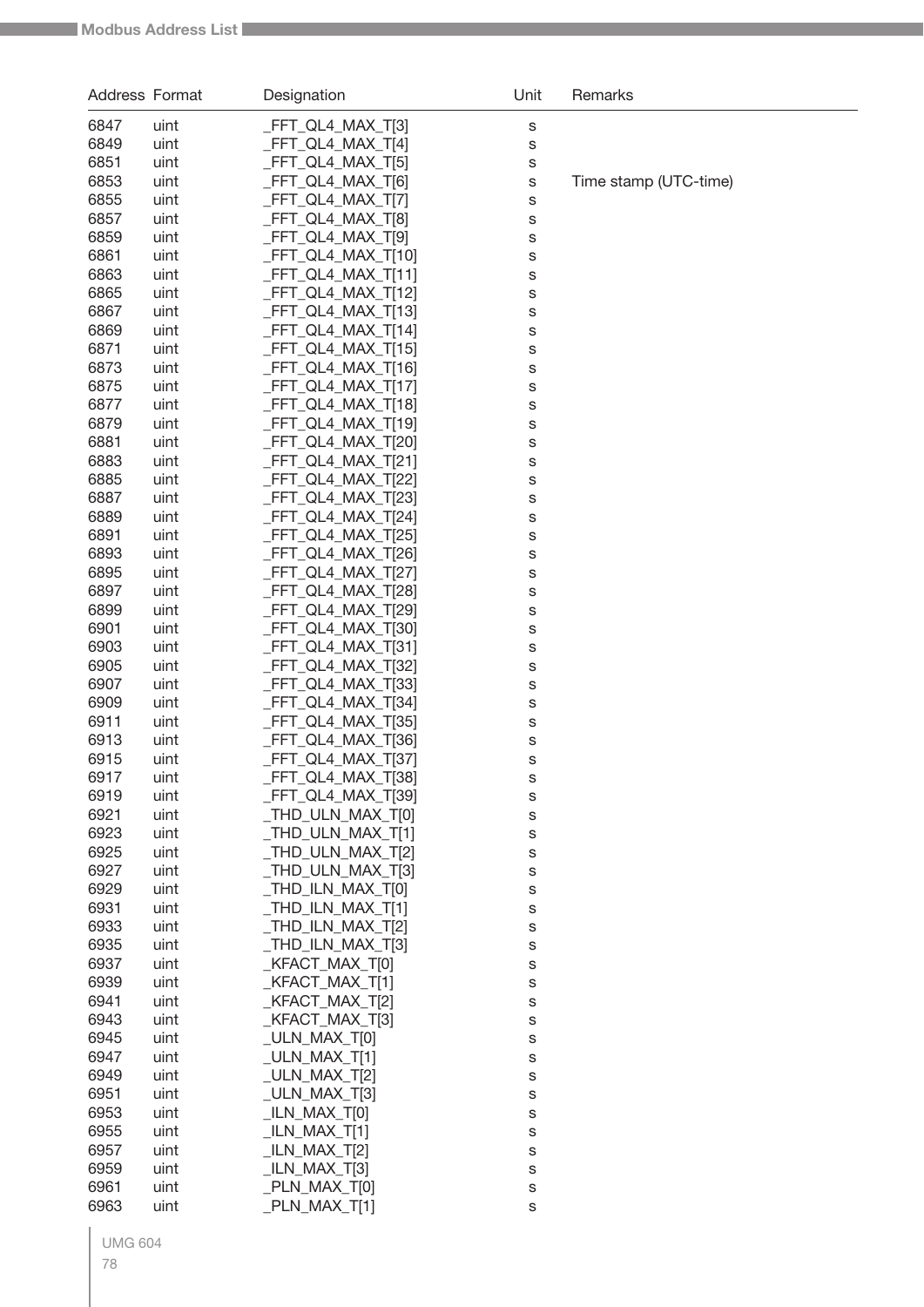| Address Format |                | Designation                                  | Unit   | Remarks               |
|----------------|----------------|----------------------------------------------|--------|-----------------------|
| 6965           | uint           | _PLN_MAX_T[2]                                | S      |                       |
| 6967           | uint           | _PLN_MAX_T[3]                                | S      |                       |
| 6969           | uint           | _QLN_MAX_T[0]                                | S      |                       |
| 6971           | uint           | _QLN_MAX_T[1]                                | S      |                       |
| 6973           | uint           | _QLN_MAX_T[2]                                | S      | Time stamp (UTC-time) |
| 6975           | uint           | _QLN_MAX_T[3]                                | S      |                       |
| 6977           | uint           | $\_SLN\_MAX\_T[0]$                           | S      |                       |
| 6979           | uint           | $\_SLN\_MAX\_T[1]$                           | S      |                       |
| 6981           | uint           | $\_SLN\_MAX\_T[2]$                           | S      |                       |
| 6983           | uint           | $\_SLN\_MAX\_T[3]$                           | S      |                       |
| 6985           | uint           | _ULL_MAX_T[0]                                | S      |                       |
| 6987           | uint           | _ULL_MAX_T[1]                                | S      |                       |
| 6989           | uint           | _ULL_MAX_T[2]                                | S      |                       |
| 6991           | uint           | L_SUM3_MAX_T                                 | S      |                       |
| 6993<br>6995   | uint<br>uint   | _I_SUM_MAX_T<br>_S_SUM3_MAX_T                | S      |                       |
| 6997           | uint           | _P_SUM3_MAX_T                                | S<br>S |                       |
| 6999           | uint           | _Q_SUM3_MAX_T                                | S      |                       |
| 7001           | uint           | _S_SUM_MAX_T                                 | S      |                       |
| 7003           | uint           | _P_SUM_MAX_T                                 | S      |                       |
| 7005           | uint           | _Q_SUM_MAX_T                                 | S      |                       |
| 7007           | uint           | _FREQ_MAX_T                                  | S      |                       |
| 7009           | uint           | _N_MAX_T                                     | S      |                       |
| 7011           | uint           | _M_MAX_T                                     | S      |                       |
| 7013           | uint           | _G_MAX_T                                     | S      |                       |
| 7015           | uint           | _SYM_MAX_T                                   | S      |                       |
| 7017           | uint           | _IN_MAX_T                                    | S      |                       |
| 7019           | uint           | _IM_MAX_T                                    | S      |                       |
| 7021           | uint           | _IG_MAX_T                                    | S      |                       |
| 7023           | uint           | S0_POWER_MAX_T[0]                            | S      |                       |
| 7025           | uint           | _S0_POWER_MAX_T[1]                           | s      |                       |
| 7027           | uint           | _EXT_TEMPERATUR_MAX_T                        | S      |                       |
| 7029           | float          | _FFT_UL1_AVG_MAX[0]                          | V      |                       |
| 7031           | float          | _FFT_UL1_AVG_MAX[1]                          | V      |                       |
| 7033<br>7035   | float          | _FFT_UL1_AVG_MAX[2]                          | V<br>V |                       |
| 7037           | float<br>float | _FFT_UL1_AVG_MAX[3]<br>_FFT_UL1_AVG_MAX[4]   | V      |                       |
| 7039           | float          | _FFT_UL1_AVG_MAX[5]                          | V      |                       |
| 7041           | float          | _FFT_UL1_AVG_MAX[6]                          | V      |                       |
| 7043           | float          | _FFT_UL1_AVG_MAX[7]                          | V      |                       |
| 7045           | float          | FFT_UL1_AVG_MAX[8]                           | V      |                       |
| 7047           | float          | FFT_UL1_AVG_MAX[9]                           | V      |                       |
| 7049           | float          | _FFT_UL1_AVG_MAX[10]                         | V      |                       |
| 7051           | float          | FFT_UL1_AVG_MAX[11]                          | V      |                       |
| 7053           | float          | FFT_UL1_AVG_MAX[12]                          | V      |                       |
| 7055           | float          | FFT_UL1_AVG_MAX[13]                          | V      |                       |
| 7057           | float          | _FFT_UL1_AVG_MAX[14]                         | V      |                       |
| 7059           | float          | _FFT_UL1_AVG_MAX[15]                         | V      |                       |
| 7061           | float          | _FFT_UL1_AVG_MAX[16]                         | V      |                       |
| 7063           | float          | _FFT_UL1_AVG_MAX[17]                         | V      |                       |
| 7065           | float          | _FFT_UL1_AVG_MAX[18]                         | V      |                       |
| 7067           | float          | _FFT_UL1_AVG_MAX[19]                         | V      |                       |
| 7069           | float          | _FFT_UL1_AVG_MAX[20]                         | V      |                       |
| 7071           | float          | _FFT_UL1_AVG_MAX[21]                         | V<br>V |                       |
| 7073<br>7075   | float          | _FFT_UL1_AVG_MAX[22]<br>_FFT_UL1_AVG_MAX[23] | V      |                       |
| 7077           | float<br>float | _FFT_UL1_AVG_MAX[24]                         | V      |                       |
| 7079           | float          | _FFT_UL1_AVG_MAX[25]                         | V      |                       |
| 7081           | float          | _FFT_UL1_AVG_MAX[26]                         | V      |                       |
|                |                |                                              |        |                       |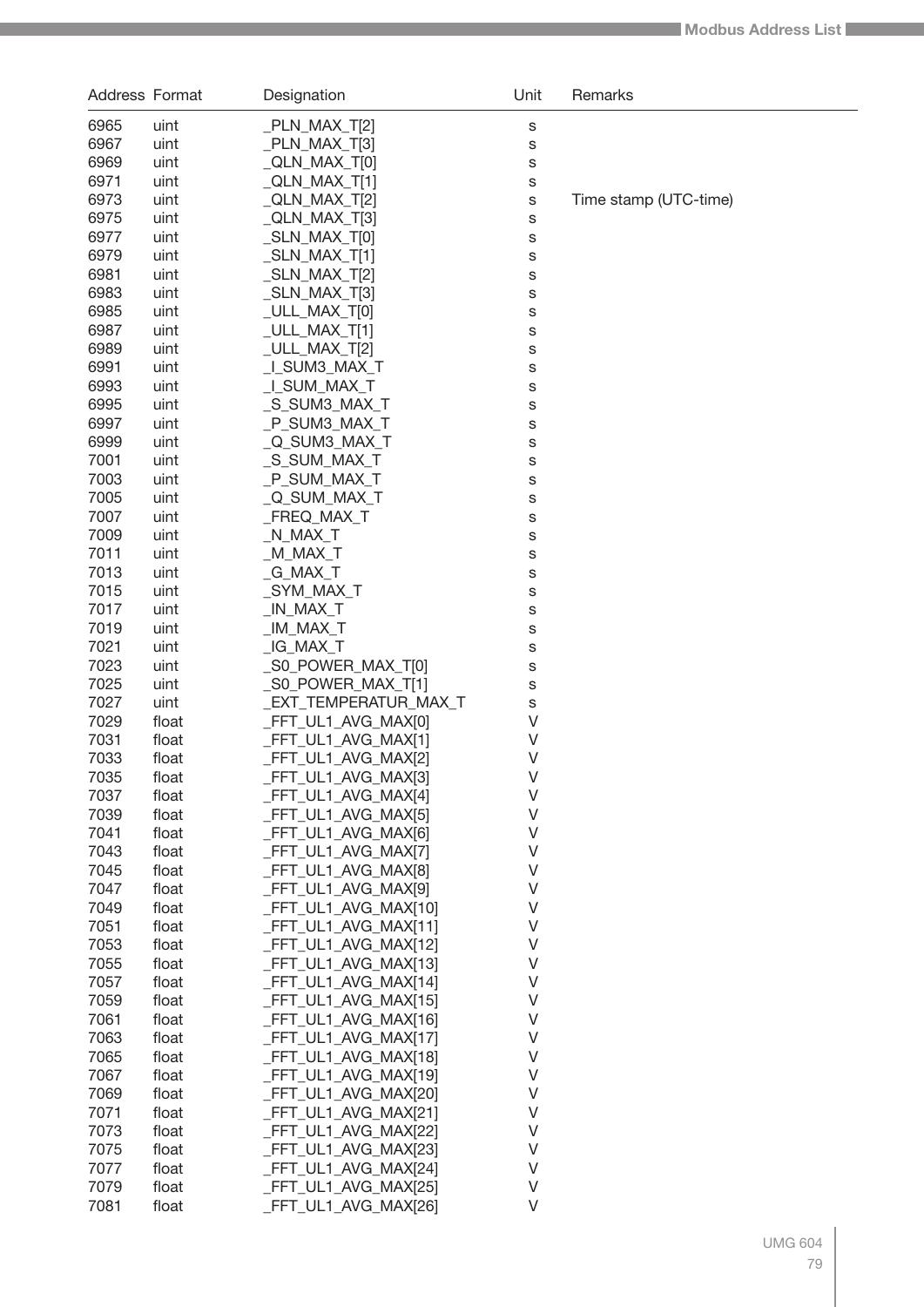| V<br>7083<br>_FFT_UL1_AVG_MAX[27]<br>float<br>7085<br>_FFT_UL1_AVG_MAX[28]<br>V<br>float<br>7087<br>_FFT_UL1_AVG_MAX[29]<br>V<br>float<br>7089<br>_FFT_UL1_AVG_MAX[30]<br>٧<br>float<br>7091<br>_FFT_UL1_AVG_MAX[31]<br>٧<br>float<br>7093<br>_FFT_UL1_AVG_MAX[32]<br>V<br>float<br>7095<br>_FFT_UL1_AVG_MAX[33]<br>V<br>float<br>7097<br>_FFT_UL1_AVG_MAX[34]<br>٧<br>float<br>7099<br>_FFT_UL1_AVG_MAX[35]<br>٧<br>float<br>7101<br>_FFT_UL1_AVG_MAX[36]<br>٧<br>float<br>7103<br>_FFT_UL1_AVG_MAX[37]<br>٧<br>float<br>7105<br>_FFT_UL1_AVG_MAX[38]<br>٧<br>float<br>7107<br>_FFT_UL1_AVG_MAX[39]<br>V<br>float<br>7109<br>_FFT_UL2_AVG_MAX[0]<br>V<br>float<br>7111<br>_FFT_UL2_AVG_MAX[1]<br>V<br>float<br>7113<br>_FFT_UL2_AVG_MAX[2]<br>V<br>float<br>7115<br>_FFT_UL2_AVG_MAX[3]<br>V<br>float<br>7117<br>_FFT_UL2_AVG_MAX[4]<br>V<br>float<br>_FFT_UL2_AVG_MAX[5]<br>V<br>7119<br>float<br>7121<br>_FFT_UL2_AVG_MAX[6]<br>V<br>float<br>7123<br>FFT UL2 AVG MAX[7]<br>V<br>float<br>7125<br>FFT_UL2_AVG_MAX[8]<br>V<br>float<br>7127<br>FFT_UL2_AVG_MAX[9]<br>V<br>float<br>7129<br>FFT_UL2_AVG_MAX[10]<br>V<br>float<br>7131<br>FFT_UL2_AVG_MAX[11]<br>V<br>float<br>7133<br>FFT_UL2_AVG_MAX[12]<br>V<br>float<br>7135<br>FFT_UL2_AVG_MAX[13]<br>V<br>float<br>7137<br>FFT_UL2_AVG_MAX[14]<br>V<br>float<br>7139<br>FFT_UL2_AVG_MAX[15]<br>V<br>float |  |
|-----------------------------------------------------------------------------------------------------------------------------------------------------------------------------------------------------------------------------------------------------------------------------------------------------------------------------------------------------------------------------------------------------------------------------------------------------------------------------------------------------------------------------------------------------------------------------------------------------------------------------------------------------------------------------------------------------------------------------------------------------------------------------------------------------------------------------------------------------------------------------------------------------------------------------------------------------------------------------------------------------------------------------------------------------------------------------------------------------------------------------------------------------------------------------------------------------------------------------------------------------------------------------------------------------------------------------------------------------------------|--|
|                                                                                                                                                                                                                                                                                                                                                                                                                                                                                                                                                                                                                                                                                                                                                                                                                                                                                                                                                                                                                                                                                                                                                                                                                                                                                                                                                                 |  |
|                                                                                                                                                                                                                                                                                                                                                                                                                                                                                                                                                                                                                                                                                                                                                                                                                                                                                                                                                                                                                                                                                                                                                                                                                                                                                                                                                                 |  |
|                                                                                                                                                                                                                                                                                                                                                                                                                                                                                                                                                                                                                                                                                                                                                                                                                                                                                                                                                                                                                                                                                                                                                                                                                                                                                                                                                                 |  |
|                                                                                                                                                                                                                                                                                                                                                                                                                                                                                                                                                                                                                                                                                                                                                                                                                                                                                                                                                                                                                                                                                                                                                                                                                                                                                                                                                                 |  |
|                                                                                                                                                                                                                                                                                                                                                                                                                                                                                                                                                                                                                                                                                                                                                                                                                                                                                                                                                                                                                                                                                                                                                                                                                                                                                                                                                                 |  |
|                                                                                                                                                                                                                                                                                                                                                                                                                                                                                                                                                                                                                                                                                                                                                                                                                                                                                                                                                                                                                                                                                                                                                                                                                                                                                                                                                                 |  |
|                                                                                                                                                                                                                                                                                                                                                                                                                                                                                                                                                                                                                                                                                                                                                                                                                                                                                                                                                                                                                                                                                                                                                                                                                                                                                                                                                                 |  |
|                                                                                                                                                                                                                                                                                                                                                                                                                                                                                                                                                                                                                                                                                                                                                                                                                                                                                                                                                                                                                                                                                                                                                                                                                                                                                                                                                                 |  |
|                                                                                                                                                                                                                                                                                                                                                                                                                                                                                                                                                                                                                                                                                                                                                                                                                                                                                                                                                                                                                                                                                                                                                                                                                                                                                                                                                                 |  |
|                                                                                                                                                                                                                                                                                                                                                                                                                                                                                                                                                                                                                                                                                                                                                                                                                                                                                                                                                                                                                                                                                                                                                                                                                                                                                                                                                                 |  |
|                                                                                                                                                                                                                                                                                                                                                                                                                                                                                                                                                                                                                                                                                                                                                                                                                                                                                                                                                                                                                                                                                                                                                                                                                                                                                                                                                                 |  |
|                                                                                                                                                                                                                                                                                                                                                                                                                                                                                                                                                                                                                                                                                                                                                                                                                                                                                                                                                                                                                                                                                                                                                                                                                                                                                                                                                                 |  |
|                                                                                                                                                                                                                                                                                                                                                                                                                                                                                                                                                                                                                                                                                                                                                                                                                                                                                                                                                                                                                                                                                                                                                                                                                                                                                                                                                                 |  |
|                                                                                                                                                                                                                                                                                                                                                                                                                                                                                                                                                                                                                                                                                                                                                                                                                                                                                                                                                                                                                                                                                                                                                                                                                                                                                                                                                                 |  |
|                                                                                                                                                                                                                                                                                                                                                                                                                                                                                                                                                                                                                                                                                                                                                                                                                                                                                                                                                                                                                                                                                                                                                                                                                                                                                                                                                                 |  |
|                                                                                                                                                                                                                                                                                                                                                                                                                                                                                                                                                                                                                                                                                                                                                                                                                                                                                                                                                                                                                                                                                                                                                                                                                                                                                                                                                                 |  |
|                                                                                                                                                                                                                                                                                                                                                                                                                                                                                                                                                                                                                                                                                                                                                                                                                                                                                                                                                                                                                                                                                                                                                                                                                                                                                                                                                                 |  |
|                                                                                                                                                                                                                                                                                                                                                                                                                                                                                                                                                                                                                                                                                                                                                                                                                                                                                                                                                                                                                                                                                                                                                                                                                                                                                                                                                                 |  |
|                                                                                                                                                                                                                                                                                                                                                                                                                                                                                                                                                                                                                                                                                                                                                                                                                                                                                                                                                                                                                                                                                                                                                                                                                                                                                                                                                                 |  |
|                                                                                                                                                                                                                                                                                                                                                                                                                                                                                                                                                                                                                                                                                                                                                                                                                                                                                                                                                                                                                                                                                                                                                                                                                                                                                                                                                                 |  |
|                                                                                                                                                                                                                                                                                                                                                                                                                                                                                                                                                                                                                                                                                                                                                                                                                                                                                                                                                                                                                                                                                                                                                                                                                                                                                                                                                                 |  |
|                                                                                                                                                                                                                                                                                                                                                                                                                                                                                                                                                                                                                                                                                                                                                                                                                                                                                                                                                                                                                                                                                                                                                                                                                                                                                                                                                                 |  |
|                                                                                                                                                                                                                                                                                                                                                                                                                                                                                                                                                                                                                                                                                                                                                                                                                                                                                                                                                                                                                                                                                                                                                                                                                                                                                                                                                                 |  |
|                                                                                                                                                                                                                                                                                                                                                                                                                                                                                                                                                                                                                                                                                                                                                                                                                                                                                                                                                                                                                                                                                                                                                                                                                                                                                                                                                                 |  |
|                                                                                                                                                                                                                                                                                                                                                                                                                                                                                                                                                                                                                                                                                                                                                                                                                                                                                                                                                                                                                                                                                                                                                                                                                                                                                                                                                                 |  |
|                                                                                                                                                                                                                                                                                                                                                                                                                                                                                                                                                                                                                                                                                                                                                                                                                                                                                                                                                                                                                                                                                                                                                                                                                                                                                                                                                                 |  |
|                                                                                                                                                                                                                                                                                                                                                                                                                                                                                                                                                                                                                                                                                                                                                                                                                                                                                                                                                                                                                                                                                                                                                                                                                                                                                                                                                                 |  |
|                                                                                                                                                                                                                                                                                                                                                                                                                                                                                                                                                                                                                                                                                                                                                                                                                                                                                                                                                                                                                                                                                                                                                                                                                                                                                                                                                                 |  |
| 7141<br>FFT_UL2_AVG_MAX[16]<br>٧<br>float                                                                                                                                                                                                                                                                                                                                                                                                                                                                                                                                                                                                                                                                                                                                                                                                                                                                                                                                                                                                                                                                                                                                                                                                                                                                                                                       |  |
| FFT_UL2_AVG_MAX[17]<br>٧<br>7143<br>float                                                                                                                                                                                                                                                                                                                                                                                                                                                                                                                                                                                                                                                                                                                                                                                                                                                                                                                                                                                                                                                                                                                                                                                                                                                                                                                       |  |
| FFT_UL2_AVG_MAX[18]<br>٧<br>7145<br>float                                                                                                                                                                                                                                                                                                                                                                                                                                                                                                                                                                                                                                                                                                                                                                                                                                                                                                                                                                                                                                                                                                                                                                                                                                                                                                                       |  |
| FFT_UL2_AVG_MAX[19]<br>V<br>7147<br>float                                                                                                                                                                                                                                                                                                                                                                                                                                                                                                                                                                                                                                                                                                                                                                                                                                                                                                                                                                                                                                                                                                                                                                                                                                                                                                                       |  |
| FFT_UL2_AVG_MAX[20]<br>V<br>7149<br>float                                                                                                                                                                                                                                                                                                                                                                                                                                                                                                                                                                                                                                                                                                                                                                                                                                                                                                                                                                                                                                                                                                                                                                                                                                                                                                                       |  |
| 7151<br>V<br>FFT_UL2_AVG_MAX[21]<br>float                                                                                                                                                                                                                                                                                                                                                                                                                                                                                                                                                                                                                                                                                                                                                                                                                                                                                                                                                                                                                                                                                                                                                                                                                                                                                                                       |  |
| 7153<br>_FFT_UL2_AVG_MAX[22]<br>V<br>float                                                                                                                                                                                                                                                                                                                                                                                                                                                                                                                                                                                                                                                                                                                                                                                                                                                                                                                                                                                                                                                                                                                                                                                                                                                                                                                      |  |
| _FFT_UL2_AVG_MAX[23]<br>V<br>7155<br>float                                                                                                                                                                                                                                                                                                                                                                                                                                                                                                                                                                                                                                                                                                                                                                                                                                                                                                                                                                                                                                                                                                                                                                                                                                                                                                                      |  |
| FFT_UL2_AVG_MAX[24]<br>7157<br>V<br>float                                                                                                                                                                                                                                                                                                                                                                                                                                                                                                                                                                                                                                                                                                                                                                                                                                                                                                                                                                                                                                                                                                                                                                                                                                                                                                                       |  |
| 7159<br>_FFT_UL2_AVG_MAX[25]<br>V<br>float                                                                                                                                                                                                                                                                                                                                                                                                                                                                                                                                                                                                                                                                                                                                                                                                                                                                                                                                                                                                                                                                                                                                                                                                                                                                                                                      |  |
| 7161<br>_FFT_UL2_AVG_MAX[26]<br>V<br>float                                                                                                                                                                                                                                                                                                                                                                                                                                                                                                                                                                                                                                                                                                                                                                                                                                                                                                                                                                                                                                                                                                                                                                                                                                                                                                                      |  |
| 7163<br>_FFT_UL2_AVG_MAX[27]<br>V<br>float                                                                                                                                                                                                                                                                                                                                                                                                                                                                                                                                                                                                                                                                                                                                                                                                                                                                                                                                                                                                                                                                                                                                                                                                                                                                                                                      |  |
| 7165<br>_FFT_UL2_AVG_MAX[28]<br>V<br>float                                                                                                                                                                                                                                                                                                                                                                                                                                                                                                                                                                                                                                                                                                                                                                                                                                                                                                                                                                                                                                                                                                                                                                                                                                                                                                                      |  |
| 7167<br>_FFT_UL2_AVG_MAX[29]<br>V<br>float                                                                                                                                                                                                                                                                                                                                                                                                                                                                                                                                                                                                                                                                                                                                                                                                                                                                                                                                                                                                                                                                                                                                                                                                                                                                                                                      |  |
| 7169<br>_FFT_UL2_AVG_MAX[30]<br>V<br>float                                                                                                                                                                                                                                                                                                                                                                                                                                                                                                                                                                                                                                                                                                                                                                                                                                                                                                                                                                                                                                                                                                                                                                                                                                                                                                                      |  |
| 7171<br>_FFT_UL2_AVG_MAX[31]<br>V<br>float                                                                                                                                                                                                                                                                                                                                                                                                                                                                                                                                                                                                                                                                                                                                                                                                                                                                                                                                                                                                                                                                                                                                                                                                                                                                                                                      |  |
| 7173<br>_FFT_UL2_AVG_MAX[32]<br>V<br>float                                                                                                                                                                                                                                                                                                                                                                                                                                                                                                                                                                                                                                                                                                                                                                                                                                                                                                                                                                                                                                                                                                                                                                                                                                                                                                                      |  |
| 7175<br>_FFT_UL2_AVG_MAX[33]<br>V<br>float                                                                                                                                                                                                                                                                                                                                                                                                                                                                                                                                                                                                                                                                                                                                                                                                                                                                                                                                                                                                                                                                                                                                                                                                                                                                                                                      |  |
| 7177<br>_FFT_UL2_AVG_MAX[34]<br>V<br>float                                                                                                                                                                                                                                                                                                                                                                                                                                                                                                                                                                                                                                                                                                                                                                                                                                                                                                                                                                                                                                                                                                                                                                                                                                                                                                                      |  |
| 7179<br>_FFT_UL2_AVG_MAX[35]<br>V<br>float                                                                                                                                                                                                                                                                                                                                                                                                                                                                                                                                                                                                                                                                                                                                                                                                                                                                                                                                                                                                                                                                                                                                                                                                                                                                                                                      |  |
| 7181<br>_FFT_UL2_AVG_MAX[36]<br>V<br>float                                                                                                                                                                                                                                                                                                                                                                                                                                                                                                                                                                                                                                                                                                                                                                                                                                                                                                                                                                                                                                                                                                                                                                                                                                                                                                                      |  |
| 7183<br>_FFT_UL2_AVG_MAX[37]<br>V<br>float                                                                                                                                                                                                                                                                                                                                                                                                                                                                                                                                                                                                                                                                                                                                                                                                                                                                                                                                                                                                                                                                                                                                                                                                                                                                                                                      |  |
| 7185<br>_FFT_UL2_AVG_MAX[38]<br>V<br>float                                                                                                                                                                                                                                                                                                                                                                                                                                                                                                                                                                                                                                                                                                                                                                                                                                                                                                                                                                                                                                                                                                                                                                                                                                                                                                                      |  |
| 7187<br>_FFT_UL2_AVG_MAX[39]<br>V<br>float                                                                                                                                                                                                                                                                                                                                                                                                                                                                                                                                                                                                                                                                                                                                                                                                                                                                                                                                                                                                                                                                                                                                                                                                                                                                                                                      |  |
| 7189<br>_FFT_UL3_AVG_MAX[0]<br>V<br>float                                                                                                                                                                                                                                                                                                                                                                                                                                                                                                                                                                                                                                                                                                                                                                                                                                                                                                                                                                                                                                                                                                                                                                                                                                                                                                                       |  |
| 7191<br>_FFT_UL3_AVG_MAX[1]<br>V<br>float                                                                                                                                                                                                                                                                                                                                                                                                                                                                                                                                                                                                                                                                                                                                                                                                                                                                                                                                                                                                                                                                                                                                                                                                                                                                                                                       |  |
| 7193<br>_FFT_UL3_AVG_MAX[2]<br>V<br>float                                                                                                                                                                                                                                                                                                                                                                                                                                                                                                                                                                                                                                                                                                                                                                                                                                                                                                                                                                                                                                                                                                                                                                                                                                                                                                                       |  |
| 7195<br>_FFT_UL3_AVG_MAX[3]<br>V<br>float                                                                                                                                                                                                                                                                                                                                                                                                                                                                                                                                                                                                                                                                                                                                                                                                                                                                                                                                                                                                                                                                                                                                                                                                                                                                                                                       |  |
| 7197<br>FFT_UL3_AVG_MAX[4]<br>V<br>float                                                                                                                                                                                                                                                                                                                                                                                                                                                                                                                                                                                                                                                                                                                                                                                                                                                                                                                                                                                                                                                                                                                                                                                                                                                                                                                        |  |
| V<br>7199<br>FFT_UL3_AVG_MAX[5]<br>float                                                                                                                                                                                                                                                                                                                                                                                                                                                                                                                                                                                                                                                                                                                                                                                                                                                                                                                                                                                                                                                                                                                                                                                                                                                                                                                        |  |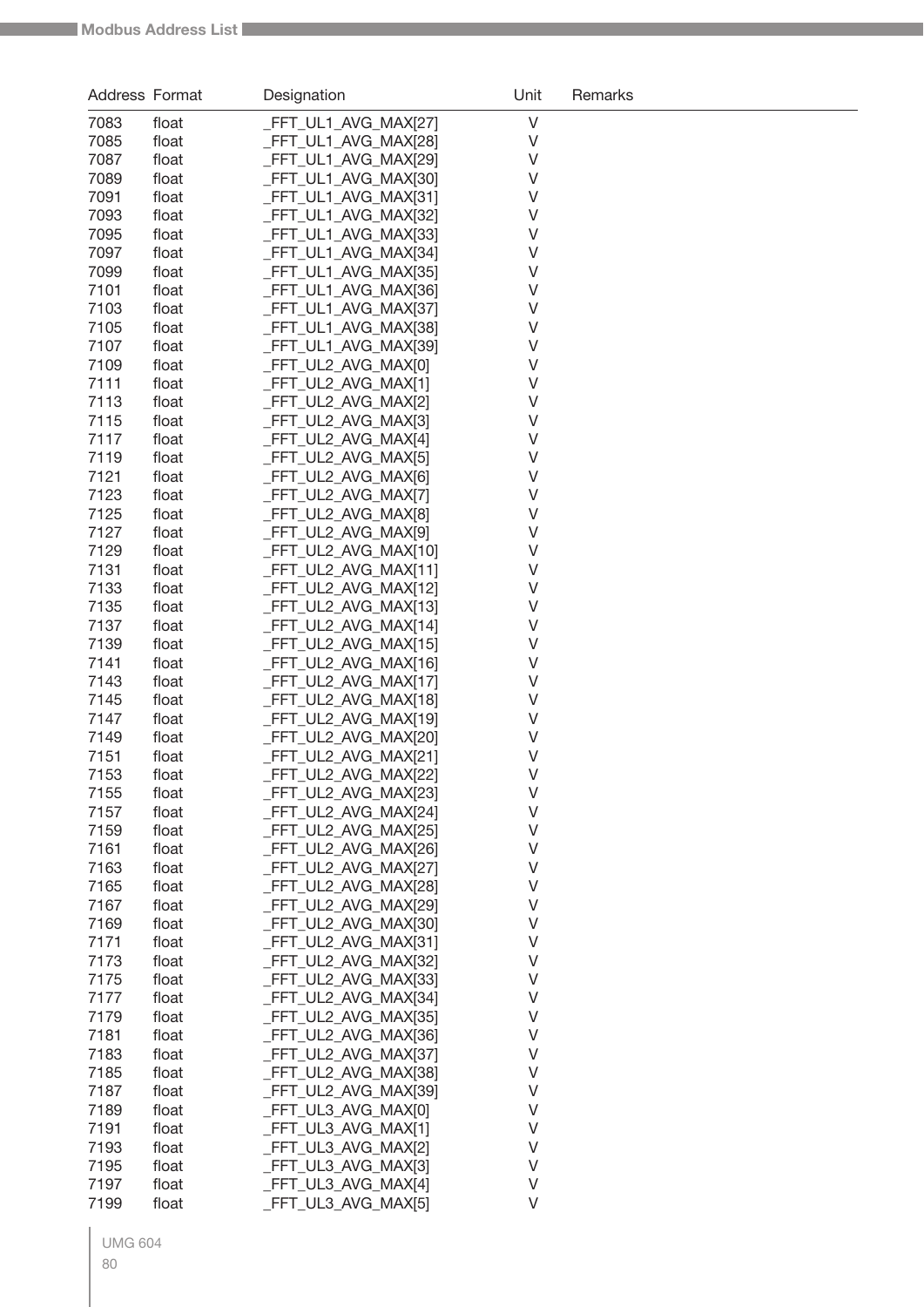| Address Format |                | Designation                                  | Unit   | Remarks |
|----------------|----------------|----------------------------------------------|--------|---------|
| 7201           | float          | _FFT_UL3_AVG_MAX[6]                          | V      |         |
| 7203           | float          | _FFT_UL3_AVG_MAX[7]                          | V      |         |
| 7205           | float          | _FFT_UL3_AVG_MAX[8]                          | V      |         |
| 7207           | float          | FFT_UL3_AVG_MAX[9]                           | V      |         |
| 7209           | float          | _FFT_UL3_AVG_MAX[10]                         | V      |         |
| 7211           | float          | _FFT_UL3_AVG_MAX[11]                         | V      |         |
| 7213           | float          | _FFT_UL3_AVG_MAX[12]                         | V      |         |
| 7215           | float          | _FFT_UL3_AVG_MAX[13]                         | V      |         |
| 7217<br>7219   | float<br>float | _FFT_UL3_AVG_MAX[14]<br>_FFT_UL3_AVG_MAX[15] | V<br>V |         |
| 7221           | float          | _FFT_UL3_AVG_MAX[16]                         | V      |         |
| 7223           | float          | _FFT_UL3_AVG_MAX[17]                         | V      |         |
| 7225           | float          | _FFT_UL3_AVG_MAX[18]                         | V      |         |
| 7227           | float          | _FFT_UL3_AVG_MAX[19]                         | V      |         |
| 7229           | float          | _FFT_UL3_AVG_MAX[20]                         | V      |         |
| 7231           | float          | _FFT_UL3_AVG_MAX[21]                         | V      |         |
| 7233           | float          | _FFT_UL3_AVG_MAX[22]                         | V      |         |
| 7235           | float          | _FFT_UL3_AVG_MAX[23]                         | V      |         |
| 7237           | float          | _FFT_UL3_AVG_MAX[24]                         | V      |         |
| 7239           | float          | _FFT_UL3_AVG_MAX[25]                         | V      |         |
| 7241           | float          | _FFT_UL3_AVG_MAX[26]                         | V      |         |
| 7243<br>7245   | float<br>float | _FFT_UL3_AVG_MAX[27]<br>_FFT_UL3_AVG_MAX[28] | V<br>V |         |
| 7247           | float          | _FFT_UL3_AVG_MAX[29]                         | V      |         |
| 7249           | float          | _FFT_UL3_AVG_MAX[30]                         | V      |         |
| 7251           | float          | _FFT_UL3_AVG_MAX[31]                         | V      |         |
| 7253           | float          | _FFT_UL3_AVG_MAX[32]                         | V      |         |
| 7255           | float          | _FFT_UL3_AVG_MAX[33]                         | V      |         |
| 7257           | float          | _FFT_UL3_AVG_MAX[34]                         | V      |         |
| 7259           | float          | _FFT_UL3_AVG_MAX[35]                         | V      |         |
| 7261           | float          | _FFT_UL3_AVG_MAX[36]                         | V      |         |
| 7263           | float          | _FFT_UL3_AVG_MAX[37]                         | V      |         |
| 7265           | float          | _FFT_UL3_AVG_MAX[38]                         | V      |         |
| 7267           | float          | _FFT_UL3_AVG_MAX[39]                         | V      |         |
| 7269           | float          | FFT_UL4_AVG_MAX[0]                           | V      |         |
| 7271<br>7273   | float          | _FFT_UL4_AVG_MAX[1]<br>_FFT_UL4_AVG_MAX[2]   | V<br>V |         |
| 7275           | float<br>float | _FFT_UL4_AVG_MAX[3]                          | V      |         |
| 7277           | float          | _FFT_UL4_AVG_MAX[4]                          | V      |         |
| 7279           | float          | _FFT_UL4_AVG_MAX[5]                          | V      |         |
| 7281           | float          | _FFT_UL4_AVG_MAX[6]                          | V      |         |
| 7283           | float          | _FFT_UL4_AVG_MAX[7]                          | V      |         |
| 7285           | float          | _FFT_UL4_AVG_MAX[8]                          | V      |         |
| 7287           | float          | _FFT_UL4_AVG_MAX[9]                          | V      |         |
| 7289           | float          | _FFT_UL4_AVG_MAX[10]                         | V      |         |
| 7291           | float          | FFT UL4 AVG MAX[11]                          | V      |         |
| 7293           | float          | _FFT_UL4_AVG_MAX[12]                         | V      |         |
| 7295           | float          | FFT_UL4_AVG_MAX[13]                          | V      |         |
| 7297<br>7299   | float<br>float | _FFT_UL4_AVG_MAX[14]<br>_FFT_UL4_AVG_MAX[15] | V<br>V |         |
| 7301           | float          | _FFT_UL4_AVG_MAX[16]                         | V      |         |
| 7303           | float          | _FFT_UL4_AVG_MAX[17]                         | V      |         |
| 7305           | float          | _FFT_UL4_AVG_MAX[18]                         | V      |         |
| 7307           | float          | _FFT_UL4_AVG_MAX[19]                         | V      |         |
| 7309           | float          | _FFT_UL4_AVG_MAX[20]                         | V      |         |
| 7311           | float          | _FFT_UL4_AVG_MAX[21]                         | V      |         |
| 7313           | float          | _FFT_UL4_AVG_MAX[22]                         | V      |         |
| 7315           | float          | FFT_UL4_AVG_MAX[23]                          | V      |         |
| 7317           | float          | _FFT_UL4_AVG_MAX[24]                         | V      |         |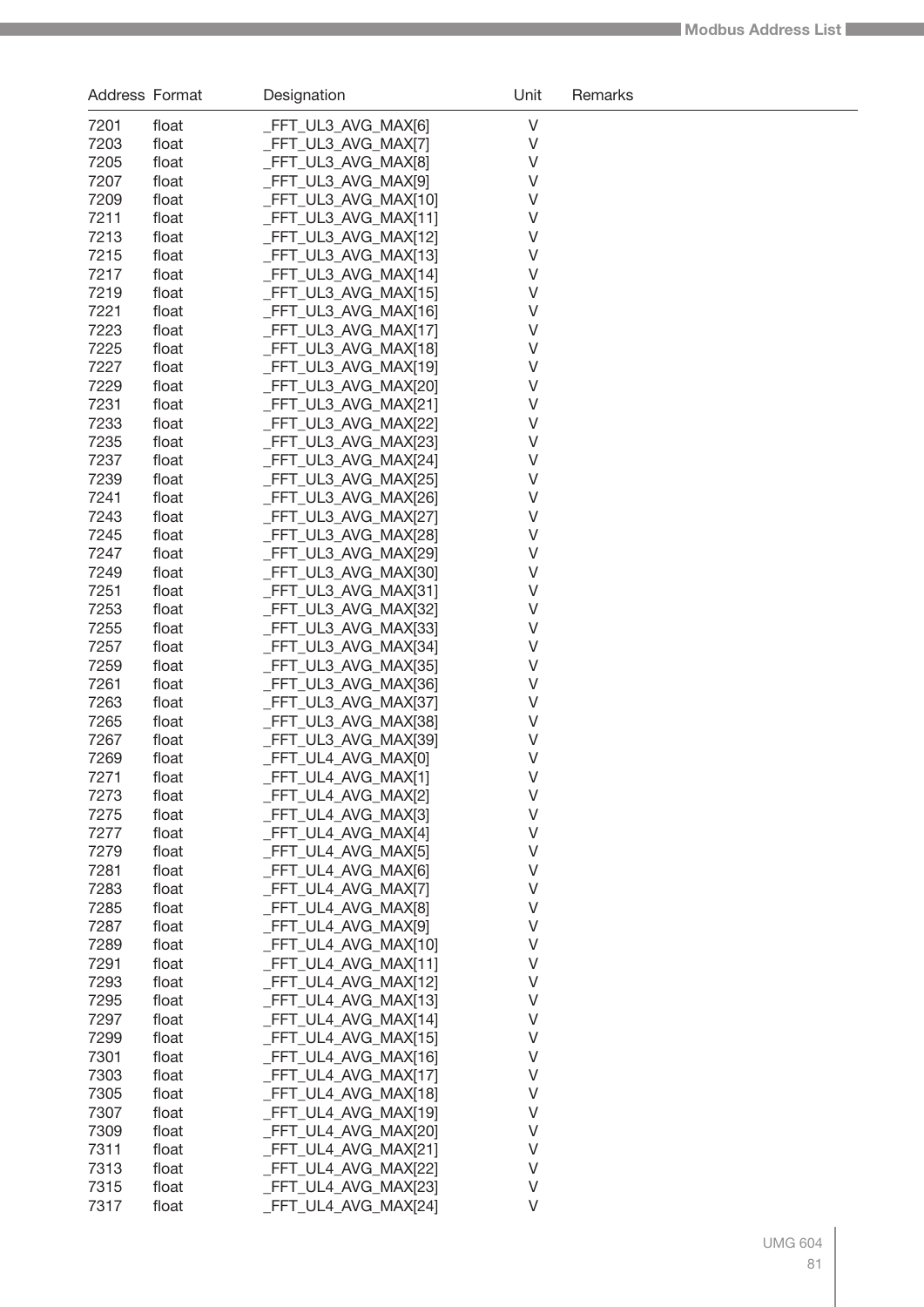| Address Format |                | Designation                                  | Unit   | Remarks |
|----------------|----------------|----------------------------------------------|--------|---------|
| 7319           | float          | FFT_UL4_AVG_MAX[25]                          | V      |         |
| 7321           | float          | _FFT_UL4_AVG_MAX[26]                         | V      |         |
| 7323           | float          | _FFT_UL4_AVG_MAX[27]                         | V      |         |
| 7325           | float          | FFT_UL4_AVG_MAX[28]                          | V      |         |
| 7327           | float          | FFT_UL4_AVG_MAX[29]                          | V      |         |
| 7329           | float          | FFT_UL4_AVG_MAX[30]                          | V      |         |
| 7331           | float          | _FFT_UL4_AVG_MAX[31]                         | V      |         |
| 7333           | float          | _FFT_UL4_AVG_MAX[32]                         | V      |         |
| 7335<br>7337   | float          | _FFT_UL4_AVG_MAX[33]<br>_FFT_UL4_AVG_MAX[34] | V<br>V |         |
| 7339           | float<br>float | _FFT_UL4_AVG_MAX[35]                         | V      |         |
| 7341           | float          | _FFT_UL4_AVG_MAX[36]                         | V      |         |
| 7343           | float          | _FFT_UL4_AVG_MAX[37]                         | V      |         |
| 7345           | float          | _FFT_UL4_AVG_MAX[38]                         | V      |         |
| 7347           | float          | _FFT_UL4_AVG_MAX[39]                         | V      |         |
| 7349           | float          | _FFT_IL1_AVG_MAX[0]                          | A      |         |
| 7351           | float          | FFT IL1 AVG MAX[1]                           | A      |         |
| 7353           | float          | FFT IL1 AVG MAX[2]                           | A      |         |
| 7355           | float          | FFT_IL1_AVG_MAX[3]                           | A      |         |
| 7357           | float          | _FFT_IL1_AVG_MAX[4]                          | A      |         |
| 7359           | float          | _FFT_IL1_AVG_MAX[5]                          | A      |         |
| 7361<br>7363   | float<br>float | _FFT_IL1_AVG_MAX[6]<br>FFT_IL1_AVG_MAX[7]    | A<br>A |         |
| 7365           | float          | _FFT_IL1_AVG_MAX[8]                          | A      |         |
| 7367           | float          | _FFT_IL1_AVG_MAX[9]                          | A      |         |
| 7369           | float          | _FFT_IL1_AVG_MAX[10]                         | Α      |         |
| 7371           | float          | _FFT_IL1_AVG_MAX[11]                         | Α      |         |
| 7373           | float          | _FFT_IL1_AVG_MAX[12]                         | Α      |         |
| 7375           | float          | _FFT_IL1_AVG_MAX[13]                         | Α      |         |
| 7377           | float          | _FFT_IL1_AVG_MAX[14]                         | Α      |         |
| 7379           | float          | _FFT_IL1_AVG_MAX[15]                         | Α      |         |
| 7381           | float          | FFT_IL1_AVG_MAX[16]                          | Α      |         |
| 7383           | float          | _FFT_IL1_AVG_MAX[17]                         | Α      |         |
| 7385           | float          | _FFT_IL1_AVG_MAX[18]                         | A      |         |
| 7387           | float          | FFT_IL1_AVG_MAX[19]                          | A      |         |
| 7389<br>7391   | float          | _FFT_IL1_AVG_MAX[20]<br>_FFT_IL1_AVG_MAX[21] | A<br>A |         |
| 7393           | float<br>float | _FFT_IL1_AVG_MAX[22]                         | A      |         |
| 7395           | float          | FFT_IL1_AVG_MAX[23]                          | A      |         |
| 7397           | float          | FFT_IL1_AVG_MAX[24]                          | A      |         |
| 7399           | float          | FFT IL1 AVG MAX[25]                          | A      |         |
| 7401           | float          | FFT_IL1_AVG_MAX[26]                          | A      |         |
| 7403           | float          | FFT_IL1_AVG_MAX[27]                          | A      |         |
| 7405           | float          | FFT_IL1_AVG_MAX[28]                          | A      |         |
| 7407           | float          | _FFT_IL1_AVG_MAX[29]                         | A      |         |
| 7409           | float          | FFT_IL1_AVG_MAX[30]                          | A      |         |
| 7411           | float          | FFT_IL1_AVG_MAX[31]                          | A      |         |
| 7413           | float          | _FFT_IL1_AVG_MAX[32]                         | A      |         |
| 7415<br>7417   | float<br>float | _FFT_IL1_AVG_MAX[33]<br>_FFT_IL1_AVG_MAX[34] | A<br>A |         |
| 7419           | float          | _FFT_IL1_AVG_MAX[35]                         | A      |         |
| 7421           | float          | _FFT_IL1_AVG_MAX[36]                         | A      |         |
| 7423           | float          | _FFT_IL1_AVG_MAX[37]                         | A      |         |
| 7425           | float          | _FFT_IL1_AVG_MAX[38]                         | A      |         |
| 7427           | float          | FFT_IL1_AVG_MAX[39]                          | A      |         |
| 7429           | float          | _FFT_IL2_AVG_MAX[0]                          | A      |         |
| 7431           | float          | FFT_IL2_AVG_MAX[1]                           | A      |         |
| 7433           | float          | FFT_IL2_AVG_MAX[2]                           | A      |         |
| 7435           | float          | FFT_IL2_AVG_MAX[3]                           | A      |         |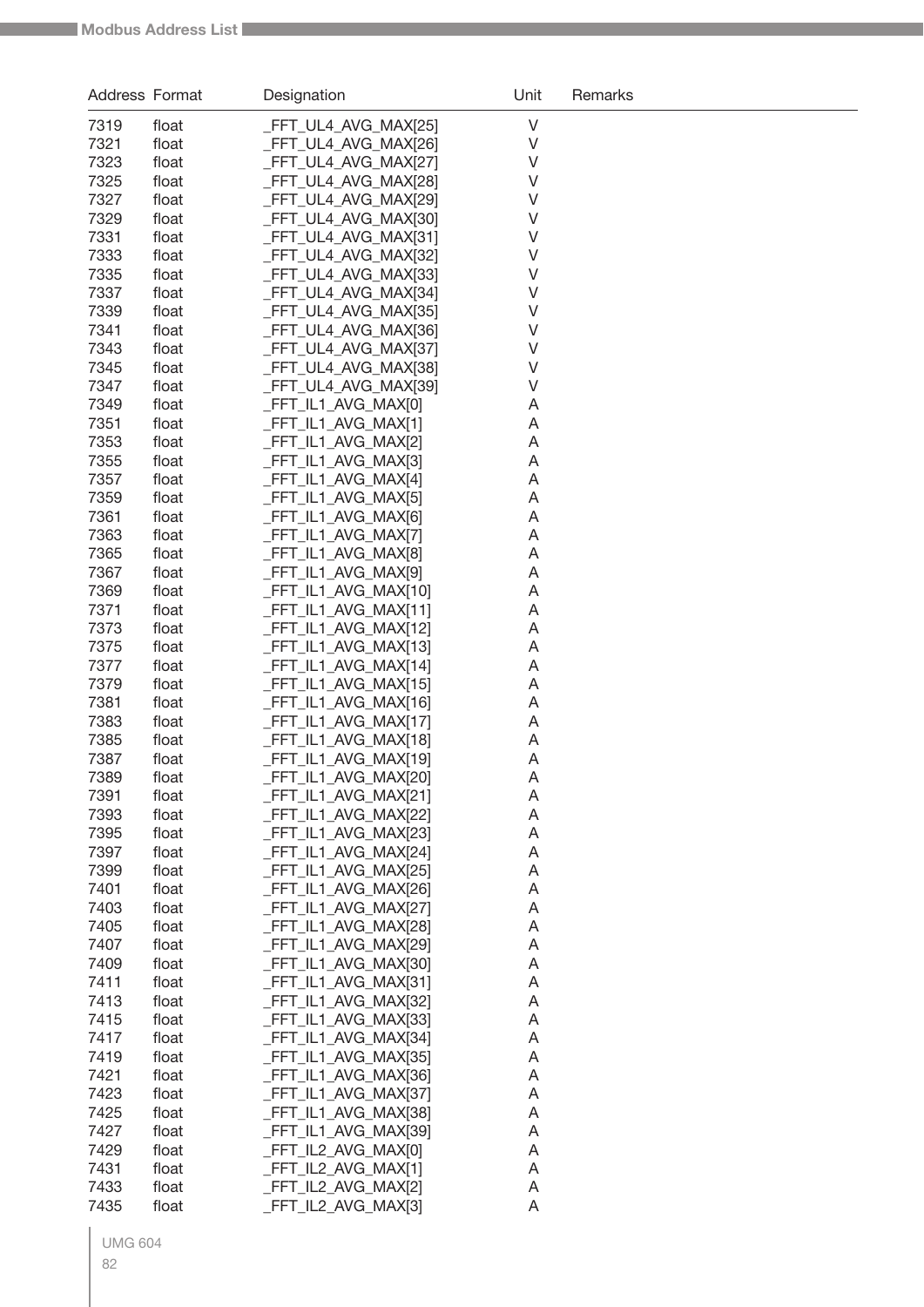| Address Format |                | Designation                                  | Unit   | Remarks |
|----------------|----------------|----------------------------------------------|--------|---------|
| 7437           | float          | _FFT_IL2_AVG_MAX[4]                          | A      |         |
| 7439           | float          | _FFT_IL2_AVG_MAX[5]                          | A      |         |
| 7441           | float          | _FFT_IL2_AVG_MAX[6]                          | Α      |         |
| 7443           | float          | _FFT_IL2_AVG_MAX[7]                          | Α      |         |
| 7445           | float          | _FFT_IL2_AVG_MAX[8]                          | Α      |         |
| 7447           | float          | _FFT_IL2_AVG_MAX[9]                          | Α      |         |
| 7449           | float          | _FFT_IL2_AVG_MAX[10]                         | Α      |         |
| 7451           | float          | _FFT_IL2_AVG_MAX[11]                         | Α      |         |
| 7453           | float          | _FFT_IL2_AVG_MAX[12]                         | Α      |         |
| 7455<br>7457   | float<br>float | _FFT_IL2_AVG_MAX[13]<br>_FFT_IL2_AVG_MAX[14] | Α<br>Α |         |
| 7459           | float          | _FFT_IL2_AVG_MAX[15]                         | Α      |         |
| 7461           | float          | _FFT_IL2_AVG_MAX[16]                         | Α      |         |
| 7463           | float          | FFT_IL2_AVG_MAX[17]                          | Α      |         |
| 7465           | float          | _FFT_IL2_AVG_MAX[18]                         | Α      |         |
| 7467           | float          | FFT_IL2_AVG_MAX[19]                          | Α      |         |
| 7469           | float          | _FFT_IL2_AVG_MAX[20]                         | Α      |         |
| 7471           | float          | _FFT_IL2_AVG_MAX[21]                         | Α      |         |
| 7473           | float          | _FFT_IL2_AVG_MAX[22]                         | Α      |         |
| 7475           | float          | _FFT_IL2_AVG_MAX[23]                         | Α      |         |
| 7477           | float          | _FFT_IL2_AVG_MAX[24]                         | Α      |         |
| 7479<br>7481   | float<br>float | _FFT_IL2_AVG_MAX[25]<br>_FFT_IL2_AVG_MAX[26] | Α<br>Α |         |
| 7483           | float          | _FFT_IL2_AVG_MAX[27]                         | Α      |         |
| 7485           | float          | _FFT_IL2_AVG_MAX[28]                         | Α      |         |
| 7487           | float          | _FFT_IL2_AVG_MAX[29]                         | Α      |         |
| 7489           | float          | _FFT_IL2_AVG_MAX[30]                         | Α      |         |
| 7491           | float          | _FFT_IL2_AVG_MAX[31]                         | Α      |         |
| 7493           | float          | _FFT_IL2_AVG_MAX[32]                         | Α      |         |
| 7495           | float          | _FFT_IL2_AVG_MAX[33]                         | Α      |         |
| 7497           | float          | _FFT_IL2_AVG_MAX[34]                         | Α      |         |
| 7499           | float          | _FFT_IL2_AVG_MAX[35]                         | Α      |         |
| 7501           | float          | _FFT_IL2_AVG_MAX[36]                         | Α      |         |
| 7503           | float          | _FFT_IL2_AVG_MAX[37]                         | Α      |         |
| 7505<br>7507   | float<br>float | _FFT_IL2_AVG_MAX[38]<br>_FFT_IL2_AVG_MAX[39] | Α<br>A |         |
| 7509           | float          | _FFT_IL3_AVG_MAX[0]                          | A      |         |
| 7511           | float          | _FFT_IL3_AVG_MAX[1]                          | A      |         |
| 7513           | float          | _FFT_IL3_AVG_MAX[2]                          | A      |         |
| 7515           | float          | _FFT_IL3_AVG_MAX[3]                          | Α      |         |
| 7517           | float          | _FFT_IL3_AVG_MAX[4]                          | Α      |         |
| 7519           | float          | _FFT_IL3_AVG_MAX[5]                          | Α      |         |
| 7521           | float          | _FFT_IL3_AVG_MAX[6]                          | Α      |         |
| 7523           | float          | _FFT_IL3_AVG_MAX[7]                          | Α      |         |
| 7525           | float          | _FFT_IL3_AVG_MAX[8]                          | Α      |         |
| 7527           | float          | _FFT_IL3_AVG_MAX[9]                          | Α      |         |
| 7529           | float          | _FFT_IL3_AVG_MAX[10]                         | Α      |         |
| 7531<br>7533   | float<br>float | _FFT_IL3_AVG_MAX[11]<br>_FFT_IL3_AVG_MAX[12] | Α<br>Α |         |
| 7535           | float          | _FFT_IL3_AVG_MAX[13]                         | Α      |         |
| 7537           | float          | _FFT_IL3_AVG_MAX[14]                         | Α      |         |
| 7539           | float          | _FFT_IL3_AVG_MAX[15]                         | A      |         |
| 7541           | float          | _FFT_IL3_AVG_MAX[16]                         | A      |         |
| 7543           | float          | _FFT_IL3_AVG_MAX[17]                         | A      |         |
| 7545           | float          | _FFT_IL3_AVG_MAX[18]                         | A      |         |
| 7547           | float          | _FFT_IL3_AVG_MAX[19]                         | A      |         |
| 7549           | float          | _FFT_IL3_AVG_MAX[20]                         | A      |         |
| 7551           | float          | _FFT_IL3_AVG_MAX[21]                         | A      |         |
| 7553           | float          | _FFT_IL3_AVG_MAX[22]                         | A      |         |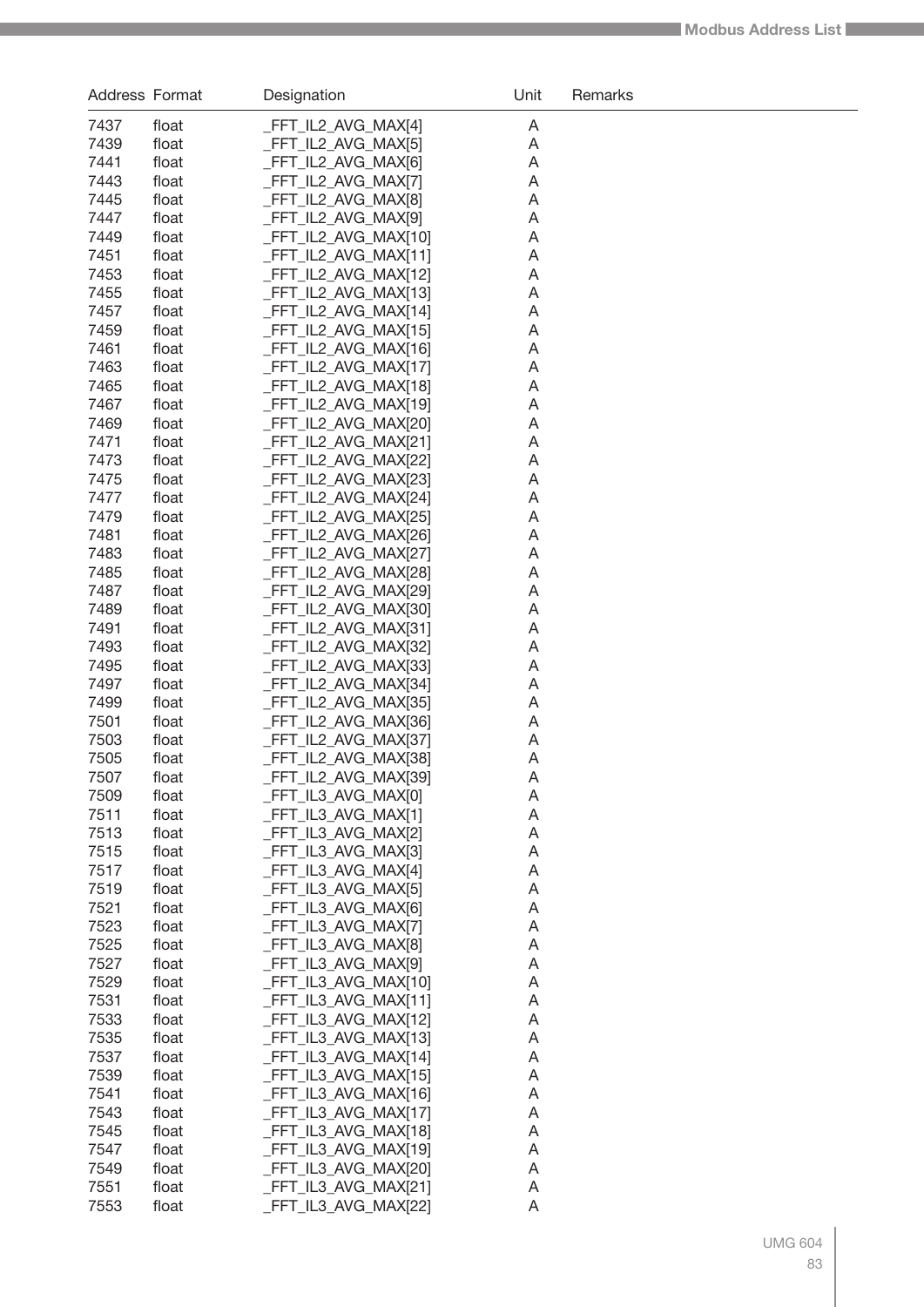| Address Format |                | Designation                                  | Unit   | Remarks |
|----------------|----------------|----------------------------------------------|--------|---------|
| 7555           | float          | _FFT_IL3_AVG_MAX[23]                         | A      |         |
| 7557           | float          | _FFT_IL3_AVG_MAX[24]                         | Α      |         |
| 7559           | float          | _FFT_IL3_AVG_MAX[25]                         | Α      |         |
| 7561           | float          | _FFT_IL3_AVG_MAX[26]                         | Α      |         |
| 7563           | float          | _FFT_IL3_AVG_MAX[27]                         | Α      |         |
| 7565           | float          | _FFT_IL3_AVG_MAX[28]                         | Α      |         |
| 7567           | float          | FFT_IL3_AVG_MAX[29]                          | Α      |         |
| 7569           | float          | FFT_IL3_AVG_MAX[30]                          | Α      |         |
| 7571           | float          | _FFT_IL3_AVG_MAX[31]                         | Α      |         |
| 7573           | float          | FFT_IL3_AVG_MAX[32]                          | Α      |         |
| 7575           | float          | FFT_IL3_AVG_MAX[33]                          | Α      |         |
| 7577           | float          | FFT_IL3_AVG_MAX[34]                          | Α      |         |
| 7579           | float          | FFT_IL3_AVG_MAX[35]                          | Α      |         |
| 7581           | float          | FFT_IL3_AVG_MAX[36]                          | Α      |         |
| 7583           | float          | FFT_IL3_AVG_MAX[37]                          | Α      |         |
| 7585           | float          | FFT_IL3_AVG_MAX[38]                          | Α      |         |
| 7587           | float          | FFT_IL3_AVG_MAX[39]                          | Α      |         |
| 7589           | float          | _FFT_IL4_AVG_MAX[0]                          | Α      |         |
| 7591           | float          | _FFT_IL4_AVG_MAX[1]                          | Α      |         |
| 7593           | float          | _FFT_IL4_AVG_MAX[2]                          | Α      |         |
| 7595           | float          | FFT_IL4_AVG_MAX[3]                           | Α      |         |
| 7597           | float          | _FFT_IL4_AVG_MAX[4]                          | Α      |         |
| 7599           | float          | _FFT_IL4_AVG_MAX[5]                          | Α      |         |
| 7601           | float          | FFT_IL4_AVG_MAX[6]                           | Α      |         |
| 7603           | float          | FFT_IL4_AVG_MAX[7]                           | Α      |         |
| 7605<br>7607   | float<br>float | FFT_IL4_AVG_MAX[8]<br>_FFT_IL4_AVG_MAX[9]    | Α<br>Α |         |
| 7609           | float          | _FFT_IL4_AVG_MAX[10]                         | Α      |         |
| 7611           | float          | _FFT_IL4_AVG_MAX[11]                         | Α      |         |
| 7613           | float          | _FFT_IL4_AVG_MAX[12]                         | Α      |         |
| 7615           | float          | FFT_IL4_AVG_MAX[13]                          | Α      |         |
| 7617           | float          | _FFT_IL4_AVG_MAX[14]                         | Α      |         |
| 7619           | float          | _FFT_IL4_AVG_MAX[15]                         | Α      |         |
| 7621           | float          | FFT IL4 AVG MAX[16]                          | Α      |         |
| 7623           | float          | FFT IL4 AVG MAX[17]                          | Α      |         |
| 7625           | float          | FFT_IL4_AVG_MAX[18]                          | A      |         |
| 7627           | float          | FFT_IL4_AVG_MAX[19]                          | Α      |         |
| 7629           | float          | FFT_IL4_AVG_MAX[20]                          | A      |         |
| 7631           | float          | _FFT_IL4_AVG_MAX[21]                         | A      |         |
| 7633           | float          | _FFT_IL4_AVG_MAX[22]                         | A      |         |
| 7635           | float          | _FFT_IL4_AVG_MAX[23]                         | A      |         |
| 7637           | float          | _FFT_IL4_AVG_MAX[24]                         | A      |         |
| 7639           | float          | _FFT_IL4_AVG_MAX[25]                         | A      |         |
| 7641           | float          | _FFT_IL4_AVG_MAX[26]                         | Α      |         |
| 7643           | float          | _FFT_IL4_AVG_MAX[27]                         | A      |         |
| 7645           | float          | FFT_IL4_AVG_MAX[28]                          | A      |         |
| 7647           | float          | FFT_IL4_AVG_MAX[29]                          | A      |         |
| 7649           | float          | FFT_IL4_AVG_MAX[30]                          | A      |         |
| 7651           | float          | FFT_IL4_AVG_MAX[31]                          | A      |         |
| 7653           | float          | FFT_IL4_AVG_MAX[32]                          | A      |         |
| 7655           | float          | FFT_IL4_AVG_MAX[33]                          | A      |         |
| 7657           | float          | FFT_IL4_AVG_MAX[34]                          | A      |         |
| 7659           | float          | _FFT_IL4_AVG_MAX[35]                         | A      |         |
| 7661           | float          | _FFT_IL4_AVG_MAX[36]                         | A      |         |
| 7663<br>7665   | float          | _FFT_IL4_AVG_MAX[37]                         | A      |         |
| 7667           | float<br>float | _FFT_IL4_AVG_MAX[38]<br>_FFT_IL4_AVG_MAX[39] | A      |         |
| 7669           | float          | FFT_PL1_AVG_MAX[0]                           | Α<br>W |         |
| 7671           | float          | FFT_PL1_AVG_MAX[1]                           | W      |         |
|                |                |                                              |        |         |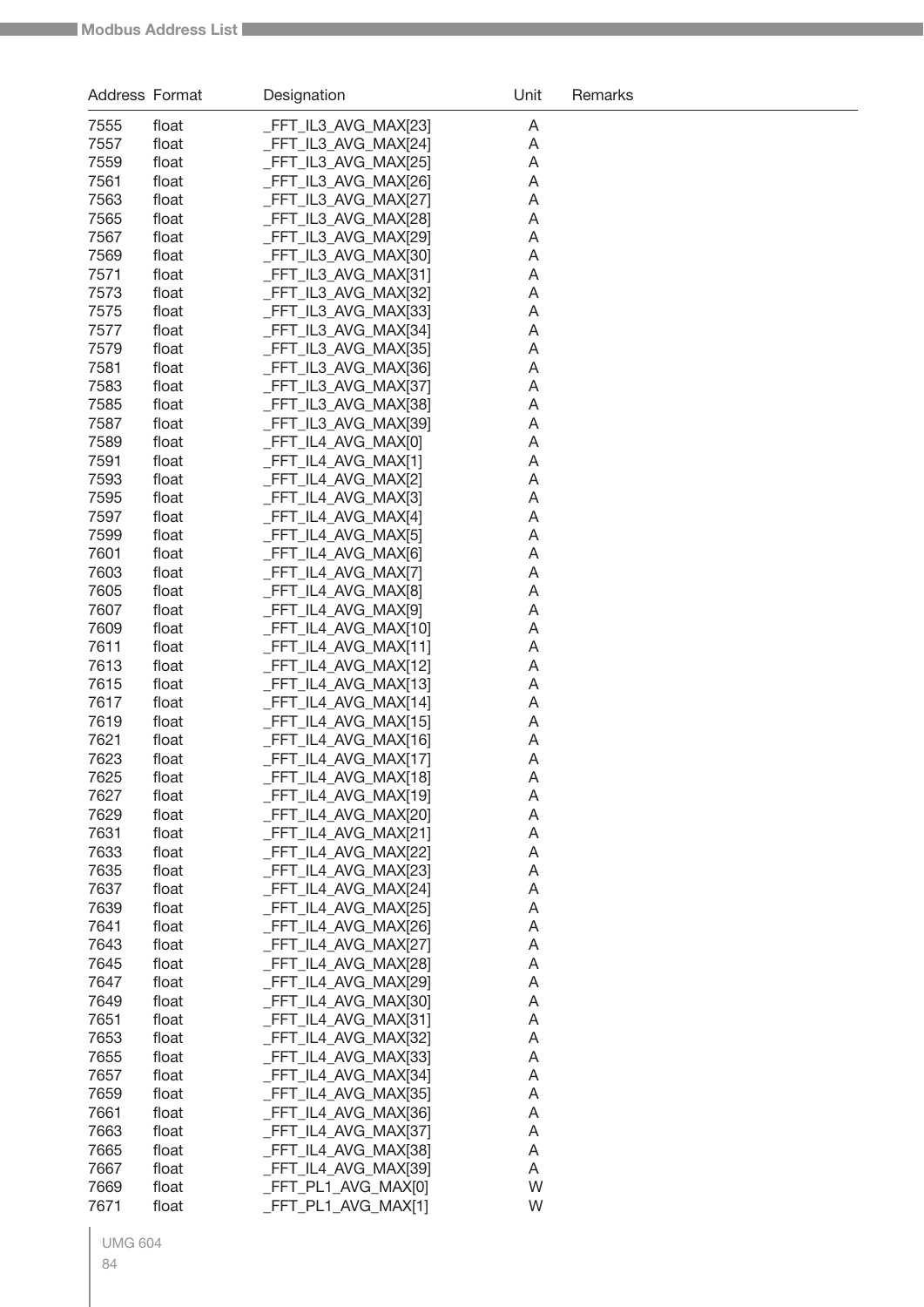| Address Format |                | Designation                                  | Unit   | Remarks |
|----------------|----------------|----------------------------------------------|--------|---------|
| 7673           | float          | _FFT_PL1_AVG_MAX[2]                          | W      |         |
| 7675           | float          | _FFT_PL1_AVG_MAX[3]                          | W      |         |
| 7677           | float          | _FFT_PL1_AVG_MAX[4]                          | W      |         |
| 7679           | float          | FFT_PL1_AVG_MAX[5]                           | W      |         |
| 7681           | float          | FFT_PL1_AVG_MAX[6]                           | W      |         |
| 7683           | float          | _FFT_PL1_AVG_MAX[7]                          | W      |         |
| 7685           | float          | _FFT_PL1_AVG_MAX[8]                          | W      |         |
| 7687           | float          | _FFT_PL1_AVG_MAX[9]                          | W      |         |
| 7689           | float          | _FFT_PL1_AVG_MAX[10]                         | W      |         |
| 7691           | float          | _FFT_PL1_AVG_MAX[11]                         | W      |         |
| 7693           | float          | _FFT_PL1_AVG_MAX[12]                         | W      |         |
| 7695           | float          | _FFT_PL1_AVG_MAX[13]                         | W      |         |
| 7697           | float          | _FFT_PL1_AVG_MAX[14]                         | W      |         |
| 7699           | float          | _FFT_PL1_AVG_MAX[15]                         | W      |         |
| 7701           | float          | _FFT_PL1_AVG_MAX[16]                         | W      |         |
| 7703           | float          | _FFT_PL1_AVG_MAX[17]                         | W      |         |
| 7705           | float          | _FFT_PL1_AVG_MAX[18]                         | W      |         |
| 7707<br>7709   | float          | _FFT_PL1_AVG_MAX[19]                         | W<br>W |         |
| 7711           | float<br>float | _FFT_PL1_AVG_MAX[20]<br>_FFT_PL1_AVG_MAX[21] | W      |         |
| 7713           | float          | _FFT_PL1_AVG_MAX[22]                         | W      |         |
| 7715           | float          | _FFT_PL1_AVG_MAX[23]                         | W      |         |
| 7717           | float          | _FFT_PL1_AVG_MAX[24]                         | W      |         |
| 7719           | float          | _FFT_PL1_AVG_MAX[25]                         | W      |         |
| 7721           | float          | _FFT_PL1_AVG_MAX[26]                         | W      |         |
| 7723           | float          | _FFT_PL1_AVG_MAX[27]                         | W      |         |
| 7725           | float          | _FFT_PL1_AVG_MAX[28]                         | W      |         |
| 7727           | float          | _FFT_PL1_AVG_MAX[29]                         | W      |         |
| 7729           | float          | _FFT_PL1_AVG_MAX[30]                         | W      |         |
| 7731           | float          | _FFT_PL1_AVG_MAX[31]                         | W      |         |
| 7733           | float          | _FFT_PL1_AVG_MAX[32]                         | W      |         |
| 7735           | float          | _FFT_PL1_AVG_MAX[33]                         | W      |         |
| 7737           | float          | _FFT_PL1_AVG_MAX[34]                         | W      |         |
| 7739           | float          | _FFT_PL1_AVG_MAX[35]                         | W      |         |
| 7741           | float          | _FFT_PL1_AVG_MAX[36]                         | W      |         |
| 7743           | float          | _FFT_PL1_AVG_MAX[37]                         | W      |         |
| 7745           | float          | _FFT_PL1_AVG_MAX[38]                         | W      |         |
| 7747           | float          | _FFT_PL1_AVG_MAX[39]                         | W      |         |
| 7749           | float          | _FFT_PL2_AVG_MAX[0]                          | W      |         |
| 7751           | float          | FFT PL2 AVG MAX[1]                           | W      |         |
| 7753           | float          | _FFT_PL2_AVG_MAX[2]                          | W      |         |
| 7755<br>7757   | float<br>float | FFT_PL2_AVG_MAX[3]<br>FFT PL2 AVG MAX[4]     | W<br>W |         |
| 7759           | float          | _FFT_PL2_AVG_MAX[5]                          | W      |         |
| 7761           | float          | FFT_PL2_AVG_MAX[6]                           | W      |         |
| 7763           | float          | FFT PL2 AVG MAX[7]                           | W      |         |
| 7765           | float          | FFT_PL2_AVG_MAX[8]                           | W      |         |
| 7767           | float          | FFT_PL2_AVG_MAX[9]                           | W      |         |
| 7769           | float          | FFT_PL2_AVG_MAX[10]                          | W      |         |
| 7771           | float          | FFT_PL2_AVG_MAX[11]                          | W      |         |
| 7773           | float          | FFT_PL2_AVG_MAX[12]                          | W      |         |
| 7775           | float          | FFT_PL2_AVG_MAX[13]                          | W      |         |
| 7777           | float          | FFT_PL2_AVG_MAX[14]                          | W      |         |
| 7779           | float          | FFT_PL2_AVG_MAX[15]                          | W      |         |
| 7781           | float          | FFT_PL2_AVG_MAX[16]                          | W      |         |
| 7783           | float          | _FFT_PL2_AVG_MAX[17]                         | W      |         |
| 7785           | float          | _FFT_PL2_AVG_MAX[18]                         | W      |         |
| 7787           | float          | FFT_PL2_AVG_MAX[19]                          | W      |         |
| 7789           | float          | FFT_PL2_AVG_MAX[20]                          | W      |         |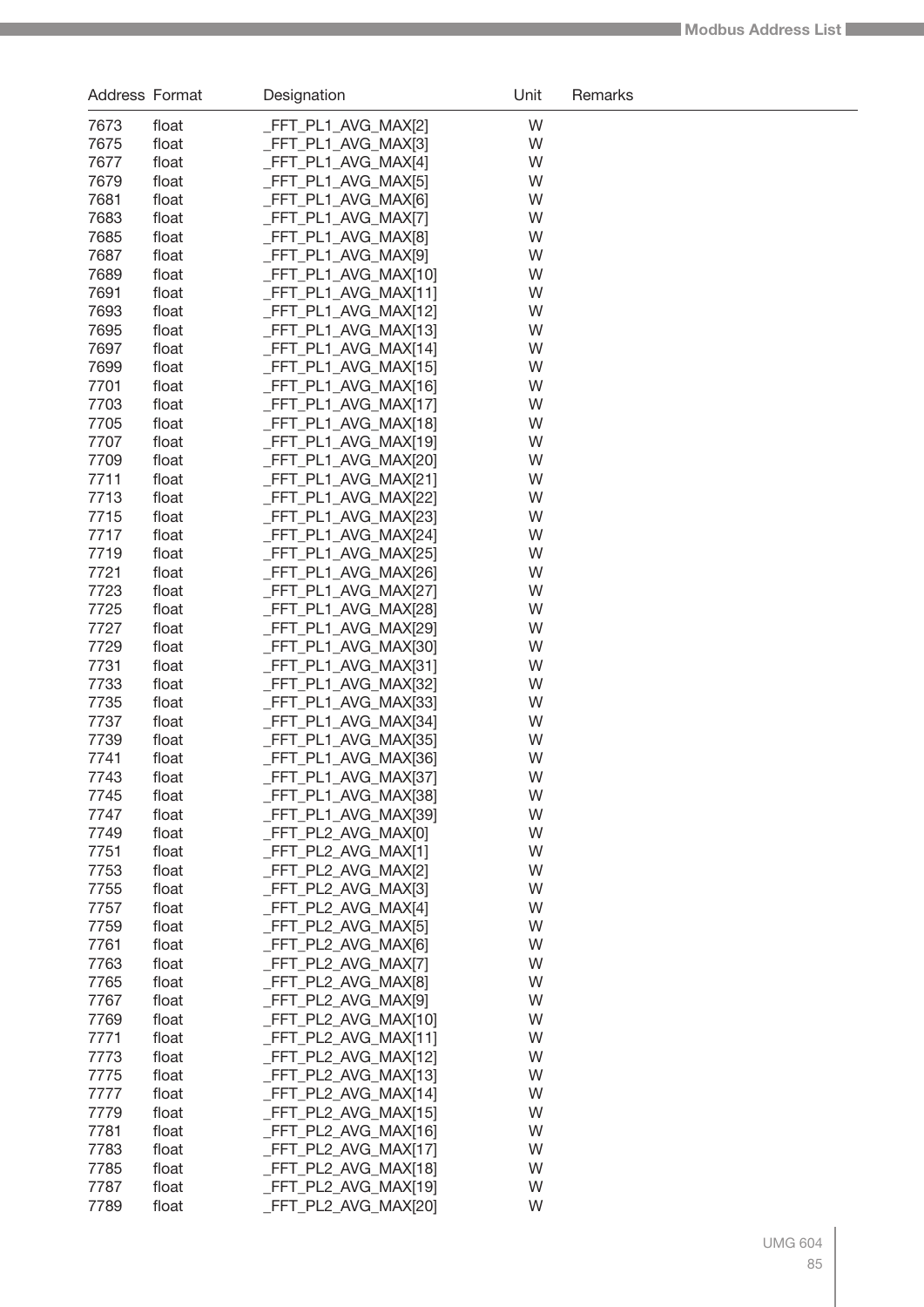| Address Format |                | Designation                                  | Unit   | Remarks |
|----------------|----------------|----------------------------------------------|--------|---------|
| 7791           | float          | _FFT_PL2_AVG_MAX[21]                         | W      |         |
| 7793           | float          | _FFT_PL2_AVG_MAX[22]                         | W      |         |
| 7795           | float          | FFT_PL2_AVG_MAX[23]                          | W      |         |
| 7797           | float          | FFT_PL2_AVG_MAX[24]                          | W      |         |
| 7799           | float          | _FFT_PL2_AVG_MAX[25]                         | W      |         |
| 7801           | float          | _FFT_PL2_AVG_MAX[26]                         | W      |         |
| 7803           | float          | _FFT_PL2_AVG_MAX[27]                         | W      |         |
| 7805           | float          | _FFT_PL2_AVG_MAX[28]                         | W      |         |
| 7807           | float          | _FFT_PL2_AVG_MAX[29]                         | W      |         |
| 7809           | float          | _FFT_PL2_AVG_MAX[30]                         | W      |         |
| 7811           | float          | _FFT_PL2_AVG_MAX[31]                         | W      |         |
| 7813           | float          | _FFT_PL2_AVG_MAX[32]                         | W      |         |
| 7815           | float          | _FFT_PL2_AVG_MAX[33]                         | W      |         |
| 7817           | float          | _FFT_PL2_AVG_MAX[34]                         | W      |         |
| 7819           | float          | _FFT_PL2_AVG_MAX[35]                         | W      |         |
| 7821           | float          | _FFT_PL2_AVG_MAX[36]                         | W      |         |
| 7823           | float          | _FFT_PL2_AVG_MAX[37]                         | W      |         |
| 7825           | float          | FFT_PL2_AVG_MAX[38]                          | W      |         |
| 7827           | float          | _FFT_PL2_AVG_MAX[39]                         | W      |         |
| 7829           | float          | _FFT_PL3_AVG_MAX[0]                          | W      |         |
| 7831           | float          | FFT_PL3_AVG_MAX[1]                           | W      |         |
| 7833           | float          | _FFT_PL3_AVG_MAX[2]                          | W      |         |
| 7835           | float          | _FFT_PL3_AVG_MAX[3]                          | W      |         |
| 7837           | float          | _FFT_PL3_AVG_MAX[4]                          | W      |         |
| 7839           | float          | _FFT_PL3_AVG_MAX[5]                          | W      |         |
| 7841           | float          | _FFT_PL3_AVG_MAX[6]                          | W      |         |
| 7843           | float          | _FFT_PL3_AVG_MAX[7]                          | W      |         |
| 7845           | float          | _FFT_PL3_AVG_MAX[8]                          | W      |         |
| 7847           | float          | _FFT_PL3_AVG_MAX[9]                          | W      |         |
| 7849           | float          | _FFT_PL3_AVG_MAX[10]                         | W      |         |
| 7851<br>7853   | float          | FFT_PL3_AVG_MAX[11]                          | W      |         |
| 7855           | float<br>float | _FFT_PL3_AVG_MAX[12]<br>_FFT_PL3_AVG_MAX[13] | W<br>W |         |
| 7857           | float          | _FFT_PL3_AVG_MAX[14]                         | W      |         |
| 7859           | float          | FFT_PL3_AVG_MAX[15]                          | W      |         |
| 7861           | float          | FFT_PL3_AVG_MAX[16]                          | W      |         |
| 7863           | float          | FFT_PL3_AVG_MAX[17]                          | W      |         |
| 7865           | float          | _FFT_PL3_AVG_MAX[18]                         | W      |         |
| 7867           | float          | _FFT_PL3_AVG_MAX[19]                         | W      |         |
| 7869           | float          | _FFT_PL3_AVG_MAX[20]                         | W      |         |
| 7871           | float          | _FFT_PL3_AVG_MAX[21]                         | W      |         |
| 7873           | float          | _FFT_PL3_AVG_MAX[22]                         | W      |         |
| 7875           | float          | FFT_PL3_AVG_MAX[23]                          | W      |         |
| 7877           | float          | _FFT_PL3_AVG_MAX[24]                         | W      |         |
| 7879           | float          | _FFT_PL3_AVG_MAX[25]                         | W      |         |
| 7881           | float          | _FFT_PL3_AVG_MAX[26]                         | W      |         |
| 7883           | float          | _FFT_PL3_AVG_MAX[27]                         | W      |         |
| 7885           | float          | _FFT_PL3_AVG_MAX[28]                         | W      |         |
| 7887           | float          | _FFT_PL3_AVG_MAX[29]                         | W      |         |
| 7889           | float          | _FFT_PL3_AVG_MAX[30]                         | W      |         |
| 7891           | float          | _FFT_PL3_AVG_MAX[31]                         | W      |         |
| 7893           | float          | _FFT_PL3_AVG_MAX[32]                         | W      |         |
| 7895           | float          | _FFT_PL3_AVG_MAX[33]                         | W      |         |
| 7897           | float          | _FFT_PL3_AVG_MAX[34]                         | W      |         |
| 7899           | float          | _FFT_PL3_AVG_MAX[35]                         | W      |         |
| 7901           | float          | _FFT_PL3_AVG_MAX[36]                         | W      |         |
| 7903           | float          | _FFT_PL3_AVG_MAX[37]                         | W      |         |
| 7905           | float          | _FFT_PL3_AVG_MAX[38]                         | W      |         |
| 7907           | float          | _FFT_PL3_AVG_MAX[39]                         | W      |         |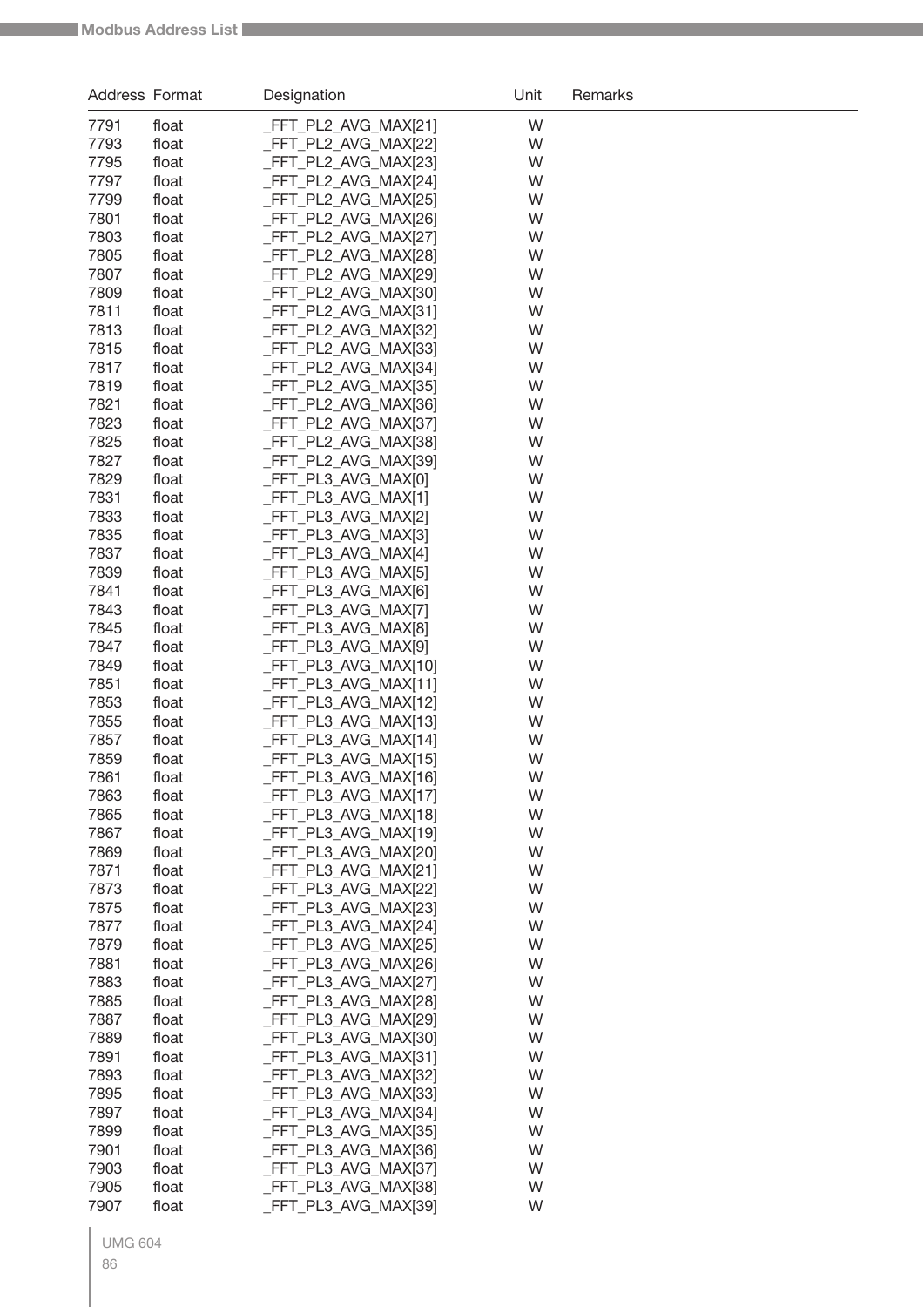| Address Format |                | Designation                                 | Unit       | Remarks |
|----------------|----------------|---------------------------------------------|------------|---------|
| 7909           | float          | FFT_PL4_AVG_MAX[0]                          | W          |         |
| 7911           | float          | _FFT_PL4_AVG_MAX[1]                         | W          |         |
| 7913           | float          | FFT_PL4_AVG_MAX[2]                          | W          |         |
| 7915           | float          | FFT_PL4_AVG_MAX[3]                          | W          |         |
| 7917           | float          | FFT_PL4_AVG_MAX[4]                          | W          |         |
| 7919           | float          | FFT_PL4_AVG_MAX[5]                          | W          |         |
| 7921           | float          | FFT_PL4_AVG_MAX[6]                          | W          |         |
| 7923           | float          | FFT_PL4_AVG_MAX[7]                          | W          |         |
| 7925           | float          | FFT_PL4_AVG_MAX[8]                          | W          |         |
| 7927           | float          | FFT_PL4_AVG_MAX[9]                          | W          |         |
| 7929           | float          | FFT_PL4_AVG_MAX[10]                         | W          |         |
| 7931           | float          | FFT_PL4_AVG_MAX[11]                         | W          |         |
| 7933           | float          | FFT_PL4_AVG_MAX[12]                         | W          |         |
| 7935           | float          | FFT_PL4_AVG_MAX[13]                         | W          |         |
| 7937           | float          | FFT_PL4_AVG_MAX[14]                         | W          |         |
| 7939           | float          | _FFT_PL4_AVG_MAX[15]                        | W          |         |
| 7941           | float          | _FFT_PL4_AVG_MAX[16]                        | W          |         |
| 7943<br>7945   | float<br>float | _FFT_PL4_AVG_MAX[17]<br>FFT_PL4_AVG_MAX[18] | W<br>W     |         |
| 7947           | float          | FFT_PL4_AVG_MAX[19]                         | W          |         |
| 7949           | float          | FFT_PL4_AVG_MAX[20]                         | W          |         |
| 7951           | float          | FFT_PL4_AVG_MAX[21]                         | W          |         |
| 7953           | float          | FFT_PL4_AVG_MAX[22]                         | W          |         |
| 7955           | float          | FFT_PL4_AVG_MAX[23]                         | W          |         |
| 7957           | float          | FFT_PL4_AVG_MAX[24]                         | W          |         |
| 7959           | float          | FFT_PL4_AVG_MAX[25]                         | W          |         |
| 7961           | float          | FFT_PL4_AVG_MAX[26]                         | W          |         |
| 7963           | float          | _FFT_PL4_AVG_MAX[27]                        | W          |         |
| 7965           | float          | _FFT_PL4_AVG_MAX[28]                        | W          |         |
| 7967           | float          | _FFT_PL4_AVG_MAX[29]                        | W          |         |
| 7969           | float          | _FFT_PL4_AVG_MAX[30]                        | W          |         |
| 7971           | float          | _FFT_PL4_AVG_MAX[31]                        | W          |         |
| 7973           | float          | FFT_PL4_AVG_MAX[32]                         | W          |         |
| 7975           | float          | _FFT_PL4_AVG_MAX[33]                        | W          |         |
| 7977           | float          | _FFT_PL4_AVG_MAX[34]                        | W          |         |
| 7979           | float          | _FFT_PL4_AVG_MAX[35]                        | W          |         |
| 7981           | float          | _FFT_PL4_AVG_MAX[36]                        | W          |         |
| 7983           | float          | _FFT_PL4_AVG_MAX[37]                        | W          |         |
| 7985           | float          | FFT_PL4_AVG_MAX[38]                         | W          |         |
| 7987           | float          | _FFT_PL4_AVG_MAX[39]                        | W          |         |
| 7989<br>7991   | float          | _FFT_QL1_AVG_MAX[0]                         | VAr        |         |
| 7993           | float<br>float | _FFT_QL1_AVG_MAX[1]<br>_FFT_QL1_AVG_MAX[2]  | VAr<br>VAr |         |
| 7995           | float          | _FFT_QL1_AVG_MAX[3]                         | VAr        |         |
| 7997           | float          | _FFT_QL1_AVG_MAX[4]                         | VAr        |         |
| 7999           | float          | _FFT_QL1_AVG_MAX[5]                         | VAr        |         |
| 8001           | float          | _FFT_QL1_AVG_MAX[6]                         | VAr        |         |
| 8003           | float          | _FFT_QL1_AVG_MAX[7]                         | VAr        |         |
| 8005           | float          | _FFT_QL1_AVG_MAX[8]                         | VAr        |         |
| 8007           | float          | _FFT_QL1_AVG_MAX[9]                         | VAr        |         |
| 8009           | float          | _FFT_QL1_AVG_MAX[10]                        | VAr        |         |
| 8011           | float          | _FFT_QL1_AVG_MAX[11]                        | VAr        |         |
| 8013           | float          | _FFT_QL1_AVG_MAX[12]                        | VAr        |         |
| 8015           | float          | _FFT_QL1_AVG_MAX[13]                        | VAr        |         |
| 8017           | float          | _FFT_QL1_AVG_MAX[14]                        | VAr        |         |
| 8019           | float          | _FFT_QL1_AVG_MAX[15]                        | VAr        |         |
| 8021           | float          | _FFT_QL1_AVG_MAX[16]                        | VAr        |         |
| 8023           | float          | _FFT_QL1_AVG_MAX[17]                        | VAr        |         |
| 8025           | float          | _FFT_QL1_AVG_MAX[18]                        | VAr        |         |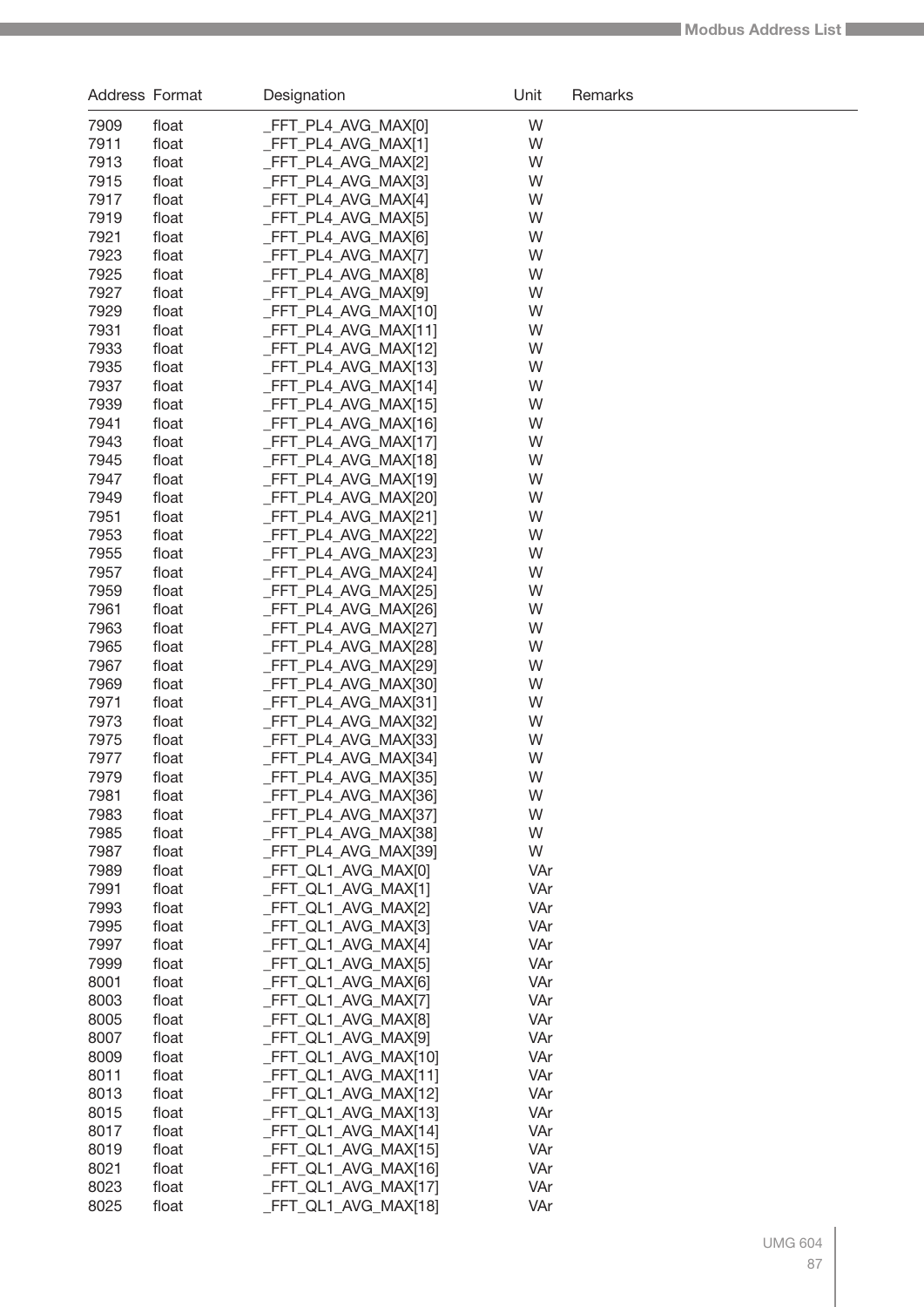| Address Format |                | Designation                                  | Unit       | Remarks |
|----------------|----------------|----------------------------------------------|------------|---------|
| 8027           | float          | _FFT_QL1_AVG_MAX[19]                         | VAr        |         |
| 8029           | float          | _FFT_QL1_AVG_MAX[20]                         | VAr        |         |
| 8031           | float          | _FFT_QL1_AVG_MAX[21]                         | VAr        |         |
| 8033           | float          | _FFT_QL1_AVG_MAX[22]                         | VAr        |         |
| 8035           | float          | _FFT_QL1_AVG_MAX[23]                         | VAr        |         |
| 8037           | float          | _FFT_QL1_AVG_MAX[24]                         | VAr        |         |
| 8039           | float          | _FFT_QL1_AVG_MAX[25]                         | VAr        |         |
| 8041           | float          | _FFT_QL1_AVG_MAX[26]                         | VAr        |         |
| 8043           | float          | _FFT_QL1_AVG_MAX[27]                         | VAr        |         |
| 8045           | float          | _FFT_QL1_AVG_MAX[28]                         | VAr        |         |
| 8047           | float          | _FFT_QL1_AVG_MAX[29]                         | VAr        |         |
| 8049           | float          | _FFT_QL1_AVG_MAX[30]                         | VAr        |         |
| 8051           | float          | _FFT_QL1_AVG_MAX[31]                         | VAr<br>VAr |         |
| 8053<br>8055   | float<br>float | _FFT_QL1_AVG_MAX[32]<br>_FFT_QL1_AVG_MAX[33] | VAr        |         |
| 8057           | float          | _FFT_QL1_AVG_MAX[34]                         | VAr        |         |
| 8059           | float          | _FFT_QL1_AVG_MAX[35]                         | VAr        |         |
| 8061           | float          | _FFT_QL1_AVG_MAX[36]                         | VAr        |         |
| 8063           | float          | _FFT_QL1_AVG_MAX[37]                         | VAr        |         |
| 8065           | float          | _FFT_QL1_AVG_MAX[38]                         | VAr        |         |
| 8067           | float          | _FFT_QL1_AVG_MAX[39]                         | VAr        |         |
| 8069           | float          | _FFT_QL2_AVG_MAX[0]                          | VAr        |         |
| 8071           | float          | _FFT_QL2_AVG_MAX[1]                          | VAr        |         |
| 8073           | float          | _FFT_QL2_AVG_MAX[2]                          | VAr        |         |
| 8075           | float          | _FFT_QL2_AVG_MAX[3]                          | VAr        |         |
| 8077           | float          | _FFT_QL2_AVG_MAX[4]                          | VAr        |         |
| 8079           | float          | _FFT_QL2_AVG_MAX[5]                          | VAr        |         |
| 8081           | float          | _FFT_QL2_AVG_MAX[6]                          | VAr        |         |
| 8083           | float          | _FFT_QL2_AVG_MAX[7]                          | VAr        |         |
| 8085           | float          | _FFT_QL2_AVG_MAX[8]                          | VAr        |         |
| 8087           | float          | _FFT_QL2_AVG_MAX[9]                          | VAr        |         |
| 8089<br>8091   | float<br>float | _FFT_QL2_AVG_MAX[10]<br>_FFT_QL2_AVG_MAX[11] | VAr<br>VAr |         |
| 8093           | float          | _FFT_QL2_AVG_MAX[12]                         | VAr        |         |
| 8095           | float          | _FFT_QL2_AVG_MAX[13]                         | VAr        |         |
| 8097           | float          | _FFT_QL2_AVG_MAX[14]                         | VAr        |         |
| 8099           | float          | _FFT_QL2_AVG_MAX[15]                         | VAr        |         |
| 8101           | float          | _FFT_QL2_AVG_MAX[16]                         | VAr        |         |
| 8103           | float          | _FFT_QL2_AVG_MAX[17]                         | VAr        |         |
| 8105           | float          | _FFT_QL2_AVG_MAX[18]                         | VAr        |         |
| 8107           | float          | FFT_QL2_AVG_MAX[19]                          | VAr        |         |
| 8109           | float          | _FFT_QL2_AVG_MAX[20]                         | VAr        |         |
| 8111           | float          | _FFT_QL2_AVG_MAX[21]                         | VAr        |         |
| 8113           | float          | _FFT_QL2_AVG_MAX[22]                         | VAr        |         |
| 8115           | float          | _FFT_QL2_AVG_MAX[23]                         | VAr        |         |
| 8117           | float          | FFT_QL2_AVG_MAX[24]                          | VAr        |         |
| 8119           | float          | _FFT_QL2_AVG_MAX[25]                         | VAr        |         |
| 8121           | float          | _FFT_QL2_AVG_MAX[26]                         | VAr        |         |
| 8123           | float          | _FFT_QL2_AVG_MAX[27]                         | VAr        |         |
| 8125<br>8127   | float<br>float | _FFT_QL2_AVG_MAX[28]<br>_FFT_QL2_AVG_MAX[29] | VAr<br>VAr |         |
| 8129           | float          | _FFT_QL2_AVG_MAX[30]                         | VAr        |         |
| 8131           | float          | _FFT_QL2_AVG_MAX[31]                         | VAr        |         |
| 8133           | float          | _FFT_QL2_AVG_MAX[32]                         | VAr        |         |
| 8135           | float          | _FFT_QL2_AVG_MAX[33]                         | VAr        |         |
| 8137           | float          | _FFT_QL2_AVG_MAX[34]                         | VAr        |         |
| 8139           | float          | _FFT_QL2_AVG_MAX[35]                         | VAr        |         |
| 8141           | float          | FFT_QL2_AVG_MAX[36]                          | VAr        |         |
| 8143           | float          | FFT_QL2_AVG_MAX[37]                          | VAr        |         |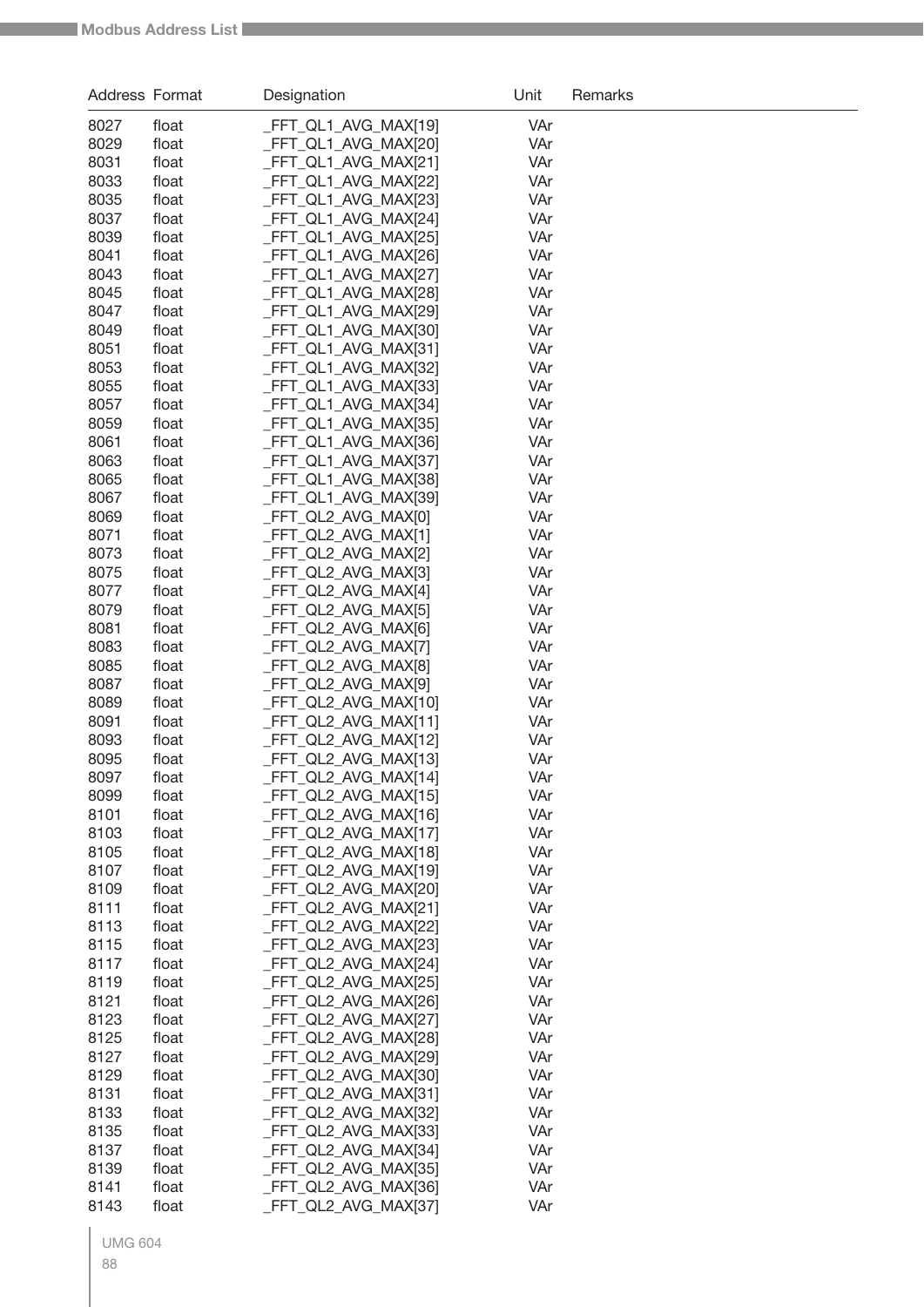| Address Format |                | Designation                                  | Unit       | Remarks |
|----------------|----------------|----------------------------------------------|------------|---------|
| 8145           | float          | _FFT_QL2_AVG_MAX[38]                         | VAr        |         |
| 8147           | float          | _FFT_QL2_AVG_MAX[39]                         | VAr        |         |
| 8149           | float          | _FFT_QL3_AVG_MAX[0]                          | VAr        |         |
| 8151           | float          | _FFT_QL3_AVG_MAX[1]                          | VAr        |         |
| 8153           | float          | _FFT_QL3_AVG_MAX[2]                          | VAr        |         |
| 8155           | float          | _FFT_QL3_AVG_MAX[3]                          | VAr        |         |
| 8157           | float          | _FFT_QL3_AVG_MAX[4]                          | VAr        |         |
| 8159           | float          | _FFT_QL3_AVG_MAX[5]                          | VAr        |         |
| 8161           | float          | FFT_QL3_AVG_MAX[6]                           | VAr        |         |
| 8163           | float          | _FFT_QL3_AVG_MAX[7]                          | VAr        |         |
| 8165           | float          | _FFT_QL3_AVG_MAX[8]                          | VAr        |         |
| 8167           | float          | _FFT_QL3_AVG_MAX[9]                          | VAr        |         |
| 8169           | float          | _FFT_QL3_AVG_MAX[10]                         | VAr        |         |
| 8171           | float          | _FFT_QL3_AVG_MAX[11]                         | VAr        |         |
| 8173           | float          | _FFT_QL3_AVG_MAX[12]                         | VAr        |         |
| 8175           | float          | _FFT_QL3_AVG_MAX[13]                         | VAr        |         |
| 8177           | float          | _FFT_QL3_AVG_MAX[14]                         | VAr        |         |
| 8179           | float          | _FFT_QL3_AVG_MAX[15]                         | VAr        |         |
| 8181           | float          | _FFT_QL3_AVG_MAX[16]                         | VAr        |         |
| 8183           | float          | _FFT_QL3_AVG_MAX[17]                         | VAr        |         |
| 8185           | float          | _FFT_QL3_AVG_MAX[18]                         | VAr        |         |
| 8187           | float          | _FFT_QL3_AVG_MAX[19]                         | VAr        |         |
| 8189           | float          | FFT_QL3_AVG_MAX[20]                          | VAr        |         |
| 8191           | float          | _FFT_QL3_AVG_MAX[21]                         | VAr        |         |
| 8193           | float          | _FFT_QL3_AVG_MAX[22]                         | VAr        |         |
| 8195           | float          | _FFT_QL3_AVG_MAX[23]                         | VAr        |         |
| 8197           | float          | _FFT_QL3_AVG_MAX[24]                         | VAr        |         |
| 8199<br>8201   | float<br>float | _FFT_QL3_AVG_MAX[25]                         | VAr<br>VAr |         |
| 8203           | float          | _FFT_QL3_AVG_MAX[26]<br>_FFT_QL3_AVG_MAX[27] | VAr        |         |
| 8205           | float          | _FFT_QL3_AVG_MAX[28]                         | VAr        |         |
| 8207           | float          | _FFT_QL3_AVG_MAX[29]                         | VAr        |         |
| 8209           | float          | FFT_QL3_AVG_MAX[30]                          | VAr        |         |
| 8211           | float          | _FFT_QL3_AVG_MAX[31]                         | VAr        |         |
| 8213           | float          | _FFT_QL3_AVG_MAX[32]                         | VAr        |         |
| 8215           | float          | FFT_QL3_AVG_MAX[33]                          | VAr        |         |
| 8217           | float          | _FFT_QL3_AVG_MAX[34]                         | VAr        |         |
| 8219           | float          | _FFT_QL3_AVG_MAX[35]                         | VAr        |         |
| 8221           | float          | FFT_QL3_AVG_MAX[36]                          | VAr        |         |
| 8223           | float          | _FFT_QL3_AVG_MAX[37]                         | VAr        |         |
| 8225           | float          | FFT_QL3_AVG_MAX[38]                          | VAr        |         |
| 8227           | float          | _FFT_QL3_AVG_MAX[39]                         | VAr        |         |
| 8229           | float          | _FFT_QL4_AVG_MAX[0]                          | VAr        |         |
| 8231           | float          | FFT QL4 AVG MAX[1]                           | VAr        |         |
| 8233           | float          | _FFT_QL4_AVG_MAX[2]                          | VAr        |         |
| 8235           | float          | _FFT_QL4_AVG_MAX[3]                          | VAr        |         |
| 8237           | float          | _FFT_QL4_AVG_MAX[4]                          | VAr        |         |
| 8239           | float          | _FFT_QL4_AVG_MAX[5]                          | VAr        |         |
| 8241           | float          | _FFT_QL4_AVG_MAX[6]                          | VAr        |         |
| 8243           | float          | _FFT_QL4_AVG_MAX[7]                          | VAr        |         |
| 8245           | float          | _FFT_QL4_AVG_MAX[8]                          | VAr        |         |
| 8247           | float          | _FFT_QL4_AVG_MAX[9]                          | VAr        |         |
| 8249           | float          | _FFT_QL4_AVG_MAX[10]                         | VAr        |         |
| 8251           | float          | _FFT_QL4_AVG_MAX[11]                         | VAr        |         |
| 8253           | float          | _FFT_QL4_AVG_MAX[12]                         | VAr        |         |
| 8255           | float          | _FFT_QL4_AVG_MAX[13]                         | VAr        |         |
| 8257           | float          | _FFT_QL4_AVG_MAX[14]                         | VAr        |         |
| 8259           | float          | _FFT_QL4_AVG_MAX[15]                         | VAr        |         |
| 8261           | float          | _FFT_QL4_AVG_MAX[16]                         | VAr        |         |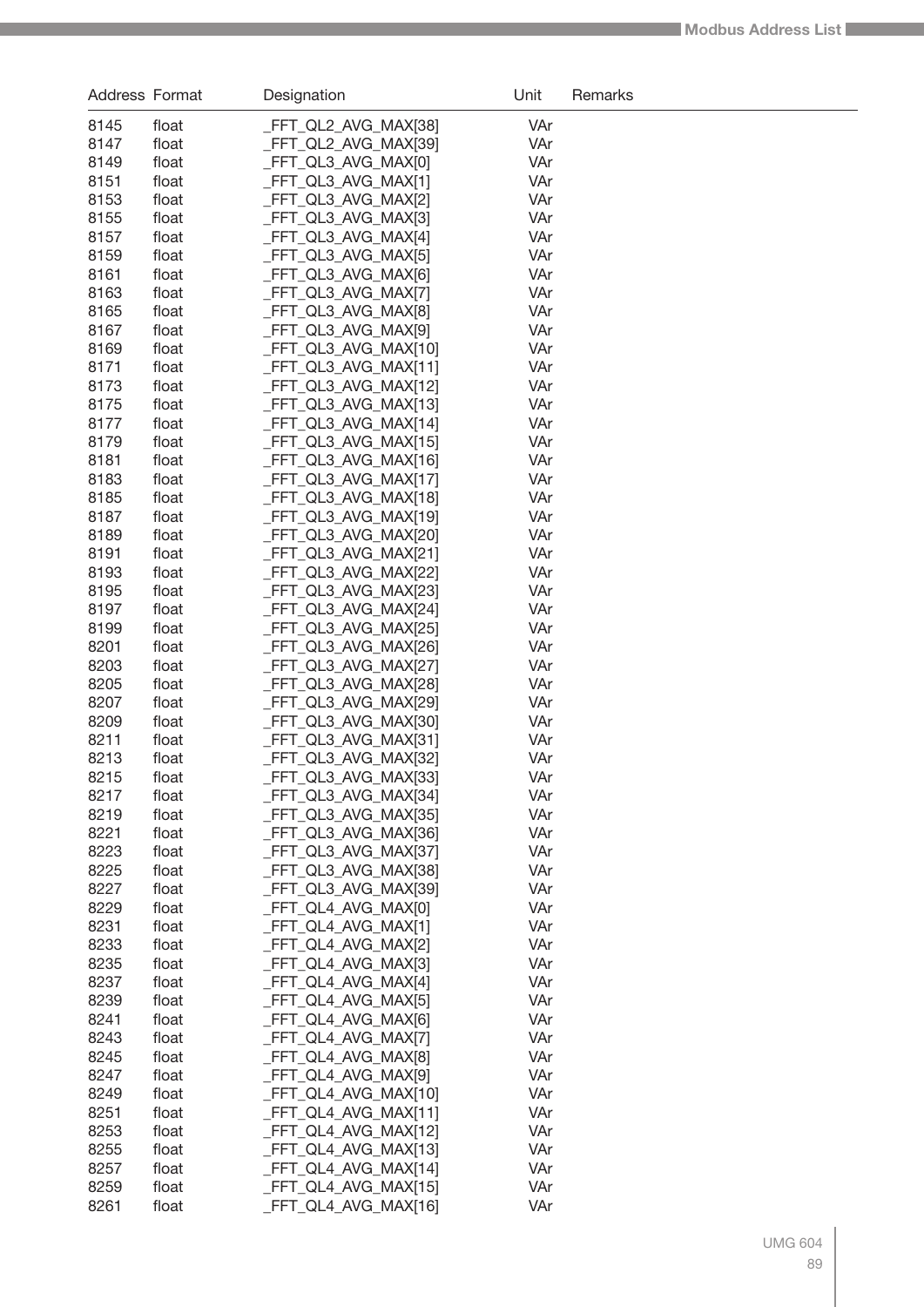| Address Format |       | Designation          | Unit    | Remarks |
|----------------|-------|----------------------|---------|---------|
| 8263           | float | FFT_QL4_AVG_MAX[17]  | VAr     |         |
| 8265           | float | _FFT_QL4_AVG_MAX[18] | VAr     |         |
| 8267           | float | _FFT_QL4_AVG_MAX[19] | VAr     |         |
| 8269           | float | _FFT_QL4_AVG_MAX[20] | VAr     |         |
| 8271           | float | _FFT_QL4_AVG_MAX[21] | VAr     |         |
| 8273           | float | _FFT_QL4_AVG_MAX[22] | VAr     |         |
| 8275           | float | _FFT_QL4_AVG_MAX[23] | VAr     |         |
| 8277           | float | _FFT_QL4_AVG_MAX[24] | VAr     |         |
| 8279           | float | _FFT_QL4_AVG_MAX[25] | VAr     |         |
| 8281           | float | _FFT_QL4_AVG_MAX[26] | VAr     |         |
| 8283           | float | _FFT_QL4_AVG_MAX[27] | VAr     |         |
| 8285           | float | _FFT_QL4_AVG_MAX[28] | VAr     |         |
| 8287           | float | _FFT_QL4_AVG_MAX[29] | VAr     |         |
| 8289           | float | _FFT_QL4_AVG_MAX[30] | VAr     |         |
| 8291           | float | _FFT_QL4_AVG_MAX[31] | VAr     |         |
| 8293           | float | _FFT_QL4_AVG_MAX[32] | VAr     |         |
| 8295           | float | _FFT_QL4_AVG_MAX[33] | VAr     |         |
| 8297           | float | _FFT_QL4_AVG_MAX[34] | VAr     |         |
| 8299           | float | _FFT_QL4_AVG_MAX[35] | VAr     |         |
| 8301           | float | _FFT_QL4_AVG_MAX[36] | VAr     |         |
| 8303           | float | _FFT_QL4_AVG_MAX[37] | VAr     |         |
| 8305           | float | _FFT_QL4_AVG_MAX[38] | VAr     |         |
| 8307           | float | _FFT_QL4_AVG_MAX[39] | VAr     |         |
| 8309           | float | _THD_ULN_AVG_MAX[0]  | $\%$    |         |
| 8311           | float | _THD_ULN_AVG_MAX[1]  | $\%$    |         |
| 8313           | float | _THD_ULN_AVG_MAX[2]  | $\%$    |         |
| 8315           | float | _THD_ULN_AVG_MAX[3]  | $\%$    |         |
| 8317           | float | _THD_ILN_AVG_MAX[0]  | %       |         |
| 8319           | float | _THD_ILN_AVG_MAX[1]  | %       |         |
| 8321           | float | _THD_ILN_AVG_MAX[2]  | %       |         |
| 8323           | float | _THD_ILN_AVG_MAX[3]  | %       |         |
| 8325           | float | _KFACT_AVG_MAX[0]    |         |         |
| 8327           | float | _KFACT_AVG_MAX[1]    |         |         |
| 8329           | float | KFACT_AVG_MAX[2]     |         |         |
| 8331           | float | KFACT_AVG_MAX[3]     |         |         |
| 8333           | float | _ULN_AVG_MAX[0]      | V       |         |
| 8335           | float | _ULN_AVG_MAX[1]      | V       |         |
| 8337           | float | ULN AVG MAX[2]       | $\vee$  |         |
| 8339           | float | ULN AVG MAX[3]       | V       |         |
| 8341           | float | _ILN_AVG_MAX[0]      | A       |         |
| 8343           | float | _ILN_AVG_MAX[1]      | A       |         |
| 8345           | float | _ILN_AVG_MAX[2]      | A       |         |
| 8347           | float | _ILN_AVG_MAX[3]      | Α       |         |
| 8349           | float | _PLN_AVG_MAX[0]      | W       |         |
| 8351           | float | _PLN_AVG_MAX[1]      | W       |         |
| 8353           | float | _PLN_AVG_MAX[2]      | W       |         |
| 8355           | float | _PLN_AVG_MAX[3]      | W       |         |
| 8357           | float | _QLN_AVG_MAX[0]      | VAr     |         |
| 8359           | float | _QLN_AVG_MAX[1]      | VAr     |         |
| 8361           | float | _QLN_AVG_MAX[2]      | VAr     |         |
| 8363           | float | _QLN_AVG_MAX[3]      | VAr     |         |
| 8365           | float | _SLN_AVG_MAX[0]      | VA      |         |
| 8367           | float | _SLN_AVG_MAX[1]      | VA      |         |
| 8369           | float | _SLN_AVG_MAX[2]      | VA      |         |
| 8371           | float | _SLN_AVG_MAX[3]      | VA      |         |
| 8373           | float | _ULL_AVG_MAX[0]      | V       |         |
| 8375           | float | _ULL_AVG_MAX[1]      | $\sf V$ |         |
| 8377           | float | _ULL_AVG_MAX[2]      | V       |         |
| 8379           | float | I SUM3_AVG_MAX       | A       |         |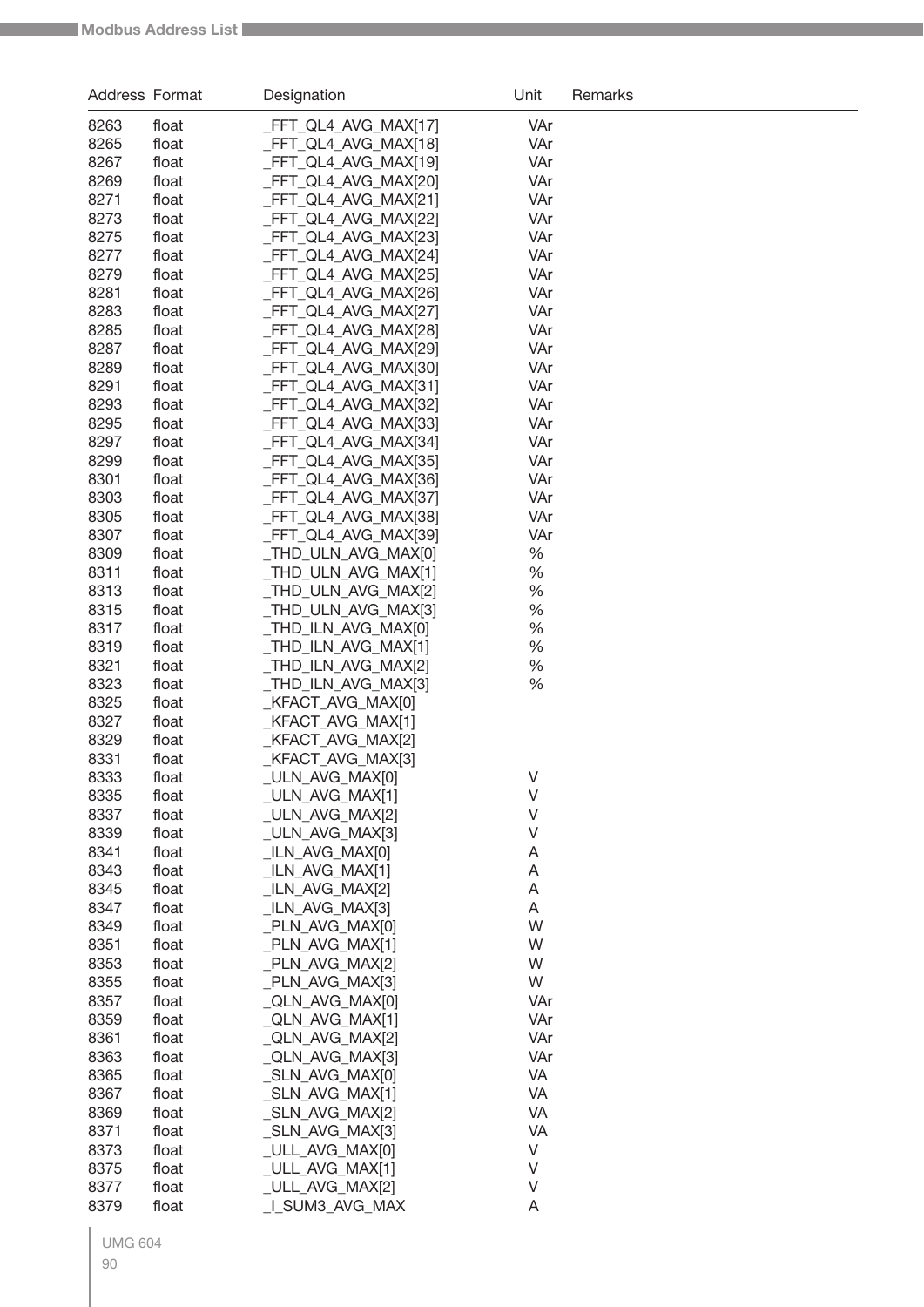| Address Format |              | Designation                                      | Unit        | Remarks |
|----------------|--------------|--------------------------------------------------|-------------|---------|
| 8381           | float        | LI_SUM_AVG_MAX                                   | A           |         |
| 8383           | float        | S SUM3 AVG MAX                                   | VA          |         |
| 8385           | float        | _P_SUM3_AVG_MAX                                  | W           |         |
| 8387           | float        | _Q_SUM3_AVG_MAX                                  | VAr         |         |
| 8389           | float        | _S_SUM_AVG_MAX                                   | VA          |         |
| 8391           | float        | _P_SUM_AVG_MAX                                   | W           |         |
| 8393           | float        | _Q_SUM_AVG_MAX                                   | VAr         |         |
| 8395           | float        | FREQ AVG MAX                                     | Hz          |         |
| 8397           | float        | _N_AVG_MAX                                       | V           |         |
| 8399           | float        | _M_AVG_MAX                                       | V           |         |
| 8401           | float        | G AVG MAX                                        | V           |         |
| 8403           | float        | _SYM_AVG_MAX                                     | %           |         |
| 8405           | float        | _IN_AVG_MAX                                      | Α           |         |
| 8407           | float        | _IM_AVG_MAX                                      | Α           |         |
| 8409           | float        | _IG_AVG_MAX                                      | Α           |         |
| 8411           | float        | SO POWER AVG MAX[0]                              | W           |         |
| 8413           | float        | _S0_POWER_AVG_MAX[1]                             | W           |         |
| 8415           | float        | _EXT_TEMPERATUR_AVG_MAX                          | $^{\circ}C$ |         |
| 8417           | uint         | _FFT_UL1_AVG_MAX_T[0]                            | S           |         |
| 8419           | uint         | _FFT_UL1_AVG_MAX_T[1]                            | s           |         |
| 8421           | uint         | FFT_UL1_AVG_MAX_T[2]                             | S           |         |
| 8423           | uint         | _FFT_UL1_AVG_MAX_T[3]                            | S           |         |
| 8425           | uint         | FFT UL1 AVG MAX T[4]                             | S           |         |
| 8427           | uint         | _FFT_UL1_AVG_MAX_T[5]                            | S           |         |
| 8429           | uint         | _FFT_UL1_AVG_MAX_T[6]                            | S           |         |
| 8431           | uint         | _FFT_UL1_AVG_MAX_T[7]                            | S           |         |
| 8433           | uint         | _FFT_UL1_AVG_MAX_T[8]                            | S           |         |
| 8435           | uint         | _FFT_UL1_AVG_MAX_T[9]                            | S           |         |
| 8437           | uint         | FFT_UL1_AVG_MAX_T[10]                            | S           |         |
| 8439           | uint         | _FFT_UL1_AVG_MAX_T[11]                           | S           |         |
| 8441           | uint         | _FFT_UL1_AVG_MAX_T[12]                           | S           |         |
| 8443           | uint         | _FFT_UL1_AVG_MAX_T[13]                           | S           |         |
| 8445           | uint         | FFT_UL1_AVG_MAX_T[14]                            | S           |         |
| 8447           | uint         | FFT_UL1_AVG_MAX_T[15]                            | S           |         |
| 8449           | uint         | _FFT_UL1_AVG_MAX_T[16]                           | S           |         |
| 8451           | uint         | FFT_UL1_AVG_MAX_T[17]                            | S           |         |
| 8453           | uint         | _FFT_UL1_AVG_MAX_T[18]                           | S           |         |
| 8455           | uint         | FFT_UL1_AVG_MAX_T[19]                            | S           |         |
| 8457           | uint         | FFT UL1 AVG MAX T[20]                            | S           |         |
| 8459           | uint         | _FFT_UL1_AVG_MAX_T[21]                           | S           |         |
| 8461           | uint         | _FFT_UL1_AVG_MAX_T[22]                           | S           |         |
| 8463           | uint         | FFT_UL1_AVG_MAX_T[23]                            | S           |         |
| 8465           | uint         | _FFT_UL1_AVG_MAX_T[24]                           | S           |         |
| 8467           | uint         | _FFT_UL1_AVG_MAX_T[25]                           | S           |         |
| 8469<br>8471   | uint         | _FFT_UL1_AVG_MAX_T[26]                           | S           |         |
| 8473           | uint<br>uint | _FFT_UL1_AVG_MAX_T[27]<br>_FFT_UL1_AVG_MAX_T[28] | S           |         |
| 8475           | uint         | _FFT_UL1_AVG_MAX_T[29]                           | S<br>S      |         |
| 8477           | uint         | _FFT_UL1_AVG_MAX_T[30]                           | S           |         |
| 8479           | uint         | _FFT_UL1_AVG_MAX_T[31]                           | S           |         |
| 8481           | uint         | _FFT_UL1_AVG_MAX_T[32]                           | S           |         |
| 8483           | uint         | _FFT_UL1_AVG_MAX_T[33]                           | S           |         |
| 8485           | uint         | _FFT_UL1_AVG_MAX_T[34]                           | S           |         |
| 8487           | uint         | _FFT_UL1_AVG_MAX_T[35]                           | S           |         |
| 8489           | uint         | _FFT_UL1_AVG_MAX_T[36]                           | S           |         |
| 8491           | uint         | _FFT_UL1_AVG_MAX_T[37]                           | S           |         |
| 8493           | uint         | _FFT_UL1_AVG_MAX_T[38]                           | S           |         |
| 8495           | uint         | _FFT_UL1_AVG_MAX_T[39]                           | S           |         |
| 8497           | uint         | _FFT_UL2_AVG_MAX_T[0]                            | S           |         |
|                |              |                                                  |             |         |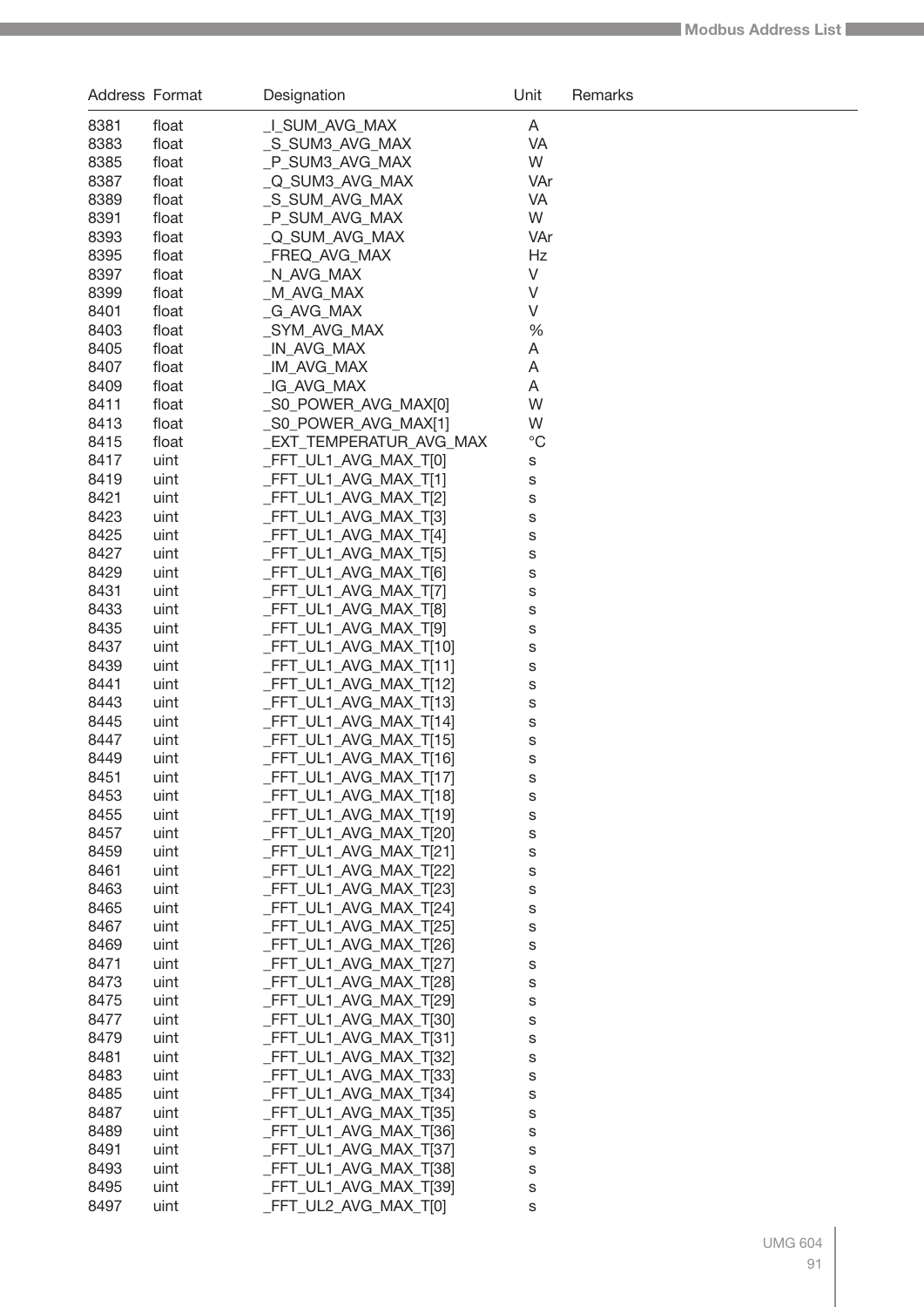| Address Format |              | Designation                                    | Unit   | Remarks |
|----------------|--------------|------------------------------------------------|--------|---------|
| 8499           | uint         | _FFT_UL2_AVG_MAX_T[1]                          | S      |         |
| 8501           | uint         | FFT_UL2_AVG_MAX_T[2]                           | S      |         |
| 8503           | uint         | FFT UL2 AVG MAX T[3]                           | S      |         |
| 8505           | uint         | FFT_UL2_AVG_MAX_T[4]                           | S      |         |
| 8507           | uint         | FFT_UL2_AVG_MAX_T[5]                           | S      |         |
| 8509           | uint         | FFT_UL2_AVG_MAX_T[6]                           | S      |         |
| 8511           | uint         | FFT_UL2_AVG_MAX_T[7]                           | S      |         |
| 8513           | uint         | FFT_UL2_AVG_MAX_T[8]                           | S      |         |
| 8515           | uint         | FFT UL2 AVG MAX T[9]                           | S      |         |
| 8517           | uint         | FFT_UL2_AVG_MAX_T[10]                          | S      |         |
| 8519           | uint         | _FFT_UL2_AVG_MAX_T[11]                         | S      |         |
| 8521           | uint         | FFT_UL2_AVG_MAX_T[12]                          | S      |         |
| 8523           | uint         | FFT_UL2_AVG_MAX_T[13]                          | S      |         |
| 8525           | uint         | _FFT_UL2_AVG_MAX_T[14]                         | S      |         |
| 8527           | uint         | FFT_UL2_AVG_MAX_T[15]                          | S      |         |
| 8529           | uint         | FFT_UL2_AVG_MAX_T[16]                          | S      |         |
| 8531           | uint         | FFT_UL2_AVG_MAX_T[17]                          | S      |         |
| 8533           | uint         | FFT_UL2_AVG_MAX_T[18]                          | S      |         |
| 8535           | uint         | FFT_UL2_AVG_MAX_T[19]                          | S      |         |
| 8537           | uint         | FFT_UL2_AVG_MAX_T[20]                          | S      |         |
| 8539           | uint         | _FFT_UL2_AVG_MAX_T[21]                         | S      |         |
| 8541           | uint         | FFT UL2 AVG MAX T[22]                          | S      |         |
| 8543           | uint         | FFT_UL2_AVG_MAX_T[23]                          | S      |         |
| 8545           | uint         | FFT_UL2_AVG_MAX_T[24]                          | S      |         |
| 8547<br>8549   | uint         | FFT_UL2_AVG_MAX_T[25]<br>FFT_UL2_AVG_MAX_T[26] | S      |         |
| 8551           | uint<br>uint | FFT_UL2_AVG_MAX_T[27]                          | S      |         |
| 8553           | uint         | FFT_UL2_AVG_MAX_T[28]                          | S      |         |
| 8555           | uint         | FFT_UL2_AVG_MAX_T[29]                          | S<br>S |         |
| 8557           | uint         | FFT_UL2_AVG_MAX_T[30]                          | S      |         |
| 8559           | uint         | FFT_UL2_AVG_MAX_T[31]                          | S      |         |
| 8561           | uint         | FFT_UL2_AVG_MAX_T[32]                          | S      |         |
| 8563           | uint         | FFT_UL2_AVG_MAX_T[33]                          | S      |         |
| 8565           | uint         | FFT_UL2_AVG_MAX_T[34]                          | S      |         |
| 8567           | uint         | FFT_UL2_AVG_MAX_T[35]                          | S      |         |
| 8569           | uint         | FFT_UL2_AVG_MAX_T[36]                          | s      |         |
| 8571           | uint         | FFT_UL2_AVG_MAX_T[37]                          | S      |         |
| 8573           | uint         | FFT_UL2_AVG_MAX_T[38]                          | S      |         |
| 8575           | uint         | FFT_UL2_AVG_MAX_T[39]                          | S      |         |
| 8577           | uint         | FFT UL3 AVG MAX T[0]                           | S      |         |
| 8579           | uint         | _FFT_UL3_AVG_MAX_T[1]                          | S      |         |
| 8581           | uint         | FFT UL3 AVG MAX T[2]                           | S      |         |
| 8583           | uint         | FFT UL3 AVG MAX T[3]                           | S      |         |
| 8585           | uint         | FFT UL3 AVG MAX T[4]                           | S      |         |
| 8587           | uint         | FFT UL3 AVG MAX T[5]                           | S      |         |
| 8589           | uint         | FFT UL3 AVG MAX T[6]                           | S      |         |
| 8591           | uint         | FFT_UL3_AVG_MAX_T[7]                           | S      |         |
| 8593           | uint         | FFT_UL3_AVG_MAX_T[8]                           | S      |         |
| 8595           | uint         | FFT_UL3_AVG_MAX_T[9]                           | S      |         |
| 8597           | uint         | FFT_UL3_AVG_MAX_T[10]                          | S      |         |
| 8599           | uint         | _FFT_UL3_AVG_MAX_T[11]                         | S      |         |
| 8601           | uint         | FFT_UL3_AVG_MAX_T[12]                          | S      |         |
| 8603           | uint         | FFT_UL3_AVG_MAX_T[13]                          | S      |         |
| 8605           | uint         | _FFT_UL3_AVG_MAX_T[14]                         | S      |         |
| 8607           | uint         | FFT_UL3_AVG_MAX_T[15]                          | S      |         |
| 8609           | uint         | FFT_UL3_AVG_MAX_T[16]                          | S      |         |
| 8611           | uint         | _FFT_UL3_AVG_MAX_T[17]                         | S      |         |
| 8613           | uint         | FFT_UL3_AVG_MAX_T[18]                          | S      |         |
| 8615           | uint         | FFT_UL3_AVG_MAX_T[19]                          | S      |         |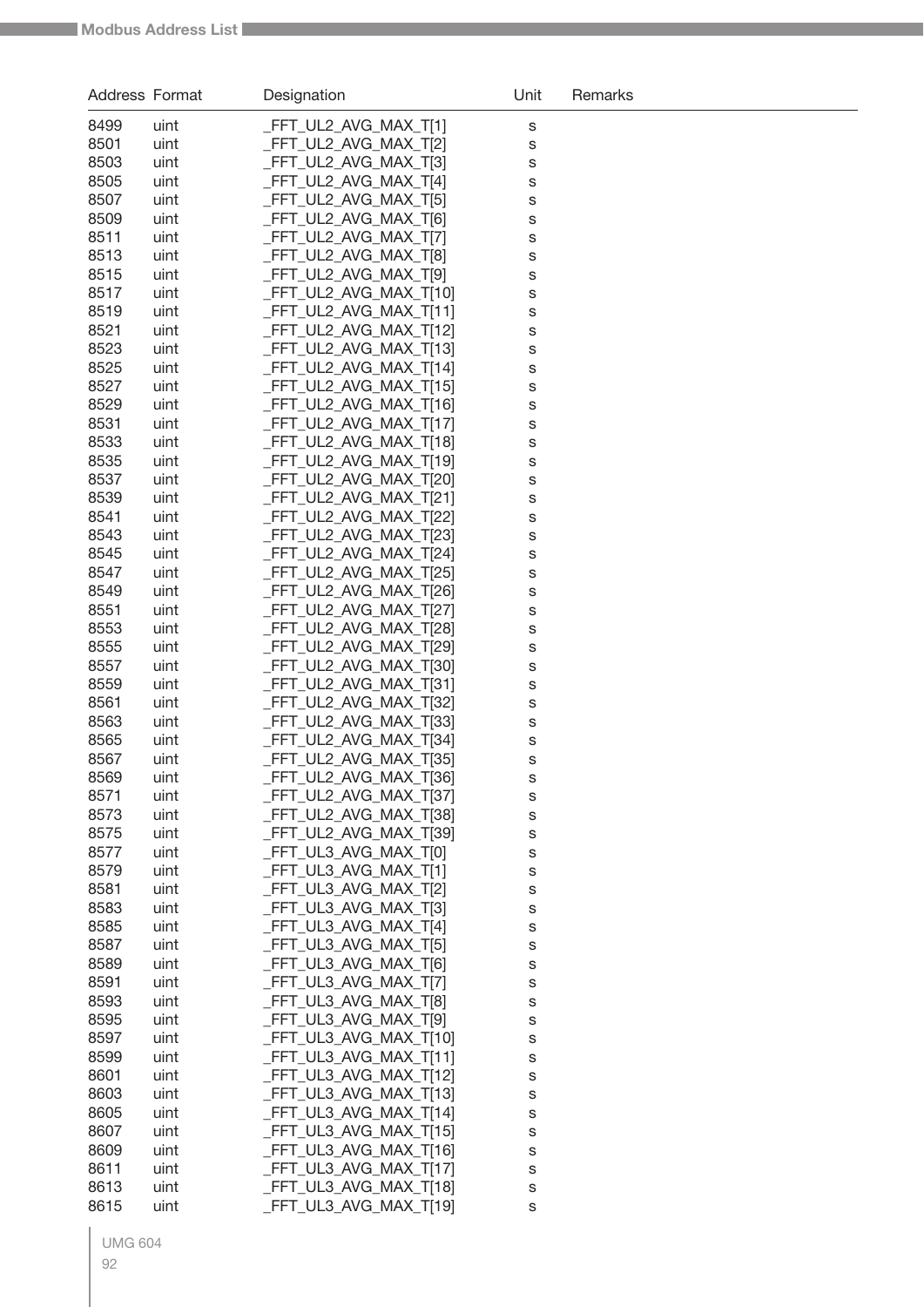| Address Format |              | Designation                                      | Unit   | Remarks |
|----------------|--------------|--------------------------------------------------|--------|---------|
| 8617           | uint         | _FFT_UL3_AVG_MAX_T[20]                           | s      |         |
| 8619           | uint         | _FFT_UL3_AVG_MAX_T[21]                           | S      |         |
| 8621           | uint         | _FFT_UL3_AVG_MAX_T[22]                           | S      |         |
| 8623           | uint         | FFT_UL3_AVG_MAX_T[23]                            | S      |         |
| 8625           | uint         | _FFT_UL3_AVG_MAX_T[24]                           | S      |         |
| 8627           | uint         | _FFT_UL3_AVG_MAX_T[25]                           | S      |         |
| 8629           | uint         | _FFT_UL3_AVG_MAX_T[26]                           | S      |         |
| 8631           | uint         | _FFT_UL3_AVG_MAX_T[27]                           | S      |         |
| 8633           | uint         | _FFT_UL3_AVG_MAX_T[28]                           | S      |         |
| 8635           | uint         | FFT_UL3_AVG_MAX_T[29]                            | S      |         |
| 8637<br>8639   | uint<br>uint | _FFT_UL3_AVG_MAX_T[30]<br>_FFT_UL3_AVG_MAX_T[31] | S      |         |
| 8641           | uint         | _FFT_UL3_AVG_MAX_T[32]                           | S<br>S |         |
| 8643           | uint         | _FFT_UL3_AVG_MAX_T[33]                           | S      |         |
| 8645           | uint         | _FFT_UL3_AVG_MAX_T[34]                           | S      |         |
| 8647           | uint         | FFT_UL3_AVG_MAX_T[35]                            | S      |         |
| 8649           | uint         | _FFT_UL3_AVG_MAX_T[36]                           | S      |         |
| 8651           | uint         | FFT_UL3_AVG_MAX_T[37]                            | S      |         |
| 8653           | uint         | _FFT_UL3_AVG_MAX_T[38]                           | S      |         |
| 8655           | uint         | FFT_UL3_AVG_MAX_T[39]                            | S      |         |
| 8657           | uint         | FFT_UL4_AVG_MAX_T[0]                             | S      |         |
| 8659           | uint         | FFT_UL4_AVG_MAX_T[1]                             | S      |         |
| 8661           | uint         | _FFT_UL4_AVG_MAX_T[2]                            | S      |         |
| 8663           | uint         | FFT_UL4_AVG_MAX_T[3]                             | S      |         |
| 8665           | uint         | FFT_UL4_AVG_MAX_T[4]                             | S      |         |
| 8667           | uint         | _FFT_UL4_AVG_MAX_T[5]                            | S      |         |
| 8669<br>8671   | uint         | _FFT_UL4_AVG_MAX_T[6]                            | S      |         |
| 8673           | uint<br>uint | _FFT_UL4_AVG_MAX_T[7]<br>_FFT_UL4_AVG_MAX_T[8]   | S<br>S |         |
| 8675           | uint         | FFT_UL4_AVG_MAX_T[9]                             | S      |         |
| 8677           | uint         | FFT_UL4_AVG_MAX_T[10]                            | S      |         |
| 8679           | uint         | _FFT_UL4_AVG_MAX_T[11]                           | S      |         |
| 8681           | uint         | FFT_UL4_AVG_MAX_T[12]                            | S      |         |
| 8683           | uint         | FFT_UL4_AVG_MAX_T[13]                            | S      |         |
| 8685           | uint         | _FFT_UL4_AVG_MAX_T[14]                           | S      |         |
| 8687           | uint         | _FFT_UL4_AVG_MAX_T[15]                           | s      |         |
| 8689           | uint         | FFT_UL4_AVG_MAX_T[16]                            | s      |         |
| 8691           | uint         | FFT_UL4_AVG_MAX_T[17]                            | S      |         |
| 8693           | uint         | FFT_UL4_AVG_MAX_T[18]                            | S      |         |
| 8695<br>8697   | uint         | FFT_UL4_AVG_MAX_T[19]                            | S      |         |
| 8699           | uint<br>uint | FFT_UL4_AVG_MAX_T[20]<br>FFT_UL4_AVG_MAX_T[21]   | S      |         |
| 8701           | uint         | FFT_UL4_AVG_MAX_T[22]                            | S<br>S |         |
| 8703           | uint         | FFT_UL4_AVG_MAX_T[23]                            | S      |         |
| 8705           | uint         | FFT_UL4_AVG_MAX_T[24]                            | S      |         |
| 8707           | uint         | FFT_UL4_AVG_MAX_T[25]                            | S      |         |
| 8709           | uint         | FFT_UL4_AVG_MAX_T[26]                            | S      |         |
| 8711           | uint         | FFT_UL4_AVG_MAX_T[27]                            | S      |         |
| 8713           | uint         | FFT_UL4_AVG_MAX_T[28]                            | S      |         |
| 8715           | uint         | FFT_UL4_AVG_MAX_T[29]                            | S      |         |
| 8717           | uint         | FFT_UL4_AVG_MAX_T[30]                            | S      |         |
| 8719           | uint         | FFT_UL4_AVG_MAX_T[31]                            | S      |         |
| 8721           | uint         | FFT_UL4_AVG_MAX_T[32]                            | S      |         |
| 8723           | uint         | FFT_UL4_AVG_MAX_T[33]                            | S      |         |
| 8725<br>8727   | uint         | FFT_UL4_AVG_MAX_T[34]<br>FFT_UL4_AVG_MAX_T[35]   | S      |         |
| 8729           | uint<br>uint | FFT_UL4_AVG_MAX_T[36]                            | S      |         |
| 8731           | uint         | FFT_UL4_AVG_MAX_T[37]                            | S<br>S |         |
| 8733           | uint         | _FFT_UL4_AVG_MAX_T[38]                           | S      |         |
|                |              |                                                  |        |         |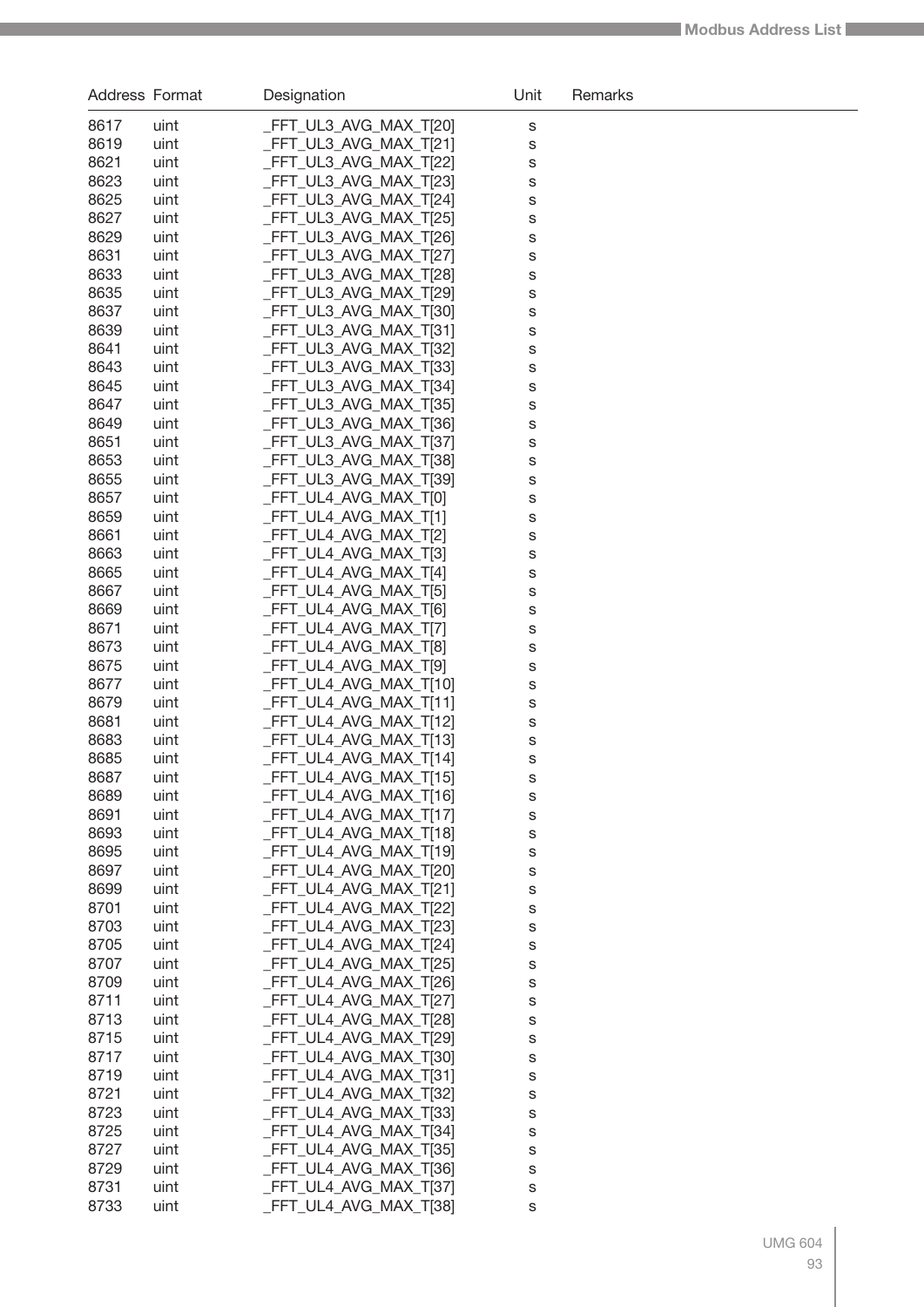| <b>Address Format</b> |              | Designation                                     | Unit   | Remarks |
|-----------------------|--------------|-------------------------------------------------|--------|---------|
| 8735                  | uint         | _FFT_UL4_AVG_MAX_T[39]                          | S      |         |
| 8737                  | uint         | FFT_IL1_AVG_MAX_T[0]                            | S      |         |
| 8739                  | uint         | FFT_IL1_AVG_MAX_T[1]                            | S      |         |
| 8741                  | uint         | FFT_IL1_AVG_MAX_T[2]                            | S      |         |
| 8743                  | uint         | FFT_IL1_AVG_MAX_T[3]                            | S      |         |
| 8745                  | uint         | FFT_IL1_AVG_MAX_T[4]                            | S      |         |
| 8747                  | uint         | FFT_IL1_AVG_MAX_T[5]                            | S      |         |
| 8749                  | uint         | _FFT_IL1_AVG_MAX_T[6]                           | S      |         |
| 8751                  | uint         | FFT_IL1_AVG_MAX_T[7]                            | S      |         |
| 8753                  | uint         | FFT IL1 AVG MAX T[8]                            | S      |         |
| 8755                  | uint         | _FFT_IL1_AVG_MAX_T[9]                           | S      |         |
| 8757<br>8759          | uint         | FFT_IL1_AVG_MAX_T[10]<br>_FFT_IL1_AVG_MAX_T[11] | S      |         |
| 8761                  | uint<br>uint | FFT_IL1_AVG_MAX_T[12]                           | S<br>S |         |
| 8763                  | uint         | FFT_IL1_AVG_MAX_T[13]                           | S      |         |
| 8765                  | uint         | FFT_IL1_AVG_MAX_T[14]                           | S      |         |
| 8767                  | uint         | _FFT_IL1_AVG_MAX_T[15]                          | S      |         |
| 8769                  | uint         | _FFT_IL1_AVG_MAX_T[16]                          | S      |         |
| 8771                  | uint         | _FFT_IL1_AVG_MAX_T[17]                          | S      |         |
| 8773                  | uint         | FFT_IL1_AVG_MAX_T[18]                           | S      |         |
| 8775                  | uint         | FFT_IL1_AVG_MAX_T[19]                           | S      |         |
| 8777                  | uint         | FFT_IL1_AVG_MAX_T[20]                           | S      |         |
| 8779                  | uint         | _FFT_IL1_AVG_MAX_T[21]                          | S      |         |
| 8781                  | uint         | _FFT_IL1_AVG_MAX_T[22]                          | S      |         |
| 8783                  | uint         | _FFT_IL1_AVG_MAX_T[23]                          | S      |         |
| 8785<br>8787          | uint<br>uint | FFT_IL1_AVG_MAX_T[24]<br>FFT_IL1_AVG_MAX_T[25]  | S      |         |
| 8789                  | uint         | _FFT_IL1_AVG_MAX_T[26]                          | S<br>S |         |
| 8791                  | uint         | _FFT_IL1_AVG_MAX_T[27]                          | S      |         |
| 8793                  | uint         | FFT_IL1_AVG_MAX_T[28]                           | S      |         |
| 8795                  | uint         | FFT_IL1_AVG_MAX_T[29]                           | S      |         |
| 8797                  | uint         | FFT_IL1_AVG_MAX_T[30]                           | S      |         |
| 8799                  | uint         | _FFT_IL1_AVG_MAX_T[31]                          | S      |         |
| 8801                  | uint         | FFT_IL1_AVG_MAX_T[32]                           | S      |         |
| 8803                  | uint         | FFT_IL1_AVG_MAX_T[33]                           | S      |         |
| 8805                  | uint         | _FFT_IL1_AVG_MAX_T[34]                          | s      |         |
| 8807<br>8809          | uint<br>uint | FFT_IL1_AVG_MAX_T[35]<br>FFT IL1 AVG MAX T[36]  | S      |         |
| 8811                  | uint         | FFT IL1 AVG MAX T[37]                           | S<br>S |         |
| 8813                  | uint         | FFT_IL1_AVG_MAX_T[38]                           | S      |         |
| 8815                  | uint         | FFT IL1 AVG MAX T[39]                           | S      |         |
| 8817                  | uint         | FFT_IL2_AVG_MAX_T[0]                            | S      |         |
| 8819                  | uint         | _FFT_IL2_AVG_MAX_T[1]                           | S      |         |
| 8821                  | uint         | FFT_IL2_AVG_MAX_T[2]                            | S      |         |
| 8823                  | uint         | FFT_IL2_AVG_MAX_T[3]                            | S      |         |
| 8825                  | uint         | FFT_IL2_AVG_MAX_T[4]                            | S      |         |
| 8827                  | uint         | FFT_IL2_AVG_MAX_T[5]                            | S      |         |
| 8829                  | uint         | FFT_IL2_AVG_MAX_T[6]<br>FFT_IL2_AVG_MAX_T[7]    | S      |         |
| 8831<br>8833          | uint<br>uint | FFT_IL2_AVG_MAX_T[8]                            | S      |         |
| 8835                  | uint         | FFT_IL2_AVG_MAX_T[9]                            | S<br>S |         |
| 8837                  | uint         | FFT_IL2_AVG_MAX_T[10]                           | S      |         |
| 8839                  | uint         | FFT_IL2_AVG_MAX_T[11]                           | S      |         |
| 8841                  | uint         | FFT_IL2_AVG_MAX_T[12]                           | S      |         |
| 8843                  | uint         | FFT_IL2_AVG_MAX_T[13]                           | S      |         |
| 8845                  | uint         | FFT_IL2_AVG_MAX_T[14]                           | S      |         |
| 8847                  | uint         | FFT_IL2_AVG_MAX_T[15]                           | S      |         |
| 8849                  | uint         | FFT_IL2_AVG_MAX_T[16]                           | S      |         |
| 8851                  | uint         | FFT_IL2_AVG_MAX_T[17]                           | S      |         |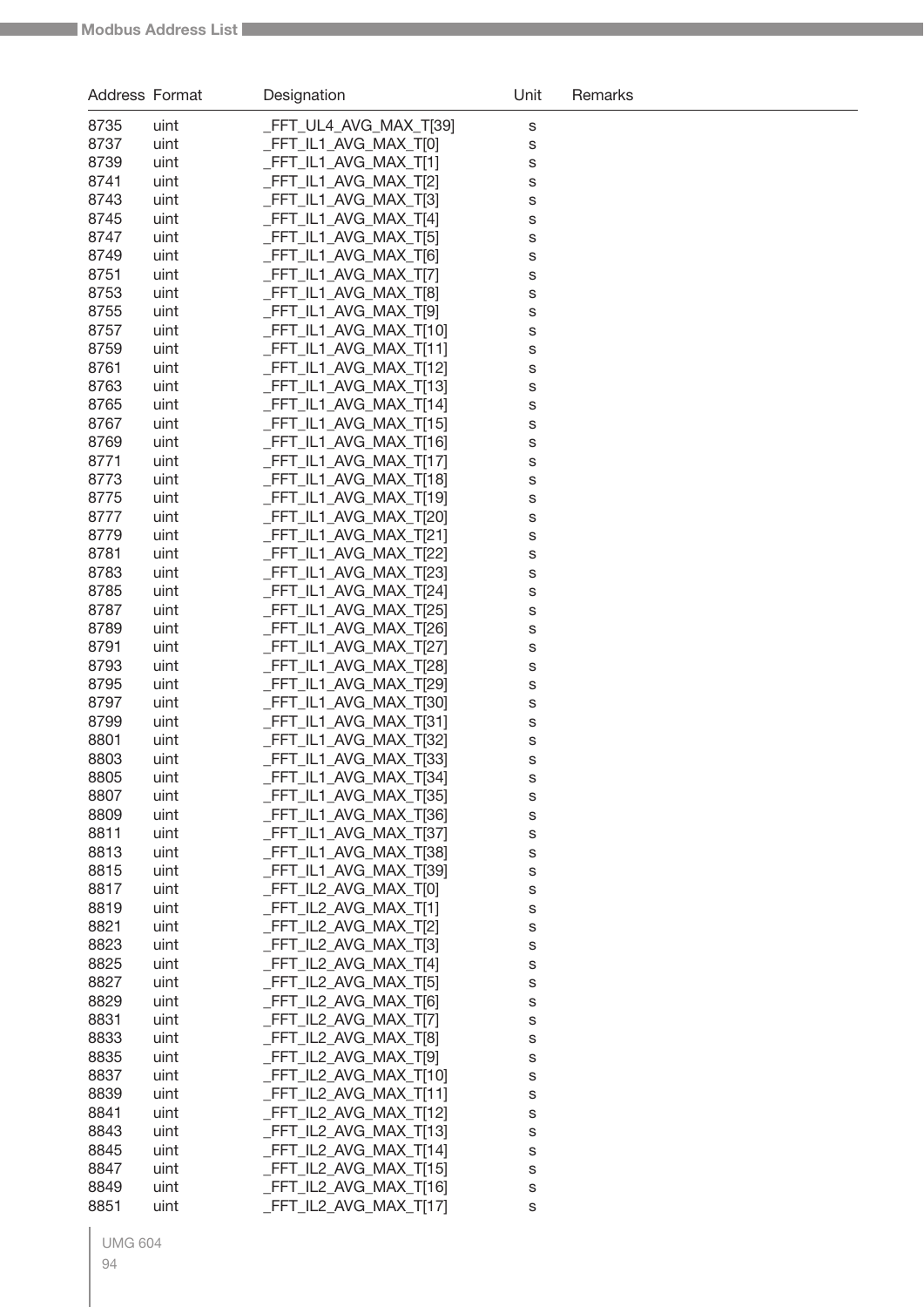| Address Format |              | Designation                                    | Unit   | Remarks |
|----------------|--------------|------------------------------------------------|--------|---------|
| 8853           | uint         | FFT IL2 AVG MAX T[18]                          | S      |         |
| 8855           | uint         | _FFT_IL2_AVG_MAX_T[19]                         | S      |         |
| 8857           | uint         | _FFT_IL2_AVG_MAX_T[20]                         | S      |         |
| 8859           | uint         | _FFT_IL2_AVG_MAX_T[21]                         | S      |         |
| 8861           | uint         | _FFT_IL2_AVG_MAX_T[22]                         | S      |         |
| 8863           | uint         | _FFT_IL2_AVG_MAX_T[23]                         | S      |         |
| 8865           | uint         | _FFT_IL2_AVG_MAX_T[24]                         | S      |         |
| 8867           | uint         | _FFT_IL2_AVG_MAX_T[25]                         | S      |         |
| 8869           | uint         | FFT_IL2_AVG_MAX_T[26]                          | S      |         |
| 8871           | uint         | FFT IL2 AVG MAX T[27]                          | S      |         |
| 8873           | uint         | FFT_IL2_AVG_MAX_T[28]                          | S      |         |
| 8875           | uint         | _FFT_IL2_AVG_MAX_T[29]                         | S      |         |
| 8877           | uint         | _FFT_IL2_AVG_MAX_T[30]                         | S      |         |
| 8879           | uint         | _FFT_IL2_AVG_MAX_T[31]                         | S      |         |
| 8881           | uint         | FFT_IL2_AVG_MAX_T[32]                          | S      |         |
| 8883           | uint         | FFT_IL2_AVG_MAX_T[33]                          | S      |         |
| 8885           | uint         | _FFT_IL2_AVG_MAX_T[34]                         | S      |         |
| 8887           | uint         | _FFT_IL2_AVG_MAX_T[35]                         | S      |         |
| 8889           | uint         | _FFT_IL2_AVG_MAX_T[36]                         | S      |         |
| 8891<br>8893   | uint         | FFT_IL2_AVG_MAX_T[37]<br>FFT_IL2_AVG_MAX_T[38] | S      |         |
| 8895           | uint<br>uint | FFT_IL2_AVG_MAX_T[39]                          | S      |         |
| 8897           | uint         | _FFT_IL3_AVG_MAX_T[0]                          | S<br>S |         |
| 8899           | uint         | _FFT_IL3_AVG_MAX_T[1]                          | S      |         |
| 8901           | uint         | _FFT_IL3_AVG_MAX_T[2]                          | S      |         |
| 8903           | uint         | FFT_IL3_AVG_MAX_T[3]                           | S      |         |
| 8905           | uint         | _FFT_IL3_AVG_MAX_T[4]                          | S      |         |
| 8907           | uint         | _FFT_IL3_AVG_MAX_T[5]                          | S      |         |
| 8909           | uint         | _FFT_IL3_AVG_MAX_T[6]                          | S      |         |
| 8911           | uint         | _FFT_IL3_AVG_MAX_T[7]                          | S      |         |
| 8913           | uint         | _FFT_IL3_AVG_MAX_T[8]                          | S      |         |
| 8915           | uint         | _FFT_IL3_AVG_MAX_T[9]                          | S      |         |
| 8917           | uint         | _FFT_IL3_AVG_MAX_T[10]                         | S      |         |
| 8919           | uint         | _FFT_IL3_AVG_MAX_T[11]                         | S      |         |
| 8921           | uint         | _FFT_IL3_AVG_MAX_T[12]                         | S      |         |
| 8923           | uint         | FFT_IL3_AVG_MAX_T[13]                          | S      |         |
| 8925           | uint         | _FFT_IL3_AVG_MAX_T[14]                         | S      |         |
| 8927           | uint         | _FFT_IL3_AVG_MAX_T[15]                         | S      |         |
| 8929           | uint         | _FFT_IL3_AVG_MAX_T[16]                         | S      |         |
| 8931           | uint         | _FFT_IL3_AVG_MAX_T[17]                         | S      |         |
| 8933           | uint         | FFT IL3 AVG MAX T[18]                          | S      |         |
| 8935           | uint         | FFT IL3 AVG MAX T[19]<br>FFT IL3 AVG MAX T[20] | S      |         |
| 8937<br>8939   | uint<br>uint | FFT IL3 AVG MAX T[21]                          | S      |         |
| 8941           | uint         | FFT_IL3_AVG_MAX_T[22]                          | S<br>S |         |
| 8943           | uint         | FFT_IL3_AVG_MAX_T[23]                          | S      |         |
| 8945           | uint         | FFT_IL3_AVG_MAX_T[24]                          | S      |         |
| 8947           | uint         | FFT_IL3_AVG_MAX_T[25]                          | S      |         |
| 8949           | uint         | FFT_IL3_AVG_MAX_T[26]                          | S      |         |
| 8951           | uint         | FFT_IL3_AVG_MAX_T[27]                          | S      |         |
| 8953           | uint         | FFT_IL3_AVG_MAX_T[28]                          | S      |         |
| 8955           | uint         | FFT_IL3_AVG_MAX_T[29]                          | S      |         |
| 8957           | uint         | FFT_IL3_AVG_MAX_T[30]                          | S      |         |
| 8959           | uint         | FFT_IL3_AVG_MAX_T[31]                          | S      |         |
| 8961           | uint         | FFT_IL3_AVG_MAX_T[32]                          | S      |         |
| 8963           | uint         | _FFT_IL3_AVG_MAX_T[33]                         | S      |         |
| 8965           | uint         | FFT_IL3_AVG_MAX_T[34]                          | S      |         |
| 8967           | uint         | FFT_IL3_AVG_MAX_T[35]                          | S      |         |
| 8969           | uint         | _FFT_IL3_AVG_MAX_T[36]                         | S      |         |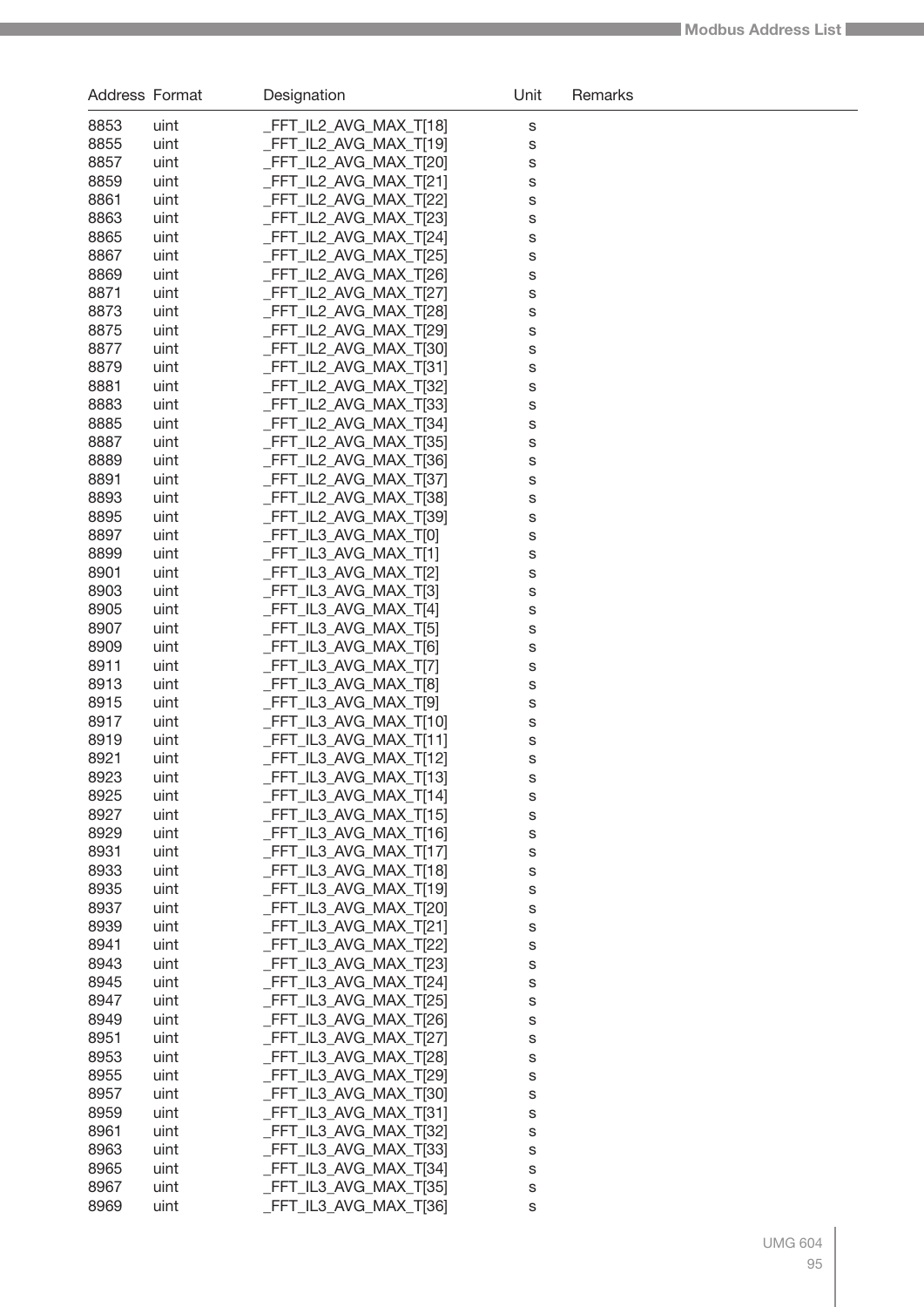| Address Format |              | Designation                                     | Unit   | Remarks |
|----------------|--------------|-------------------------------------------------|--------|---------|
| 8971           | uint         | FFT_IL3_AVG_MAX_T[37]                           | S      |         |
| 8973           | uint         | FFT_IL3_AVG_MAX_T[38]                           | S      |         |
| 8975           | uint         | FFT_IL3_AVG_MAX_T[39]                           | S      |         |
| 8977           | uint         | FFT_IL4_AVG_MAX_T[0]                            | S      |         |
| 8979           | uint         | FFT_IL4_AVG_MAX_T[1]                            | s      |         |
| 8981           | uint         | FFT_IL4_AVG_MAX_T[2]                            | s      |         |
| 8983           | uint         | FFT_IL4_AVG_MAX_T[3]                            | s      |         |
| 8985           | uint         | FFT IL4 AVG MAX T[4]                            | S      |         |
| 8987           | uint         | FFT_IL4_AVG_MAX_T[5]                            | s      |         |
| 8989           | uint         | FFT IL4 AVG MAX T[6]                            | s      |         |
| 8991           | uint         | FFT_IL4_AVG_MAX_T[7]                            | S      |         |
| 8993           | uint         | FFT_IL4_AVG_MAX_T[8]                            | S      |         |
| 8995           | uint         | FFT_IL4_AVG_MAX_T[9]                            | S      |         |
| 8997           | uint         | FFT_IL4_AVG_MAX_T[10]                           | S      |         |
| 8999           | uint         | FFT_IL4_AVG_MAX_T[11]                           | S      |         |
| 9001<br>9003   | uint<br>uint | FFT_IL4_AVG_MAX_T[12]<br>FFT IL4 AVG MAX T[13]  | S      |         |
| 9005           | uint         | FFT_IL4_AVG_MAX_T[14]                           | S      |         |
| 9007           | uint         | FFT_IL4_AVG_MAX_T[15]                           | s<br>s |         |
| 9009           | uint         | FFT_IL4_AVG_MAX_T[16]                           | s      |         |
| 9011           | uint         | FFT_IL4_AVG_MAX_T[17]                           | s      |         |
| 9013           | uint         | FFT_IL4_AVG_MAX_T[18]                           | s      |         |
| 9015           | uint         | FFT_IL4_AVG_MAX_T[19]                           | S      |         |
| 9017           | uint         | FFT_IL4_AVG_MAX_T[20]                           | S      |         |
| 9019           | uint         | FFT_IL4_AVG_MAX_T[21]                           | S      |         |
| 9021           | uint         | FFT_IL4_AVG_MAX_T[22]                           | S      |         |
| 9023           | uint         | FFT_IL4_AVG_MAX_T[23]                           | S      |         |
| 9025           | uint         | FFT_IL4_AVG_MAX_T[24]                           | S      |         |
| 9027           | uint         | FFT_IL4_AVG_MAX_T[25]                           | S      |         |
| 9029           | uint         | FFT_IL4_AVG_MAX_T[26]                           | S      |         |
| 9031           | uint         | FFT_IL4_AVG_MAX_T[27]                           | S      |         |
| 9033           | uint         | FFT_IL4_AVG_MAX_T[28]                           | S      |         |
| 9035           | uint         | FFT_IL4_AVG_MAX_T[29]                           | S      |         |
| 9037           | uint         | FFT_IL4_AVG_MAX_T[30]                           | S      |         |
| 9039           | uint         | FFT IL4 AVG MAX T[31]                           | S      |         |
| 9041           | uint         | _FFT_IL4_AVG_MAX_T[32]<br>FFT IL4 AVG MAX T[33] | s      |         |
| 9043<br>9045   | uint<br>uint | FFT_IL4_AVG_MAX_T[34]                           | S      |         |
| 9047           | uint         | FFT IL4 AVG MAX T[35]                           | S<br>S |         |
| 9049           | uint         | FFT IL4 AVG MAX T[36]                           | S      |         |
| 9051           | uint         | FFT_IL4_AVG_MAX_T[37]                           | S      |         |
| 9053           | uint         | FFT_IL4_AVG_MAX_T[38]                           | S      |         |
| 9055           | uint         | FFT_IL4_AVG_MAX_T[39]                           | S      |         |
| 9057           | uint         | _FFT_PL1_AVG_MAX_T[0]                           | S      |         |
| 9059           | uint         | _FFT_PL1_AVG_MAX_T[1]                           | S      |         |
| 9061           | uint         | _FFT_PL1_AVG_MAX_T[2]                           | S      |         |
| 9063           | uint         | FFT_PL1_AVG_MAX_T[3]                            | S      |         |
| 9065           | uint         | FFT_PL1_AVG_MAX_T[4]                            | S      |         |
| 9067           | uint         | FFT_PL1_AVG_MAX_T[5]                            | S      |         |
| 9069           | uint         | FFT_PL1_AVG_MAX_T[6]                            | S      |         |
| 9071           | uint         | _FFT_PL1_AVG_MAX_T[7]                           | S      |         |
| 9073           | uint         | FFT_PL1_AVG_MAX_T[8]                            | S      |         |
| 9075           | uint         | FFT_PL1_AVG_MAX_T[9]                            | S      |         |
| 9077           | uint         | FFT_PL1_AVG_MAX_T[10]                           | S      |         |
| 9079           | uint         | _FFT_PL1_AVG_MAX_T[11]                          | S      |         |
| 9081           | uint         | FFT_PL1_AVG_MAX_T[12]                           | S      |         |
| 9083<br>9085   | uint<br>uint | FFT_PL1_AVG_MAX_T[13]<br>FFT_PL1_AVG_MAX_T[14]  | S      |         |
| 9087           | uint         | FFT_PL1_AVG_MAX_T[15]                           | S      |         |
|                |              |                                                 | S      |         |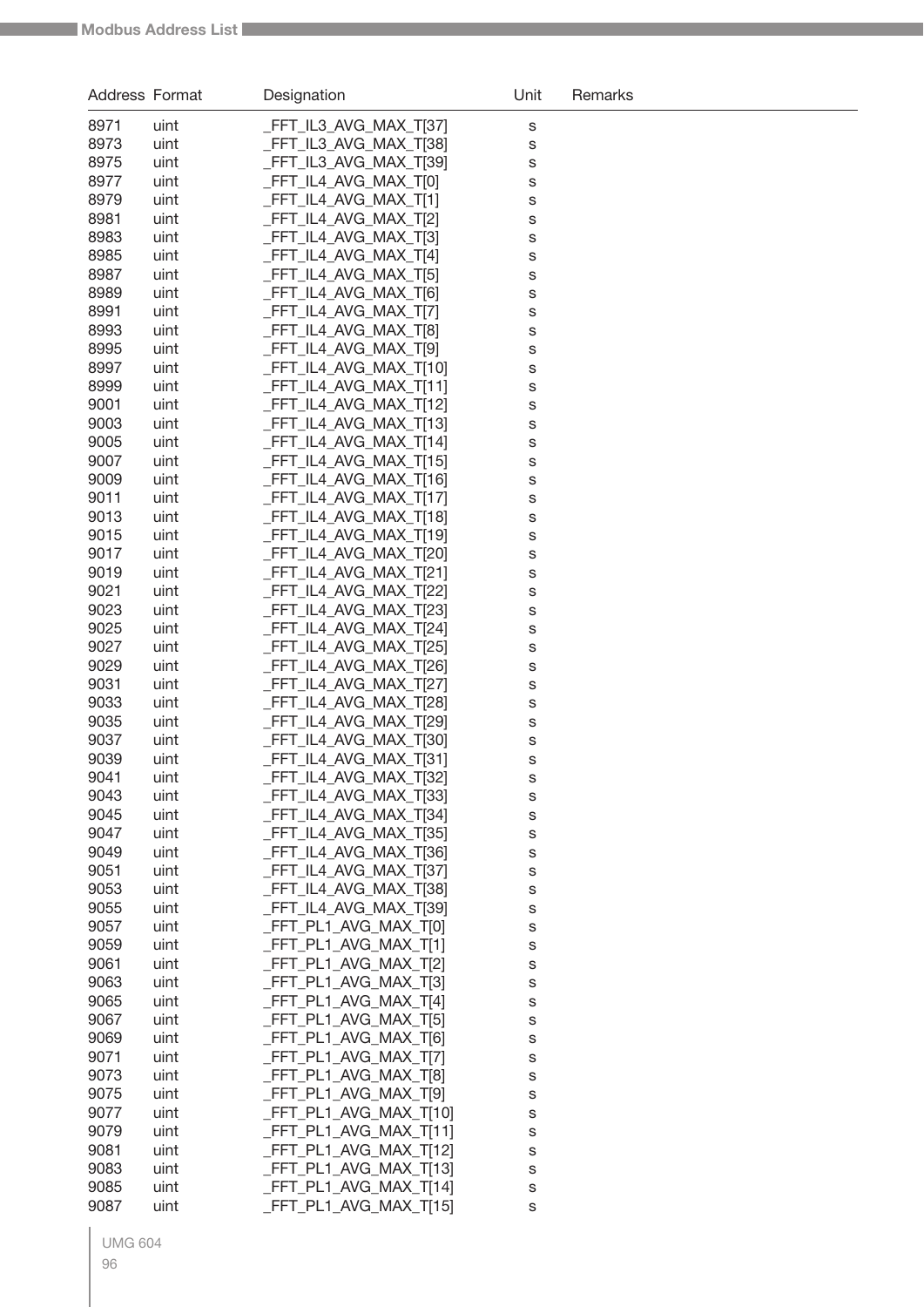| Address Format |              | Designation                                    | Unit   | Remarks |
|----------------|--------------|------------------------------------------------|--------|---------|
| 9089           | uint         | FFT_PL1_AVG_MAX_T[16]                          | S      |         |
| 9091           | uint         | _FFT_PL1_AVG_MAX_T[17]                         | S      |         |
| 9093           | uint         | FFT_PL1_AVG_MAX_T[18]                          | S      |         |
| 9095           | uint         | FFT_PL1_AVG_MAX_T[19]                          | S      |         |
| 9097           | uint         | FFT_PL1_AVG_MAX_T[20]                          | S      |         |
| 9099           | uint         | FFT_PL1_AVG_MAX_T[21]                          | S      |         |
| 9101           | uint         | FFT_PL1_AVG_MAX_T[22]                          | S      |         |
| 9103           | uint         | FFT PL1 AVG MAX T[23]                          | S      |         |
| 9105           | uint         | FFT_PL1_AVG_MAX_T[24]                          | S      |         |
| 9107<br>9109   | uint<br>uint | FFT_PL1_AVG_MAX_T[25]<br>FFT_PL1_AVG_MAX_T[26] | S      |         |
| 9111           | uint         | FFT_PL1_AVG_MAX_T[27]                          | S<br>S |         |
| 9113           | uint         | FFT_PL1_AVG_MAX_T[28]                          | S      |         |
| 9115           | uint         | FFT_PL1_AVG_MAX_T[29]                          | S      |         |
| 9117           | uint         | FFT PL1 AVG MAX T[30]                          | S      |         |
| 9119           | uint         | FFT_PL1_AVG_MAX_T[31]                          | S      |         |
| 9121           | uint         | FFT_PL1_AVG_MAX_T[32]                          | S      |         |
| 9123           | uint         | FFT_PL1_AVG_MAX_T[33]                          | S      |         |
| 9125           | uint         | FFT_PL1_AVG_MAX_T[34]                          | S      |         |
| 9127           | uint         | FFT PL1 AVG MAX T[35]                          | S      |         |
| 9129           | uint         | FFT PL1 AVG MAX T[36]                          | S      |         |
| 9131           | uint         | FFT_PL1_AVG_MAX_T[37]                          | S      |         |
| 9133           | uint         | FFT_PL1_AVG_MAX_T[38]                          | S      |         |
| 9135           | uint         | FFT_PL1_AVG_MAX_T[39]                          | S      |         |
| 9137           | uint         | FFT_PL2_AVG_MAX_T[0]                           | S      |         |
| 9139           | uint         | FFT_PL2_AVG_MAX_T[1]                           | S      |         |
| 9141<br>9143   | uint         | FFT_PL2_AVG_MAX_T[2]<br>FFT_PL2_AVG_MAX_T[3]   | S      |         |
| 9145           | uint<br>uint | FFT_PL2_AVG_MAX_T[4]                           | S<br>S |         |
| 9147           | uint         | FFT_PL2_AVG_MAX_T[5]                           | S      |         |
| 9149           | uint         | FFT_PL2_AVG_MAX_T[6]                           | S      |         |
| 9151           | uint         | FFT PL2 AVG MAX T[7]                           | S      |         |
| 9153           | uint         | FFT_PL2_AVG_MAX_T[8]                           | S      |         |
| 9155           | uint         | FFT PL2 AVG MAX T[9]                           | S      |         |
| 9157           | uint         | _FFT_PL2_AVG_MAX_T[10]                         | S      |         |
| 9159           | uint         | FFT_PL2_AVG_MAX_T[11]                          | s      |         |
| 9161           | uint         | _FFT_PL2_AVG_MAX_T[12]                         | S      |         |
| 9163           | uint         | FFT_PL2_AVG_MAX_T[13]                          | S      |         |
| 9165           | uint         | FFT PL2 AVG MAX T[14]                          | S      |         |
| 9167           | uint         | FFT PL2 AVG MAX T[15]                          | S      |         |
| 9169<br>9171   | uint         | FFT_PL2_AVG_MAX_T[16]                          | S      |         |
| 9173           | uint<br>uint | FFT_PL2_AVG_MAX_T[17]<br>FFT PL2 AVG MAX T[18] | S      |         |
| 9175           | uint         | FFT_PL2_AVG_MAX_T[19]                          | S<br>S |         |
| 9177           | uint         | FFT_PL2_AVG_MAX_T[20]                          | S      |         |
| 9179           | uint         | FFT_PL2_AVG_MAX_T[21]                          | S      |         |
| 9181           | uint         | FFT_PL2_AVG_MAX_T[22]                          | S      |         |
| 9183           | uint         | FFT_PL2_AVG_MAX_T[23]                          | S      |         |
| 9185           | uint         | FFT_PL2_AVG_MAX_T[24]                          | S      |         |
| 9187           | uint         | FFT_PL2_AVG_MAX_T[25]                          | S      |         |
| 9189           | uint         | FFT_PL2_AVG_MAX_T[26]                          | S      |         |
| 9191           | uint         | FFT_PL2_AVG_MAX_T[27]                          | S      |         |
| 9193           | uint         | FFT_PL2_AVG_MAX_T[28]                          | S      |         |
| 9195           | uint         | FFT_PL2_AVG_MAX_T[29]                          | S      |         |
| 9197           | uint         | FFT_PL2_AVG_MAX_T[30]                          | S      |         |
| 9199           | uint         | FFT_PL2_AVG_MAX_T[31]                          | S      |         |
| 9201<br>9203   | uint<br>uint | FFT_PL2_AVG_MAX_T[32]<br>FFT_PL2_AVG_MAX_T[33] | S      |         |
| 9205           | uint         | FFT_PL2_AVG_MAX_T[34]                          | S      |         |
|                |              |                                                | S      |         |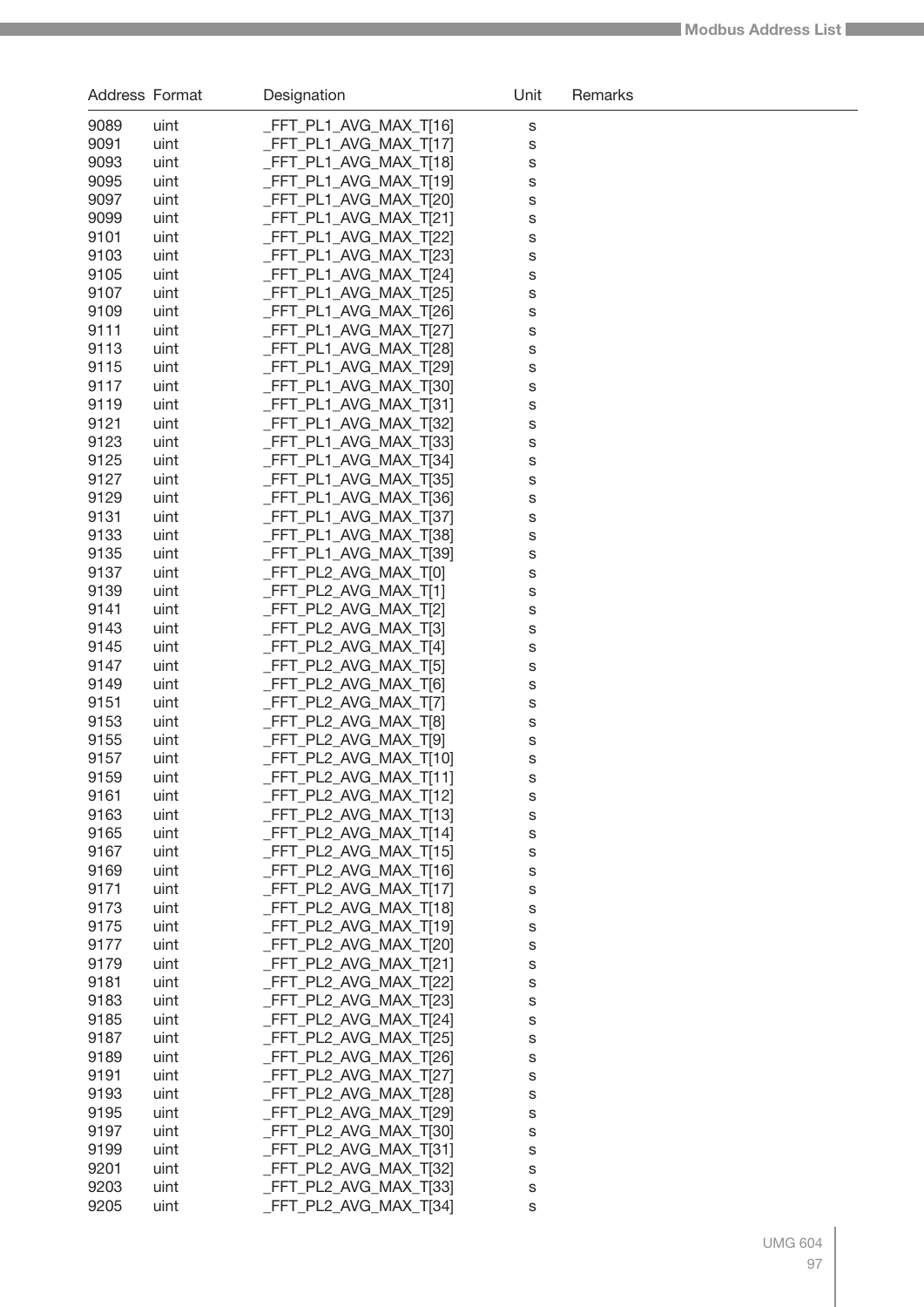| Address Format |              | Designation                                    | Unit   | Remarks |
|----------------|--------------|------------------------------------------------|--------|---------|
| 9207           | uint         | FFT_PL2_AVG_MAX_T[35]                          | S      |         |
| 9209           | uint         | FFT_PL2_AVG_MAX_T[36]                          | S      |         |
| 9211           | uint         | FFT_PL2_AVG_MAX_T[37]                          | S      |         |
| 9213           | uint         | FFT_PL2_AVG_MAX_T[38]                          | S      |         |
| 9215           | uint         | FFT_PL2_AVG_MAX_T[39]                          | S      |         |
| 9217           | uint         | FFT_PL3_AVG_MAX_T[0]                           | S      |         |
| 9219           | uint         | FFT PL3 AVG MAX T[1]                           | S      |         |
| 9221           | uint         | _FFT_PL3_AVG_MAX_T[2]                          | S      |         |
| 9223           | uint         | FFT_PL3_AVG_MAX_T[3]                           | S      |         |
| 9225           | uint         | FFT PL3 AVG MAX T[4]                           | S      |         |
| 9227           | uint         | FFT_PL3_AVG_MAX_T[5]                           | S      |         |
| 9229           | uint         | FFT_PL3_AVG_MAX_T[6]                           | S      |         |
| 9231           | uint         | _FFT_PL3_AVG_MAX_T[7]                          | S      |         |
| 9233<br>9235   | uint         | _FFT_PL3_AVG_MAX_T[8]<br>FFT_PL3_AVG_MAX_T[9]  | S      |         |
| 9237           | uint<br>uint | FFT PL3 AVG MAX T[10]                          | S      |         |
| 9239           | uint         | FFT_PL3_AVG_MAX_T[11]                          | S<br>S |         |
| 9241           | uint         | FFT_PL3_AVG_MAX_T[12]                          | S      |         |
| 9243           | uint         | FFT_PL3_AVG_MAX_T[13]                          | S      |         |
| 9245           | uint         | FFT_PL3_AVG_MAX_T[14]                          | S      |         |
| 9247           | uint         | FFT_PL3_AVG_MAX_T[15]                          | S      |         |
| 9249           | uint         | FFT_PL3_AVG_MAX_T[16]                          | S      |         |
| 9251           | uint         | _FFT_PL3_AVG_MAX_T[17]                         | S      |         |
| 9253           | uint         | FFT_PL3_AVG_MAX_T[18]                          | S      |         |
| 9255           | uint         | FFT_PL3_AVG_MAX_T[19]                          | S      |         |
| 9257           | uint         | FFT_PL3_AVG_MAX_T[20]                          | S      |         |
| 9259           | uint         | FFT_PL3_AVG_MAX_T[21]                          | S      |         |
| 9261           | uint         | FFT_PL3_AVG_MAX_T[22]                          | S      |         |
| 9263           | uint         | FFT_PL3_AVG_MAX_T[23]                          | S      |         |
| 9265           | uint         | FFT_PL3_AVG_MAX_T[24]                          | S      |         |
| 9267           | uint         | FFT PL3 AVG MAX T[25]                          | S      |         |
| 9269           | uint         | FFT PL3 AVG MAX T[26]                          | S      |         |
| 9271           | uint         | FFT_PL3_AVG_MAX_T[27]                          | S      |         |
| 9273<br>9275   | uint         | FFT_PL3_AVG_MAX_T[28]<br>FFT_PL3_AVG_MAX_T[29] | S      |         |
| 9277           | uint<br>uint | _FFT_PL3_AVG_MAX_T[30]                         | S      |         |
| 9279           | uint         | _FFT_PL3_AVG_MAX_T[31]                         | s<br>S |         |
| 9281           | uint         | FFT PL3 AVG MAX T[32]                          | S      |         |
| 9283           | uint         | FFT PL3 AVG MAX T[33]                          | S      |         |
| 9285           | uint         | FFT_PL3_AVG_MAX_T[34]                          | S      |         |
| 9287           | uint         | FFT_PL3_AVG_MAX_T[35]                          | S      |         |
| 9289           | uint         | FFT_PL3_AVG_MAX_T[36]                          | S      |         |
| 9291           | uint         | FFT_PL3_AVG_MAX_T[37]                          | S      |         |
| 9293           | uint         | FFT PL3 AVG MAX T[38]                          | S      |         |
| 9295           | uint         | FFT_PL3_AVG_MAX_T[39]                          | S      |         |
| 9297           | uint         | FFT_PL4_AVG_MAX_T[0]                           | S      |         |
| 9299           | uint         | FFT_PL4_AVG_MAX_T[1]                           | S      |         |
| 9301           | uint         | FFT_PL4_AVG_MAX_T[2]                           | S      |         |
| 9303           | uint         | FFT_PL4_AVG_MAX_T[3]                           | S      |         |
| 9305           | uint         | FFT_PL4_AVG_MAX_T[4]                           | S      |         |
| 9307           | uint         | FFT_PL4_AVG_MAX_T[5]                           | S      |         |
| 9309           | uint         | FFT_PL4_AVG_MAX_T[6]                           | S      |         |
| 9311           | uint         | FFT_PL4_AVG_MAX_T[7]                           | S      |         |
| 9313<br>9315   | uint<br>uint | FFT_PL4_AVG_MAX_T[8]<br>FFT_PL4_AVG_MAX_T[9]   | S      |         |
| 9317           | uint         | FFT_PL4_AVG_MAX_T[10]                          | S<br>S |         |
| 9319           | uint         | FFT_PL4_AVG_MAX_T[11]                          | S      |         |
| 9321           | uint         | FFT_PL4_AVG_MAX_T[12]                          | S      |         |
| 9323           | uint         | FFT_PL4_AVG_MAX_T[13]                          | S      |         |
|                |              |                                                |        |         |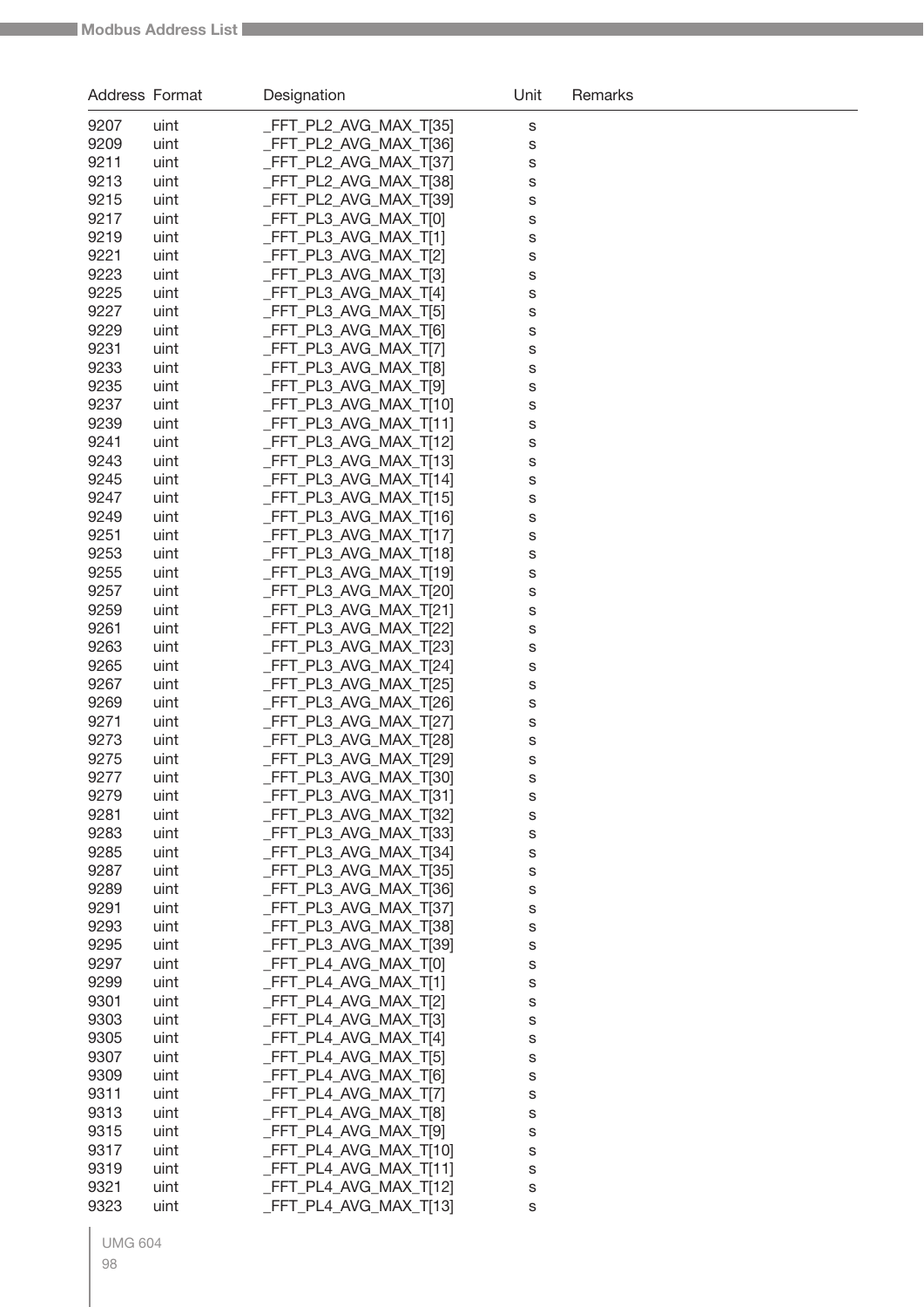| Address Format |              | Designation                                     | Unit   | Remarks |
|----------------|--------------|-------------------------------------------------|--------|---------|
| 9325           | uint         | FFT_PL4_AVG_MAX_T[14]                           | s      |         |
| 9327           | uint         | FFT_PL4_AVG_MAX_T[15]                           | S      |         |
| 9329           | uint         | FFT_PL4_AVG_MAX_T[16]                           | S      |         |
| 9331           | uint         | FFT_PL4_AVG_MAX_T[17]                           | S      |         |
| 9333           | uint         | FFT_PL4_AVG_MAX_T[18]                           | S      |         |
| 9335           | uint         | FFT_PL4_AVG_MAX_T[19]                           | S      |         |
| 9337           | uint         | FFT_PL4_AVG_MAX_T[20]                           | S      |         |
| 9339           | uint         | FFT_PL4_AVG_MAX_T[21]                           | S      |         |
| 9341           | uint         | FFT_PL4_AVG_MAX_T[22]                           | S      |         |
| 9343           | uint         | FFT_PL4_AVG_MAX_T[23]                           | S      |         |
| 9345           | uint         | FFT_PL4_AVG_MAX_T[24]                           | S      |         |
| 9347           | uint         | FFT_PL4_AVG_MAX_T[25]                           | S      |         |
| 9349           | uint         | FFT_PL4_AVG_MAX_T[26]                           | S      |         |
| 9351           | uint         | FFT_PL4_AVG_MAX_T[27]                           | S      |         |
| 9353           | uint         | FFT_PL4_AVG_MAX_T[28]                           | S      |         |
| 9355<br>9357   | uint         | FFT_PL4_AVG_MAX_T[29]<br>FFT_PL4_AVG_MAX_T[30]  | S      |         |
| 9359           | uint<br>uint | FFT_PL4_AVG_MAX_T[31]                           | S      |         |
| 9361           | uint         | FFT_PL4_AVG_MAX_T[32]                           | S<br>S |         |
| 9363           | uint         | FFT_PL4_AVG_MAX_T[33]                           | S      |         |
| 9365           | uint         | FFT_PL4_AVG_MAX_T[34]                           | S      |         |
| 9367           | uint         | FFT_PL4_AVG_MAX_T[35]                           | S      |         |
| 9369           | uint         | FFT_PL4_AVG_MAX_T[36]                           | S      |         |
| 9371           | uint         | FFT_PL4_AVG_MAX_T[37]                           | S      |         |
| 9373           | uint         | FFT_PL4_AVG_MAX_T[38]                           | S      |         |
| 9375           | uint         | FFT_PL4_AVG_MAX_T[39]                           | S      |         |
| 9377           | uint         | _FFT_QL1_AVG_MAX_T[0]                           | S      |         |
| 9379           | uint         | _FFT_QL1_AVG_MAX_T[1]                           | S      |         |
| 9381           | uint         | _FFT_QL1_AVG_MAX_T[2]                           | S      |         |
| 9383           | uint         | _FFT_QL1_AVG_MAX_T[3]                           | S      |         |
| 9385           | uint         | FFT_QL1_AVG_MAX_T[4]                            | S      |         |
| 9387           | uint         | FFT_QL1_AVG_MAX_T[5]                            | S      |         |
| 9389           | uint         | _FFT_QL1_AVG_MAX_T[6]                           | S      |         |
| 9391           | uint         | _FFT_QL1_AVG_MAX_T[7]                           | S      |         |
| 9393           | uint         | _FFT_QL1_AVG_MAX_T[8]                           | S      |         |
| 9395           | uint         | _FFT_QL1_AVG_MAX_T[9]                           | S      |         |
| 9397           | uint         | _FFT_QL1_AVG_MAX_T[10]                          | S      |         |
| 9399           | uint         | _FFT_QL1_AVG_MAX_T[11]                          | S      |         |
| 9401<br>9403   | uint         | _FFT_QL1_AVG_MAX_T[12]<br>FFT QL1 AVG MAX T[13] | S      |         |
| 9405           | uint<br>uint | FFT QL1 AVG MAX T[14]                           | S      |         |
| 9407           | uint         | FFT QL1 AVG MAX T[15]                           | S<br>S |         |
| 9409           | uint         | _FFT_QL1_AVG_MAX_T[16]                          | S      |         |
| 9411           | uint         | _FFT_QL1_AVG_MAX_T[17]                          | S      |         |
| 9413           | uint         | FFT QL1 AVG MAX T[18]                           | S      |         |
| 9415           | uint         | FFT QL1 AVG MAX T[19]                           | S      |         |
| 9417           | uint         | _FFT_QL1_AVG_MAX_T[20]                          | S      |         |
| 9419           | uint         | _FFT_QL1_AVG_MAX_T[21]                          | S      |         |
| 9421           | uint         | _FFT_QL1_AVG_MAX_T[22]                          | S      |         |
| 9423           | uint         | _FFT_QL1_AVG_MAX_T[23]                          | S      |         |
| 9425           | uint         | _FFT_QL1_AVG_MAX_T[24]                          | S      |         |
| 9427           | uint         | _FFT_QL1_AVG_MAX_T[25]                          | S      |         |
| 9429           | uint         | _FFT_QL1_AVG_MAX_T[26]                          | S      |         |
| 9431           | uint         | _FFT_QL1_AVG_MAX_T[27]                          | S      |         |
| 9433           | uint         | _FFT_QL1_AVG_MAX_T[28]                          | S      |         |
| 9435           | uint         | _FFT_QL1_AVG_MAX_T[29]                          | S      |         |
| 9437           | uint         | _FFT_QL1_AVG_MAX_T[30]                          | S      |         |
| 9439           | uint         | _FFT_QL1_AVG_MAX_T[31]                          | S      |         |
| 9441           | uint         | _FFT_QL1_AVG_MAX_T[32]                          | S      |         |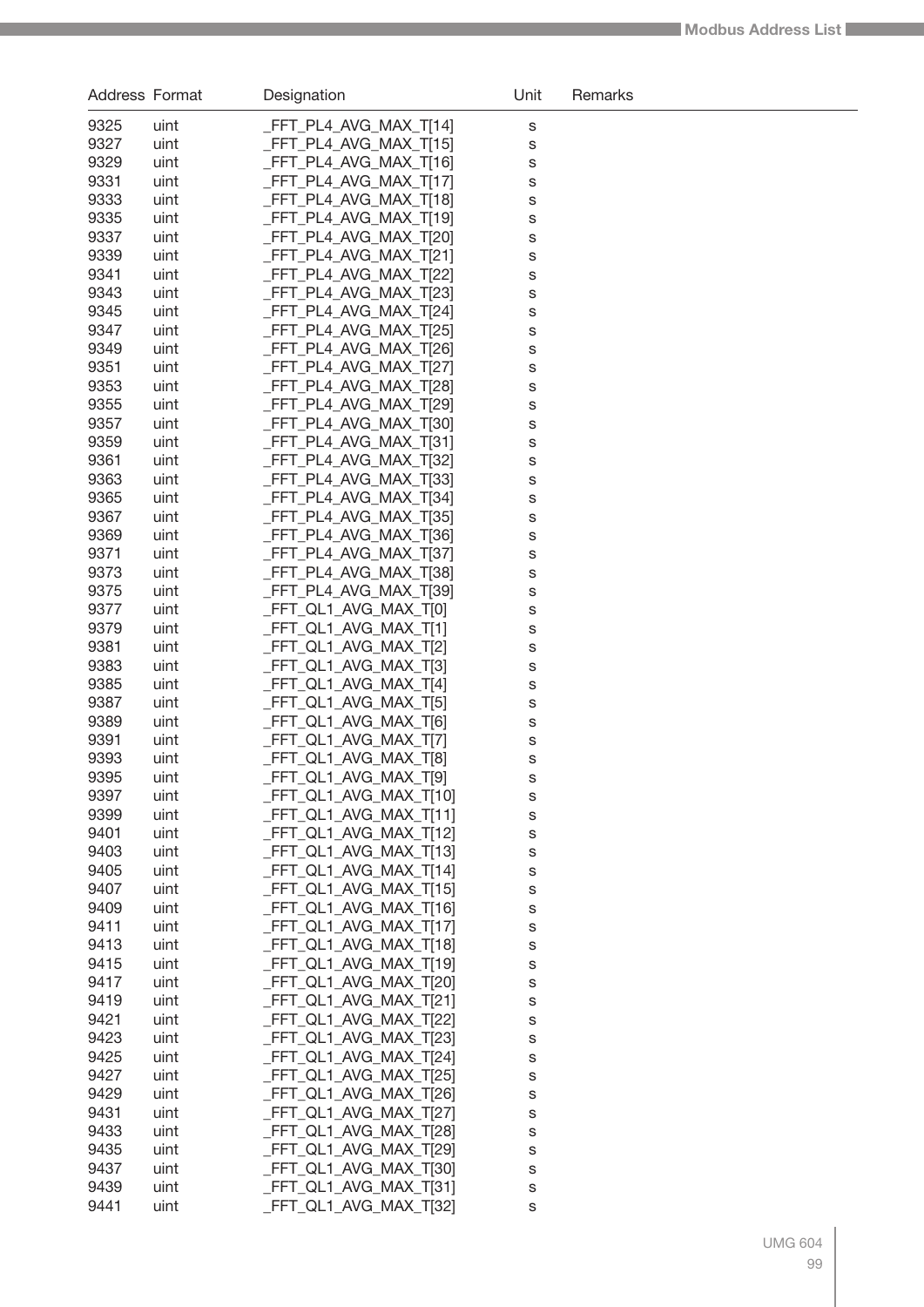| Address Format |              | Designation                                     | Unit   | Remarks |
|----------------|--------------|-------------------------------------------------|--------|---------|
| 9443           | uint         | _FFT_QL1_AVG_MAX_T[33]                          | S      |         |
| 9445           | uint         | _FFT_QL1_AVG_MAX_T[34]                          | S      |         |
| 9447           | uint         | _FFT_QL1_AVG_MAX_T[35]                          | S      |         |
| 9449           | uint         | FFT_QL1_AVG_MAX_T[36]                           | S      |         |
| 9451           | uint         | FFT_QL1_AVG_MAX_T[37]                           | S      |         |
| 9453           | uint         | FFT_QL1_AVG_MAX_T[38]                           | S      |         |
| 9455           | uint         | FFT_QL1_AVG_MAX_T[39]                           | S      |         |
| 9457           | uint         | FFT_QL2_AVG_MAX_T[0]                            | S      |         |
| 9459           | uint         | FFT_QL2_AVG_MAX_T[1]                            | S      |         |
| 9461           | uint         | FFT_QL2_AVG_MAX_T[2]                            | S      |         |
| 9463           | uint         | FFT_QL2_AVG_MAX_T[3]                            | S      |         |
| 9465           | uint         | FFT_QL2_AVG_MAX_T[4]                            | S      |         |
| 9467           | uint         | FFT_QL2_AVG_MAX_T[5]                            | S      |         |
| 9469           | uint         | FFT_QL2_AVG_MAX_T[6]                            | S      |         |
| 9471           | uint         | _FFT_QL2_AVG_MAX_T[7]                           | S      |         |
| 9473<br>9475   | uint         | FFT QL2 AVG MAX T[8]<br>_FFT_QL2_AVG_MAX_T[9]   | S      |         |
| 9477           | uint<br>uint | _FFT_QL2_AVG_MAX_T[10]                          | S      |         |
| 9479           | uint         | FFT_QL2_AVG_MAX_T[11]                           | S<br>S |         |
| 9481           | uint         | FFT_QL2_AVG_MAX_T[12]                           | S      |         |
| 9483           | uint         | FFT_QL2_AVG_MAX_T[13]                           | S      |         |
| 9485           | uint         | FFT_QL2_AVG_MAX_T[14]                           | S      |         |
| 9487           | uint         | FFT_QL2_AVG_MAX_T[15]                           | S      |         |
| 9489           | uint         | FFT_QL2_AVG_MAX_T[16]                           | S      |         |
| 9491           | uint         | FFT_QL2_AVG_MAX_T[17]                           | S      |         |
| 9493           | uint         | FFT_QL2_AVG_MAX_T[18]                           | S      |         |
| 9495           | uint         | FFT_QL2_AVG_MAX_T[19]                           | S      |         |
| 9497           | uint         | FFT_QL2_AVG_MAX_T[20]                           | S      |         |
| 9499           | uint         | FFT_QL2_AVG_MAX_T[21]                           | S      |         |
| 9501           | uint         | FFT_QL2_AVG_MAX_T[22]                           | S      |         |
| 9503           | uint         | FFT_QL2_AVG_MAX_T[23]                           | S      |         |
| 9505           | uint         | FFT_QL2_AVG_MAX_T[24]                           | S      |         |
| 9507           | uint         | FFT QL2 AVG MAX T[25]                           | S      |         |
| 9509           | uint         | FFT_QL2_AVG_MAX_T[26]                           | S      |         |
| 9511           | uint         | FFT_QL2_AVG_MAX_T[27]                           | S      |         |
| 9513           | uint         | _FFT_QL2_AVG_MAX_T[28]                          | s      |         |
| 9515           | uint         | FFT_QL2_AVG_MAX_T[29]                           | s      |         |
| 9517<br>9519   | uint         | FFT_QL2_AVG_MAX_T[30]<br>_FFT_QL2_AVG_MAX_T[31] | S      |         |
| 9521           | uint<br>uint | FFT QL2 AVG MAX T[32]                           | S      |         |
| 9523           | uint         | FFT_QL2_AVG_MAX_T[33]                           | S<br>S |         |
| 9525           | uint         | FFT_QL2_AVG_MAX_T[34]                           | S      |         |
| 9527           | uint         | FFT QL2 AVG MAX T[35]                           | S      |         |
| 9529           | uint         | FFT QL2 AVG MAX T[36]                           | S      |         |
| 9531           | uint         | FFT QL2 AVG MAX T[37]                           | S      |         |
| 9533           | uint         | FFT_QL2_AVG_MAX_T[38]                           | S      |         |
| 9535           | uint         | FFT_QL2_AVG_MAX_T[39]                           | S      |         |
| 9537           | uint         | FFT_QL3_AVG_MAX_T[0]                            | S      |         |
| 9539           | uint         | _FFT_QL3_AVG_MAX_T[1]                           | S      |         |
| 9541           | uint         | FFT_QL3_AVG_MAX_T[2]                            | S      |         |
| 9543           | uint         | FFT_QL3_AVG_MAX_T[3]                            | S      |         |
| 9545           | uint         | FFT_QL3_AVG_MAX_T[4]                            | S      |         |
| 9547           | uint         | FFT_QL3_AVG_MAX_T[5]                            | S      |         |
| 9549           | uint         | _FFT_QL3_AVG_MAX_T[6]                           | S      |         |
| 9551           | uint         | _FFT_QL3_AVG_MAX_T[7]                           | S      |         |
| 9553           | uint         | _FFT_QL3_AVG_MAX_T[8]                           | S      |         |
| 9555           | uint         | FFT_QL3_AVG_MAX_T[9]                            | S      |         |
| 9557           | uint         | FFT_QL3_AVG_MAX_T[10]                           | S      |         |
| 9559           | uint         | FFT_QL3_AVG_MAX_T[11]                           | S      |         |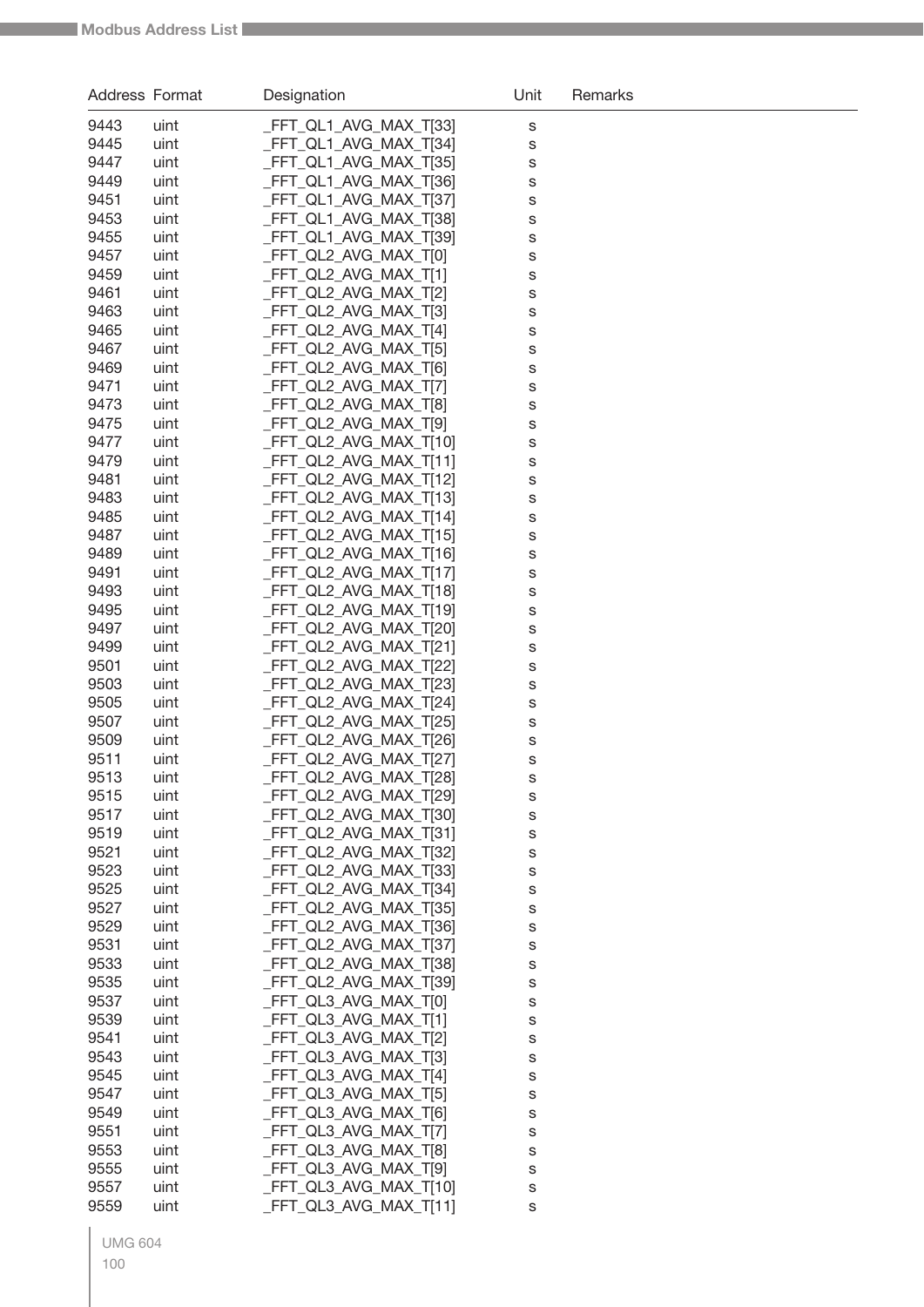| Address Format |              | Designation                                      | Unit   | Remarks |
|----------------|--------------|--------------------------------------------------|--------|---------|
| 9561           | uint         | _FFT_QL3_AVG_MAX_T[12]                           | S      |         |
| 9563           | uint         | _FFT_QL3_AVG_MAX_T[13]                           | S      |         |
| 9565           | uint         | _FFT_QL3_AVG_MAX_T[14]                           | S      |         |
| 9567           | uint         | _FFT_QL3_AVG_MAX_T[15]                           | S      |         |
| 9569           | uint         | _FFT_QL3_AVG_MAX_T[16]                           | S      |         |
| 9571           | uint         | _FFT_QL3_AVG_MAX_T[17]                           | S      |         |
| 9573           | uint         | _FFT_QL3_AVG_MAX_T[18]                           | S      |         |
| 9575           | uint         | FFT_QL3_AVG_MAX_T[19]                            | S      |         |
| 9577           | uint         | _FFT_QL3_AVG_MAX_T[20]                           | S      |         |
| 9579           | uint         | _FFT_QL3_AVG_MAX_T[21]                           | S      |         |
| 9581           | uint         | _FFT_QL3_AVG_MAX_T[22]                           | S      |         |
| 9583           | uint         | _FFT_QL3_AVG_MAX_T[23]                           | S      |         |
| 9585           | uint         | _FFT_QL3_AVG_MAX_T[24]                           | S      |         |
| 9587           | uint         | _FFT_QL3_AVG_MAX_T[25]                           | S      |         |
| 9589           | uint         | _FFT_QL3_AVG_MAX_T[26]                           | S      |         |
| 9591           | uint         | _FFT_QL3_AVG_MAX_T[27]                           | S      |         |
| 9593           | uint         | FFT_QL3_AVG_MAX_T[28]                            | S      |         |
| 9595           | uint         | _FFT_QL3_AVG_MAX_T[29]                           | S      |         |
| 9597           | uint         | _FFT_QL3_AVG_MAX_T[30]                           | S      |         |
| 9599           | uint         | _FFT_QL3_AVG_MAX_T[31]                           | S      |         |
| 9601           | uint         | FFT_QL3_AVG_MAX_T[32]                            | S      |         |
| 9603<br>9605   | uint         | _FFT_QL3_AVG_MAX_T[33]                           | S      |         |
| 9607           | uint<br>uint | _FFT_QL3_AVG_MAX_T[34]<br>_FFT_QL3_AVG_MAX_T[35] | S      |         |
| 9609           | uint         | _FFT_QL3_AVG_MAX_T[36]                           | S<br>S |         |
| 9611           | uint         | _FFT_QL3_AVG_MAX_T[37]                           | S      |         |
| 9613           | uint         | _FFT_QL3_AVG_MAX_T[38]                           | S      |         |
| 9615           | uint         | _FFT_QL3_AVG_MAX_T[39]                           | S      |         |
| 9617           | uint         | _FFT_QL4_AVG_MAX_T[0]                            | S      |         |
| 9619           | uint         | _FFT_QL4_AVG_MAX_T[1]                            | S      |         |
| 9621           | uint         | _FFT_QL4_AVG_MAX_T[2]                            | S      |         |
| 9623           | uint         | FFT_QL4_AVG_MAX_T[3]                             | S      |         |
| 9625           | uint         | _FFT_QL4_AVG_MAX_T[4]                            | S      |         |
| 9627           | uint         | FFT_QL4_AVG_MAX_T[5]                             | S      |         |
| 9629           | uint         | _FFT_QL4_AVG_MAX_T[6]                            | S      |         |
| 9631           | uint         | FFT_QL4_AVG_MAX_T[7]                             | s      |         |
| 9633           | uint         | FFT_QL4_AVG_MAX_T[8]                             | S      |         |
| 9635           | uint         | FFT QL4 AVG MAX T[9]                             | S      |         |
| 9637           | uint         | FFT_QL4_AVG_MAX_T[10]                            | S      |         |
| 9639           | uint         | FFT_QL4_AVG_MAX_T[11]                            | S      |         |
| 9641           | uint         | FFT_QL4_AVG_MAX_T[12]                            | S      |         |
| 9643           | uint         | FFT_QL4_AVG_MAX_T[13]                            | S      |         |
| 9645           | uint         | FFT_QL4_AVG_MAX_T[14]                            | S      |         |
| 9647           | uint         | FFT_QL4_AVG_MAX_T[15]                            | S      |         |
| 9649           | uint         | FFT_QL4_AVG_MAX_T[16]                            | S      |         |
| 9651           | uint         | FFT_QL4_AVG_MAX_T[17]                            | S      |         |
| 9653           | uint         | FFT_QL4_AVG_MAX_T[18]                            | S      |         |
| 9655           | uint         | FFT_QL4_AVG_MAX_T[19]                            | S      |         |
| 9657<br>9659   | uint         | FFT_QL4_AVG_MAX_T[20]<br>FFT_QL4_AVG_MAX_T[21]   | S      |         |
| 9661           | uint<br>uint | FFT_QL4_AVG_MAX_T[22]                            | S      |         |
| 9663           | uint         | FFT_QL4_AVG_MAX_T[23]                            | S      |         |
| 9665           | uint         | FFT_QL4_AVG_MAX_T[24]                            | S<br>S |         |
| 9667           | uint         | FFT_QL4_AVG_MAX_T[25]                            | S      |         |
| 9669           | uint         | FFT_QL4_AVG_MAX_T[26]                            | S      |         |
| 9671           | uint         | FFT_QL4_AVG_MAX_T[27]                            | S      |         |
| 9673           | uint         | FFT_QL4_AVG_MAX_T[28]                            | S      |         |
| 9675           | uint         | FFT_QL4_AVG_MAX_T[29]                            | S      |         |
| 9677           | uint         | _FFT_QL4_AVG_MAX_T[30]                           | S      |         |
|                |              |                                                  |        |         |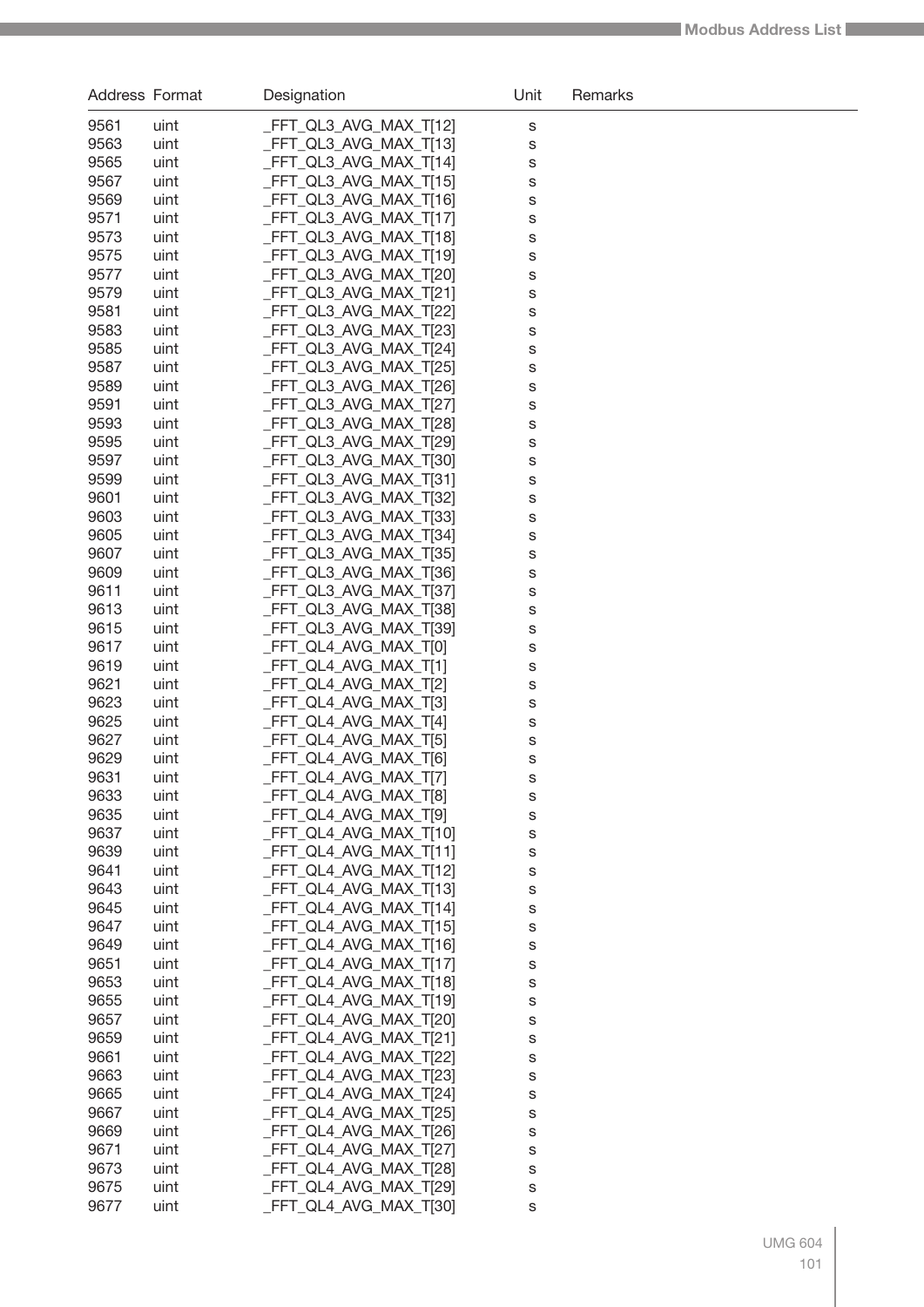| Address Format |              | Designation                            | Unit                       | Remarks                                                                      |
|----------------|--------------|----------------------------------------|----------------------------|------------------------------------------------------------------------------|
| 9679           | uint         | FFT QL4 AVG MAX T[31]                  | S                          |                                                                              |
| 9681           | uint         | FFT_QL4_AVG_MAX_T[32]                  | S                          |                                                                              |
| 9683           | uint         | FFT_QL4_AVG_MAX_T[33]                  | S                          |                                                                              |
| 9685           | uint         | FFT_QL4_AVG_MAX_T[34]                  | S                          |                                                                              |
| 9687           | uint         | FFT_QL4_AVG_MAX_T[35]                  | S                          |                                                                              |
| 9689           | uint         | FFT_QL4_AVG_MAX_T[36]                  | S                          |                                                                              |
| 9691           | uint         | FFT_QL4_AVG_MAX_T[37]                  | S                          |                                                                              |
| 9693           | uint         | FFT_QL4_AVG_MAX_T[38]                  | S                          |                                                                              |
| 9695           | uint         | FFT_QL4_AVG_MAX_T[39]                  | S                          |                                                                              |
| 9697           | uint         | _THD_ULN_AVG_MAX_T[0]                  | $\mathbb S$                | THD, Mean Value, Maximum, UL1                                                |
| 9699           | uint         | _THD_ULN_AVG_MAX_T[1]                  | $\mathbb S$                | THD, Mean Value, Maximum, UL2                                                |
| 9701           | uint         | _THD_ULN_AVG_MAX_T[2]                  | $\mathbb S$                | THD, Mean Value, Maximum, UL3                                                |
| 9703           | uint         | _THD_ULN_AVG_MAX_T[3]                  | $\mathbb S$                | THD, Mean Value, Maximum, UL4                                                |
| 9705           | uint         | _THD_ILN_AVG_MAX_T[0]                  | $\mathbb S$                | THD, Mean Value, Maximum, IL1                                                |
| 9707           | uint         | _THD_ILN_AVG_MAX_T[1]                  | $\mathbb S$                | THD, Mean Value, Maximum, IL2                                                |
| 9709           | uint         | _THD_ILN_AVG_MAX_T[2]                  | $\mathbb S$                | THD, Mean Value, Maximum, IL3                                                |
| 9711           | uint         | _THD_ILN_AVG_MAX_T[3]                  | $\mathbb S$                | THD, Mean Value, Maximum, IL4                                                |
| 9713           | uint         | KFACT_AVG_MAX_T[0]                     | $\mathbb S$                | K-Factor, Mean Value, Maximum, L1                                            |
| 9715           | uint         | KFACT_AVG_MAX_T[1]                     | $\mathbb S$                | K-Factor, Mean Value, Maximum, L2                                            |
| 9717           | uint         | KFACT_AVG_MAX_T[2]                     | $\mathbb S$                | K-Factor, Mean Value, Maximum, L3                                            |
| 9719           | uint         | _KFACT_AVG_MAX_T[3]                    | $\mathbb S$                | K-Factor, Mean Value, Maximum, L4                                            |
| 9721           | uint         | _ULN_AVG_MAX_T[0]                      | $\mathbb S$                | Voltage, Mean Value, Maximum, L1-N                                           |
| 9723           | uint         | _ULN_AVG_MAX_T[1]                      | $\mathbb S$                | Voltage, Mean Value, Maximum, L2-N                                           |
| 9725           | uint         | _ULN_AVG_MAX_T[2]                      | $\mathbb S$                | Voltage, Mean Value, Maximum, L3-N                                           |
| 9727           | uint         | _ULN_AVG_MAX_T[3]                      | $\mathbb S$                | Voltage, Mean Value, Maximum, L4-N                                           |
| 9729           | uint         | _ILN_AVG_MAX_T[0]                      | $\mathbb S$                | Current, Mean Value, Maximum, L1-N                                           |
| 9731           | uint         | _ILN_AVG_MAX_T[1]                      | $\mathbb S$                | Current, Mean Value, Maximum, L2-N                                           |
| 9733           | uint         | _ILN_AVG_MAX_T[2]                      | $\mathbb S$                | Current, Mean Value, Maximum, L3-N                                           |
| 9735           | uint         | _ILN_AVG_MAX_T[3]                      | $\mathbb S$                | Current, Mean Value, Maximum, L4-N                                           |
| 9737           | uint         | PLN_AVG_MAX_T[0]                       | $\mathbb S$                | Real Power, Mean Value, Maximum, L1                                          |
| 9739           | uint         | PLN_AVG_MAX_T[1]                       | $\mathbb S$                | Real Power, Mean Value, Maximum, L2                                          |
| 9741           | uint         | PLN_AVG_MAX_T[2]                       | $\mathbb S$                | Real Power, Mean Value, Maximum, L3                                          |
| 9743           | uint         | PLN_AVG_MAX_T[3]                       | $\mathbb S$                | Real Power, Mean Value, Maximum, L4                                          |
| 9745           | uint         | _QLN_AVG_MAX_T[0]                      | $\mathbb S$                | Reactive Power, Mean Value, Max., L1                                         |
| 9747           | uint         | _QLN_AVG_MAX_T[1]                      | $\mathsf{s}$               | Reactive Power, Mean Value, Max., L2                                         |
| 9749           | uint         | _QLN_AVG_MAX_T[2]                      | S                          | Reactive Power, Mean Value, Max., L3                                         |
| 9751           | uint         | QLN AVG MAX T[3]                       | S                          | Reactive Power, Mean Value, Max., L4                                         |
| 9753           | uint         | _SLN_AVG_MAX_T[0]                      | $\mathbb S$                | Apparent Power, Mean Value, Max., L1                                         |
| 9755           | uint         | _SLN_AVG_MAX_T[1]                      | $\mathbb S$                | Apparent Power, Mean Value, Max., L2                                         |
| 9757<br>9759   | uint<br>uint | _SLN_AVG_MAX_T[2]<br>_SLN_AVG_MAX_T[3] | $\mathbb S$                | Apparent Power, Mean Value, Max., L3<br>Apparent Power, Mean Value, Max., L4 |
| 9761           | uint         | _ULL_AVG_MAX_T[0]                      | $\mathbb S$                | Voltage, Mean Value, Maximum, L1-L2                                          |
| 9763           | uint         | ULL AVG MAX T[1]                       | $\mathbb S$<br>$\mathbb S$ | Voltage, Mean Value, Maximum, L2-L3                                          |
| 9765           | uint         | _ULL_AVG_MAX_T[2]                      | $\mathbb S$                | Voltage, Mean Value, Maximum, L3-L1                                          |
| 9767           | uint         | _I_SUM3_AVG_MAX_T                      | $\mathbb S$                | Sum, Mean Value, Max., IL1+IL2+IL3                                           |
| 9769           | uint         | I_SUM_AVG_MAX_T                        | $\mathbb S$                | Sum., Mean Val., Max., IL1+IL2+IL3+IL4                                       |
| 9771           | uint         | _S_SUM3_AVG_MAX_T                      | $\mathbb S$                | Sum, Mean Value, Max., SL1+SL2+SL3                                           |
| 9773           | uint         | P_SUM3_AVG_MAX_T                       | $\mathbb S$                | Sum, Mean Value, Max., PL1+PL2+PL3                                           |
| 9775           | uint         | Q_SUM3_AVG_MAX_T                       | $\mathbb S$                | Sum, Mittelw., Max., QL1+QL2+QL3                                             |
| 9777           | uint         | _S_SUM_AVG_MAX_T                       | $\mathsf{s}$               | Sum, Mean Value, Max,                                                        |
|                |              |                                        |                            | SL1+SL2+SL3+SL4                                                              |
| 9779           | uint         | _P_SUM_AVG_MAX_T                       | S                          | Sum, Mean Value, Max.,                                                       |
|                |              |                                        |                            | PL1+PL2+PL3+PL4                                                              |
| 9781           | uint         | _Q_SUM_AVG_MAX_T                       | S                          | Sum, Mean Value, Max.                                                        |
|                |              |                                        |                            | QL1+QL2+QL3+QL4                                                              |
| 9783           | uint         | _FREQ_AVG_MAX_T                        | $\mathbb S$                | Frequency, Mean Value, Max                                                   |
| 9785           | uint         | _N_AVG_MAX_T                           | $\mathsf{s}$               | Zero Sequence System, Voltage,                                               |
|                |              |                                        |                            | Mean Value, Max.                                                             |
| 9787           | uint         | _M_AVG_MAX_T                           | s                          | Positive Sequence System, Voltage,                                           |
|                |              |                                        |                            |                                                                              |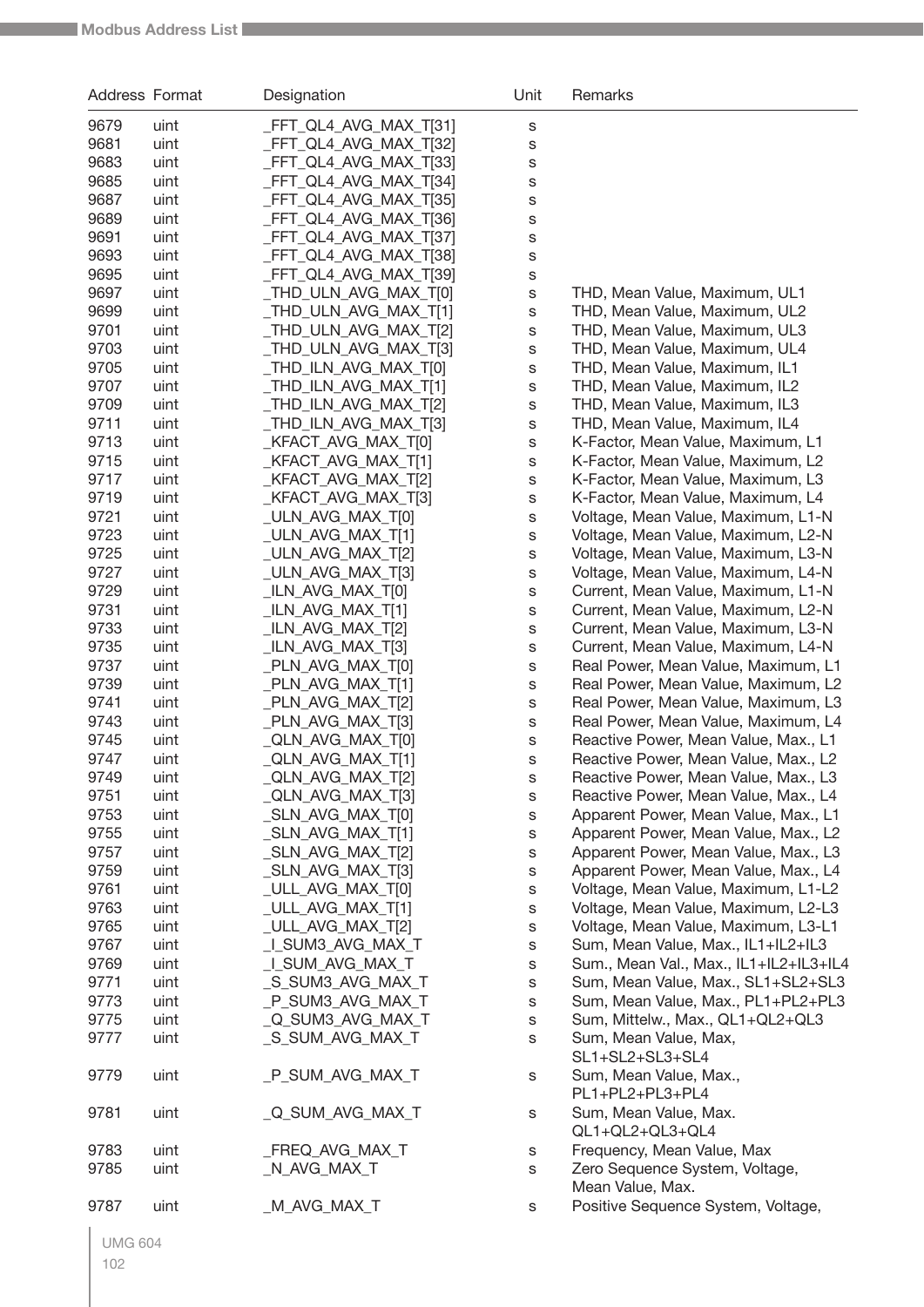| Address Format |                | Designation               | Unit     | Remarks                                                      |
|----------------|----------------|---------------------------|----------|--------------------------------------------------------------|
|                |                |                           |          | Mean Value, Max.                                             |
| 9789           | uint           | _G_AVG_MAX_T              | s        | Negative Sequence System, Voltage                            |
| 9791           | uint           | _SYM_AVG_MAX_T            | S        | Unbalance, Voltage                                           |
| 9793           | uint           | _IN_AVG_MAX_T             | S        | Zero Sequence System, Current,<br>Mean Value, Max.           |
| 9795           | uint           | _IM_AVG_MAX_T             | s        | Positive Sequence System, Current,<br>Mean Value, Max.       |
| 9797           | uint           | _IG_AVG_MAX_T             | s        | Negative Sequence System, Current,<br>Mean value, Max.       |
| 9799           | uint           | _S0_POWER_AVG_MAX_T[0]    | s        | Pulse Input 1, Mean Value, Max                               |
| 9801           | uint           | _S0_POWER_AVG_MAX_T[1]    | s        | Pulse Input 1, Mean Value, Max.                              |
| 9803           | uint           | _EXT_TEMPERATUR_AVG_MAX_T | S        | Temperatur, Mean Value, Max                                  |
| 9805           | short          | _W_Tariff                 |          | Real Energy, Tariff                                          |
| 9806           | short          | $Q$ _Tariff               |          | Reactiv energy, Tariff                                       |
| 9807           | float          | $WH_S[0]$                 | VAh      | Apparent energy, L1                                          |
| 9809           | float          | $WH_S[1]$                 | VAh      | Apparent energy, L2                                          |
| 9811           | float          | $[WH_S[2]$                | VAh      | Apparent energy, L3                                          |
| 9813           | float          | $_WH_S[3]$                | VAh      | Apparent energy, L4                                          |
| 9815           | float          | $WH_S[4]$                 | VAh      | Apparent energy, L1+L2+L3                                    |
| 9817           | float          | $WH_S[5]$                 | VAh      | Apparent energy, L1+L2+L3+L4                                 |
| 9819           | float          | $W$ H[0]                  | Wh       | Real Energy, L1                                              |
| 9821           | float          | WH[1]                     | Wh       | Real Energy, L2                                              |
| 9823           | float          |                           | Wh       | Real Energy, L3                                              |
| 9825           |                | WH[2]                     | Wh       |                                                              |
| 9827           | float          | WH[3]                     | Wh       | Real Energy, L4                                              |
| 9829           | float          | WHH[4]                    | Wh       | Real Energy, L1+L2+L3                                        |
|                | float          | WH[5]                     |          | Real Energy, L1+L2+L3+L4                                     |
| 9831           | float          | QH[0]                     |          | VArh Reactiv energy, L1                                      |
| 9833           | float          | $_QHH[1]$                 |          | VArh Reactiv energy, L2                                      |
| 9835<br>9837   | float          | $_QHH[2]$                 |          | VArh Reactiv energy, L3                                      |
| 9839           | float          | $_QHH[3]$                 |          | VArh Reactiv energy, L4                                      |
| 9841           | float<br>float | QH[4]                     |          | VArh Reactiv energy, L1+L2+L3                                |
| 9843           |                | $_QHH[5]$                 | Wh       | VArh Reactiv energy, L1+L2+L3+L4                             |
| 9845           | float          | $W$ H_V[0]                | Wh       | Real Energy, Supply, L1                                      |
| 9847           | float          | $WH_V[1]$                 | Wh       | Real Energy, Supply, L2<br>Real Energy, Supply, L3           |
|                | float          | $WH_V[2]$                 | Wh       |                                                              |
| 9849           | float          | $WH_V[3]$                 |          | Real Energy, Supply, L4                                      |
| 9851           | float          | $WH_V[4]$                 | Wh       | Real Energy, Supply, L1+L2+L3                                |
| 9853           | float          | $WH_V[5]$                 | Wh<br>Wh | Real Energy, Supply, L1+L2+L3+L4                             |
| 9855<br>9857   | float<br>float | $WH_Z[0]$<br>$WH_Z[1]$    | Wh       | Real Energy, Consumption, L1                                 |
| 9859           | float          | $WH_Z[2]$                 | Wh       | Real Energy, Consumption, L2<br>Real Energy, Consumption, L3 |
| 9861           | float          | $WH_Z[3]$                 | Wh       | Real Energy, Consumption, L4                                 |
| 9863           | float          | $WH_Z[4]$                 | Wh       | Real Energy, Consumption, L1+L2+L3                           |
| 9865           | float          | $WH_Z[5]$                 | Wh       | Real Energy, Con., L1+L2+L3+L4                               |
| 9867           | float          | $WH_VHT[0]$               | Wh       | Real Energy, Supply, HT-Tariff, L1                           |
| 9869           | float          | $WH_V_H$ T[1]             | Wh       | Real Energy, Supply, HT-Tariff, L2                           |
| 9871           | float          | $WH_VHT[2]$               | Wh       | Real Energy, Supply, HT-Tariff, L3                           |
| 9873           | float          | $WH_V_H$ T[3]             | Wh       | Real Energy, Supply, HT-Tariff, L4                           |
| 9875           | float          |                           | Wh       |                                                              |
| 9877           | float          | $WH_V_HT[4]$              | Wh       | Real Energy, Supply, HT-Tariff, L1+L2+L3                     |
| 9879           | float          | $WH_V_H$ T[5]             | Wh       | Real Energy, Bez, HT-Tar., L1+L2+L3+L4                       |
|                |                | $WH_V_N$ T[0]             |          | Real Energy, Supply, NT-Tariff, L1                           |
| 9881           | float          | $WH_V_N$ T[1]             | Wh       | Real Energy, Supply, NT-Tariff, L2                           |
| 9883           | float          | $WH_V_N$ T[2]             | Wh       | Real Energy, Supply, NT-Tariff, L3                           |
| 9885           | float          | $WH_V_N$ T[3]             | Wh       | Real Energy, Supply, NT-Tariff, L4                           |
| 9887           | float          | $WH_V_N$ T[4]             | Wh       | Real Energy, Con., NT-Tariff, L1+L2+L3                       |
| 9889           | float          | $WH_V_N$ T[5]             | Wh       | Real Energy, Con., NT-Tar., L1+L2+L3+L4                      |
| 9891           | float          | $WH_Z_HTT[0]$             | Wh       | Real Energy, Consumption, HT-Tariff, L1                      |
| 9893           | float          | $WH_Z_HTT[1]$             | Wh       | Real Energy, Consumption, HT-Tariff, L2                      |
| 9895           | float          | WH_Z_HT[2]                | Wh       | Real Energy, Consumption, HT-Tariff, L3                      |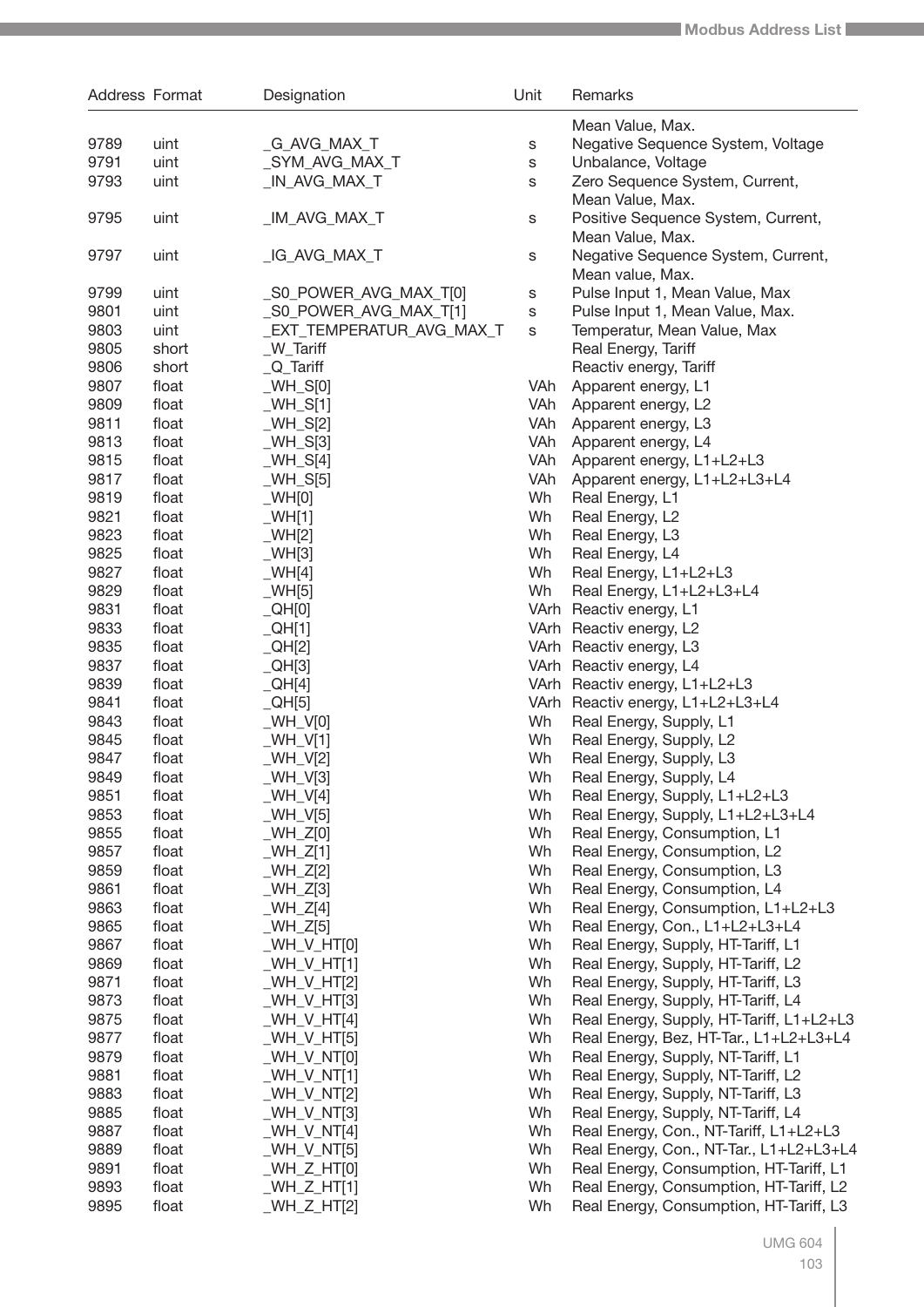| Address Format |       | Designation                | Unit        | Remarks                                                 |
|----------------|-------|----------------------------|-------------|---------------------------------------------------------|
| 9897           | float | $WH_Z_HTT[3]$              | Wh          | Real Energy, Consumption, HT-Tariff, L4                 |
| 9899           | float | _WH_Z_HT[4]                | Wh          | Real Energy, Con., HT-Tariff, L1+L2+L3                  |
| 9901           | float | $WH_Z_HTT[5]$              | Wh          | Real Energy, Lief., HT-Tar., L1+L2+L3+L4                |
| 9903           | float | _WH_Z_NT[0]                | Wh          | Real Energy, Consumption, NT-Tariff, L1                 |
| 9905           | float | _WH_Z_NT[1]                | Wh          | Real Energy, Consumption, NT-Tariff, L2                 |
| 9907           | float | _WH_Z_NT[2]                | Wh          | Real Energy, Consumption, NT-Tariff, L3                 |
| 9909           | float | $WH_ZNT[3]$                | Wh          | Real Energy, Consumption, NT-Tariff, L4                 |
| 9911           | float | _WH_Z_NT[4]                | Wh          | Real Energy, Lief., NT-Tariff, L1+L2+L3                 |
| 9913           | float | $_WH_Z_NT[5]$              | Wh          | Real Energy, Lief., NT-Tar., L1+L2+L3+L4                |
| 9915           | float | LOH[0]                     |             | VArh Reactiv energy, inductive, L1                      |
| 9917           | float | _IQH[1]                    |             | VArh Reactiv energy, inductive, L2                      |
| 9919           | float | $_lQH[2]$                  |             | VArh Reactiv energy, inductive, L3                      |
| 9921           | float | $_L$ IQH[3]                |             | VArh Reactiv energy, inductive, L4                      |
| 9923           | float | _IQH[4]                    |             | VArh Reactiv energy, inductive, L1+L2+L3                |
| 9925           | float | LOH[5]                     |             | VArh Reactiv energy, inductive, L1+L2+L3+L4             |
| 9927           | float | $_CQH[0]$                  |             | VArh Reactiv energy, capacitative, L1                   |
| 9929           | float | $_CQH[1]$                  |             | VArh Reactiv energy, capacitative, L2                   |
| 9931           | float | $_CQH[2]$                  |             | VArh Reactiv energy, capacitative, L3                   |
| 9933           | float | CQH[3]                     |             | VArh Reactiv energy, capacitative, L4                   |
| 9935           | float | $_CQH[4]$                  |             | VArh Reactiv energy, capacitative, L1+L2+L3             |
| 9937           | float | $_CQH[5]$                  |             | VArh Reactiv energy, cap., L1+L2+L3+L4                  |
| 9939           | float | _IQH_HT[0]                 |             | VArh Reactiv energy, HT, inductive, L1                  |
| 9941           | float | _IQH_HT[1]                 |             | VArh Reactiv energy, HT, inductive, L2                  |
| 9943           | float | _IQH_HT[2]                 |             | VArh Reactiv energy, HT, inductive, L3                  |
| 9945           | float | _IQH_HT[3]                 |             | VArh Reactiv energy, HT, inductive, L4                  |
| 9947           | float | _IQH_HT[4]                 |             | VArh Reactiv energy, HT, inductive, L1+L2+L3            |
| 9949           | float | _IQH_HT[5]                 |             | VArh Reactiv energy, HT, ind., L1+L2+L3+L4              |
| 9951           | float | _IQH_NT[0]                 |             | VArh Reactiv energy, NT, inductive, L1                  |
| 9953           | float | _IQH_NT[1]                 |             | VArh Reactiv energy, NT, inductive, L2                  |
| 9955           | float | _IQH_NT[2]                 |             | VArh Reactiv energy, NT, inductive, L3                  |
| 9957           | float | _IQH_NT[3]                 |             | VArh Reactiv energy, NT, inductive, L4                  |
| 9959           | float | _IQH_NT[4]                 |             | VArh Reactiv energy, NT, inductive, L1+L2+L3            |
| 9961           | float | _IQH_NT[5]                 |             | VArh Reactiv energy, NT, ind., L1+L2+L3+L4              |
| 9963           | float | <sub>_</sub> S0_CNT[0]     | n           | Counter, Pulse Input 1                                  |
| 9965           | float | $_$ S0 $_$ CNT[1]          | n           | Counter, Pulse Input 2                                  |
| 9967           | float | _TIME_WH                   | S           | Active and Apparent Energy<br>Measurement, Elapsed Time |
| 9969           | float | $\_TIME$ <sub>-</sub> $QH$ |             | Reactive Energy Measurement,                            |
|                |       |                            | $\mathbb S$ | <b>Elapsed Time</b>                                     |
| 9971           | float | SPU012                     | V           | Neutral Point Displacement Voltage                      |
| 9973           | short | DIGOUT_STAT[0]             | n           | Digital output 1, Status (r/w)                          |
| 9974           | short | DIGOUT_STAT[1]             | n           | Digital output 2, Status (r/w)                          |
| 9975           | short | DIGIN STAT[0]              | n           | Digital input 1, Status (r)                             |
| 9976           | short | _DIGIN_STAT[1]             | n           | Digital input 2, Status (r)                             |
| 9977           | uint  | _EVT_COUNT                 | n           | Event-Counter                                           |
| 9979           | uint  | _FLAG_COUNT                | n           | Flag-Counter                                            |
| 9981           | uint  | _TRANS_COUNT               | n           | Transienten-Counter                                     |
| 9983           | uint  | _HWW_COUNT                 | n           | Half Wave Effective Value Counter                       |
| 9985           | uint  | RX232_COUNT                | n           | <b>Counter for Received Packets</b>                     |
| 9987           | uint  | _TX232_COUNT               | n           | <b>Counter for Sent Packets</b>                         |
| 9989           | uint  | ERR232_COUNT_              | n           | Count. for Received Packets with Errors                 |
| 9991           | uint  | RX485_COUNT                | n           | <b>Counter for Received Packets</b>                     |
| 9993           | uint  | _TX485_COUNT               | n           | <b>Counter for Sent Packets</b>                         |
| 9995           | uint  | _ERR485_COUNT              | n           | Count. for Received Packets with Errors                 |
| 9997           | short | _DEL_WH                    |             | Delete all Effective Energy and                         |
|                |       |                            |             | Apparent Energy Counters (=1)                           |
| 9998           | short | _DEL_QH                    |             | Delete all Reactive Energy Counters (=1)                |
| 9999           | short | _INIT_MAX                  |             | Delete all Minimum and Maximum Values                   |
| 10032          | float | CTPRIM[0]                  | A           | Current transformer, primary, L1                        |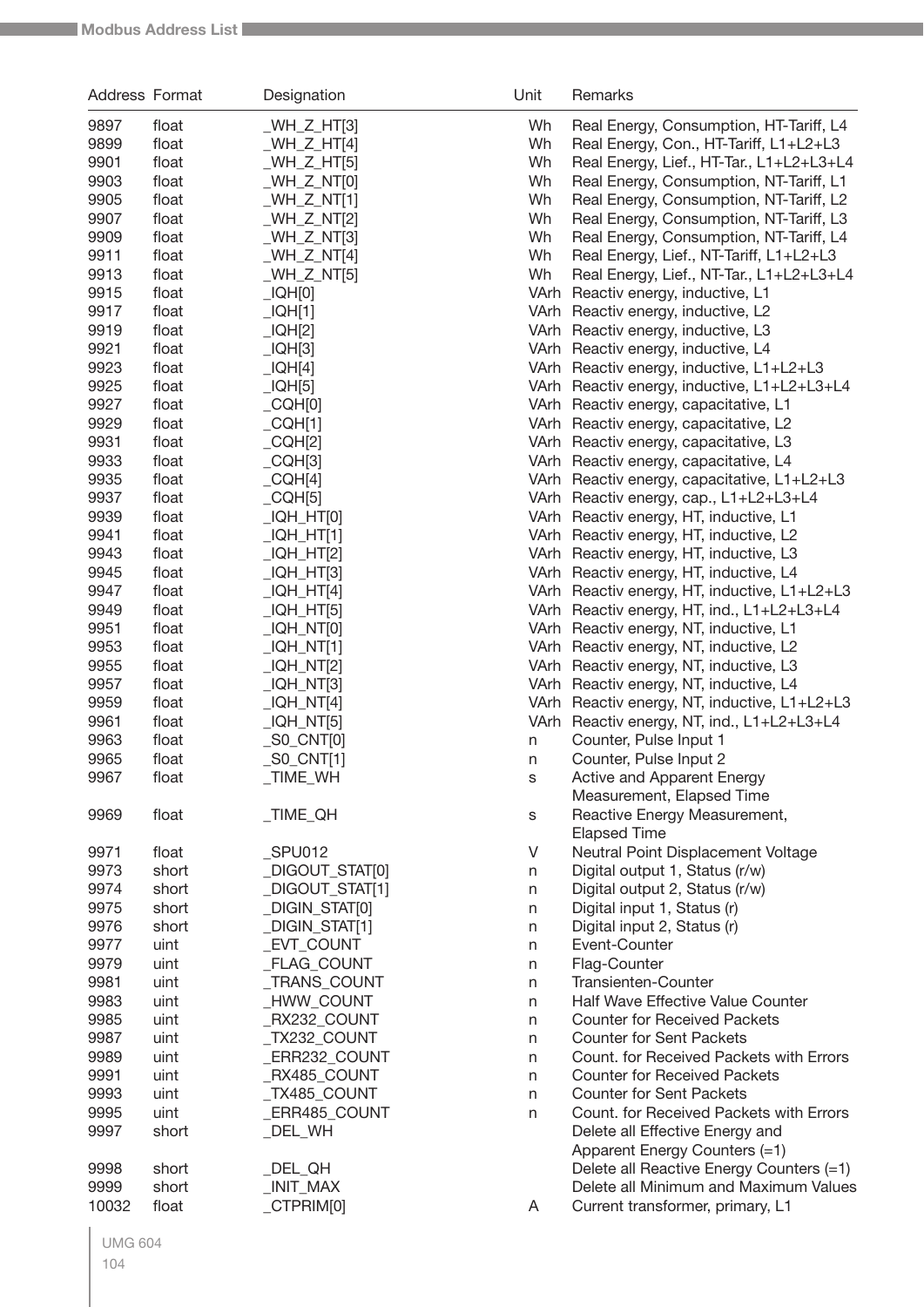| <b>Address Format</b> |        | Designation                                       | Unit        | Remarks                                  |
|-----------------------|--------|---------------------------------------------------|-------------|------------------------------------------|
| 10034                 | float  | $_C$ CTPRIM[1]                                    | A           | Current transformer, primary, L2         |
| 10036                 | float  | CTPRIM[2]                                         | A           | Current transformer, primary, L3         |
| 10038                 | float  | $_C$ CTPRIM[3]                                    | A           | Current transformer, primary, L4         |
| 10040                 | float  | $_C$ TSEC $[0]$                                   | A           | Current transformer, secondary, L1       |
| 10042                 | float  | $_CTSEC[1]$                                       | A           | Current transformer, secondary, L2       |
| 10044                 | float  | $_CTSEC[2]$                                       | A           | Current transformer, secondary, L3       |
|                       |        |                                                   |             |                                          |
| 10046                 | float  | $_CTSEC[3]$                                       | A           | Current transformer, secondary, L4       |
| 10048                 | float  | $_V$ TPRIM $[0]$                                  | $\mathsf V$ | Voltage transformer, primary, L1         |
| 10050                 | float  | $_VTPRIM[1]$                                      | $\vee$      | Voltage transformer, primary, L2         |
| 10052                 | float  | $_V$ TPRIM[2]                                     | $\vee$      | Voltage transformer, primary, L3         |
| 10054                 | float  | $_V$ TPRIM[3]                                     | $\vee$      | Voltage transformer, primary, L4         |
| 10056                 | float  | $_V$ TSEC $[0]$                                   | $\vee$      | Voltage transformer, secondary, L1       |
| 10058                 | float  | $_VTSEC[1]$                                       | $\vee$      | Voltage transformer, secondary, L2       |
| 10060                 | float  | $_VTSEC[2]$                                       | $\vee$      | Voltage transformer, secondary, L3       |
| 10062                 | float  | $_V$ TSEC[3]                                      | $\vee$      | Voltage transformer, secondary, L4       |
| 10064                 | float  | $\lfloor$ IRATED $[0]$                            | A           | Rated Current, K-Factor, L1              |
| 10066                 | float  | IRACTED[1]                                        | A           | Rated Current, K-Factor, L1              |
| 10068                 | float  | $\lfloor$ IRATED[2]                               | A           | Rated Current, K-Factor, L1              |
|                       |        |                                                   |             |                                          |
| 10070                 | float  | $\lfloor$ IRATED[3]                               | A           | Rated Current, K-Factor, L1              |
| 10072                 | string | _DEV_NAME                                         | 64          | Device Name                              |
| 10104                 | string | DEV DESC                                          | 128         | <b>Device Description</b>                |
| 10168                 | string | _LANGUAGE                                         | 16          | Language Selection, Home Page            |
| 10176                 | uint   | <b>SERNR</b>                                      |             | Serial-Number                            |
| 10178                 | uint   | <b>PRODNR</b>                                     |             | <b>Production Number</b>                 |
| 10180                 | int    | <b>MBUSADDR</b>                                   |             | <b>Modbus Address</b>                    |
| 10182                 | int    | MODE485                                           |             | Protokoll, Modbus-RTU Slave or           |
|                       |        |                                                   |             | Modbus-RTU Master                        |
| 10184                 | int    | BAUD485                                           |             | <b>Baud Rate RS485</b>                   |
| 10186                 | int    | BAUD232                                           |             | <b>Baud Rate RS232</b>                   |
| 10188                 | int    | MODE232                                           |             | Protokoll, Modbus-RTU Slave              |
| 10190                 | uint   | _IP_ADDR                                          |             | Geräte IP-Adresse                        |
| 10192                 | uint   | _IP_MASK                                          |             | Geräte IP-Maske                          |
|                       |        |                                                   |             |                                          |
| 10194                 | uint   | <b>IP GATE</b>                                    |             | Geräte Gateway-Adresse                   |
| 10196                 | int    | <b>DHCPMODE</b>                                   |             | IP-Mode                                  |
| 10198                 | int    | _CONTRAST                                         |             | <b>LCD-Contrast</b>                      |
| 10200                 | int    | _THERMOELEMENT                                    |             | Temperature Sensor, type                 |
|                       |        |                                                   |             | 0=PT100, 1=PT1000, 2=KTY-83,             |
|                       |        |                                                   |             | $3=$ KTY-84                              |
| 10202                 | int    | $K$ EY1                                           |             | Button 1                                 |
| 10204                 | int    | $K$ EY2                                           |             | Button 2                                 |
| 10206                 | int    | KEY3                                              |             | Service Button                           |
| 10208                 | uint   | _DEBUG_IP                                         |             | IP Address for Debug Notifications       |
|                       |        |                                                   |             |                                          |
| 10210                 | int    | <b>TIME ZONE</b>                                  | S           | <b>Time Zones Offset</b>                 |
| 10212                 | int    | _STIME                                            | S           | Daylight Savings Time Offset (3600)      |
|                       |        | <b>Switch Daylight Savings Time-Standard Time</b> |             |                                          |
| 10214                 | short  | SDAY                                              |             | Starting Date of Daylight Savings Time   |
| 10215                 |        | _SHOUR                                            |             |                                          |
|                       | short  |                                                   | h.          | Starting Hour of Daylight Savings Time   |
| 10216                 | short  | $\_SMON$                                          |             | Starting Month of Daylight Savings Time  |
| 10217                 | short  | $\_SMIN$                                          | min         | Starting Minute of Daylight Savings Time |
| 10218                 | short  | $\_SDOW$                                          |             | Starting Minute of Daylight Savings Time |
| 10219                 | short  | _EDAY                                             |             | Last Day of Daylight Savings Time        |
| 10220                 | short  | _EHOUR                                            | h           | Last Hour of Daylight Savings Time       |
| 10221                 | short  | _EMON                                             |             | Last Month of Daylight Savings Time      |
| 10222                 | short  | _EMIN                                             | min         | Last Minute of Daylight Savings Time     |
| 10223                 | short  | _EDOW                                             |             | Day of the Week, End of Daylight         |
|                       |        |                                                   |             | <b>Savings Time</b>                      |
|                       |        |                                                   |             |                                          |
| 10232                 | float  | _NOMINAL_U[0]                                     | V           |                                          |
|                       |        |                                                   |             |                                          |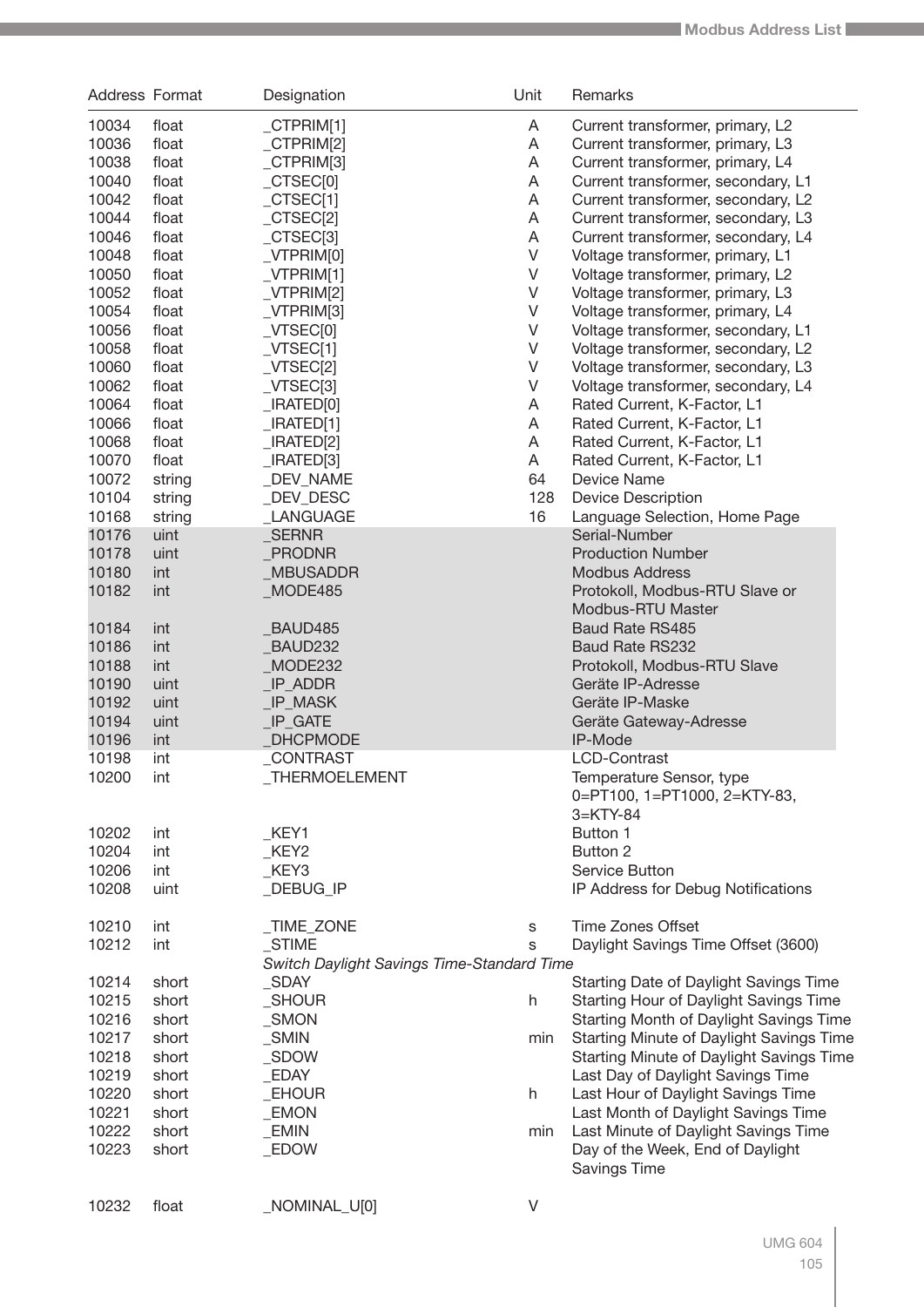| Address Format |                | Designation                    | Unit         | Remarks |
|----------------|----------------|--------------------------------|--------------|---------|
| 10234          | float          | NOMINAL_U[1]                   | $\vee$       |         |
| 10236          | float          | _NOMINAL_U[2]                  | V            |         |
| 10238          | float          | _NOMINAL_U[3]                  | V            |         |
| 10240          | float          | _NOMINAL_I[0]                  | A            |         |
| 10242          | float          | _NOMINAL_I[1]                  | A            |         |
| 10244          | float          | NOMINAL_I[2]                   | A            |         |
| 10246          | float          | _NOMINAL_I[3]                  | Α            |         |
| 10248          | float          | _NOMINAL_F                     | Hz           |         |
| 10250          | float          | _TRNS_DELTA[0]                 | $\%$         |         |
| 10252          | float          | TRNS DELTA[1]                  | $\%$         |         |
| 10254          | float          | _TRNS_DELTA[2]                 | $\%$         |         |
| 10256          | float          | _TRNS_DELTA[3]                 | $\%$         |         |
| 10258          | float          | _TRNS_ABS[0]                   | $\%$<br>$\%$ |         |
| 10260<br>10262 | float          | TRNS_ABS[1]<br>_TRNS_ABS[2]    | $\%$         |         |
| 10264          | float<br>float | TRNS_ABS[3]                    | %            |         |
| 10266          | short          | _TRNS_PRE                      | $\sf n$      |         |
| 10267          | short          | _TRNS_POST                     | n            |         |
| 10268          | float          | LEVT_MAX[0]                    | %            |         |
| 10270          | float          | LEVT_MAX[1]                    | %            |         |
| 10272          | float          | I EVT MAX[2]                   | %            |         |
| 10274          | float          | _I_EVT_MAX[3]                  | $\%$         |         |
| 10276          | float          | _U_EVT_MAX[0]                  | %            |         |
| 10278          | float          | $LU$ EVT_MAX[1]                | $\%$         |         |
| 10280          | float          | _U_EVT_MAX[2]                  | $\%$         |         |
| 10282          | float          | _U_EVT_MAX[3]                  | $\%$         |         |
| 10284          | float          | _U_EVT_MIN[0]                  | $\%$         |         |
| 10286          | float          | $[U_FVT_MIN[1]$                | $\%$         |         |
| 10288          | float          | _U_EVT_MIN[2]                  | $\%$         |         |
| 10290          | float          | $[U_EVT_MIN[3]$                | %            |         |
| 10292          | short          | _EVT_VAL_PRE                   | $\sf n$      |         |
| 10293          | short          | _EVT_VAL_POST                  | n            |         |
| 10294          | int            | EVT_CNT_POST                   | n            |         |
| 10296          | int            | EVT_CNT_PRE                    | n            |         |
| 10298          | int            | _TRNS_MODE                     | n            |         |
| 10300          | int            | _EVT_MODE                      | n            |         |
| 10302<br>10303 | short<br>short | $\_$ ARON<br><b>DREILEITER</b> | n            |         |
|                |                |                                | n            |         |
| 10408          | float          | _PULSWERT[0]                   | Wh/n         |         |
| 10410          | float          | _PULSWERT[1]                   | Wh/n         |         |
| 10412          | float          | _MAXSIZE_REC                   | $\%$         |         |
| 10414          | float          | MAXSIZE_TRNS                   | $\%$         |         |
| 10416          | float          | _MAXSIZE_VWW                   | $\%$         |         |
| 10418          | float          | _MAXSIZE_EVT                   | $\%$         |         |
| 10420          | float          | _MAXSIZE_FLAGS                 | %            |         |
| 10422          | int            | _TFTP_FILE_NR                  | n            |         |
| 10424          | int            | _TFTP_NEWFILE                  | n            |         |
| 10426<br>10428 | int            | _DIGOUTEVT[0]<br>_DIGOUTEVT[1] | bin<br>bin   |         |
| 10430          | int<br>int     | _DIGOUTEVT_TIME[0]             | 0.01s        |         |
| 10432          | int            | _DIGOUTEVT_TIME[1]             | 0.01s        |         |
| 10434          | short          | _INVERT_DIGOUT[0]              | bool         |         |
| 10435          | short          | _INVERT_DIGOUT[1]              | bool         |         |
| 10436          | short          | _EMAX_SPERRZEIT                | S            |         |
| 10437          | short          | _EMAX_PAUSENZEIT               | S            |         |
| 10438          | float          | _EMAX_LEISTUNG                 | W            |         |
| 10440          | float          | _EMAX_MAX                      | W            |         |
| 10442          | float          | _EMAX_TRENDWERT                | W            |         |
|                |                |                                |              |         |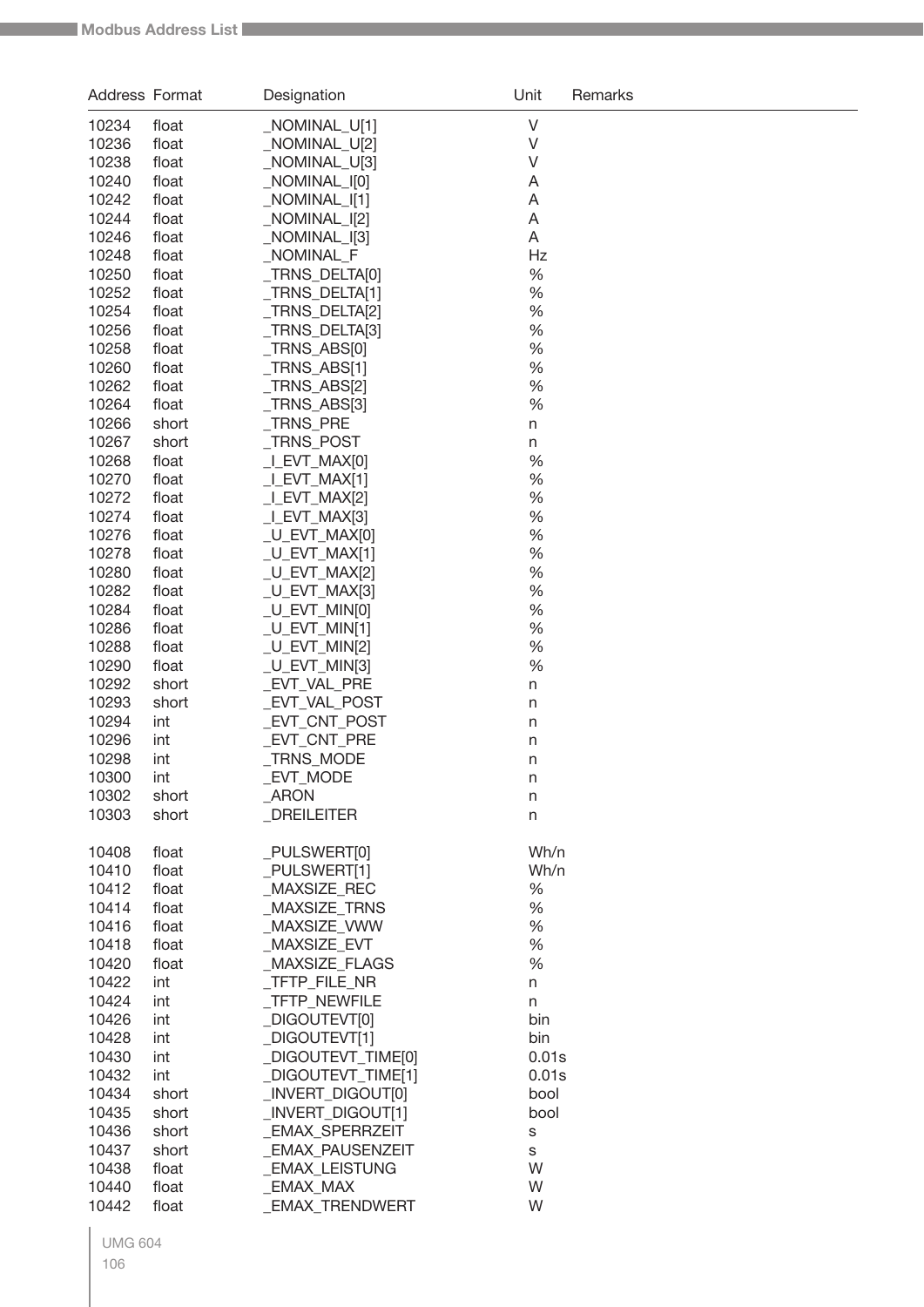| Address Format |                | Designation                              | Unit               | Remarks |
|----------------|----------------|------------------------------------------|--------------------|---------|
| 10444          | uint           | _EMAX_MAX_T                              |                    |         |
| 10446          | short          | _EMAX_D_STATUS[0]                        | n                  |         |
| 10447          | short          | _EMAX_D_STATUS[1]                        | $\mathsf{n}$       |         |
| 10448          | short          | _EMAX_D_STATUS[2]                        | n                  |         |
| 10449          | short          | _EMAX_D_STATUS[3]                        | n                  |         |
| 10450          | short          | _EMAX_D_STATUS[4]                        | $\sf n$            |         |
| 10451          | short          | _EMAX_D_STATUS[5]                        | $\sf n$            |         |
| 10452          | short          | _EMAX_D_STATUS[6]                        | $\sf n$            |         |
| 10453          | short          | _EMAX_D_STATUS[7]                        | $\sf n$            |         |
| 10454          | short          | EMAX_D_STATUS[8]                         | $\sf n$            |         |
| 10455          | short          | _EMAX_D_STATUS[9]                        | $\sf n$            |         |
| 10456          | short          | EMAX_D_STATUS[10]                        | $\mathsf{n}$       |         |
| 10457          | short          | _EMAX_D_STATUS[11]                       | $\mathsf{n}$       |         |
| 10458          | short          | _EMAX_D_STATUS[12]                       | $\mathsf{n}$       |         |
| 10459          | short          | _EMAX_D_STATUS[13]                       | n                  |         |
| 10460          | short          | _EMAX_D_STATUS[14]                       | $\sf n$            |         |
| 10461          | short          | _EMAX_D_STATUS[15]                       | $\sf n$            |         |
| 10462          | short          | _EMAX_D_STATUS[16]                       | $\sf n$            |         |
| 10463          | short          | _EMAX_D_STATUS[17]                       | $\sf n$            |         |
| 10464          | short          | _EMAX_D_STATUS[18]                       | $\sf n$            |         |
| 10465          | short          | _EMAX_D_STATUS[19]                       | $\sf n$            |         |
| 10466          | short          | _EMAX_D_STATUS[20]                       | $\mathsf{n}$       |         |
| 10467<br>10468 | short          | _EMAX_D_STATUS[21]<br>_EMAX_D_STATUS[22] | $\mathsf{n}$       |         |
| 10469          | short<br>short | _EMAX_D_STATUS[23]                       | $\mathsf{n}$       |         |
| 10470          | short          | _EMAX_D_STATUS[24]                       | n<br>n             |         |
| 10471          | short          | _EMAX_D_STATUS[25]                       | $\sf n$            |         |
| 10472          | short          | _EMAX_D_STATUS[26]                       | $\sf n$            |         |
| 10473          | short          | _EMAX_D_STATUS[27]                       | $\sf n$            |         |
| 10474          | short          | _EMAX_D_STATUS[28]                       | $\sf n$            |         |
| 10475          | short          | _EMAX_D_STATUS[29]                       | $\sf n$            |         |
| 10476          | short          | _EMAX_D_STATUS[30]                       | $\sf n$            |         |
| 10477          | short          | EMAX_D_STATUS[31]                        | $\sf n$            |         |
| 10478          | short          | _EMAX_D_STATUS[32]                       | n                  |         |
| 10479          | short          | _EMAX_D_STATUS[33]                       | n                  |         |
| 10480          | short          | _EMAX_D_STATUS[34]                       | n                  |         |
| 10481          | short          | _EMAX_D_STATUS[35]                       | n                  |         |
| 10482          | short          | _EMAX_D_STATUS[36]                       | $\sf n$            |         |
| 10483          | short          | _EMAX_D_STATUS[37]                       | $\mathsf{n}$       |         |
| 10484          | short          | _EMAX_D_STATUS[38]                       | $\sf n$            |         |
| 10485          | short          | _EMAX_D_STATUS[39]                       | $\sf n$            |         |
| 10486          | short          | _EMAX_D_STATUS[40]                       | $\sf n$            |         |
| 10487          | short          | _EMAX_D_STATUS[41]                       | $\mathsf{n}$       |         |
| 10488          | short          | _EMAX_D_STATUS[42]                       | $\mathsf{n}$       |         |
| 10489          | short          | _EMAX_D_STATUS[43]                       | $\mathsf{n}$       |         |
| 10490          | short          | <b>EMAX D STATUS[44]</b>                 | $\mathsf{n}$       |         |
| 10491          | short          | _EMAX_D_STATUS[45]                       | $\mathsf{n}$       |         |
| 10492          | short          | _EMAX_D_STATUS[46]                       | $\mathsf{n}$       |         |
| 10493          | short          | _EMAX_D_STATUS[47]                       | $\sf n$            |         |
| 10494          | short          | _EMAX_D_STATUS[48]<br>_EMAX_D_STATUS[49] | $\sf n$            |         |
| 10495<br>10496 | short<br>short | _EMAX_D_STATUS[50]                       | $\sf n$            |         |
| 10497          | short          | _EMAX_D_STATUS[51]                       | $\sf n$<br>$\sf n$ |         |
| 10498          | short          | _EMAX_D_STATUS[52]                       | $\mathsf{n}$       |         |
| 10499          | short          | _EMAX_D_STATUS[53]                       | $\mathsf{n}$       |         |
| 10500          | short          | _EMAX_D_STATUS[54]                       | $\mathsf{n}$       |         |
| 10501          | short          | _EMAX_D_STATUS[55]                       | n                  |         |
| 10502          | short          | _EMAX_D_STATUS[56]                       | n                  |         |
| 10503          | short          | _EMAX_D_STATUS[57]                       | n                  |         |
|                |                |                                          |                    |         |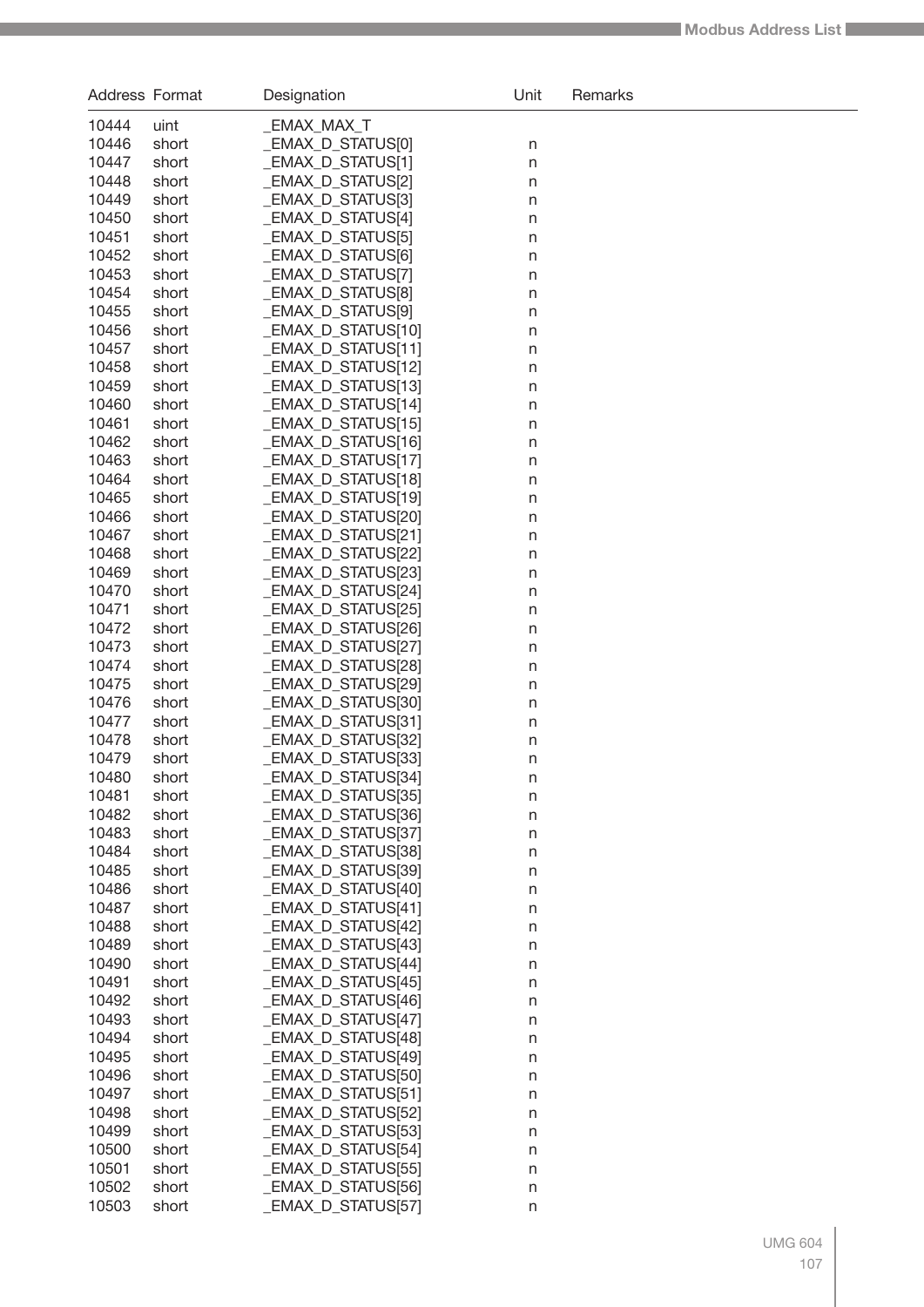| Address Format |       | Designation             | Unit | Remarks |
|----------------|-------|-------------------------|------|---------|
| 10504          | short | _EMAX_D_STATUS[58]      | n    |         |
| 10505          | short | _EMAX_D_STATUS[59]      | n    |         |
| 10506          | short | _EMAX_D_STATUS[60]      | n    |         |
| 10507          | short | _EMAX_D_STATUS[61]      | n    |         |
| 10508          | short | _EMAX_D_STATUS[62]      | n    |         |
| 10509          | short | _EMAX_D_STATUS[63]      | n    |         |
| 10510          | float | _EMAX_A_STATUS[0]       | %    |         |
| 10512          | float | _EMAX_A_STATUS[1]       | %    |         |
| 10514          | float | _EMAX_A_STATUS[2]       | %    |         |
| 10516          | float | _EMAX_A_STATUS[3]       | %    |         |
| 10518          | short | _EMAX_D_ACTIVE[0]       |      |         |
| 10519          | short | EMAX_D_ACTIVE[1]        |      |         |
| 10520          | short | EMAX_D_ACTIVE[2]        |      |         |
| 10521          | short | EMAX_D_ACTIVE[3]        |      |         |
| 10522          | short | EMAX_D_ACTIVE[4]        |      |         |
| 10523          | short | EMAX_D_ACTIVE[5]        |      |         |
| 10524          | short | _EMAX_D_ACTIVE[6]       |      |         |
| 10525          | short | _EMAX_D_ACTIVE[7]       |      |         |
| 10526          | short | EMAX_D_ACTIVE[8]        |      |         |
| 10527          | short | <b>EMAX D ACTIVE[9]</b> |      |         |
| 10528          | short | EMAX D ACTIVE[10]       |      |         |
| 10529          | short | EMAX_D_ACTIVE[11]       |      |         |
| 10530          | short | _EMAX_D_ACTIVE[12]      |      |         |
| 10531          | short | _EMAX_D_ACTIVE[13]      |      |         |
| 10532          | short | _EMAX_D_ACTIVE[14]      |      |         |
| 10533          | short | _EMAX_D_ACTIVE[15]      |      |         |
| 10534          | short | _EMAX_D_ACTIVE[16]      |      |         |
| 10535          | short | _EMAX_D_ACTIVE[17]      |      |         |
| 10536          | short | _EMAX_D_ACTIVE[18]      |      |         |
| 10537          | short | _EMAX_D_ACTIVE[19]      |      |         |
| 10538          | short | _EMAX_D_ACTIVE[20]      |      |         |
| 10539          | short | _EMAX_D_ACTIVE[21]      |      |         |
| 10540          | short | _EMAX_D_ACTIVE[22]      |      |         |
| 10541          | short | EMAX_D_ACTIVE[23]       |      |         |
| 10542          | short | EMAX_D_ACTIVE[24]       |      |         |
| 10543          | short | _EMAX_D_ACTIVE[25]      |      |         |
| 10544          | short | _EMAX_D_ACTIVE[26]      |      |         |
| 10545          | short | _EMAX_D_ACTIVE[27]      |      |         |
| 10546          | short | _EMAX_D_ACTIVE[28]      |      |         |
| 10547          | short | _EMAX_D_ACTIVE[29]      |      |         |
| 10548          | short | _EMAX_D_ACTIVE[30]      |      |         |
| 10549          | short | _EMAX_D_ACTIVE[31]      |      |         |
| 10550          | short | _EMAX_D_ACTIVE[32]      |      |         |
| 10551          | short | _EMAX_D_ACTIVE[33]      |      |         |
| 10552          | short | _EMAX_D_ACTIVE[34]      |      |         |
| 10553          | short | EMAX D ACTIVE[35]       |      |         |
| 10554          | short | _EMAX_D_ACTIVE[36]      |      |         |
| 10555          | short | _EMAX_D_ACTIVE[37]      |      |         |
| 10556          | short | _EMAX_D_ACTIVE[38]      |      |         |
| 10557          | short | _EMAX_D_ACTIVE[39]      |      |         |
| 10558          | short | _EMAX_D_ACTIVE[40]      |      |         |
| 10559          | short | _EMAX_D_ACTIVE[41]      |      |         |
| 10560          | short | _EMAX_D_ACTIVE[42]      |      |         |
| 10561          | short | _EMAX_D_ACTIVE[43]      |      |         |
| 10562          | short | _EMAX_D_ACTIVE[44]      |      |         |
| 10563          | short | _EMAX_D_ACTIVE[45]      |      |         |
| 10564          | short | _EMAX_D_ACTIVE[46]      |      |         |
| 10565          | short | _EMAX_D_ACTIVE[47]      |      |         |
| 10566          | short | _EMAX_D_ACTIVE[48]      |      |         |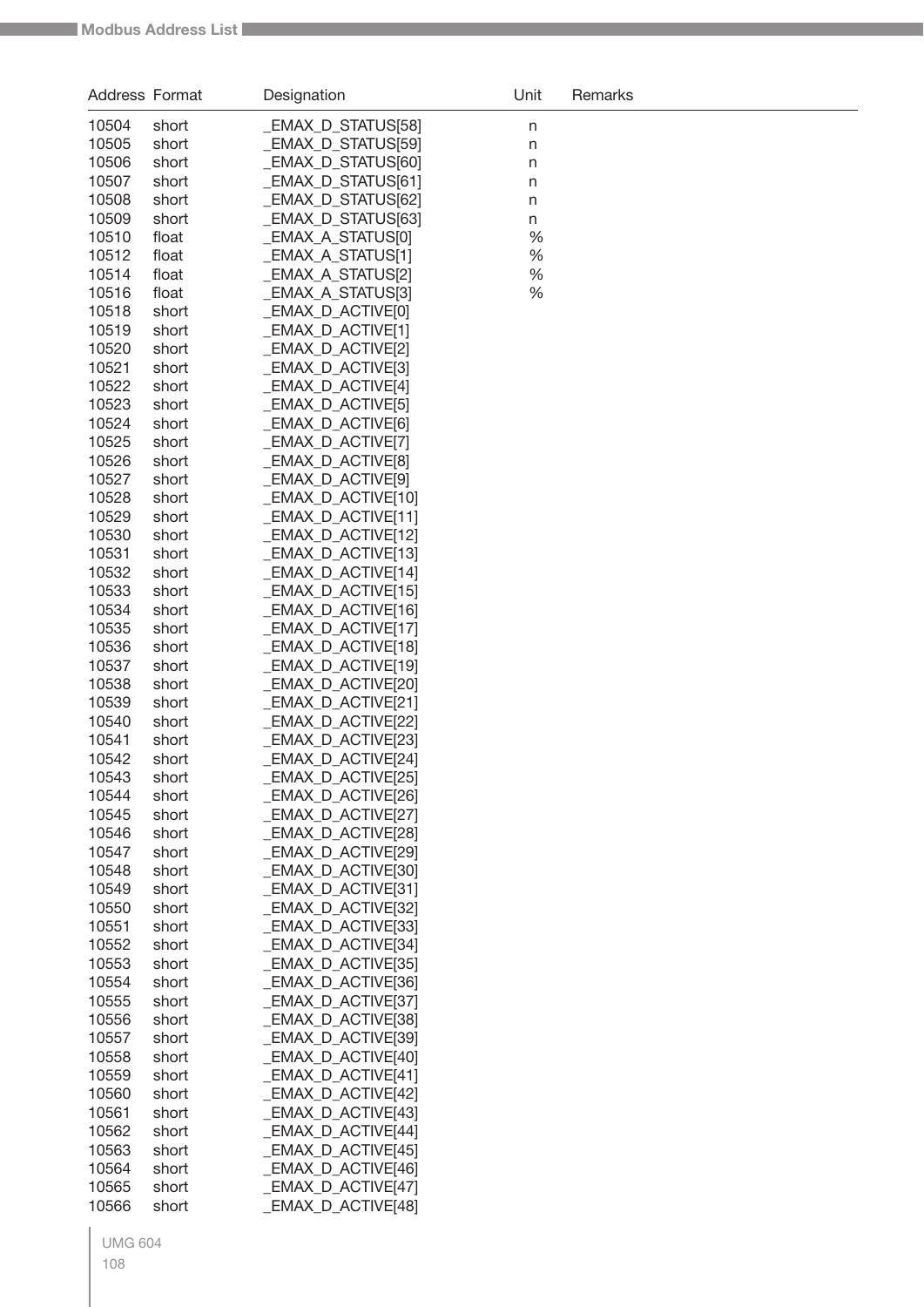| Address Format |                  | Designation                    | Unit     | Remarks |
|----------------|------------------|--------------------------------|----------|---------|
| 10567          | short            | _EMAX_D_ACTIVE[49]             |          |         |
| 10568          | short            | _EMAX_D_ACTIVE[50]             |          |         |
| 10569          | short            | _EMAX_D_ACTIVE[51]             |          |         |
| 10570          | short            | _EMAX_D_ACTIVE[52]             |          |         |
| 10571          | short            | _EMAX_D_ACTIVE[53]             |          |         |
| 10572          | short            | _EMAX_D_ACTIVE[54]             |          |         |
| 10573          | short            | _EMAX_D_ACTIVE[55]             |          |         |
| 10574          | short            | _EMAX_D_ACTIVE[56]             |          |         |
| 10575          | short            | _EMAX_D_ACTIVE[57]             |          |         |
| 10576          | short            | _EMAX_D_ACTIVE[58]             |          |         |
| 10577          | short            | _EMAX_D_ACTIVE[59]             |          |         |
| 10578          | short            | _EMAX_D_ACTIVE[60]             |          |         |
| 10579          | short            | _EMAX_D_ACTIVE[61]             |          |         |
| 10580          | short            | _EMAX_D_ACTIVE[62]             |          |         |
| 10581          | short            | _EMAX_D_ACTIVE[63]             |          |         |
| 10582          | short            | _EMAX_A_ACTIVE[0]              |          |         |
| 10583          | short            | _EMAX_A_ACTIVE[1]              |          |         |
| 10584          | short            | _EMAX_A_ACTIVE[2]              |          |         |
| 10585          | short            | _EMAX_A_ACTIVE[3]              |          |         |
| 10586          | string           | _EMAX_D_DESC0                  | 32       |         |
| 10602          | string           | _EMAX_D_DESC1                  | 32       |         |
| 10618          | string           | _EMAX_D_DESC2                  | 32       |         |
| 10634          | string           | _EMAX_D_DESC3                  | 32<br>32 |         |
| 10650<br>10666 | string           | _EMAX_D_DESC4                  | 32       |         |
| 10682          | string           | _EMAX_D_DESC5<br>_EMAX_D_DESC6 | 32       |         |
| 10698          | string<br>string | _EMAX_D_DESC7                  | 32       |         |
| 10714          | string           | _EMAX_D_DESC8                  | 32       |         |
| 10730          | string           | _EMAX_D_DESC9                  | 32       |         |
| 10746          | string           | _EMAX_D_DESC10                 | 32       |         |
| 10762          | string           | _EMAX_D_DESC11                 | 32       |         |
| 10778          | string           | _EMAX_D_DESC12                 | 32       |         |
| 10794          | string           | _EMAX_D_DESC13                 | 32       |         |
| 10810          | string           | <b>EMAX D DESC14</b>           | 32       |         |
| 10826          | string           | <b>EMAX_D_DESC15</b>           | 32       |         |
| 10842          | string           | _EMAX_D_DESC16                 | 32       |         |
| 10858          | string           | _EMAX_D_DESC17                 | 32       |         |
| 10874          | string           | _EMAX_D_DESC18                 | 32       |         |
| 10890          | string           | _EMAX_D_DESC19                 | 32       |         |
| 10906          | string           | <b>EMAX D DESC20</b>           | 32       |         |
| 10922          | string           | EMAX_D_DESC21                  | 32       |         |
| 10938          | string           | EMAX_D_DESC22                  | 32       |         |
| 10954          | string           | EMAX_D_DESC23                  | 32       |         |
| 10970          | string           | EMAX_D_DESC24                  | 32       |         |
| 10986          | string           | <b>EMAX_D_DESC25</b>           | 32       |         |
| 11002          | string           | _EMAX_D_DESC26                 | 32       |         |
| 11018          | string           | _EMAX_D_DESC27                 | 32       |         |
| 11034          | string           | _EMAX_D_DESC28                 | 32       |         |
| 11050          | string           | EMAX_D_DESC29                  | 32       |         |
| 11066          | string           | EMAX_D_DESC30                  | 32       |         |
| 11082          | string           | EMAX_D_DESC31                  | 32       |         |
| 11098          | string           | EMAX_D_DESC32                  | 32       |         |
| 11114          | string           | EMAX_D_DESC33                  | 32       |         |
| 11130          | string           | EMAX_D_DESC34                  | 32       |         |
| 11146          | string           | EMAX_D_DESC35                  | 32       |         |
| 11162          | string           | _EMAX_D_DESC36                 | 32       |         |
| 11178          | string           | _EMAX_D_DESC37                 | 32       |         |
| 11194          | string           | _EMAX_D_DESC38                 | 32       |         |
| 11210          | string           | EMAX_D_DESC39                  | 32       |         |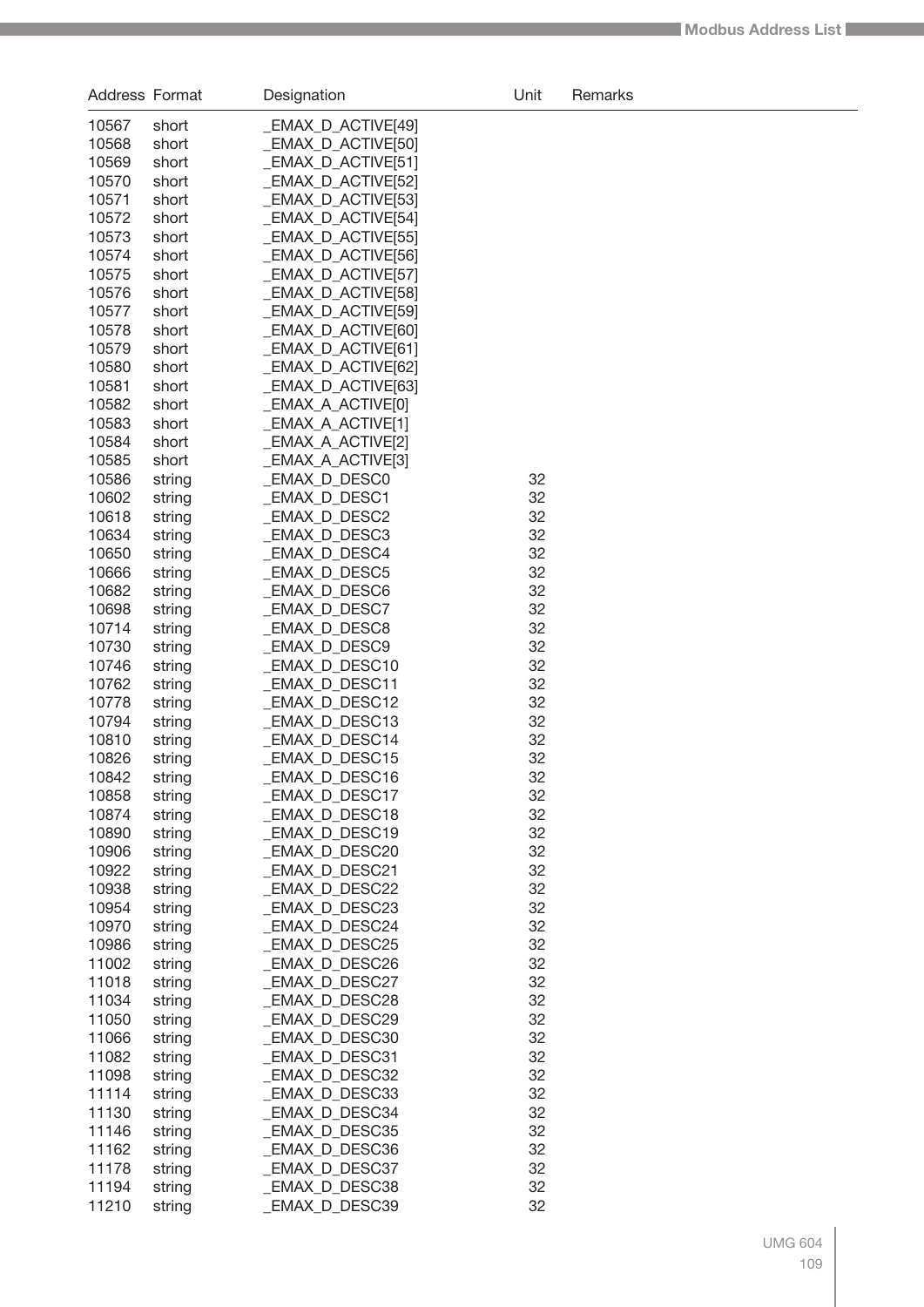| Address Format |                  | Designation                                 | Unit     | Remarks |
|----------------|------------------|---------------------------------------------|----------|---------|
| 11226          | string           | _EMAX_D_DESC40                              | 32       |         |
| 11242          | string           | _EMAX_D_DESC41                              | 32       |         |
| 11258          | string           | _EMAX_D_DESC42                              | 32       |         |
| 11274          | string           | <b>EMAX D DESC43</b>                        | 32       |         |
| 11290          | string           | _EMAX_D_DESC44                              | 32       |         |
| 11306          | string           | _EMAX_D_DESC45                              | 32       |         |
| 11322          | string           | _EMAX_D_DESC46                              | 32       |         |
| 11338          | string           | <b>EMAX D DESC47</b>                        | 32       |         |
| 11354          | string           | <b>EMAX D DESC48</b>                        | 32       |         |
| 11370          | string           | <b>EMAX D DESC49</b>                        | 32       |         |
| 11386          | string           | _EMAX_D_DESC50                              | 32       |         |
| 11402          | string           | _EMAX_D_DESC51                              | 32       |         |
| 11418          | string           | _EMAX_D_DESC52                              | 32       |         |
| 11434          | string           | _EMAX_D_DESC53                              | 32       |         |
| 11450          | string           | _EMAX_D_DESC54                              | 32       |         |
| 11466          | string           | _EMAX_D_DESC55                              | 32       |         |
| 11482          | string           | <b>EMAX D DESC56</b>                        | 32       |         |
| 11498          | string           | _EMAX_D_DESC57                              | 32       |         |
| 11514          | string           | _EMAX_D_DESC58                              | 32       |         |
| 11530          | string           | _EMAX_D_DESC59                              | 32       |         |
| 11546          | string           | <b>EMAX D DESC60</b>                        | 32       |         |
| 11562          | string           | _EMAX_D_DESC61                              | 32       |         |
| 11578          | string           | _EMAX_D_DESC62                              | 32       |         |
| 11594          | string           | <b>EMAX_D_DESC63</b>                        | 32       |         |
| 11610<br>11626 | string<br>string | _EMAX_A_DESC0<br>_EMAX_A_DESC1              | 32<br>32 |         |
| 11642          | string           | _EMAX_A_DESC2                               | 32       |         |
| 11658          | string           | _EMAX_A_DESC3                               | 32       |         |
| 11674          | short            | _EMAX_D_PRIORITY[0]                         |          |         |
| 11675          | short            | _EMAX_D_PRIORITY[1]                         |          |         |
| 11676          | short            | _EMAX_D_PRIORITY[2]                         |          |         |
| 11677          | short            | _EMAX_D_PRIORITY[3]                         |          |         |
| 11678          | short            | _EMAX_D_PRIORITY[4]                         |          |         |
| 11679          | short            | _EMAX_D_PRIORITY[5]                         |          |         |
| 11680          | short            | _EMAX_D_PRIORITY[6]                         |          |         |
| 11681          | short            | _EMAX_D_PRIORITY[7]                         |          |         |
| 11682          | short            | _EMAX_D_PRIORITY[8]                         |          |         |
| 11683          | short            | _EMAX_D_PRIORITY[9]                         |          |         |
| 11684          | short            | _EMAX_D_PRIORITY[10]                        |          |         |
| 11685          | short            | _EMAX_D_PRIORITY[11]                        |          |         |
| 11686          | short            | _EMAX_D_PRIORITY[12]                        |          |         |
| 11687          | short            | _EMAX_D_PRIORITY[13]                        |          |         |
| 11688          | short            | _EMAX_D_PRIORITY[14]                        |          |         |
| 11689          | short            | _EMAX_D_PRIORITY[15]                        |          |         |
| 11690<br>11691 | short<br>short   | _EMAX_D_PRIORITY[16]<br>EMAX D PRIORITY[17] |          |         |
| 11692          | short            | _EMAX_D_PRIORITY[18]                        |          |         |
| 11693          | short            | _EMAX_D_PRIORITY[19]                        |          |         |
| 11694          | short            | _EMAX_D_PRIORITY[20]                        |          |         |
| 11695          | short            | _EMAX_D_PRIORITY[21]                        |          |         |
| 11696          | short            | _EMAX_D_PRIORITY[22]                        |          |         |
| 11697          | short            | _EMAX_D_PRIORITY[23]                        |          |         |
| 11698          | short            | _EMAX_D_PRIORITY[24]                        |          |         |
| 11699          | short            | _EMAX_D_PRIORITY[25]                        |          |         |
| 11700          | short            | _EMAX_D_PRIORITY[26]                        |          |         |
| 11701          | short            | _EMAX_D_PRIORITY[27]                        |          |         |
| 11702          | short            | _EMAX_D_PRIORITY[28]                        |          |         |
| 11703          | short            | _EMAX_D_PRIORITY[29]                        |          |         |
| 11704          | short            | _EMAX_D_PRIORITY[30]                        |          |         |
|                |                  |                                             |          |         |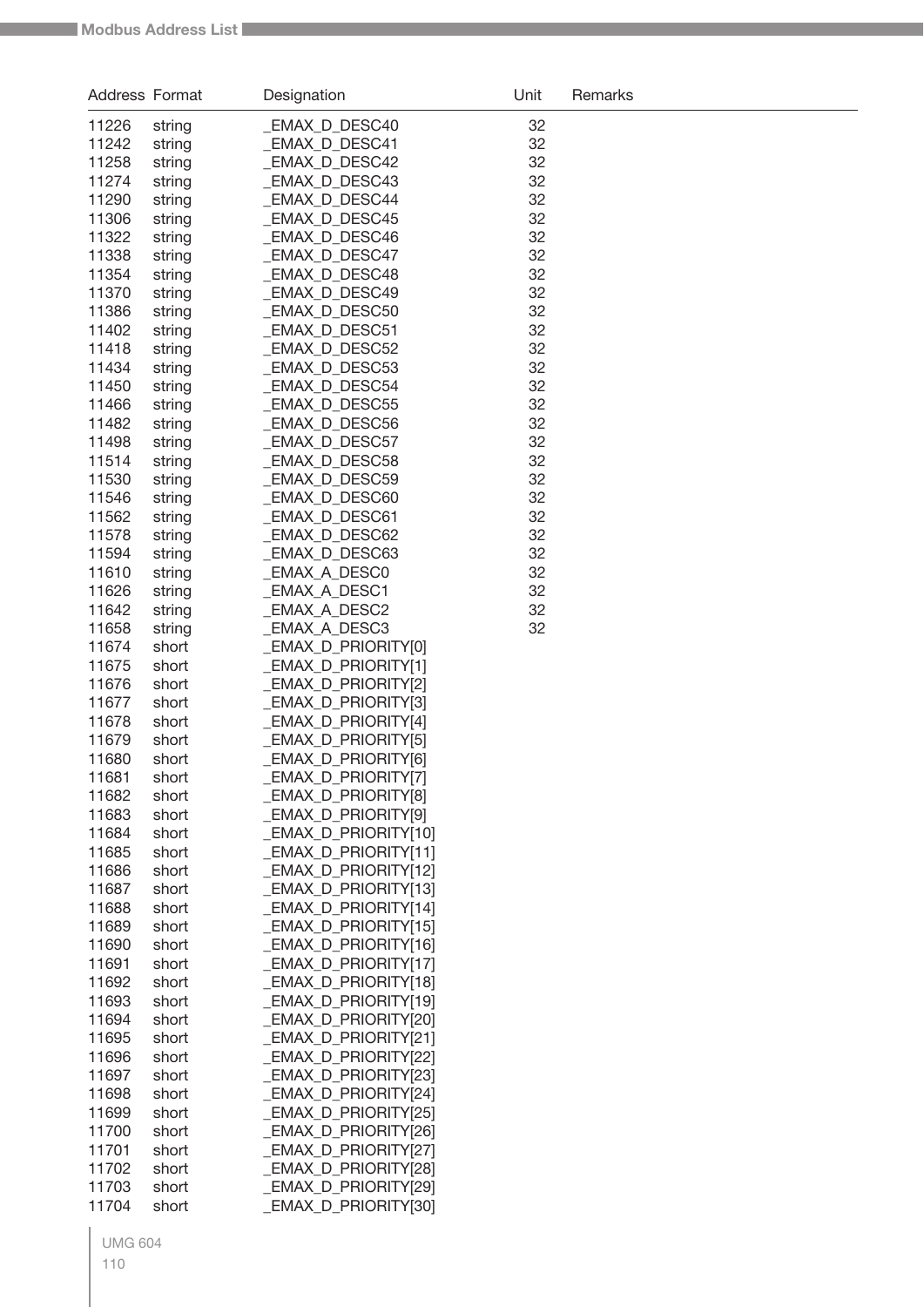| Address Format |                | Designation                                 | Unit   | Remarks |
|----------------|----------------|---------------------------------------------|--------|---------|
| 11705          | short          | _EMAX_D_PRIORITY[31]                        |        |         |
| 11706          | short          | _EMAX_D_PRIORITY[32]                        |        |         |
| 11707          | short          | _EMAX_D_PRIORITY[33]                        |        |         |
| 11708          | short          | <b>EMAX D PRIORITY[34]</b>                  |        |         |
| 11709          | short          | _EMAX_D_PRIORITY[35]                        |        |         |
| 11710          | short          | _EMAX_D_PRIORITY[36]                        |        |         |
| 11711          | short          | _EMAX_D_PRIORITY[37]                        |        |         |
| 11712          | short          | _EMAX_D_PRIORITY[38]                        |        |         |
| 11713          | short          | _EMAX_D_PRIORITY[39]                        |        |         |
| 11714          | short          | EMAX D PRIORITY[40]                         |        |         |
| 11715          | short          | _EMAX_D_PRIORITY[41]                        |        |         |
| 11716          | short          | _EMAX_D_PRIORITY[42]                        |        |         |
| 11717          | short          | _EMAX_D_PRIORITY[43]                        |        |         |
| 11718          | short          | _EMAX_D_PRIORITY[44]                        |        |         |
| 11719          | short          | _EMAX_D_PRIORITY[45]                        |        |         |
| 11720          | short          | _EMAX_D_PRIORITY[46]                        |        |         |
| 11721          | short          | EMAX D PRIORITY[47]                         |        |         |
| 11722          | short          | _EMAX_D_PRIORITY[48]<br>EMAX D PRIORITY[49] |        |         |
| 11723<br>11724 | short<br>short | _EMAX_D_PRIORITY[50]                        |        |         |
| 11725          | short          | _EMAX_D_PRIORITY[51]                        |        |         |
| 11726          | short          | _EMAX_D_PRIORITY[52]                        |        |         |
| 11727          | short          | _EMAX_D_PRIORITY[53]                        |        |         |
| 11728          | short          | _EMAX_D_PRIORITY[54]                        |        |         |
| 11729          | short          | _EMAX_D_PRIORITY[55]                        |        |         |
| 11730          | short          | _EMAX_D_PRIORITY[56]                        |        |         |
| 11731          | short          | _EMAX_D_PRIORITY[57]                        |        |         |
| 11732          | short          | _EMAX_D_PRIORITY[58]                        |        |         |
| 11733          | short          | _EMAX_D_PRIORITY[59]                        |        |         |
| 11734          | short          | _EMAX_D_PRIORITY[60]                        |        |         |
| 11735          | short          | EMAX D PRIORITY[61]                         |        |         |
| 11736          | short          | _EMAX_D_PRIORITY[62]                        |        |         |
| 11737          | short          | _EMAX_D_PRIORITY[63]                        |        |         |
| 11738          | short          | _EMAX_A_PRIORITY[0]                         |        |         |
| 11739          | short          | <b>EMAX A PRIORITY[1]</b>                   |        |         |
| 11740          | short          | _EMAX_A_PRIORITY[2]                         |        |         |
| 11741          | short          | _EMAX_A_PRIORITY[3]                         |        |         |
| 11742          | float          | _EMAX_D_POWER[0]                            | W      |         |
| 11744          | float          | _EMAX_D_POWER[1]                            | W      |         |
| 11746          | float          | _EMAX_D_POWER[2]                            | W      |         |
| 11748          | float          | _EMAX_D_POWER[3]                            | W      |         |
| 11750          | float          | EMAX D POWER[4]                             | W      |         |
| 11752<br>11754 | float<br>float | _EMAX_D_POWER[5]<br>_EMAX_D_POWER[6]        | W<br>W |         |
| 11756          | float          | EMAX D POWER[7]                             | W      |         |
| 11758          | float          | <b>EMAX D POWER[8]</b>                      | W      |         |
| 11760          | float          | _EMAX_D_POWER[9]                            | W      |         |
| 11762          | float          | _EMAX_D_POWER[10]                           | W      |         |
| 11764          | float          | _EMAX_D_POWER[11]                           | W      |         |
| 11766          | float          | _EMAX_D_POWER[12]                           | W      |         |
| 11768          | float          | _EMAX_D_POWER[13]                           | W      |         |
| 11770          | float          | _EMAX_D_POWER[14]                           | W      |         |
| 11772          | float          | _EMAX_D_POWER[15]                           | W      |         |
| 11774          | float          | _EMAX_D_POWER[16]                           | W      |         |
| 11776          | float          | _EMAX_D_POWER[17]                           | W      |         |
| 11778          | float          | _EMAX_D_POWER[18]                           | W      |         |
| 11780          | float          | _EMAX_D_POWER[19]                           | W      |         |
| 11782          | float          | _EMAX_D_POWER[20]                           | W      |         |
| 11784          | float          | EMAX_D_POWER[21]                            | W      |         |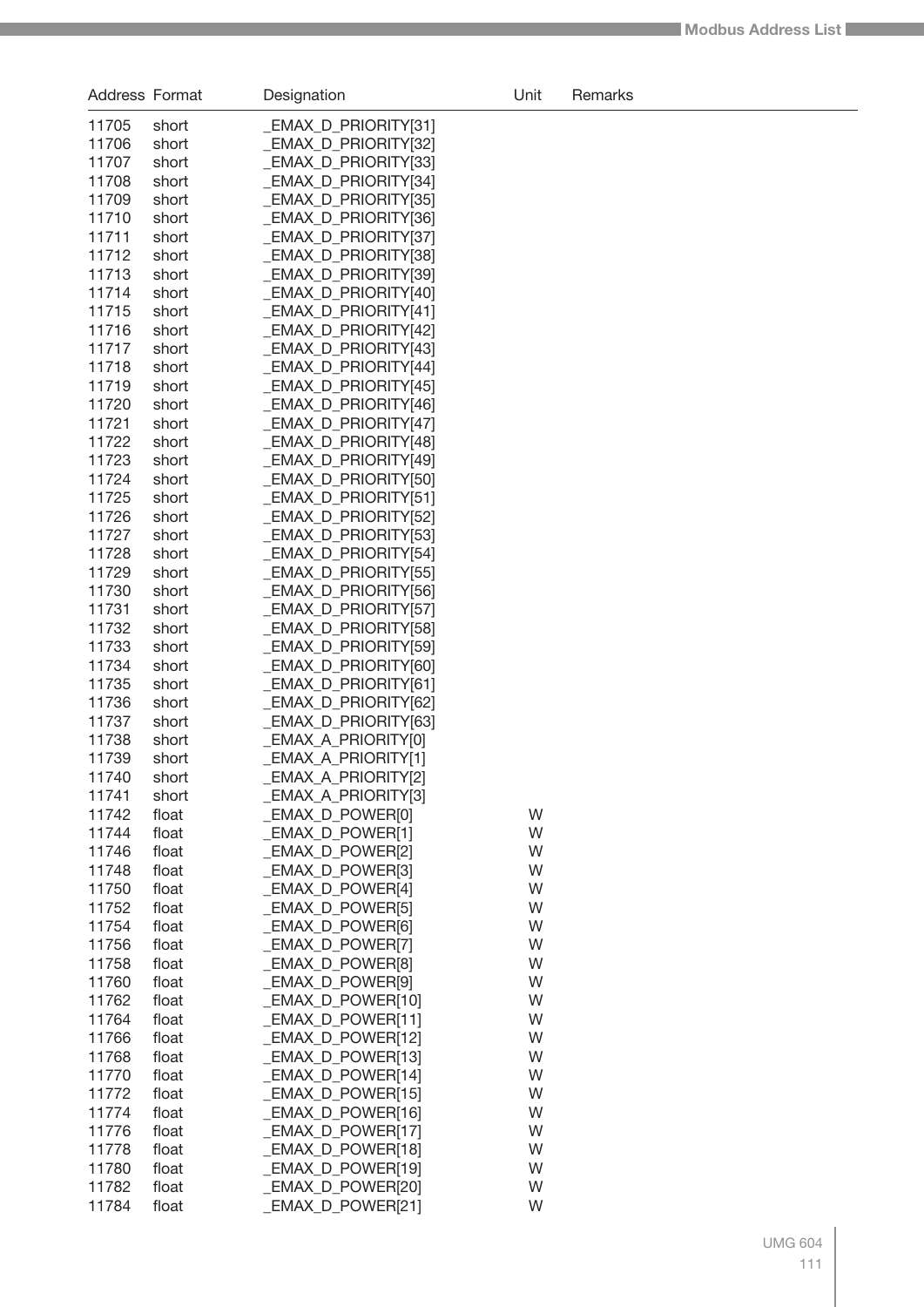| Address Format |                | Designation                            | Unit   | Remarks |
|----------------|----------------|----------------------------------------|--------|---------|
| 11786          | float          | _EMAX_D_POWER[22]                      | W      |         |
| 11788          | float          | EMAX D POWER[23]                       | W      |         |
| 11790          | float          | _EMAX_D_POWER[24]                      | W      |         |
| 11792          | float          | _EMAX_D_POWER[25]                      | W      |         |
| 11794          | float          | _EMAX_D_POWER[26]                      | W      |         |
| 11796          | float          | _EMAX_D_POWER[27]                      | W      |         |
| 11798          | float          | _EMAX_D_POWER[28]                      | W      |         |
| 11800          | float          | EMAX D POWER[29]                       | W      |         |
| 11802          | float          | _EMAX_D_POWER[30]                      | W      |         |
| 11804          | float          | _EMAX_D_POWER[31]                      | W      |         |
| 11806          | float          | _EMAX_D_POWER[32]                      | W      |         |
| 11808          | float          | _EMAX_D_POWER[33]                      | W      |         |
| 11810          | float          | _EMAX_D_POWER[34]                      | W      |         |
| 11812          | float          | _EMAX_D_POWER[35]                      | W      |         |
| 11814          | float          | _EMAX_D_POWER[36]                      | W      |         |
| 11816          | float          | _EMAX_D_POWER[37]                      | W      |         |
| 11818          | float          | _EMAX_D_POWER[38]                      | W      |         |
| 11820          | float          | _EMAX_D_POWER[39]                      | W      |         |
| 11822          | float          | _EMAX_D_POWER[40]                      | W      |         |
| 11824          | float          | _EMAX_D_POWER[41]                      | W      |         |
| 11826          | float          | _EMAX_D_POWER[42]                      | W      |         |
| 11828          | float          | _EMAX_D_POWER[43]                      | W      |         |
| 11830          | float          | _EMAX_D_POWER[44]                      | W      |         |
| 11832          | float          | _EMAX_D_POWER[45]                      | W      |         |
| 11834          | float          | _EMAX_D_POWER[46]                      | W      |         |
| 11836          | float          | _EMAX_D_POWER[47]                      | W      |         |
| 11838          | float          | _EMAX_D_POWER[48]                      | W      |         |
| 11840          | float          | _EMAX_D_POWER[49]                      | W      |         |
| 11842          | float          | _EMAX_D_POWER[50]                      | W      |         |
| 11844<br>11846 | float          | _EMAX_D_POWER[51]                      | W<br>W |         |
| 11848          | float<br>float | _EMAX_D_POWER[52]<br>_EMAX_D_POWER[53] | W      |         |
| 11850          | float          | _EMAX_D_POWER[54]                      | W      |         |
| 11852          | float          | _EMAX_D_POWER[55]                      | W      |         |
| 11854          | float          | _EMAX_D_POWER[56]                      | W      |         |
| 11856          | float          | _EMAX_D_POWER[57]                      | W      |         |
| 11858          | float          | _EMAX_D_POWER[58]                      | W      |         |
| 11860          | float          | _EMAX_D_POWER[59]                      | W      |         |
| 11862          | float          | EMAX D POWER[60]                       | W      |         |
| 11864          | float          | _EMAX_D_POWER[61]                      | W      |         |
| 11866          | float          | _EMAX_D_POWER[62]                      | W      |         |
| 11868          | float          | _EMAX_D_POWER[63]                      | W      |         |
| 11870          | short          | _EMAX_D_MIN_ONDURATION[0]              | s      |         |
| 11871          | short          | _EMAX_D_MIN_ONDURATION[1]              | s      |         |
| 11872          | short          | _EMAX_D_MIN_ONDURATION[2]              | S      |         |
| 11873          | short          | _EMAX_D_MIN_ONDURATION[3]              | S      |         |
| 11874          | short          | _EMAX_D_MIN_ONDURATION[4]              | s      |         |
| 11875          | short          | _EMAX_D_MIN_ONDURATION[5]              | S      |         |
| 11876          | short          | _EMAX_D_MIN_ONDURATION[6]              | S      |         |
| 11877          | short          | _EMAX_D_MIN_ONDURATION[7]              | S      |         |
| 11878          | short          | _EMAX_D_MIN_ONDURATION[8]              | S      |         |
| 11879          | short          | _EMAX_D_MIN_ONDURATION[9]              | S      |         |
| 11880          | short          | _EMAX_D_MIN_ONDURATION[10]             | S      |         |
| 11881          | short          | _EMAX_D_MIN_ONDURATION[11]             | s      |         |
| 11882          | short          | _EMAX_D_MIN_ONDURATION[12]             | S      |         |
| 11883          | short          | _EMAX_D_MIN_ONDURATION[13]             | S      |         |
| 11884          | short          | _EMAX_D_MIN_ONDURATION[14]             | s      |         |
| 11885          | short          | _EMAX_D_MIN_ONDURATION[15]             | S      |         |
| 11886          | short          | _EMAX_D_MIN_ONDURATION[16]             | s      |         |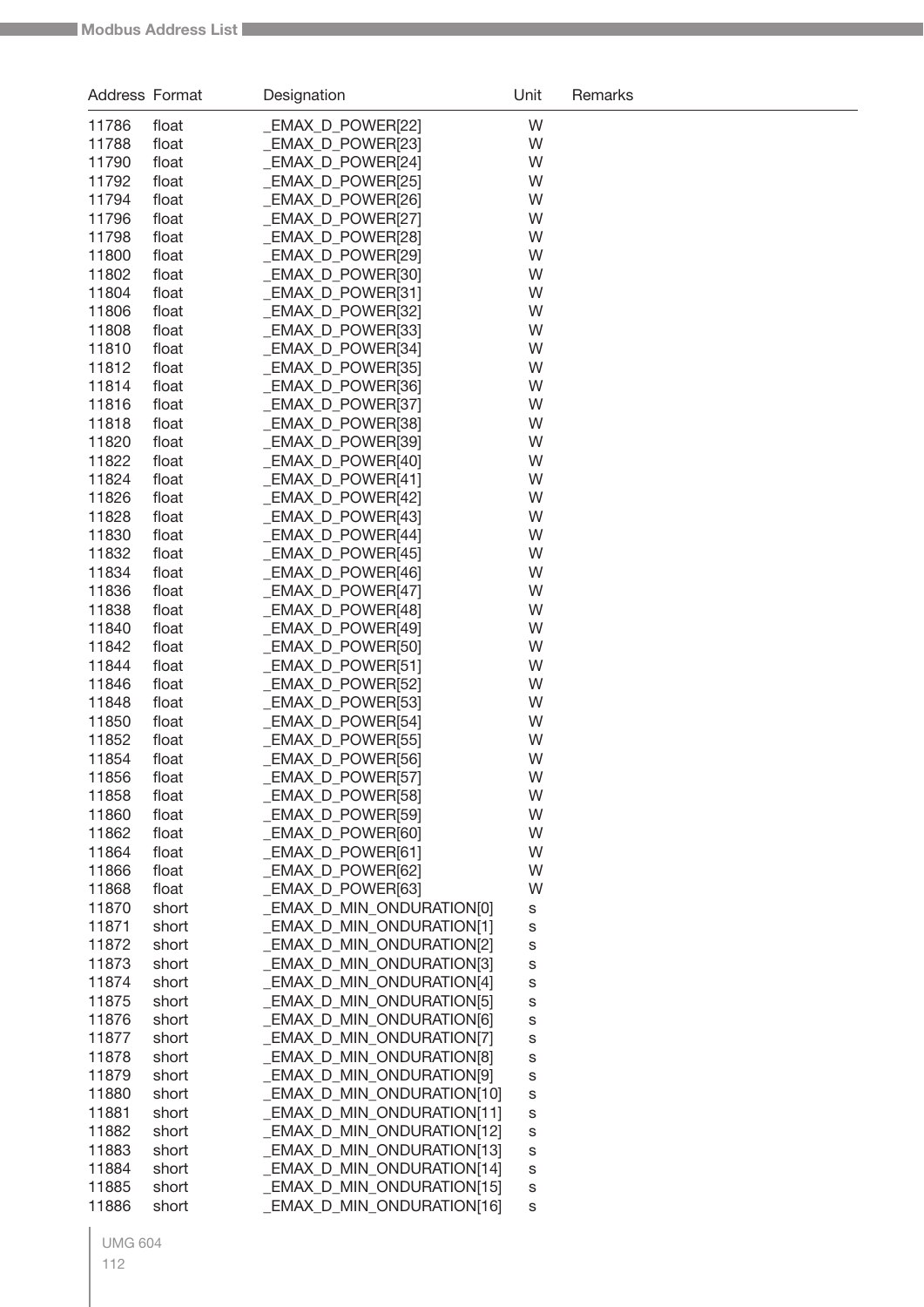| <b>Address Format</b> |                | Designation                                              | Unit   | Remarks |
|-----------------------|----------------|----------------------------------------------------------|--------|---------|
| 11887                 | short          | EMAX_D_MIN_ONDURATION[17]                                | S      |         |
| 11888                 | short          | _EMAX_D_MIN_ONDURATION[18]                               | S      |         |
| 11889                 | short          | EMAX_D_MIN_ONDURATION[19]                                | S      |         |
| 11890                 | short          | EMAX_D_MIN_ONDURATION[20]                                | S      |         |
| 11891                 | short          | EMAX_D_MIN_ONDURATION[21]                                | S      |         |
| 11892                 | short          | <b>EMAX_D_MIN_ONDURATION[22]</b>                         | S      |         |
| 11893                 | short          | <b>EMAX_D_MIN_ONDURATION[23]</b>                         | S      |         |
| 11894                 | short          | EMAX_D_MIN_ONDURATION[24]                                | S      |         |
| 11895                 | short          | EMAX_D_MIN_ONDURATION[25]                                | S      |         |
| 11896                 | short          | EMAX D MIN ONDURATION[26]                                | S      |         |
| 11897<br>11898        | short<br>short | EMAX_D_MIN_ONDURATION[27]<br>EMAX_D_MIN_ONDURATION[28]   | S      |         |
| 11899                 | short          | _EMAX_D_MIN_ONDURATION[29]                               | S<br>S |         |
| 11900                 | short          | _EMAX_D_MIN_ONDURATION[30]                               | S      |         |
| 11901                 | short          | _EMAX_D_MIN_ONDURATION[31]                               | S      |         |
| 11902                 | short          | _EMAX_D_MIN_ONDURATION[32]                               | S      |         |
| 11903                 | short          | EMAX_D_MIN_ONDURATION[33]                                | S      |         |
| 11904                 | short          | EMAX_D_MIN_ONDURATION[34]                                | S      |         |
| 11905                 | short          | EMAX_D_MIN_ONDURATION[35]                                | S      |         |
| 11906                 | short          | EMAX_D_MIN_ONDURATION[36]                                | S      |         |
| 11907                 | short          | <b>EMAX_D_MIN_ONDURATION[37]</b>                         | S      |         |
| 11908                 | short          | <b>EMAX_D_MIN_ONDURATION[38]</b>                         | S      |         |
| 11909                 | short          | <b>EMAX_D_MIN_ONDURATION[39]</b>                         | S      |         |
| 11910                 | short          | EMAX_D_MIN_ONDURATION[40]                                | S      |         |
| 11911                 | short          | EMAX_D_MIN_ONDURATION[41]                                | S      |         |
| 11912                 | short          | EMAX_D_MIN_ONDURATION[42]                                | S      |         |
| 11913                 | short          | EMAX_D_MIN_ONDURATION[43]                                | S      |         |
| 11914                 | short          | _EMAX_D_MIN_ONDURATION[44]                               | S      |         |
| 11915<br>11916        | short          | _EMAX_D_MIN_ONDURATION[45]<br>_EMAX_D_MIN_ONDURATION[46] | S      |         |
| 11917                 | short<br>short | EMAX_D_MIN_ONDURATION[47]                                | S<br>S |         |
| 11918                 | short          | EMAX_D_MIN_ONDURATION[48]                                | S      |         |
| 11919                 | short          | _EMAX_D_MIN_ONDURATION[49]                               | S      |         |
| 11920                 | short          | _EMAX_D_MIN_ONDURATION[50]                               | S      |         |
| 11921                 | short          | EMAX D MIN ONDURATION[51]                                | S      |         |
| 11922                 | short          | _EMAX_D_MIN_ONDURATION[52]                               | S      |         |
| 11923                 | short          | EMAX_D_MIN_ONDURATION[53]                                | s      |         |
| 11924                 | short          | EMAX_D_MIN_ONDURATION[54]                                | S      |         |
| 11925                 | short          | EMAX_D_MIN_ONDURATION[55]                                | S      |         |
| 11926                 | short          | EMAX_D_MIN_ONDURATION[56]                                | S      |         |
| 11927                 | short          | <b>EMAX_D_MIN_ONDURATION[57]</b>                         | S      |         |
| 11928                 | short          | EMAX D MIN ONDURATION[58]                                | S      |         |
| 11929                 | short          | EMAX_D_MIN_ONDURATION[59]                                | S      |         |
| 11930                 | short          | EMAX_D_MIN_ONDURATION[60]                                | S      |         |
| 11931                 | short          | EMAX_D_MIN_ONDURATION[61]<br>EMAX_D_MIN_ONDURATION[62]   | S      |         |
| 11932<br>11933        | short<br>short | EMAX_D_MIN_ONDURATION[63]                                | S      |         |
| 11934                 | short          | EMAX_D_MAX_OFFDURATION[0]                                | S<br>S |         |
| 11935                 | short          | EMAX_D_MAX_OFFDURATION[1]                                | S      |         |
| 11936                 | short          | EMAX_D_MAX_OFFDURATION[2]                                | S      |         |
| 11937                 | short          | EMAX_D_MAX_OFFDURATION[3]                                | S      |         |
| 11938                 | short          | EMAX_D_MAX_OFFDURATION[4]                                | S      |         |
| 11939                 | short          | <b>EMAX_D_MAX_OFFDURATION[5]</b>                         | S      |         |
| 11940                 | short          | EMAX_D_MAX_OFFDURATION[6]                                | S      |         |
| 11941                 | short          | EMAX_D_MAX_OFFDURATION[7]                                | S      |         |
| 11942                 | short          | EMAX_D_MAX_OFFDURATION[8]                                | S      |         |
| 11943                 | short          | EMAX_D_MAX_OFFDURATION[9]                                | S      |         |
| 11944                 | short          | EMAX_D_MAX_OFFDURATION[10]                               | S      |         |
| 11945                 | short          | _EMAX_D_MAX_OFFDURATION[11]                              | S      |         |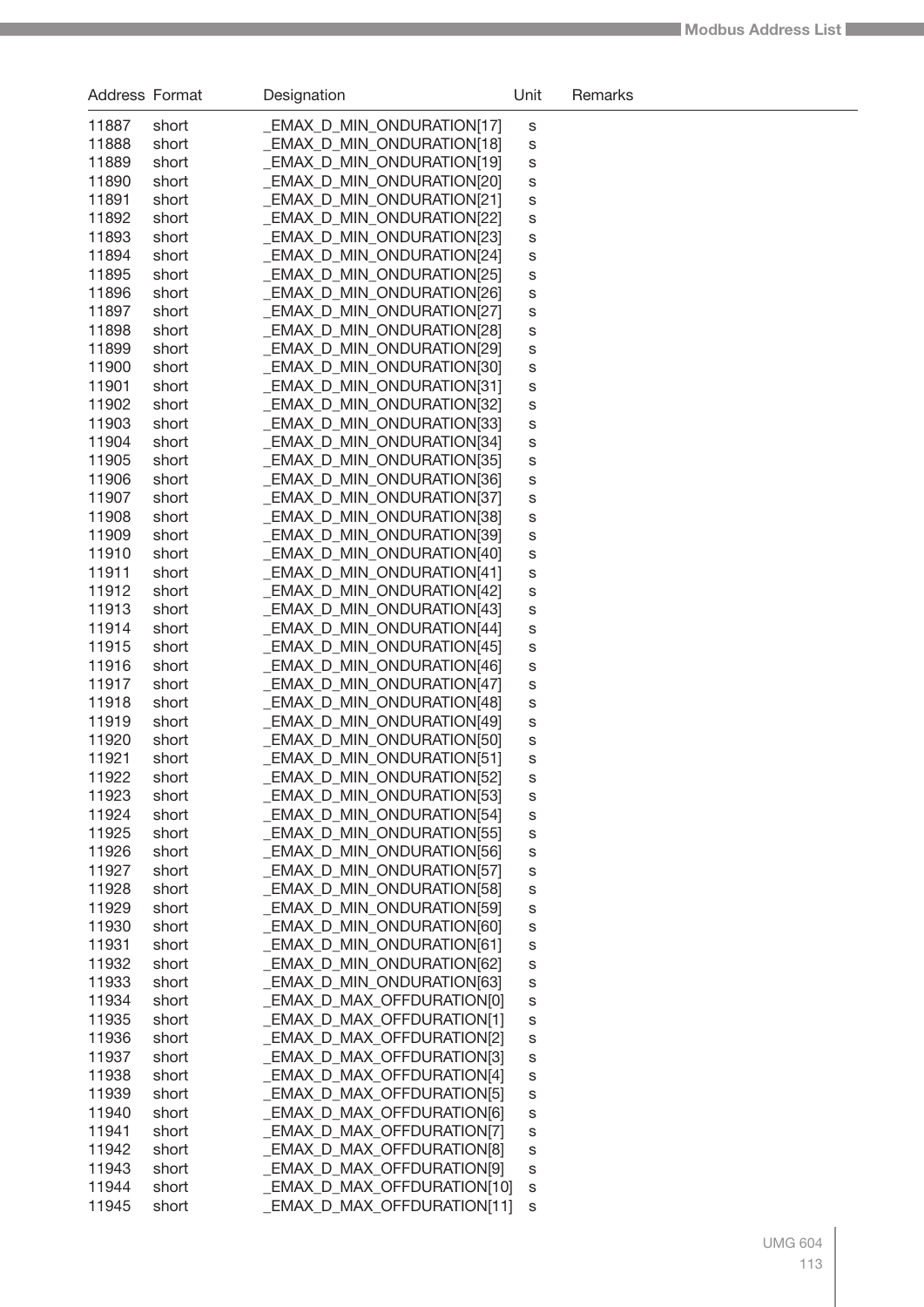| Address Format |       | Designation                       | Unit | Remarks |
|----------------|-------|-----------------------------------|------|---------|
| 11946          | short | EMAX_D_MAX_OFFDURATION[12]        | S    |         |
| 11947          | short | EMAX_D_MAX_OFFDURATION[13]        | S    |         |
| 11948          | short | EMAX D MAX OFFDURATION[14]        | s    |         |
| 11949          | short | <b>EMAX_D_MAX_OFFDURATION[15]</b> | s    |         |
| 11950          | short | EMAX_D_MAX_OFFDURATION[16]        | s    |         |
| 11951          | short | <b>EMAX_D_MAX_OFFDURATION[17]</b> | s    |         |
| 11952          | short | EMAX_D_MAX_OFFDURATION[18]        | s    |         |
| 11953          | short | EMAX D MAX OFFDURATION[19]        | s    |         |
| 11954          | short | EMAX_D_MAX_OFFDURATION[20]        | s    |         |
| 11955          | short | EMAX D MAX OFFDURATION[21]        | s    |         |
| 11956          | short | EMAX_D_MAX_OFFDURATION[22]        | s    |         |
| 11957          | short | <b>EMAX_D_MAX_OFFDURATION[23]</b> | s    |         |
| 11958          | short | <b>EMAX_D_MAX_OFFDURATION[24]</b> | s    |         |
| 11959          | short | <b>EMAX_D_MAX_OFFDURATION[25]</b> | s    |         |
| 11960          | short | EMAX D MAX OFFDURATION[26]        | s    |         |
| 11961          | short | EMAX D MAX OFFDURATION[27]        | s    |         |
| 11962          | short | EMAX D MAX OFFDURATION[28]        | s    |         |
| 11963          | short | EMAX D MAX OFFDURATION[29]        | s    |         |
| 11964          | short | EMAX D MAX OFFDURATION[30]        | s    |         |
| 11965          | short | EMAX D MAX OFFDURATION[31]        | s    |         |
| 11966          | short | <b>EMAX_D_MAX_OFFDURATION[32]</b> | s    |         |
| 11967          | short | <b>EMAX_D_MAX_OFFDURATION[33]</b> | s    |         |
| 11968          | short | <b>EMAX_D_MAX_OFFDURATION[34]</b> | s    |         |
| 11969          | short | <b>EMAX_D_MAX_OFFDURATION[35]</b> | s    |         |
| 11970          | short | <b>EMAX_D_MAX_OFFDURATION[36]</b> | s    |         |
| 11971          | short | EMAX_D_MAX_OFFDURATION[37]        | s    |         |
| 11972          | short | <b>EMAX_D_MAX_OFFDURATION[38]</b> | s    |         |
| 11973          | short | EMAX_D_MAX_OFFDURATION[39]        | s    |         |
| 11974          | short | EMAX_D_MAX_OFFDURATION[40]        | s    |         |
| 11975          | short | EMAX_D_MAX_OFFDURATION[41]        | s    |         |
| 11976          | short | EMAX_D_MAX_OFFDURATION[42]        | s    |         |
| 11977          | short | <b>EMAX_D_MAX_OFFDURATION[43]</b> | s    |         |
| 11978          | short | EMAX_D_MAX_OFFDURATION[44]        | s    |         |
| 11979          | short | <b>EMAX_D_MAX_OFFDURATION[45]</b> | s    |         |
| 11980          | short | EMAX_D_MAX_OFFDURATION[46]        | s    |         |
| 11981          | short | _EMAX_D_MAX_OFFDURATION[47]       | S    |         |
| 11982          | short | EMAX_D_MAX_OFFDURATION[48]        | s    |         |
| 11983          | short | EMAX_D_MAX_OFFDURATION[49]        | S    |         |
| 11984          | short | EMAX_D_MAX_OFFDURATION[50]        | S    |         |
| 11985          | short | EMAX_D_MAX_OFFDURATION[51]        | S    |         |
| 11986          | short | EMAX_D_MAX_OFFDURATION[52]        | S    |         |
| 11987          | short | EMAX_D_MAX_OFFDURATION[53]        | S    |         |
| 11988          | short | EMAX_D_MAX_OFFDURATION[54]        | S    |         |
| 11989          | short | EMAX_D_MAX_OFFDURATION[55]        | S    |         |
| 11990          | short | _EMAX_D_MAX_OFFDURATION[56]       | S    |         |
| 11991          | short | EMAX D MAX OFFDURATION[57]        | S    |         |
| 11992          | short | _EMAX_D_MAX_OFFDURATION[58]       | S    |         |
| 11993          | short | _EMAX_D_MAX_OFFDURATION[59]       | S    |         |
| 11994          | short | _EMAX_D_MAX_OFFDURATION[60]       | S    |         |
| 11995          | short | _EMAX_D_MAX_OFFDURATION[61]       | S    |         |
| 11996          | short | EMAX_D_MAX_OFFDURATION[62]        | S    |         |
| 11997          | short | <b>EMAX_D_MAX_OFFDURATION[63]</b> | S    |         |
| 11998          | short | _EMAX_D_MIN_OFFDURATION[0]        | S    |         |
| 11999          | short | _EMAX_D_MIN_OFFDURATION[1]        | S    |         |
| 12000          | short | _EMAX_D_MIN_OFFDURATION[2]        | S    |         |
| 12001          | short | _EMAX_D_MIN_OFFDURATION[3]        | S    |         |
| 12002          | short | _EMAX_D_MIN_OFFDURATION[4]        | S    |         |
| 12003          | short | <b>EMAX_D_MIN_OFFDURATION[5]</b>  | S    |         |
| 12004          | short | _EMAX_D_MIN_OFFDURATION[6]        | s    |         |
|                |       |                                   |      |         |

UMG 604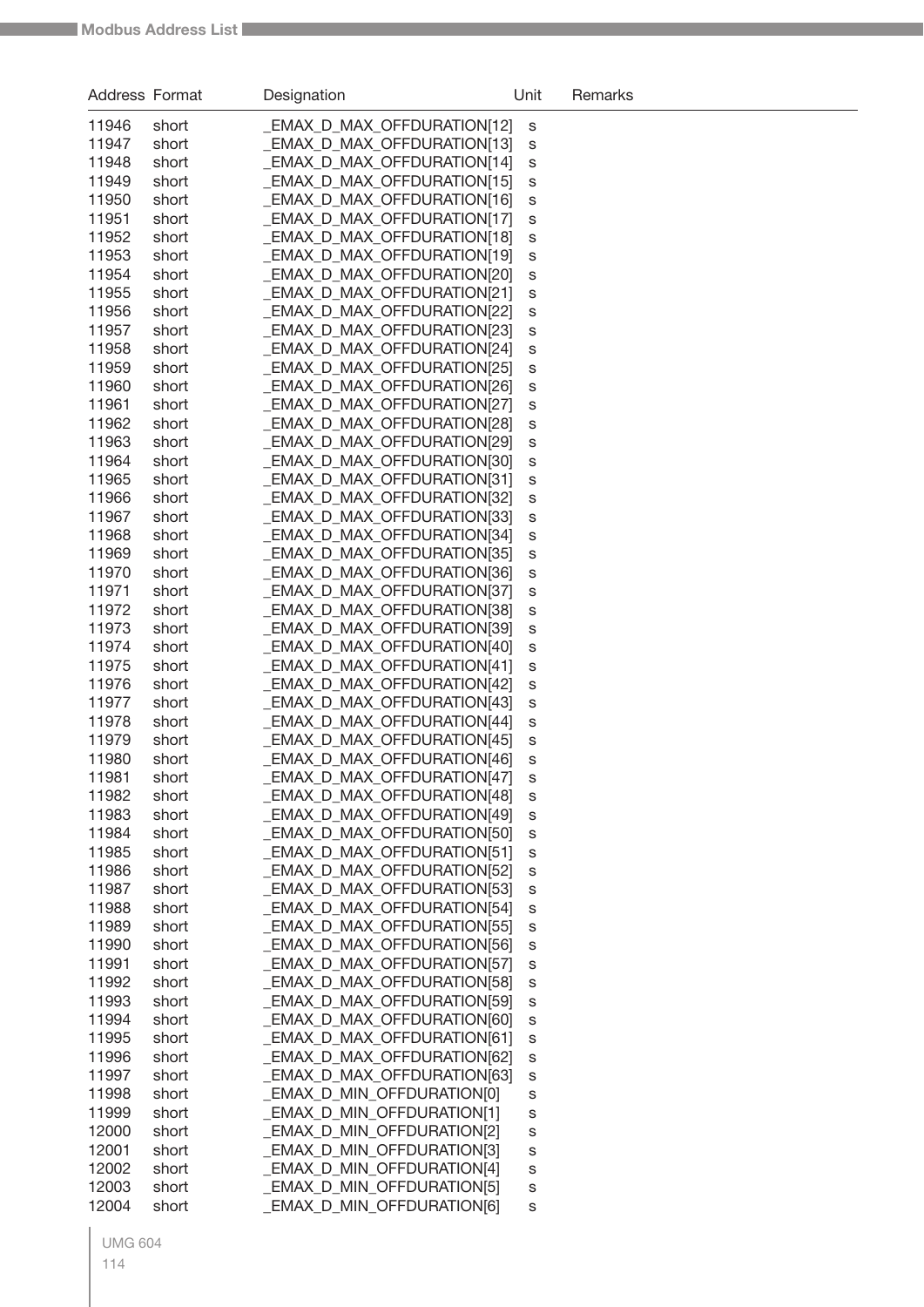| <b>Address Format</b> |                | Designation                                              | Unit   | Remarks |
|-----------------------|----------------|----------------------------------------------------------|--------|---------|
| 12005                 | short          | <b>EMAX_D_MIN_OFFDURATION[7]</b>                         | S      |         |
| 12006                 | short          | <b>EMAX_D_MIN_OFFDURATION[8]</b>                         | S      |         |
| 12007                 | short          | EMAX D MIN OFFDURATION[9]                                | S      |         |
| 12008                 | short          | <b>EMAX_D_MIN_OFFDURATION[10]</b>                        | S      |         |
| 12009                 | short          | <b>EMAX_D_MIN_OFFDURATION[11]</b>                        | S      |         |
| 12010                 | short          | EMAX_D_MIN_OFFDURATION[12]                               | S      |         |
| 12011                 | short          | EMAX_D_MIN_OFFDURATION[13]                               | S      |         |
| 12012                 | short          | <b>EMAX_D_MIN_OFFDURATION[14]</b>                        | S      |         |
| 12013                 | short          | <b>EMAX_D_MIN_OFFDURATION[15]</b>                        | S      |         |
| 12014                 | short          | <b>EMAX_D_MIN_OFFDURATION[16]</b>                        | S      |         |
| 12015                 | short          | <b>EMAX_D_MIN_OFFDURATION[17]</b>                        | S      |         |
| 12016                 | short          | EMAX_D_MIN_OFFDURATION[18]                               | S      |         |
| 12017                 | short          | EMAX_D_MIN_OFFDURATION[19]                               | S      |         |
| 12018                 | short          | EMAX_D_MIN_OFFDURATION[20]                               | S      |         |
| 12019                 | short          | EMAX_D_MIN_OFFDURATION[21]                               | S      |         |
| 12020                 | short          | EMAX_D_MIN_OFFDURATION[22]                               | S      |         |
| 12021                 | short          | EMAX_D_MIN_OFFDURATION[23]                               | S      |         |
| 12022                 | short          | EMAX_D_MIN_OFFDURATION[24]                               | S      |         |
| 12023                 | short          | EMAX_D_MIN_OFFDURATION[25]                               | S      |         |
| 12024                 | short          | EMAX_D_MIN_OFFDURATION[26]                               | S      |         |
| 12025                 | short          | EMAX D MIN OFFDURATION[27]                               | S      |         |
| 12026                 | short          | EMAX D MIN OFFDURATION[28]                               | S      |         |
| 12027                 | short          | <b>EMAX_D_MIN_OFFDURATION[29]</b>                        | S      |         |
| 12028                 | short          | <b>EMAX_D_MIN_OFFDURATION[30]</b>                        | S      |         |
| 12029                 | short          | <b>EMAX_D_MIN_OFFDURATION[31]</b>                        | S      |         |
| 12030                 | short          | <b>EMAX_D_MIN_OFFDURATION[32]</b>                        | S      |         |
| 12031                 | short          | EMAX_D_MIN_OFFDURATION[33]                               | S      |         |
| 12032                 | short          | EMAX_D_MIN_OFFDURATION[34]                               | S      |         |
| 12033                 | short          | <b>EMAX_D_MIN_OFFDURATION[35]</b>                        | S      |         |
| 12034<br>12035        | short          | EMAX_D_MIN_OFFDURATION[36]                               | S      |         |
| 12036                 | short          | EMAX_D_MIN_OFFDURATION[37]<br>EMAX_D_MIN_OFFDURATION[38] | S      |         |
| 12037                 | short<br>short | EMAX_D_MIN_OFFDURATION[39]                               | S      |         |
| 12038                 | short          | EMAX_D_MIN_OFFDURATION[40]                               | S<br>S |         |
| 12039                 | short          | _EMAX_D_MIN_OFFDURATION[41]                              | S      |         |
| 12040                 | short          | EMAX_D_MIN_OFFDURATION[42]                               | S      |         |
| 12041                 | short          | EMAX_D_MIN_OFFDURATION[43]                               | s      |         |
| 12042                 | short          | EMAX_D_MIN_OFFDURATION[44]                               | S      |         |
| 12043                 | short          | EMAX_D_MIN_OFFDURATION[45]                               | S      |         |
| 12044                 | short          | EMAX D MIN OFFDURATION[46]                               | S      |         |
| 12045                 | short          | EMAX D MIN OFFDURATION[47]                               | S      |         |
| 12046                 | short          | EMAX_D_MIN_OFFDURATION[48]                               | S      |         |
| 12047                 | short          | EMAX_D_MIN_OFFDURATION[49]                               | S      |         |
| 12048                 | short          | EMAX D MIN OFFDURATION[50]                               | S      |         |
| 12049                 | short          | EMAX D MIN OFFDURATION[51]                               | S      |         |
| 12050                 | short          | EMAX_D_MIN_OFFDURATION[52]                               | S      |         |
| 12051                 | short          | <b>EMAX_D_MIN_OFFDURATION[53]</b>                        | S      |         |
| 12052                 | short          | EMAX_D_MIN_OFFDURATION[54]                               | S      |         |
| 12053                 | short          | <b>EMAX_D_MIN_OFFDURATION[55]</b>                        | S      |         |
| 12054                 | short          | EMAX_D_MIN_OFFDURATION[56]                               | S      |         |
| 12055                 | short          | EMAX_D_MIN_OFFDURATION[57]                               | S      |         |
| 12056                 | short          | EMAX_D_MIN_OFFDURATION[58]                               | S      |         |
| 12057                 | short          | <b>EMAX_D_MIN_OFFDURATION[59]</b>                        | S      |         |
| 12058                 | short          | EMAX_D_MIN_OFFDURATION[60]                               | S      |         |
| 12059                 | short          | EMAX_D_MIN_OFFDURATION[61]                               | S      |         |
| 12060                 | short          | EMAX_D_MIN_OFFDURATION[62]                               | S      |         |
| 12061                 | short          | _EMAX_D_MIN_OFFDURATION[63]                              | S      |         |
| 12062                 | float          | EMAX_D_PROBABILITY[0]                                    | %      |         |
| 12064                 | float          | _EMAX_D_PROBABILITY[1]                                   | %      |         |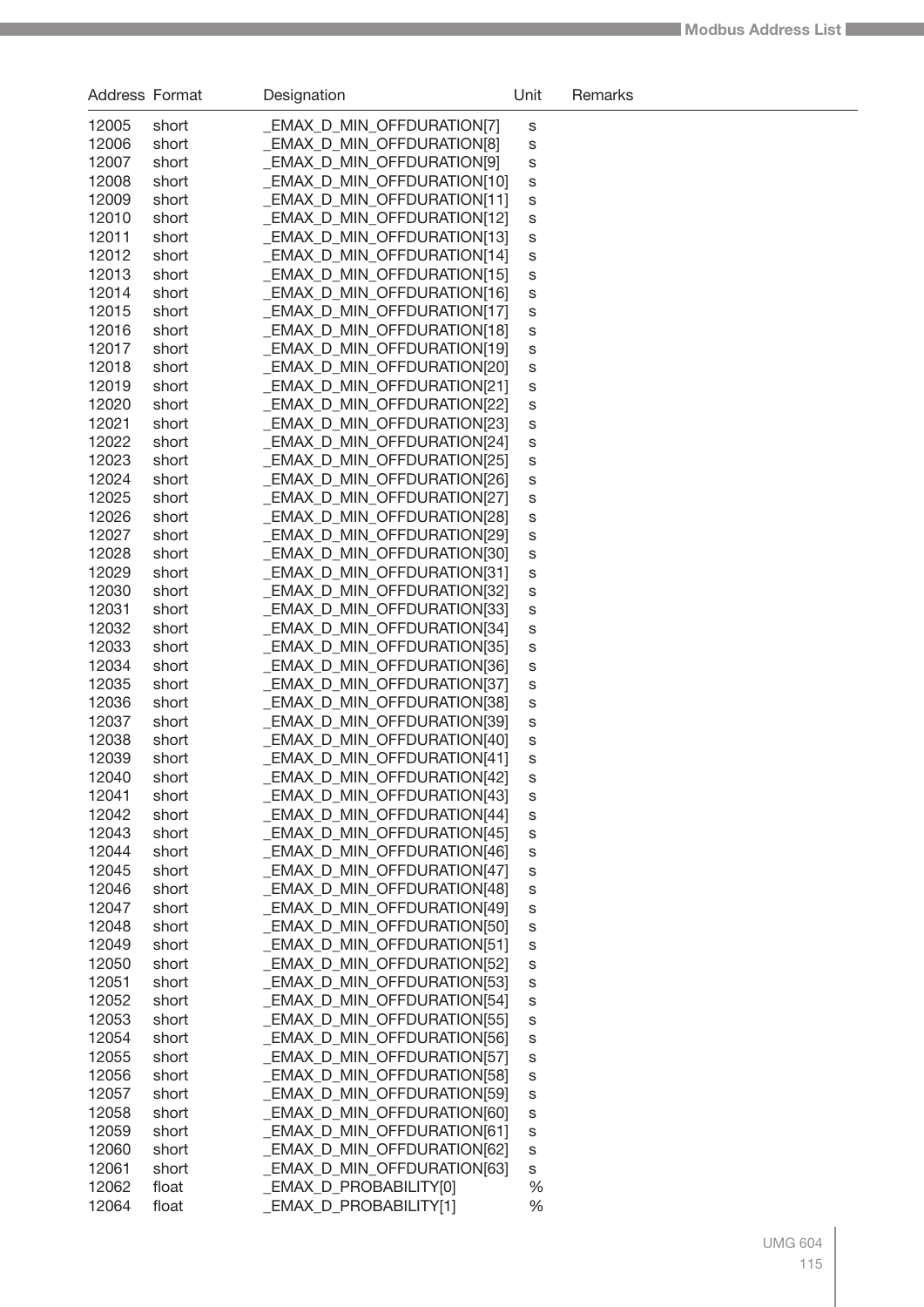| Address Format |                | Designation                                        | Unit      | Remarks |
|----------------|----------------|----------------------------------------------------|-----------|---------|
| 12066          | float          | _EMAX_D_PROBABILITY[2]                             | %         |         |
| 12068          | float          | _EMAX_D_PROBABILITY[3]                             | %         |         |
| 12070          | float          | _EMAX_D_PROBABILITY[4]                             | %         |         |
| 12072          | float          | <b>EMAX D PROBABILITY[5]</b>                       | %         |         |
| 12074          | float          | _EMAX_D_PROBABILITY[6]                             | %         |         |
| 12076          | float          | _EMAX_D_PROBABILITY[7]                             | %         |         |
| 12078          | float          | <b>EMAX D PROBABILITY[8]</b>                       | %         |         |
| 12080          | float          | <b>EMAX D PROBABILITY[9]</b>                       | %         |         |
| 12082          | float          | EMAX D PROBABILITY[10]                             | %         |         |
| 12084          | float          | _EMAX_D_PROBABILITY[11]                            | %         |         |
| 12086          | float          | _EMAX_D_PROBABILITY[12]                            | %         |         |
| 12088          | float          | _EMAX_D_PROBABILITY[13]                            | %         |         |
| 12090          | float          | _EMAX_D_PROBABILITY[14]                            | %         |         |
| 12092          | float          | _EMAX_D_PROBABILITY[15]                            | %         |         |
| 12094          | float          | _EMAX_D_PROBABILITY[16]                            | %         |         |
| 12096          | float          | _EMAX_D_PROBABILITY[17]                            | %         |         |
| 12098          | float          | _EMAX_D_PROBABILITY[18]                            | $\%$      |         |
| 12100          | float          | _EMAX_D_PROBABILITY[19]                            | $\%$      |         |
| 12102          | float          | _EMAX_D_PROBABILITY[20]                            | %         |         |
| 12104          | float          | EMAX D PROBABILITY[21]                             | %         |         |
| 12106          | float          | EMAX D PROBABILITY[22]                             | %         |         |
| 12108          | float          | EMAX D PROBABILITY[23]                             | %         |         |
| 12110          | float          | _EMAX_D_PROBABILITY[24]                            | %         |         |
| 12112          | float          | _EMAX_D_PROBABILITY[25]                            | %         |         |
| 12114          | float          | _EMAX_D_PROBABILITY[26]                            | %         |         |
| 12116          | float          | _EMAX_D_PROBABILITY[27]                            | %         |         |
| 12118          | float          | _EMAX_D_PROBABILITY[28]                            | %         |         |
| 12120          | float          | _EMAX_D_PROBABILITY[29]                            | %         |         |
| 12122          | float          | _EMAX_D_PROBABILITY[30]                            | %         |         |
| 12124          | float          | _EMAX_D_PROBABILITY[31]                            | %         |         |
| 12126          | float          | _EMAX_D_PROBABILITY[32]                            | %         |         |
| 12128          | float          | _EMAX_D_PROBABILITY[33]                            | %         |         |
| 12130          | float          | _EMAX_D_PROBABILITY[34]                            | %         |         |
| 12132          | float          | _EMAX_D_PROBABILITY[35]                            | %         |         |
| 12134          | float          | _EMAX_D_PROBABILITY[36]                            | %         |         |
| 12136<br>12138 | float          | _EMAX_D_PROBABILITY[37]                            | %         |         |
| 12140          | float<br>float | _EMAX_D_PROBABILITY[38]<br>_EMAX_D_PROBABILITY[39] | %<br>$\%$ |         |
| 12142          | float          | EMAX D PROBABILITY[40]                             | $\%$      |         |
| 12144          | float          | _EMAX_D_PROBABILITY[41]                            | $\%$      |         |
| 12146          | float          | _EMAX_D_PROBABILITY[42]                            | $\%$      |         |
| 12148          | float          | <b>EMAX_D_PROBABILITY[43]</b>                      | $\%$      |         |
| 12150          | float          | _EMAX_D_PROBABILITY[44]                            | $\%$      |         |
| 12152          | float          | _EMAX_D_PROBABILITY[45]                            | $\%$      |         |
| 12154          | float          | _EMAX_D_PROBABILITY[46]                            | $\%$      |         |
| 12156          | float          | EMAX D PROBABILITY[47]                             | $\%$      |         |
| 12158          | float          | _EMAX_D_PROBABILITY[48]                            | $\%$      |         |
| 12160          | float          | _EMAX_D_PROBABILITY[49]                            | $\%$      |         |
| 12162          | float          | _EMAX_D_PROBABILITY[50]                            | %         |         |
| 12164          | float          | _EMAX_D_PROBABILITY[51]                            | %         |         |
| 12166          | float          | _EMAX_D_PROBABILITY[52]                            | %         |         |
| 12168          | float          | _EMAX_D_PROBABILITY[53]                            | %         |         |
| 12170          | float          | _EMAX_D_PROBABILITY[54]                            | $\%$      |         |
| 12172          | float          | _EMAX_D_PROBABILITY[55]                            | $\%$      |         |
| 12174          | float          | _EMAX_D_PROBABILITY[56]                            | $\%$      |         |
| 12176          | float          | _EMAX_D_PROBABILITY[57]                            | $\%$      |         |
| 12178          | float          | <b>EMAX_D_PROBABILITY[58]</b>                      | $\%$      |         |
| 12180          | float          | <b>EMAX_D_PROBABILITY[59]</b>                      | $\%$      |         |
| 12182          | float          | <b>EMAX_D_PROBABILITY[60]</b>                      | %         |         |
|                |                |                                                    |           |         |

UMG 604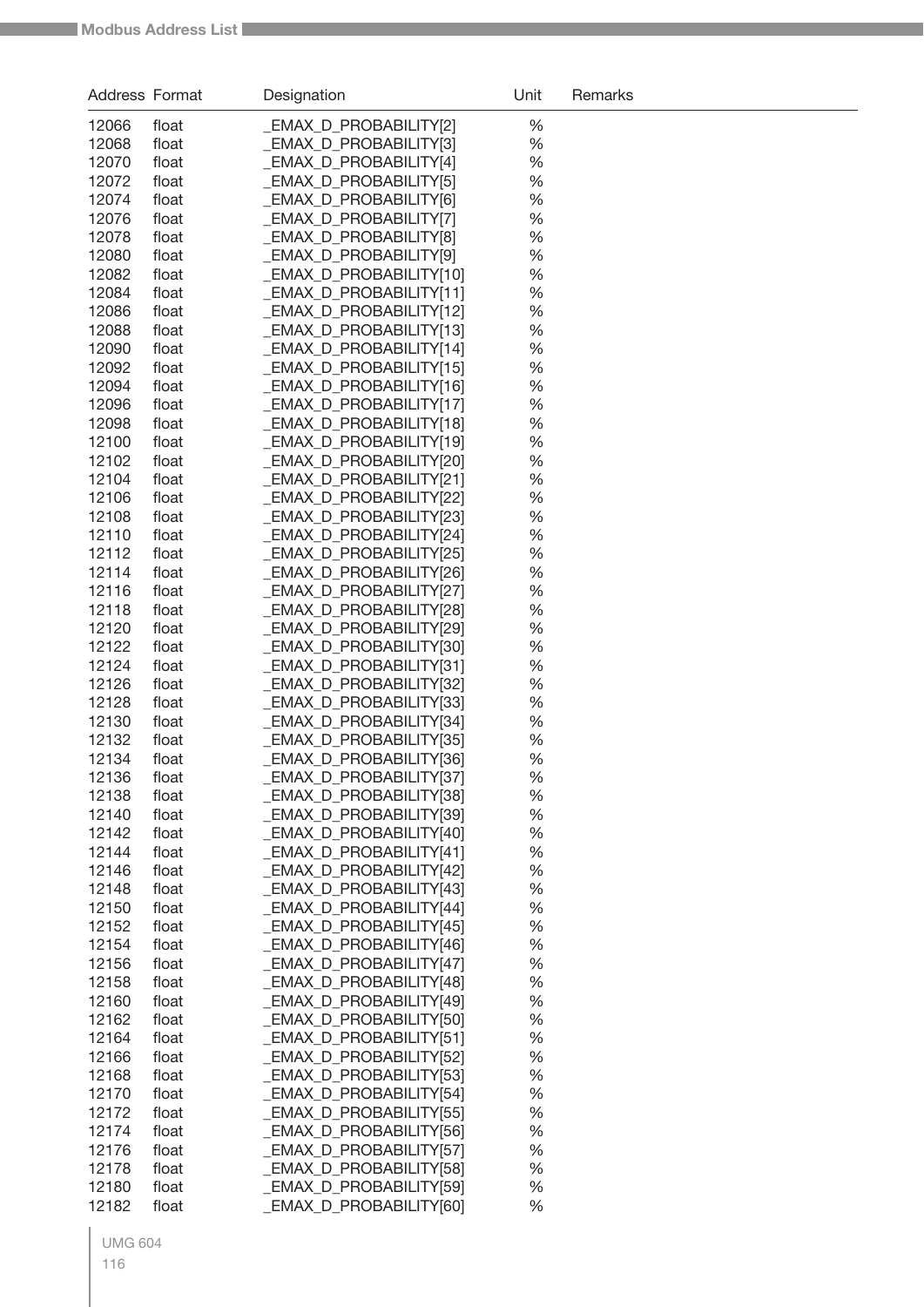| Address Format              |       | Designation                | Unit | Remarks                                                                                                          |  |  |
|-----------------------------|-------|----------------------------|------|------------------------------------------------------------------------------------------------------------------|--|--|
| 12184                       | float | _EMAX_D_PROBABILITY[61]    | $\%$ |                                                                                                                  |  |  |
| 12186                       | float | _EMAX_D_PROBABILITY[62]    | $\%$ |                                                                                                                  |  |  |
| 12188                       | float | _EMAX_D_PROBABILITY[63]    | %    |                                                                                                                  |  |  |
| 12190                       | short | EMAX_A_GENERATOR[0]        |      |                                                                                                                  |  |  |
| 12191                       | short | <b>EMAX_A_GENERATOR[1]</b> |      |                                                                                                                  |  |  |
| 12192                       | short | <b>EMAX_A_GENERATOR[2]</b> |      |                                                                                                                  |  |  |
| 12193                       | short | <b>EMAX_A_GENERATOR[3]</b> |      |                                                                                                                  |  |  |
| 12194                       | float | _EMAX_A_MAXPOWER[0]        | W    |                                                                                                                  |  |  |
| 12196                       | float | _EMAX_A_MAXPOWER[1]        | W    |                                                                                                                  |  |  |
| 12198                       | float | <b>EMAX_A_MAXPOWER[2]</b>  | W    |                                                                                                                  |  |  |
| 12200                       | float | <b>EMAX A MAXPOWER[3]</b>  | W    |                                                                                                                  |  |  |
| 12202                       | float | EMAX_A_MINPOWER[0]         | W    |                                                                                                                  |  |  |
| 12204                       | float | <b>EMAX_A_MINPOWER[1]</b>  | W    |                                                                                                                  |  |  |
| 12206                       | float | <b>EMAX_A_MINPOWER[2]</b>  | W    |                                                                                                                  |  |  |
| 12208                       | float | _EMAX_A_MINPOWER[3]        | W    |                                                                                                                  |  |  |
| 12210                       | float | _EMAX_A_MAXSAVE[0]         | W    |                                                                                                                  |  |  |
| 12212                       | float | _EMAX_A_MAXSAVE[1]         | W    |                                                                                                                  |  |  |
| 12214                       | float | _EMAX_A_MAXSAVE[2]         | W    |                                                                                                                  |  |  |
| 12216                       | float | _EMAX_A_MAXSAVE[3]         | W    |                                                                                                                  |  |  |
| 12218                       | short | _EMAX_A_STARTUP[0]         | S    |                                                                                                                  |  |  |
| 12219                       | short | EMAX A STARTUP[1]          | S    |                                                                                                                  |  |  |
| 12220                       | short | _EMAX_A_STARTUP[2]         | S    |                                                                                                                  |  |  |
| 12221                       | short | _EMAX_A_STARTUP[3]         | S    |                                                                                                                  |  |  |
| 12222                       | int   | _EMAX_A_MINACTIVE[0]       | S    |                                                                                                                  |  |  |
| 12224                       | int   | _EMAX_A_MINACTIVE[1]       | S    |                                                                                                                  |  |  |
| 12226                       | int   | _EMAX_A_MINACTIVE[2]       | S    |                                                                                                                  |  |  |
| 12228                       | int   | _EMAX_A_MINACTIVE[3]       | S    |                                                                                                                  |  |  |
| 12230                       | int   | _EMAX_PERIOD               | S    |                                                                                                                  |  |  |
| 12232                       | int   | _EMAX_T_REMAIN             | S    |                                                                                                                  |  |  |
| 12234                       | float | _EMAX_TREND                | W    |                                                                                                                  |  |  |
| 12236                       | float | _EMAX_C_TREND              | W    |                                                                                                                  |  |  |
| 12242                       | int   | _QUARZ_KORR_NTP            |      | ppm NTP Correction (read only)                                                                                   |  |  |
| 12409                       | int   | QUARZ KORR                 |      | ppm The factory default correction value for                                                                     |  |  |
|                             |       |                            |      | the internal clock. The correction value will be used if the device is not in NTP mode. The correction value can |  |  |
| be overwritten by the user. |       |                            |      |                                                                                                                  |  |  |

| 12411        | float | TEMPERATUR OFFSET | Default=0. The temperature offset can |
|--------------|-------|-------------------|---------------------------------------|
|              |       |                   | be overwritten by the user.           |
| 13437 string |       | RELEASE           | 16 Firmware-Release.                  |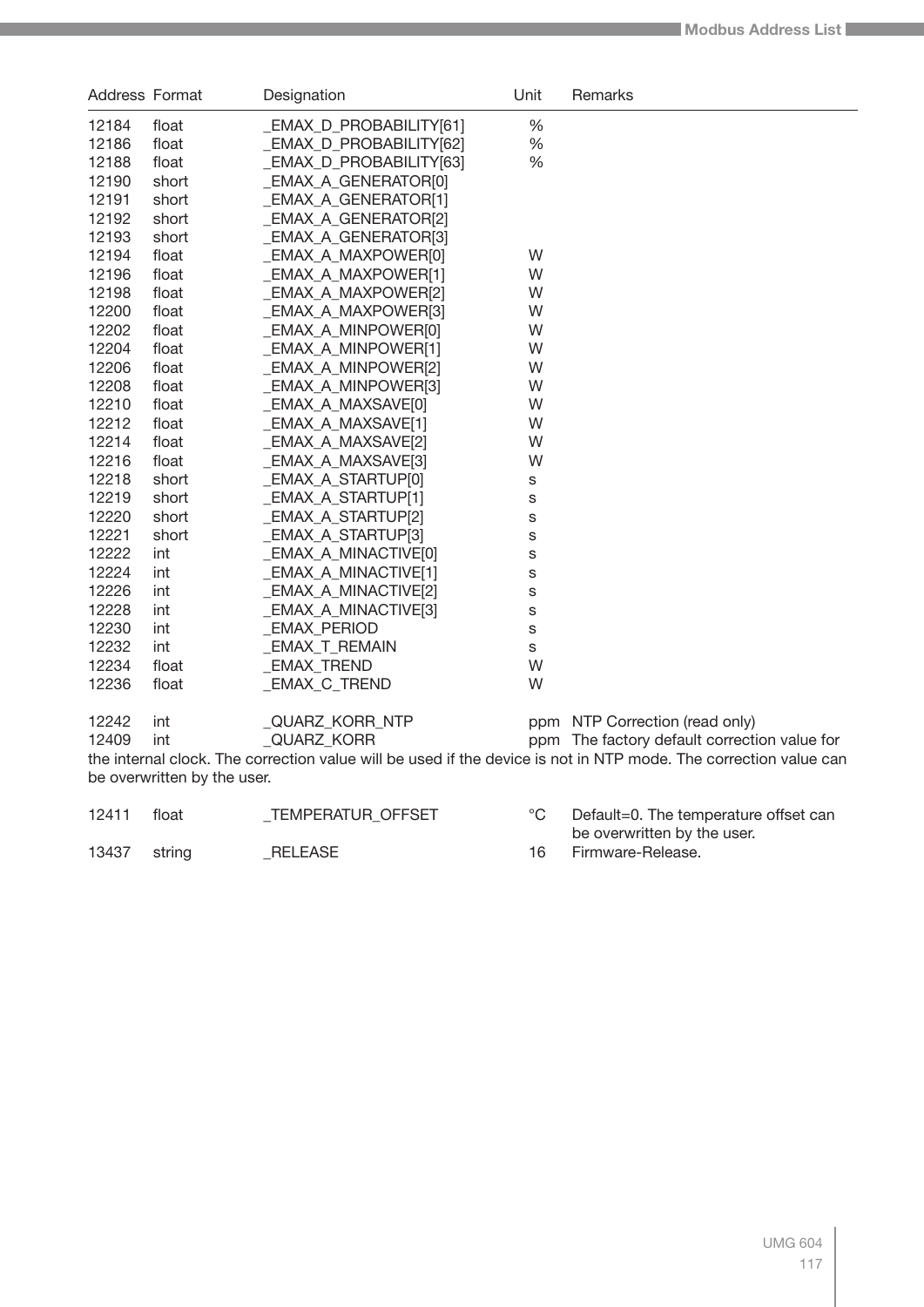| Address Format |                                   | Designation                                                                      | Unit | Remarks                                 |
|----------------|-----------------------------------|----------------------------------------------------------------------------------|------|-----------------------------------------|
|                | <b>Full Wave Effective Values</b> |                                                                                  |      |                                         |
| 14133          | float                             | _ULN_QUICK[L1]                                                                   | V    |                                         |
| 14135          | float                             | _ULN_QUICK[L2]                                                                   | V    |                                         |
| 14137          | float                             | _ULN_QUICK[L3]                                                                   | V    |                                         |
| 14139          | float                             | _ULN_QUICK[L4]                                                                   | V    |                                         |
| 14141          | float                             | _ILN_QUICK[L1]                                                                   | A    |                                         |
| 14143          | float                             | _ILN_QUICK[L2]                                                                   | A    |                                         |
| 14145          | float                             | _ILN_QUICK[L3]                                                                   | Α    |                                         |
| 14147          | float                             | _ILN_QUICK[L4]                                                                   | A    |                                         |
| 14149          | float                             | _PLN_QUICK[L1]                                                                   | W    |                                         |
| 14151          | float                             | _PLN_QUICK[L2]                                                                   | W    |                                         |
| 14153          | float                             | _PLN_QUICK[L3]                                                                   | W    |                                         |
| 14155          | float                             | _PLN_QUICK[L4]                                                                   | W    |                                         |
|                |                                   |                                                                                  |      |                                         |
|                |                                   | Full Wave Effective Values for the Fundamental Oscillation Offset Reactive Power |      |                                         |
| 14157          | float                             | _QLN_QUICK[L1]                                                                   | VAr  |                                         |
| 14159          | float                             | _QLN_QUICK[L2]                                                                   | VAr  |                                         |
| 14161          | float                             | _QLN_QUICK[L3]                                                                   | VAr  |                                         |
| 14163          | float                             | _QLN_QUICK[L4]                                                                   | VAr  |                                         |
|                |                                   |                                                                                  |      |                                         |
|                |                                   |                                                                                  |      |                                         |
|                |                                   | Access Configuration of Log $0 = Not Blocked$ (default), $1 = Blocked$           |      |                                         |
| 14179          | short                             | _FORBID_HTML                                                                     |      | <b>HTML</b>                             |
| 14180          | short                             | _FORBID_CFG_HTML                                                                 |      | Configuration with HTML                 |
| 14181          | short                             | _FORBID_FTP                                                                      |      | <b>FTP</b>                              |
| 14182          | short                             | _FORBID_CFG_FTP                                                                  |      | Configuration with FTP                  |
| 14183          | short                             | _FORBID_MODETH                                                                   |      | Modbus over Ethernet                    |
| 14184          | short                             | _FORBID_CFG_MODETH                                                               |      | Configuration with Modbus over Ethernet |
| 14185          | short                             | _FORBID_BACNET                                                                   |      | <b>BACnet</b>                           |
|                |                                   |                                                                                  |      |                                         |
| 14186          | short                             | $IP_UP$                                                                          |      |                                         |
| 14187          | short                             | _SYSVAR_CNT                                                                      |      |                                         |
| 14188          | string                            | _SEQ_IP0 32                                                                      |      |                                         |
| 14204          | string                            | _SEQ_IP1 32                                                                      |      |                                         |
| 14220          | string                            | _SEQ_IP2 32                                                                      |      |                                         |
| 14236          | string                            | _SEQ_IP3 32                                                                      |      |                                         |
| 14252          | string                            | _SEQ_IP4 32                                                                      |      |                                         |
| 14268          | string                            | _SEQ_IP5 32                                                                      |      |                                         |
| 14284          | string                            | $\_$ SEQ $\_$ IP6 32                                                             |      |                                         |
| 14300          | string                            | _SEQ_IP7 32                                                                      |      |                                         |
| 14316          | short                             | _CH_MAP[0]                                                                       |      |                                         |
| 14317          | short                             | $_C$ CH $_M$ MAP[1]                                                              |      |                                         |
| 14318          | short                             | $_C$ CH $_M$ MAP[2]                                                              |      |                                         |
| 14319          | short                             | $_C$ CH $_M$ MAP[3]                                                              |      |                                         |
| 14320          |                                   |                                                                                  |      |                                         |
|                | short                             | $_C$ CH $_M$ MAP[4]                                                              |      |                                         |
| 14321          | short                             | $_C$ CH $_M$ MAP[5]                                                              |      |                                         |
| 14322          | short                             | $_C$ H $_M$ AP[6]                                                                |      |                                         |
| 14323          | short                             | $_C$ CH $_M$ MAP[7]                                                              |      |                                         |
| 14324          | float                             | _NTP_DIV                                                                         | S    |                                         |
| 14326          | float                             | _NTP_TURNAROUND                                                                  | S    |                                         |
| 14328          | float                             | _NTP_KORR                                                                        | ppm  |                                         |
| 14330          | long64                            | _RX_ETH_COUNT                                                                    |      |                                         |
| 14334          | long64                            | _TX_ETH_COUNT                                                                    |      |                                         |
| 14338          | long64                            | _ERR_ETH_COUNT                                                                   |      |                                         |
| 14342          | long64                            | _RX_NTP_COUNT                                                                    |      |                                         |
| 14346          | long64                            | _TX_NTP_COUNT                                                                    |      |                                         |
| 14350          | long64                            | _ERR_NTP_COUNT                                                                   |      |                                         |
| 14354          | long64                            | RX_DNS_COUNT                                                                     |      |                                         |
| 14358          | long64                            | _TX_DNS_COUNT                                                                    |      |                                         |

UMG 604 118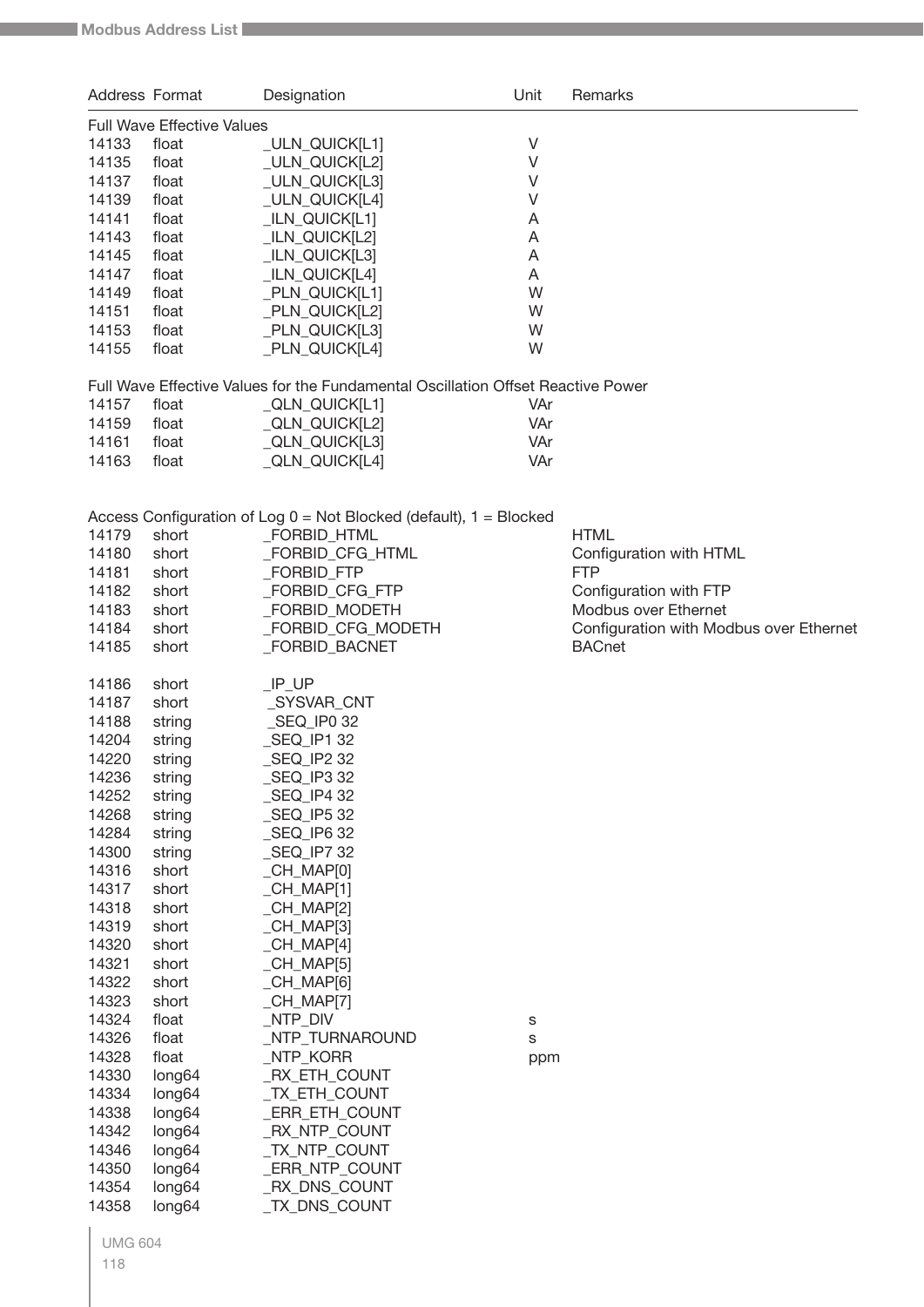| 14362<br>long64<br>_ERR_DNS_COUNT<br>14366<br>long64<br>RX_DHCP_COUNT<br>_TX_DHCP_COUNT<br>14370<br>long64<br>14374<br><b>ERR_DHCP_COUNT</b><br>long64<br>14378<br>long64<br>_TX_EMAIL_COUNT<br>14382<br>_ERR_EMAIL_COUNT<br>long64<br>14398<br>_MTU_SIZE<br>int<br>14400<br><b>SYSTIMEUP</b><br>Resolution=10ms<br>long64<br>ms<br>Energy tariff 3/4<br>14404<br>Wh<br>float<br>_WH_V_T3[0]<br>Real energy, consumption, tariff 3, L1<br>Wh<br>14406<br>float<br>$WH_V_T3[1]$<br>Real energy, consumption, tariff 3, L2<br>Wh<br>14408<br>float<br>_WH_V_T3[2]<br>Real energy, consumption, tariff 3, L3<br>14410<br>Wh<br>float<br>_WH_V_T3[3]<br>Real energy, consumption, tariff 3, L4<br>14412<br>Wh<br>float<br>_WH_V_T3[4]<br>Real energy, consump., tariff 3, L1L3<br>14414<br>Wh<br>float<br>_WH_V_T3[5]<br>Real energy, consump., tariff 3, L1L4<br>14416<br>Wh<br>float<br>$WH_V_T4[0]$<br>Real energy, consumption, tariff 4, L1<br>14418<br>Wh<br>float<br>_WH_V_T4[1]<br>Real energy, consumption, tariff 4, L2<br>14420<br>Wh<br>float<br>_WH_V_T4[2]<br>Real energy, consumption, tariff 4, L3<br>14422<br>Wh<br>float<br>_WH_V_T4[3]<br>Real energy, consumption, tariff 4, L4<br>14424<br>Wh<br>float<br>$WH_V_T4[4]$<br>Real energy, consump., tariff 4, L1L3<br>14426<br>Wh<br>float<br>_WH_V_T4[5]<br>Real energy, consump., tariff 4, L1L4<br>14428<br>Wh<br>float<br>$WH_Z_T3[0]$<br>Real energy, supply, tariff 3, L1<br>14430<br>Wh<br>float<br>$WH_Z_T3[1]$<br>Real energy, supply, tariff 3, L2<br>14432<br>Wh<br>float<br>_WH_Z_T3[2]<br>Real energy, supply, tariff 3, L3<br>14434<br>Wh<br>float<br>$WH_Z_T33]$<br>Real energy, supply, tariff 3, L4<br>14436<br>Wh<br>float<br>_WH_Z_T3[4]<br>Real energy, supply, tariff 3, L1L3<br>14438<br>float<br>$WH_Z_T3[5]$<br>Wh<br>Real energy, supply, tariff 3, L1L4<br>14440<br>Wh<br>float<br>$WH_Z_T4[0]$<br>Real energy, supply, tariff 4, L1<br>14442<br>float<br>$WH_Z_T4[1]$<br>Wh<br>Real energy, supply, tariff 4, L2<br>14444<br>float<br>$WH_Z_T4[2]$<br>Wh<br>Real energy, supply, tariff 4, L3<br>14446<br>float<br>$WH_Z_T43$<br>Wh<br>Real energy, supply, tariff 4, L4<br>Wh<br>14448<br>float<br>$WH_Z_T44]$<br>Real energy, supply, tariff 4, L1L3<br>14450<br>Wh<br>float<br>$WH_Z_T4[5]$<br>Real energy, supply, tariff 4, L1L4<br>14452<br>_IQH_T3[0]<br>float<br>varh<br>Reactive energy, induktiv, tariff 3, L1<br>14454<br>$LIQH_T3[1]$<br>varh Reactive energy, induktiv, tariff 3, L2<br>float<br>$_lQH_T3[2]$<br>14456<br>varh Reactive energy, induktiv, tariff 3, L3<br>float<br>14458<br>$LOH_T3[3]$<br>float<br>varh Reactive energy, induktiv, tariff 3, L4<br>14460<br>float<br>$LOH_T3[4]$<br>varh Reactive energy, induktiv, tariff 3, L1L3<br>14462<br>$LOH_T3[5]$<br>float<br>varh Reactive energy, induktiv, tariff 3, L1L4<br>14464<br>float<br>$LOH_T4[0]$<br>varh Reactive energy, induktiv, tariff 4, L1<br>14466<br>float<br>$LIQH_T4[1]$<br>varh Reactive energy, induktiv, tariff 4, L2<br>$LIQH_T4[2]$<br>14468<br>float<br>varh Reactive energy, induktiv, tariff 4, L3<br>14470<br>float<br>$LOH_T4[3]$<br>varh Reactive energy, induktiv, tariff 4, L4<br>14472<br>float<br>$LIQH_T4[4]$<br>varh Reactive energy, induktiv, tariff 4, L1L3<br>14474<br>float<br>$LOH_T4[5]$<br>varh Reactive energy, induktiv, tariff 4, L1L4<br><b>EMAX</b><br>14814<br>$P15_MONTH[0]$<br>W<br>EMAX, 15 min. month high, jan.<br>float<br>even year<br>14816<br>float<br>$P15_MONTH[1]$<br>W<br>EMAX, 15 min. month high, feb.<br>even year<br>14818<br>float<br>$P15_MONTH[2]$<br>W<br>EMAX, 15 min. month high, march<br>even year<br>14820<br>float<br>$P15_MONTH[3]$<br>W<br>EMAX, 15 min. month high, april<br>even year<br>14822<br>float<br>$P15_MONTH[4]$<br>W<br>EMAX, 15 min. month high, may | Address Format | Designation | Unit | Remarks |
|----------------------------------------------------------------------------------------------------------------------------------------------------------------------------------------------------------------------------------------------------------------------------------------------------------------------------------------------------------------------------------------------------------------------------------------------------------------------------------------------------------------------------------------------------------------------------------------------------------------------------------------------------------------------------------------------------------------------------------------------------------------------------------------------------------------------------------------------------------------------------------------------------------------------------------------------------------------------------------------------------------------------------------------------------------------------------------------------------------------------------------------------------------------------------------------------------------------------------------------------------------------------------------------------------------------------------------------------------------------------------------------------------------------------------------------------------------------------------------------------------------------------------------------------------------------------------------------------------------------------------------------------------------------------------------------------------------------------------------------------------------------------------------------------------------------------------------------------------------------------------------------------------------------------------------------------------------------------------------------------------------------------------------------------------------------------------------------------------------------------------------------------------------------------------------------------------------------------------------------------------------------------------------------------------------------------------------------------------------------------------------------------------------------------------------------------------------------------------------------------------------------------------------------------------------------------------------------------------------------------------------------------------------------------------------------------------------------------------------------------------------------------------------------------------------------------------------------------------------------------------------------------------------------------------------------------------------------------------------------------------------------------------------------------------------------------------------------------------------------------------------------------------------------------------------------------------------------------------------------------------------------------------------------------------------------------------------------------------------------------------------------------------------------------------------------------------------------------------------------------------------------------------------------------------------------------------------------------------------------------------------------------------------------------------------------------------------------------------------------------------------------------------------------------------------------------|----------------|-------------|------|---------|
|                                                                                                                                                                                                                                                                                                                                                                                                                                                                                                                                                                                                                                                                                                                                                                                                                                                                                                                                                                                                                                                                                                                                                                                                                                                                                                                                                                                                                                                                                                                                                                                                                                                                                                                                                                                                                                                                                                                                                                                                                                                                                                                                                                                                                                                                                                                                                                                                                                                                                                                                                                                                                                                                                                                                                                                                                                                                                                                                                                                                                                                                                                                                                                                                                                                                                                                                                                                                                                                                                                                                                                                                                                                                                                                                                                                                                      |                |             |      |         |
|                                                                                                                                                                                                                                                                                                                                                                                                                                                                                                                                                                                                                                                                                                                                                                                                                                                                                                                                                                                                                                                                                                                                                                                                                                                                                                                                                                                                                                                                                                                                                                                                                                                                                                                                                                                                                                                                                                                                                                                                                                                                                                                                                                                                                                                                                                                                                                                                                                                                                                                                                                                                                                                                                                                                                                                                                                                                                                                                                                                                                                                                                                                                                                                                                                                                                                                                                                                                                                                                                                                                                                                                                                                                                                                                                                                                                      |                |             |      |         |
|                                                                                                                                                                                                                                                                                                                                                                                                                                                                                                                                                                                                                                                                                                                                                                                                                                                                                                                                                                                                                                                                                                                                                                                                                                                                                                                                                                                                                                                                                                                                                                                                                                                                                                                                                                                                                                                                                                                                                                                                                                                                                                                                                                                                                                                                                                                                                                                                                                                                                                                                                                                                                                                                                                                                                                                                                                                                                                                                                                                                                                                                                                                                                                                                                                                                                                                                                                                                                                                                                                                                                                                                                                                                                                                                                                                                                      |                |             |      |         |
|                                                                                                                                                                                                                                                                                                                                                                                                                                                                                                                                                                                                                                                                                                                                                                                                                                                                                                                                                                                                                                                                                                                                                                                                                                                                                                                                                                                                                                                                                                                                                                                                                                                                                                                                                                                                                                                                                                                                                                                                                                                                                                                                                                                                                                                                                                                                                                                                                                                                                                                                                                                                                                                                                                                                                                                                                                                                                                                                                                                                                                                                                                                                                                                                                                                                                                                                                                                                                                                                                                                                                                                                                                                                                                                                                                                                                      |                |             |      |         |
|                                                                                                                                                                                                                                                                                                                                                                                                                                                                                                                                                                                                                                                                                                                                                                                                                                                                                                                                                                                                                                                                                                                                                                                                                                                                                                                                                                                                                                                                                                                                                                                                                                                                                                                                                                                                                                                                                                                                                                                                                                                                                                                                                                                                                                                                                                                                                                                                                                                                                                                                                                                                                                                                                                                                                                                                                                                                                                                                                                                                                                                                                                                                                                                                                                                                                                                                                                                                                                                                                                                                                                                                                                                                                                                                                                                                                      |                |             |      |         |
|                                                                                                                                                                                                                                                                                                                                                                                                                                                                                                                                                                                                                                                                                                                                                                                                                                                                                                                                                                                                                                                                                                                                                                                                                                                                                                                                                                                                                                                                                                                                                                                                                                                                                                                                                                                                                                                                                                                                                                                                                                                                                                                                                                                                                                                                                                                                                                                                                                                                                                                                                                                                                                                                                                                                                                                                                                                                                                                                                                                                                                                                                                                                                                                                                                                                                                                                                                                                                                                                                                                                                                                                                                                                                                                                                                                                                      |                |             |      |         |
|                                                                                                                                                                                                                                                                                                                                                                                                                                                                                                                                                                                                                                                                                                                                                                                                                                                                                                                                                                                                                                                                                                                                                                                                                                                                                                                                                                                                                                                                                                                                                                                                                                                                                                                                                                                                                                                                                                                                                                                                                                                                                                                                                                                                                                                                                                                                                                                                                                                                                                                                                                                                                                                                                                                                                                                                                                                                                                                                                                                                                                                                                                                                                                                                                                                                                                                                                                                                                                                                                                                                                                                                                                                                                                                                                                                                                      |                |             |      |         |
|                                                                                                                                                                                                                                                                                                                                                                                                                                                                                                                                                                                                                                                                                                                                                                                                                                                                                                                                                                                                                                                                                                                                                                                                                                                                                                                                                                                                                                                                                                                                                                                                                                                                                                                                                                                                                                                                                                                                                                                                                                                                                                                                                                                                                                                                                                                                                                                                                                                                                                                                                                                                                                                                                                                                                                                                                                                                                                                                                                                                                                                                                                                                                                                                                                                                                                                                                                                                                                                                                                                                                                                                                                                                                                                                                                                                                      |                |             |      |         |
|                                                                                                                                                                                                                                                                                                                                                                                                                                                                                                                                                                                                                                                                                                                                                                                                                                                                                                                                                                                                                                                                                                                                                                                                                                                                                                                                                                                                                                                                                                                                                                                                                                                                                                                                                                                                                                                                                                                                                                                                                                                                                                                                                                                                                                                                                                                                                                                                                                                                                                                                                                                                                                                                                                                                                                                                                                                                                                                                                                                                                                                                                                                                                                                                                                                                                                                                                                                                                                                                                                                                                                                                                                                                                                                                                                                                                      |                |             |      |         |
|                                                                                                                                                                                                                                                                                                                                                                                                                                                                                                                                                                                                                                                                                                                                                                                                                                                                                                                                                                                                                                                                                                                                                                                                                                                                                                                                                                                                                                                                                                                                                                                                                                                                                                                                                                                                                                                                                                                                                                                                                                                                                                                                                                                                                                                                                                                                                                                                                                                                                                                                                                                                                                                                                                                                                                                                                                                                                                                                                                                                                                                                                                                                                                                                                                                                                                                                                                                                                                                                                                                                                                                                                                                                                                                                                                                                                      |                |             |      |         |
|                                                                                                                                                                                                                                                                                                                                                                                                                                                                                                                                                                                                                                                                                                                                                                                                                                                                                                                                                                                                                                                                                                                                                                                                                                                                                                                                                                                                                                                                                                                                                                                                                                                                                                                                                                                                                                                                                                                                                                                                                                                                                                                                                                                                                                                                                                                                                                                                                                                                                                                                                                                                                                                                                                                                                                                                                                                                                                                                                                                                                                                                                                                                                                                                                                                                                                                                                                                                                                                                                                                                                                                                                                                                                                                                                                                                                      |                |             |      |         |
|                                                                                                                                                                                                                                                                                                                                                                                                                                                                                                                                                                                                                                                                                                                                                                                                                                                                                                                                                                                                                                                                                                                                                                                                                                                                                                                                                                                                                                                                                                                                                                                                                                                                                                                                                                                                                                                                                                                                                                                                                                                                                                                                                                                                                                                                                                                                                                                                                                                                                                                                                                                                                                                                                                                                                                                                                                                                                                                                                                                                                                                                                                                                                                                                                                                                                                                                                                                                                                                                                                                                                                                                                                                                                                                                                                                                                      |                |             |      |         |
|                                                                                                                                                                                                                                                                                                                                                                                                                                                                                                                                                                                                                                                                                                                                                                                                                                                                                                                                                                                                                                                                                                                                                                                                                                                                                                                                                                                                                                                                                                                                                                                                                                                                                                                                                                                                                                                                                                                                                                                                                                                                                                                                                                                                                                                                                                                                                                                                                                                                                                                                                                                                                                                                                                                                                                                                                                                                                                                                                                                                                                                                                                                                                                                                                                                                                                                                                                                                                                                                                                                                                                                                                                                                                                                                                                                                                      |                |             |      |         |
|                                                                                                                                                                                                                                                                                                                                                                                                                                                                                                                                                                                                                                                                                                                                                                                                                                                                                                                                                                                                                                                                                                                                                                                                                                                                                                                                                                                                                                                                                                                                                                                                                                                                                                                                                                                                                                                                                                                                                                                                                                                                                                                                                                                                                                                                                                                                                                                                                                                                                                                                                                                                                                                                                                                                                                                                                                                                                                                                                                                                                                                                                                                                                                                                                                                                                                                                                                                                                                                                                                                                                                                                                                                                                                                                                                                                                      |                |             |      |         |
|                                                                                                                                                                                                                                                                                                                                                                                                                                                                                                                                                                                                                                                                                                                                                                                                                                                                                                                                                                                                                                                                                                                                                                                                                                                                                                                                                                                                                                                                                                                                                                                                                                                                                                                                                                                                                                                                                                                                                                                                                                                                                                                                                                                                                                                                                                                                                                                                                                                                                                                                                                                                                                                                                                                                                                                                                                                                                                                                                                                                                                                                                                                                                                                                                                                                                                                                                                                                                                                                                                                                                                                                                                                                                                                                                                                                                      |                |             |      |         |
|                                                                                                                                                                                                                                                                                                                                                                                                                                                                                                                                                                                                                                                                                                                                                                                                                                                                                                                                                                                                                                                                                                                                                                                                                                                                                                                                                                                                                                                                                                                                                                                                                                                                                                                                                                                                                                                                                                                                                                                                                                                                                                                                                                                                                                                                                                                                                                                                                                                                                                                                                                                                                                                                                                                                                                                                                                                                                                                                                                                                                                                                                                                                                                                                                                                                                                                                                                                                                                                                                                                                                                                                                                                                                                                                                                                                                      |                |             |      |         |
|                                                                                                                                                                                                                                                                                                                                                                                                                                                                                                                                                                                                                                                                                                                                                                                                                                                                                                                                                                                                                                                                                                                                                                                                                                                                                                                                                                                                                                                                                                                                                                                                                                                                                                                                                                                                                                                                                                                                                                                                                                                                                                                                                                                                                                                                                                                                                                                                                                                                                                                                                                                                                                                                                                                                                                                                                                                                                                                                                                                                                                                                                                                                                                                                                                                                                                                                                                                                                                                                                                                                                                                                                                                                                                                                                                                                                      |                |             |      |         |
|                                                                                                                                                                                                                                                                                                                                                                                                                                                                                                                                                                                                                                                                                                                                                                                                                                                                                                                                                                                                                                                                                                                                                                                                                                                                                                                                                                                                                                                                                                                                                                                                                                                                                                                                                                                                                                                                                                                                                                                                                                                                                                                                                                                                                                                                                                                                                                                                                                                                                                                                                                                                                                                                                                                                                                                                                                                                                                                                                                                                                                                                                                                                                                                                                                                                                                                                                                                                                                                                                                                                                                                                                                                                                                                                                                                                                      |                |             |      |         |
|                                                                                                                                                                                                                                                                                                                                                                                                                                                                                                                                                                                                                                                                                                                                                                                                                                                                                                                                                                                                                                                                                                                                                                                                                                                                                                                                                                                                                                                                                                                                                                                                                                                                                                                                                                                                                                                                                                                                                                                                                                                                                                                                                                                                                                                                                                                                                                                                                                                                                                                                                                                                                                                                                                                                                                                                                                                                                                                                                                                                                                                                                                                                                                                                                                                                                                                                                                                                                                                                                                                                                                                                                                                                                                                                                                                                                      |                |             |      |         |
|                                                                                                                                                                                                                                                                                                                                                                                                                                                                                                                                                                                                                                                                                                                                                                                                                                                                                                                                                                                                                                                                                                                                                                                                                                                                                                                                                                                                                                                                                                                                                                                                                                                                                                                                                                                                                                                                                                                                                                                                                                                                                                                                                                                                                                                                                                                                                                                                                                                                                                                                                                                                                                                                                                                                                                                                                                                                                                                                                                                                                                                                                                                                                                                                                                                                                                                                                                                                                                                                                                                                                                                                                                                                                                                                                                                                                      |                |             |      |         |
|                                                                                                                                                                                                                                                                                                                                                                                                                                                                                                                                                                                                                                                                                                                                                                                                                                                                                                                                                                                                                                                                                                                                                                                                                                                                                                                                                                                                                                                                                                                                                                                                                                                                                                                                                                                                                                                                                                                                                                                                                                                                                                                                                                                                                                                                                                                                                                                                                                                                                                                                                                                                                                                                                                                                                                                                                                                                                                                                                                                                                                                                                                                                                                                                                                                                                                                                                                                                                                                                                                                                                                                                                                                                                                                                                                                                                      |                |             |      |         |
|                                                                                                                                                                                                                                                                                                                                                                                                                                                                                                                                                                                                                                                                                                                                                                                                                                                                                                                                                                                                                                                                                                                                                                                                                                                                                                                                                                                                                                                                                                                                                                                                                                                                                                                                                                                                                                                                                                                                                                                                                                                                                                                                                                                                                                                                                                                                                                                                                                                                                                                                                                                                                                                                                                                                                                                                                                                                                                                                                                                                                                                                                                                                                                                                                                                                                                                                                                                                                                                                                                                                                                                                                                                                                                                                                                                                                      |                |             |      |         |
|                                                                                                                                                                                                                                                                                                                                                                                                                                                                                                                                                                                                                                                                                                                                                                                                                                                                                                                                                                                                                                                                                                                                                                                                                                                                                                                                                                                                                                                                                                                                                                                                                                                                                                                                                                                                                                                                                                                                                                                                                                                                                                                                                                                                                                                                                                                                                                                                                                                                                                                                                                                                                                                                                                                                                                                                                                                                                                                                                                                                                                                                                                                                                                                                                                                                                                                                                                                                                                                                                                                                                                                                                                                                                                                                                                                                                      |                |             |      |         |
|                                                                                                                                                                                                                                                                                                                                                                                                                                                                                                                                                                                                                                                                                                                                                                                                                                                                                                                                                                                                                                                                                                                                                                                                                                                                                                                                                                                                                                                                                                                                                                                                                                                                                                                                                                                                                                                                                                                                                                                                                                                                                                                                                                                                                                                                                                                                                                                                                                                                                                                                                                                                                                                                                                                                                                                                                                                                                                                                                                                                                                                                                                                                                                                                                                                                                                                                                                                                                                                                                                                                                                                                                                                                                                                                                                                                                      |                |             |      |         |
|                                                                                                                                                                                                                                                                                                                                                                                                                                                                                                                                                                                                                                                                                                                                                                                                                                                                                                                                                                                                                                                                                                                                                                                                                                                                                                                                                                                                                                                                                                                                                                                                                                                                                                                                                                                                                                                                                                                                                                                                                                                                                                                                                                                                                                                                                                                                                                                                                                                                                                                                                                                                                                                                                                                                                                                                                                                                                                                                                                                                                                                                                                                                                                                                                                                                                                                                                                                                                                                                                                                                                                                                                                                                                                                                                                                                                      |                |             |      |         |
|                                                                                                                                                                                                                                                                                                                                                                                                                                                                                                                                                                                                                                                                                                                                                                                                                                                                                                                                                                                                                                                                                                                                                                                                                                                                                                                                                                                                                                                                                                                                                                                                                                                                                                                                                                                                                                                                                                                                                                                                                                                                                                                                                                                                                                                                                                                                                                                                                                                                                                                                                                                                                                                                                                                                                                                                                                                                                                                                                                                                                                                                                                                                                                                                                                                                                                                                                                                                                                                                                                                                                                                                                                                                                                                                                                                                                      |                |             |      |         |
|                                                                                                                                                                                                                                                                                                                                                                                                                                                                                                                                                                                                                                                                                                                                                                                                                                                                                                                                                                                                                                                                                                                                                                                                                                                                                                                                                                                                                                                                                                                                                                                                                                                                                                                                                                                                                                                                                                                                                                                                                                                                                                                                                                                                                                                                                                                                                                                                                                                                                                                                                                                                                                                                                                                                                                                                                                                                                                                                                                                                                                                                                                                                                                                                                                                                                                                                                                                                                                                                                                                                                                                                                                                                                                                                                                                                                      |                |             |      |         |
|                                                                                                                                                                                                                                                                                                                                                                                                                                                                                                                                                                                                                                                                                                                                                                                                                                                                                                                                                                                                                                                                                                                                                                                                                                                                                                                                                                                                                                                                                                                                                                                                                                                                                                                                                                                                                                                                                                                                                                                                                                                                                                                                                                                                                                                                                                                                                                                                                                                                                                                                                                                                                                                                                                                                                                                                                                                                                                                                                                                                                                                                                                                                                                                                                                                                                                                                                                                                                                                                                                                                                                                                                                                                                                                                                                                                                      |                |             |      |         |
|                                                                                                                                                                                                                                                                                                                                                                                                                                                                                                                                                                                                                                                                                                                                                                                                                                                                                                                                                                                                                                                                                                                                                                                                                                                                                                                                                                                                                                                                                                                                                                                                                                                                                                                                                                                                                                                                                                                                                                                                                                                                                                                                                                                                                                                                                                                                                                                                                                                                                                                                                                                                                                                                                                                                                                                                                                                                                                                                                                                                                                                                                                                                                                                                                                                                                                                                                                                                                                                                                                                                                                                                                                                                                                                                                                                                                      |                |             |      |         |
|                                                                                                                                                                                                                                                                                                                                                                                                                                                                                                                                                                                                                                                                                                                                                                                                                                                                                                                                                                                                                                                                                                                                                                                                                                                                                                                                                                                                                                                                                                                                                                                                                                                                                                                                                                                                                                                                                                                                                                                                                                                                                                                                                                                                                                                                                                                                                                                                                                                                                                                                                                                                                                                                                                                                                                                                                                                                                                                                                                                                                                                                                                                                                                                                                                                                                                                                                                                                                                                                                                                                                                                                                                                                                                                                                                                                                      |                |             |      |         |
|                                                                                                                                                                                                                                                                                                                                                                                                                                                                                                                                                                                                                                                                                                                                                                                                                                                                                                                                                                                                                                                                                                                                                                                                                                                                                                                                                                                                                                                                                                                                                                                                                                                                                                                                                                                                                                                                                                                                                                                                                                                                                                                                                                                                                                                                                                                                                                                                                                                                                                                                                                                                                                                                                                                                                                                                                                                                                                                                                                                                                                                                                                                                                                                                                                                                                                                                                                                                                                                                                                                                                                                                                                                                                                                                                                                                                      |                |             |      |         |
|                                                                                                                                                                                                                                                                                                                                                                                                                                                                                                                                                                                                                                                                                                                                                                                                                                                                                                                                                                                                                                                                                                                                                                                                                                                                                                                                                                                                                                                                                                                                                                                                                                                                                                                                                                                                                                                                                                                                                                                                                                                                                                                                                                                                                                                                                                                                                                                                                                                                                                                                                                                                                                                                                                                                                                                                                                                                                                                                                                                                                                                                                                                                                                                                                                                                                                                                                                                                                                                                                                                                                                                                                                                                                                                                                                                                                      |                |             |      |         |
|                                                                                                                                                                                                                                                                                                                                                                                                                                                                                                                                                                                                                                                                                                                                                                                                                                                                                                                                                                                                                                                                                                                                                                                                                                                                                                                                                                                                                                                                                                                                                                                                                                                                                                                                                                                                                                                                                                                                                                                                                                                                                                                                                                                                                                                                                                                                                                                                                                                                                                                                                                                                                                                                                                                                                                                                                                                                                                                                                                                                                                                                                                                                                                                                                                                                                                                                                                                                                                                                                                                                                                                                                                                                                                                                                                                                                      |                |             |      |         |
|                                                                                                                                                                                                                                                                                                                                                                                                                                                                                                                                                                                                                                                                                                                                                                                                                                                                                                                                                                                                                                                                                                                                                                                                                                                                                                                                                                                                                                                                                                                                                                                                                                                                                                                                                                                                                                                                                                                                                                                                                                                                                                                                                                                                                                                                                                                                                                                                                                                                                                                                                                                                                                                                                                                                                                                                                                                                                                                                                                                                                                                                                                                                                                                                                                                                                                                                                                                                                                                                                                                                                                                                                                                                                                                                                                                                                      |                |             |      |         |
|                                                                                                                                                                                                                                                                                                                                                                                                                                                                                                                                                                                                                                                                                                                                                                                                                                                                                                                                                                                                                                                                                                                                                                                                                                                                                                                                                                                                                                                                                                                                                                                                                                                                                                                                                                                                                                                                                                                                                                                                                                                                                                                                                                                                                                                                                                                                                                                                                                                                                                                                                                                                                                                                                                                                                                                                                                                                                                                                                                                                                                                                                                                                                                                                                                                                                                                                                                                                                                                                                                                                                                                                                                                                                                                                                                                                                      |                |             |      |         |
|                                                                                                                                                                                                                                                                                                                                                                                                                                                                                                                                                                                                                                                                                                                                                                                                                                                                                                                                                                                                                                                                                                                                                                                                                                                                                                                                                                                                                                                                                                                                                                                                                                                                                                                                                                                                                                                                                                                                                                                                                                                                                                                                                                                                                                                                                                                                                                                                                                                                                                                                                                                                                                                                                                                                                                                                                                                                                                                                                                                                                                                                                                                                                                                                                                                                                                                                                                                                                                                                                                                                                                                                                                                                                                                                                                                                                      |                |             |      |         |
|                                                                                                                                                                                                                                                                                                                                                                                                                                                                                                                                                                                                                                                                                                                                                                                                                                                                                                                                                                                                                                                                                                                                                                                                                                                                                                                                                                                                                                                                                                                                                                                                                                                                                                                                                                                                                                                                                                                                                                                                                                                                                                                                                                                                                                                                                                                                                                                                                                                                                                                                                                                                                                                                                                                                                                                                                                                                                                                                                                                                                                                                                                                                                                                                                                                                                                                                                                                                                                                                                                                                                                                                                                                                                                                                                                                                                      |                |             |      |         |
|                                                                                                                                                                                                                                                                                                                                                                                                                                                                                                                                                                                                                                                                                                                                                                                                                                                                                                                                                                                                                                                                                                                                                                                                                                                                                                                                                                                                                                                                                                                                                                                                                                                                                                                                                                                                                                                                                                                                                                                                                                                                                                                                                                                                                                                                                                                                                                                                                                                                                                                                                                                                                                                                                                                                                                                                                                                                                                                                                                                                                                                                                                                                                                                                                                                                                                                                                                                                                                                                                                                                                                                                                                                                                                                                                                                                                      |                |             |      |         |
|                                                                                                                                                                                                                                                                                                                                                                                                                                                                                                                                                                                                                                                                                                                                                                                                                                                                                                                                                                                                                                                                                                                                                                                                                                                                                                                                                                                                                                                                                                                                                                                                                                                                                                                                                                                                                                                                                                                                                                                                                                                                                                                                                                                                                                                                                                                                                                                                                                                                                                                                                                                                                                                                                                                                                                                                                                                                                                                                                                                                                                                                                                                                                                                                                                                                                                                                                                                                                                                                                                                                                                                                                                                                                                                                                                                                                      |                |             |      |         |
|                                                                                                                                                                                                                                                                                                                                                                                                                                                                                                                                                                                                                                                                                                                                                                                                                                                                                                                                                                                                                                                                                                                                                                                                                                                                                                                                                                                                                                                                                                                                                                                                                                                                                                                                                                                                                                                                                                                                                                                                                                                                                                                                                                                                                                                                                                                                                                                                                                                                                                                                                                                                                                                                                                                                                                                                                                                                                                                                                                                                                                                                                                                                                                                                                                                                                                                                                                                                                                                                                                                                                                                                                                                                                                                                                                                                                      |                |             |      |         |
|                                                                                                                                                                                                                                                                                                                                                                                                                                                                                                                                                                                                                                                                                                                                                                                                                                                                                                                                                                                                                                                                                                                                                                                                                                                                                                                                                                                                                                                                                                                                                                                                                                                                                                                                                                                                                                                                                                                                                                                                                                                                                                                                                                                                                                                                                                                                                                                                                                                                                                                                                                                                                                                                                                                                                                                                                                                                                                                                                                                                                                                                                                                                                                                                                                                                                                                                                                                                                                                                                                                                                                                                                                                                                                                                                                                                                      |                |             |      |         |
|                                                                                                                                                                                                                                                                                                                                                                                                                                                                                                                                                                                                                                                                                                                                                                                                                                                                                                                                                                                                                                                                                                                                                                                                                                                                                                                                                                                                                                                                                                                                                                                                                                                                                                                                                                                                                                                                                                                                                                                                                                                                                                                                                                                                                                                                                                                                                                                                                                                                                                                                                                                                                                                                                                                                                                                                                                                                                                                                                                                                                                                                                                                                                                                                                                                                                                                                                                                                                                                                                                                                                                                                                                                                                                                                                                                                                      |                |             |      |         |
|                                                                                                                                                                                                                                                                                                                                                                                                                                                                                                                                                                                                                                                                                                                                                                                                                                                                                                                                                                                                                                                                                                                                                                                                                                                                                                                                                                                                                                                                                                                                                                                                                                                                                                                                                                                                                                                                                                                                                                                                                                                                                                                                                                                                                                                                                                                                                                                                                                                                                                                                                                                                                                                                                                                                                                                                                                                                                                                                                                                                                                                                                                                                                                                                                                                                                                                                                                                                                                                                                                                                                                                                                                                                                                                                                                                                                      |                |             |      |         |
|                                                                                                                                                                                                                                                                                                                                                                                                                                                                                                                                                                                                                                                                                                                                                                                                                                                                                                                                                                                                                                                                                                                                                                                                                                                                                                                                                                                                                                                                                                                                                                                                                                                                                                                                                                                                                                                                                                                                                                                                                                                                                                                                                                                                                                                                                                                                                                                                                                                                                                                                                                                                                                                                                                                                                                                                                                                                                                                                                                                                                                                                                                                                                                                                                                                                                                                                                                                                                                                                                                                                                                                                                                                                                                                                                                                                                      |                |             |      |         |
|                                                                                                                                                                                                                                                                                                                                                                                                                                                                                                                                                                                                                                                                                                                                                                                                                                                                                                                                                                                                                                                                                                                                                                                                                                                                                                                                                                                                                                                                                                                                                                                                                                                                                                                                                                                                                                                                                                                                                                                                                                                                                                                                                                                                                                                                                                                                                                                                                                                                                                                                                                                                                                                                                                                                                                                                                                                                                                                                                                                                                                                                                                                                                                                                                                                                                                                                                                                                                                                                                                                                                                                                                                                                                                                                                                                                                      |                |             |      |         |
|                                                                                                                                                                                                                                                                                                                                                                                                                                                                                                                                                                                                                                                                                                                                                                                                                                                                                                                                                                                                                                                                                                                                                                                                                                                                                                                                                                                                                                                                                                                                                                                                                                                                                                                                                                                                                                                                                                                                                                                                                                                                                                                                                                                                                                                                                                                                                                                                                                                                                                                                                                                                                                                                                                                                                                                                                                                                                                                                                                                                                                                                                                                                                                                                                                                                                                                                                                                                                                                                                                                                                                                                                                                                                                                                                                                                                      |                |             |      |         |
|                                                                                                                                                                                                                                                                                                                                                                                                                                                                                                                                                                                                                                                                                                                                                                                                                                                                                                                                                                                                                                                                                                                                                                                                                                                                                                                                                                                                                                                                                                                                                                                                                                                                                                                                                                                                                                                                                                                                                                                                                                                                                                                                                                                                                                                                                                                                                                                                                                                                                                                                                                                                                                                                                                                                                                                                                                                                                                                                                                                                                                                                                                                                                                                                                                                                                                                                                                                                                                                                                                                                                                                                                                                                                                                                                                                                                      |                |             |      |         |
|                                                                                                                                                                                                                                                                                                                                                                                                                                                                                                                                                                                                                                                                                                                                                                                                                                                                                                                                                                                                                                                                                                                                                                                                                                                                                                                                                                                                                                                                                                                                                                                                                                                                                                                                                                                                                                                                                                                                                                                                                                                                                                                                                                                                                                                                                                                                                                                                                                                                                                                                                                                                                                                                                                                                                                                                                                                                                                                                                                                                                                                                                                                                                                                                                                                                                                                                                                                                                                                                                                                                                                                                                                                                                                                                                                                                                      |                |             |      |         |
|                                                                                                                                                                                                                                                                                                                                                                                                                                                                                                                                                                                                                                                                                                                                                                                                                                                                                                                                                                                                                                                                                                                                                                                                                                                                                                                                                                                                                                                                                                                                                                                                                                                                                                                                                                                                                                                                                                                                                                                                                                                                                                                                                                                                                                                                                                                                                                                                                                                                                                                                                                                                                                                                                                                                                                                                                                                                                                                                                                                                                                                                                                                                                                                                                                                                                                                                                                                                                                                                                                                                                                                                                                                                                                                                                                                                                      |                |             |      |         |
|                                                                                                                                                                                                                                                                                                                                                                                                                                                                                                                                                                                                                                                                                                                                                                                                                                                                                                                                                                                                                                                                                                                                                                                                                                                                                                                                                                                                                                                                                                                                                                                                                                                                                                                                                                                                                                                                                                                                                                                                                                                                                                                                                                                                                                                                                                                                                                                                                                                                                                                                                                                                                                                                                                                                                                                                                                                                                                                                                                                                                                                                                                                                                                                                                                                                                                                                                                                                                                                                                                                                                                                                                                                                                                                                                                                                                      |                |             |      |         |
|                                                                                                                                                                                                                                                                                                                                                                                                                                                                                                                                                                                                                                                                                                                                                                                                                                                                                                                                                                                                                                                                                                                                                                                                                                                                                                                                                                                                                                                                                                                                                                                                                                                                                                                                                                                                                                                                                                                                                                                                                                                                                                                                                                                                                                                                                                                                                                                                                                                                                                                                                                                                                                                                                                                                                                                                                                                                                                                                                                                                                                                                                                                                                                                                                                                                                                                                                                                                                                                                                                                                                                                                                                                                                                                                                                                                                      |                |             |      |         |
|                                                                                                                                                                                                                                                                                                                                                                                                                                                                                                                                                                                                                                                                                                                                                                                                                                                                                                                                                                                                                                                                                                                                                                                                                                                                                                                                                                                                                                                                                                                                                                                                                                                                                                                                                                                                                                                                                                                                                                                                                                                                                                                                                                                                                                                                                                                                                                                                                                                                                                                                                                                                                                                                                                                                                                                                                                                                                                                                                                                                                                                                                                                                                                                                                                                                                                                                                                                                                                                                                                                                                                                                                                                                                                                                                                                                                      |                |             |      |         |
| even year                                                                                                                                                                                                                                                                                                                                                                                                                                                                                                                                                                                                                                                                                                                                                                                                                                                                                                                                                                                                                                                                                                                                                                                                                                                                                                                                                                                                                                                                                                                                                                                                                                                                                                                                                                                                                                                                                                                                                                                                                                                                                                                                                                                                                                                                                                                                                                                                                                                                                                                                                                                                                                                                                                                                                                                                                                                                                                                                                                                                                                                                                                                                                                                                                                                                                                                                                                                                                                                                                                                                                                                                                                                                                                                                                                                                            |                |             |      |         |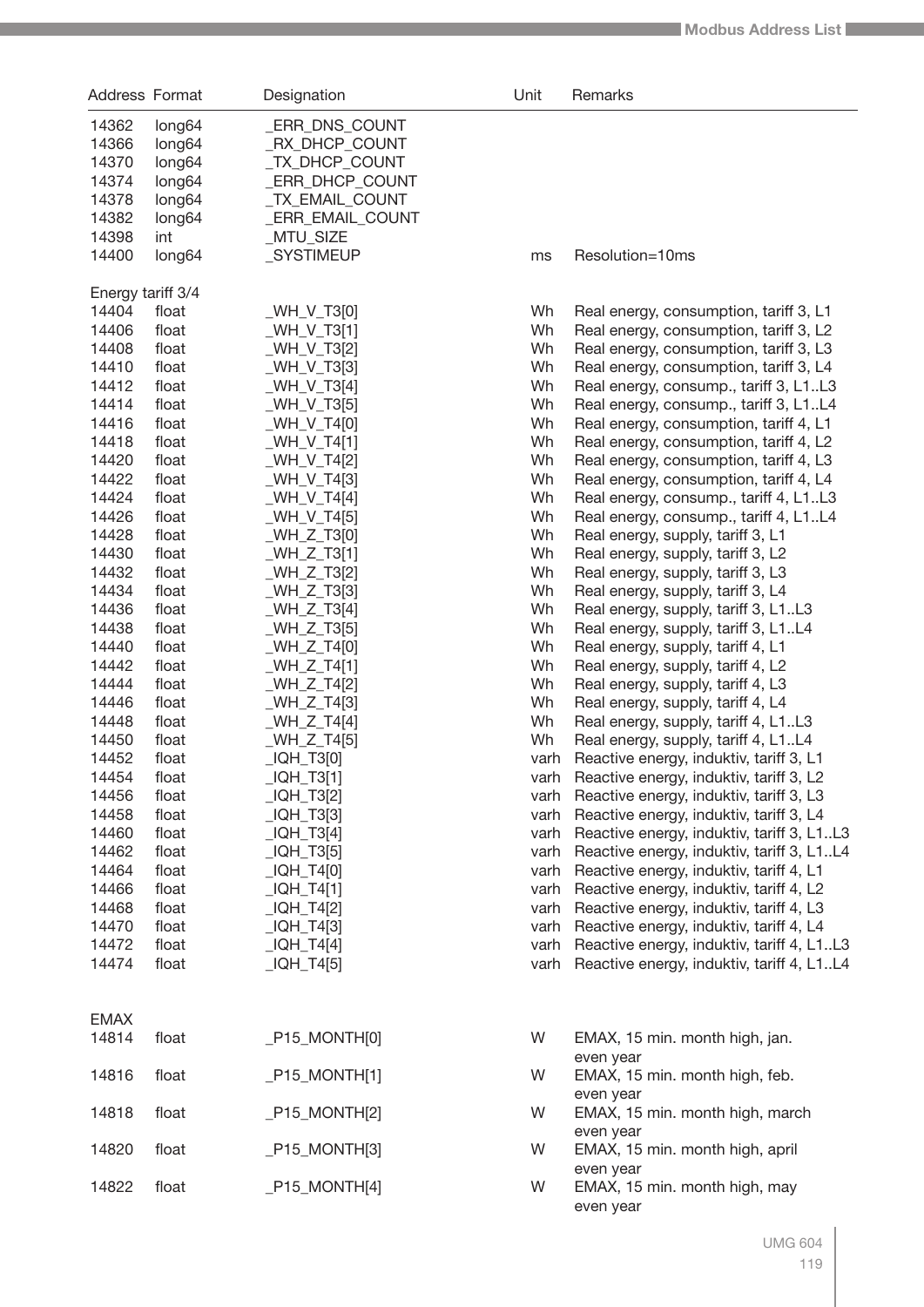|       | Address Format | Designation      | Unit | Remarks                                                  |
|-------|----------------|------------------|------|----------------------------------------------------------|
| 14824 | float          | $P15_MONTHI5$    | W    | EMAX, 15 min. month high, june<br>even year              |
| 14826 | float          | $P15_MONTH[6]$   | W    | EMAX, 15 min. month high, july<br>even year              |
| 14828 | float          | $P15_MONTH[7]$   | W    | EMAX, 15 min. month high, aug.                           |
| 14830 | float          | $P15_MONTH[8]$   | W    | even year<br>EMAX, 15 min. month high, sep.<br>even year |
| 14832 | float          | $P15_MONTH[9]$   | W    | EMAX, 15 min. month high, oct.<br>even year              |
| 14834 | float          | $P15_MONTH[10]$  | W    | EMAX, 15 min. month high, nov.<br>even year              |
| 14836 | float          | $P15_MONTH[11]$  | W    | EMAX, 15 min. month high, dec.<br>even year              |
| 14838 | float          | $P15_MONTHI[12]$ | W    | EMAX, 15 min. month high, jan.<br>uneven year            |
| 14840 | float          | $P15_MONTH[13]$  | W    | EMAX, 15 min. month high, feb.<br>uneven year            |
| 14842 | float          | $P15_MONTHI14]$  | W    | EMAX, 15 min. month high, march<br>uneven year           |
| 14844 | float          | $P15_MONTH[15]$  | W    | EMAX, 15 min. month high, april<br>uneven year           |
| 14846 | float          | $P15_MONTH[16]$  | W    | EMAX, 15 min. month high, may<br>uneven year             |
| 14848 | float          | $P15_MONTH[17]$  | W    | EMAX, 15 min. month high, june<br>uneven year            |
| 14850 | float          | $P15_MONTH[18]$  | W    | EMAX, 15 min. month high, july<br>uneven year            |
| 14852 | float          | $P15_MONTH[19]$  | W    | EMAX, 15 min. month high, aug.<br>uneven year            |
| 14854 | float          | $P15_MONTH[20]$  | W    | EMAX, 15 min. month high, sep.<br>uneven year            |
| 14856 | float          | $P15_MONTH[21]$  | W    | EMAX, 15 min. month high, oct.<br>uneven year            |
| 14858 | float          | $P15_MONTH[22]$  | W    | EMAX, 15 min. month high, nov.<br>uneven year            |
| 14860 | float          | $P15_MONTH[23]$  | W    | EMAX, 15 min. month high, dec.<br>uneven year            |
| 14862 | float          | $P15_MONTHI[24]$ | W    | EMAX, second highest 15 min. value<br>jan., even year    |
| 14864 | float          | $P15_MONTH[25]$  | W    | EMAX, second highest 15 min. value<br>feb., even year    |
| 14866 | float          | $P15_MONTH[26]$  | W    | EMAX, second highest 15 min. value<br>march, even year   |
| 14868 | float          | $P15_MONTH[27]$  | W    | EMAX, second highest 15 min. value<br>april, even year   |
| 14870 | float          | $P15_MONTH[28]$  | W    | EMAX, second highest 15 min. value<br>may, even year     |
| 14872 | float          | $P15_MONTH[29]$  | W    | EMAX, second highest 15 min. value<br>june, even year    |
| 14874 | float          | $P15_MONTH[30]$  | W    | EMAX, second highest 15 min. value<br>july, even year    |
| 14876 | float          | $P15_MONTH[31]$  | W    | EMAX, second highest 15 min. value<br>aug., even year    |
| 14878 | float          | $P15_MONTH[32]$  | W    | EMAX, second highest 15 min. value<br>sep., even year    |
| 14880 | float          | $P15_MONTHI[33]$ | W    | EMAX, second highest 15 min. value<br>oct., even year    |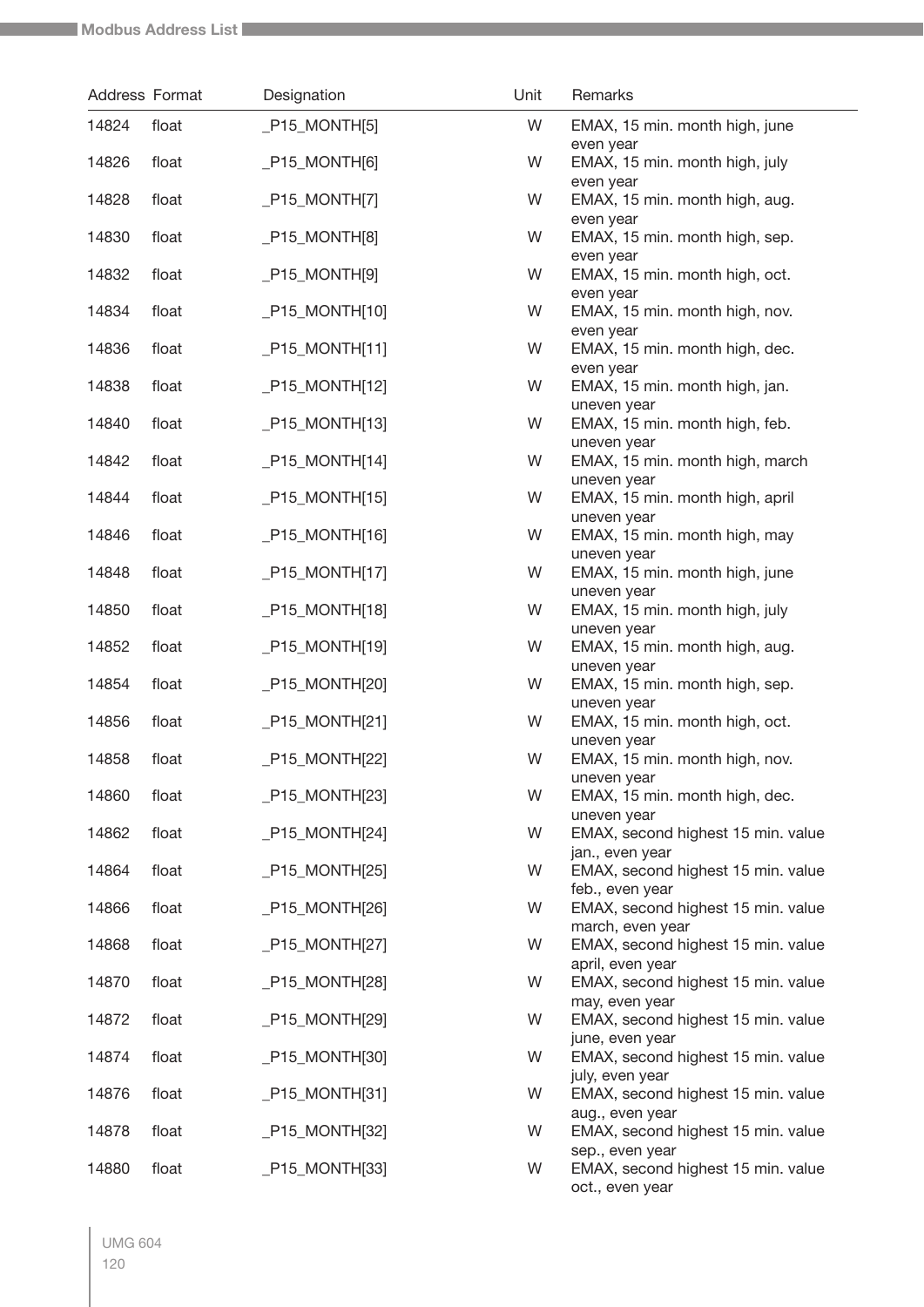| Address Format |       | Designation      | Unit | Remarks                                                                      |
|----------------|-------|------------------|------|------------------------------------------------------------------------------|
| 14882          | float | $P15_MONTHI34]$  | W    | EMAX, second highest 15 min. value                                           |
| 14884          | float | _P15_MONTH[35]   | W    | nov., even year<br>EMAX, second highest 15 min. value                        |
| 14886          | float | $P15_MONTHI36$   | W    | dec., even year<br>EMAX, second highest 15 min. value                        |
| 14888          | float | _P15_MONTH[37]   | W    | jan., uneven year<br>EMAX, second highest 15 min. value<br>feb., uneven year |
| 14890          | float | $P15_MONTH[38]$  | W    | EMAX, second highest 15 min. value<br>march, uneven year                     |
| 14892          | float | _P15_MONTH[39]   | W    | EMAX, second highest 15 min. value<br>april, uneven year                     |
| 14894          | float | $P15_MONTH[40]$  | W    | EMAX, second highest 15 min. value<br>may, uneven year                       |
| 14896          | float | $[P15_MONTH[41]$ | W    | EMAX, second highest 15 min. value<br>june, uneven year                      |
| 14898          | float | $P15_MONTH[42]$  | W    | EMAX, second highest 15 min. value<br>july, uneven year                      |
| 14900          | float | $P15_MONTH[43]$  | W    | EMAX, second highest 15 min. value<br>aug., uneven year                      |
| 14902          | float | $P15_MONTH[44]$  | W    | EMAX, second highest 15 min. value<br>sep., uneven year                      |
| 14904          | float | $P15_MONTH[45]$  | W    | EMAX, second highest 15 min. value<br>oct., uneven year                      |
| 14906          | float | $P15_MONTH[46]$  | W    | EMAX, second highest 15 min. value<br>nov., uneven year                      |
| 14908          | float | $P15_MONTH[47]$  | W    | EMAX, second highest 15 min. value<br>dec., uneven year                      |
| 14910          | float | $P15_MONTH[48]$  | W    | EMAX, third highest 15 min. value<br>jan., even year                         |
| 14912          | float | $P15_MONTH[49]$  | W    | EMAX, third highest 15 min. value<br>feb., even year                         |
| 14914          | float | _P15_MONTH[50]   | W    | EMAX, third highest 15 min. value<br>march, even year                        |
| 14916          | float | $P15_MONTHI51]$  | W    | EMAX, third highest 15 min. value<br>april, even year                        |
| 14918          | float | _P15_MONTH[52]   | W    | EMAX, third highest 15 min. value<br>may, even year                          |
| 14920          | float | $P15_MONTH[53]$  | W    | EMAX, third highest 15 min. value<br>june, even year                         |
| 14922          | float | $P15_MONTHI54]$  | W    | EMAX, third highest 15 min. value<br>july, even year                         |
| 14924          | float | $P15_MONTH[55]$  | W    | EMAX, third highest 15 min. value<br>aug., even year                         |
| 14926          | float | $P15_MONTH[56]$  | W    | EMAX, third highest 15 min. value<br>sep., even year                         |
| 14928          | float | $P15_MONTH[57]$  | W    | EMAX, third highest 15 min. value<br>oct., even year                         |
| 14930          | float | $P15_MONTH[58]$  | W    | EMAX, third highest 15 min. value<br>nov., even year                         |
| 14932          | float | $P15_MONTH[59]$  | W    | EMAX, third highest 15 min. value<br>dec., even year                         |
| 14934          | float | $P15_MONTH[60]$  | W    | EMAX, third highest 15 min. value<br>jan., uneven year                       |
| 14936          | float | $P15_MONTH[61]$  | W    | EMAX, third highest 15 min. value<br>feb., uneven year                       |
| 14938          | float | $P15_MONTH[62]$  | W    | EMAX, third highest 15 min. value<br>march, uneven year                      |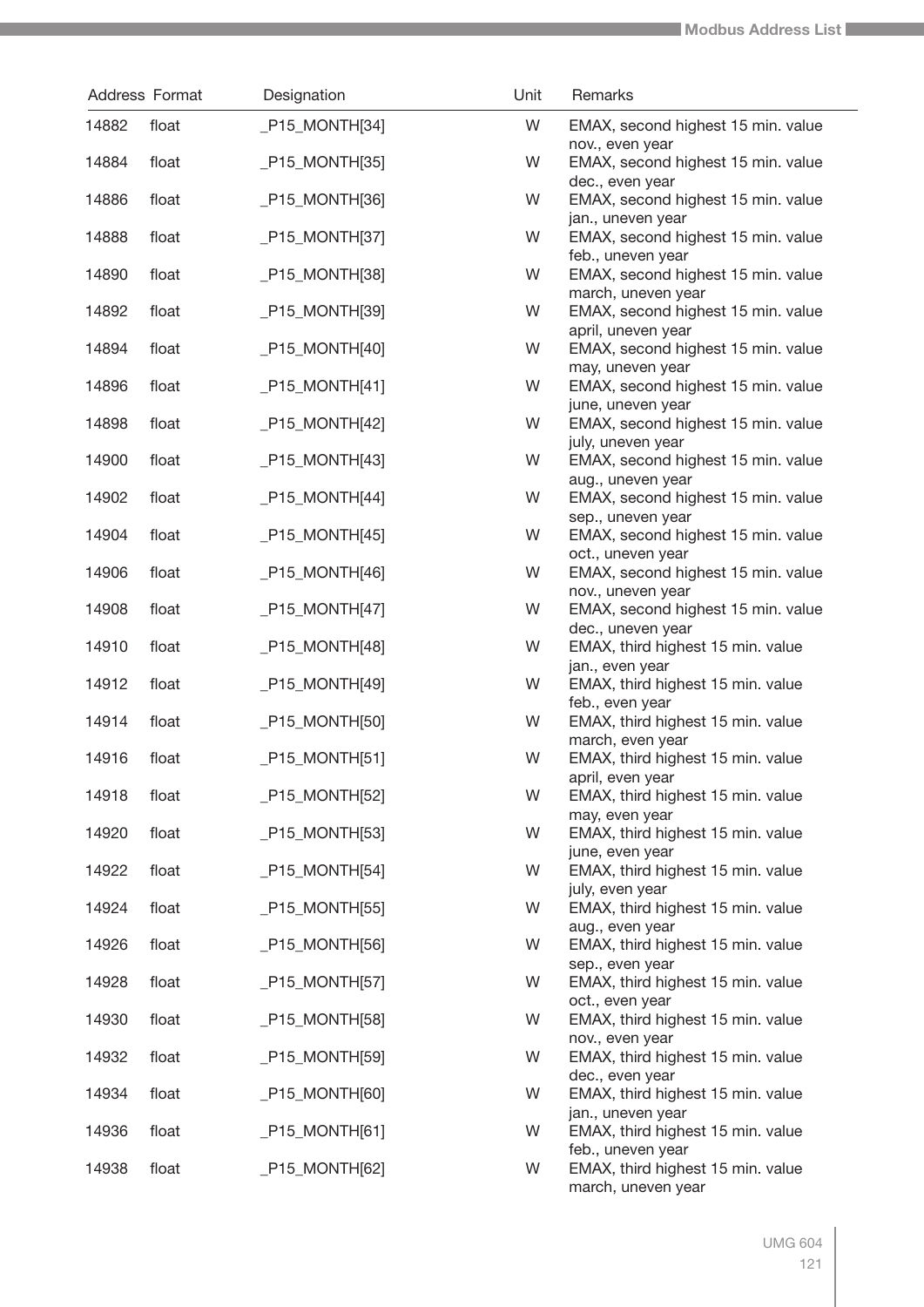|       | Address Format | Designation                    | Unit        | Remarks                                                                     |
|-------|----------------|--------------------------------|-------------|-----------------------------------------------------------------------------|
| 14940 | float          | $P15_MONTH[63]$                | W           | EMAX, third highest 15 min. value                                           |
| 14942 | float          | $P15_MONTH[64]$                | W           | april, uneven year<br>EMAX, third highest 15 min. value                     |
| 14944 | float          | $P15_MONTH[65]$                | W           | may, uneven year<br>EMAX, third highest 15 min. value                       |
| 14946 | float          | $P15_MONTHI[66]$               | W           | june, uneven year<br>EMAX, third highest 15 min. value                      |
| 14948 | float          | $P15_MONTH[67]$                | W           | july, uneven year<br>EMAX, third highest 15 min. value                      |
| 14950 | float          | $P15_MONTH[68]$                | W           | aug., uneven year<br>EMAX, third highest 15 min. value<br>sep., uneven year |
| 14952 | float          | $P15_MONTH[69]$                | W           | EMAX, third highest 15 min. value<br>oct., uneven year                      |
| 14954 | float          | $P15_MONTHI70$                 | W           | EMAX, third highest 15 min. value<br>nov., uneven year                      |
| 14956 | float          | $P15_MONTH[71]$                | W           | EMAX, third highest 15 min. value<br>dec., uneven year                      |
| 14958 | uint           | $P15_T_MONTH[0]$               | $\mathbb S$ | Time, 15 min. month high<br>jan., even year                                 |
| 14960 | uint           | $P15_T_MONTH[1]$               | S           | Time, 15 min. month high<br>feb., even year                                 |
| 14962 | uint           | $P15_T_MONTH[2]$               | S           | Time, 15 min. month high<br>march, even year                                |
| 14964 | uint           | $P15_T_MONTH[3]$               | s           | Time, 15 min. month high<br>april, even year                                |
| 14966 | uint           | $P15_T_MONTH[4]$               | s           | Time, 15 min. month high<br>may., even year                                 |
| 14968 | uint           | $P15_T_MONTH[5]$               | s           | Time, 15 min. month high<br>june, even year                                 |
| 14970 | uint           | $-P15_T_MONTH[6]$              | s           | Time, 15 min. month high<br>july, even year                                 |
| 14972 | uint           | $-P15_T_MONTH[7]$              | s           | Time, 15 min. month high<br>aug., even year                                 |
| 14974 | uint           | $-P15_T_MONTH[8]$              | S           | Time, 15 min. month high<br>sep., even year                                 |
| 14976 | uint           | $-P15_T_MONTH[9]$              | s           | Time, 15 min. month high<br>oct., even year                                 |
| 14978 | uint           | $P15_T_MONTH[10]$              | S           | Time, 15 min. month high<br>nov., even year                                 |
| 14980 | uint           | $P15_T_MONTH[11]$              | s           | Time, 15 min. month high<br>dez., even year                                 |
| 14982 | uint           | $P15$ <sub>_T</sub> _MONTH[12] | s           | Time, 15 min. month high<br>jan., uneven year                               |
| 14984 | uint           | $P15_T_MONTH[13]$              | S           | Time, 15 min. month high                                                    |
| 14986 | uint           | $P15_T_MONTH[14]$              | s           | feb., uneven year<br>Time, 15 min. month high<br>march, uneven year         |
| 14988 | uint           | $P15_T_MONTH[15]$              | S           | Time, 15 min. month high                                                    |
| 14990 | uint           | $P15_T_MONTH[16]$              | s           | april, uneven year<br>Time, 15 min. month high                              |
| 14992 | uint           | $P15_T_MONTH[17]$              | S           | may, uneven year<br>Time, 15 min. month high                                |
| 14994 | uint           | $P15_T_MONTH[18]$              | S           | june, uneven year<br>Time, 15 min. month high<br>july, uneven year          |
| 14996 | uint           | $P15_T_MONTH[19]$              | S           | Time, 15 min. month high<br>aug., uneven year                               |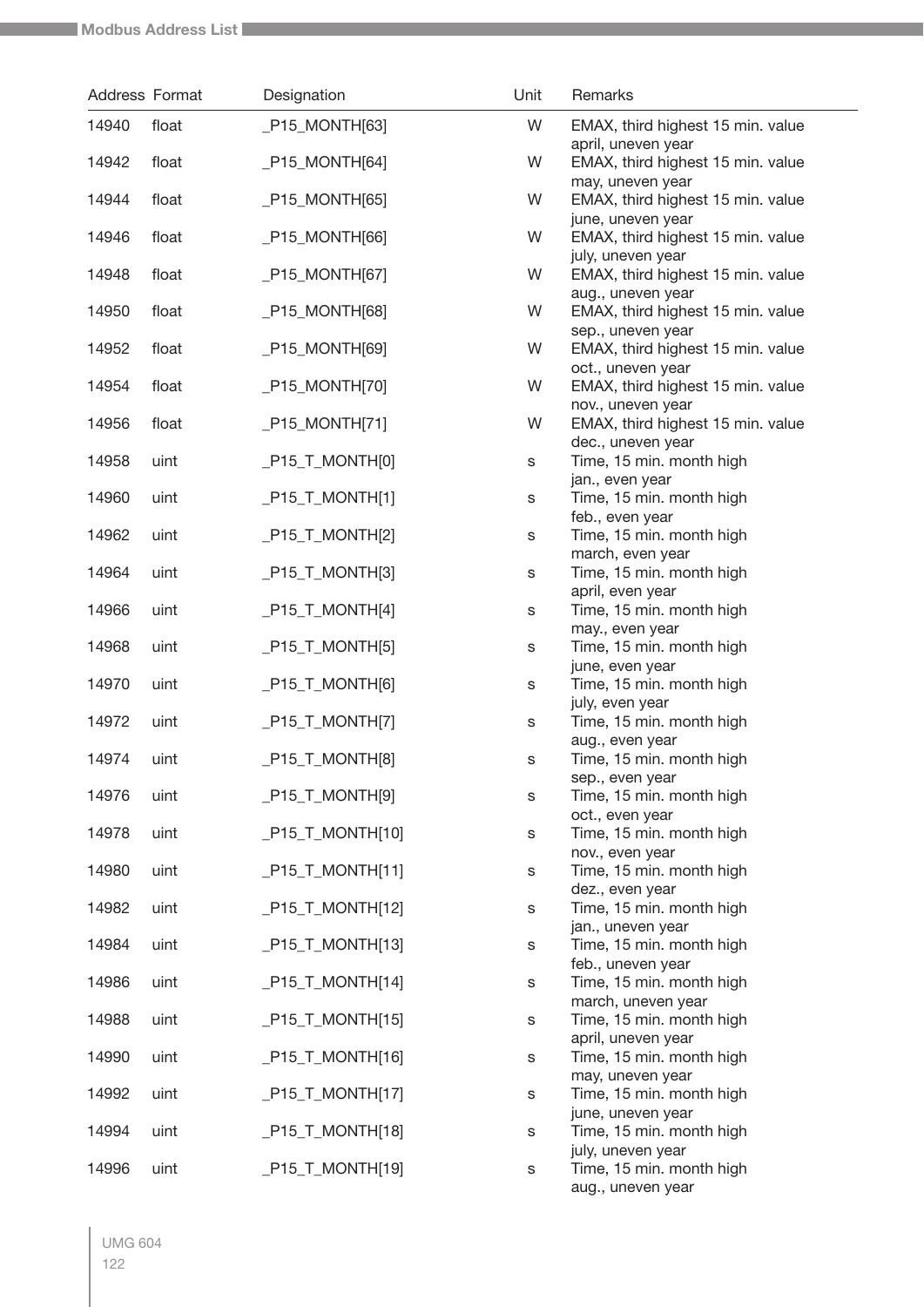| Address Format |      | Designation                    | Unit | Remarks                                                  |
|----------------|------|--------------------------------|------|----------------------------------------------------------|
| 14998          | uint | $PI5_TMONTH[20]$               | s    | Time, 15 min. month high                                 |
|                |      |                                |      | sep., uneven year                                        |
| 15000          | uint | $P15_T_MONTH[21]$              | S    | Time, 15 min. month high<br>oct., uneven year            |
| 15002          | uint | $P15_T_MONTH[22]$              | s    | Time, 15 min. month high                                 |
|                |      |                                |      | nov., uneven year                                        |
| 15004          | uint | $P15_T_MONTH[23]$              | s    | Time, 15 min. month high                                 |
|                |      |                                |      | dec., uneven year                                        |
| 15006          | uint | $P15_T_MONTH[24]$              | s    | Time, second highest 15 min. value,                      |
| 15008          | uint | $P15_T_MONTH[25]$              | S    | jan., even year<br>Time, second highest 15 min. value,   |
|                |      |                                |      | feb., even year                                          |
| 15010          | uint | $P15_T_MONTH[26]$              | S    | Time, second highest 15 min. value,                      |
|                |      |                                |      | march, even year                                         |
| 15012          | uint | $P15_T_MONTH[27]$              | s    | Time, second highest 15 min. value,                      |
| 15014          | uint |                                |      | april, even year                                         |
|                |      | $P15_T_MONTH[28]$              | s    | Time, second highest 15 min. value,<br>may, even year    |
| 15016          | uint | _P15_T_MONTH[29]               | S    | Time, second highest 15 min. value,                      |
|                |      |                                |      | june, even year                                          |
| 15018          | uint | $P15_T_MONTH[30]$              | S    | Time, second highest 15 min. value,                      |
|                |      |                                |      | july, even year                                          |
| 15020          | uint | $P15_T_MONTH[31]$              | s    | Time, second highest 15 min. value,<br>aug., even year   |
| 15022          | uint | _P15_T_MONTH[32]               | S    | Time, second highest 15 min. value,                      |
|                |      |                                |      | sep., even year                                          |
| 15024          | uint | $P15_T_MONTH[33]$              | s    | Time, second highest 15 min. value,                      |
|                |      |                                |      | oct., even year                                          |
| 15026          | uint | $P15_T_MONTH[34]$              | s    | Time, second highest 15 min. value,<br>nov., even year   |
| 15028          | uint | $P15_T_MONTH[35]$              | s    | Time, second highest 15 min. value,                      |
|                |      |                                |      | dec., even year                                          |
| 15030          | uint | $P15_T_MONTH[36]$              | s    | Time, second highest 15 min. value,                      |
|                |      |                                |      | jan., uneven year                                        |
| 15032          | uint | $[P15_T_MONTH[37]$             | S    | Time, second highest 15 min. value,<br>feb, uneven year  |
| 15034          | uint | $P15_T_MONTH[38]$              | s    | Time, second highest 15 min. value,                      |
|                |      |                                |      | march, uneven year                                       |
| 15036          | uint | $P15$ <sub>_T</sub> _MONTH[39] | s    | Time, second highest 15 min. value,                      |
|                |      |                                |      | april, uneven year                                       |
| 15038          | uint | $P15_T_MONTH[40]$              | s    | Time, second highest 15 min. value,<br>may, uneven year  |
| 15040          | uint | $P15_T_MONTH[41]$              | s    | Time, second highest 15 min. value,                      |
|                |      |                                |      | june, uneven year                                        |
| 15042          | uint | $P15_T_MONTH[42]$              | s    | Time, second highest 15 min. value,                      |
|                |      |                                |      | july, uneven year                                        |
| 15044          | uint | $PI5$ <sub>_T</sub> _MONTH[43] | s    | Time, second highest 15 min. value,<br>aug., uneven year |
| 15046          | uint | $P15_T_MONTH[44]$              | s    | Time, second highest 15 min. value,                      |
|                |      |                                |      | sep., uneven year                                        |
| 15048          | uint | $P15_T_MONTH[45]$              | s    | Time, second highest 15 min. value,                      |
|                |      |                                |      | oct., uneven year                                        |
| 15050          | uint | $P15_T_MONTH[46]$              | s    | Time, second highest 15 min. value,<br>nov., uneven year |
| 15052          | uint | $P15_T_MONTH[47]$              | s    | Time, second highest 15 min. value,                      |
|                |      |                                |      | dec., uneven year                                        |
| 15054          | uint | $P15_T_MONTH[48]$              | s    | Time, third highest 15 min. value,                       |
|                |      |                                |      | jan., even year                                          |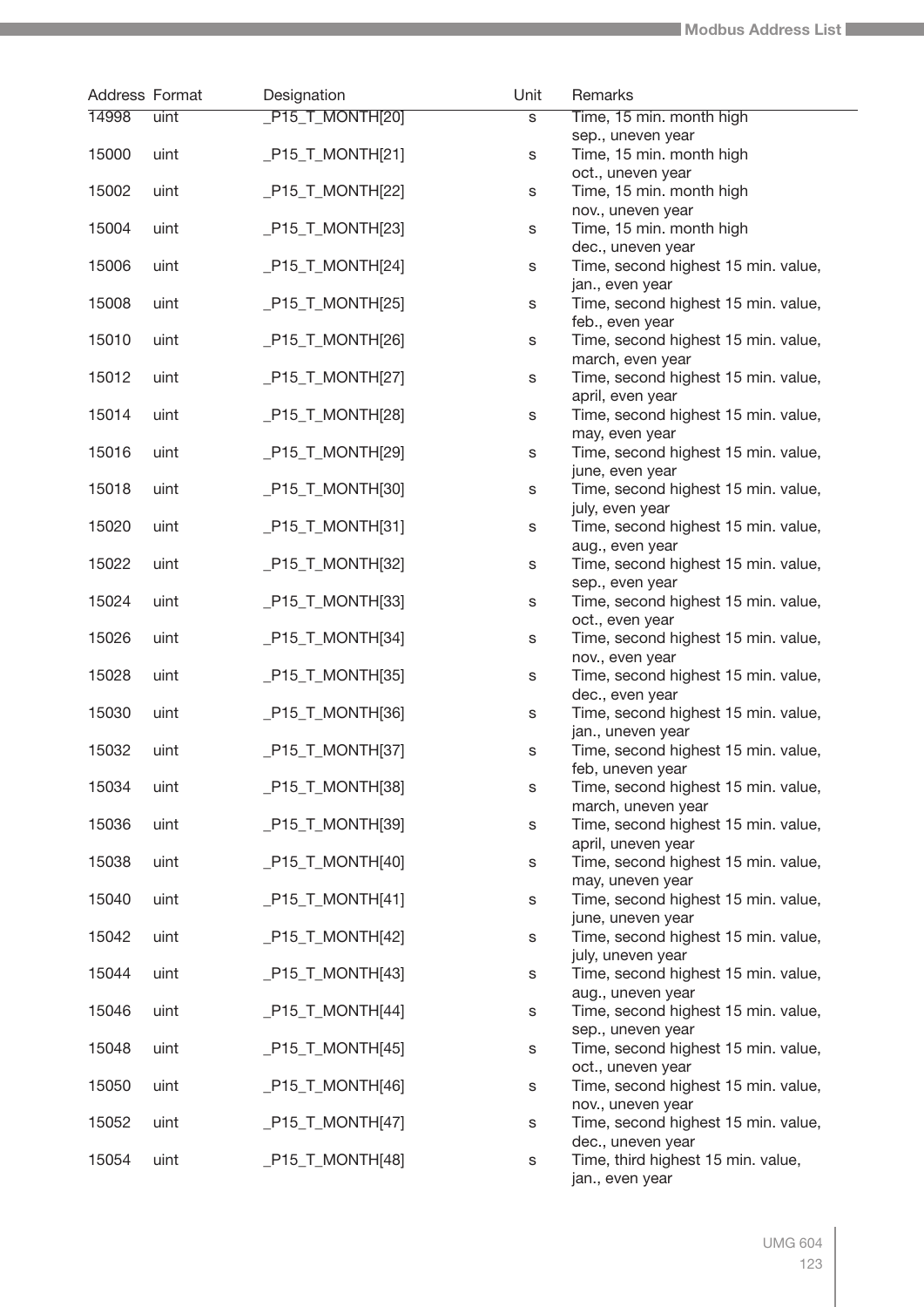| Address Format |                | Designation                          | Unit | Remarks                                                                  |
|----------------|----------------|--------------------------------------|------|--------------------------------------------------------------------------|
| 15056          | uint           | $P15_T_MONTH[49]$                    | S    | Time, third highest 15 min. value,<br>feb., even year                    |
| 15058          | uint           | $P15_T_MONTH[50]$                    | s    | Time, third highest 15 min. value,<br>march, even year                   |
| 15060          | uint           | $[P15_T_MONTH[51]$                   | s    | Time, third highest 15 min. value,<br>april, even year                   |
| 15062          | uint           | $P15_T_MONTH[52]$                    | s    | Time, third highest 15 min. value,<br>may, even year                     |
| 15064          | uint           | $-P15_T_MONTH[53]$                   | s    | Time, third highest 15 min. value,<br>june, even year                    |
| 15066          | uint           | $-P15_T_MONTH[54]$                   | s    | Time, third highest 15 min. value,<br>july, even year                    |
| 15068          | uint           | $-P15_T_MONTH[55]$                   | s    | Time, third highest 15 min. value,<br>aug., even year                    |
| 15070          | uint           | $-P15_T_MONTH[56]$                   | s    | Time, third highest 15 min. value,<br>sep., even year                    |
| 15072          | uint           | $-P15_T_MONTH[57]$                   | s    | Time, third highest 15 min. value,<br>oct., even year                    |
| 15074          | uint           | $P15_T_MONTH[58]$                    | s    | Time, third highest 15 min. value,<br>nov., even year                    |
| 15076          | uint           | $P15_T_MONTH[59]$                    | s    | Time, third highest 15 min. value,<br>dec., even year                    |
| 15078          | uint           | $P15_T_MONTH[60]$                    | s    | Time, third highest 15 min. value,<br>jan., uneven year                  |
| 15080          | uint           | $[P15_T_MONTH[61]$                   | s    | Time, third highest 15 min. value,<br>feb., uneven year                  |
| 15082          | uint           | $P15_T_MONTH[62]$                    | s    | Time, third highest 15 min. value,<br>march, uneven year                 |
| 15084          | uint           | $P15_T_MONTH[63]$                    | s    | Time, third highest 15 min. value,<br>april, uneven year                 |
| 15086          | uint           | $P15_T_MONTH[64]$                    | s    | Time, third highest 15 min. value,<br>may, uneven year                   |
| 15088          | uint           | $P15_T_MONTH[65]$                    | s    | Time, third highest 15 min. value,<br>june, uneven year                  |
| 15090          | uint           | $P15_T_MONTH[66]$                    | s    | Time, third highest 15 min. value,<br>july, uneven year                  |
| 15092          | uint           | $-P15_T_MONTH[67]$                   | s    | Time, third highest 15 min. value,<br>aug., uneven year                  |
| 15094          | uint           | $P15_T_MONTH[68]$                    | s    | Time, third highest 15 min. value,<br>sep., uneven year                  |
| 15096          | uint           | $P15_T_MONTH[69]$                    | s    | Time, third highest 15 min. value,<br>oct., uneven year                  |
| 15098          | uint           | $-P15_T_MONTH[70]$                   | s    | Time, third highest 15 min. value,<br>nov., uneven year                  |
| 15100          | uint           | $-P15_T_MONTH[71]$                   | s    | Time, third highest 15 min. value,<br>dec., uneven year                  |
| 15102<br>15103 | short<br>short | _MONTHLY_YEAR[0]<br>_MONTHLY_YEAR[1] |      | Year of the month, jan., even year<br>Year of the month, feb., even year |
|                |                |                                      |      |                                                                          |
| 15104          | short          | _MONTHLY_YEAR[2]                     |      | Year of the month, march, even year                                      |
| 15105          | short          | _MONTHLY_YEAR[3]                     |      | Year of the month, april, even year                                      |
| 15106          | short          | _MONTHLY_YEAR[4]                     |      | Year of the month, may, even year                                        |
| 15107          | short          | _MONTHLY_YEAR[5]                     |      | Year of the month, june, even year                                       |
| 15108          | short          | _MONTHLY_YEAR[6]                     |      | Year of the month, july, even year                                       |
| 15109          | short          | _MONTHLY_YEAR[7]                     |      | Year of the month, aug., even year                                       |
| 15110          | short          | _MONTHLY_YEAR[8]                     |      | Year of the month, sep., even year                                       |
|                |                |                                      |      |                                                                          |
| 15111          | short          | _MONTHLY_YEAR[9]                     |      | Year of the month, oct., even year                                       |
| 15112          | short          | _MONTHLY_YEAR[10]                    |      | Year of the month, nov., even year                                       |
| 15113          | short          | MONTHLY_YEAR[11]                     |      | Year of the month, dec., even year                                       |